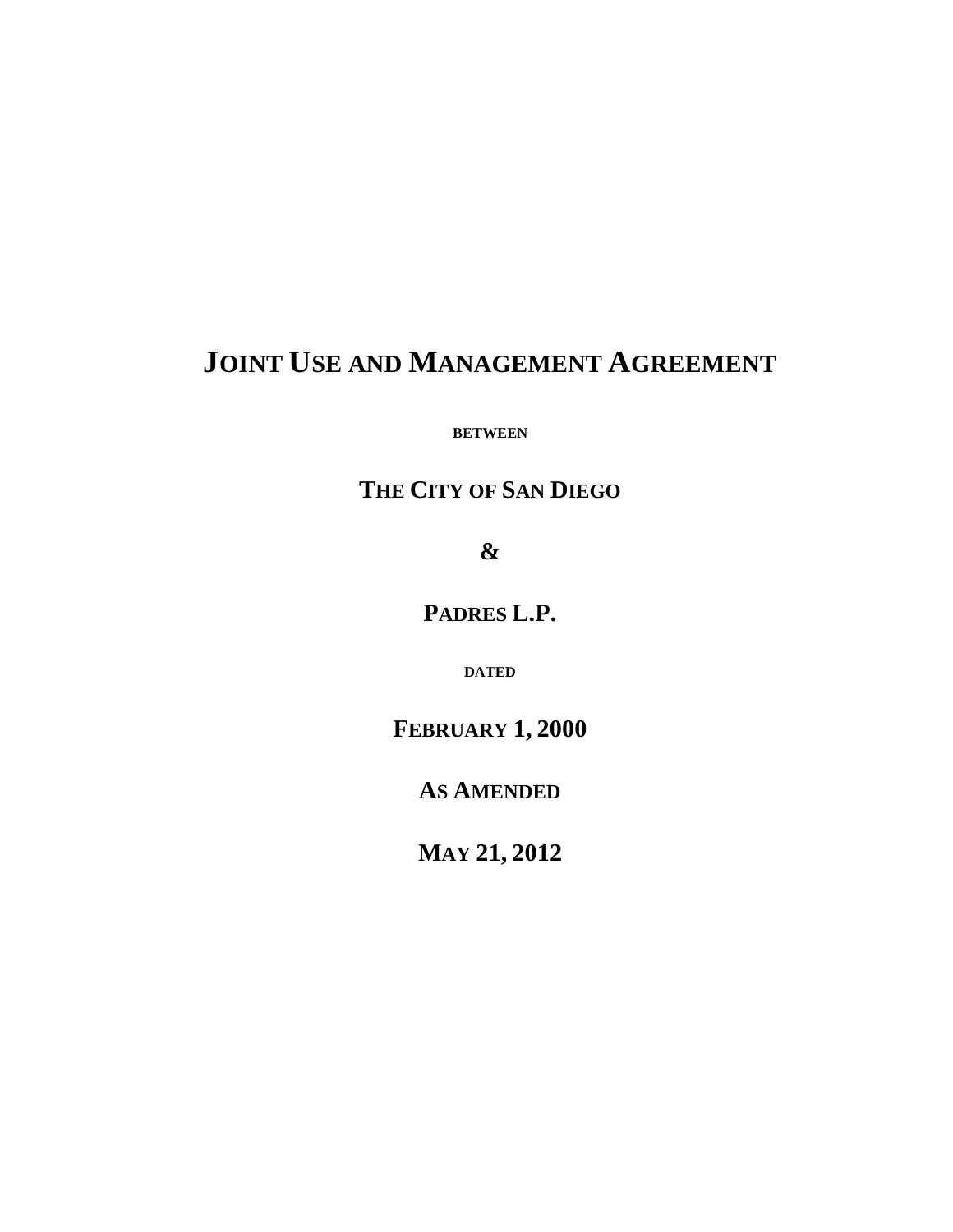|  |  | <b>TABLE OF CONTENTS</b> |  |
|--|--|--------------------------|--|
|--|--|--------------------------|--|

|                | <b>RECITALS</b>          | Page |
|----------------|--------------------------|------|
|                |                          |      |
| <b>B.</b>      |                          |      |
| $\mathbf{C}$ . |                          |      |
| D.             |                          |      |
| Е.             |                          |      |
| $F_{\cdot}$    |                          |      |
| G.             |                          |      |
| H.             |                          |      |
| Ι.             |                          |      |
| J.             |                          |      |
|                |                          |      |
|                | 1.2                      |      |
|                |                          |      |
|                | 2.1<br>2.2<br>2.3<br>2.4 |      |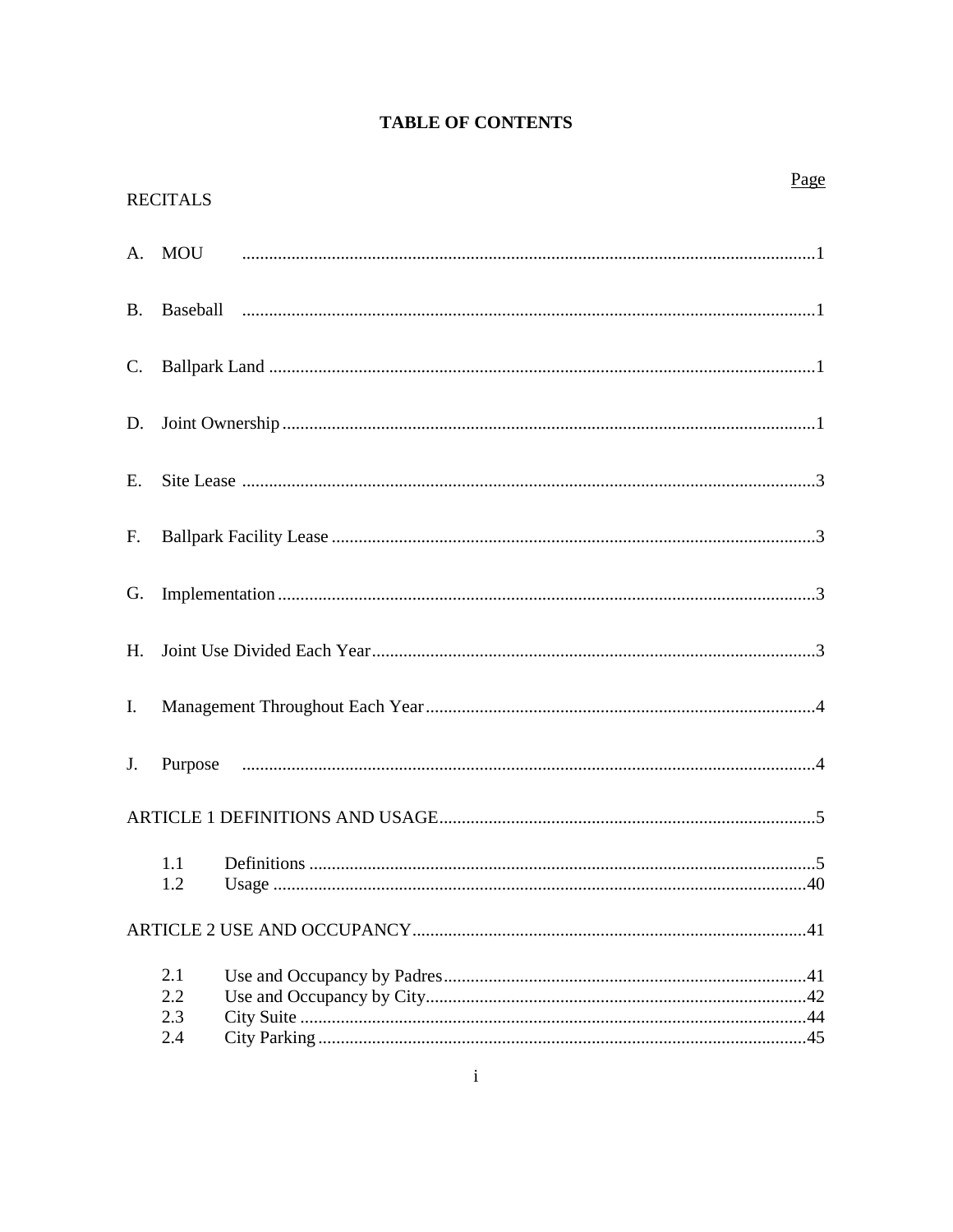| 2.5<br>2.6 |                                                                         |  |
|------------|-------------------------------------------------------------------------|--|
| 2.7        |                                                                         |  |
|            |                                                                         |  |
|            |                                                                         |  |
| 3.1        |                                                                         |  |
| 3.2        |                                                                         |  |
| 3.3        |                                                                         |  |
|            |                                                                         |  |
| 4.1        |                                                                         |  |
| 4.2        |                                                                         |  |
| 4.3        |                                                                         |  |
| 4.4        |                                                                         |  |
|            |                                                                         |  |
| 5.1        |                                                                         |  |
| 5.2        |                                                                         |  |
| 5.3        |                                                                         |  |
| 5.4        |                                                                         |  |
| 5.5        |                                                                         |  |
| 5.6        |                                                                         |  |
|            |                                                                         |  |
| 6.1        |                                                                         |  |
| 6.2        |                                                                         |  |
| 6.3        |                                                                         |  |
| 6.4        |                                                                         |  |
| 6.5        |                                                                         |  |
| 6.6        |                                                                         |  |
| 6.7        |                                                                         |  |
| 6.8        |                                                                         |  |
| 6.9        |                                                                         |  |
| 6.11       |                                                                         |  |
| 6.12       | Padres Assistance and Event Accounting and Payments with City Events78b |  |
| 6.13       |                                                                         |  |
|            | ARTICLE 7 MANAGEMENT, MAINTENANCE, REPAIRS AND IMPROVEMENTS81           |  |
| 7.1        |                                                                         |  |
| 7.2        |                                                                         |  |
|            |                                                                         |  |

| $7.2^{\circ}$ |  |
|---------------|--|
|               |  |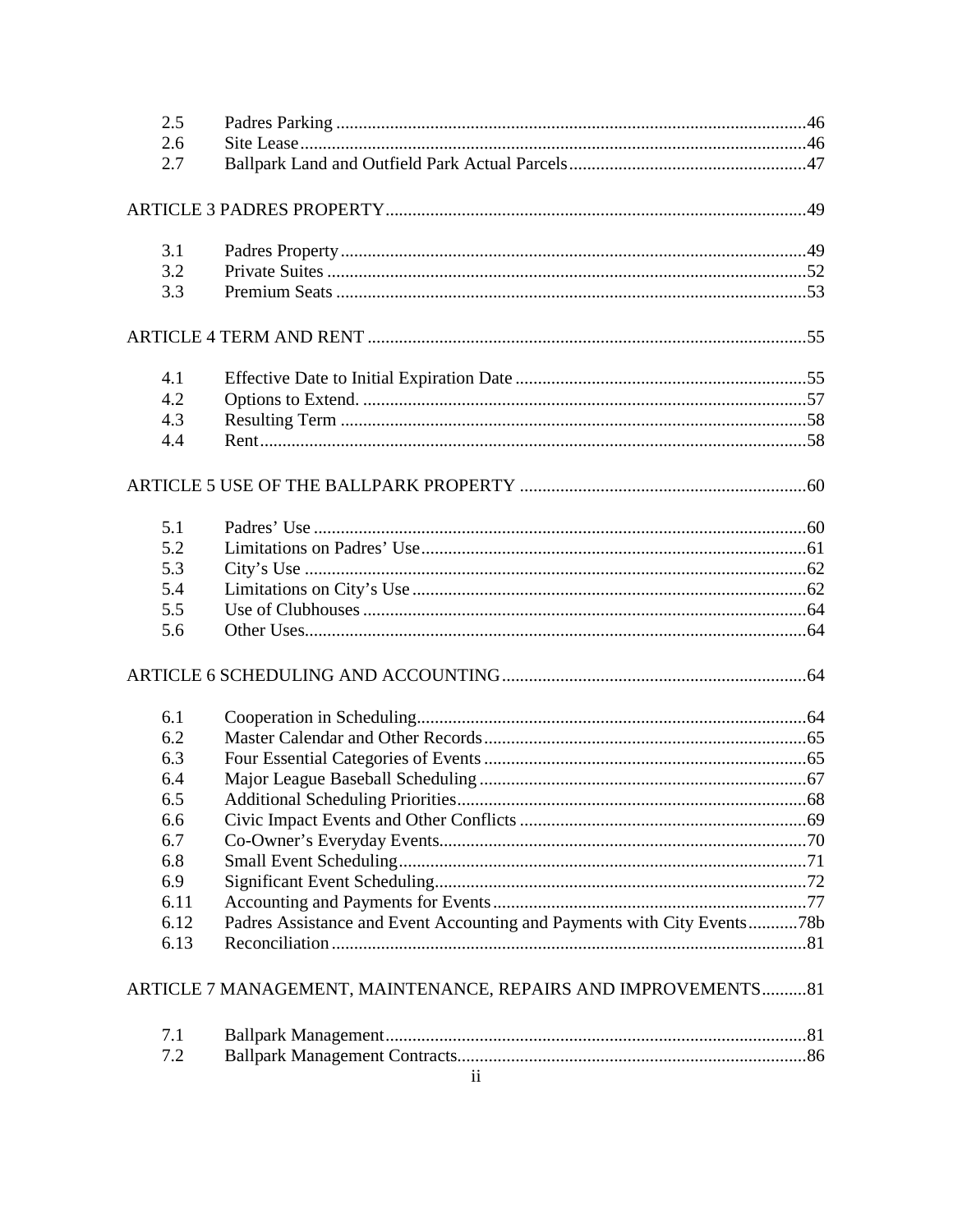| 7.3  |  |
|------|--|
| 7.4  |  |
| 7.5  |  |
| 7.6  |  |
| 7.7  |  |
| 7.8  |  |
| 7.10 |  |
| 7.11 |  |
| 7.12 |  |
| 7.13 |  |
| 7.14 |  |
| 7.15 |  |
| 7.16 |  |
| 7.17 |  |
| 7.18 |  |
| 7.19 |  |
| 7.20 |  |
| 7.21 |  |
| 7.22 |  |
|      |  |

# [ARTICLE 8 OWNERSHIP AND OPERATING EXPENSES](#page-122-0) ...................................................110

| 8.1 |                                                                    |  |
|-----|--------------------------------------------------------------------|--|
| 8.2 |                                                                    |  |
| 8.3 |                                                                    |  |
| 8.4 |                                                                    |  |
| 8.5 |                                                                    |  |
| 8.6 |                                                                    |  |
| 8.7 | Deposits into the Capital Expenditure Reserve Fund; Padres Capital |  |
|     |                                                                    |  |
| 8.8 |                                                                    |  |
| 8.9 | Disbursements from the Capital Expenditure Reserve Fund116         |  |

# [ARTICLE 9 AFFORDABLE FAMILY BASEBALL PROGRAMS](#page-134-0) .........................................121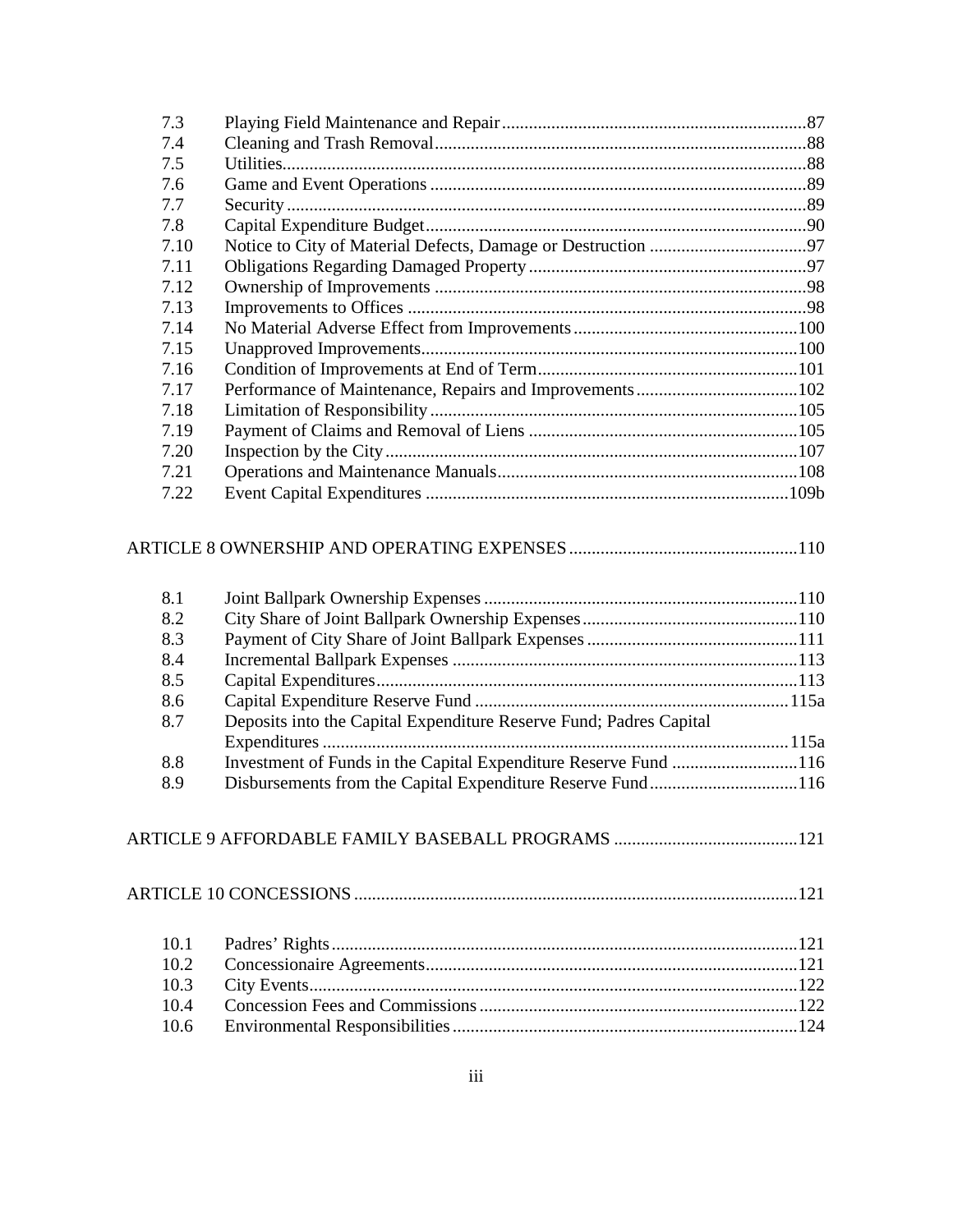| 11.1 |                                                                               |  |
|------|-------------------------------------------------------------------------------|--|
| 11.2 |                                                                               |  |
| 11.3 |                                                                               |  |
|      |                                                                               |  |
| 12.1 |                                                                               |  |
| 12.2 |                                                                               |  |
|      | ARTICLE 13 EXCLUSIVE VENUE, NON-RELOCATION OF TEAM AND SALE OF                |  |
|      |                                                                               |  |
| 13.1 |                                                                               |  |
| 13.2 |                                                                               |  |
| 13.3 |                                                                               |  |
|      | ARTICLE 14 RIGHT OF FIRST REFUSAL AND EXCLUSIVE NEGOTIATION 130               |  |
| 14.1 |                                                                               |  |
| 14.2 |                                                                               |  |
|      |                                                                               |  |
| 15.1 |                                                                               |  |
| 15.2 |                                                                               |  |
|      |                                                                               |  |
| 16.1 |                                                                               |  |
| 16.2 |                                                                               |  |
| 16.3 |                                                                               |  |
| 16.4 |                                                                               |  |
|      |                                                                               |  |
| 17.1 |                                                                               |  |
| 17.2 |                                                                               |  |
| 17.3 |                                                                               |  |
| 17.4 |                                                                               |  |
| 17.5 |                                                                               |  |
| 17.6 |                                                                               |  |
| 17.7 |                                                                               |  |
| 17.8 |                                                                               |  |
| 17.9 | Acknowledgements of Bond Covenants and Application of Insurance Proceeds. 148 |  |
|      | iv                                                                            |  |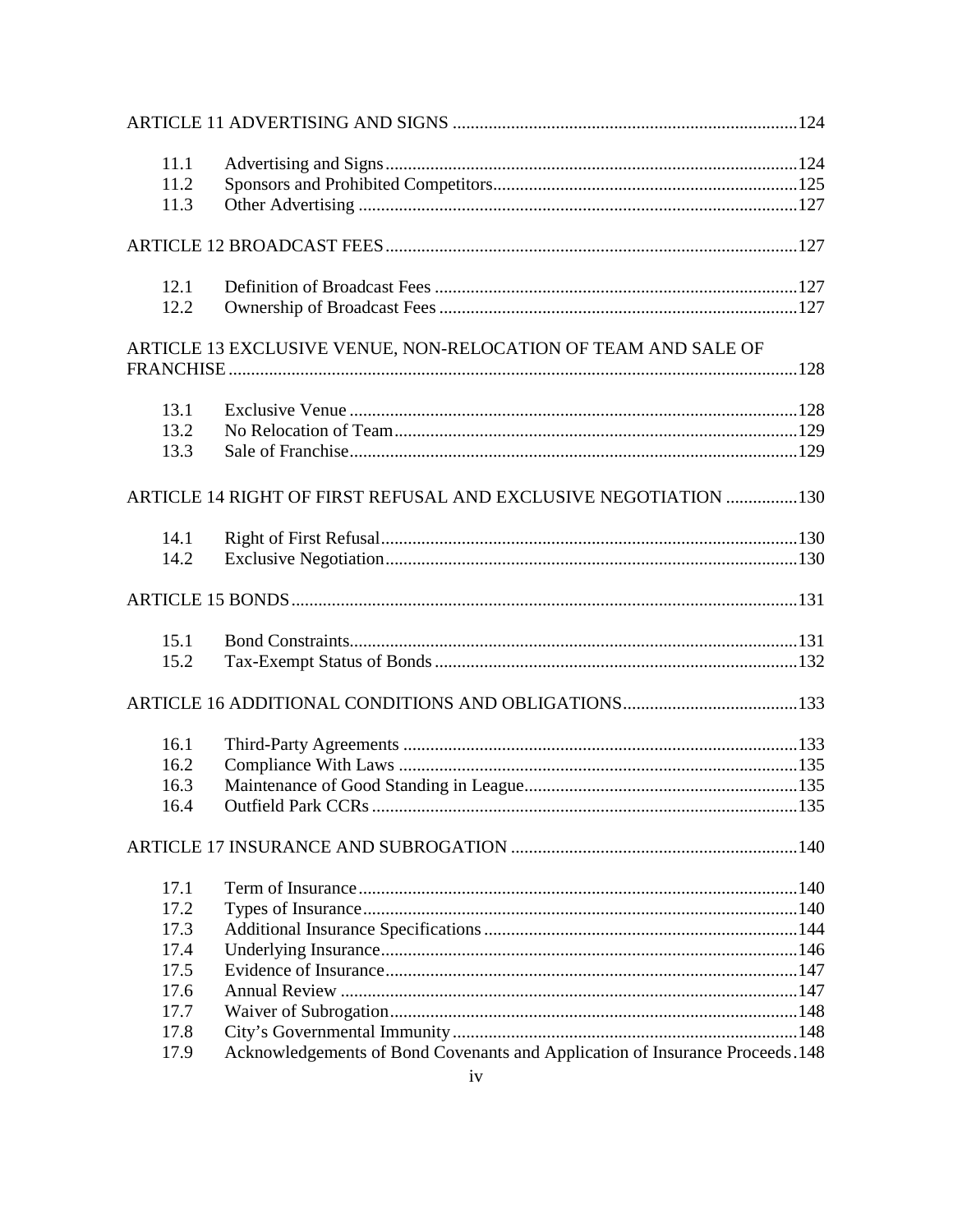| 18.1 |  |
|------|--|
| 18.2 |  |
| 18.3 |  |
| 18.4 |  |
| 18.5 |  |
|      |  |
| 19.1 |  |
| 19.2 |  |
| 19.3 |  |
| 19.4 |  |
| 19.5 |  |
| 19.6 |  |
| 19.7 |  |
| 19.8 |  |
|      |  |
|      |  |
|      |  |
| 22.1 |  |
| 22.2 |  |
|      |  |
| 23.1 |  |
| 23.2 |  |
| 23.3 |  |
|      |  |
| 24.1 |  |
| 24.2 |  |
| 24.3 |  |
| 24.4 |  |
|      |  |
| 25.1 |  |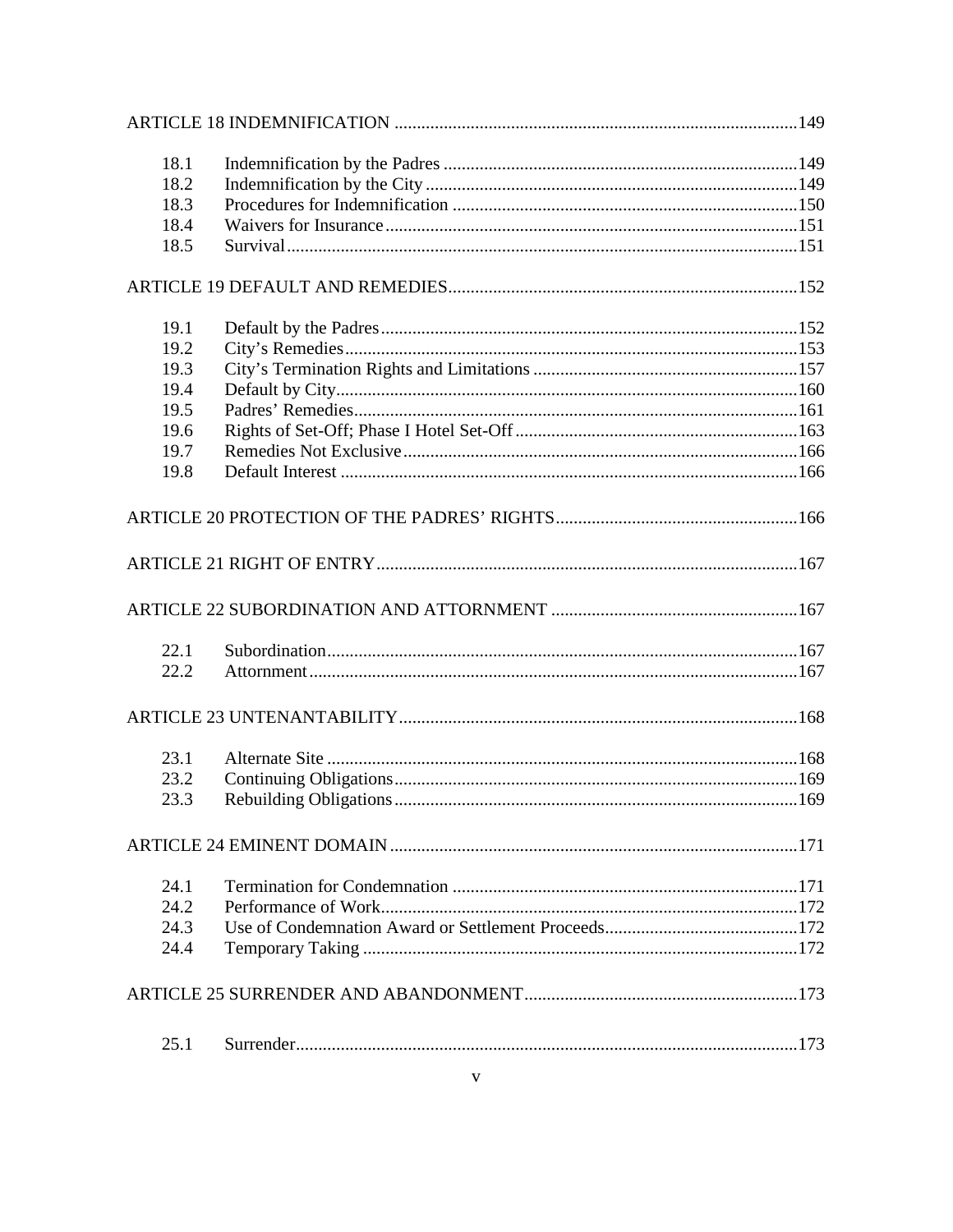| 25.2  |  |
|-------|--|
|       |  |
| 26.1  |  |
| 26.2  |  |
| 26.3  |  |
| 26.4  |  |
| 26.5  |  |
| 26.6  |  |
| 26.7  |  |
|       |  |
| 27.1  |  |
| 27.2  |  |
| 27.3  |  |
| 27.4  |  |
|       |  |
| 28.1  |  |
| 28.2  |  |
| 28.3  |  |
| 28.4  |  |
| 28.5  |  |
| 28.6  |  |
| 28.7  |  |
| 28.8  |  |
| 28.9  |  |
| 28.10 |  |
| 28.11 |  |
| 28.12 |  |
| 28.13 |  |
| 28.14 |  |
| 28.15 |  |
| 28.16 |  |
| 28.17 |  |
| 28.18 |  |
| 28.19 |  |
| 28.20 |  |
| 28.21 |  |
| 28.22 |  |
| 28.23 |  |
| 28.24 |  |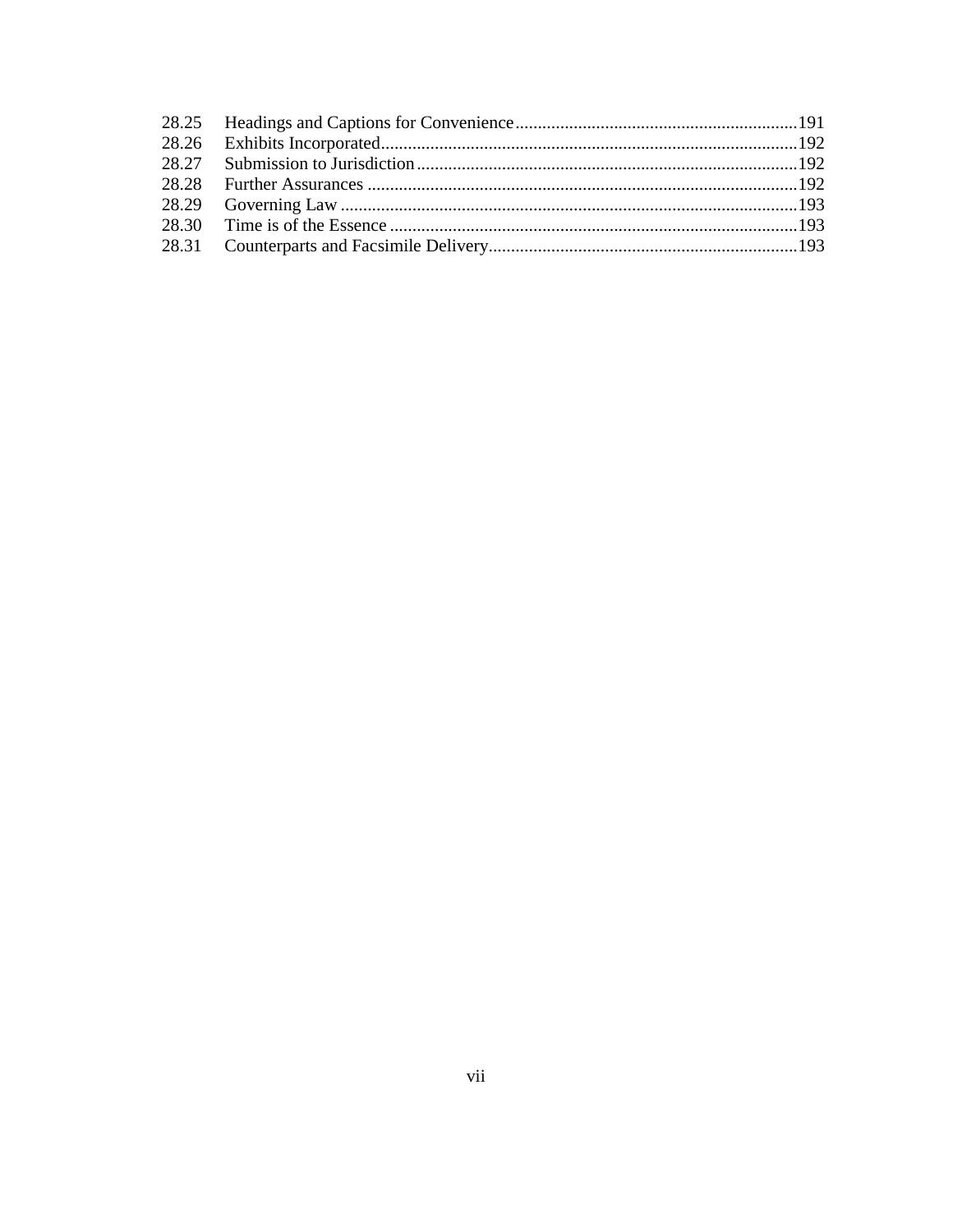## **TABLE OF EXHIBITS**

- [EXHIBIT A -](https://www.sandiego.gov/sites/default/files/legacy/petcopark/pdf/jumaexa.pdf) Padres Property
- EXHIBIT B [Site Lease](https://www.sandiego.gov/sites/default/files/legacy/petcopark/pdf/jumaexb.pdf)
- EXHIBIT C [Ballpark Facility Lease](https://www.sandiego.gov/sites/default/files/legacy/petcopark/pdf/jumaexc.pdf)
- EXHIBIT D [Padres Offices and Padres, Visitors and Auxiliary Clubhouses](https://www.sandiego.gov/sites/default/files/legacy/petcopark/pdf/jumaexd.pdf)
- EXHIBIT E [City Offices](https://www.sandiego.gov/sites/default/files/legacy/petcopark/pdf/jumaexe.pdf)
- [EXHIBIT](https://www.sandiego.gov/sites/default/files/legacy/petcopark/pdf/jumaexf.pdf) F Indenture
- [EXHIBIT G -](https://www.sandiego.gov/sites/default/files/legacy/petcopark/pdf/jumaexg.pdf) Premium Seats
- EXHIBIT H [Private Suites](https://www.sandiego.gov/sites/default/files/legacy/petcopark/pdf/jumaexh.pdf)
- EXHIBIT I [Recognition and Attornment Agreement with the City](https://www.sandiego.gov/sites/default/files/legacy/petcopark/pdf/jumaexi.pdf)
- EXHIBIT J [Recognition and Attornment Agreement with PFFA](https://www.sandiego.gov/sites/default/files/legacy/petcopark/pdf/jumaexj.pdf)
- EXHIBIT K [Ballpark Land](https://www.sandiego.gov/sites/default/files/legacy/petcopark/pdf/jumaexk.pdf)
- EXHIBIT L [Initial CCRs](https://www.sandiego.gov/sites/default/files/legacy/petcopark/pdf/jumaexl.pdf)
- EXHIBIT M Projected Transient Occupancy Tax, by Phase I Hotel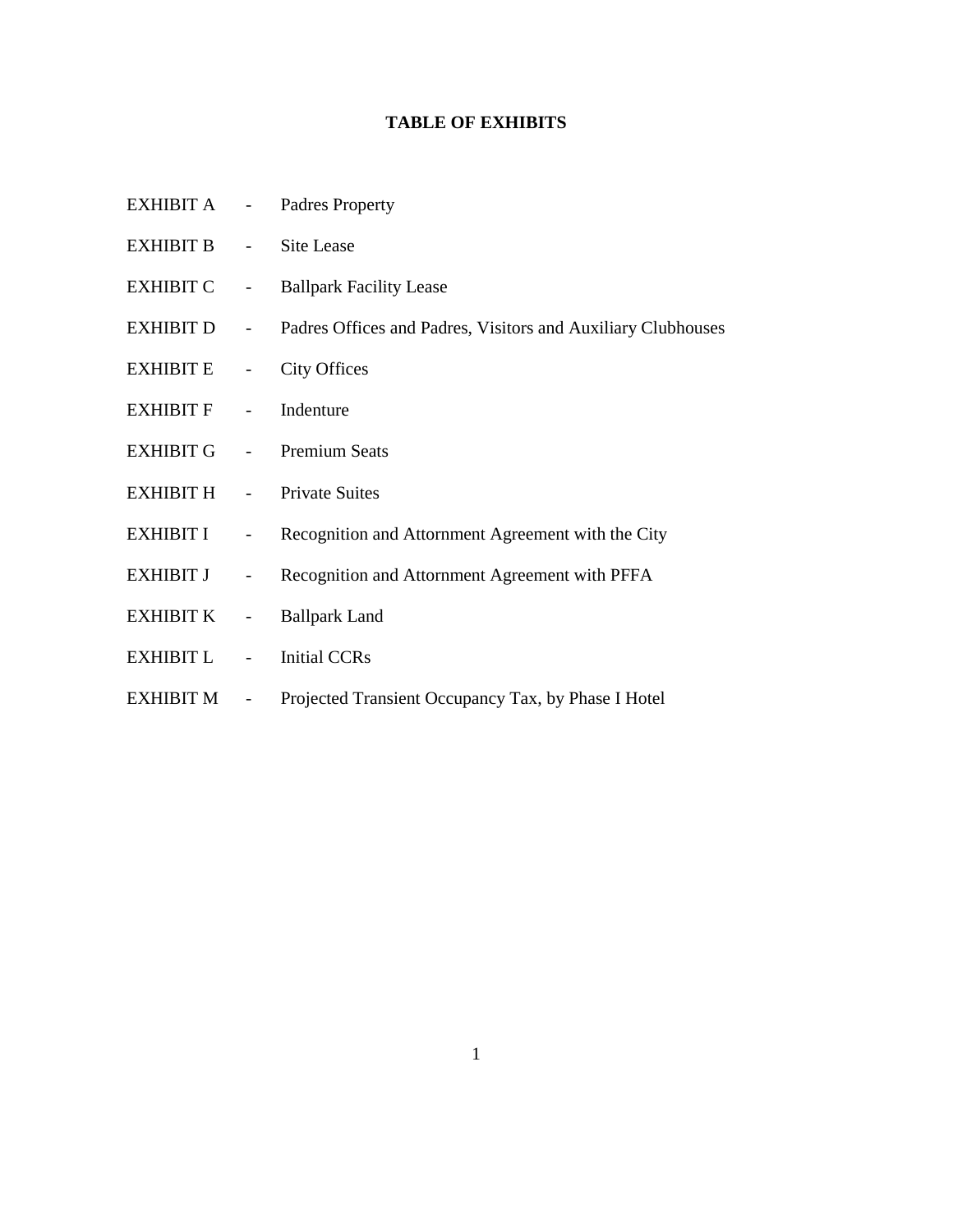#### JOINT USE AND MANAGEMENT AGREEMENT

THIS JOINT USE AND MANAGEMENT AGREEMENT (this "Agreement") dated February 1, 2000 (the "Effective Date"), is by and between The City of San Diego (the "City"), and Padres L.P., a Delaware limited partnership (the "Padres").

### **RECITALS**

- <span id="page-9-1"></span><span id="page-9-0"></span>A. MOU. On November 3, 1998, the electorate of the City approved Proposition C, which adopted Ordinance No. 0-18613 authorizing the City to enter into the Memorandum of Understanding Concerning a Ballpark District, Construction of a Baseball Park and a Redevelopment Project (the "MOU") between the City, the Redevelopment Agency of the City of San Diego, the Centre City Development Corporation and the Padres.
- <span id="page-9-2"></span>B. Baseball. The Padres hold the franchise (the "Franchise") issued by The National League of Professional Baseball Clubs for the City, and own the "San Diego Padres" Major League Baseball Team (the "Team").
- <span id="page-9-3"></span>C. Ballpark Land. The City owns or will acquire the legal right to possession to certain real property on which the Ballpark Structure and Outfield Park will be constructed pursuant to the Design-Build Agreement, as more particularly described in Section 2.7 of this Agreement (the "Ballpark Land"). The Padres' Affiliate, Padres Construction, L.P., is obligated to cause a new Ballpark Structure and certain improvements related thereto to be constructed on the Ballpark Land, and the Padres have guaranteed that obligation.
- <span id="page-9-4"></span>D. Joint Ownership. The aggregate costs of assembling the Ballpark Land and constructing the new Ballpark Structure and related improvements thereon will be borne in part by the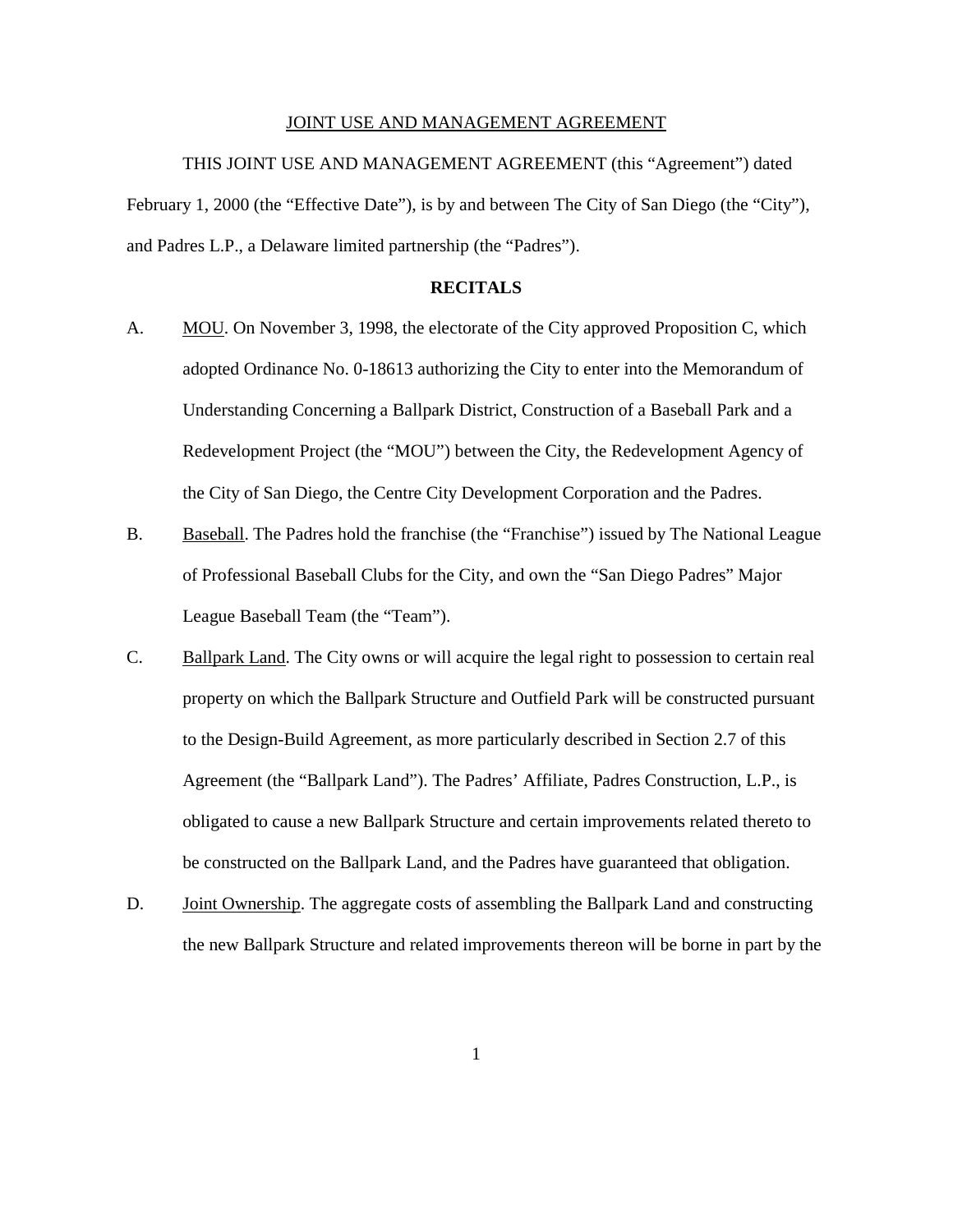City and in part by the Padres. Subject to the terms and conditions of this Agreement, the Padres will pay for and own certain improvements, fixtures and equipment installed in the Ballpark Property, and the City will pay for and own the Ballpark Structure and the balance of the improvements which comprise the Ballpark Property. Accordingly, when the Padres wish to use the Ballpark Property for Events, they will need rights to use the City Property, as a complement to their own ownership interest in the Ballpark Property. Conversely, when the City wishes to use the Ballpark Property for Events, it will need rights to use the Padres Property, as a complement to the City's own ownership interest in the Ballpark Property. The items owned by the Padres which constitute their ownership interest in the Ballpark Property are to be established pursuant to the Design-Build Agreement (the "Padres Property") and, pursuant to the Design-Build Agreement, the list of such items is subject to change by agreement of the parties thereto during the construction of the Ballpark Structure. By the Commencement Date, or as soon thereafter as practicable, the parties shall attach the list of those items which constitute the Padres Property as Exhibit A to this Agreement. The items owned by the City which constitute its ownership interest in the Ballpark Property consist of all components of the Ballpark Property other than the Padres Property. The parameters of the Padres Property and the City Property are subject to evolution in accordance with Section 7.12 of this Agreement.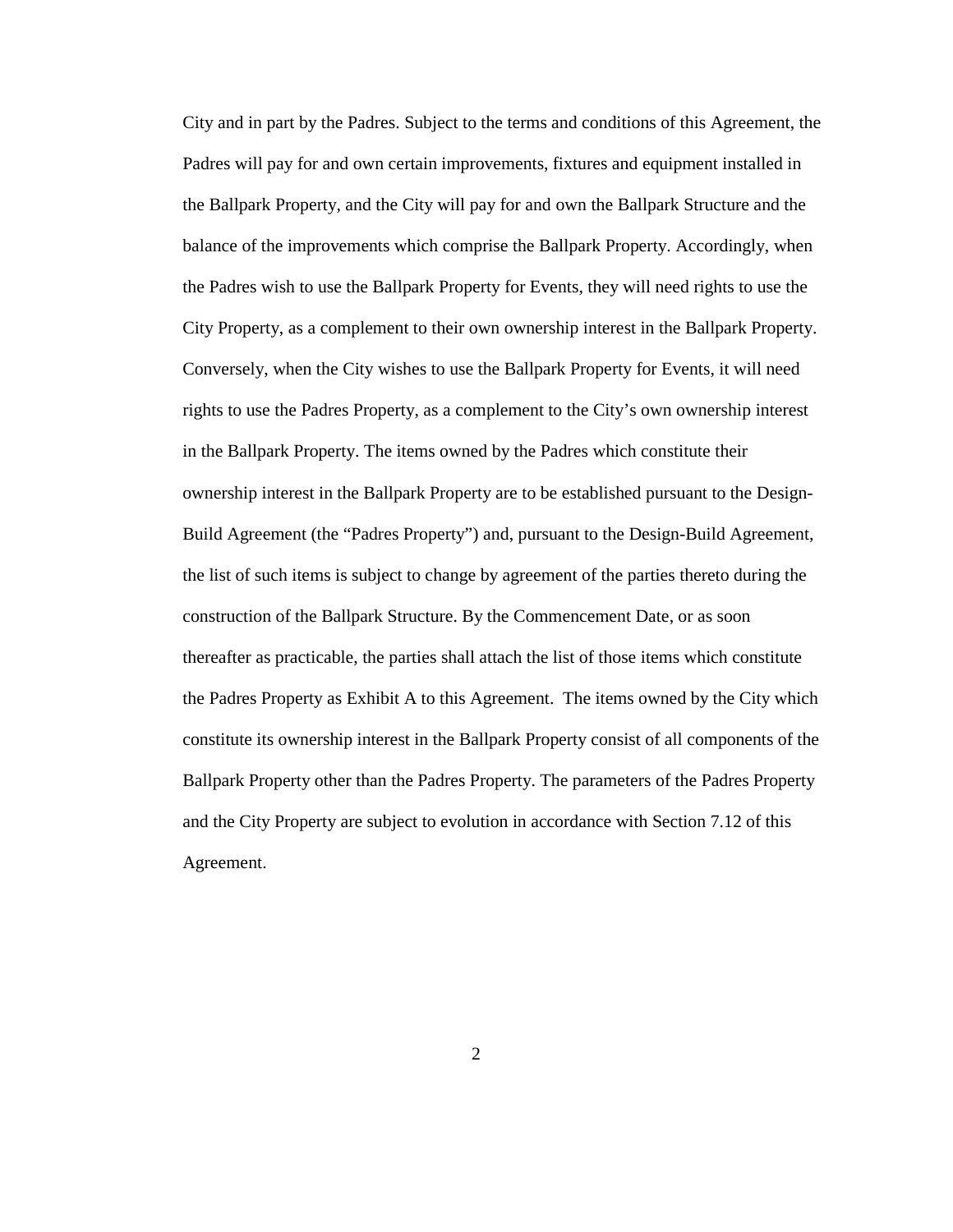- <span id="page-11-0"></span>E. Site Lease. The City has requested the Public Facilities Financing Authority of the City of San Diego, a California Joint Powers Authority ("PFFA"), to facilitate financing of the construction of improvements on the Ballpark Land, including without limitation issuance of lease revenue bonds (the "Bonds"). Pursuant to a Site Lease Agreement to be executed between the City and PFFA substantially in the form attached hereto as Exhibit B (the "Site Lease"), the City will lease the Ballpark Land to PFFA.
- <span id="page-11-1"></span>F. Ballpark Facility Lease. Pursuant to a sublease to be executed between the City and PFFA substantially in the form attached hereto as Exhibit C (the "Ballpark Facility Lease"), PFFA will sublease the City Property to the City.
- <span id="page-11-2"></span>G. Implementation. The MOU sets forth the basic terms and conditions governing the proposed use and occupancy of the Ballpark Land, the Ballpark Property and certain improvements related to the Ballpark Property that are located on the Ballpark Land, by both the Padres and the City. Pursuant to Article XL of the MOU, this Agreement implements those basic terms and conditions.
- <span id="page-11-3"></span>H. Joint Use Divided Each Year. As contemplated by the MOU, the City desires to provide to the Padres, and the Padres desire to accept from the City, the right to use and occupy the City Property for Padres Games and Events on up to one hundred twenty-five (125) days per calendar year, except for certain City Exclusive Use Areas more particularly described in this Agreement. Similarly, the Padres desire to provide to the City, and the City desires to accept from the Padres, the right to use and occupy the Padres Property for City Events on up to two hundred forty (240) days per calendar year, except for certain Padres Exclusive Use Areas also more particularly described in this Agreement. In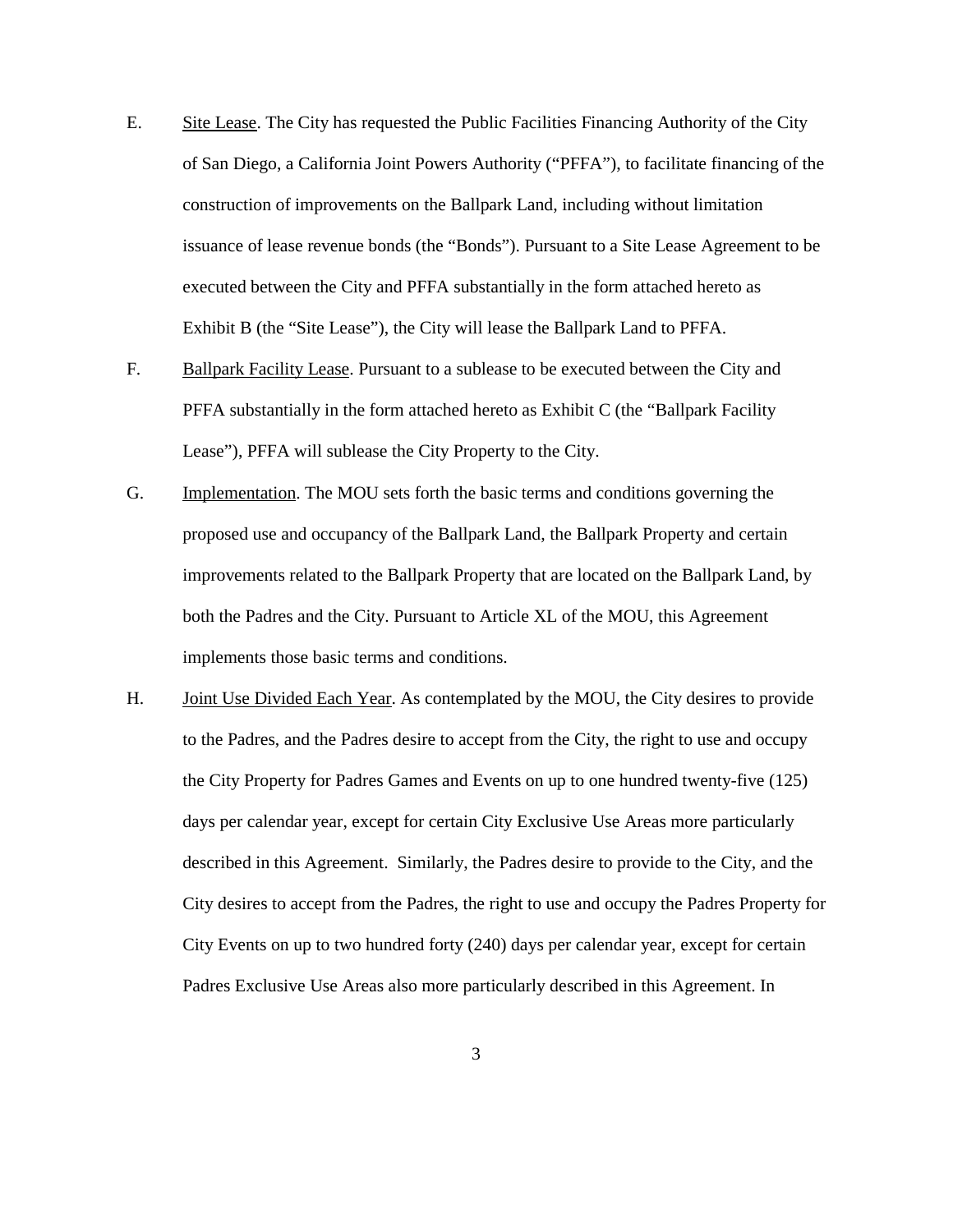addition, the Padres and the City desire to use both the City Property, except for said City Exclusive Use Areas, and the Padres Property, except for said Padres Exclusive Use Areas, for 70/30 Events as set forth herein.

- <span id="page-12-0"></span>I. Management Throughout Each Year. As contemplated by the MOU, the City desires to engage the Padres to manage the Ballpark Property, and the Padres desire to accept such engagement from the City, as the sole and exclusive on-site manager of the Ballpark Property throughout each year, for the entire term of this Agreement, all as more particularly described herein.
- <span id="page-12-1"></span>J. Purpose. This Agreement establishes the final terms of the Padres' and the City's joint use of the Ballpark Property and other real and personal property as described herein, and the final terms of the Padres' exclusive management of the Ballpark Property and other real and personal property as described herein. By its implementation of the MOU, this Agreement is intended by the parties to be the sole and definitive statement of such final terms with respect to the specific subject matter hereof. If any provision of this Agreement is found to be ambiguous, however, the MOU may be of assistance in the interpretation of that ambiguity. Without limiting the foregoing, this Agreement shall not be deemed to supersede provisions of the MOU that address subject matter not addressed herein.

4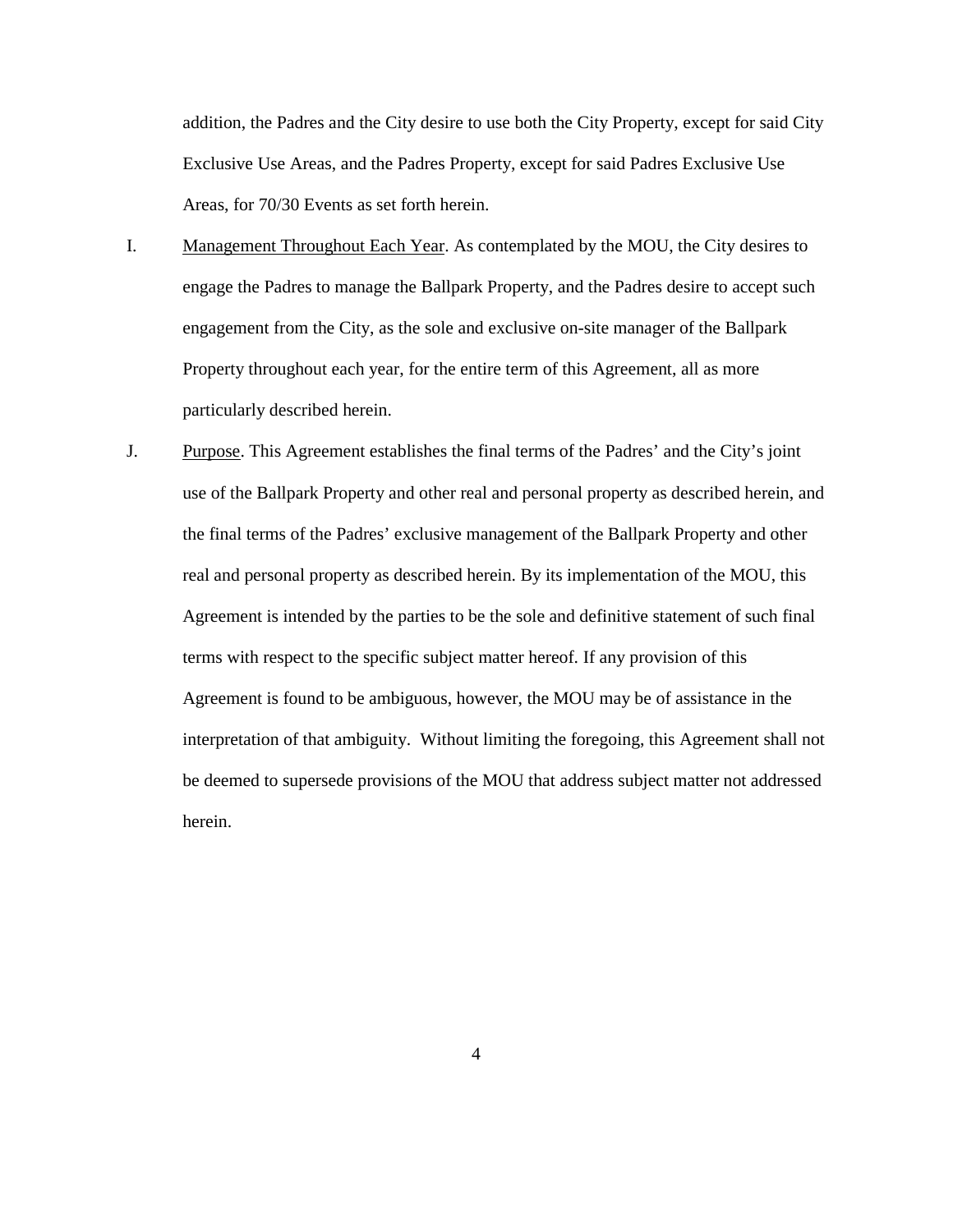#### **AGREEMENT**

Now, therefore, in consideration of the mutual agreements set forth in this Agreement and other good and valuable consideration, the receipt and sufficiency of which are hereby acknowledged, the City and the Padres agree as follows:

### **ARTICLE 1**

### **DEFINITIONS AND USAGE**

- <span id="page-13-1"></span><span id="page-13-0"></span>1.1 Definitions. When used in this Agreement, the capitalized terms set forth in this Section 1.1 shall have the meanings ascribed to such terms in this Section 1.1.
	- 1.1.1 "**AAA**" shall have the meaning given to such term in paragraph 28.1.3.
	- 1.1.2 "**ADA**" shall mean Americans with Disabilities Act as defined by federal statute and the state equivalent, as codified in Title 24, as amended from time to time.
	- 1.1.3 "**Admission Ticket Proceeds**" shall mean the revenue collected by the Padres for admission tickets to Events, net of such portions thereof as the Padres are obligated to disburse to third parties solely and directly on account of the Padres' sale of such admission tickets (such as credit card servicing fees, and taxes on admission tickets payable to Governmental Authorities).
	- 1.1.4 "**Affiliate**" means, as to any party, a Person controlling, controlled by or under common control with such party.
	- 1.1.5 "**Agency**" shall mean the Redevelopment Agency of the City of San Diego.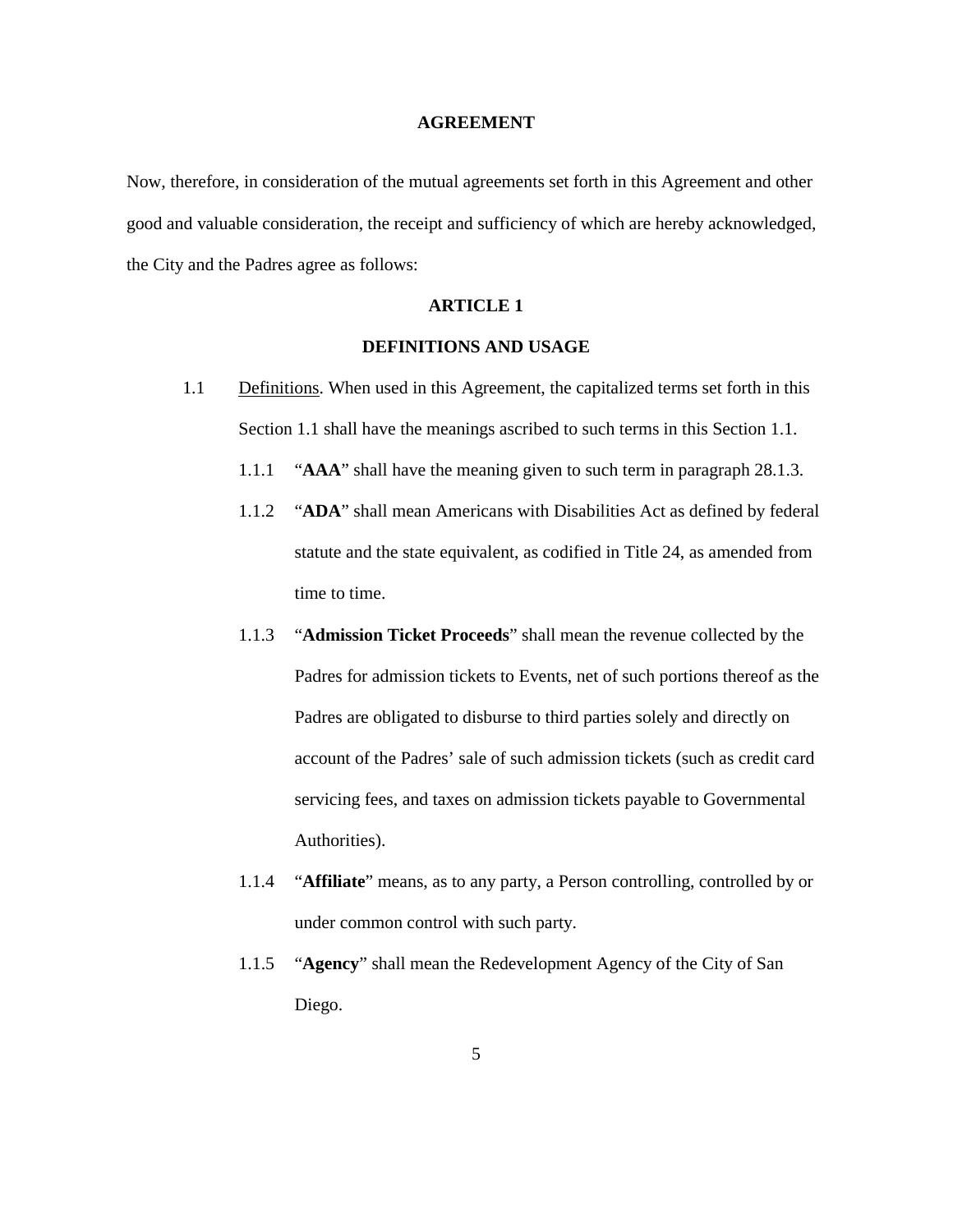- 1.1.6 "**Agreement**" shall mean this Joint Use and Management Agreement.
- 1.1.7 "**Ancillary Development**" shall mean the commercial, retail and residential development, including hotels, office buildings and associated parking, to be built within the District.
- 1.1.8 "**Approved Capital Expenditures**" shall have the meaning given to such term in paragraph 7.8.8.
- 1.1.9 "**Approved Capital Expenditure Budget**" shall have the meaning given to such term in paragraph 7.8.7.
- 1.1.10 "**Audit**" shall have the meaning given to such term in paragraph 28.5.2.
- 1.1.11 "**Auxiliary Clubhouse**" shall mean that locker room area shown on Exhibit D attached hereto.
- 1.1.12 "**Ballpark Facility Lease**" shall have the meaning given to such term in the Recitals hereto.
- 1.1.13 "**Ballpark Land**" shall have the meaning given to such term in the Recitals hereto.
- 1.1.14 "**Ballpark Management**" shall mean the planning, supervising and conducting of the year-round, day-to-day management of the Ballpark Property as a First-Class Facility and all activities connected with the operation of the Ballpark Property, including the provision of (or arrangements for third parties to provide):
	- (a) all Repairs, Maintenance, Improvements, and the security the Padres are required to provide under Article 7, including all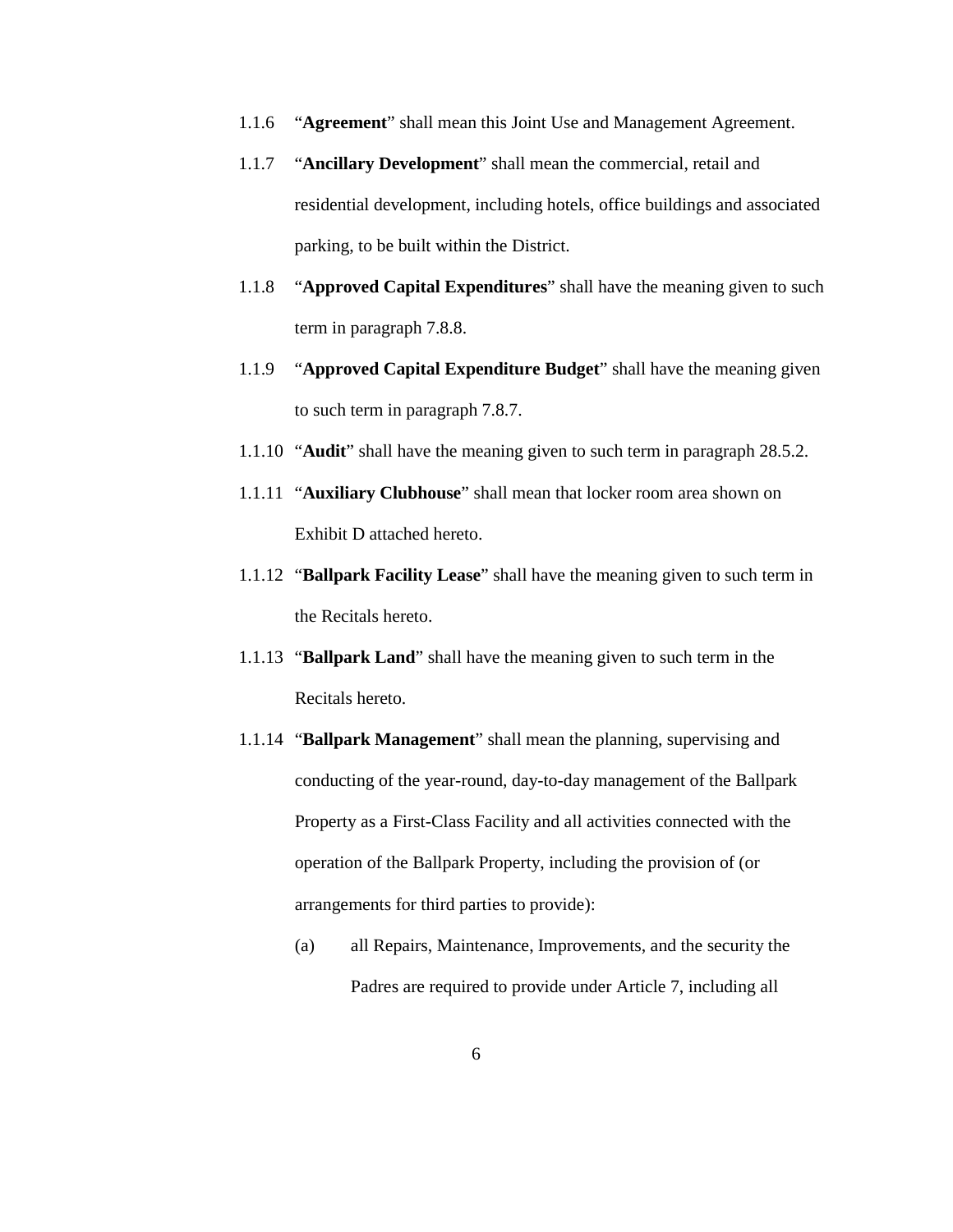personnel, materials, supplies, equipment and services necessary therefor and all management and planning in respect thereof, at a level consistent with a First-Class Facility; and

- (b) management of all administrative functions associated with the Ballpark Property, including operation of any computer based maintenance management system, administration of the purchasing system, coordination and reporting of payroll and employee benefits, and proper supervision of all clerical staff, at a level consistent with a First-Class Facility.
- 1.1.15 "**Ballpark Owner**" shall mean the Ballpark Owner as that term is defined in Section 1.17 of the Outfield Park CCRs.
- 1.1.16 "**Ballpark Property**" shall mean the Ballpark Land, Ballpark Structure and Outfield Park, including grounds and walkways immediately surrounding the same, together with all Improvements, additions, alterations, fixtures, furnishings and equipment installed, provided or added thereto from time to time. The Ballpark Property consists of the City Property and the Padres Property.
- 1.1.17 "**Ballpark Structure**" shall mean the open-air, natural grass, state-of-the-art baseball facility, its fixtures and systems, with multiple uses, and with approximately 42,000 seats and the Outfield Park, to be constructed on the Ballpark Land, together with all Improvements,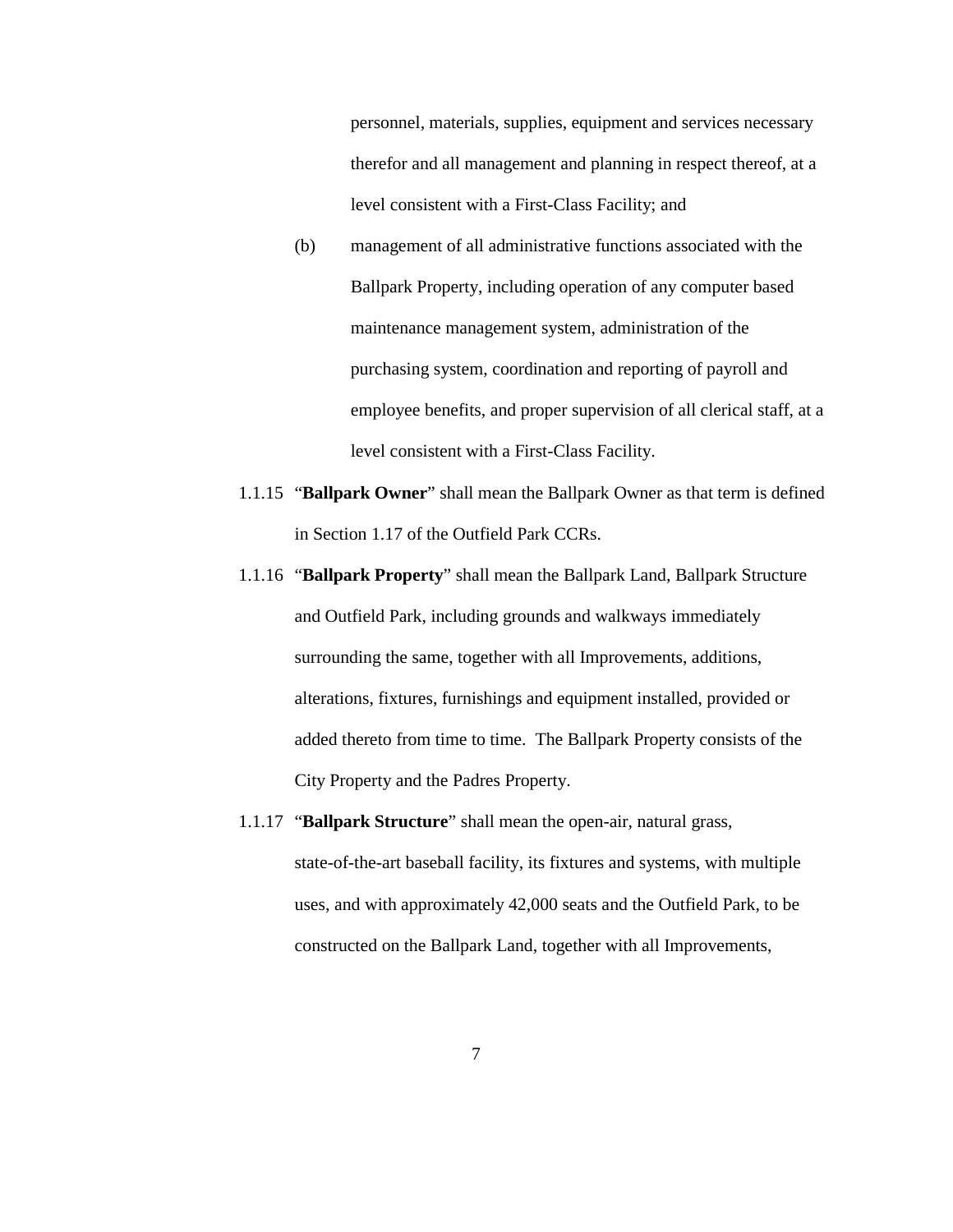additions, alterations, fixtures, furnishings and equipment installed, provided or added thereto from time to time.

- 1.1.18 "**Baseball Use Season**" shall mean the period, to the extent included in the Term, commencing on February 1 of a calendar year and ending on the day of the Team's last Major League Baseball Game at the Ballpark Property (including post-season play, if any) in such calendar year.
- 1.1.19 "**Bond Counsel Opinion**" shall mean an opinion from a nationally recognized bond counsel retained by the City, at no expense to the Padres, as to whether an action proposed by the Padres would cause the Bonds issued by the City in connection with the construction of the Ballpark Structure and related Improvements on the Ballpark Property not to qualify for tax-exempt status under federal law.
- 1.1.20 "**Bond Documents**" shall mean the Site Lease, Ballpark Facility Lease, Recognition and Attornment Agreements, Official Statement, Indenture and all documents related to the issuance of the Bonds.
- 1.1.21 "**Bonds**" shall have the meaning given to such term in the Recitals hereto.
- 1.1.22 "**Broadcast Fees**" shall have the meaning given to such term in Section 12.1.
- 1.1.23 "**Business Day**" shall mean a day other than (a) a Saturday, (b) a Sunday, or (c) any other day (i) which is a governmental holiday under the laws of the State of California, and/or (ii) on which commercial banks are authorized or required to close under the laws of the State of California.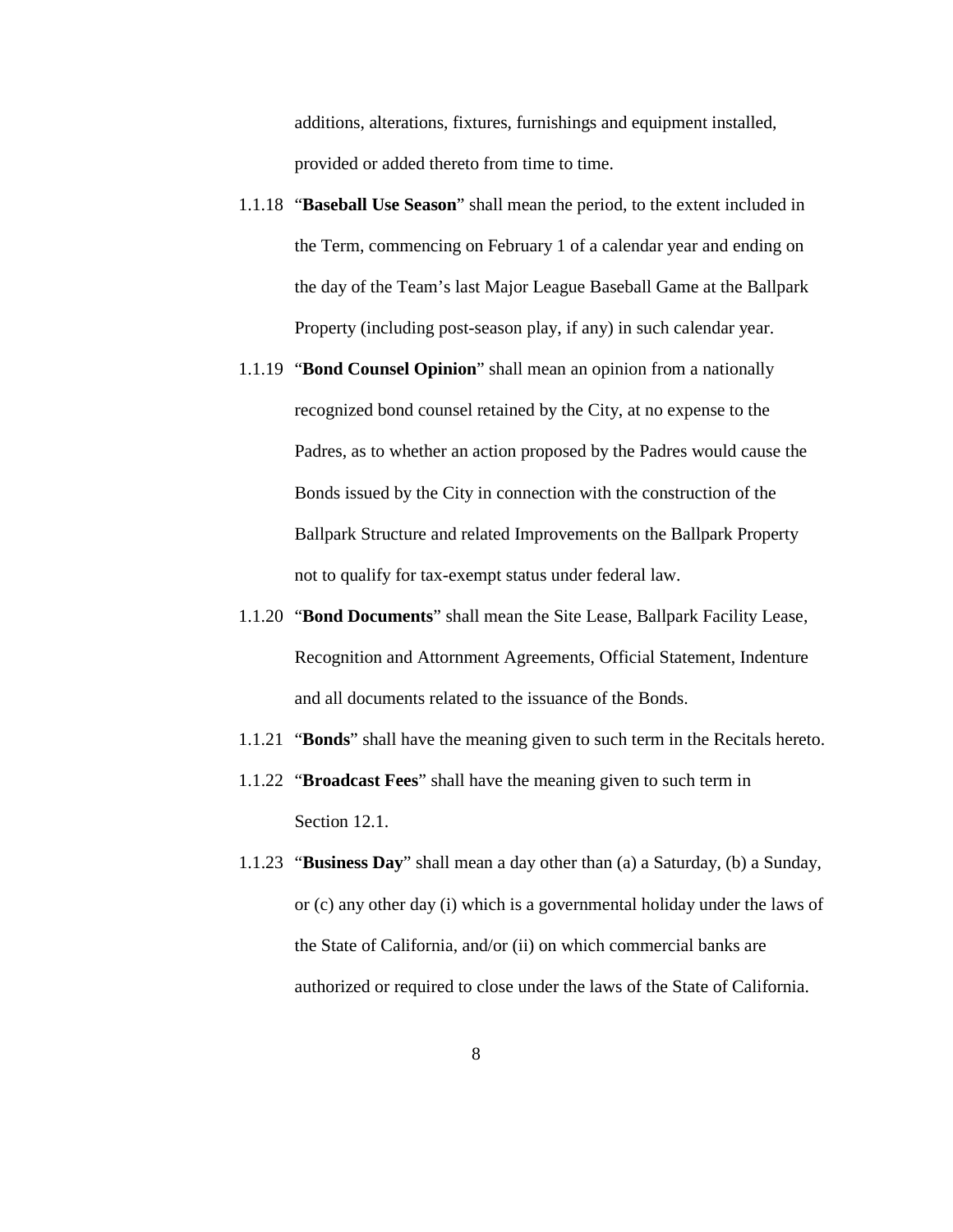- 1.1.24 "**Capital Expenditure**" shall mean the cost of all labor and materials reasonably required to install, construct or upgrade any structural components, systems components or integral parts of the Ballpark Property, which, as of the Effective Date, would customarily be treated as a capital item for federal income tax purposes, including Improvements Costs.
- 1.1.25 "**Capital Expenditure Reserve Fund**" shall mean the account established pursuant to paragraph 8.6.1 of this Agreement to hold certain funds for Capital Expenditures.
- 1.1.26 "**CCDC**" shall mean the Centre City Development Corporation.
- 1.1.27 "**City**" shall mean the City of San Diego, California.
- 1.1.28 "**City Audit Costs**" shall have the meaning given to such term in paragraph  $28.5.4(b)(ii)$ .
- 1.1.29 "**City Default**" shall have the meaning given to such term in Section 19.4.
- 1.1.30 "**City Event**" shall mean any event at the Ballpark Property conducted or authorized by the City, or conducted by any other Person authorized and sponsored by the City that would be a 70/30 Event but for an "opt-out" by the Padres pursuant to paragraph 6.9.6, and that is not included within the definition of Padres Games and Events.
- 1.1.31 "**City Exclusive Use Areas**" shall mean the following areas within the Ballpark Property, which the City shall have an exclusive right to use and occupy year-round throughout the Term of this Agreement, irrespective of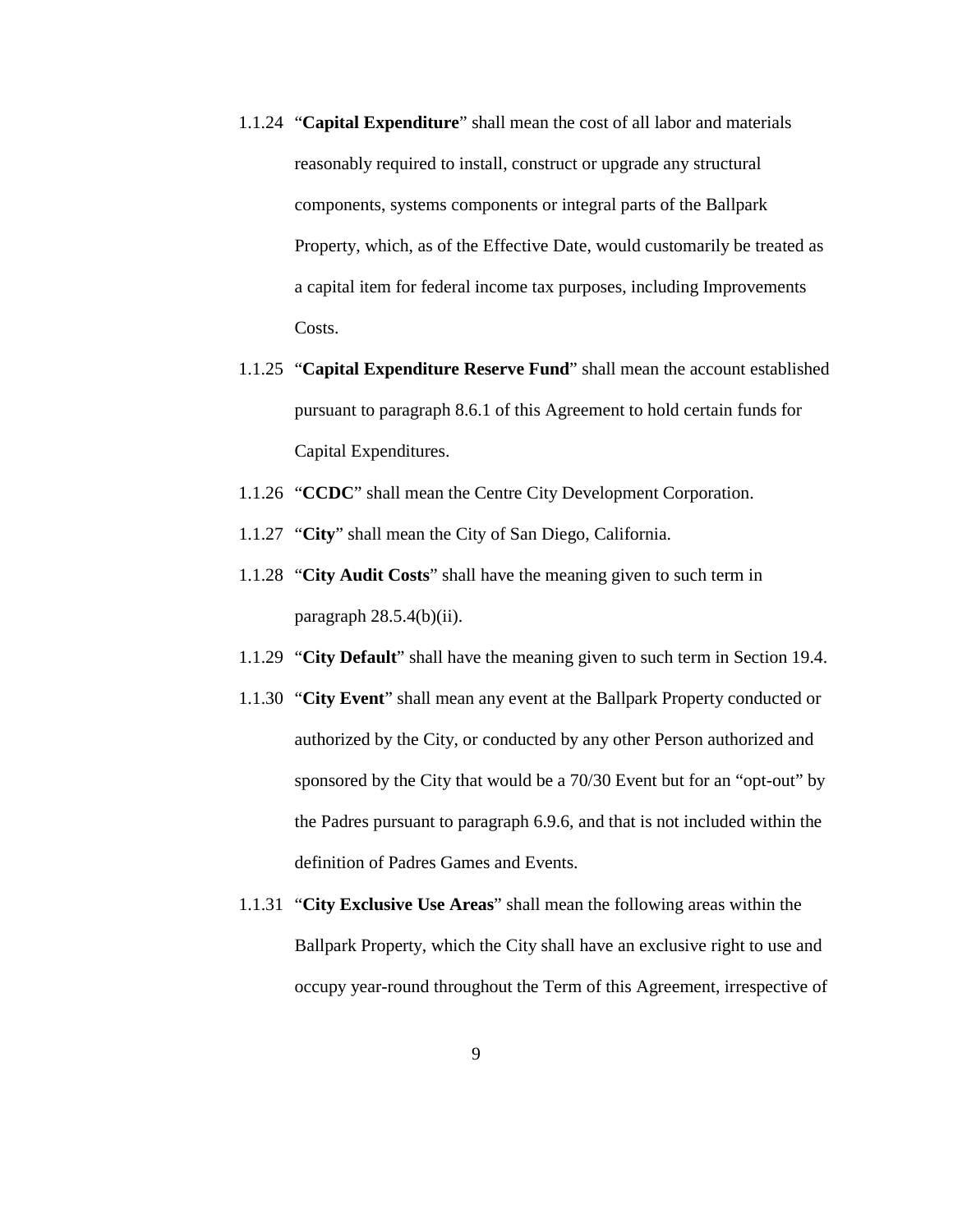the identity of the party who may be having an Event at the Ballpark Property. Such exclusive rights do not preclude access by the manager of the Ballpark Property for purposes of Maintenance or Repair. The City Exclusive Use Areas, which include City Property in part and Padres Property in part, consist of:

- (a) The City Offices; and
- (b) Other areas within the Ballpark Property which, by mutual and reasonable agreement of the parties, are of such a nature that the City requires exclusive rights of use and occupancy year-round throughout the Term.
- 1.1.32 "**City Joint Expense Cap**" shall have the meaning given to such term in paragraph 8.2.3.
- 1.1.33 "**City Offices**" shall mean the offices within the Ballpark Property for use and occupancy by a reasonable number of City employees (in light of City responsibilities in relation to the Ballpark Property) throughout the Term, more particularly described as follows:
	- (a) the City Offices shall contain a reasonable number of square feet for the reasonable number of full-time City employees to be working therein (in accordance with City standards for office space per employee as of the Effective Date);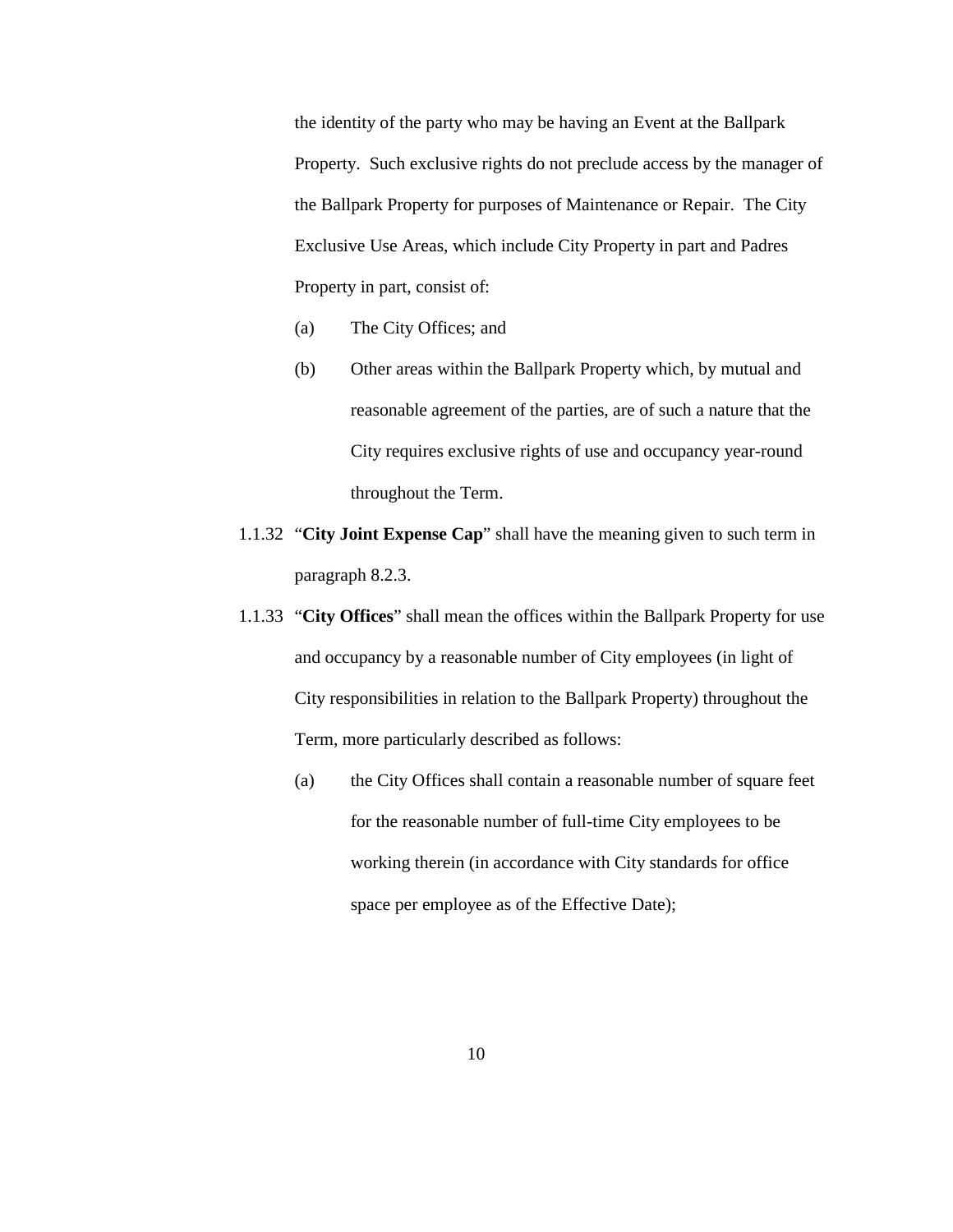- (b) the City Offices shall be in the Ballpark Property and in the same building structure as, and reasonably proximate in location to, the Padres Offices; and
- (c) the parties shall reasonably agree upon the exact size and location of the City Offices on or before the Commencement Date, and shall confirm their agreement by attaching a description of the City Offices as Exhibit E to this Agreement.
- 1.1.34 "**City Parking**" shall have the meaning given to that term in Section 2.4.
- 1.1.35 "**City Parties**" shall have the meaning given to that term in Section 18.1.
- 1.1.36 "**City Property**" shall mean the Ballpark Land and the City's entire interest in the Ballpark Property, including the City's interest in all improvements, additions, alterations, furnishings, fixtures, equipment and installations constructed or installed on the Ballpark Land, or added thereto, that are subleased by PFFA to the City pursuant to the Ballpark Facility Lease, and the City's interest in all improvements, additions, alterations, furnishings, fixtures, equipment and installations subsequently constructed or installed upon the Ballpark Land as set forth in this Agreement, but excluding from the foregoing definition all of the Padres Property.
- 1.1.37 "**City Revenue from Admission Tickets**" shall mean the revenue collected by the Padres for admission tickets to City Events, net of such portions thereof as the Padres are obligated to disburse to third parties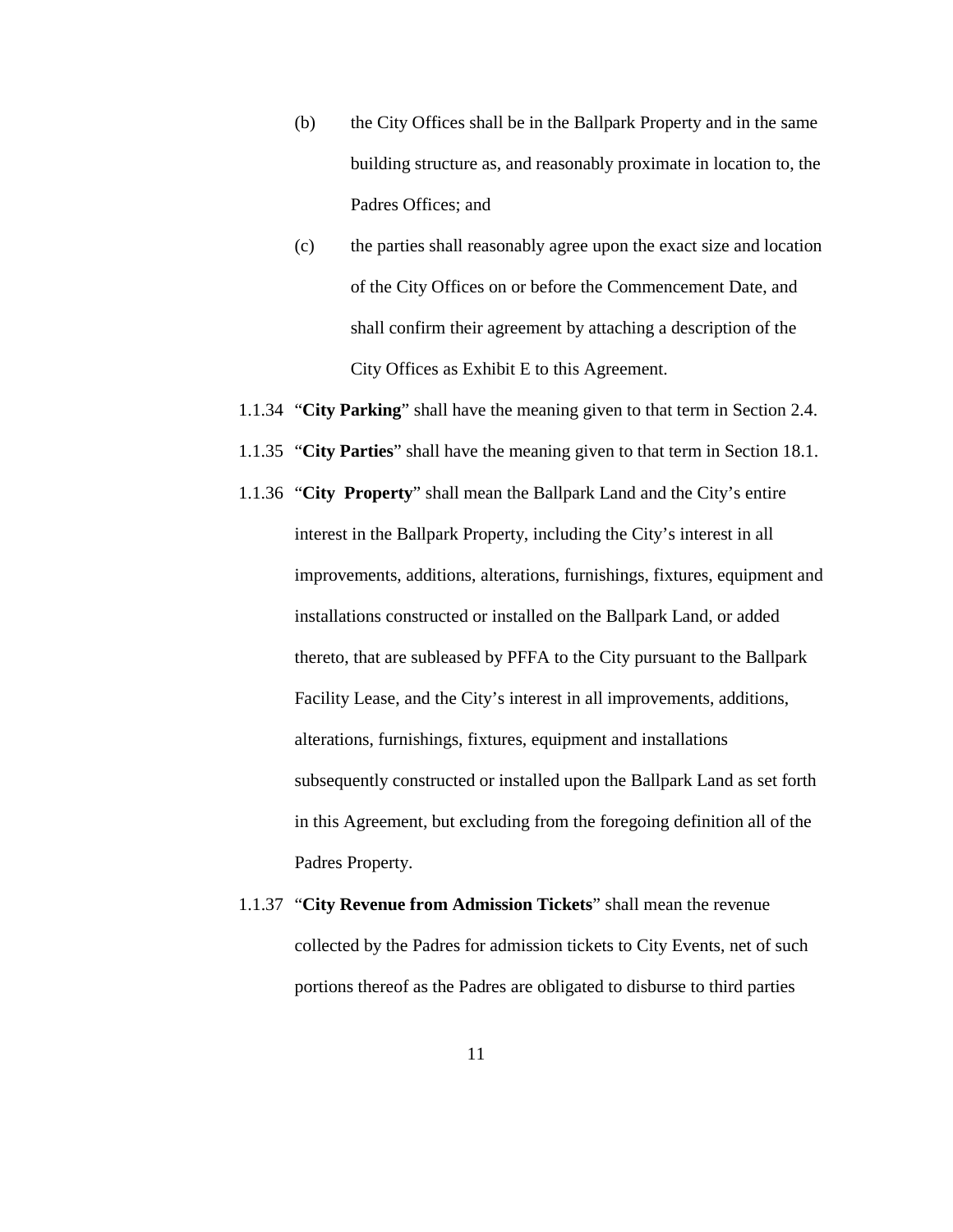solely and directly on account of the Padres' sale of such admission tickets (such as credit card servicing fees, and taxes on admission tickets payable to Governmental Authorities).

- 1.1.38 "**City Share of Joint Ballpark Expenses**" shall have the meaning given to such term in paragraph 8.2.2.
- 1.1.39 [Reserved]
- 1.1.40 "**City Suite**" shall have the meaning given to such term in Section 2.3.
- 1.1.41 "**Civic Impact Event**" shall mean a major national or international Event or convention for which the City successfully competes and the hosting of which is generally acknowledged as significantly enhancing the positive image of the City and providing a material economic impact.
- 1.1.42 "**Co-Owner's Everyday Event**" shall have the meaning given to such term in Section 6.7.
- 1.1.43 "**Commencement Date**" shall mean the date upon which the Padres have a right to occupy either (a) the Padres Offices, or (b) the Playing Field and a substantial portion of the seating bowl within the Ballpark Property. With respect to improvements for which the appropriate Governmental Authority issues a temporary or permanent certificate of occupancy, the Padres' right to occupy shall be deemed to commence on the date on which such a temporary or permanent certificate of occupancy is issued by the appropriate Governmental Authority. With respect to improvements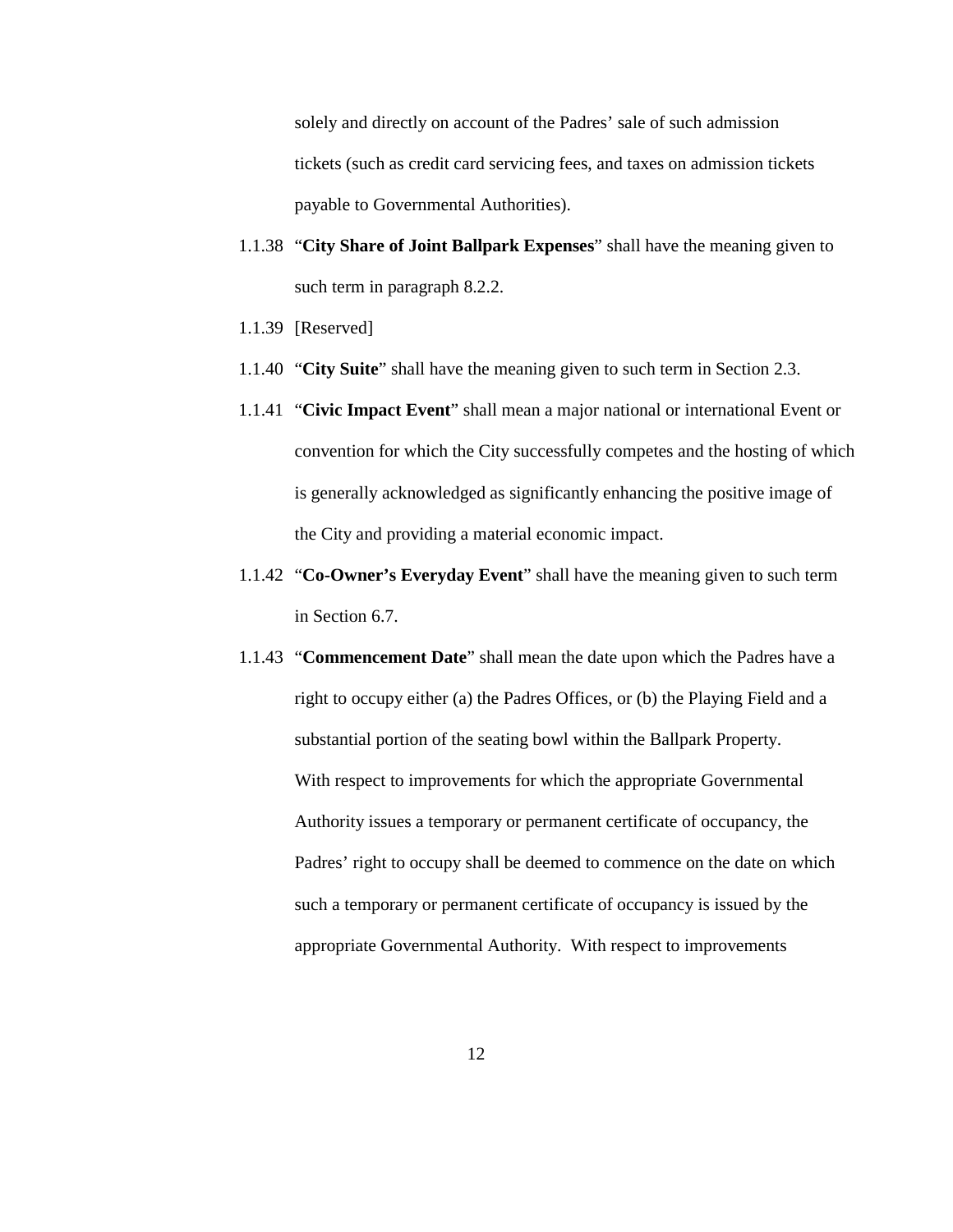for which the appropriate Governmental Authority does not issue a temporary or permanent certificate of occupancy, the Padres' right to occupy shall be deemed to commence upon substantial completion of such improvements as determined by a certificate of the architect therefor or by mutual written agreement of the City and the Padres.

- 1.1.44 "**Condemnation**" shall have the meaning given to such term in paragraph 24.1.1.
- 1.1.45 "**Consultant**" shall mean a design professional, contractor, subcontractor, project manager, or other Person retained in accordance with the terms of this Agreement with respect to any Maintenance, Repair, Improvement or emergency repair authorized under Section 7.9, or a Person otherwise engaged to perform work or services in accordance with, and as contemplated by, the terms of this Agreement.
- 1.1.46 "**CPI**" shall mean the Consumer Price Index- San Diego All Urban Consumers (1982-1984=100).
- 1.1.47 "**Damaged Property**" means any facility, structure, fixture or any other component of the Ballpark Property (other than personal property) which is damaged or destroyed, including any damage or destruction resulting from the acts or omissions of third parties (including licensees, invitees, agents or employees of the Padres or the Team).
- 1.1.48 "**Default Interest Rate**" shall mean interest at the rate of three percent (3%) per annum above the Prime Rate in effect on the date of default by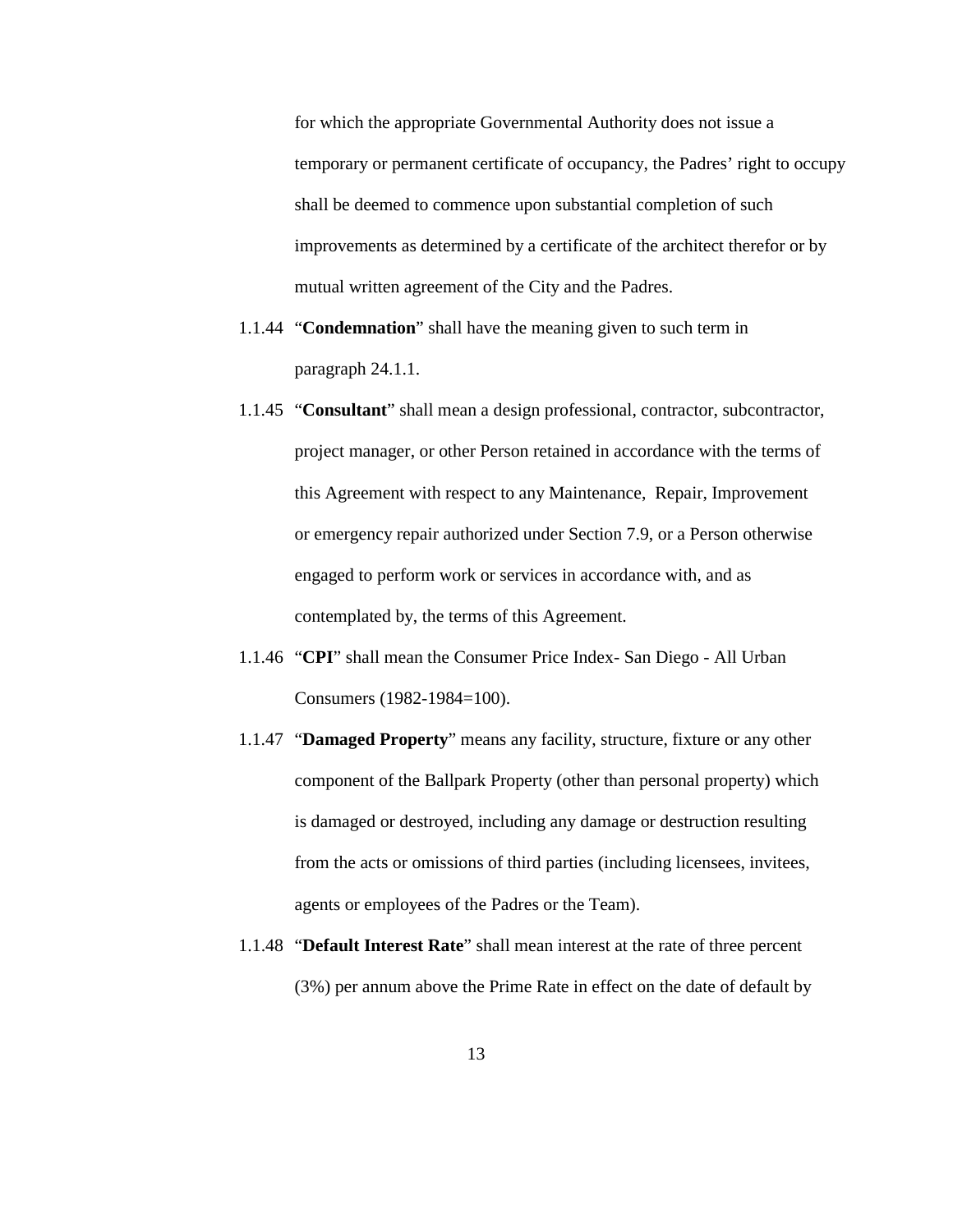any party pursuant to this Agreement, payable on the amount outstanding from its due date as set forth in this Agreement until paid in full. Once established for a particular default by reference to the Prime Rate in effect on the date of default by any party pursuant to this Agreement, the Default Interest Rate shall remain fixed with respect to that particular default, notwithstanding subsequent changes in the Prime Rate.

- 1.1.49 "**Design-Build Agreement**" shall mean the Ballpark Design-Build Procurement Consultant Agreement dated February 1, 2000, between the City, CCDC, the Agency, the Padres, and Padres Construction, L.P.
- 1.1.50 "**Deterioration" and "Deteriorated**" shall mean any facility, structure, fixture, surface or any other component of the Ballpark Property (other than personal property) which has become dysfunctional due to ordinary wear and tear or economic obsolescence. For purposes hereof, any facility, structure, fixture, surface, or any other component of the Ballpark Property (other than personal property) shall be deemed dysfunctional if such item has deteriorated to a degree that such item cannot be remedied through Maintenance, or has become economically obsolete to a degree that keeps it from reasonably serving the needs of a First-Class Facility.
- 1.1.51 "**Developer**" shall mean the master developer for "Phase I" (as such term is used in the MOU) selected by the Padres and reasonably acceptable to the City, the Agency and CCDC. As of the date hereof, the Developer is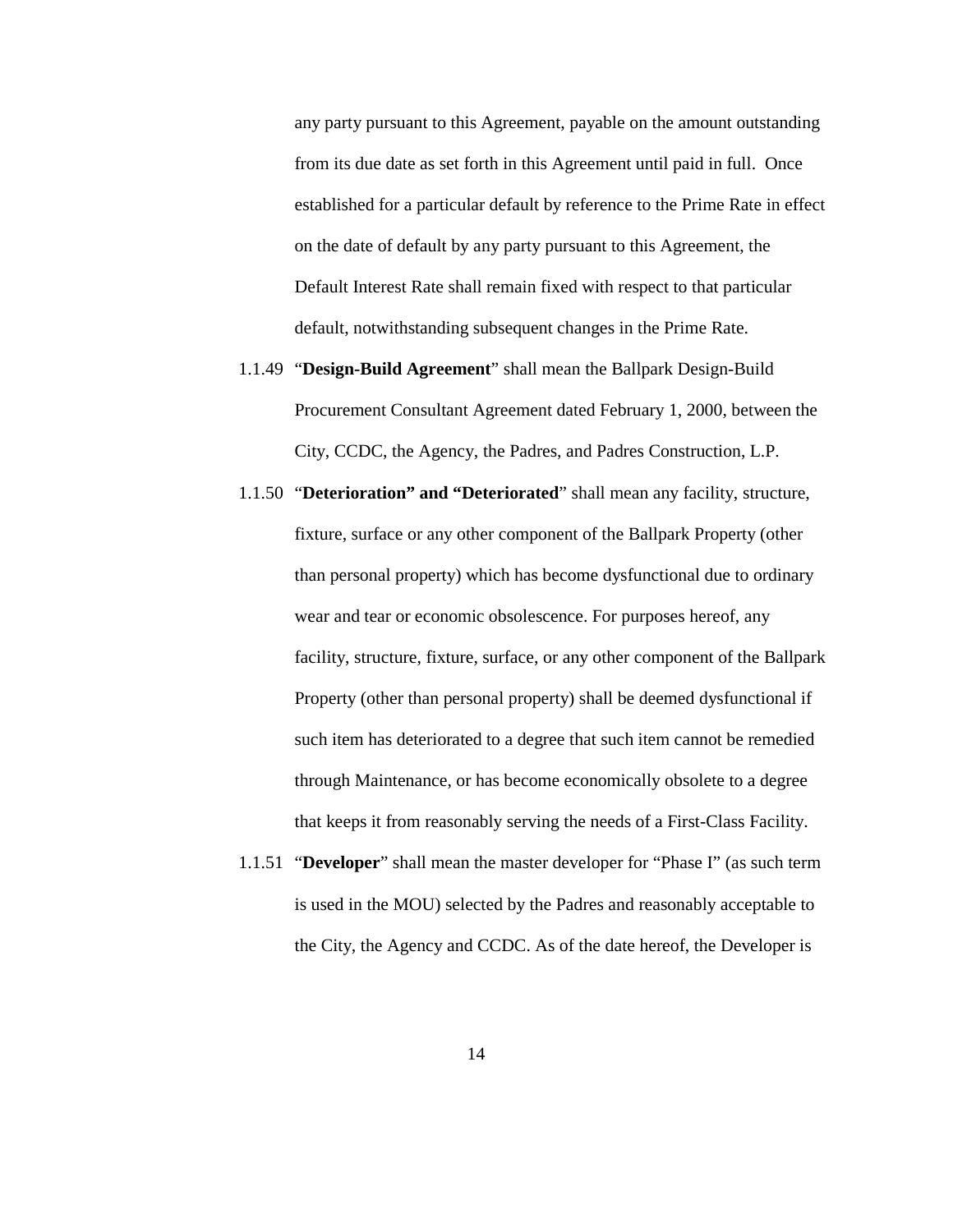JMI Realty, Inc., a Delaware corporation, except for the Outfield Park Retail Parcels as to which the Padres are the Developer.

- 1.1.52 "**Dispute**" shall have the meaning given to such term in Section 28.1.
- 1.1.53 "**District**" shall mean the Sports and Entertainment District (whether or not existing as a separate legal entity) established by the City within, but not as a part of, the Centre City East Sub-area of the project area established by the City Council for the City of San Diego on May 11, 1992, by the adoption of Ordinance No. O-17767 (commonly known as the "Centre City Redevelopment Project"), and which is located adjacent to the Gaslamp Quarter and across from the San Diego Convention Center Expansion Project.
- 1.1.54 "**Effective Date**" shall have the meaning given to such term in the introductory paragraph of this Agreement.
- 1.1.55 "**EHC Agreement**" shall mean that certain Settlement Agreement among the City, the Agency, CCDC, the Padres and the Environmental Health Coalition dated as of October 19, 1999.
- 1.1.56 "**Events**" shall mean Padres Games and Events, City Events and 70/30 Events.
- 1.1.57 "**Exclusive Use Areas**" shall mean the Padres Exclusive Use Areas and the City Exclusive Use Areas.
- 1.1.58 "**First-Class Facility**" shall mean a state-of-the-art Major League Baseball park that is capable of hosting events other than baseball,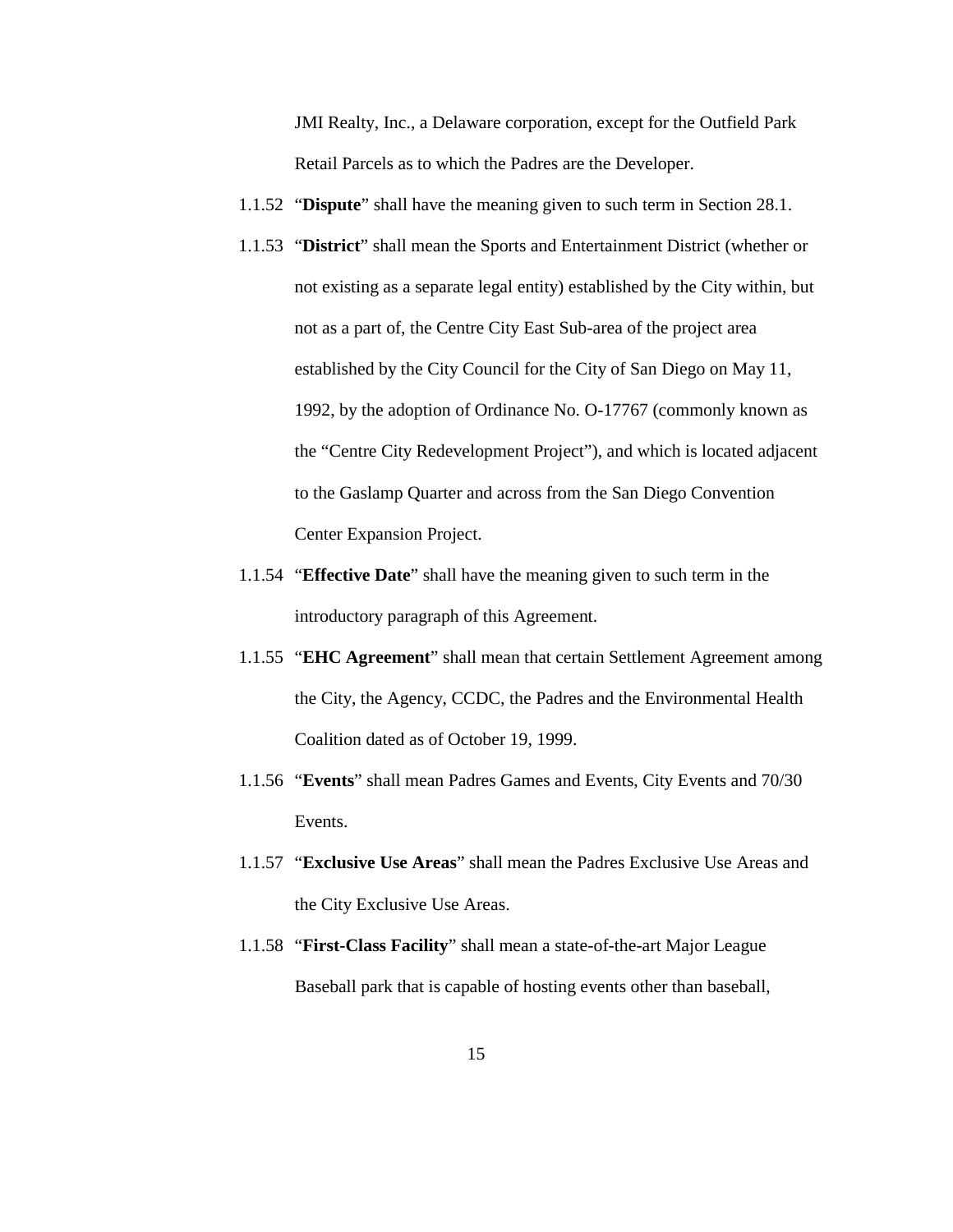including concerts, family entertainment and meeting/special events, wherein the level and quality of: (a) the baseball park amenities (such as private suites, restaurants and concessions located in or around the Ballpark Property) are consistent with the level and quality of amenities in other Major League Baseball parks built or under construction within five years prior to the Effective Date to host Major League Baseball events, and (b) interior and exterior Ballpark Property finishes are comparable to the level and quality of interior and exterior finishes in Major League Baseball parks built within five years prior to the Effective Date to host Major League Baseball and other events.

- 1.1.59 "**First Extension Term**" shall have the meaning given to such term in paragraph 4.2.1(a).
- 1.1.60 "**Fiscal Year**" shall mean the full or partial annual period commencing on November 1 and ending on the following October 31, to the extent such period is included within the Term. As of the Effective Date, the Fiscal Year corresponds to the Padres' tax fiscal year. Future changes in the Padres' tax fiscal year (if any) shall not affect the Fiscal Year as defined herein, unless otherwise agreed by the parties in writing. For CPI adjustments made at the end of the fifth Fiscal Year under this Agreement, any partial Fiscal Year at the beginning of the Term shall count as the first Fiscal Year.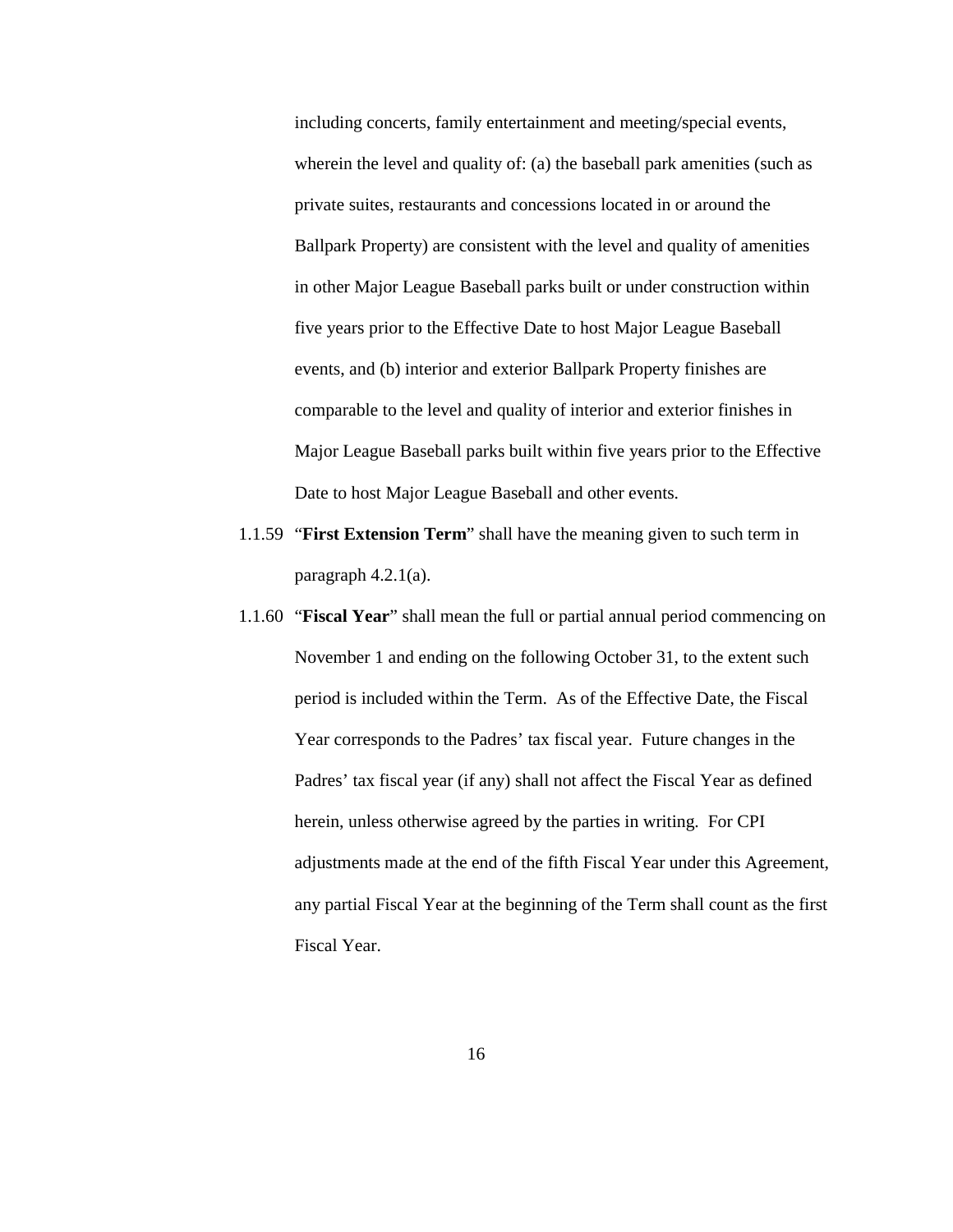- 1.1.61 "**Force Majeure**" shall mean any of the following events which prevents a party from performing any obligation under this Agreement: any act of God, strike, lockout or other industrial disturbance during the development or construction only of the initial improvements on the Ballpark Property, not including a strike or lockout by Major League Baseball players or umpires; any act of public enemy, blockade, war insurrection, civil disturbance, explosion or riot; any epidemic; any landslide, earthquake, fire storm, flood or washout; any act of God, strike, lockout or other industrial disturbance including a strike or lockout by Major League Baseball players or umpires (except as expressly provided above); any title dispute or other litigation, including the inability to timely obtain judgments in eminent domain or timely obtain possession through eminent domain; any governmental restraint, action or inaction, either federal, state, county, civil or military, including the adoption of any new law materially affecting either the ability of the parties to proceed or the costs of proceeding (but not including any City laws or ordinances); any initiative or referendum; and any failure to obtain any necessary federal, state or county governmental approval.
- 1.1.62 "**Franchise**" shall have the meaning given to such term in the Recitals hereto.
- 1.1.63 "**Governmental Authority**" shall mean any government of any nation, state or other political subdivision thereof and any entity exercising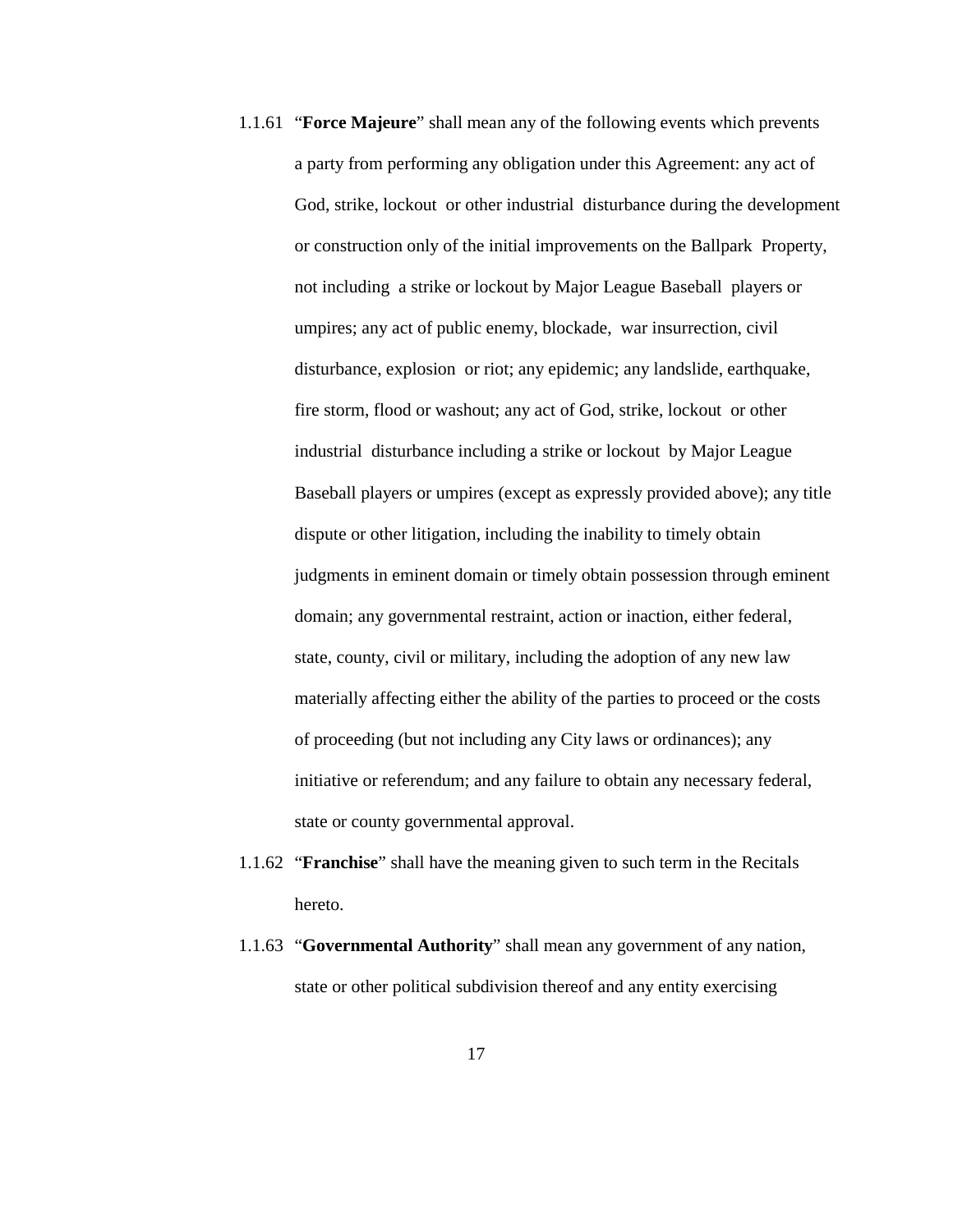executive, legislative, judicial, regulatory or administrative functions of or pertaining to government.

- 1.1.64 "**Highest Ticket Price Generally Available**" shall mean the highest price set by the City for admission tickets made available to members of the general public for seats within the seating bowl of the Ballpark Structure for a City Event and/or a 70/30 Event, applicable to at least two hundred fifty (250) seats within the seating bowl of the Ballpark Structure; provided, however, that there shall be excluded from the seats and prices considered, in determining such highest price, all seats and all admission ticket prices made applicable to (a) the Private Suites, and (b) dugout seating. In accordance with the foregoing definition, Premium Seats and the admission ticket price applicable to them may properly be considered in determining the Highest Ticket Price Generally Available (if such price is applicable to at least two hundred fifty (250) seats within the seating bowl of the Ballpark Structure counting the Premium Seats themselves, and not counting the Private Suites and dugout seats).
- 1.1.65 "**Home Game**" shall have the meaning given in Section 13.1 hereof.
- 1.1. 66 "**HVAC**" shall mean heating, ventilation and air conditioning systems and equipment.
- 1.1.67 "**Improvements**" shall mean any alterations, modifications, additions, or other construction, development, or improvement of any part of the Ballpark Property, other than Maintenance and Repairs.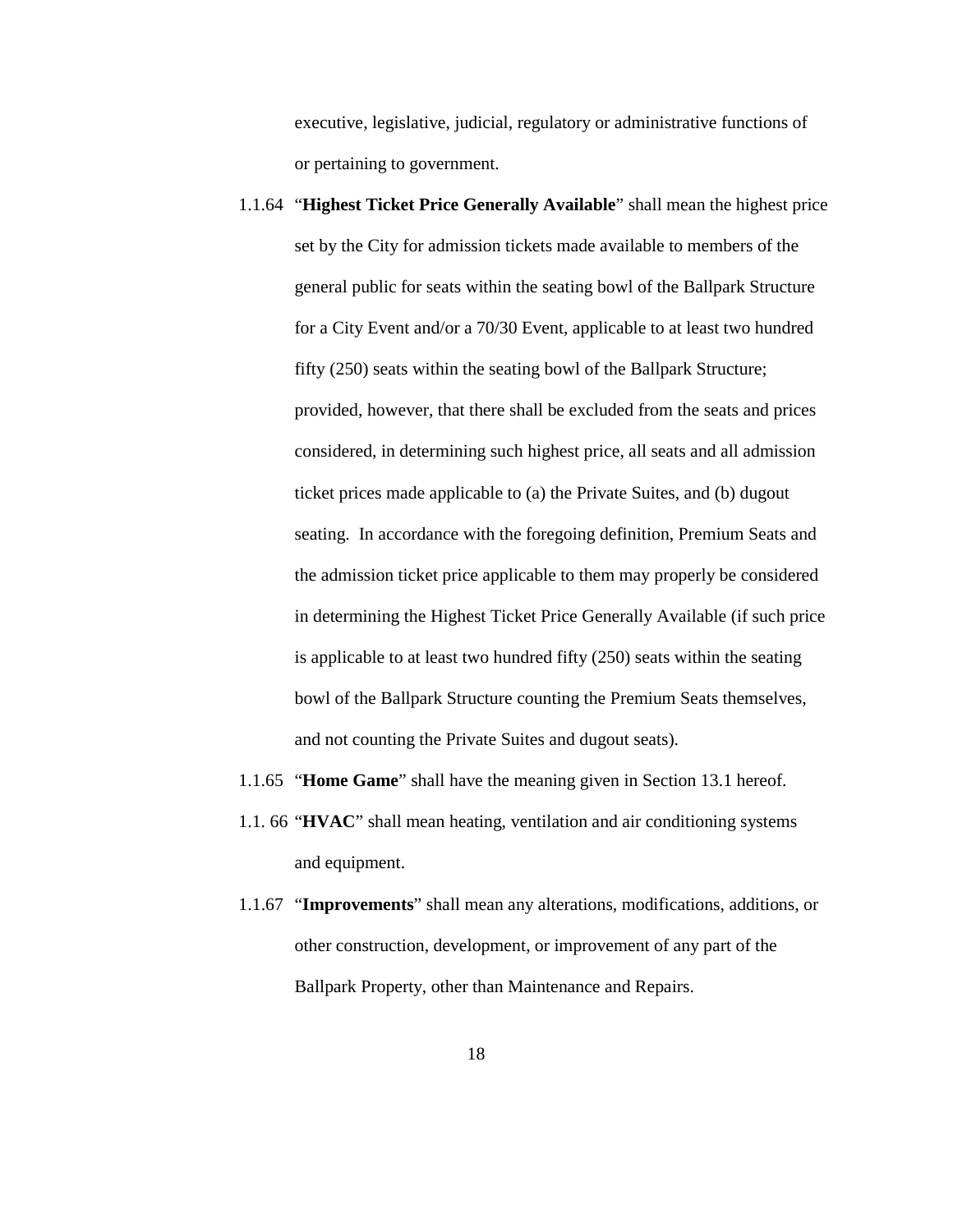- 1.1.68 "**Improvement Costs**" shall mean the cost of all labor and materials reasonably required to construct, develop and install permitted Improvements.
- 1.1.69 "**Incremental Ballpark Expenses**" shall mean the following costs and expenses that are related to one or more Events at the Ballpark Property:
	- (a) wages, salaries and benefits of all Event-day staff, including ushers, ticket-takers, ticket-sellers, fan assistance personnel, and the part-time supervisors for such personnel, together with taxes and insurance related thereto;
	- (b) costs for Event security, both public and private, in excess of the security which the City is required to provide pursuant to paragraph 7.7.2;
	- (c) on-site first aid and ambulance service;
	- (d) Event publicity and marketing;
	- (e) concession services;
	- (f) licenses and permits required for such City Events or Padres Games and Events, as appropriate;
	- (g) Event liability insurance;
	- (h) video board and scoreboard event staff, entertainment and Event production costs;
	- (i) public address system operations;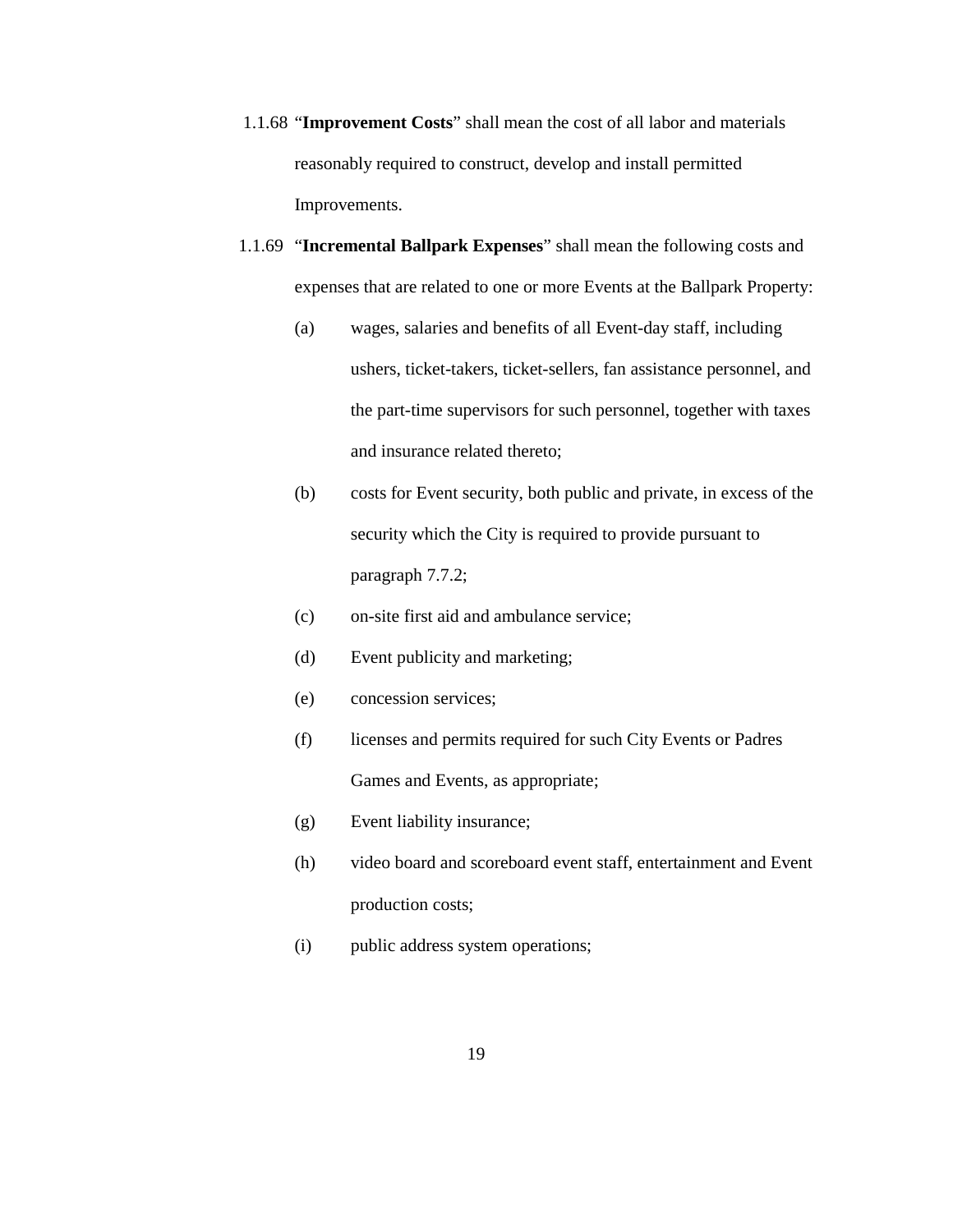- (j) post-Event dismantling, cleaning and trash removal and costs and expenses necessary to restore all relevant portions of the Ballpark Property to their pre-Event condition;
- (k) custodial staff and maintenance personnel during Events, such as electricians, plumbers, and air-conditioning, elevator and escalator service personnel, sound system and field crew, and scoreboard and video board maintenance personnel;
- (l) any costs for the preparation and set-up for Events, including the cost for one-time upgrades to any facility such as the provision of electricity to a particular location;
- (m) the costs (taking into account prevailing market conditions) of providing parking or transportation for Event-day staff and parttime supervisors; provided, however, that the parties shall work together cooperatively to develop a cost-effective employee parking program, and provided further that in connection with City Events and 70/30 Events, any payments to the Padres or Affiliates of the Padres in this regard shall be subject to the approval of the City, which shall not be unreasonably withheld and shall be evaluated in the context of such costs and prevailing market conditions;
- (n) any other Event-related costs or expenses; and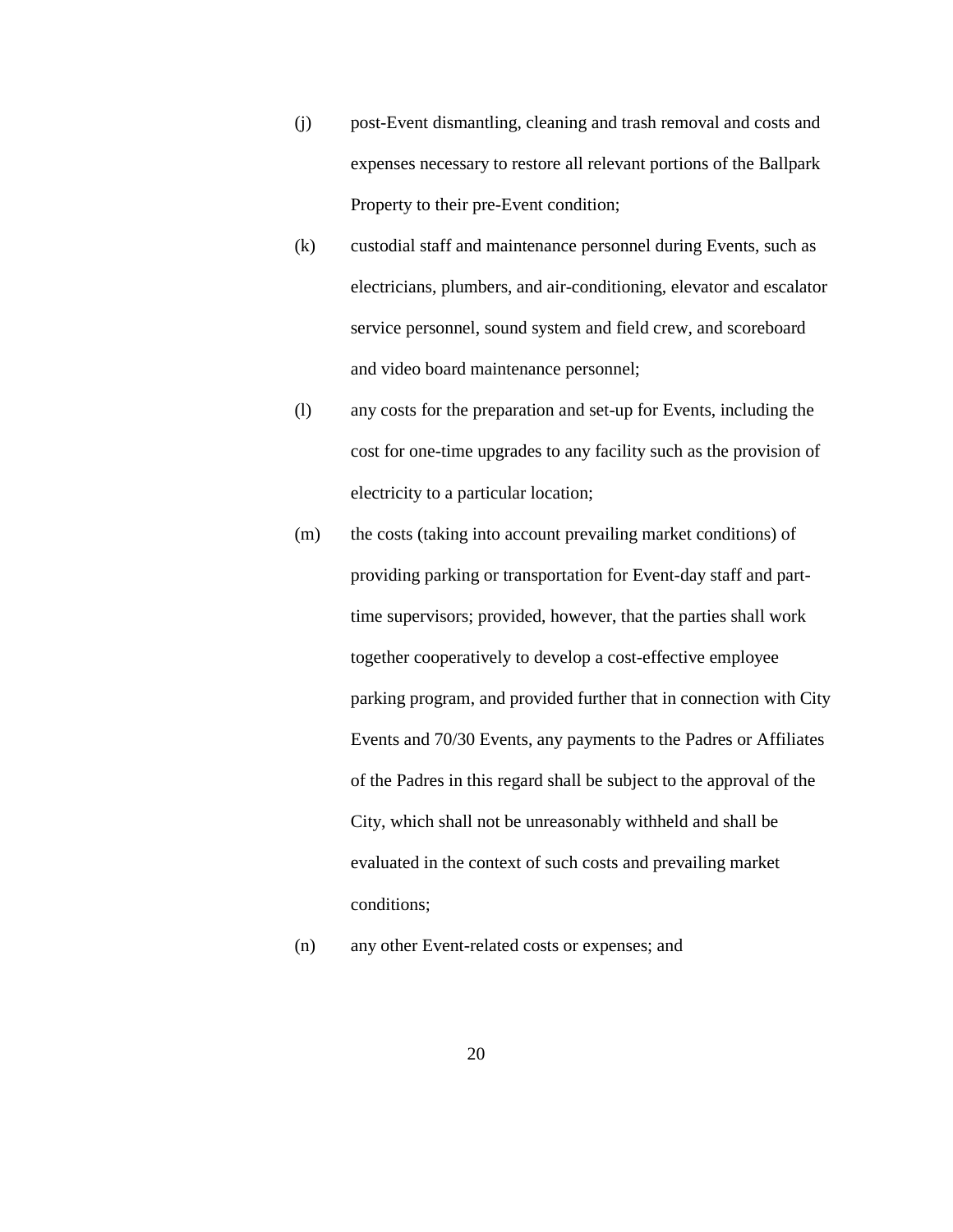(o) "Incremental Event Expenses" (as set forth in the Outfield Park CCRs).

If a cost or expense is more related to ongoing Ballpark Property operations than to a particular Event, it will be treated as a Joint Ballpark Ownership Expense; if a cost or expense is more related to a particular Event than to ongoing Ballpark Property operations, it will be treated as an Incremental Ballpark Expense.

- 1.1.70 "**Incremental Ballpark Revenues**" shall mean all revenues that arise from one or more particular Events at the Ballpark Property. If an item of revenue is more related to ongoing Ballpark Property operations than to a particular Event, it will be treated as general Ballpark Property revenue. If an item of revenue is more related to a particular Event than to ongoing Ballpark Property operations, it will be treated as an item of Incremental Ballpark Revenue.
- 1.1.71 "**Indemnified Party**" shall have the meaning given to such term in Section 18.3.
- 1.1. 72 "**Indemnifying Party**" shall have the meaning given to such term in Section 18.3.
- 1.1.73 "**Indenture**" shall mean the agreement substantially in the form of Exhibit F attached hereto between PFFA and the Trustee made in connection of the issuance of the Bonds.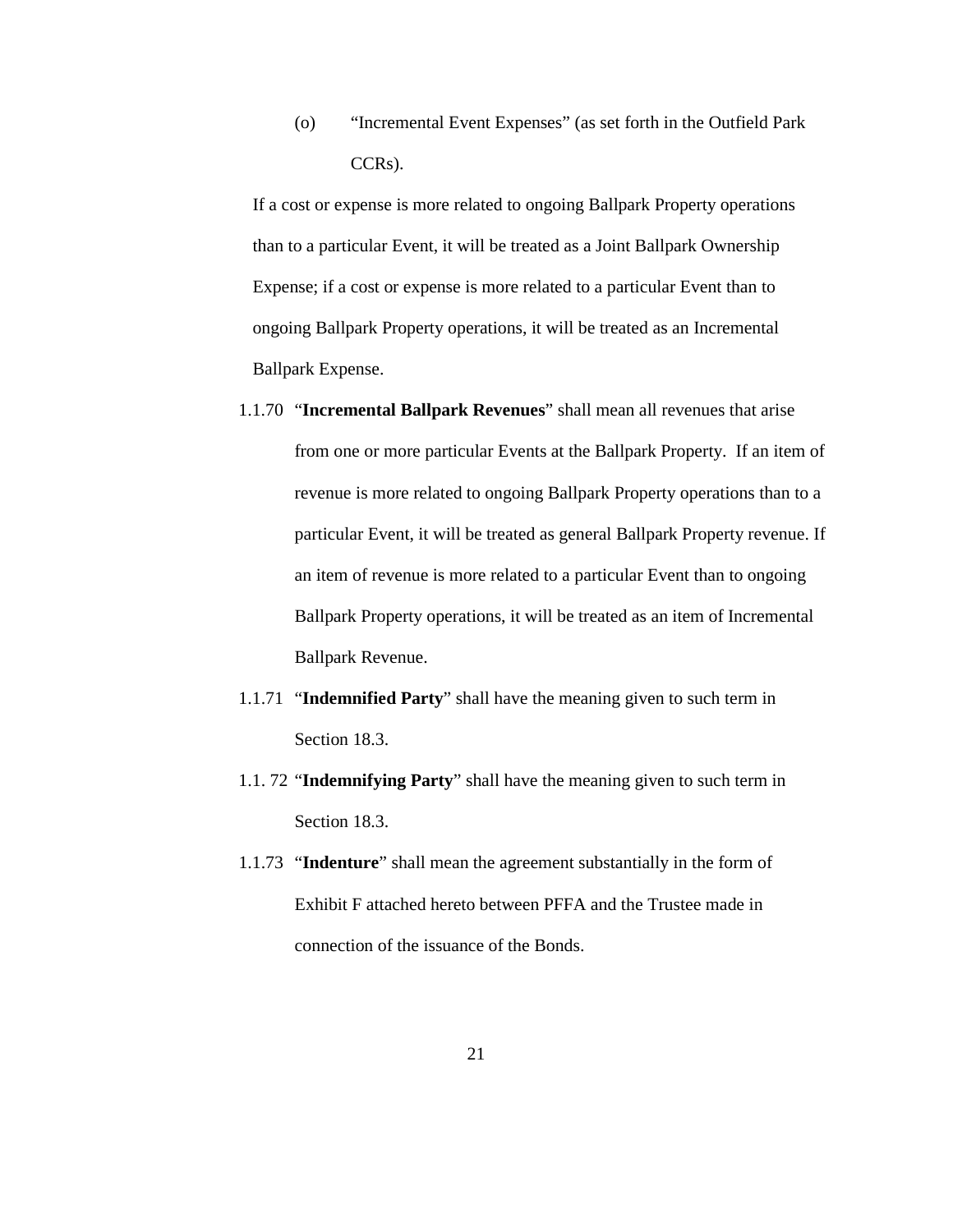- 1.1.74 "**Initial Expiration Date**" shall have the meaning given to such term in paragraph 4.1.2(b).
- 1.1.75 "**Joint Ballpark Ownership Expenses**" shall mean the following costs associated with the Maintenance, Repair, operation, use and ownership of the Ballpark Property, including all fixtures, equipment and systems included therein:
	- (a) wages, salaries and benefits of all year-round Ballpark Property supervisory staff, all year-round Event operations supervisory staff, and all year-round employees engaged in the Maintenance, Repair, operation or security of the Ballpark Property (including year-round Playing Field maintenance and landscaping), together with taxes and insurance related thereto;
	- (b) the cost of all supplies and materials used by the Padres in the routine Maintenance, Repair and operation of the Ballpark Property;
	- (c) the cost of all utilities for the Ballpark Property, including the cost of water, power, lighting, HVAC, chilled water system, storm water drainage, waste water, and trash disposal, and including utilities supplied to Private Suites and Exclusive Use Areas;
	- (d) the costs of all routine Maintenance, Repair and upkeep for the Ballpark Property, its fixtures, equipment and systems, including year-round janitorial service, year-round window cleaning, year-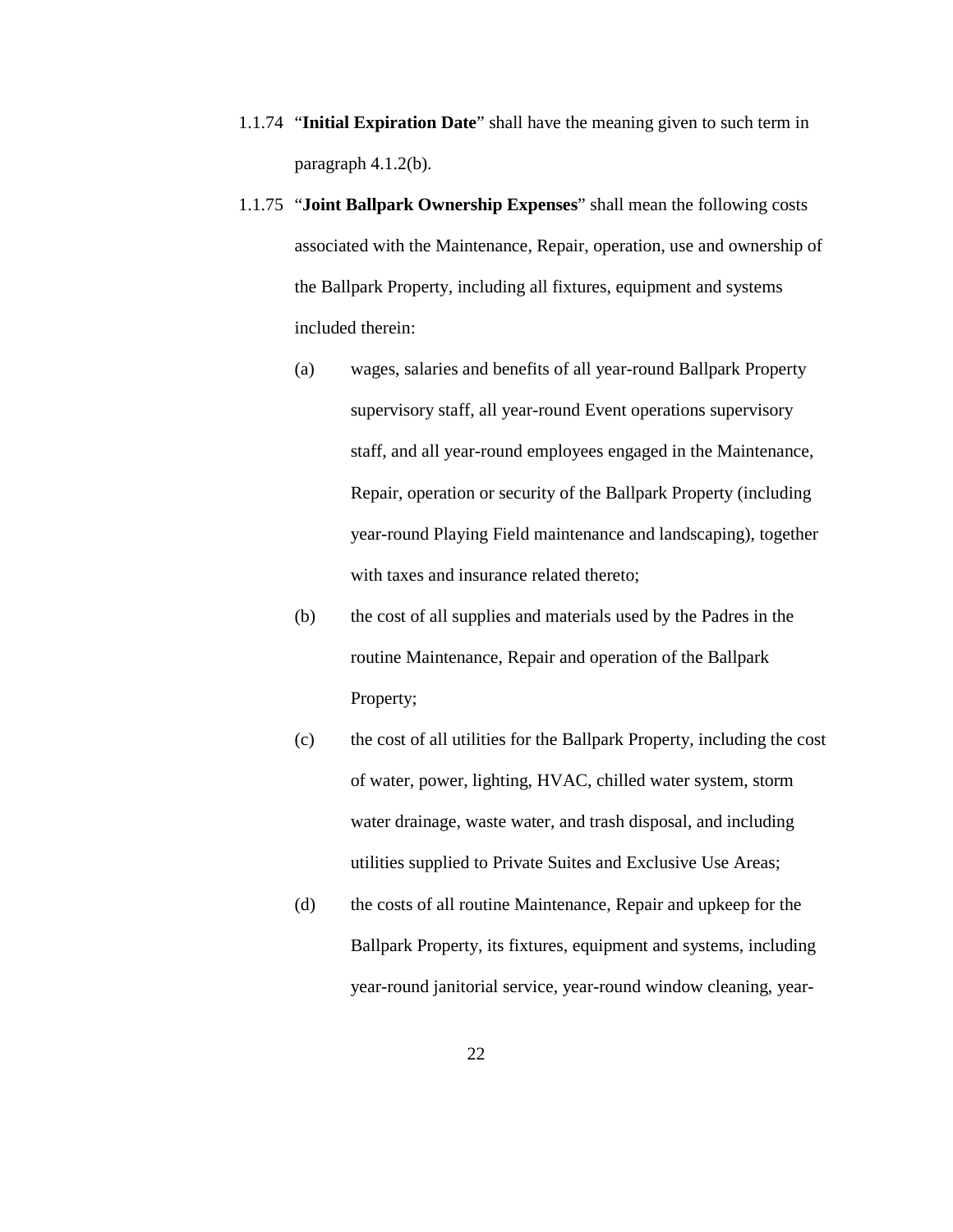round security and alarm services, year-round elevator maintenance, and year-round Playing Field maintenance and landscaping costs, and including such routine Maintenance, Repair and upkeep of the Ballpark Property, its fixtures, equipment and systems in Private Suites and Exclusive Use Areas;

- (e) All assessments imposed upon the owner of the underlying Ballpark Property, by or under any and all landscape maintenance districts, maintenance assessment districts or other property-based assessment districts, but only to the extent that such assessments are permitted by the terms of Section 28.7 of this Agreement.
- (f) the cost of all insurance provided pursuant to Article 17;
- (g) the cost of professional fees (including legal and accounting fees and expenses) for professional services paid to unaffiliated thirdparties directly related to the management of the Ballpark Property;
- (h) any other customary, year-round, non-Event-specific costs which in the ordinary course of business are included as operating costs under generally accepted accounting principles; and
- (i) "Common Area Maintenance Costs" of the Ballpark Owner as set forth in the Outfield Park CCRs, in accordance with paragraph 16.4.2 of this Agreement.

Notwithstanding the foregoing, "Joint Ballpark Ownership Expenses"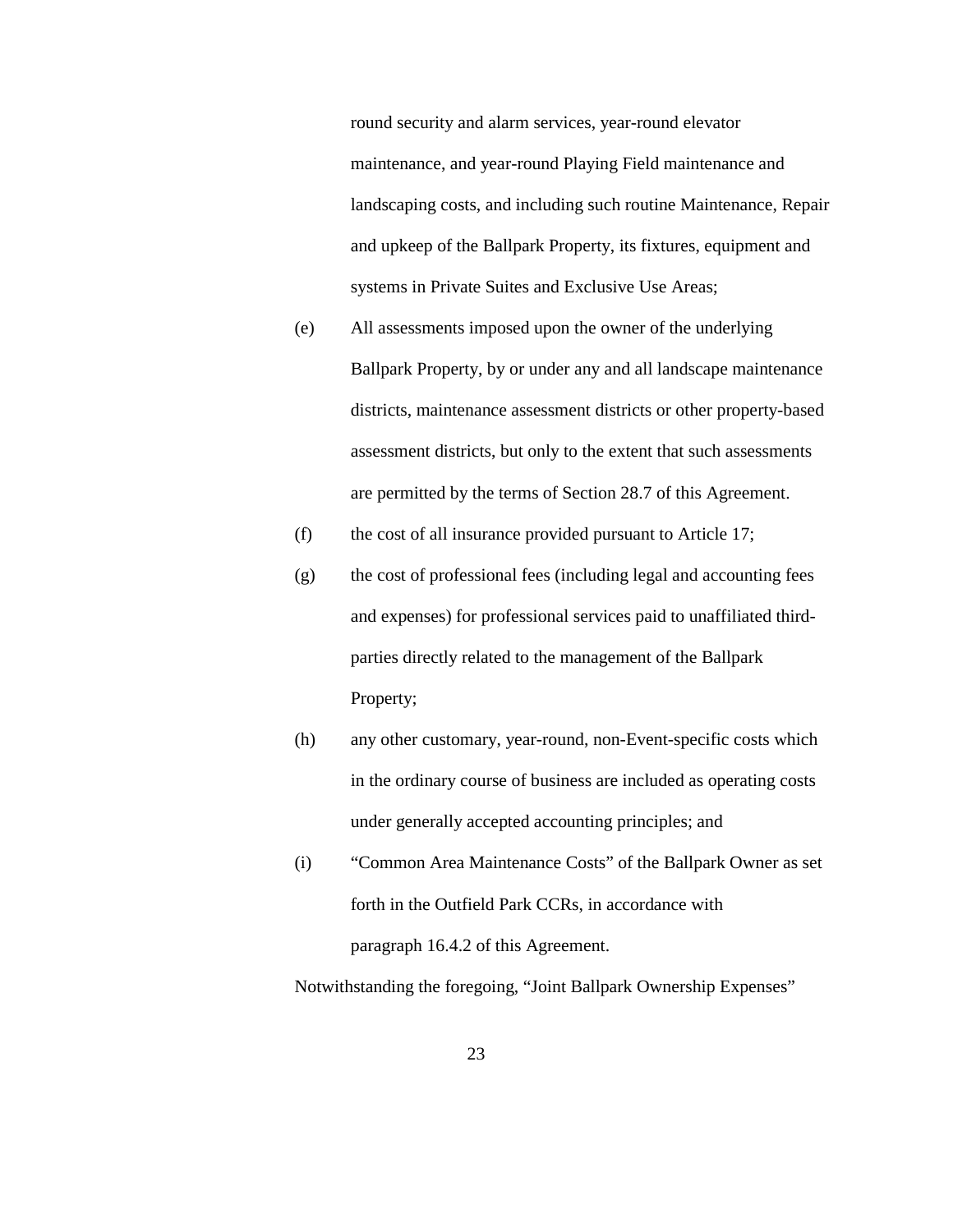shall not include:

- (i) Costs for specific Events held at the Ballpark Property, which costs are classified as "Incremental Ballpark Expenses" under this Agreement, rather than "Joint Ballpark Ownership Expenses." The emphasis upon "yearround" costs and expenses in the definition of "Joint Ballpark Ownership Expenses" is intended to help distinguish Incremental Ballpark Expenses from Joint Ballpark Ownership Expenses;
- (ii) Costs for Improvements requiring Capital Expenditures;
- (iii) Costs for above-standard Maintenance, Repair and upkeep of Private Suites and Exclusive Use Areas (as distinguished from routine Maintenance, Repair and upkeep of such areas), such as more costly Maintenance, Repair and upkeep necessitated by the nature of above-standard Improvements constructed therein. Rather than being treated as Joint Ballpark Ownership Expenses, such above-standard costs shall be borne: (A) solely by the Padres with respect to the Padres Offices and Padres Exclusive Use Areas; (B) solely by the City with respect to the City Offices and City Exclusive Use Areas; and (C) in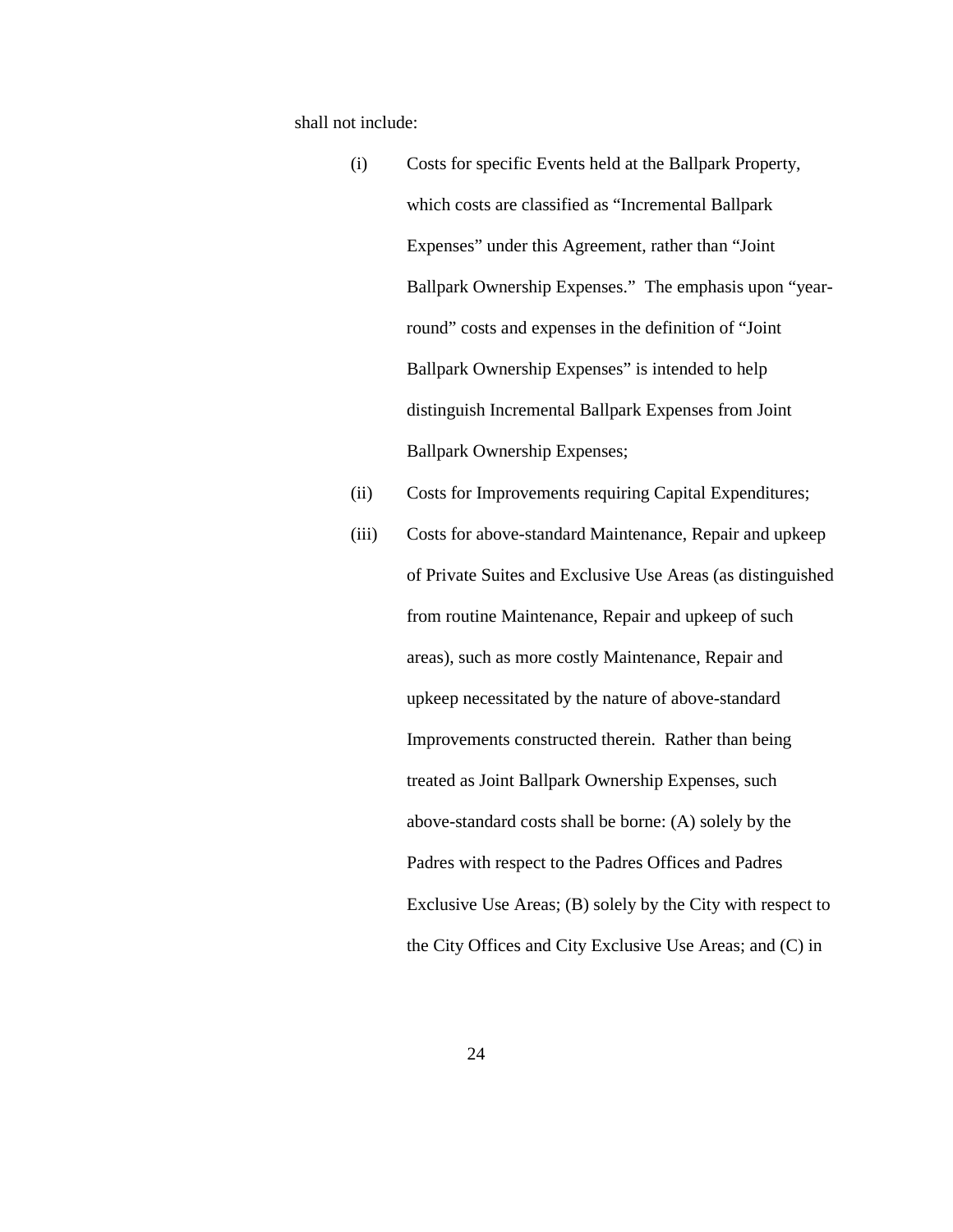accordance with the applicable license agreements with respect to the Private Suites;

- (iv) Costs for the repair, restoration or replacement of Damaged Property if the damage is the result of the gross negligence or willful misconduct of: (A) the Padres or the Padres' partners, officers, employees, agents or contractors (as set forth in Section 7.11); or (B) the City or the City's officers, employees, agents or contractors (as set forth in Section 7.11); and
- (v) "Incremental Event Expenses" (as set forth in the Outfield Park CCRs), in accordance with paragraph 16.4.2. of this Agreement.
- 1.1.76 "**Joint Expense Estimate**" shall have the meaning given to such term in paragraph 8.2.1.
- 1.1.77 "**Law**" shall mean any law, statute, ordinance, rule, regulation, order, decree or other requirement having the force of law and, where applicable, any interpretation thereof by any Governmental Authority having jurisdiction with respect thereto or charged with the administration thereof.
- 1.1.78 "**Lien**" shall mean any deed of trust, mortgage, pledge, charge, hypothecation, assignment, deposit arrangement, Lien (statutory or otherwise), security interest, preferential arrangement of any kind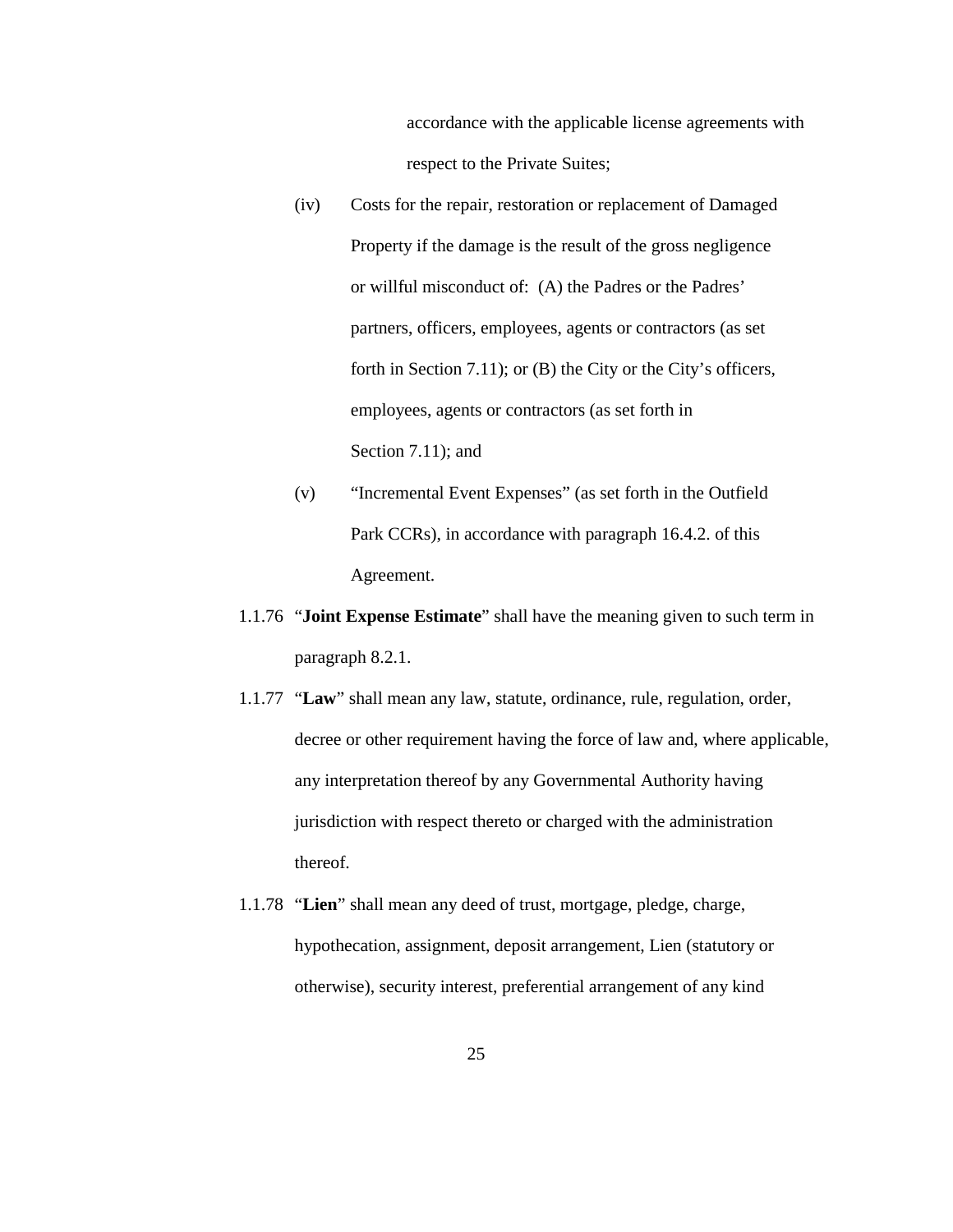whatsoever, restriction, covenant, reservation, right, easement, lease, other title or interest retention arrangement, and any other encumbrance of any nature whatsoever.

- 1.1.79 "**Limited Access Areas**" shall mean those areas within the Ballpark Property to which the right of access by the City and other Persons is controlled by means of credentials issued by the Padres. Such credentials shall be issued upon City request and not be unreasonably withheld. The Limited Access Areas shall include the following areas:
	- (a) the ticket windows, and only Padres' personnel shall be permitted to operate the equipment located therein;
	- (b) the scoreboard and video control areas, and only Padres' personnel shall be permitted to operate the equipment located therein; and
	- (c) the auditorium, in which non-technical set-up may be staffed by the City or other users or occupants, but only Padres' personnel shall be permitted to operate the technical equipment located therein.
- 1.1.80 "**Losses**" shall have the meaning given to such term in Section 18.1.
- 1.1.81 "**Maintain**" and "**Maintenance**" shall mean all work (including all labor, supplies, materials and equipment) reasonably necessary for the cleaning and routine upkeep of any property, structures, surfaces, facilities, fixtures (including media plug-ins and cable and all wiring attendant thereto), equipment or furnishings, or any other component of the Ballpark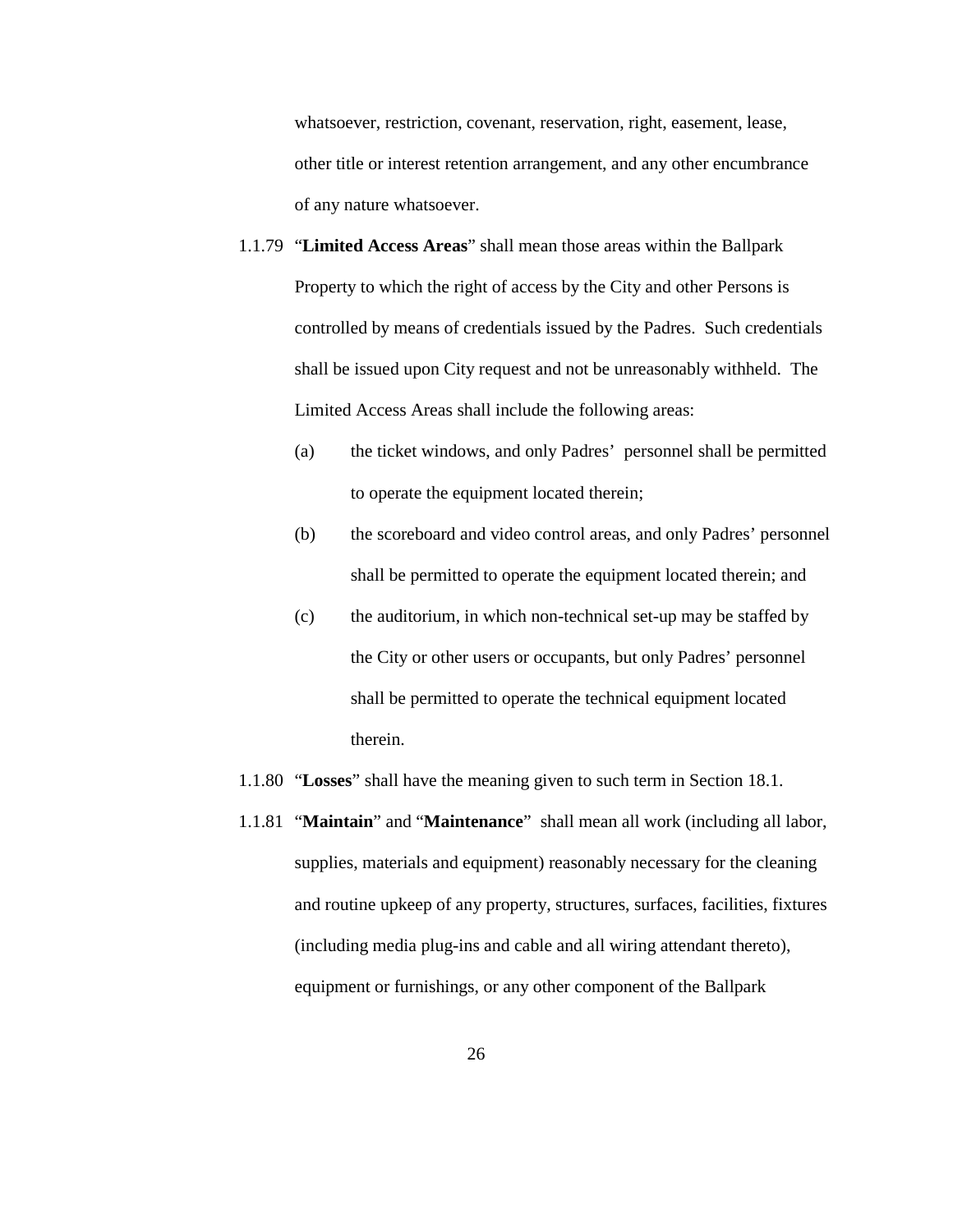Property, and all Repairs necessary to meet the Repair Standard, in order to preserve such items in their existing condition, ordinary wear and tear excepted; but expressly excluding from the definition of Maintain and Maintenance any work (including labor, supplies, materials and equipment) of restoration or replacement involving a Capital Expenditure for any component of the Ballpark Property, or of construction, installation or upgrading of Improvements to the Ballpark Property. By way of illustration, and without limiting the foregoing, Maintenance shall include: (a) preventive or periodic maintenance procedures for equipment, fixtures, computers or systems; (b) periodic testing of building systems, such as mechanical, card-key security, fire alarm, field and building lighting, and sound systems; (c) ongoing trash removal and other custodial, groundskeeping, irrigation and water runoff operations; (d) regular maintenance procedures for HVAC, plumbing, mechanical, electrical and structural systems, such as periodic cleaning, lubrication, and changing of air filters and lights; (e) touch up painting; (f) cleaning prior to, during and following all Events; (g) year-round field maintenance and landscaping; and (h) any other work of a routine, regular and generally predictable nature that is reasonably necessary in order to keep the Ballpark Property in good order and condition as a First-Class Facility. In all respects, Maintenance shall comply with the terms of the EHC Agreement.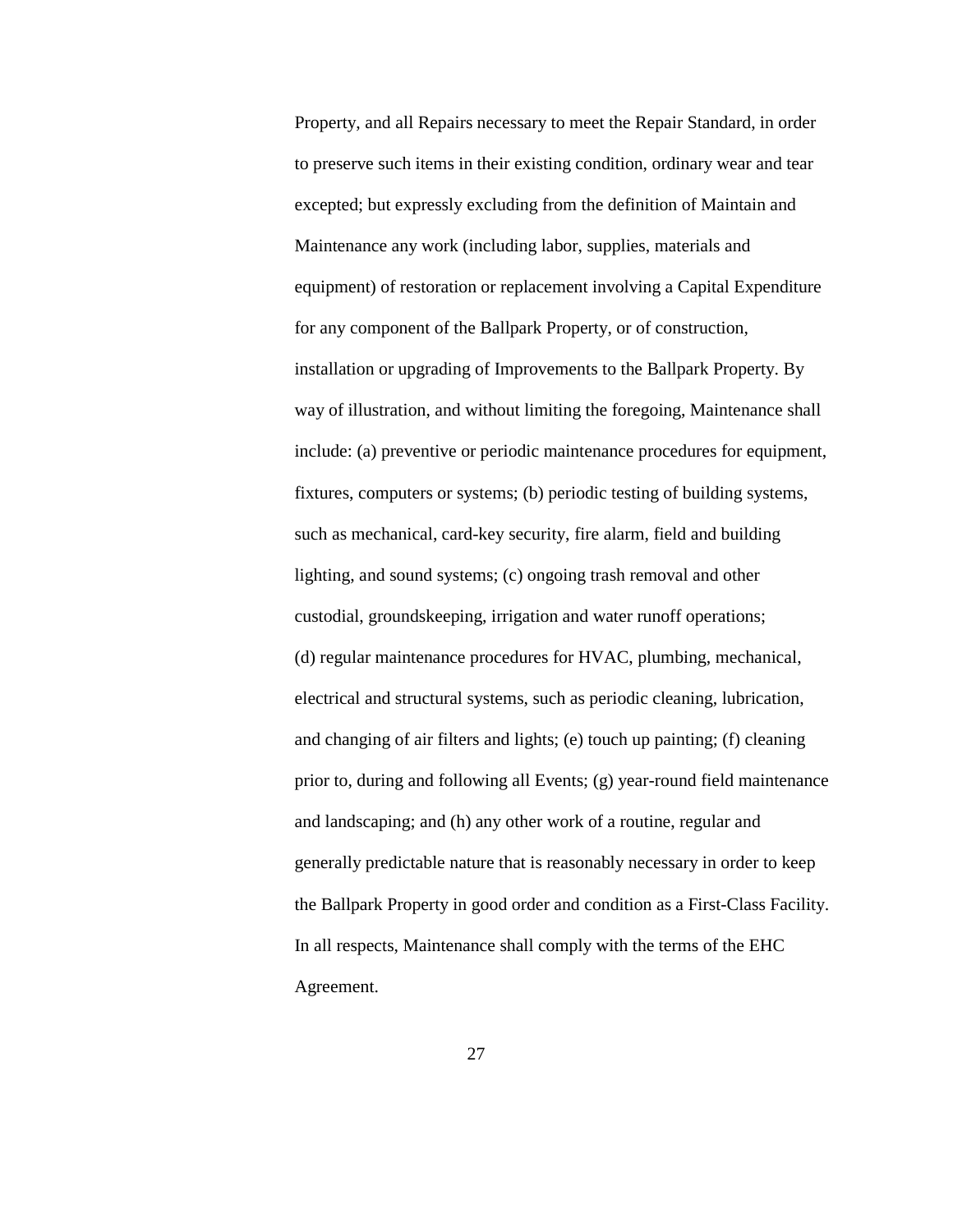- 1.1.82 "**Maintenance Manual**" shall have the meaning given to such term in paragraph 7.21.2.
- 1.1.83 "**Major League Baseball**" shall mean professional baseball organized under the Major League Agreement dated January 21, 1921, as amended, restated or extended from time to time, between the National League, The American League of Professional Baseball Clubs and each of their member clubs.
- 1.1.84 "**Major League Baseball Game**" shall mean (a) any Major League Baseball exhibition, regular season or post-season game, except for exhibition games played during any regularly scheduled Major League Baseball spring-training season, or (b) any All-Star game which the Team has requested, through application or otherwise, be played within the boundaries of the City.
- 1.1.85 "**Major League Baseball Season**" shall mean each period commencing on the day of the Team's first Major League Baseball Game at the Ballpark Property (including exhibition play at the Ballpark Property, if any) in any calendar year and ending on the day of the Team's last Major League Baseball Game at the Ballpark Property (including post-season play, if any) in such calendar year.
- 1.1.86 "**Material Adverse Effect**" shall mean an event, action or inaction which results in the City's breach of its covenants to maintain the tax-exempt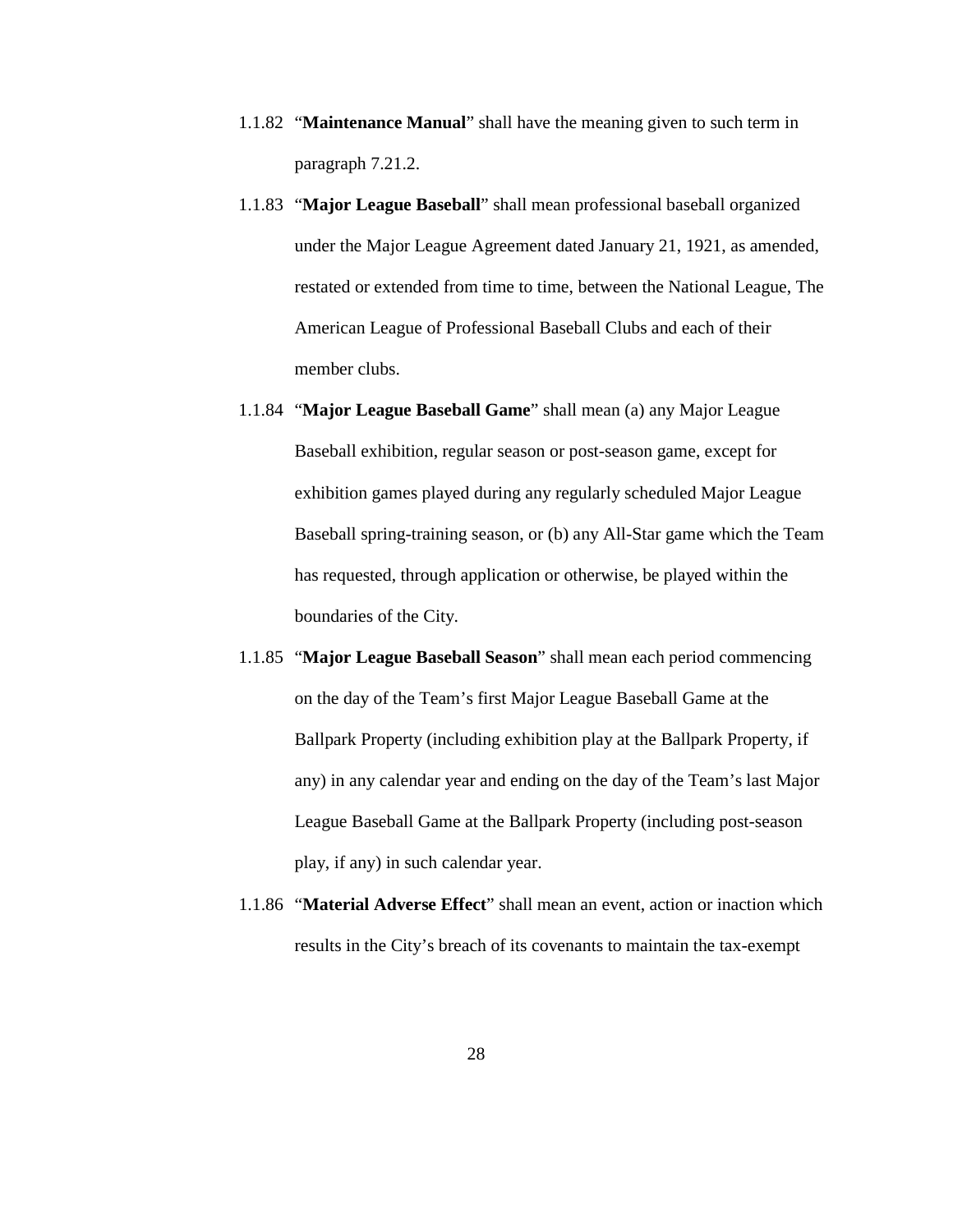status of the Bonds or of any of the City's other material agreements relative to the Bonds.

- 1.1.87 "**Material Ballpark Management Obligations**" shall have the meaning given to such term in paragraph 7.1.2.
- 1.1.88 "**Material Contract**" shall mean a contract or any change order to any contract estimated to cost in the aggregate in excess of\$150,000 (adjusted upward at the end of the fifth Fiscal Year included in the Term, and on every fifth Fiscal Year thereafter during the Term, but never downward, by the amount of the percentage increase, if any, in the CPI for the period which includes January 1 of the Fiscal Year for which the adjustment is then being made over the CPI for the period which includes January 1 of the Fiscal Year five (5) years earlier).
- 1.1.89 "**MOU**" shall have the meaning given to such term in the Recitals hereto.
- 1.1.90 "**Naming Rights**" shall have the meaning given to such term in Section 28.6.
- 1.1.91 "**National League**" shall mean The National League of Professional Baseball Clubs in which the Team plays Major League Baseball as of the Effective Date, or the renamed, restructured or reconstituted league under the jurisdiction of Major League Baseball in which the Team plays Major League Baseball at any other time during the Term.
- 1.1.92 "**Net Incremental Loss**" shall have the meaning given to such term in paragraph 6.10.3.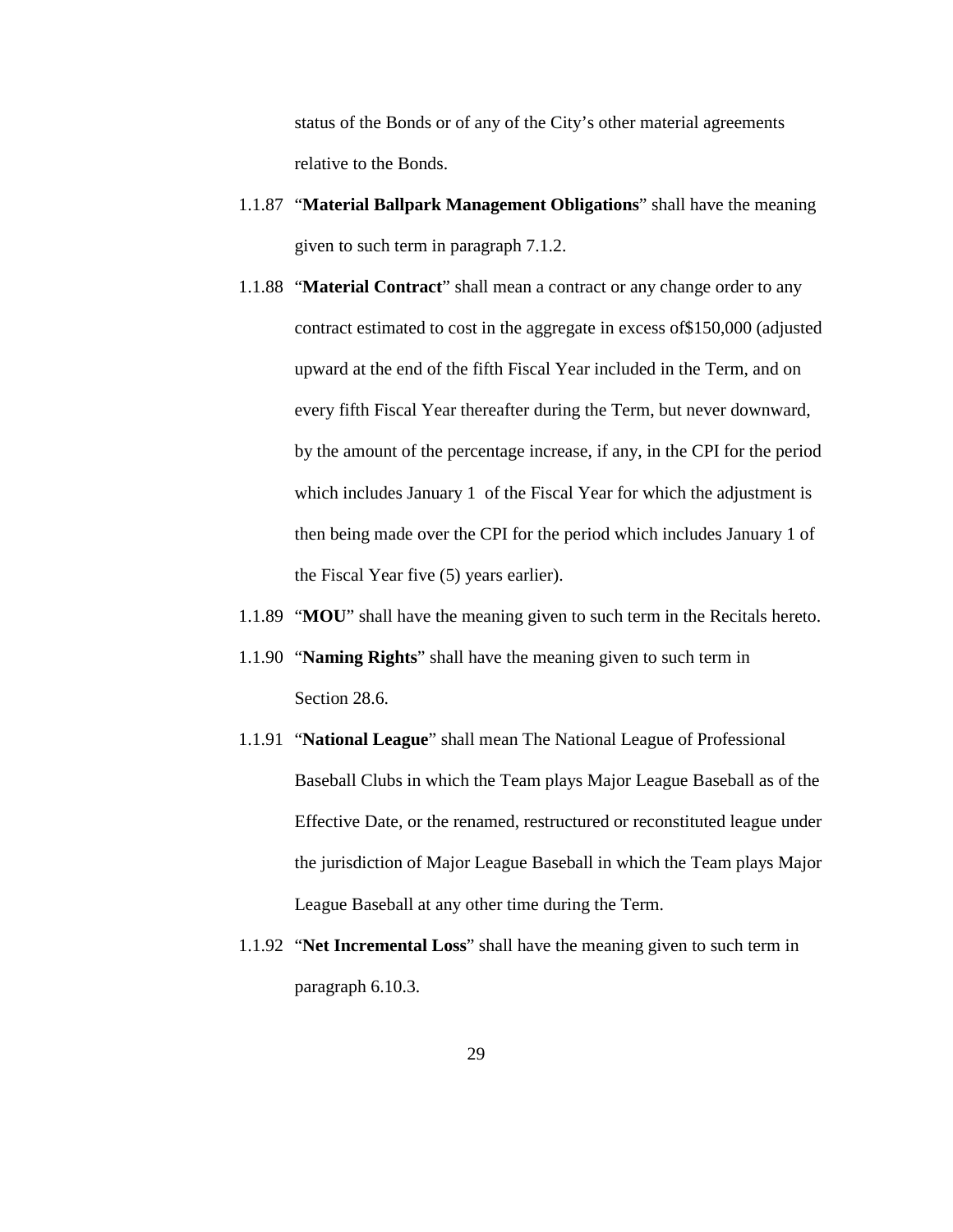- 1.1.93 "**Net Incremental Revenue**" shall have the meaning given to such term in paragraph 6.10.3.
- 1.1.94 "**Net Parking Revenue**" shall have the meaning give to such term in paragraph 9.6.2.
- 1.1.95 "**Non-Padres Baseball Event**" shall mean any Event other than (a) a Major League Baseball Game, or (b) any other Padres-Sponsored Baseball Event at the Ballpark Property.
- 1.1.96 "**Offer**" shall have the meaning given to such term in Section 14.1.
- 1.1.97 "**Off-Season**" shall mean each period of time commencing the day after the last day of any Baseball Use Season and ending on the day preceding the first day of the following Baseball Use Season.
- 1.1.98 "**Opening Date**" shall mean the first scheduled Major League Baseball Game to be played at the Ballpark Property.
- 1.1.99 "**Operations Manual**" shall have the meaning given to such term in Section 7.21.1.
- 1.1.100 "**Opt-Out Event**" shall have the meaning given to such term in paragraph 6.6.6.
- 1.1.101"**Outfield Park**" shall mean the park-like area, suitable for picnics and observing events at the Ballpark Property, and adjoining walkways, set amidst (but not including) the Outfield Park Retail Parcels.
- 1.1.102 "**Outfield Park CCRs**" shall mean any and all easement agreements and operating maintenance covenants, now or hereafter existing, affecting: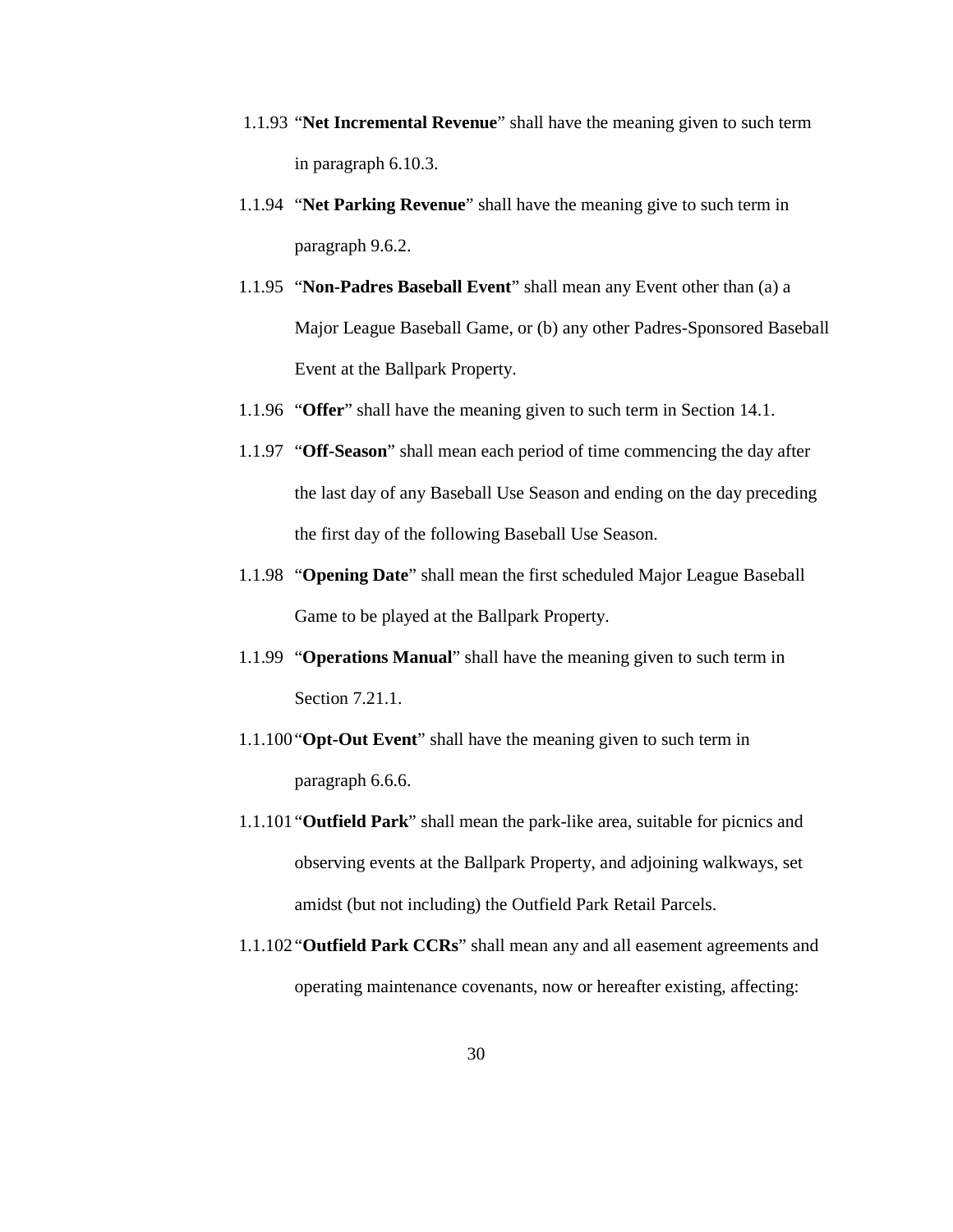(a) the Outfield Park Retail Parcels; (b) Outfield Park; and (c) the Ballpark Land (exclusive of the Outfield Park), including, without limitation, the agreement executed pursuant to paragraph 2.7.5 of this Agreement.

- 1.1.103"**Outfield Park Retail Parcels**" shall mean the parcels of land adjoining the Ballpark land and bounded north by J Street, which parcels are more particularly described in Section 2.7 of this Agreement.
- 1.1.104"**Padres**" shall mean Padres L.P., a Delaware limited partnership, and its managing and general partners.
- 1.1.105"**Padres Audit Costs**" shall have the meaning given to such term in paragraph 28.5.4(b)(ii).
- 1.1.106"**Padres Clubhouse**" shall mean that locker room area shown on Exhibit D attached hereto.
- 1.1.107 "**Padres Default**" shall have the meaning given to such term in Section 19.1.
- 1.1.108 "**Padres Exclusive Use Areas**" shall mean the following areas within the Ballpark Property, which the Padres shall have an exclusive right to use and occupy year-round throughout the Term of this Agreement, irrespective of the identity of the party who may be having an Event at the Ballpark Property. Such exclusive rights do not preclude access by the manager of the Ballpark Property for purposes of Maintenance or Repair. The Padres Exclusive Use Areas, which include City Property in part and Padres Property in part, consist of: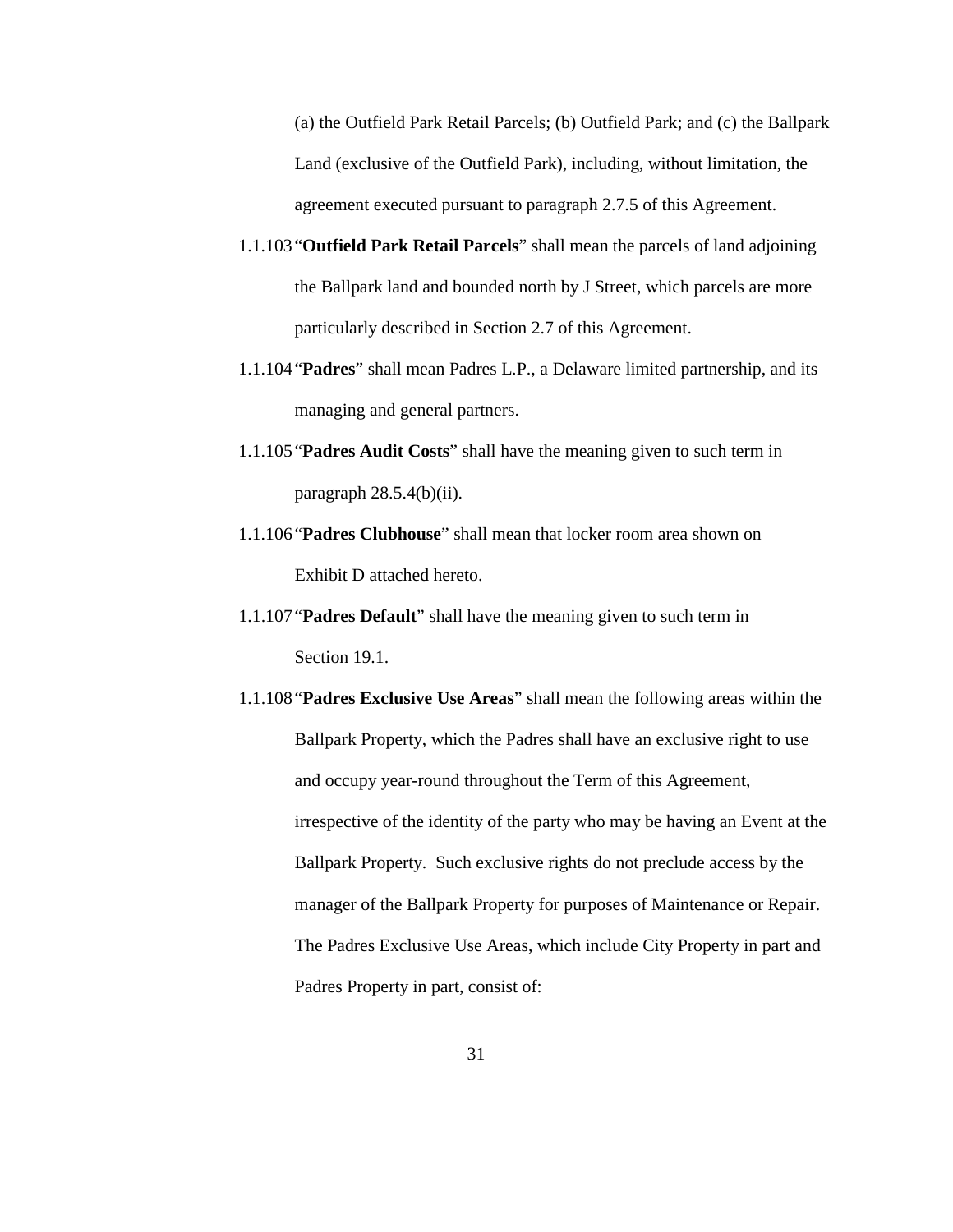- (a) The Padres Offices;
- (b) The Padres Clubhouse, substantially as shown on Exhibit D attached hereto;
- (c) The ticket vault;
- (d) A reasonable number of designated storage areas for Padres equipment and supplies, to be reasonably agreed upon by the parties on or before the Commencement Date;
- (e) A reasonable number of designated offices in the Ballpark Property for coaches, trainers and the like, to be reasonably agreed upon by the parties on or before the Commencement Date; and
- (f) Other areas within the Ballpark Property which, by mutual and reasonable agreement of the parties, are of such a nature that the Padres require exclusive rights of use and occupancy year-round throughout the Term.

### 1.1.109"**Padres Games and Events**" shall mean any and all:

- (a) Major League Baseball Games;
- (b) Padres-Sponsored Baseball Events.
- 1.1.110"**Padres Offices**" shall mean the offices within the Ballpark Property substantially as shown on Exhibit D attached hereto, for use and occupancy by the Padres throughout the Term.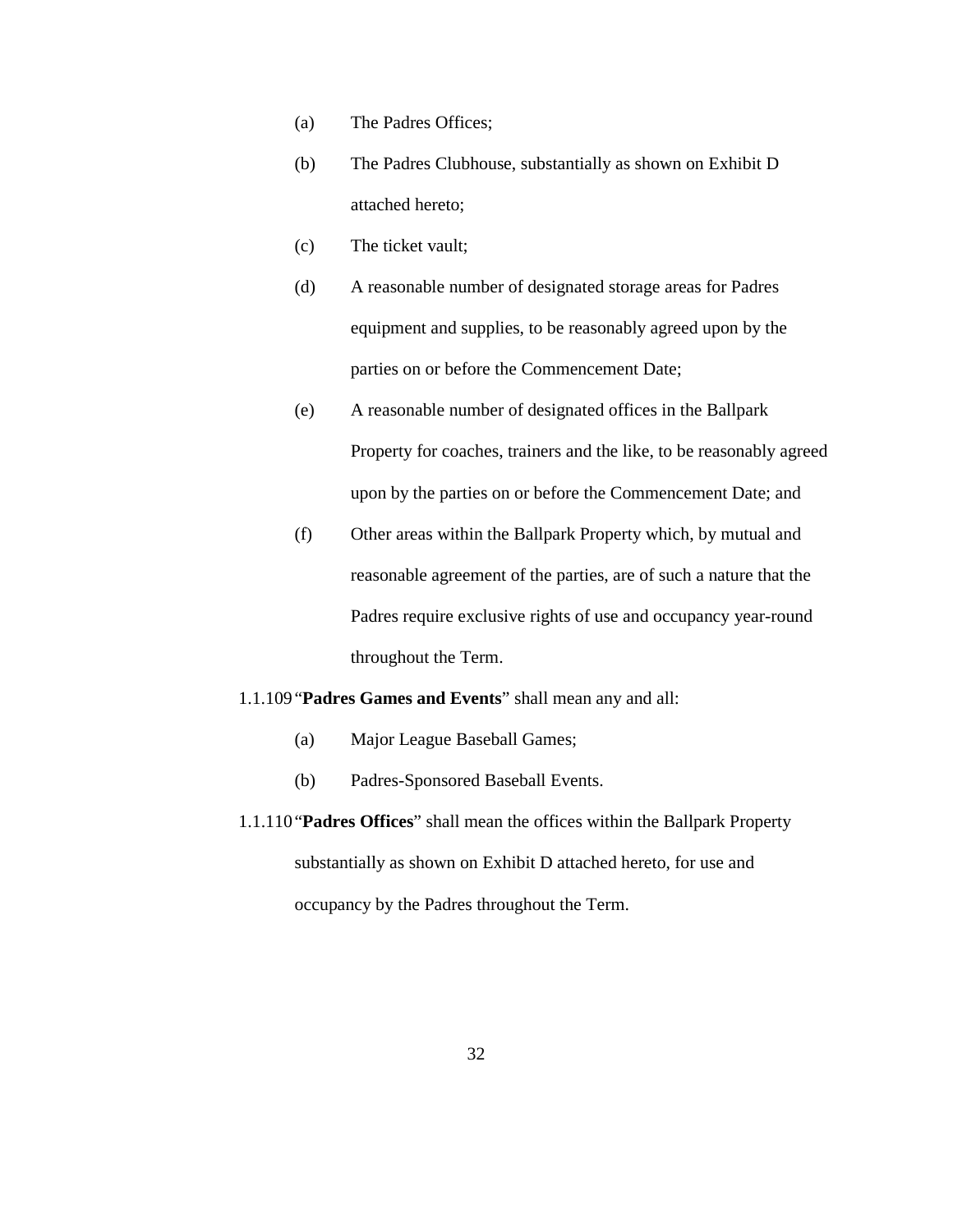- 1.1.111"**Padres Parking**" shall have the meaning given to that term in Section 2.5.
- 1.1.112"**Padres Parties**" shall have the meaning given to such term in Section 18.1.
- 1.1.113"**Padres Property**" shall have the meaning given to such term in the Recitals hereto.
- 1.1.114[Reserved]
- 1.1.115"**Padres-Sponsored Baseball Event**" shall mean any baseball game or baseball-related event at the Ballpark Property, other than Major League Baseball Games, which is conducted or sponsored either by the Padres or by Major League Baseball, including without limitation baseball fantasy camps and clinics.
- 1.1.116"**Parking Facilities**" shall mean the Public Parking Facilities and the Phase I Parking Facilities, which contain approximately 5,000 parking stalls.
- 1.1.117 "**Person**" shall mean any natural person, Governmental Authority, corporation, partnership, limited liability company, joint venture, association, or other entity of any kind.
- 1.1.118 "**PFFA**" shall mean the meaning given to such term in the Recitals hereto.
- 1.1.119 "**Phase I**" shall mean the first phase of Ancillary Development which, subject to the credit available for Substitute Ancillary Development, shall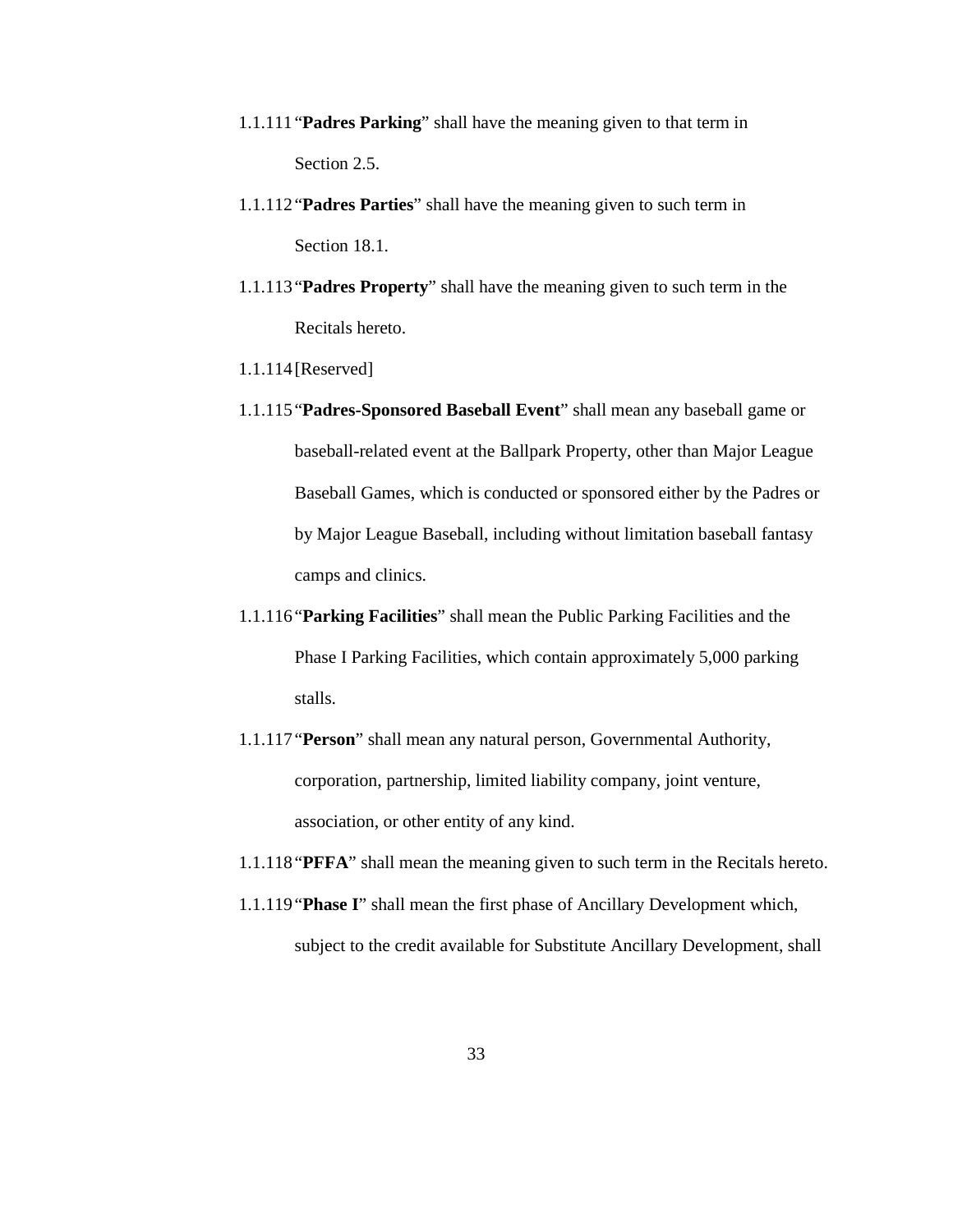include at least (a) a 150 room extended stay hotel and 700 additional new hotel rooms with associated parking, (b) office complexes containing at least 600,000 gross square feet with associated parking, and (c) retail development containing at least 150,000 gross square feet.

- 1.1.120"**Playing Field**" shall mean the infield grass, the outfield grass, the infield skinned area, the ground lying to the foul side of the foul lines of the playing field, the warning track, the sod farms, the dugouts, and the bullpens within the Ballpark Property.
- 1.1.121"**Premium Seats**" shall mean those certain seats in the Ballpark Property more particularly described on Exhibit G attached hereto.
- 1.1.122 "**Prevailing Party**" shall have the meaning given to such term in paragraph 28.1.4.
- 1.1.123"**Prime Rate**" shall mean the annual prime rate publicly announced or published from time to time by the largest (measured in terms of deposits) federally-chartered bank headquartered in California, as its prime rate, adjustable the day of any change in such rate.
- 1.1.124 "**Private Suites**" shall mean all the private suites in the Ballpark Property more particularly described on Exhibit H attached hereto. Although the Private Suites are not Exclusive Use Areas, the parties recognize and agree that (a) the licensees of the Private Suites are to have an exclusive right to use and occupancy of their Private Suites for the term of their respective licenses, (b) routine Maintenance and Repair of the Private Suites to the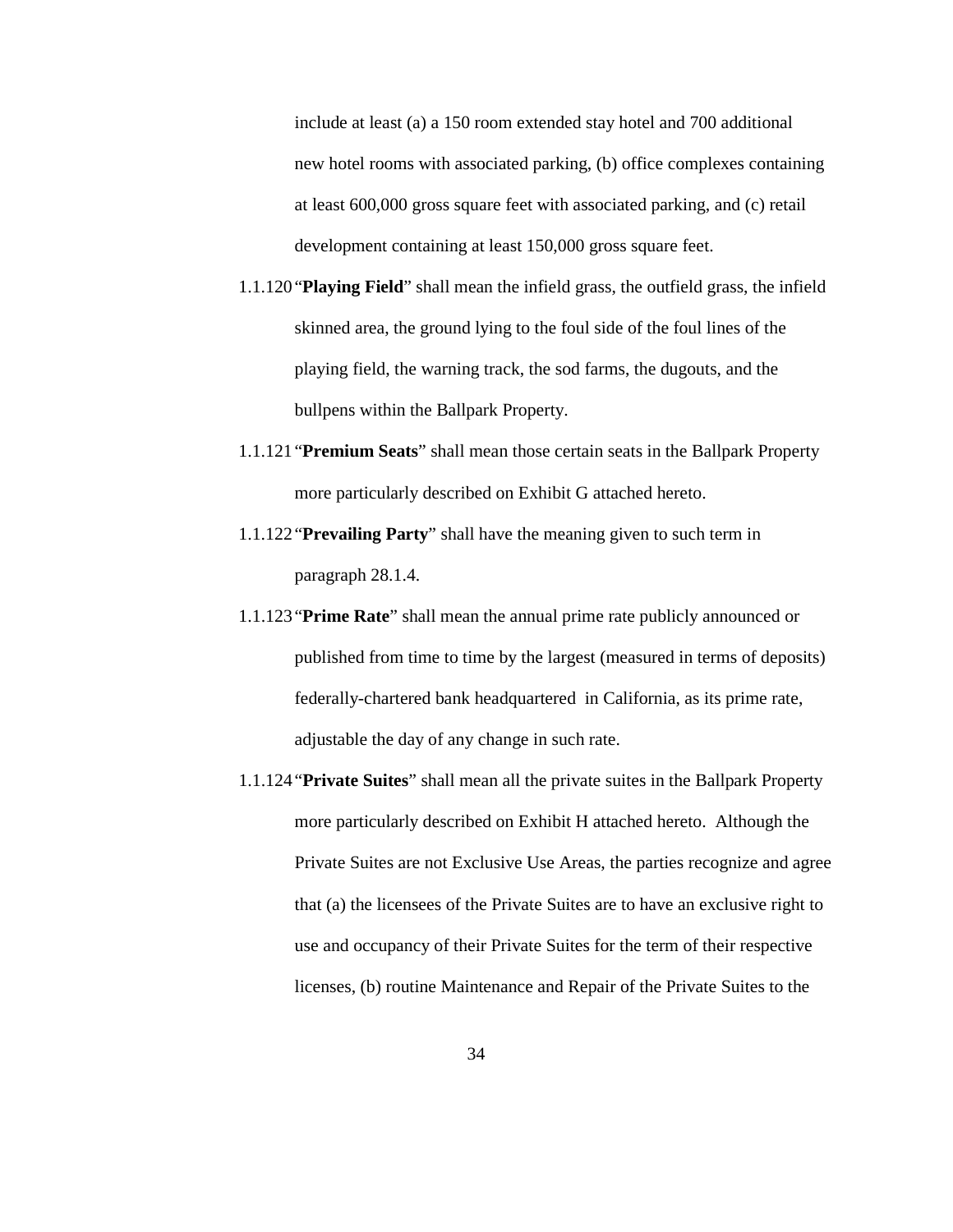Repair Standard will be a responsibility of the manager of the Ballpark Property, the reasonable costs for which shall be included as Joint Ballpark Ownership Expenses, and (c) Capital Expenditure Improvements to the Private Suites, if any, would have to be mutually approved by the parties in an Approved Capital Expenditure Budget. The parties anticipate that (i) some Private Suites may be licensed to the Padres themselves, (ii) others licensed to Governmental Authorities, (iii) others licensed to other Persons for their business or personal use, and (iv) others retained to provide rental opportunities for single Event or other short-term use.

- 1.1.125 "**Prohibited Competitor**" shall have the meaning given to such term in paragraph 11.2.1.
- 1.1.126 "**Property**" shall mean the City Property and the Padres Property.
- 1.1.127"**Recognition and Attornment Agreements**" shall mean, collectively, that certain Recognition and Attornment Agreement dated \_\_\_\_\_\_\_\_\_\_\_, 2000 between the Padres and the City related to the Site Lease and attached hereto as Exhibit I, and that certain Recognition and Attornment Agreement dated \_\_\_\_\_\_\_\_\_\_\_\_\_, 2000 between the Padres and PFFA related to the Ballpark Facility Lease and attached hereto as Exhibit J.
- 1.1.128 "**Reconciliation**" shall have the meaning given to such term in paragraph 8.3.3.
- 1.1.129 "**Re-Entry Default**" shall have the meaning given to such term in paragraph 19.3.2.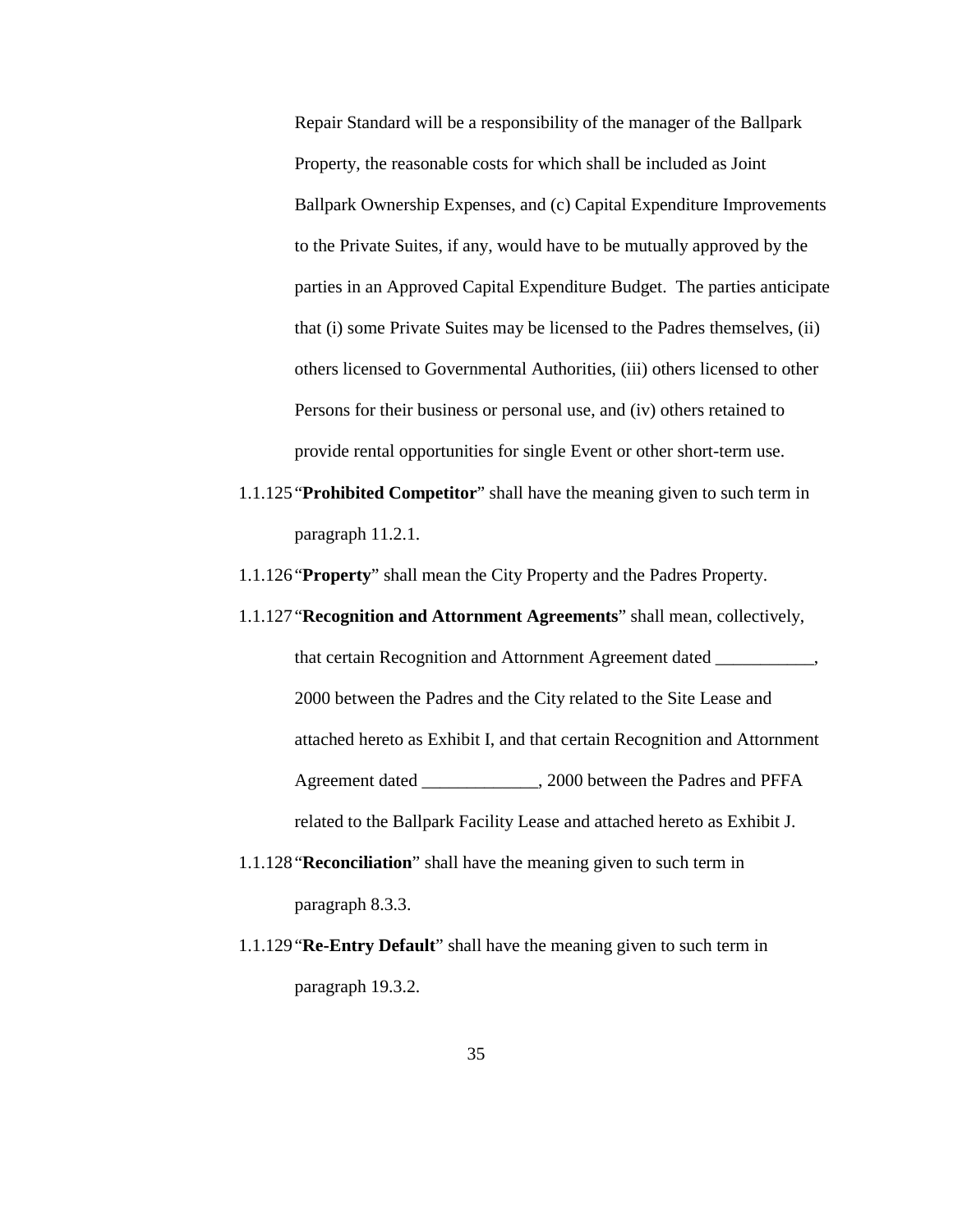- 1.1.130"**Reimbursable Costs**" shall have the meaning given to such term in paragraph 19.2.3.
- 1.1.131"**Rent**" shall have the meaning given to such term in paragraph 4.4.1.
- 1.1.132 "**Repair**" or "**Repairs**" shall mean the repair, restoration or routine replacement (including all labor, supplies, materials and equipment) of any component of the Ballpark Property (other than (a) personal property, and (b) above-standard repair, restoration or replacement attributable to the presence of above-standard Improvements within Exclusive Use Areas) to the extent reasonably necessary to maintain the Repair Standard, but excluding from the foregoing definition any repair, restoration or replacement involving a Capital Expenditure.
- 1.1.133"**Repair Standard**" shall mean the standard for the performance of the work of Repair, not involving a Capital Expenditure, but necessary or appropriate in order to maintain the Ballpark Property as a First-Class Facility, including those repairs necessary or appropriate to (a) remedy any material defects in design, construction or installation of any component of the Ballpark Property which, if not remedied, would create a threat to public health or safety or a material interference with the Team's ability to play any Major League Baseball Game at the Ballpark Property or the ability to use the Ballpark Property for other intended uses; (b) repair, restore or routinely replace any Deteriorated component of the Ballpark Property; (c) comply with any requirements initiated and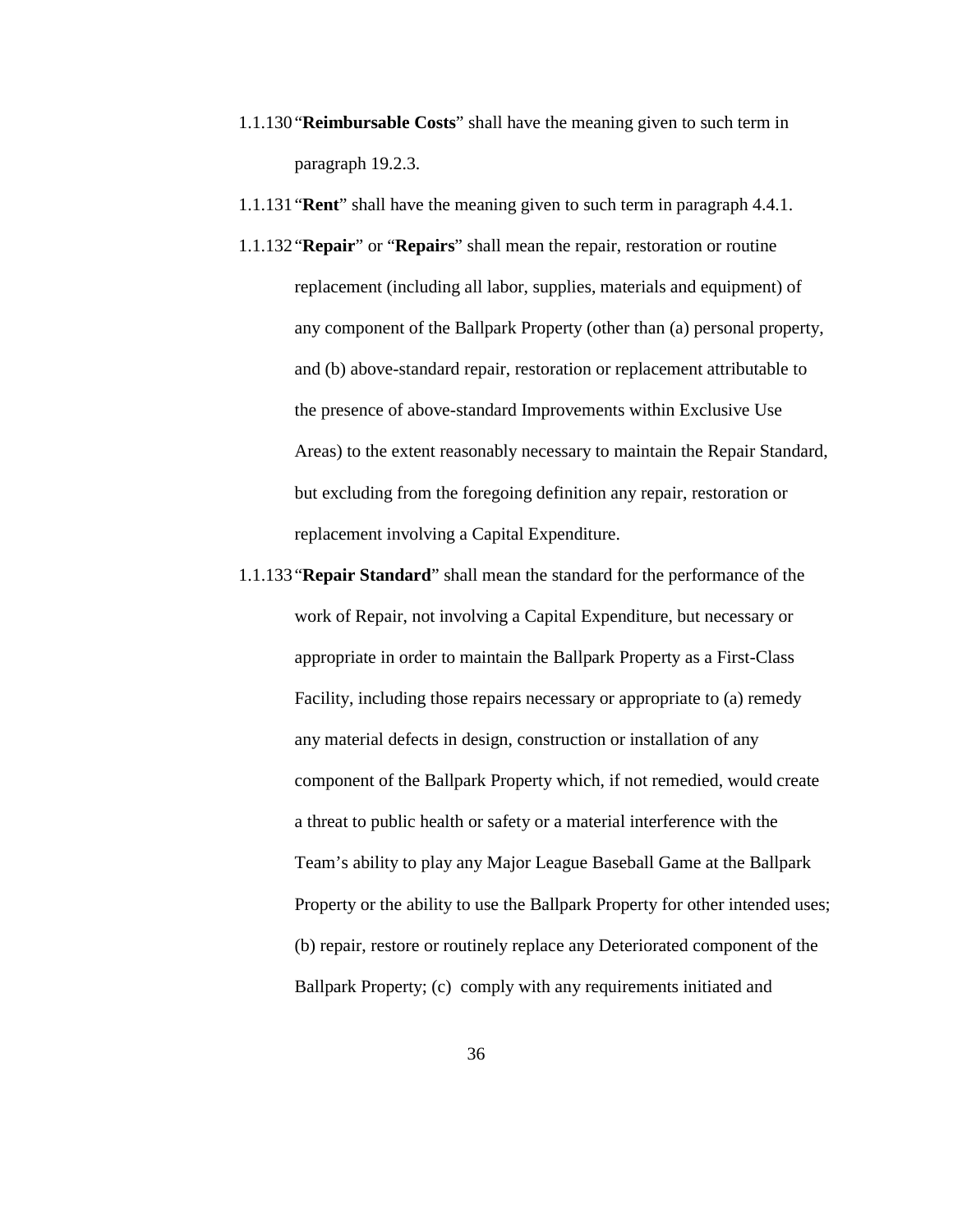imposed prospectively by the National League or the Office of the Commissioner of Baseball, which requirements are made of all National League or Major League Baseball open-air ballparks, as the case may be; (d) make modifications required by applicable Law, including accommodations required to be made to the Ballpark Property under ADA; or (e) satisfy the requirements of any insurance carrier, which requirements are necessary to enable the Padres to obtain insurance coverages pursuant to Article 17 at commercially reasonable rates.

- 1.1.134"**Request for Payment**" shall have the meaning given to such term in paragraph 8.9.3.
- 1.1.135"**Restoration Account**" shall have the meaning given to such term in paragraph 23.3.1.
- 1.1.136"**San Diego Padres**" has the meaning given to such term in the Recitals hereto.
- 1.1.137 "**Season**" shall mean the Major League Baseball Season when used as part of that phrase (commencing on the day of the Team's first Major League Baseball Game at the Ballpark Property in any calendar year), or the Baseball Use Season when used as part of that phrase (commencing on February 1 in any calendar year). The Major League Baseball Season and the Baseball Use Season share a common ending dated (the day of the Team's last Major League Baseball Game at the Ballpark Property, including post-season play, if any, in such calendar year).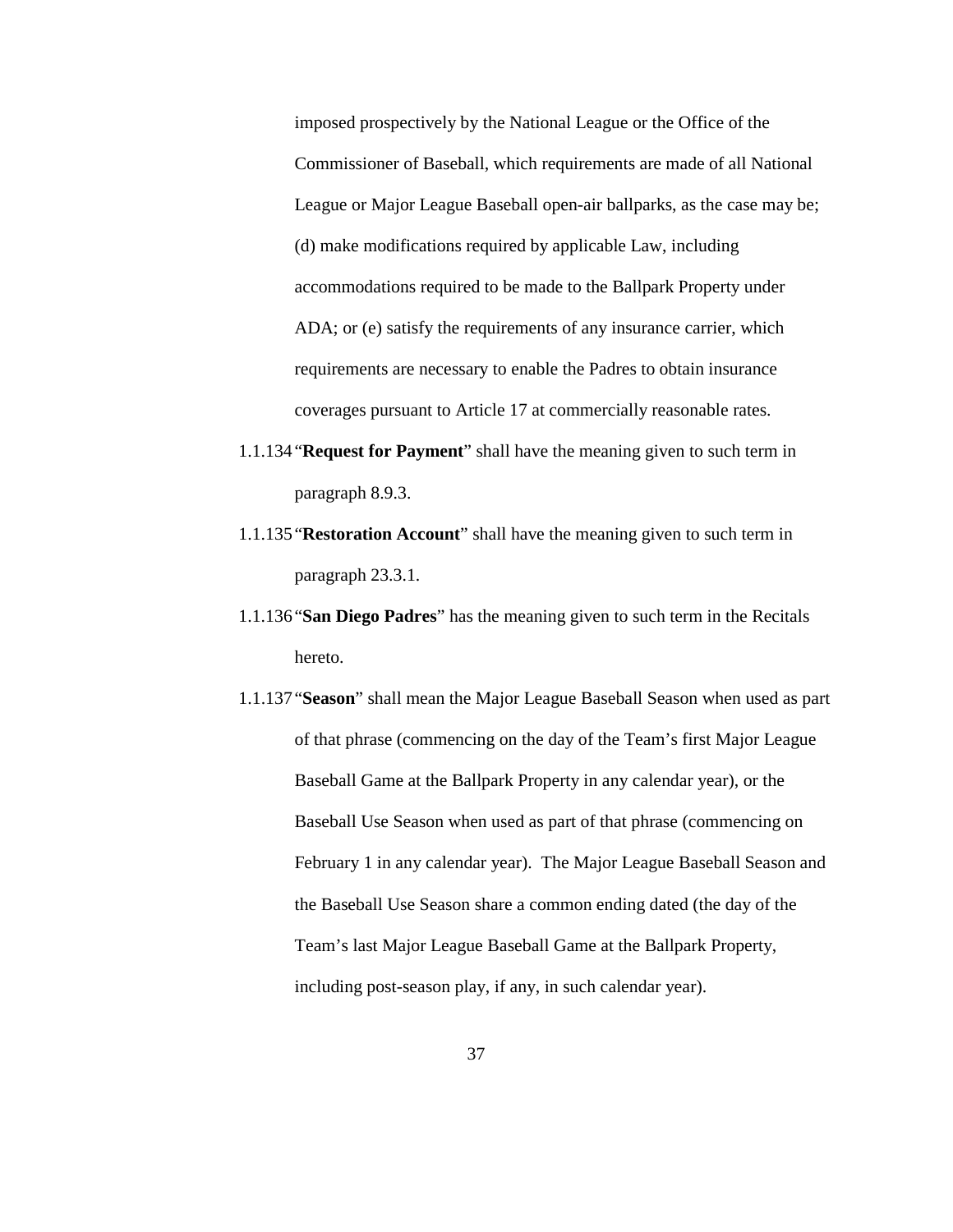- 1.1.138"**Second Extension Term**" shall have the meaning given to such term in paragraph 4.2.1(b).
- 1.1.139"**70/30 Event**" shall mean any event conducted at the Ballpark Property which is not included within the definition of City Event or Padres Game or Event, or which the parties mutually agree, by reason of their joint sponsorship or authorization of it, should be considered a 70/30 Event, rather than being treated as a City Event or Padres Game or Event.
- 1.1.140"**Significant Events**" shall have the meaning given to such term in Section 6.9.
- 1.1.141"**Site Lease**" shall have the meaning given to such term in the Recitals hereto.
- 1.1.142"**Small Events**" shall have the meaning given to such term in paragraph 6.8.1.
- 1.1.143 "**Substitute Ancillary Development**" shall mean development and construction of hotel and/or retail properties by other developers in the area in Centre City East in accordance with the MOU, of a type comparable to the Phase I hotel and/or retail properties, which hotel and/or retail properties shall be credited against the Padres' commitment for Phase I hotel and/or retail development and construction; provided, however, that (a) the Transient Occupancy Tax revenue reasonably expected to be generated by the Substitute Ancillary Development is at least the same as the Transient Occupancy Tax revenue reasonably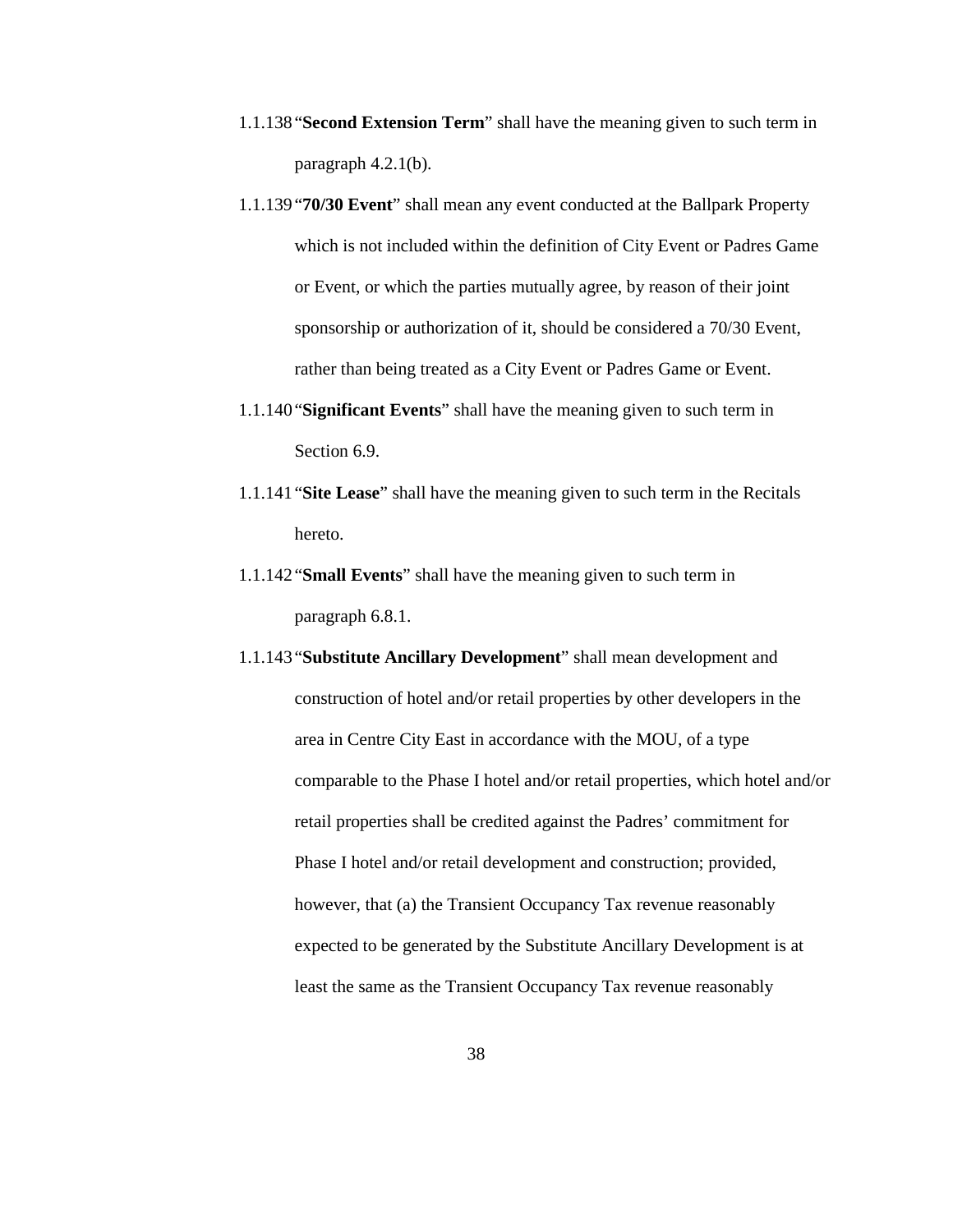expected to be generated by the comparable Phase I development; and (b) the net available tax increment revenue reasonably expected to be generated by the Substitute Ancillary Development is at least the same as the net available tax increment revenue reasonably expected to be generated by the comparable Phase I development. Notwithstanding the above, (i) in no event shall the Phase I retail adjacent to the Outfield Park be less than 100,000 gross square feet; and (ii) the Substitute Ancillary Development shall not include any development which has been proposed to CCDC, and for which plans and drawings have been created by the developer but not yet submitted to CCDC, as of August 4, 1998.

- 1.1.144 "**Team**" shall have the meaning given to such term in the Recitals hereto.
- 1.1.145"**Term**" shall have the meaning given to such term in Section 4.3.
- 1.1.146"**Termination Date**" shall have the meaning given to such term in paragraph 4.1.2.
- 1.1.147 "**Transfer Documents**" shall have the meaning given to such term in paragraph 3.1.3.
- 1.1.148"**Transferee**" shall have the meaning given to such term in Section 14.1.
- 1.1.149"**Transient Occupancy Taxes**" means taxes paid by users of hotel and motel rooms within the City, as more fully set forth in San Diego Municipal Code section 35.0101, et seq.
- 1.1.150"**Trustee**" shall mean the trustee named in the Indenture.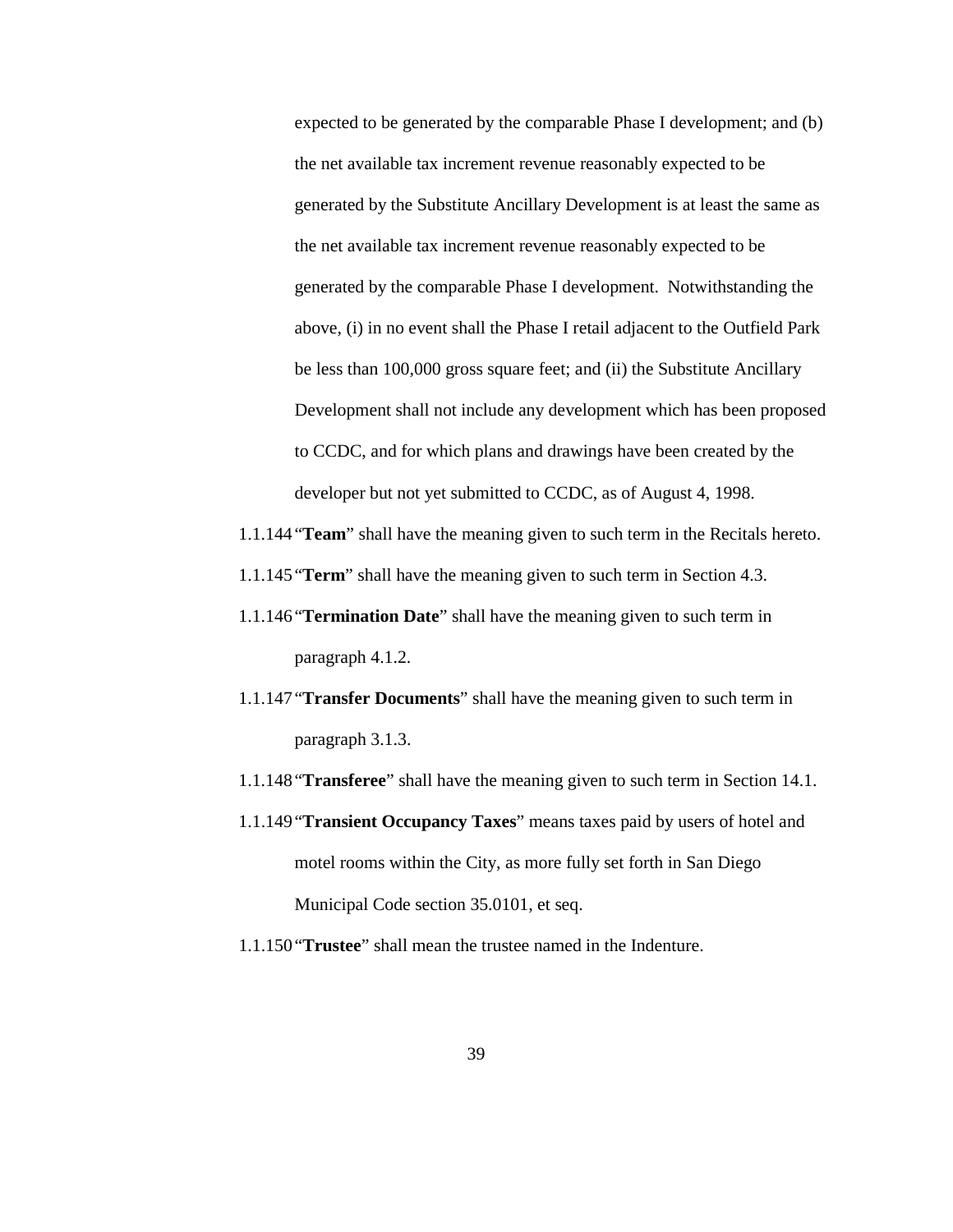- 1.1.151"**Untenantable**" shall have the meaning given to such term in Section 23.1.
- 1.1.152"**Usable City Property**" shall mean the City Property, excepting therefrom the City Exclusive Use Areas.
- 1.1.153"**Usable Padres Property**" shall mean the Padres Property, excepting therefrom the Padres Exclusive Use Areas.
- 1.1.154"**Visitors Clubhouse**" shall mean that locker room area shown on Exhibit D attached hereto.

1.2 Usage. Terms defined in the singular in Section 1.1 may be used in the plural. Similarly, terms defined in Section 1.1 in the plural may be used in the singular. Unless the context of this Agreement clearly requires otherwise: (a) references to any Person include such Person's successors and assigns but, if applicable, only if such successors and assigns are permitted by this Agreement; (b) references to one gender include all genders; (c) "including" is not limiting; (d) "or" has the inclusive meaning represented by the phrase "and/or"; (e) the words "hereof', "herein", "hereby", "hereunder" and similar terms in this Agreement refer to this Agreement as a whole and not to any particular provision of this Agreement; (f) Article, Section, clause, paragraph and Exhibit references are to this Agreement unless otherwise specified; (g) reference to any agreement (including this Agreement), document or instrument means such agreement, document or instrument as amended or modified and in effect from time to time in accordance with the terms thereof and, if applicable, the terms hereof; and (h) general or specific references to any Law means such Law as amended, modified, codified or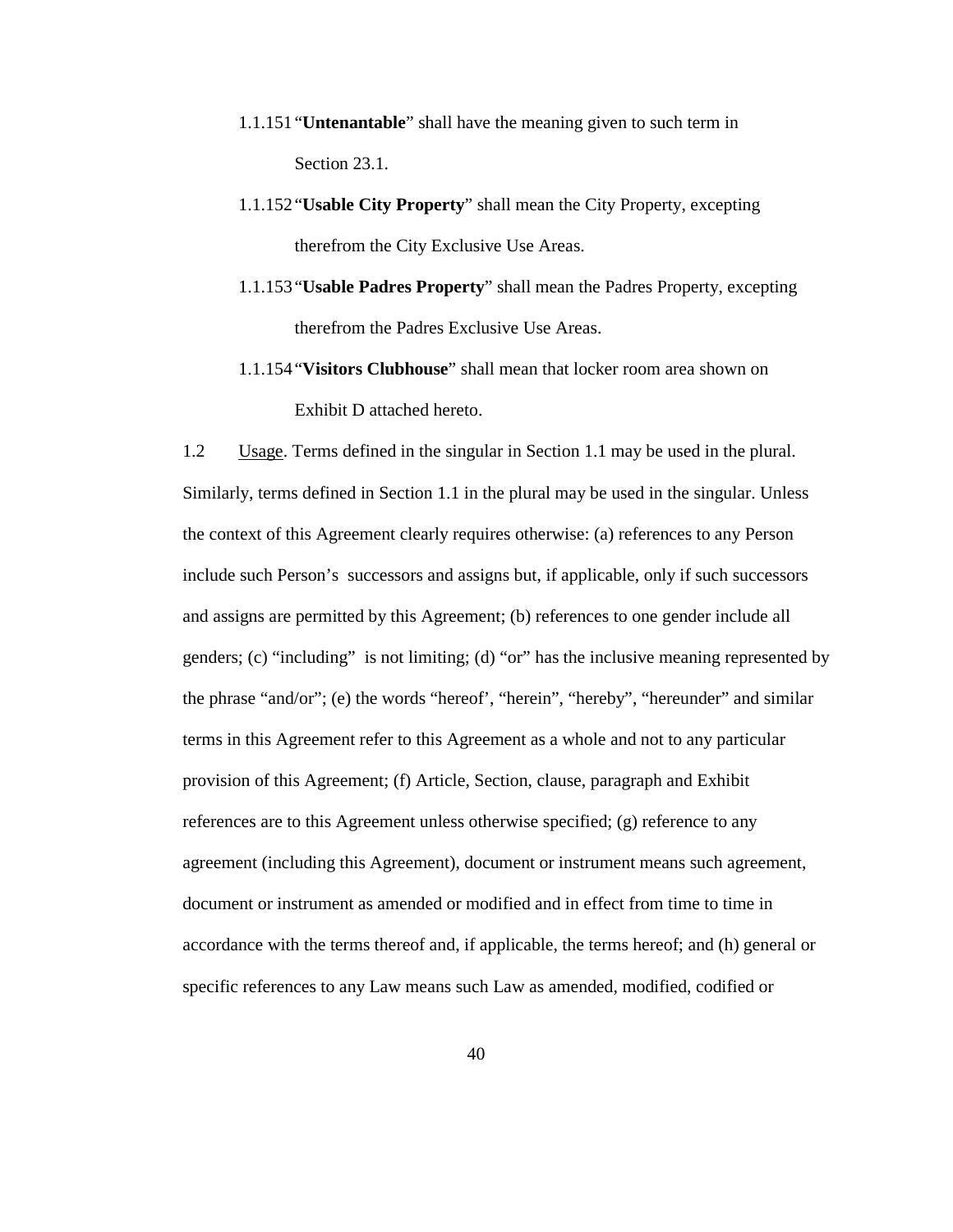reenacted, in whole or in part, and in effect from time to time, unless the effect thereof is to reduce, limit or otherwise prejudicially affect any obligation or any right, power or remedy hereunder, in which case such amendment, modification, codification or reenactment will not, to the maximum extent permitted by Law, form part of this Agreement and is to be disregarded for purposes of the construction and interpretation hereof.

#### **ARTICLE 2**

### **USE AND OCCUPANCY**

2.1 Use and Occupancy by Padres. Subject to the terms and conditions of this Agreement, as of the Commencement Date, the City hereby provides to the Padres, and the Padres hereby accept from City, the right to use and occupy all of the City Property, including the City's interest in the Ballpark Property, at the times and in the manner set forth in this Agreement. In consideration for the Padres' use and occupancy of the Ballpark Property, the Padres covenant that they will convey and deliver to the City the Padres' interests in the Ballpark Property in accordance with Section 3.1.3 and Article 25 of this Agreement. The City shall deliver to the Padres on or prior to the Effective Date a standard form ALTA policy of title insurance insuring the Padres' interest in the Usable City Property (if such policy is available), subject only to such easements, covenants, encumbrances and restrictions of record that do not interfere with the Padres' proposed use of the Usable City Property.

2.1.1 The City shall not grant or cause any Liens against the City Property without first obtaining the Padres' prior written approval.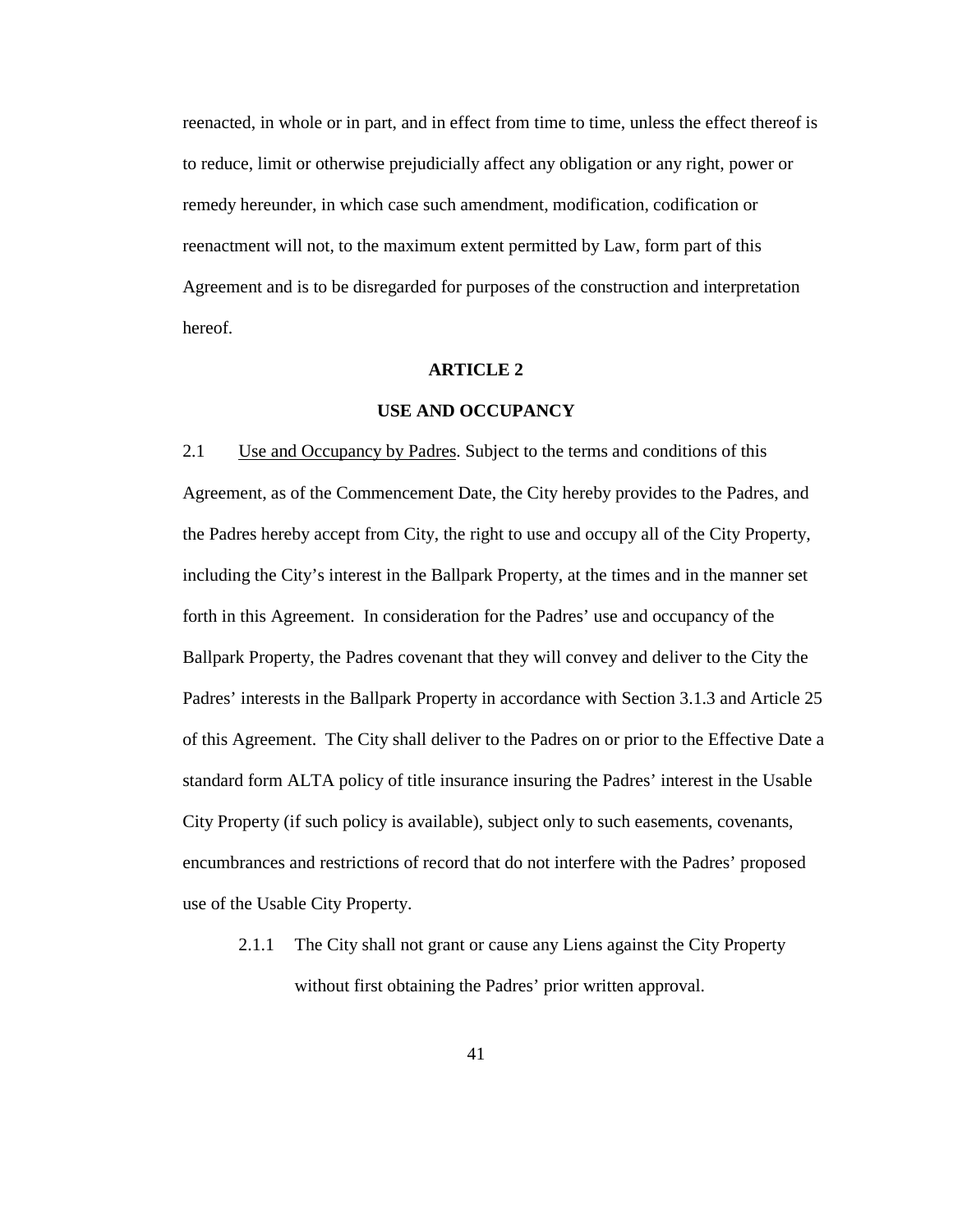2.2 Use and Occupancy by City. Subject to the terms and conditions of this Agreement, as of the Commencement Date the Padres hereby provide to the City, and the City hereby accepts from the Padres, the right to use and occupy all of the Usable Padres Property, at the times and in the manner set forth in this Agreement. The Padres shall deliver to the City on or prior to the Effective Date a standard form ALTA policy of title insurance insuring the City's interest in the Usable Padres Property, subject only to such easements, covenants, encumbrances and restrictions of record that do not interfere with the City's proposed use of the Usable Padres Property.

2.2.1 Because the Padres Property reverts to the City upon expiration or termination of this Agreement, as provided in Section 3.1, the Padres shall, and do hereby, grant to the City a first priority lien on all Padres Property involved in the operation of or otherwise constituting a portion of the Ballpark Property, to secure all Padres' obligations under this Agreement (subject to any notice and cure period set forth herein with respect thereto), including the Padres' obligations to purchase the Padres' interests in the Padres Property in accordance with the terms of this Agreement and the Padres' obligations to surrender the Padres' interests in the Padres Property in accordance with Article 25 of this Agreement. The Padres agree to execute and record all documents necessary to perfect the City's security interest. The City agrees, however, that (a) in the event of a Re-Entry Default, the City shall not exercise remedies pursuant to or as a consequence of said security interest other than the remedies set forth in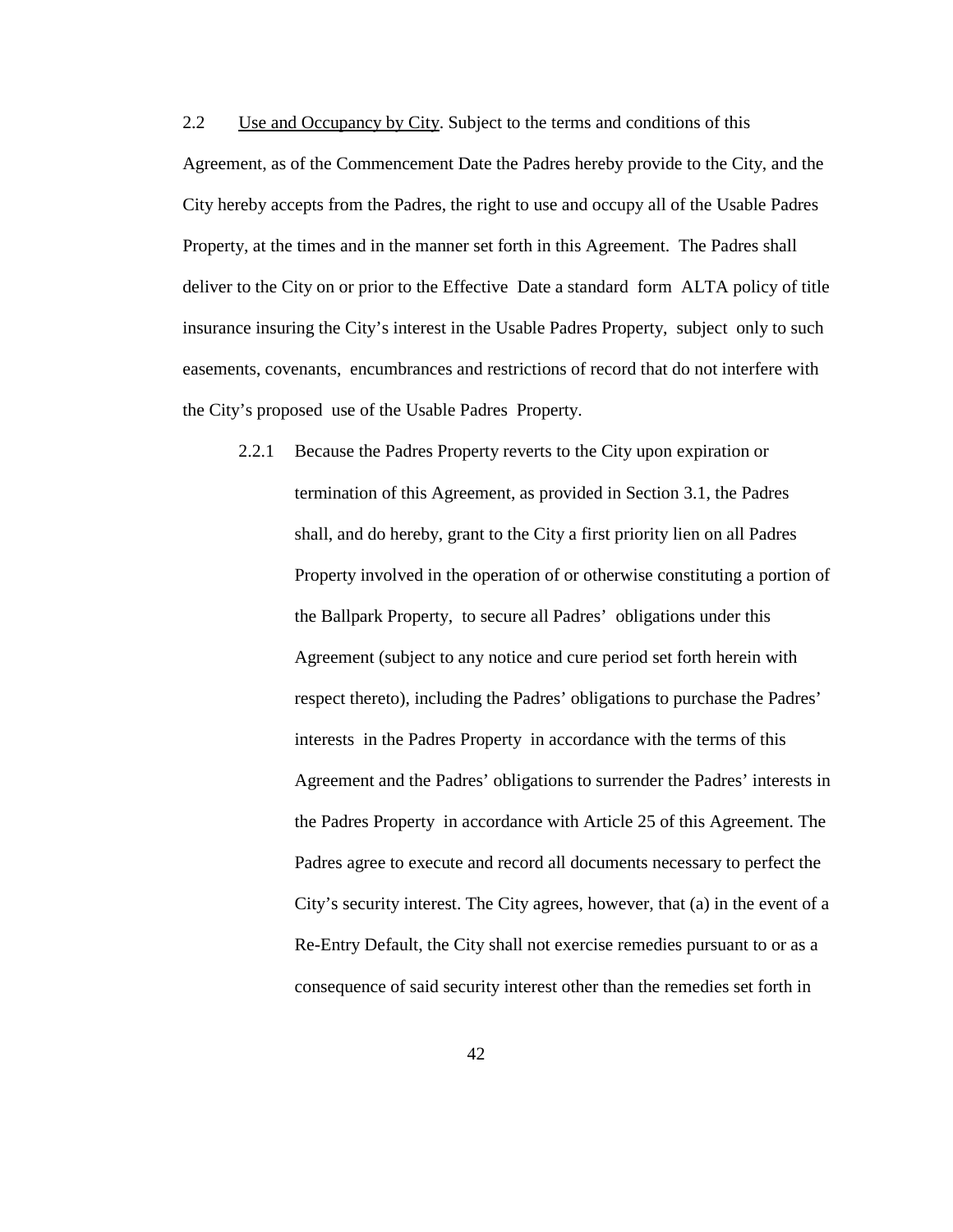Sections 7.1 and 19.3 of this Agreement, (b) the lien granted to the City in this Section 2.2, and subject to receipt and approval (which approval shall be timely and shall be not unreasonably withheld) by the City of appropriate recognition and attornment agreements described below, shall be subordinate to lender and vendor liens granted by the Padres to secure obligations owed in connection with the procurement of Padres Property, or substitute liens granted to refinance or replace any such liens, without any requirement that the City execute or deliver any further documentation evidencing such subordination, (c) the Padres will be relying upon, and third parties receiving such liens shall have the right to rely upon, such subordination and the covenants of the City set forth herein, irrespective of the amount of obligations secured by such liens or the terms (e.g., interest rate, maturity, payment terms, etc.) applicable to such obligations, and (d) upon request of the Padres, the City shall execute, deliver and record such additional documentation as the Padres reasonably may request to evidence the subordination of the liens granted in favor of the City to the liens granted to any such lenders or vendors. Any agreement between the Padres, on the one hand, and a lender or vendor receiving a Lien on the other, shall include appropriate recognition and attornment covenants providing that the City may assume all rights and obligations of the Padres under such agreement if: (i) the Padres' rights to use the Ballpark Property under this Agreement are terminated as a consequence of a Padres' Default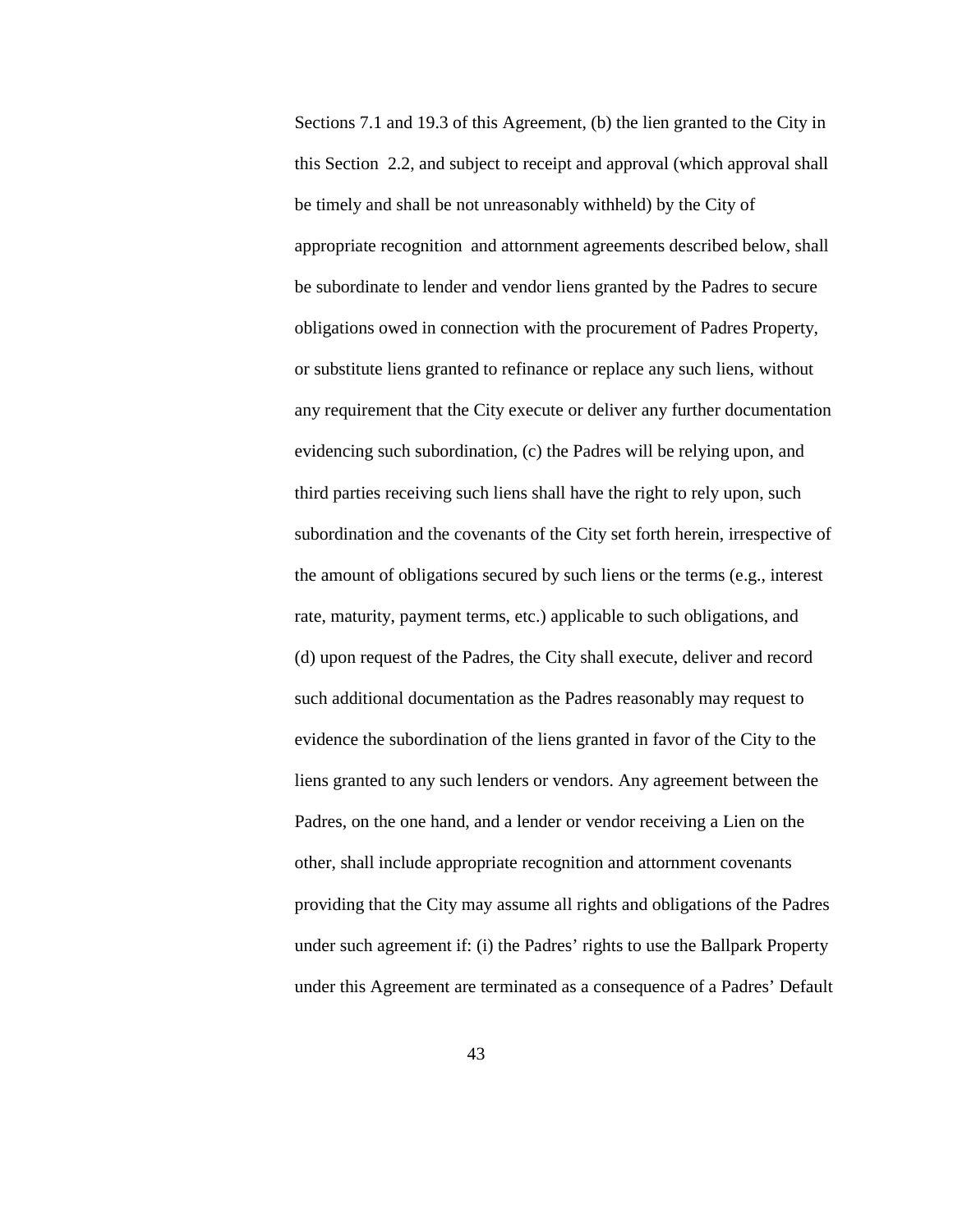hereunder, or (ii) the Padres' rights under the lender or vendor agreement are terminated because of the Padres' default thereunder.

2.2.2 In accordance with Section 3.1.3 of this Agreement, any Liens against the Padres Property shall be subject and subordinate to the reversion of the Padres Property of the City (unless otherwise expressly agreed in writing by the City) upon the expiration or termination of this Agreement, and any agreements granting such Liens shall so provide.

2.3 City Suite. The City shall have a right and option to direct the Padres to set aside one (1) Private Suite for use and occupancy by the City throughout the Term (the "City Suite"), on the following terms and conditions:

- 2.3.1 The option must be exercised by the City not later than one (1) year after the date on which the City delivers the first Project Site Notice to Proceed to Padres Construction, L.P., under the Design-Build Agreement.
- 2.3.2 If the City timely exercises this option, the Padres, in consultation with the City, shall designate as the City Suite a Private Suite on the Club Level between first-base and third-base with a seating capacity inside and outside of the Suite of not fewer than twenty-two (22) persons. The City Suite shall be no smaller than any other standard configuration Private Suite that is made available to be procured on a licensed basis for a full Baseball Use Season by a Person who is not an Affiliate of the Padres (it being understood that larger suites of facilities designed for banquets, large parties and the like are not to be considered for purposes of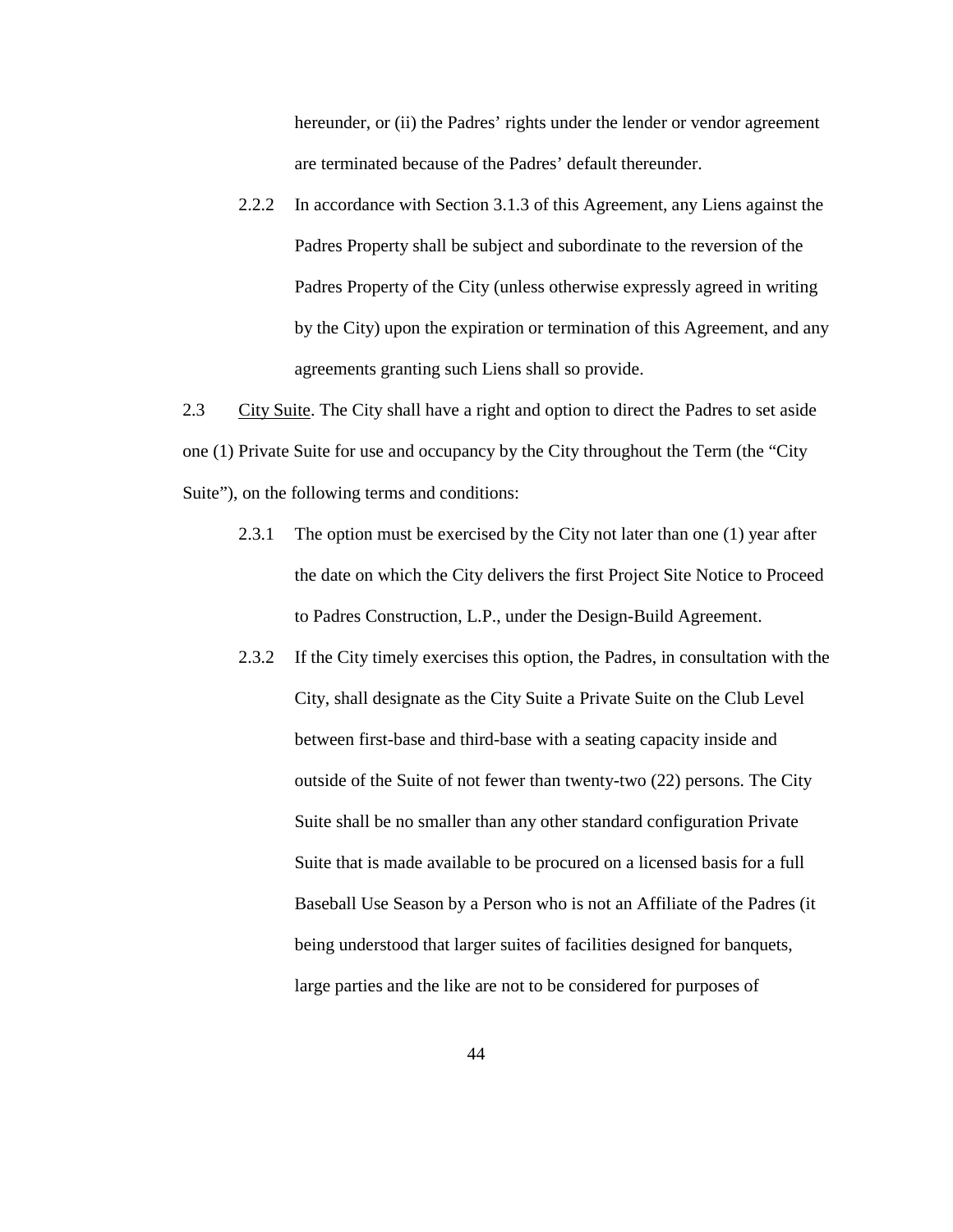determining the appropriate size of the City Suite pursuant to this paragraph 2.3.2).

- 2.3.3 If the City exercises its option to have a City Suite, then the City as an owner shall be entitled to one admission ticket for each seat in the City Suite for each Event at the Ballpark Property, including Padres Games and Events, free of charge.
- 2.3.4 Neither the City Suite, nor the City's right and option set forth in this Section 2.3, shall be assignable by the City to any other Person, directly or indirectly, at any time from the Effective Date until expiration or termination of the Term.

2.4 City Parking. Whether or not the City exercises its option to take a City Suite, and subject to the terms and conditions of this Agreement, the parties hereby agree that, beginning on the Commencement Date and thereafter throughout the Term of this Agreement, there shall be provided to the City the following parking rights (the "City Parking"). The City shall have the right to use and occupy the City Parking free of any obligation to pay parking fees or charges, but the City's use and occupancy shall be subject to such other reasonable rules and regulations as may be adopted from time to time by the manager of the Ballpark Property:

2.4.1 A right to use and occupy 15 VIP parking spaces for all Events at the Ballpark Property, at a location to be designated by the Padres in the immediate vicinity of the Ballpark Structure; and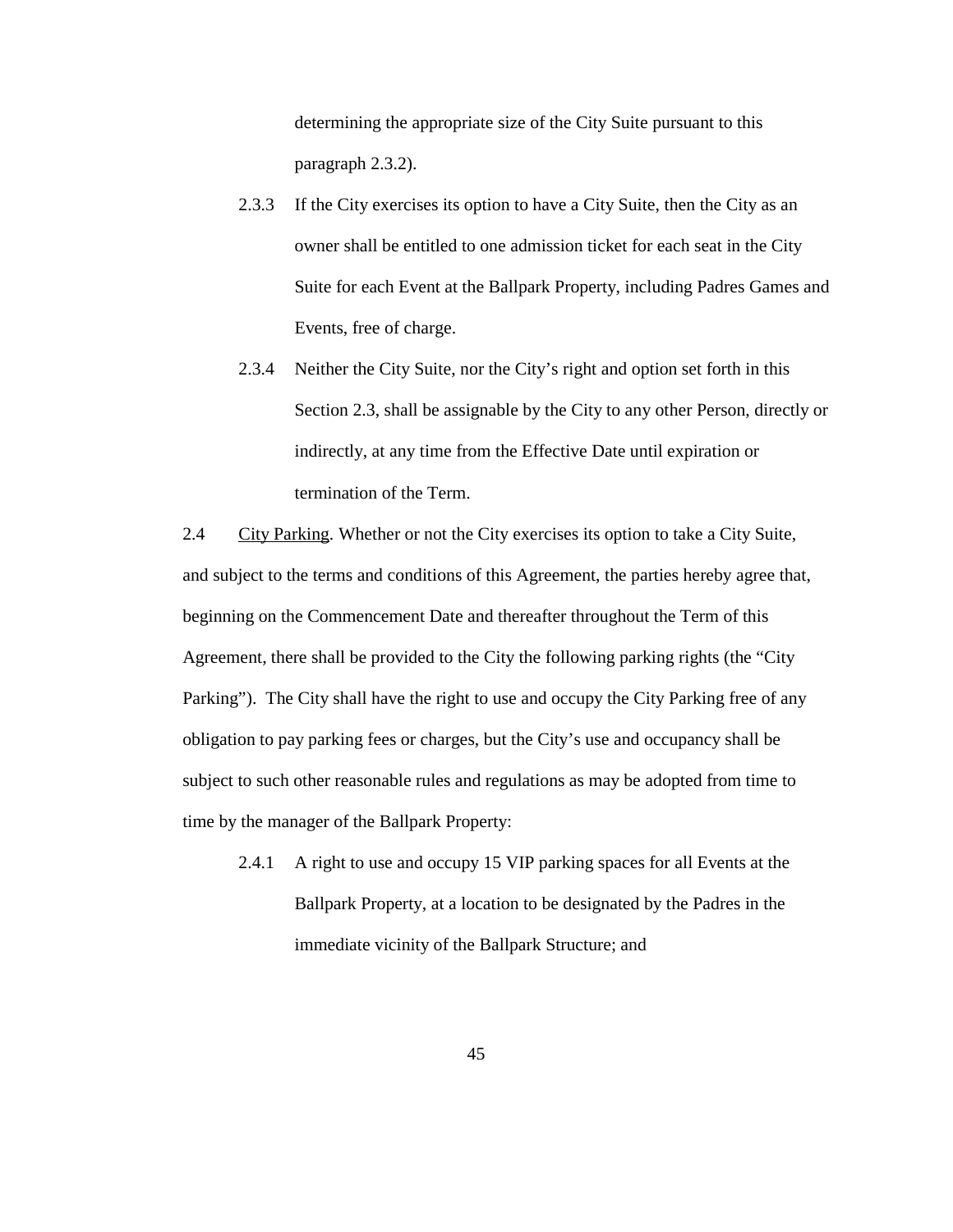2.4.2 A right to use and occupy a reasonable number of parking spaces for the reasonable number of full-time City employees working in the City Offices. The parties shall reasonably agree upon the exact number and location of the parking spaces for these City employees on or before the Commencement Date.

2.5 Padres Parking. Subject to the terms and conditions of this Agreement, as of the Commencement Date, the parties hereby agree that throughout the Term of this Agreement, there shall be provided to the Padres a right to use and occupy fifteen (15) VIP parking spaces for all Events at the Ballpark Property, at a location to be designated by the Padres in the immediate vicinity of the Ballpark Structure (the "Padres Parking"); provided, however, that there shall be no favoritism in the location of the Padres Parking compared to the City Parking. The Padres shall have the right to use and occupy the Padres Parking free of any obligation to pay parking fees or charges, but the Padres' use and occupancy shall be subject to other reasonable rules and regulations as may be adopted from time to time by the manager of the Ballpark Property.

2.6 Site Lease. Ballpark Facility Lease; Indenture and MOU.

- 2.6.1 This Agreement shall be subject and subordinate to all of the terms, covenants, and provisions of the Site Lease, the Ballpark Facility Lease and the Indenture, which are incorporated herein by reference.
- 2.6.2 The Padres shall have only the rights in respect of the City Property set forth in this Agreement. The Padres acknowledge and agree that it has reviewed all of the terms and conditions of the Site Lease, Ballpark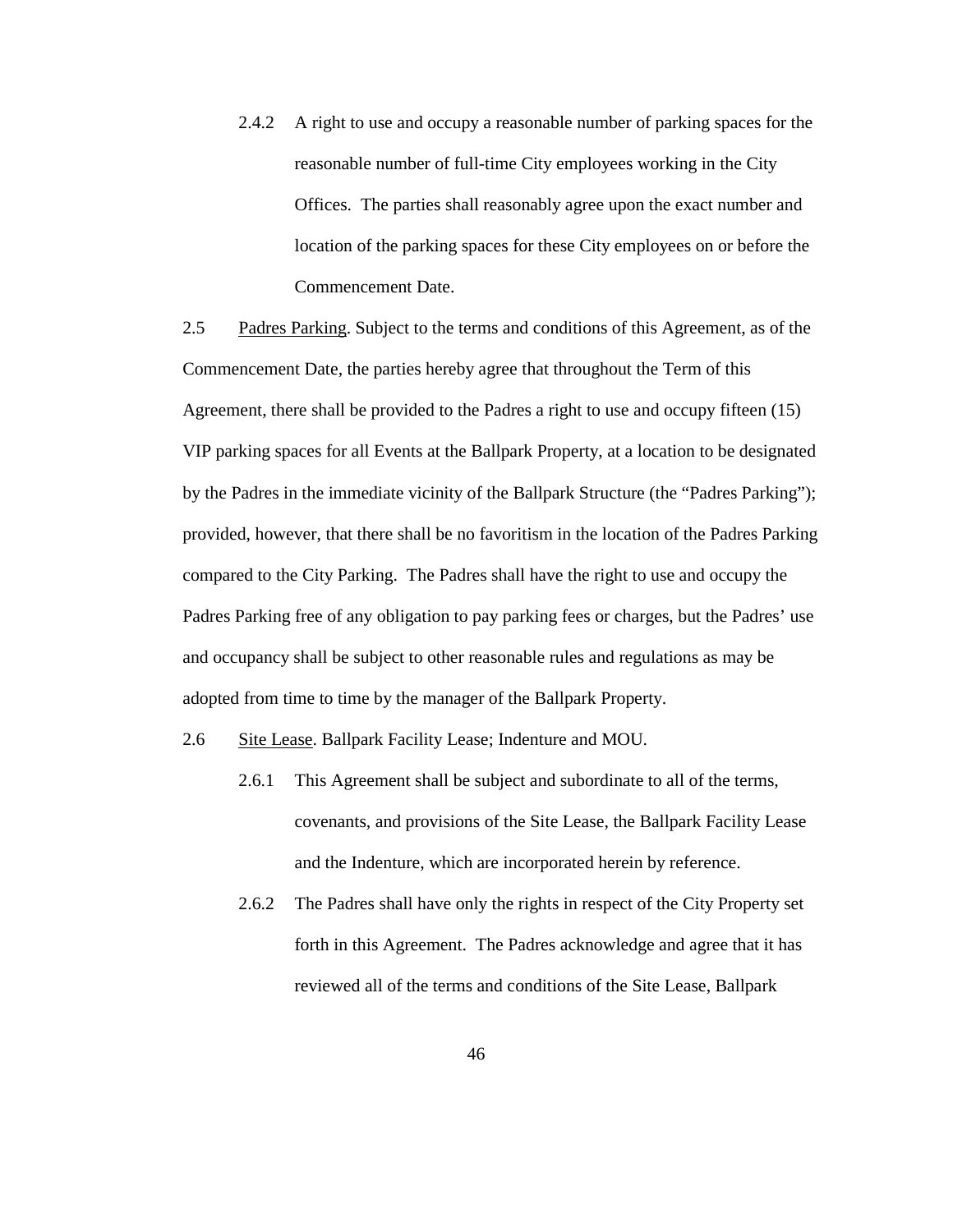Facility Lease and Indenture including, but not limited to, Sections 6.03, 6.06, 7.01 and 11.05 of the Site Lease, and that this Agreement and all the terms and conditions hereof are subject to and subordinate to all of the terms and conditions of the Site Lease, Ballpark Facility Lease and Indenture, and that notwithstanding anything to the contrary herein, the City's exercise of any of its rights or duties thereunder will not constitute a breach of any of the terms of this Agreement.

2.6.3 Neither the Padres nor the City shall do or permit to be done any act or thing which will constitute a breach or violation of any of the terms, covenants, conditions or provisions of the Site Lease or the Ballpark Facility Lease.

# 2.7 Ballpark Land and Outfield Park Actual Parcels

- 2.7.1 The map attached hereto as Exhibit K generally shows the location and boundaries of the Ballpark Land as Parcels I and E and the location and boundaries of the Outfield Park Retail Parcels as Parcels R5, R4, R3, and R2. The parties intend that the Ballpark Land shall include all real property necessary or appropriate in order to construct the Ballpark Structure and Outfield Park in accordance with the Design-Build Agreement.
- 2.7.2 The Padres and the City shall reasonably promptly (so as not to delay the development or construction of the Ballpark Facility) cooperate to establish a final legal description for each of the Ballpark Land and the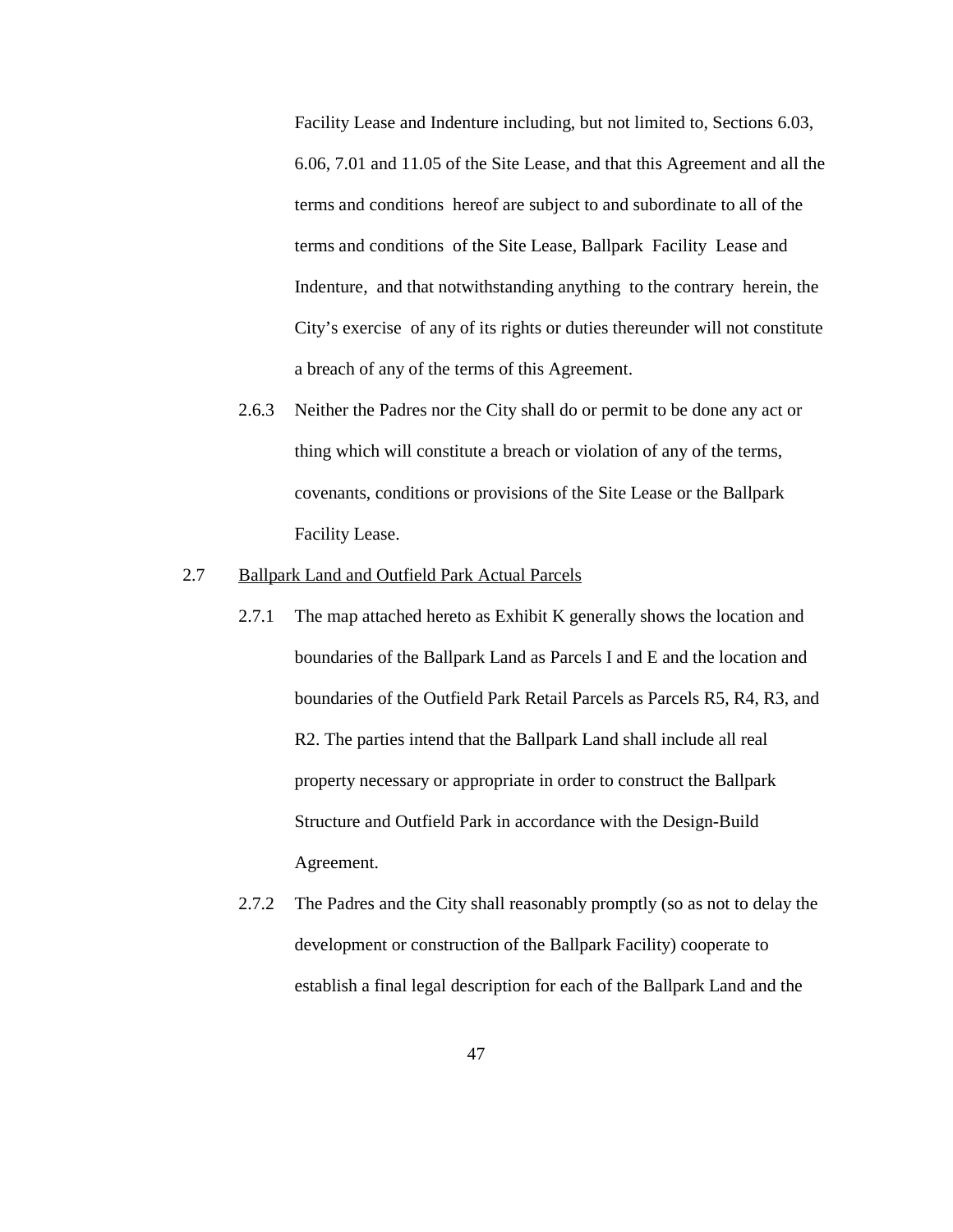Outfield Park Retail Parcels that is reasonably acceptable to the City and the Padres.

- 2.7.3 The parties recognize that during the development of the Ballpark it may become necessary or beneficial to modify the precise boundaries of the Ballpark Land or the Outfield Park Retail Parcels. Such a modification may be required to modify the common boundary between the Ballpark Land and the Outfield Park Retail Parcels or to modify the other boundaries of the Ballpark Land or the Outfield Park Retail Parcels. If, at any time before the Padres and the City agree on a final legal description for the Ballpark Land and the Outfield Park Retail Parcels, the City or the Padres determine that such a modification shall be reasonably necessary or beneficial in connection with the development on the Ballpark Land or on the Outfield Park Retain Parcels, then such party shall promptly notify the other party thereof. Promptly thereafter, the parties shall meet and confer to in good faith to determine whether to modify the boundaries of Ballpark Land and the Outfield Park Retail Parcels.
- 2.7.4 If, and only if, the parties agree to so modify the boundaries of the Ballpark Land or the Outfield Park Retail Parcels or agree on the final legal description of the Ballpark Land or the Outfield Park Retail Parcels (which agreement, in either case, shall not be unreasonably withheld or delayed), then the Padres and the City Manager shall execute a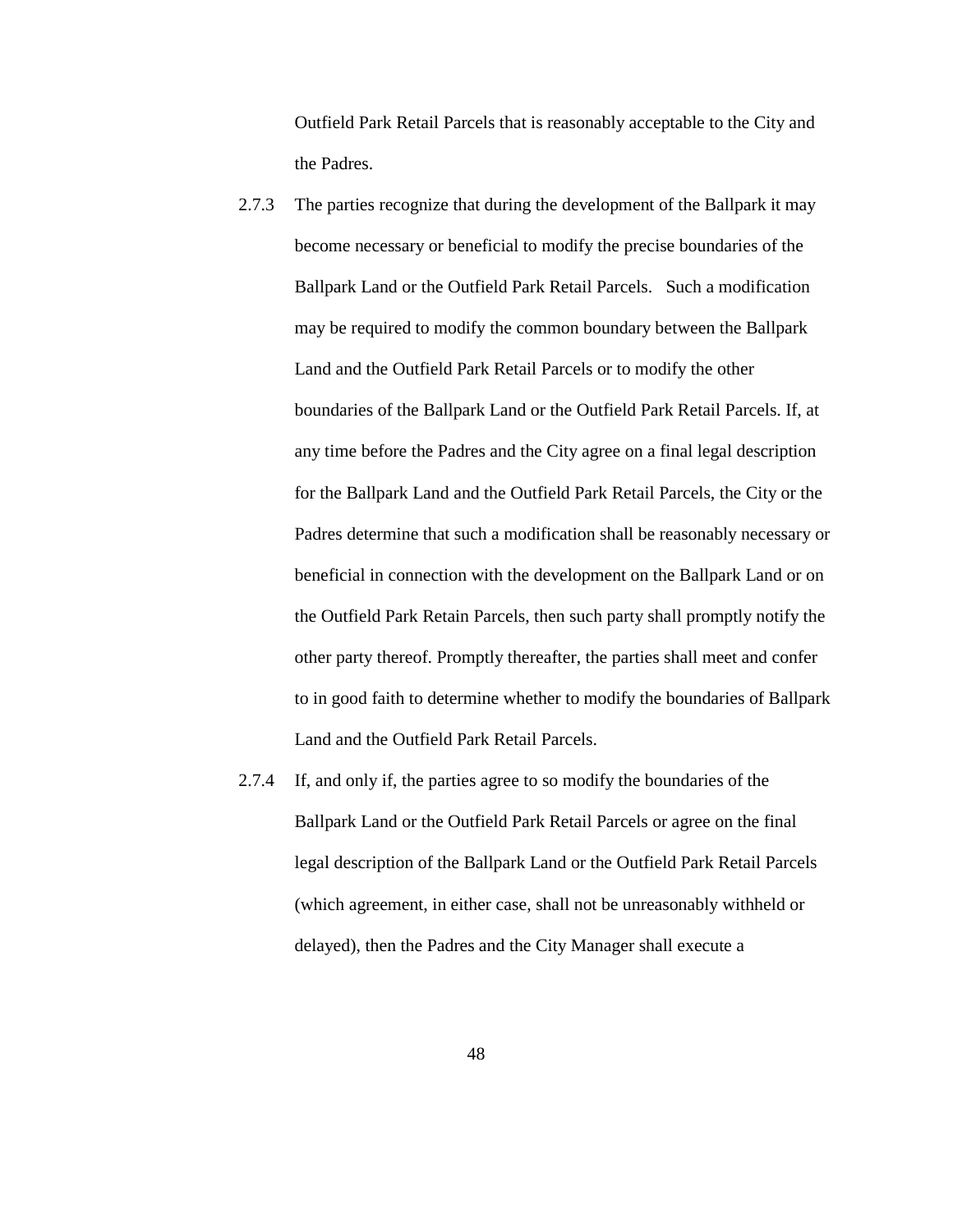supplement to Exhibit K to memorialize such agreement, and this Agreement shall be deemed amended to reflect such agreement.

2.7.5 The parties (and the owner of any Outfield Park Retail Parcels) shall execute, acknowledge and cause to be recorded the covenants, conditions and restrictions substantially in the form attached hereto as Exhibit L (the "Initial CC&R's") in connection with the finalization of a final legal description of the Ballpark Land and the Outfield Park Retail Parcels and the conveyance of the Outfield Park Retail Parcels to the Padres Affiliate or other developer of the Outfield Park Retail Parcels.

#### **ARTICLE 3**

### **PADRES PROPERTY**

- 3.1 Padres Property.
	- 3.1.1 The Padres shall provide and bear (a) all costs of acquisition of all Padres Property on the Ballpark Land, and (b) all real property taxes and possessory interest taxes in accordance with Section 28.8. The Padres' responsibility, in their capacity as manager of the Ballpark Property, for costs of operation, maintenance, repair and replacement of all City Property and Padres Property on the Ballpark Land, is separately addressed in Article 6, Article 7 and elsewhere in this Agreement. The City shall have the right to use and enjoy the Usable Padres Property in connection with its use of the Ballpark Property for City Events, subject to the restrictions set forth herein with respect to Limited Access Areas.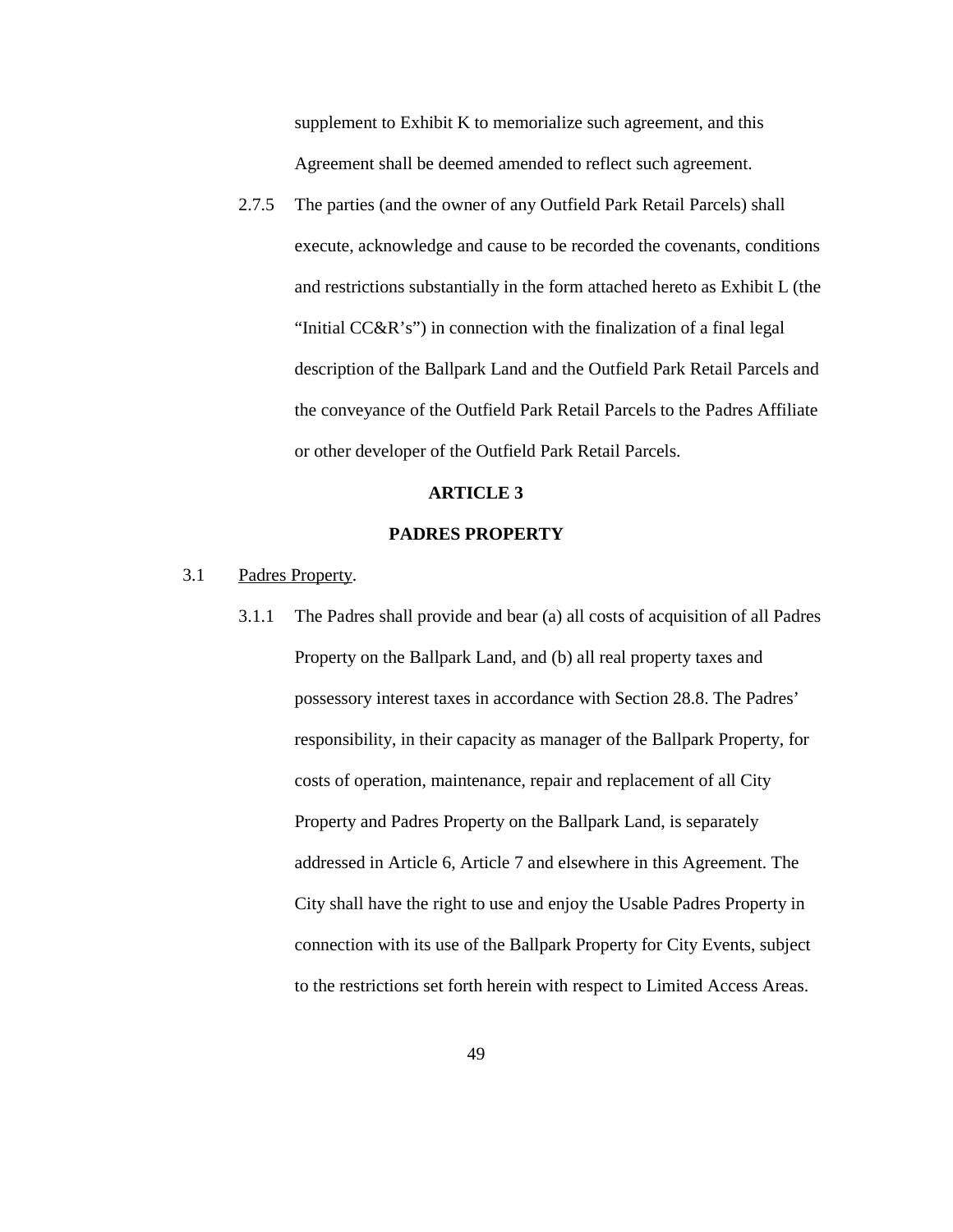- 3.1.2 The Padres shall not permit any item of Padres Property to be removed from the Ballpark Land (including, without limitation, pursuant to foreclosure or the exercise of any self-help remedy by any vendor providing financing to the Padres for any item of Padres Property) unless such item is promptly replaced with a similar item of equal or better function and quality.
- 3.1.3 Notwithstanding any provision of this Agreement to the contrary, the ownership of all items of Padres Property shall immediately and automatically be deemed transferred to the City, without further consideration, free and clear of all Liens and free and clear of any obligations whatsoever to any Person, upon the expiration of the Term or earlier termination of this Agreement for any reason other than a material default by the City. Within ten (10) Business Days after the Padres' receipt of a written request made by the City at the time of such expiration or termination or at any time thereafter, the Padres shall execute and deliver to the City any and all deeds, bills of sale, assignments, agreements or other documents (the "Transfer Documents") which the City reasonably requests to evidence the transfer of the Padres Property to the City pursuant to this Section 3.1. If the Padres fail to do so within the said ten (10) Business Days period, then the Padres shall be deemed to have unconditionally and irrevocably appointed the City as the Padres' true and lawful attorney-in-fact to execute, have acknowledged and deliver such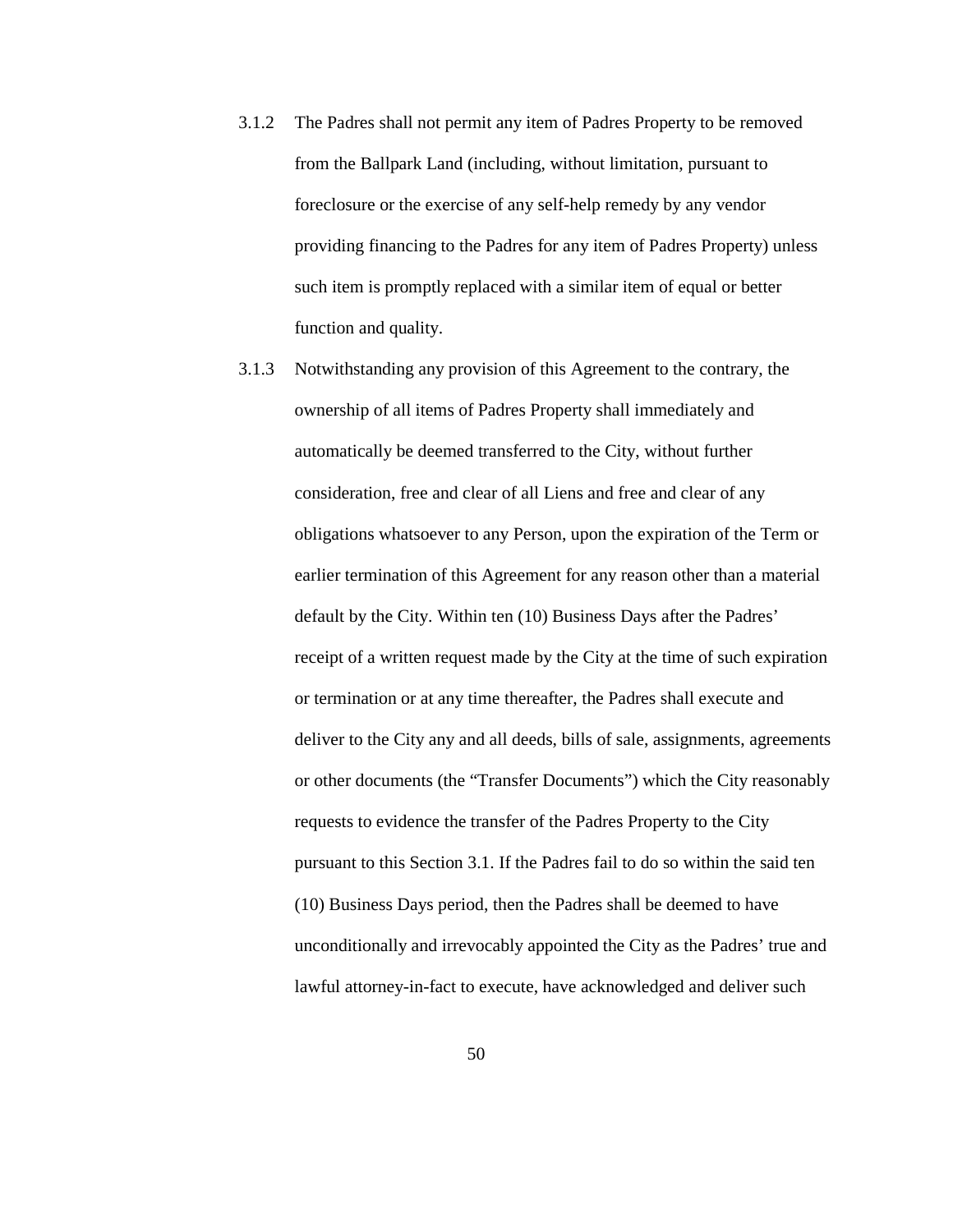Transfer Documents in the name of and on behalf of the Padres. This power of attorney is coupled with an interest and is irrevocable.

- 3.1.4 Liens may be granted by the Padres against the Padres Property in accordance with Section 2.2 of this Agreement. Any such Liens shall be subject and subordinate to the reversion of the Padres Property to the City (unless otherwise expressly agreed in writing by the City) upon the expiration or termination of this Agreement, as provided in paragraph 3.1.3.
- 3. 1.5 Any sale, conveyance, gift, lease, license, pledge, encumbrance or other transfer or grant of rights by the Padres in or to all or any portion of the Padres Property shall be subject and subordinate to all of the terms and provisions of this Agreement, including the prohibition against removal (unless the item is promptly replaced, as provided in paragraph 3.1.2, and the reversion of the Padres Property to the City (unless otherwise expressly agreed in writing by the City) upon the expiration or termination of this Agreement, as provided in paragraph 3.1.3. The parties' intent is that the Padres Property (or a replacement meeting the standard set forth in this Agreement), together with the City Property, be available for use throughout the Term by (a) the Padres, (b) the City, (c) any Person who acquires the Padres' rights and obligations in, to and under the Franchise and this Agreement, and (d) any Person who acquires the City's rights and obligations in, to and under this Agreement.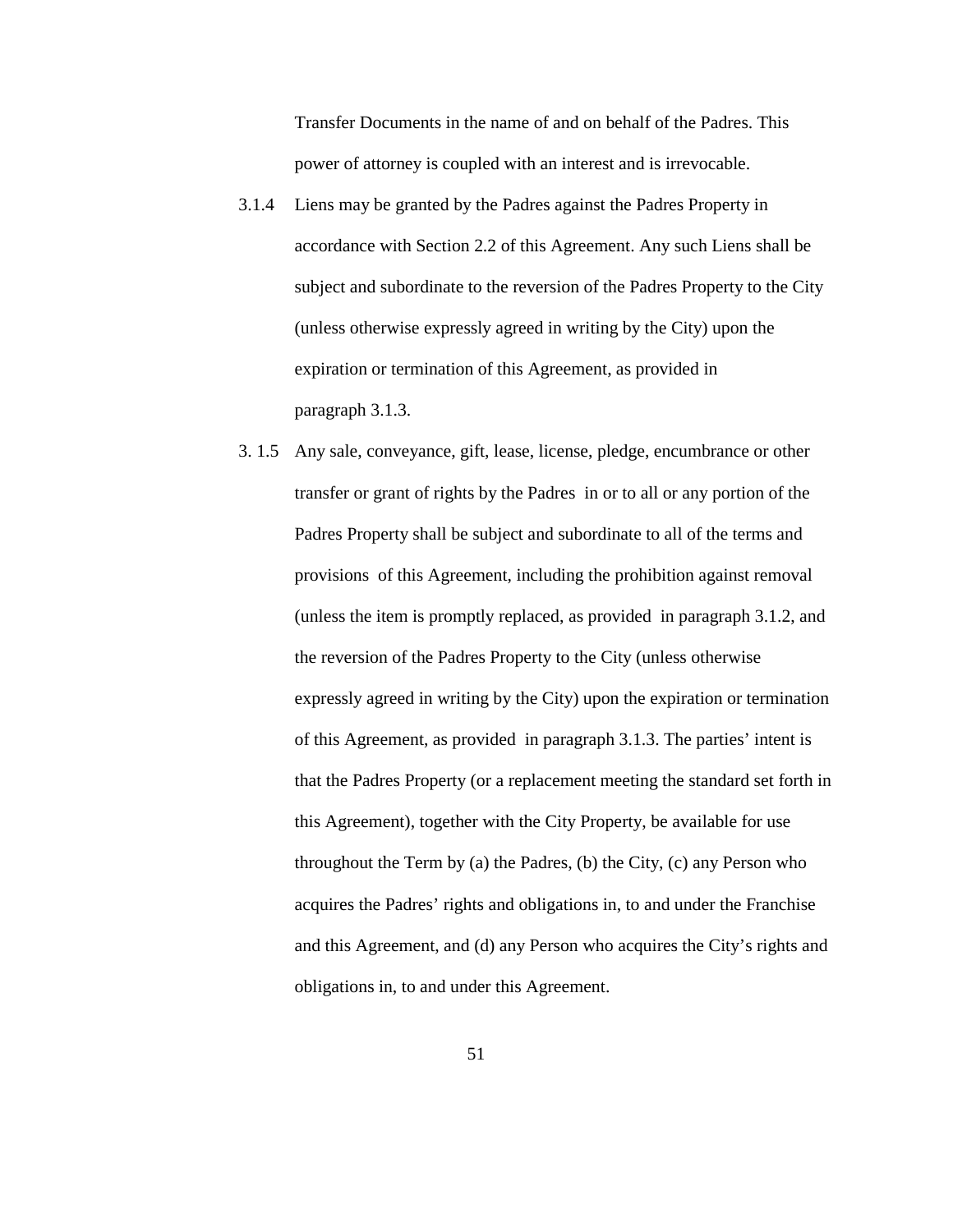3.1.6 Except as otherwise expressly permitted by this Agreement, the Padres shall not sell, convey, gift, lease, license, encumber or otherwise transfer or grant rights in or to all of any portion of the Padres Property to any Person other than a Person who contemporaneously acquires all of the Padres' rights and obligations in, to and under the Franchise and this Agreement, without the City's prior written consent.

#### 3.2 Private Suites.

- 3.2.1 The Padres shall have the exclusive right to grant licenses to use the Private Suites (other than any City Suite) for all Events at the Ballpark Property during the Term. The Padres agree to exercise this right in compliance with the requirements of paragraph 3.2.2, Section 15.2 and paragraph 16.1.2.
- 3.2.2 The Padres shall set aside two (2) Private Suites for use and occupancy by the Padres throughout the Term. The Padres as an owner shall be entitled to one admission ticket for each seat in its two Private Suites for each Event at the Ballpark Property, including City Events, free of charge.
- 3.2.3 Private Suite licensees shall not be admitted to any 70/30 Event or City Event without purchasing admission tickets thereto. Private Suite licensees will have the option, but not the obligation, to buy admission tickets to 70/30 Events and City Events as part of the Private Suite license package. The City agrees that admission tickets to each 70/30 Event and City Event will be made available to Private Suite licensees at a price no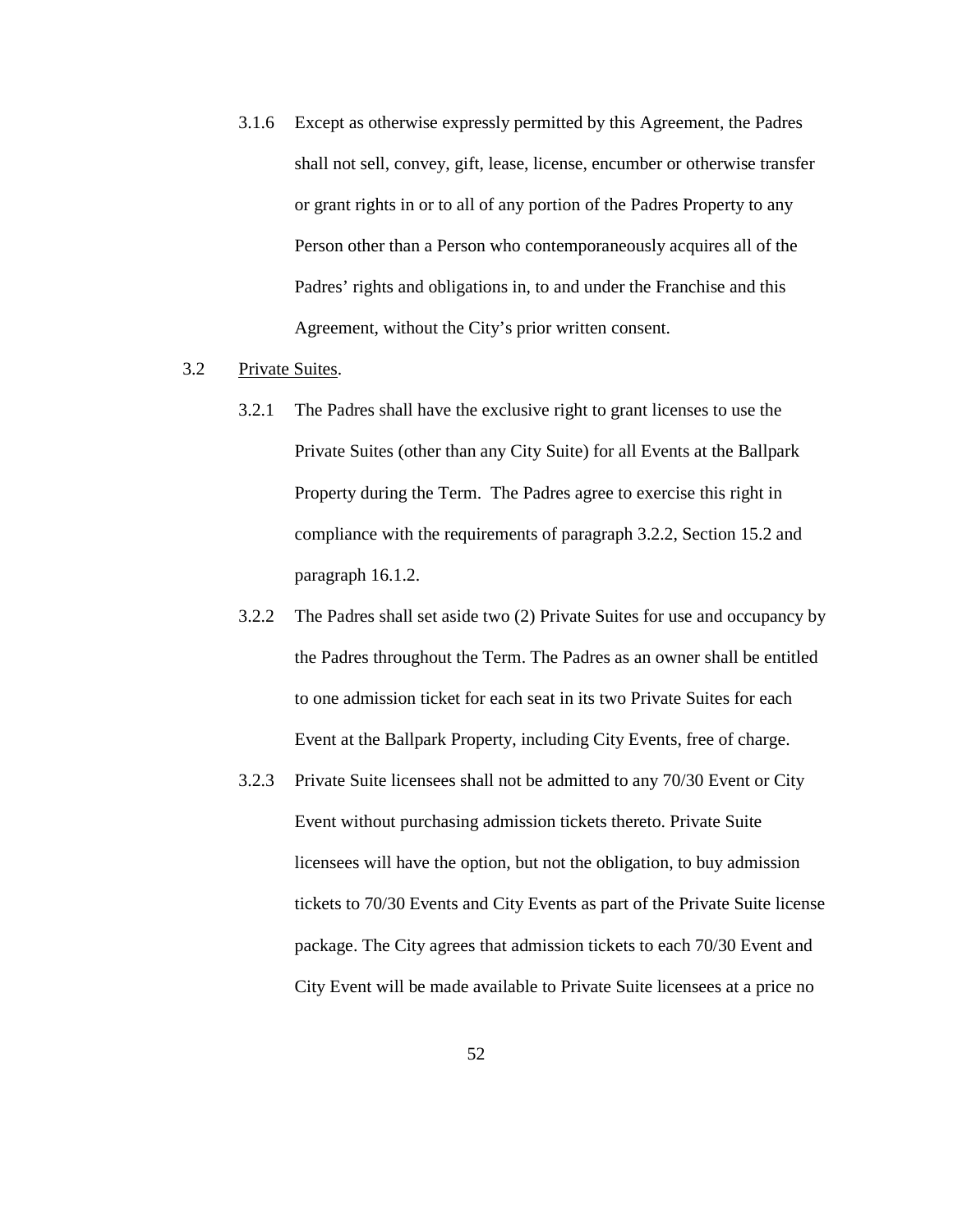greater than the Highest Ticket Price Generally Available for such Event. Except for this requirement for admission tickets to 70/30 Events and City Events, licensees shall otherwise enjoy access to their respective Private Suites year-round.

- 3.2.4 The Padres shall retain all revenue resulting from granting licenses to use the Private Suites, including Private Suite ownership fees, founders' fees or construction contributions associated with the purchase of such Private Suites, except for (a) City Revenue from Admission Tickets to the Private Suites for City Events, which shall be remitted to the City, (b) revenue from Admission Tickets for 70/30 Events, which shall be shared by the parties in accordance with Article 6.
- 3.2.5 The Padres shall determine:
	- (a) the amount of all license, ownership, founders', construction and any other fees charged for the right to use the Private Suites, except the prices for admission tickets to City Events, which prices shall be determined by the City; and
	- (b) the costs of amenities provided in connection with the use of the Private Suites.

## 3.3 Premium Seats

3.3.1 The Padres shall have the exclusive right to grant licenses to use the Premium Seats for all Events at the Ballpark Property during the Term.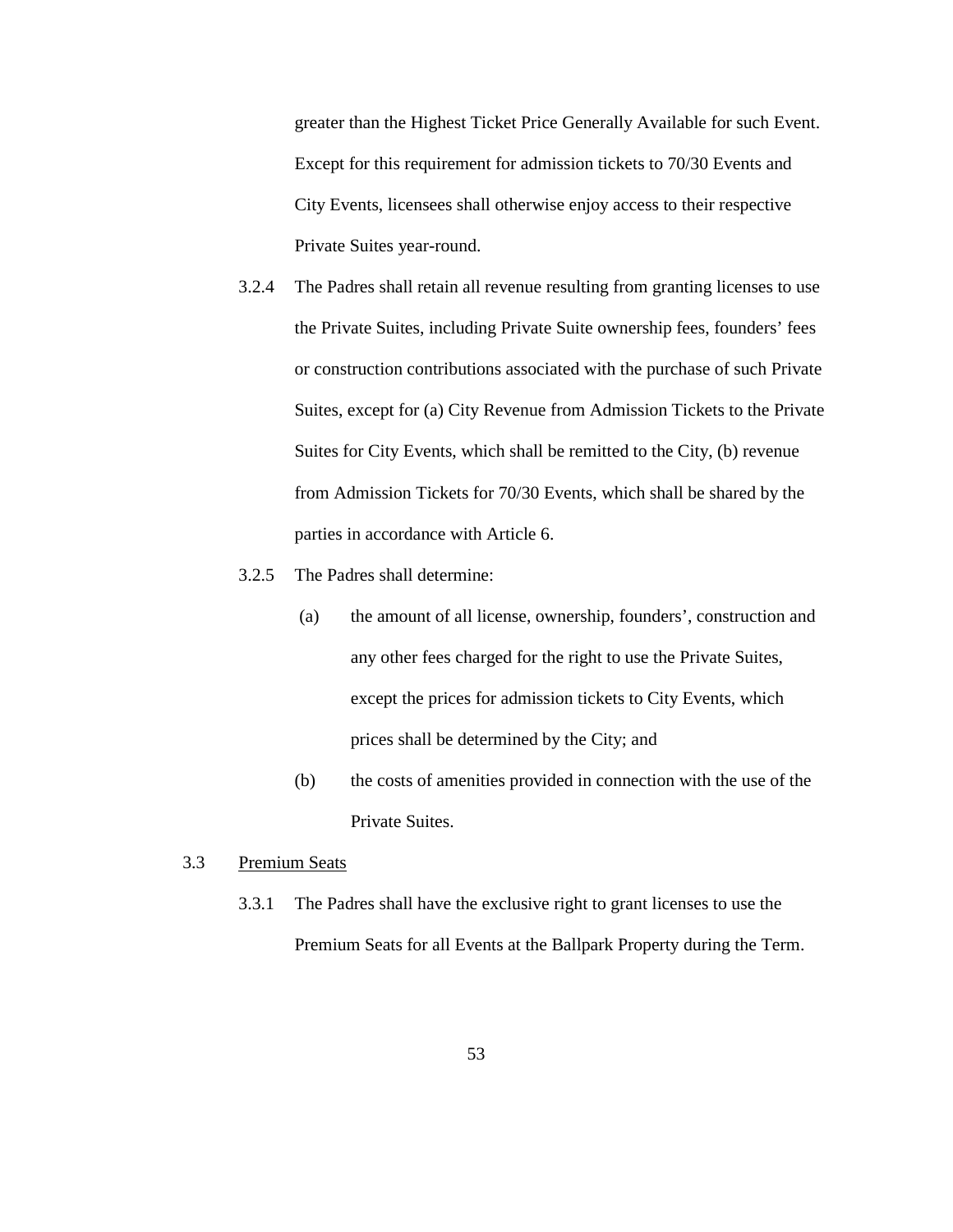The Padres agree to exercise this right in compliance with the requirements of paragraph 3.2.2, Section 15.2 and paragraph 16.1.2.

- 3 .3.2 Premium Seat licensees shall not be admitted to any City Event without purchasing admission tickets thereto. Premium Seat licensees will have the option, but not the obligation, to buy admission tickets to City Events as part of the Premium Seat license package. The City agrees that admission tickets to each City Event will be made available to Premium Seat licensees at a price no greater than the Highest Ticket Price Generally Available for that City Event.
- 3.3.3 The Padres shall retain all revenue resulting from granting licenses to use the Premium Seats, including Premium Seat ownership fees, founders' fees or construction contributions associated with the purchase of such Premium Seats, except for (a) City Revenue from Admission Tickets to the Premium Seats for City Events, which shall be remitted to the City, and (b) revenue from Admission Tickets for 70/30 Events, which shall be shared by the parties in accordance with Article 6.
- 3.3.4 The Padres shall determine:
	- (a) the amount of all license, ownership, founders', construction and any other fees charged for the right to use the Premium Seats, except (i) the prices for admission tickets to City Events, which prices shall be determined by the City, and (ii) prices for Admission Tickets to 70/30 Evens, which prices shall be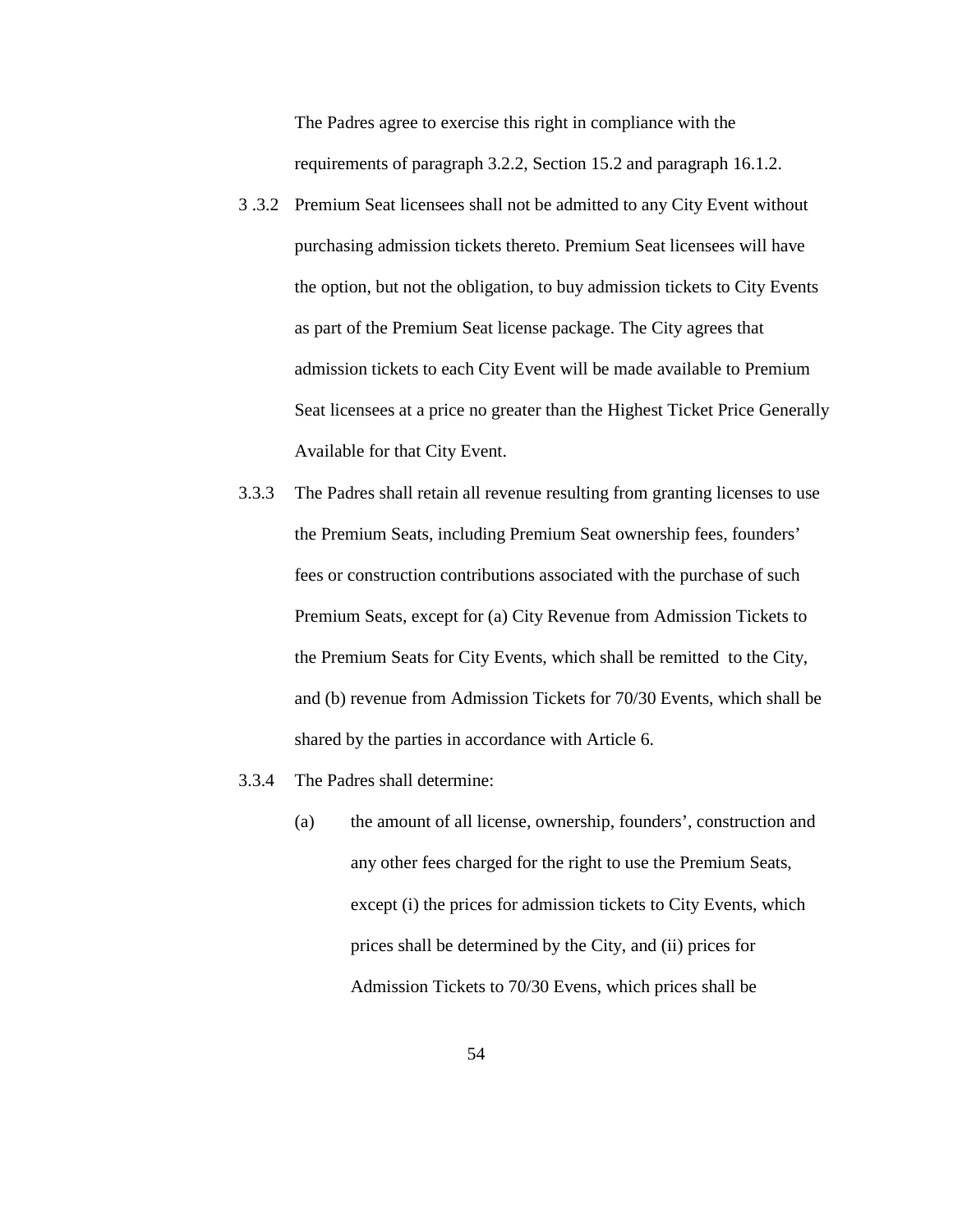determined by mutual agreement between the City and the Padres; and

(b) the costs of amenities provided in connection with the use of the Premium Seats.

## **ARTICLE 4**

### **TERM AND RENT**

### 4.1 Effective Date to Initial Expiration Date.

4.1.1 Upon execution and delivery of this Agreement by the City and the Padres, this Agreement shall become effective as of the Effective Date. After the Effective Date, (a) with the consent of the City, which shall not be unreasonably withheld, and (b) subject to all applicable requirements under the Design-Build Agreement, the Padres shall have the right to enter onto the City Property for the purpose of completing the construction and installation of the Padres Property, furnishing and equipping the Padres Exclusive Use Areas, and engaging in such other pre-Commencement Date and pre-Opening Date activities as have been customary at Major League Baseball parks built within five (5) years prior to the Effective Date. Such early entry or occupancy shall not require the payment of Rent (until the Opening Date, as provided in Section 4.4), but all other terms of this Agreement shall be in effect during any such periods of early entry or occupancy. Notwithstanding the foregoing, the Padres shall have no right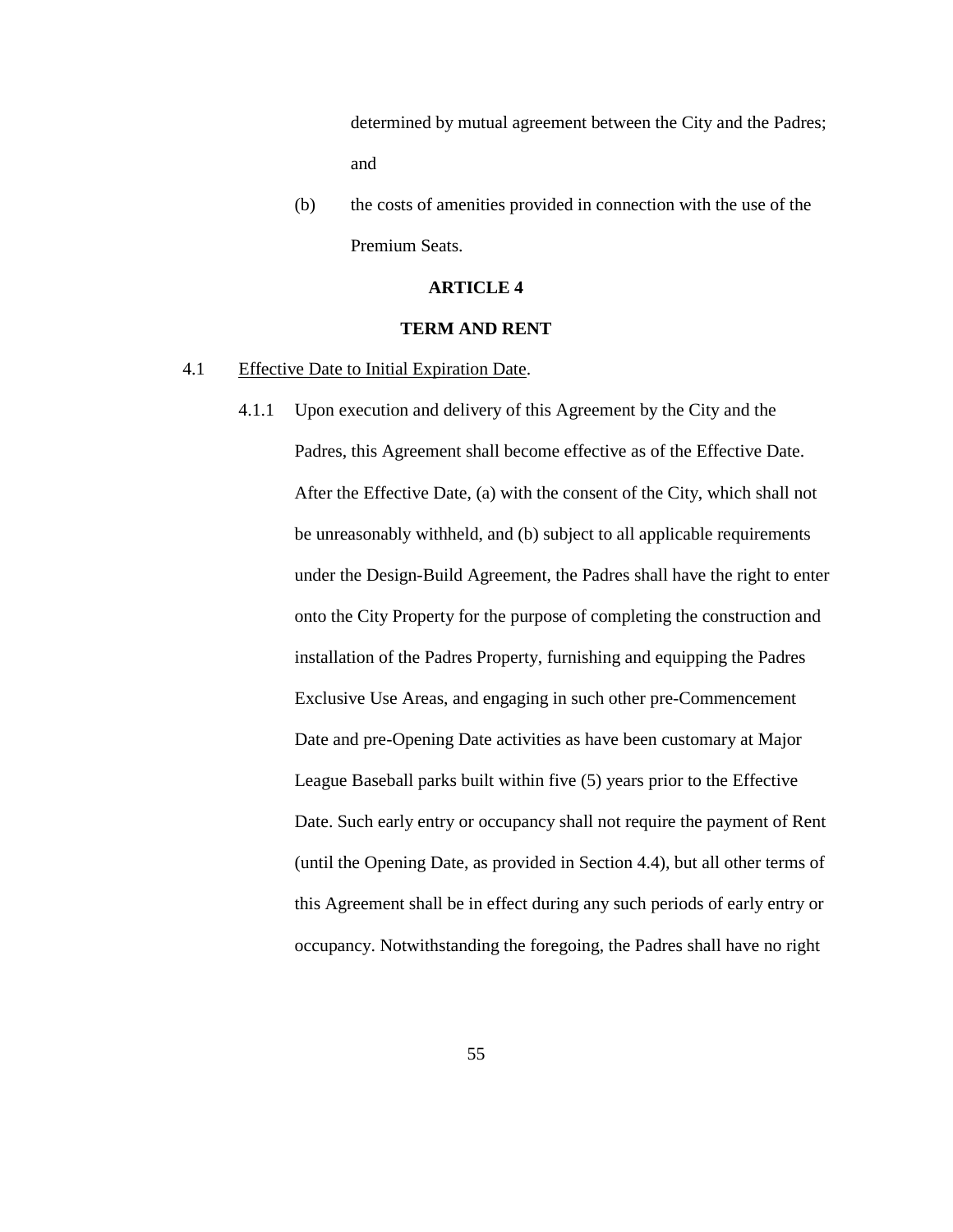to use or occupy the City Property for Padres Games and Events until the Commencement Date.

- 4.1.2 Subject to the provisions of Section 4.2, both the Padres' right to use and occupy the City Property and this Agreement shall expire on the earlier to occur of:
	- (a) the date (the "Termination Date") this Agreement is terminated in accordance with its terms or is otherwise terminated by written agreement of the City and the Padres, or upon termination prior to the Commencement Date of the obligations of the parties under the MOU in accordance with the terms of the MOU or by agreement of the parties to the MOU; or

## (b) the date (the "Initial Expiration Date") that is the later of:

- (i) twenty-two (22) years after the Commencement Date, provided, however that if such date occurs during the course of a Major League Baseball Season, then upon the end of that Major League Baseball Season; or
- (ii) the earlier of (a) the expiration of the term of the initial Bonds financing (and any refinancing of such Bonds, provided that such refinancing does not increase the term of the financing instrument or adversely affect in any other way the Padres' obligations), or (b) thirty (30) years after the Commencement Date; provided, however, that if such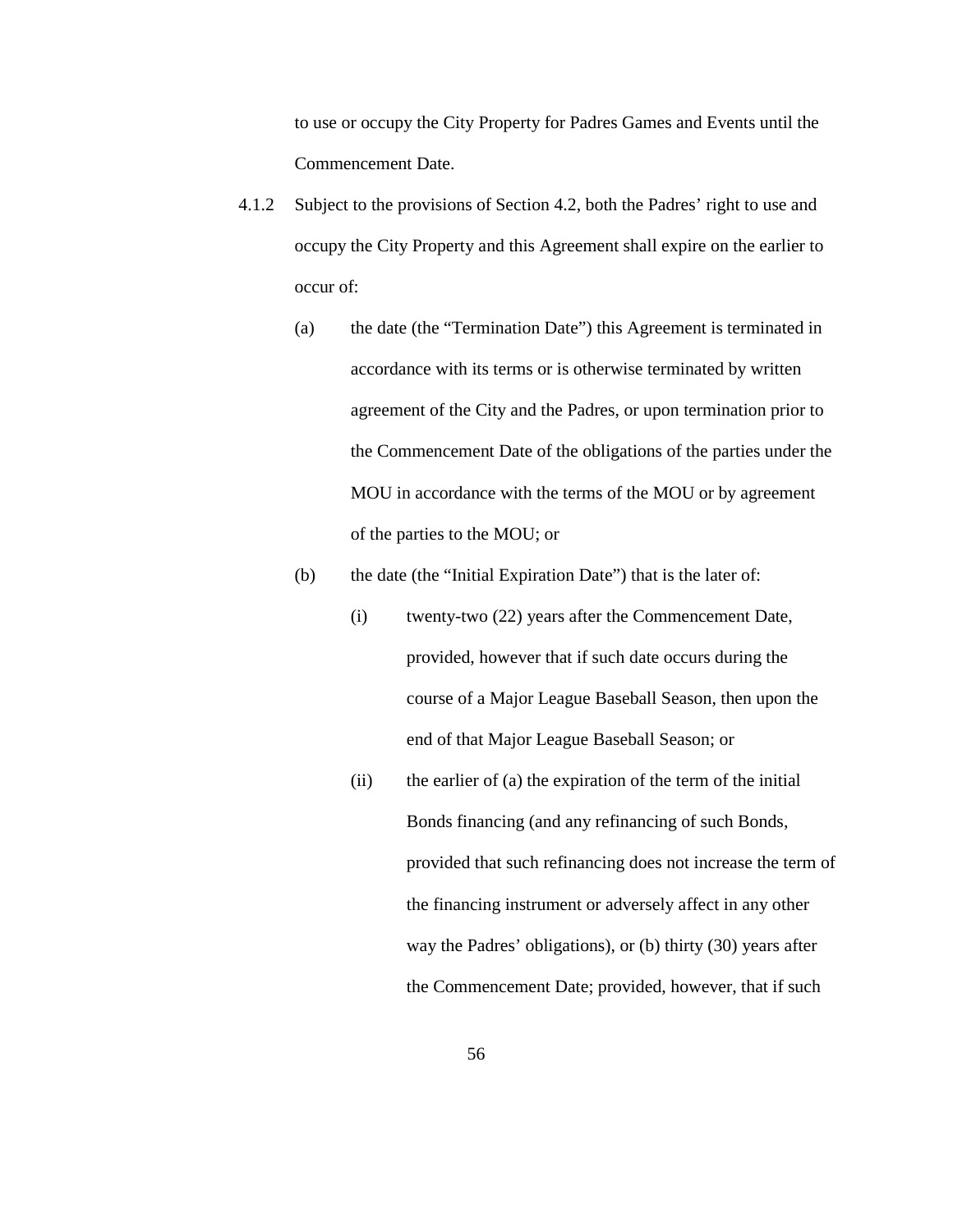date occurs during the course of a Major League Baseball Season, then upon the end of that Major League Baseball Season.

#### 4.2 Options to Extend.

- 4.2.1 Provided this Agreement has not been terminated in accordance with its terms or has not otherwise been terminated by written agreement of the City and the Padres, subject to the conditions set forth in paragraph 4.2.2:
	- (a) the Padres shall have the option to extend this Agreement and the Padres' right to use the Usable City Property for an additional five (5) year term commencing the day after the Initial Expiration Date; provided, however, that if the last day of such five (5) year term occurs during the course of a Major League Baseball Season, then until the end of that Major League Baseball Season (the "First Extension Term"); and
	- (b) the Padres shall have the option to extend this Agreement and the Padres' right to use the Usable City Property for a second additional five (5) year term commencing the day after the expiration of the First Extension Term; provided, however, that if the last day of such additional five (5) year term occurs during the course of a Major League Baseball Season, then until the end of that Major League Baseball Season (the "Second Extension Term").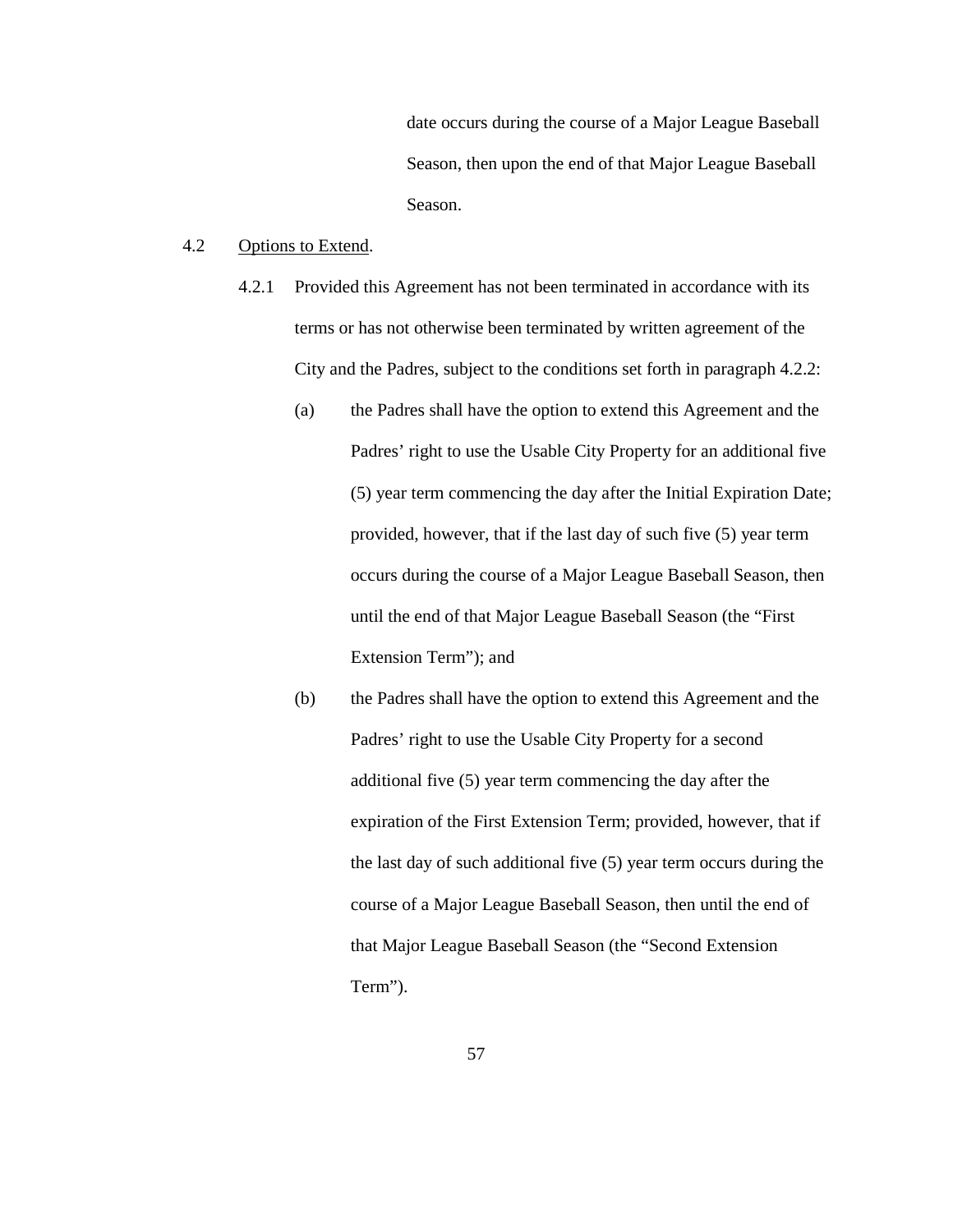4.2.2 The Padres may exercise the options to extend this Agreement as set forth in paragraph 4.2.1 only by delivering to the City written notice of intent to renew no later than three hundred sixty five (365) days prior to the last day of the then current Term, and only if, at the time of exercise, the Padres have not received from the City a written notice of a default under this Agreement which remains uncured at the time of exercise.

4.3 Resulting Term. The period between and including the Effective Date and the Initial Expiration Date, together with the First Extension Term, if applicable, and the Second Extension Term, if applicable, shall, collectively, constitute the "Term" of this Agreement.

4.4 Rent.

4.4.1 In accordance with the schedule for payments set forth in paragraph 4.4.3, the Padres shall pay the City fixed rent ("Rent") for the City Property at the rate of five hundred thousand dollars (\$500,000) for each Fiscal Year, as such amount is adjusted from time to time pursuant to paragraph 4.4.2; provided, however, that Rent due for: (a) the Fiscal Year that includes the Opening Date shall be prorated (based upon a 365-day year) and shall only be due and payable for the period from the Opening Date through the following October 31 (inclusive); and (b) the last Fiscal Year of the Term, shall be prorated (based upon a 365-day year) and shall only be due and payable for the period of such Fiscal Year included within the Term.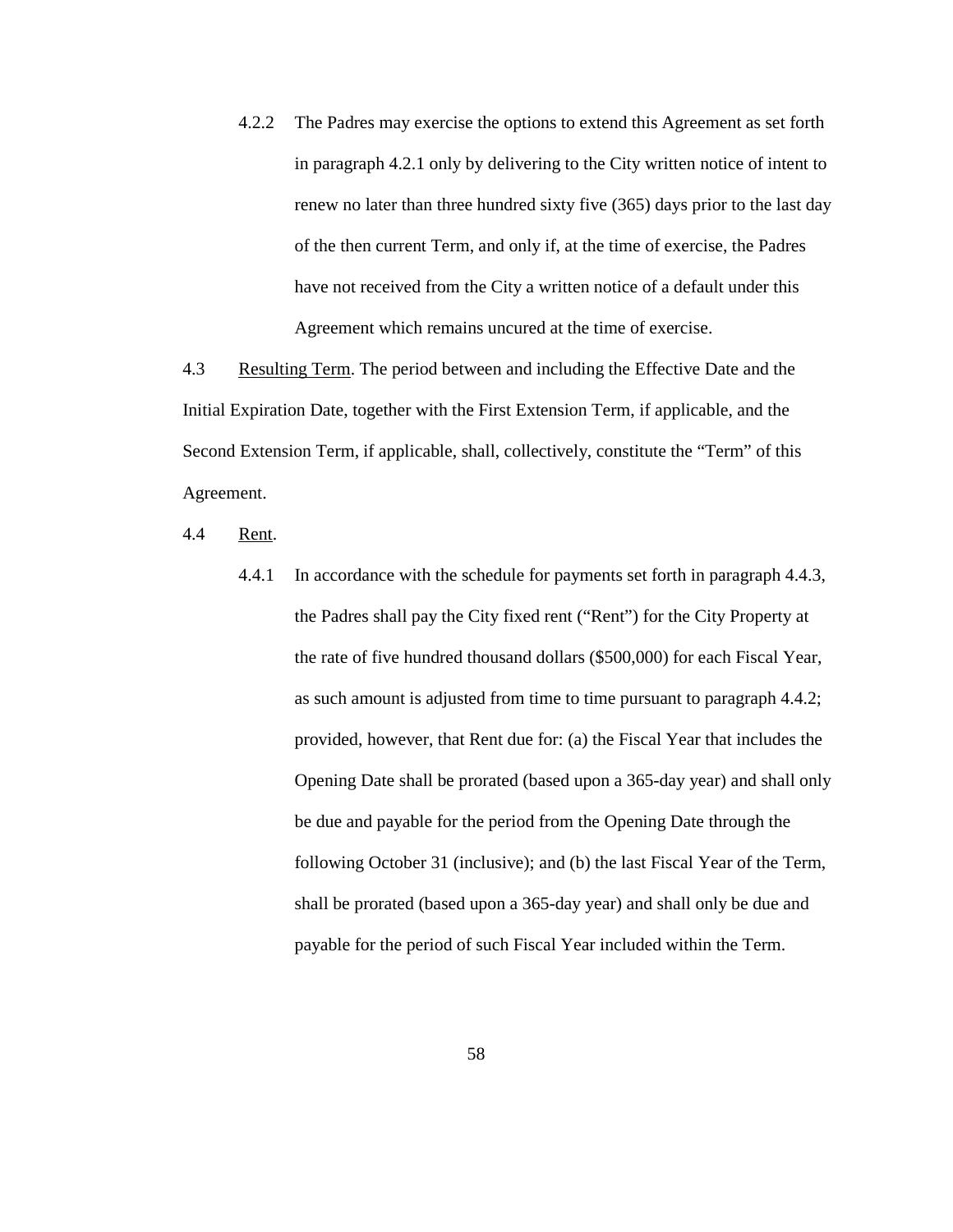- 4.4.2 On the fifth (5th) anniversary of the Commencement Date, and on every fifth (5th) anniversary thereafter during the Term, the Rent then in effect shall be adjusted upward by the amount of the percentage increase, if any, in (i) the CPI for the period which includes January 1 of the Fiscal Year of such anniversary, over (ii) the CPI for the period which includes January 1 five (5) years earlier. Rent shall not under any circumstances be adjusted downward.
- 4.4.3 Rent for each Fiscal Year, except the Fiscal Year that includes the Opening Date and the last Fiscal Year of the Term, shall be due and payable in two (2) equal installments on June 30 of such Fiscal Year and on the following December 31. Rent for the Fiscal Year that includes the Opening Date shall be due and payable in two (2) equal installments on the date that is 30 calendar days after the Opening Date and on the following December 31. Rent for the last Fiscal Year of the Term shall be due and payable as follows:
	- (a) if the last day of the Term is on or before June 30 of such Fiscal Year, then Rent for such Fiscal Year shall be due and payable in one (1) installment on the last day of the Term; or
	- (b) if the last day of the Term is after June 30 of such Fiscal Year, then Rent for such Fiscal Year shall be due and payable in two (2) equal installments on June 30 of such Fiscal Year and the last day of the Term.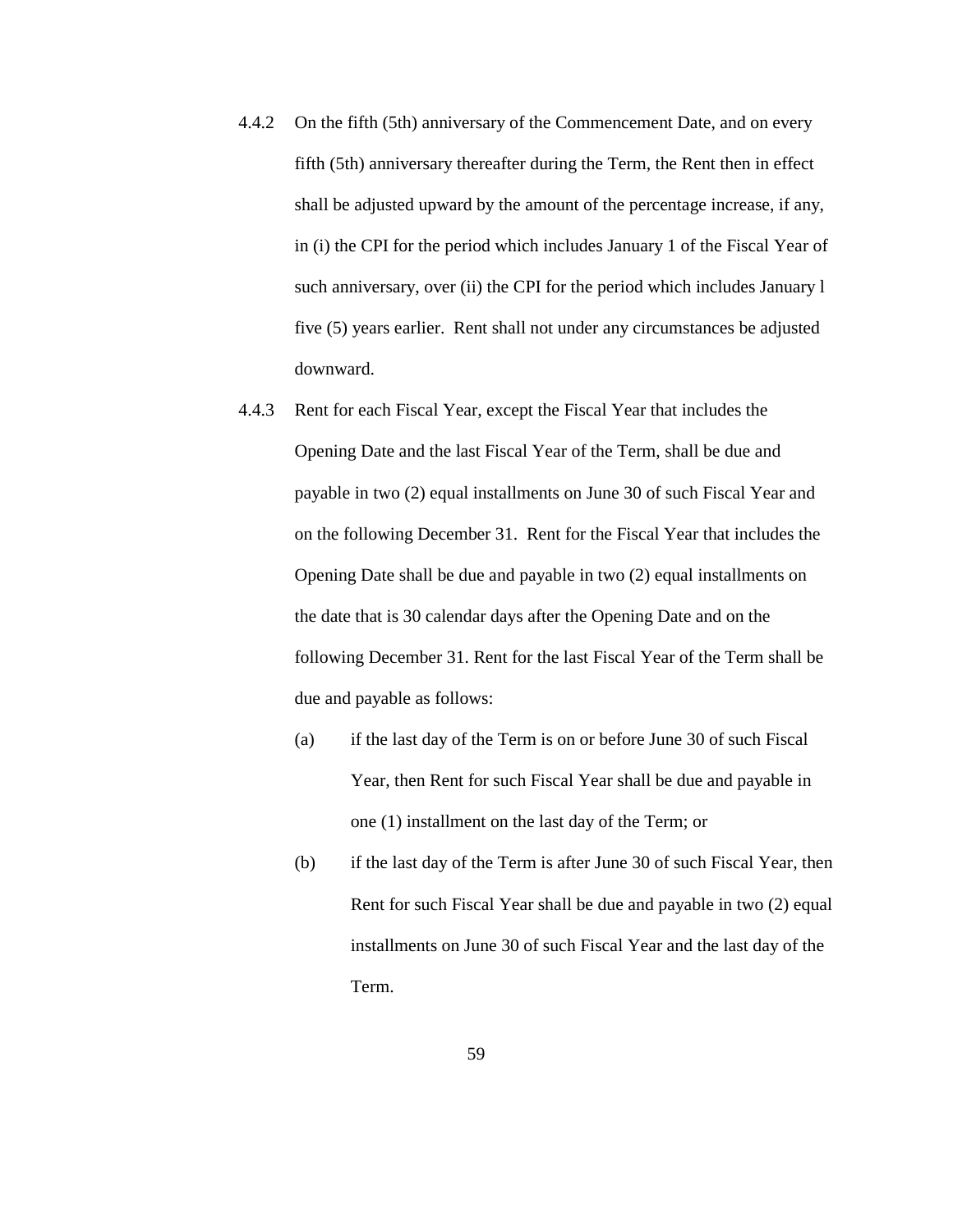#### **ARTICLE 5**

# **USE OF THE BALLPARK PROPERTY**

5.1 Padres' Use. Subject to all limits and conditions imposed upon the Padres in this Agreement, the Padres shall be entitled to use the Ballpark Property (other than the City Exclusive Use Areas) for such Events and activities as may be permitted by Law, including:

- 5.1.1 up to one hundred twenty-five (125) days during each calendar year included in the Term for Padres Games and Events;
- 5.1.2 the year-round operation, Maintenance and Repair of the Ballpark Property;
- 5.1.3 the installation and construction of Improvements;
- 5.1.4 the occupancy and operation of the Padres Offices for general office and administrative purposes;
- 5.1.5 the sale of food and alcoholic and non-alcoholic beverages, souvenirs and other items normally considered "concessions";
- 5.1.6 those activities permitted under Sections 3.2 and 3.3 regarding Private Suites and Premium Seats;
- 5.1.7 the sale of advertising as provided in Article 11; and
- 5.1.8 any and all other activities which, from time to time during the Term, are associated with, are customarily conducted in connection with, or are related to, the conduct of the business of a Major League Baseball team.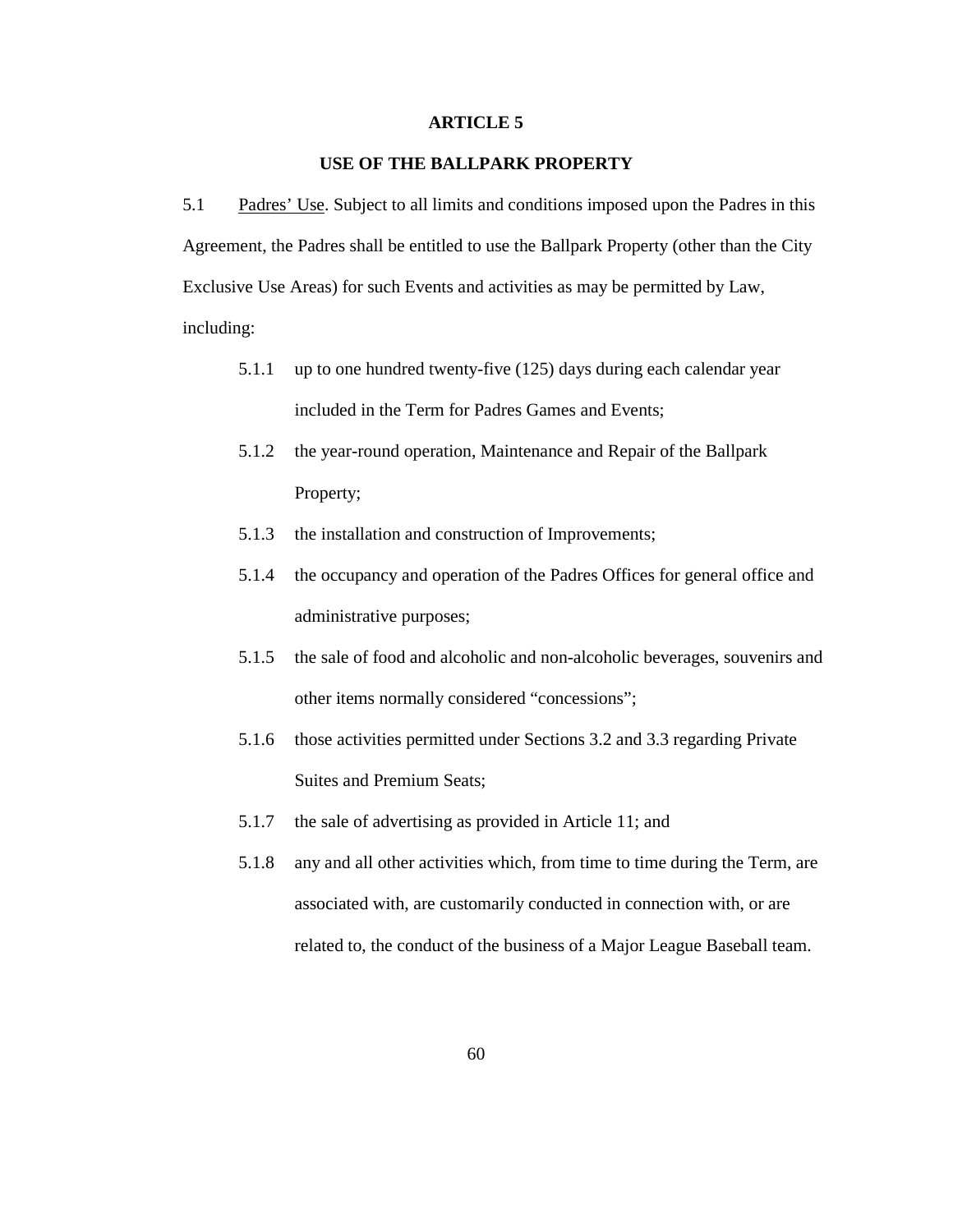5.2 Limitations on Padres' Use. Notwithstanding any other provisions in this Agreement, the Padres' possession and use of the Ballpark Property shall be subject to the following limitations:

- 5.2.1 The Padres shall not occupy or use the Ballpark Property (or permit the use or occupancy of the Ballpark Property) for any purpose or in any manner that violates: (i) any applicable Law; (ii) this Agreement; (iii) the Site Lease, the Ballpark Facility Lease and due Indenture; or (iv) any easement, covenant, restriction or other instrument to which this Agreement and the Ballpark Property are subject or bound as of the Effective Date or to which the Padres have given their written consent.
- 5.2.2 The Padres shall not hold or sponsor any Non-Padres Baseball Event, the conduct of which would present a clear and present danger of material damage to the Ballpark Property, as demonstrated by damage caused at other Major League Baseball parks or comparable large public or private facilities as a result of the conduct of similar events, provided that the refusal to hold or sponsor such Event would not expose the Padres to liability for violation of Law.
- 5.2.3 The Padres shall not schedule or hold at the Ballpark Property, without first obtaining the City's prior written consent, any Padres Game or Event that (i) is a Non-Padres Baseball Event; (ii) does not immediately precede or follow a Major League Baseball Game or other baseball game played within the Ballpark Property, and (iii) is reasonably estimated to attract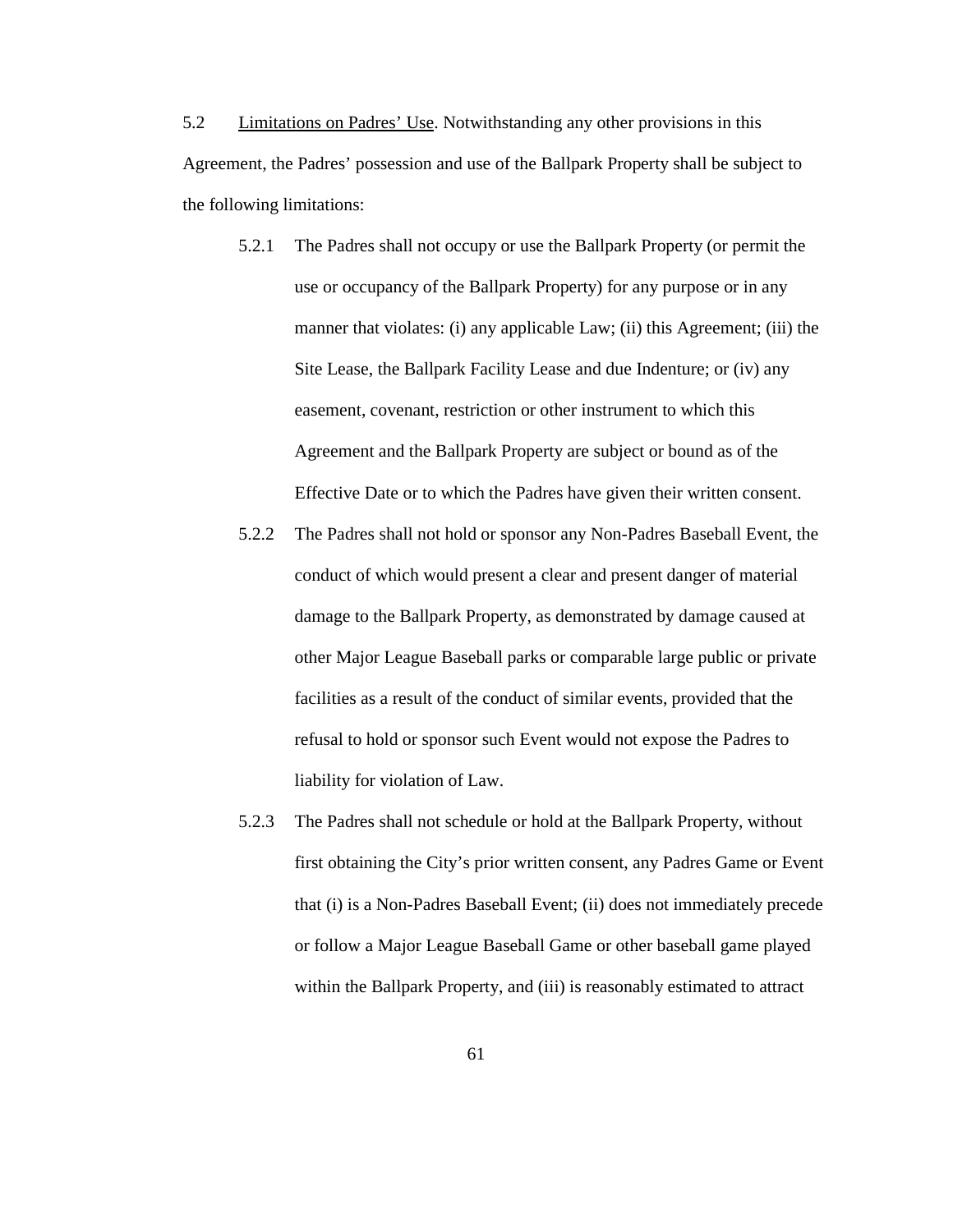more than ten thousand (10,000) spectators on any day that any Event has been previously scheduled at Qualcomm Stadium. The City shall not unreasonably withhold or delay such consent.

5.2.4 The Padres shall not hold or sponsor any football game at the Ballpark Property.

5.3 City's Use. Subject to all limits and conditions imposed upon the City in this Agreement, the City shall be entitled to use the Ballpark Property (other than the Padres Exclusive Use Areas) for such events and activities as may be permitted by Law, including:

- 5.3.1 up to two hundred forty (240) days during each calendar year included in the Term for City Events;
- 5.3.2 the installation and construction of Improvements to the City Exclusive Use Areas at reasonable times and after reasonable notice to the Padres as manager of the Ballpark Property; and
- 5.3.3 the occupancy and operation of the City Exclusive Use Areas for their intended purposes.

5.4 **Limitations on City's Use.** Notwithstanding any other provisions in this Agreement, the City's possession and use of the Ballpark Property shall be subject to the following limitations:

5.4.1 The City shall not be permitted to use any portion of the Ballpark Property for City Events during the Baseball Use Season (other than the City Exclusive Use Areas), unless the City has obtained the Padres' prior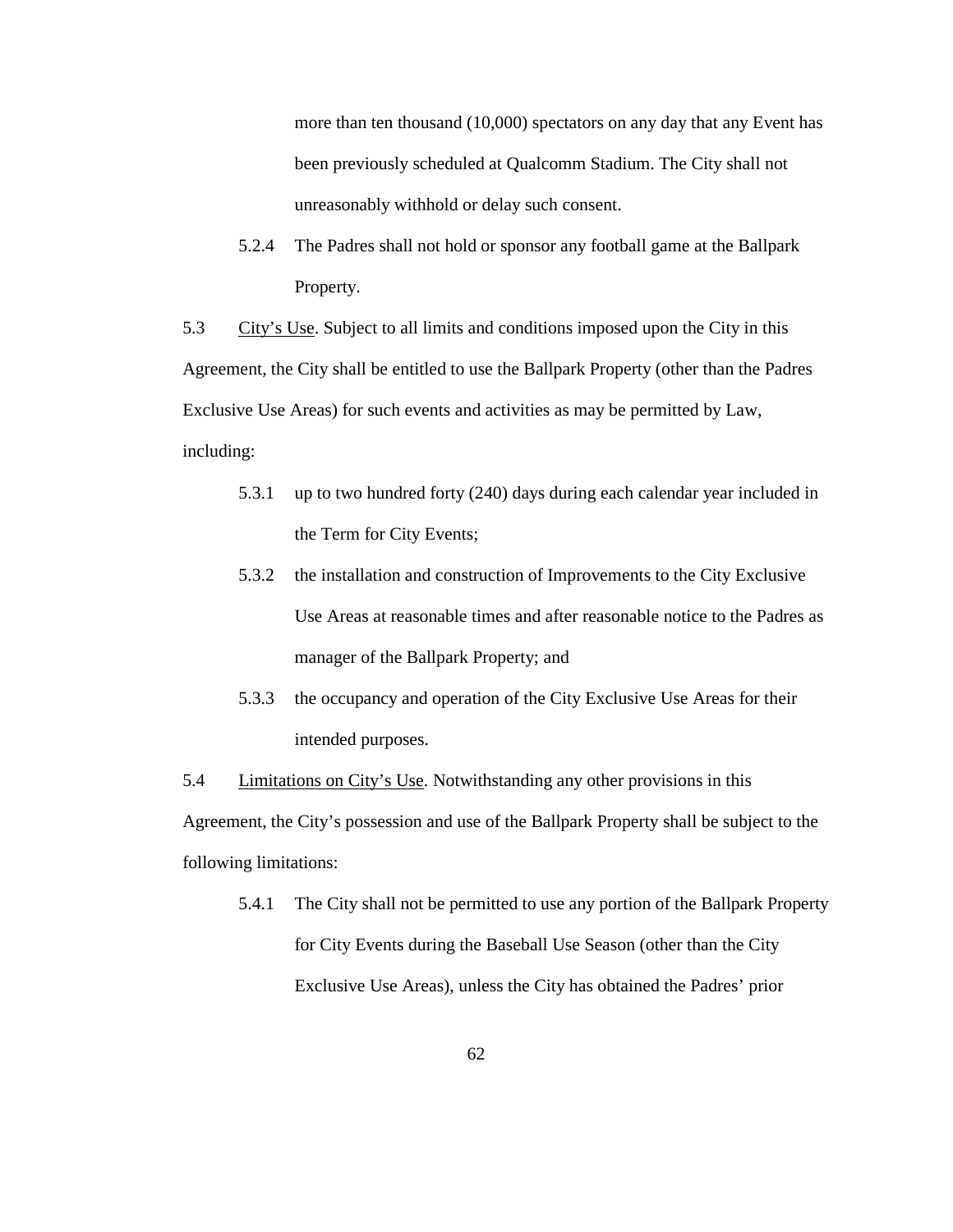written consent thereto. The Padres shall not unreasonably withhold or delay such consent; provided, however, that in no event shall it be considered unreasonable for the Padres to withhold their consent if, until the Team is mathematically eliminated from post-season play for such Baseball Use Season, the proposed City Event could possibly conflict with any post-season Major League Baseball Game in which the Team could possibly play.

- 5.4.2 The City shall not hold or sponsor any City Event, the conduct of which would present a clear and present danger of material damage to the Ballpark Property, as demonstrated by damage caused at other Major League Baseball parks or comparable large public or private facilities as a result of the conduct of similar Events, provided that the refusal to hold or sponsor such Event would not expose the City to liability for violation of Law.
- 5.4.3 The City shall not hold or sponsor any high school or amateur softball or baseball game at the Ballpark Property, without first obtaining the Padres' prior written consent thereto. The Padres shall not unreasonably withhold or delay such consent.
- 5.4.4 The City shall not hold or sponsor any professional softball game or baseball game at the Ballpark Property.
- 5.4.5 The City shall not hold or sponsor any football game at the Ballpark Property.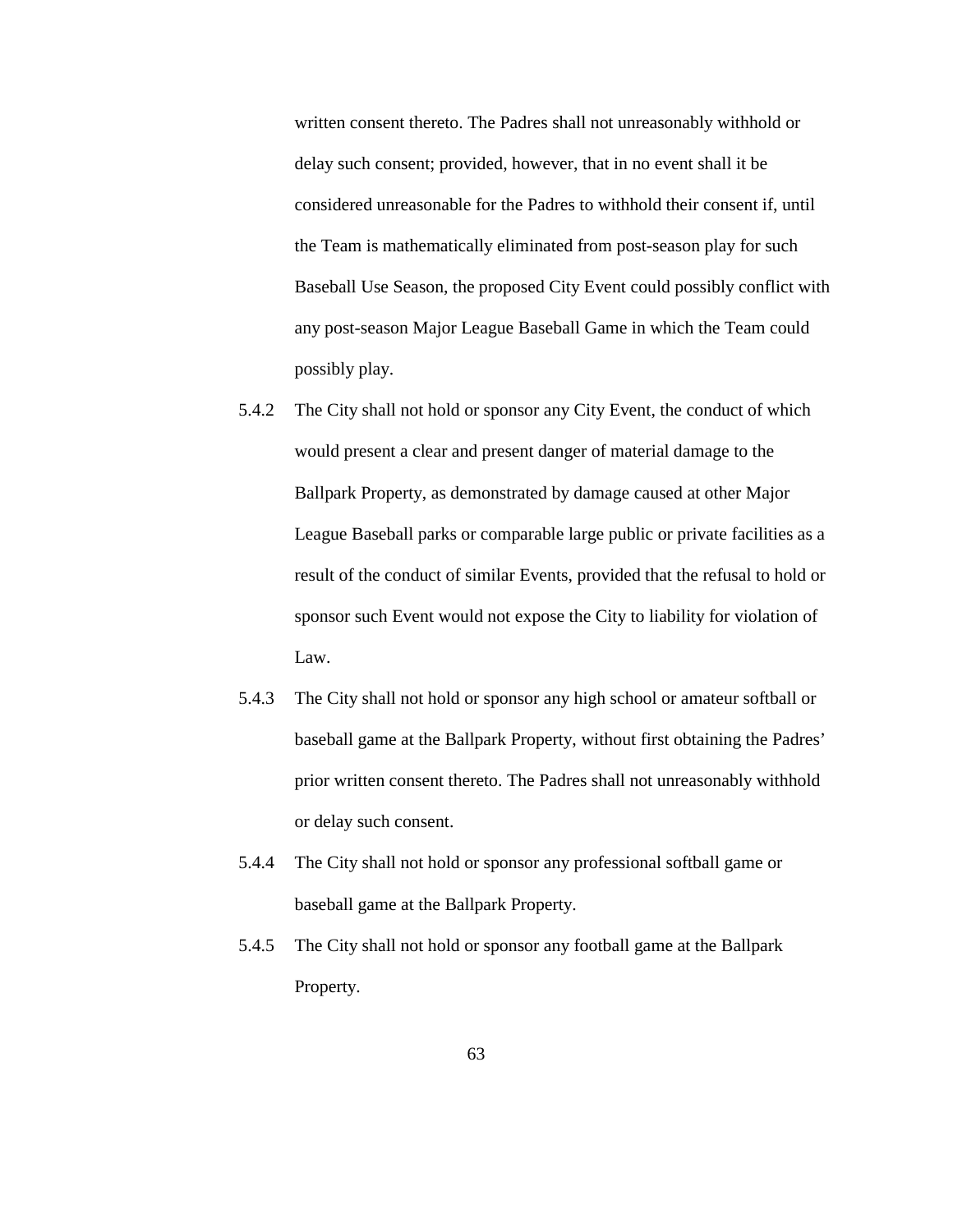5.5 Use of Clubhouses. The parties agree that in the event that one or more clubhouses are required in connection with a City Event or a 70/30 Event, clubhouse facilities at the Ballpark Property shall be used as follows:

- 5.5.1 If only one clubhouse is required, the Auxiliary Clubhouse shall be used.
- 5.5.2 If two clubhouses are required, the Auxiliary Clubhouse shall be divided, and both portions thereof shall be used.
- 5.5.3 If three clubhouses are required, both portions of the divided Auxiliary Clubhouse and the Visitors Clubhouse shall be used.

5.6 Other Uses. At any time and from time to time during the Term, the parties may mutually agree upon permitted uses of the Ballpark Property by the City, the Padres or other Persons, in addition to those set forth in this Article 5. As to each party, such agreement shall be a matter within its sole and absolute discretion.

## **ARTICLE 6**

#### **SCHEDULING AND ACCOUNTING**

6.1 Cooperation in Scheduling. The parties acknowledge that, within the framework established by this Article 6, the scheduling of Events at the Ballpark Property must be a cooperative endeavor. There may be occasions on which more than one (1) Event may be held at the Ballpark Property on a single day. There may be occasions on which a party who has previously reserved a date, or who has an unexpired priority right to reserve a date, is willing and able, in the exercise of its discretion, to reschedule it, or to forego its unexpired priority right. The City and the Padres agree to recognize and, in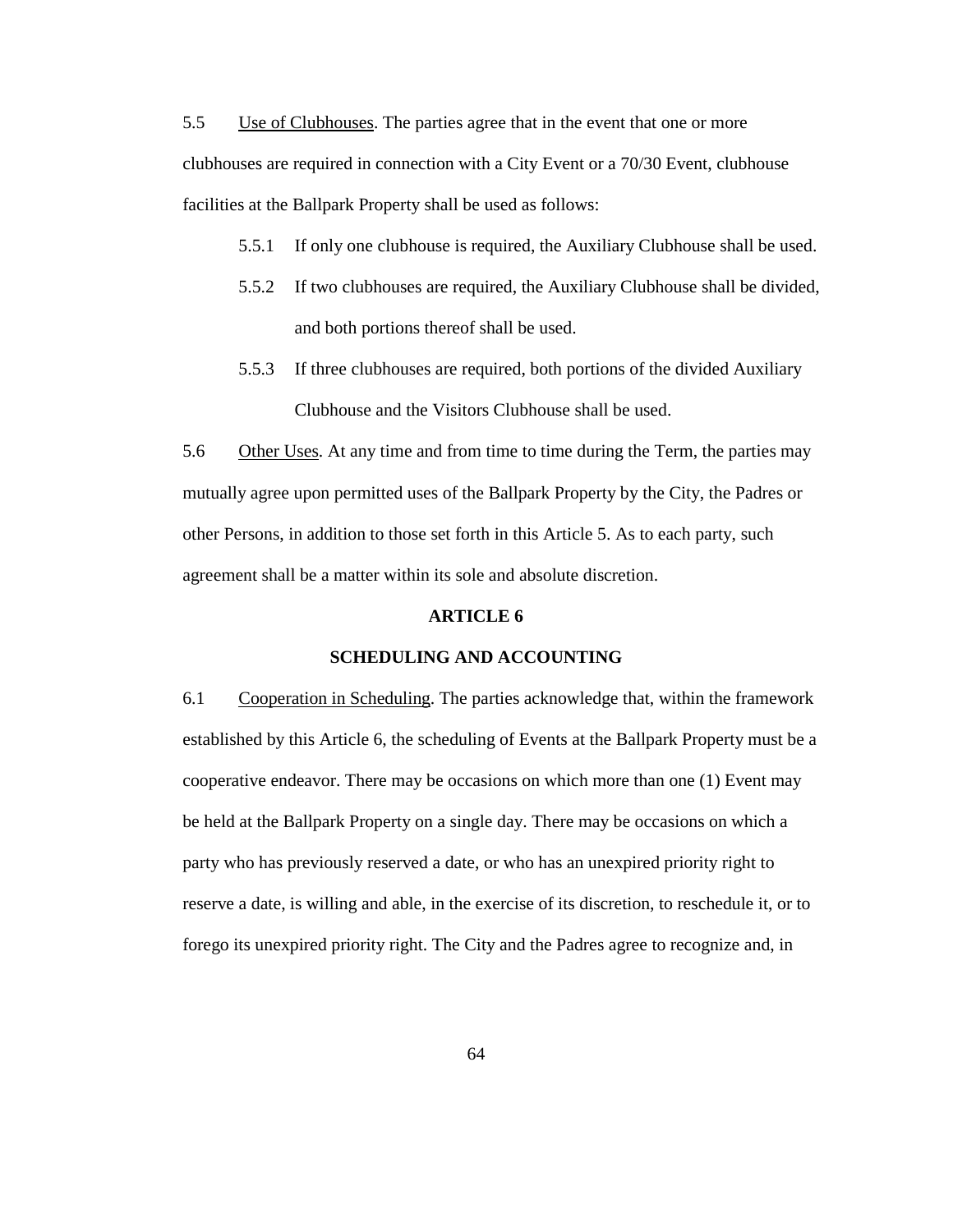good faith, attempt to accommodate the legitimate interests of the other with respect to the scheduling of Events at the Ballpark Property.

- 6.2 Master Calendar and Other Records. Throughout the Term, the following general rules related to scheduling records and accounting shall apply:
	- 6.2.1 As part of the Padres' management responsibilities under this Agreement, the Padres shall establish and maintain a master calendar for Events at the Ballpark Property. At least monthly throughout the Term, and more frequently if so requested by the City, the Padres shall provide the then current calendar to the City, disclosing all Events (whether Padres Games and Events, City Events or 70/30 Events) which have been scheduled at the Ballpark Property.
	- 6.2.2 As part of the Padres' management responsibilities under this Agreement, the Padres shall establish and maintain an accounting system that tracks Incremental Ballpark Revenues and Incremental Ballpark Expenses separately from its Joint Ballpark Ownership Expenses.
	- 6.2.3 Nothing in this Section 6.2 shall alter or impair either party's separate obligations to bear costs and expenses related to the use of the Ballpark Property, or a share of such costs and expenses, as set forth elsewhere in this Agreement.

6.3 Four Essential Categories of Events. The rules governing the scheduling of Events at the Ballpark Property can best be understood by sorting Events under this Agreement into the following four categories: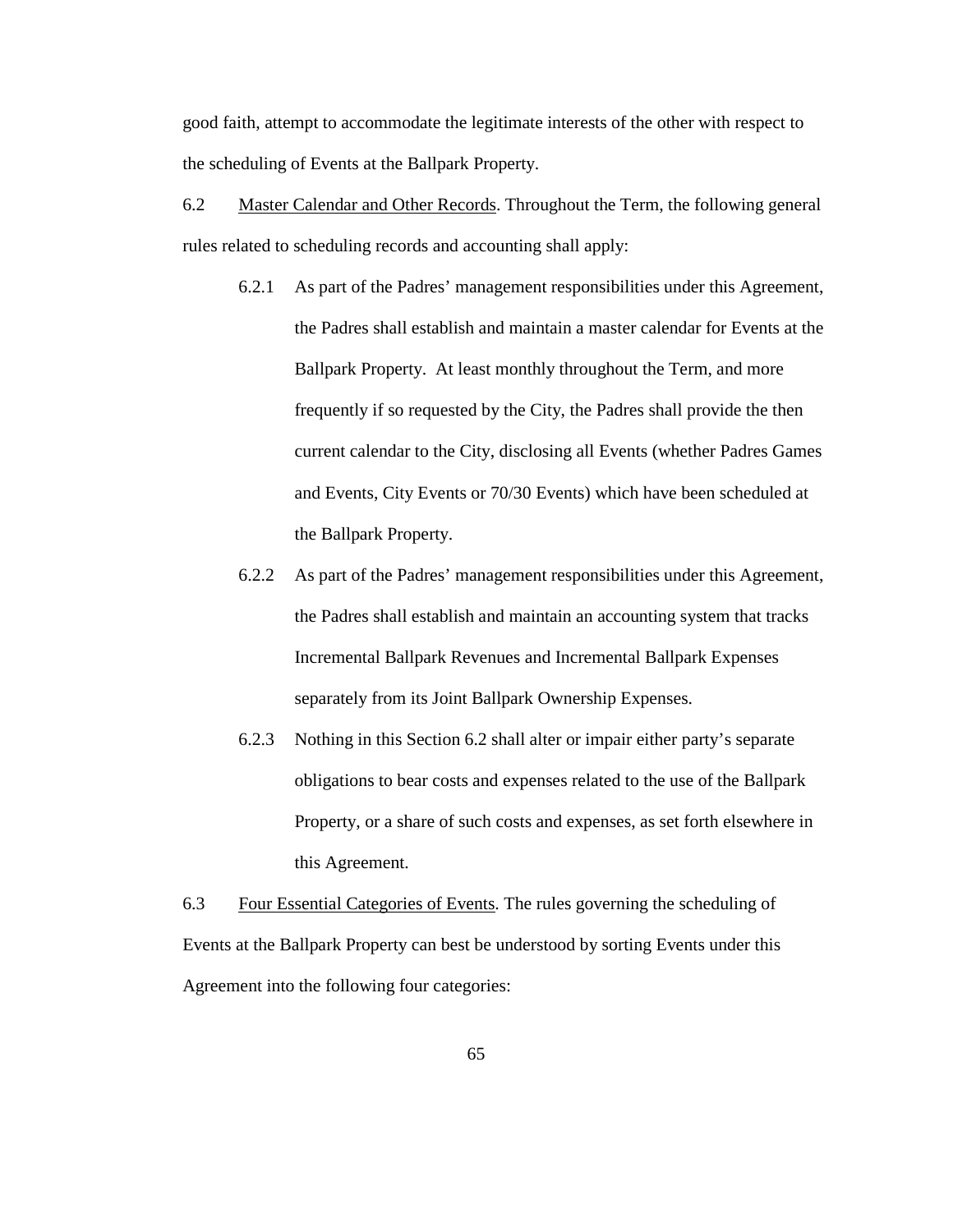- 6.3.1 Major League Baseball Games, discussed first, because of their highest priority, in Section 6.4 below, and Padres-Sponsored Baseball Events, described in Section 1.1.115. An important characteristic shared by Major League Baseball Games and Padres-Sponsored Baseball Events is that 100% of their costs and expenses are borne entirely by the Padres. Additional priority and conflict-resolution rules are also in Sections 6.5 and 6.6 below;
- 6.3.2 Co-Owner's Everyday Events discussed in Section 6.7 below, together with City Events discussed in Section 6.12, and also together with Padres Games and Events other than the Major League Baseball Games and Padres-Sponsored Baseball Events already addressed in Section paragraph 6.3.1 above. An important characteristic shared by Co-Owner's Everyday Events, City Events and those remaining Padres Games and Events is that 100% of their costs and expenses are borne entirely by one party or the other;
- 6.3.3 Small Events, discussed in Section 6.8 below. An important characteristic of a Small Event is that while its Net Incremental Revenue is shared by the parties in the ratio of 30% to the City and 70% to the Padres, the City is protected against bearing any Net Incremental Loss from Small Events.
- 6.3.4 Significant Events, discussed in Section 6.9 below. An important characteristic of a Significant Event is that its Net Incremental Revenue and Net Incremental Loss are shared by the parties in the ratio of 30% to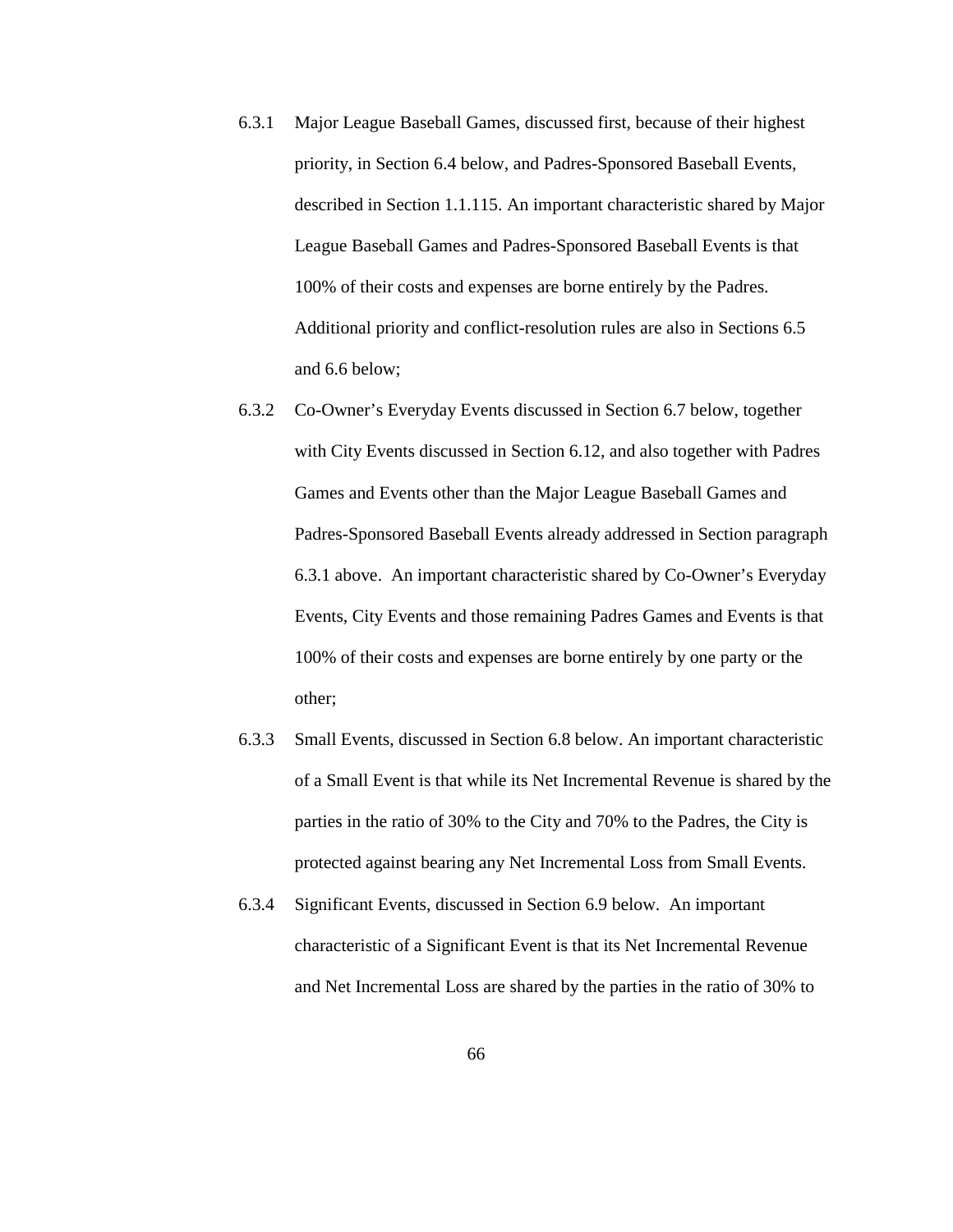the City and 70% to the Padres. Because Small Events and Significant Events both make reference to the aforementioned 30%-to-70% ratio, they are sometimes referred to together as "70/30 Events."

6.4 Major League Baseball Scheduling. Throughout the Term, Major League Baseball Games shall have an absolute priority over any other Event which the parties may want to schedule at the Ballpark Property, unless otherwise agreed by the Padres in their sole and absolute discretion.

6.4.1 In order to allow the City to plan around such Major League Baseball Games, each year throughout the Term, the Padres shall provide written notice to the City of both (i) the draft Major League Baseball schedule for the ensuing Major League Baseball Season within ten (10) Business Days after receipt thereof by the Padres, and (ii) the final Major League Baseball schedule for the ensuing Major League Baseball Season within ten (10) Business Days after receipt thereof by the Padres. The parties recognize, however, that the Major League Baseball schedule for postseason Major League Baseball Games will not be available to either the Padres or the City until late in the Major League Baseball Season, and that regular season Major League Baseball Games may occasionally have to be rescheduled because of rainouts or other reasons; provided, however, that in rescheduling games that have been rained out or that for other reasons requiring rescheduling, the Padres shall make a reasonable good faith effort not to displace a previously scheduled City Event and/or 70/30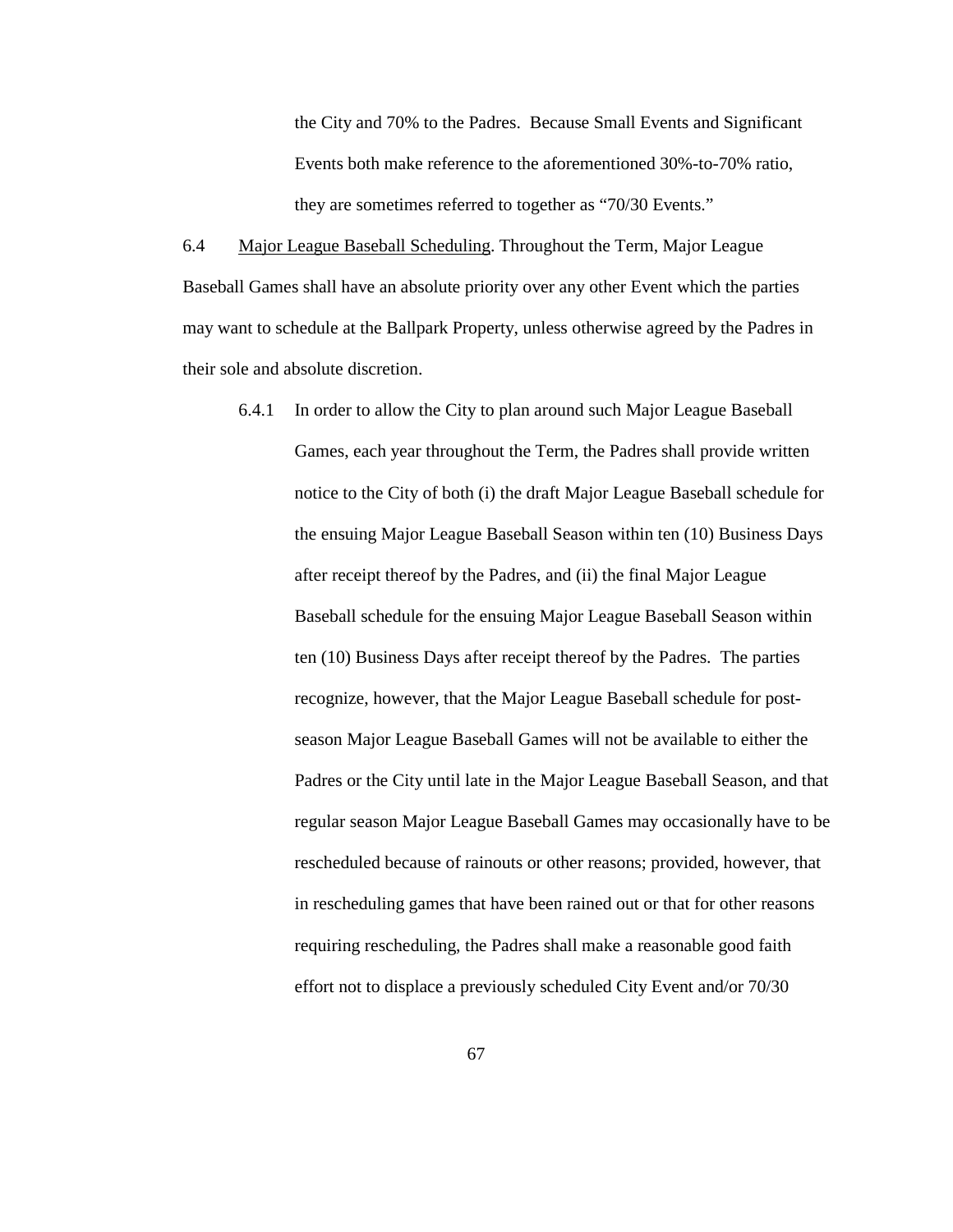Event. If either party schedules any Event during the Baseball Use Season, even if such party schedules its Event in compliance with the scheduling provisions set forth in this Article 6, nevertheless any Major League Baseball Game which becomes scheduled shall have absolute priority and shall supersede the previously scheduled Event. This priority shall be exercised by the Padres' delivery of written notice to the City.

- 6.4.2 At the City's request after its receipt of any Major League Baseball schedule, the Padres shall meet and confer with the City, at a reasonable time and place, regarding the City's scheduling wishes in response to the Major League Baseball schedule, as more particularly described in Section 6.5 below.
- 6.4.3 For all City Events during the Baseball Use Season, the City shall disclose the foregoing Major League Baseball scheduling priority to the other contracting Persons, and shall include in all such contracts a provision permitting (at no cost to the Padres) cancellation of the contract, or relocation of the event or program to a different venue, if the Padres exercise the Major League Baseball Game scheduling priority.
- 6.5 Additional Scheduling Priorities.
	- 6.5.1 During the Off-Season, the City shall have scheduling priority for City Events.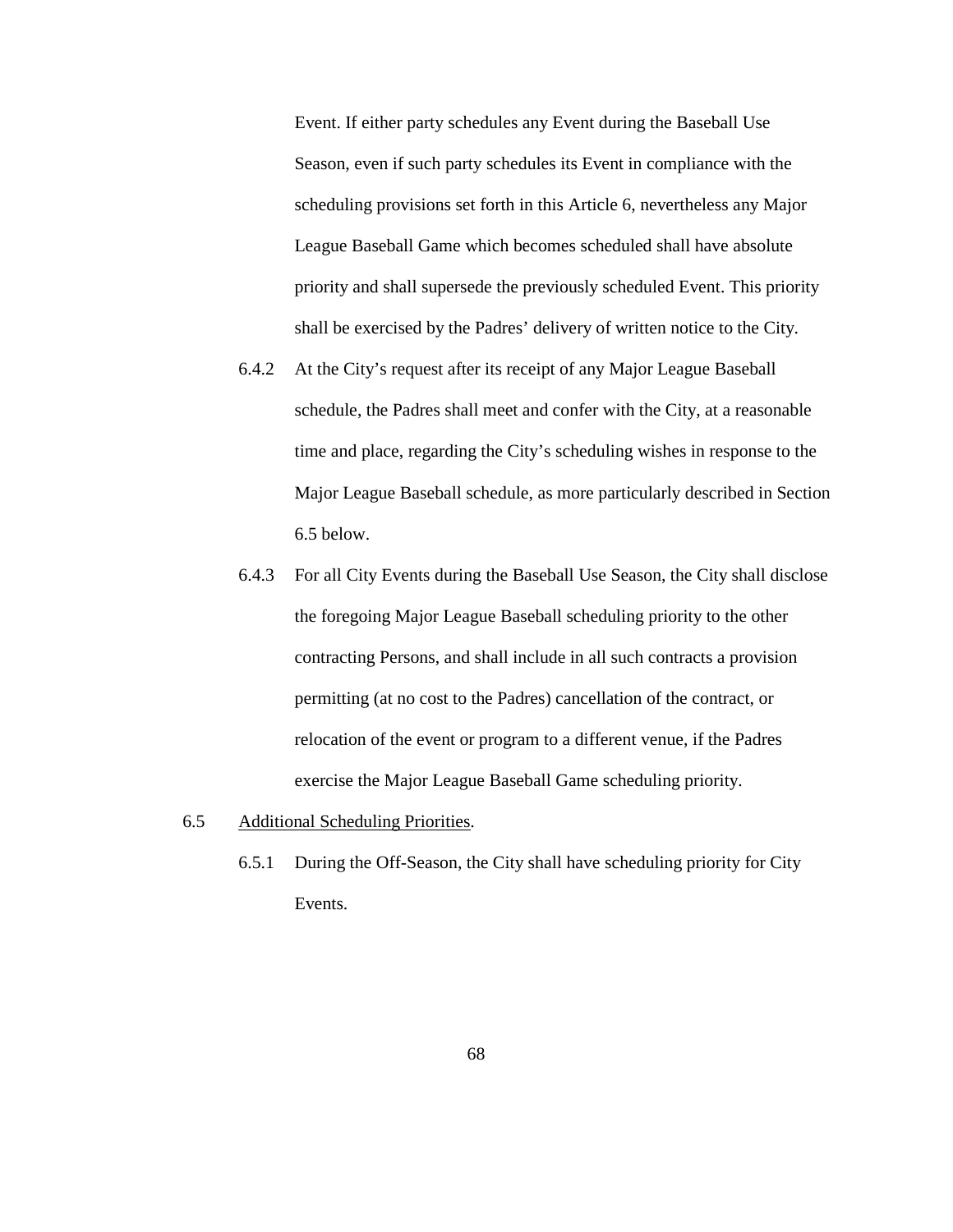- 6.5.2 During the Baseball Use Season, the Padres shall have scheduling priority for Padres Games and Events (in addition to the absolute priority for Major League Baseball Games provided in Section 6.4).
- 6.5.3 The scheduling priorities in this Section 6.5 shall prevail over the scheduling of Co-Owner's Everyday Events.
- 6.6 Civic Impact Events and Other Conflicts.
	- 6.6.1 By their nature, Civic Impact Events may require planning and scheduling years in advance of their presentation. Both parties share a civic pride in bringing Civic Impact Events to the City.
	- 6.6.2 Both parties may desire to schedule Civic Impact Events from time to time, but may find such scheduling impeded by the absolute priority for Major League Baseball Games set forth in Section 6.4, and the seasonal priorities of the parties set forth in Section 6.5. As an example, the City, in response to a draft Major League Baseball schedule for the ensuing Major League Baseball Season, may want the Padres to seek a revision of that draft schedule from Major League Baseball.
	- 6.6.3 In situations like those described in this Section 6.6, while the scheduling priorities set forth in Sections 6.4 and 6.5 shall continue to apply, the parties nevertheless agree that, at the request of either party, they shall meet and confer at reasonable times and places during the Term to consider whether such Civic Impact Events might be accommodated. The other party's wishes shall be a factor that each party shall consider, in its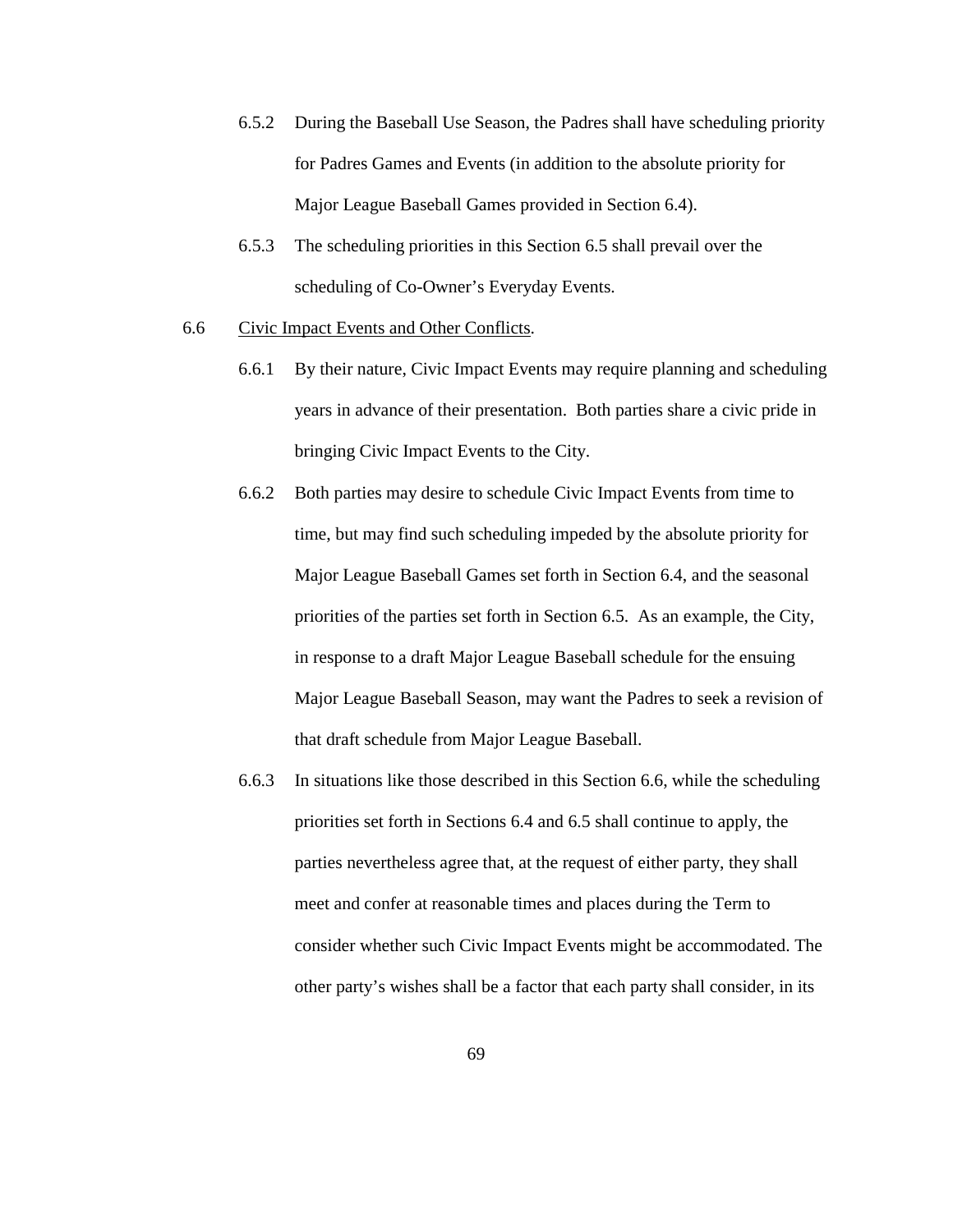sole discretion, in deciding whether to depart from, or to seek permission from Major League Baseball or other Persons to depart from, the scheduling priorities set forth in Sections 6.3 and 6.4. The City recognizes, however, that even if the Padres conclude that they will seek a change in a Major League Baseball schedule, the final decision on such a matter rests with Major League Baseball.

#### 6.7 Co-Owner's Everyday Events.

- 6.7.1 From time to time throughout the Term, each party may request the scheduling of the Ballpark Property for a Co-Owner's Everyday Event (as hereinafter defined), in connection with activities engaged in by its own personnel and invited guests. In order to qualify as a "Co-Owner's Everyday Event," the Event:
	- (a) must involve the use of the Ballpark Property in connection with activities engaged in by a party's own personnel and invited guests, as distinguished from uses by or at the behest of other Persons;
	- (b) must involve either no Incremental Ballpark Revenues, or negligible Incremental Ballpark Revenues (such as commissions on payments for catering services);
	- (c) must involve either (i) no Incremental Ballpark Expenses at all, or (ii) Incremental Ballpark Expenses for which the party engaging in such Event accepts sole responsibility; and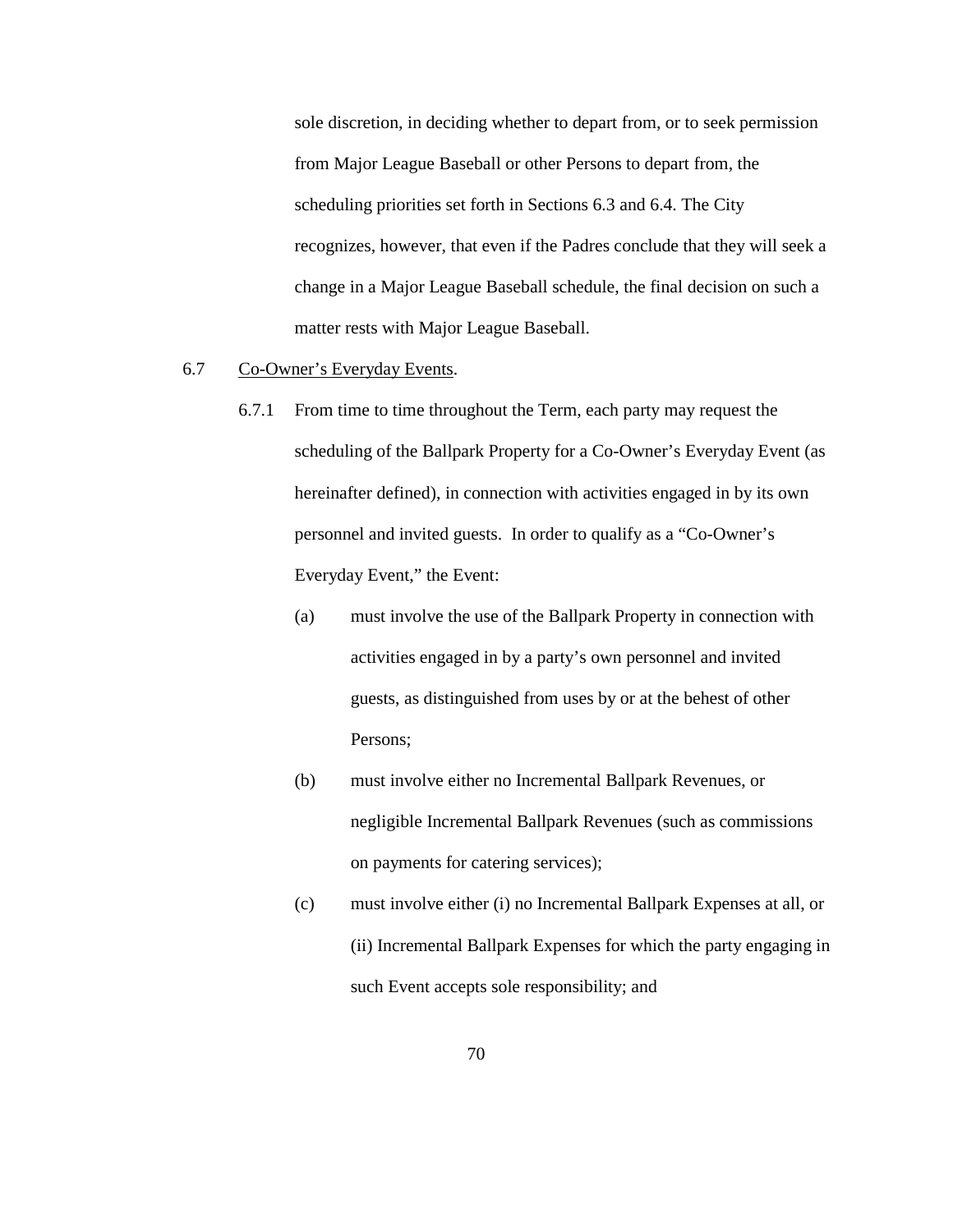- (d) must not interfere with the conduct of any other Event.
- 6.7.2 Co-Owner's Everyday Events will be scheduled by the Padres as manager of the master calendar.

#### 6.8 Small Event Scheduling.

- 6.8.1 The term "Small Events" shall mean those 70/30 Events, such as receptions and meetings, which (i) require use and occupancy of only a small portion of the Ballpark Property and (ii) are subject to regular user charges established by the Padres at rates reasonably calculated to be sufficient at least to cover costs, modified from time to time by the Padres in light of experience and market conditions.
- 6.8.2 The parties shall seek to book Small Events at the Ballpark Property, and the Padres as managers of the master calendar shall schedule such Events, but no advance notice to the City of Small Events shall be required.
- 6.8.3 City requests for the scheduling of Small Events shall be made in writing to the Padres. The Padres shall have the right to direct that such Small Events be treated, instead, as Significant Events for purposes of this Agreement. This right is the Padres' protection against the risks associated with the Padres' bearing of Net Incremental Losses from Small Events alone, in light of the Padres' agreement that the City is to bear no Net Incremental Losses whatsoever from Small Events. If the Padres wish to exercise the right to direct that a Small Event be treated, instead, as a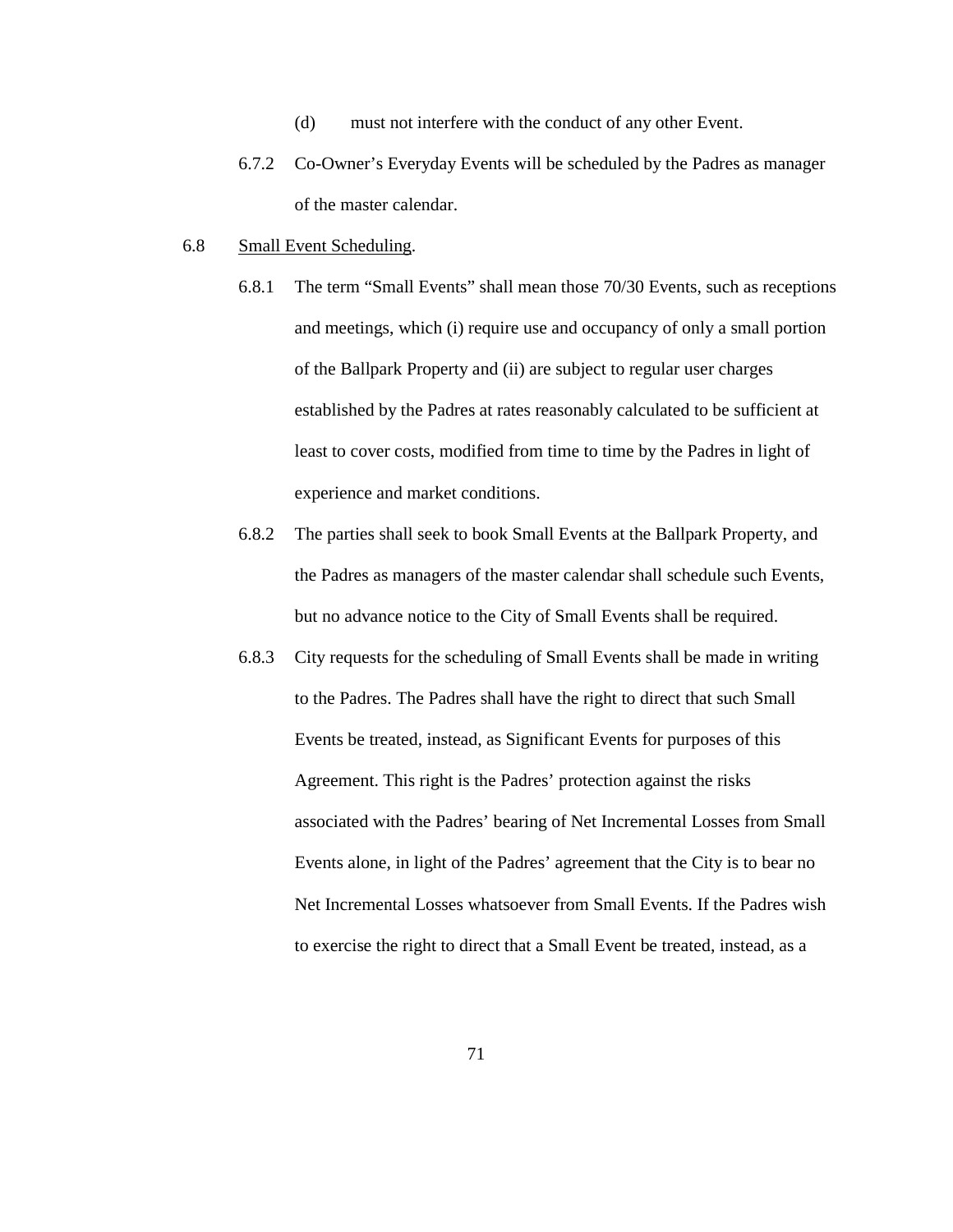Significant Event for purposes of this Agreement, the Padres shall do so by giving written notice to the City within ten (10) Business Days after the Padres' receipt of the City's scheduling request regarding such Small Event.

# 6.9 Significant Event Scheduling.

- 6.9.1 The term "Significant Events" shall mean those 70/30 Events which (i) are not Small Events and (ii) are not within the exceptions set forth in paragraph 6.9.2 below.
- 6.9.2 The following Events are excluded from the term "Significant Events":
	- (a) Major League Baseball Games (for which the benefits and burdens of all Incremental Ballpark Revenues and Incremental Ballpark Expenses, if any, shall be the Padres' alone);
	- (b) Other Padres-Sponsored Baseball Events (for which the benefits and burdens of all Incremental Ballpark Revenues and Incremental Ballpark Expenses shall be the Padres' alone);
	- (c) The Co-Owner's Everyday Events (for which the benefits and burdens of all Incremental Ballpark Revenues and Incremental Ballpark Expenses shall be the Padres' alone if they are the user or occupant for such Event, or the City's alone if it is the user or occupant for such Event);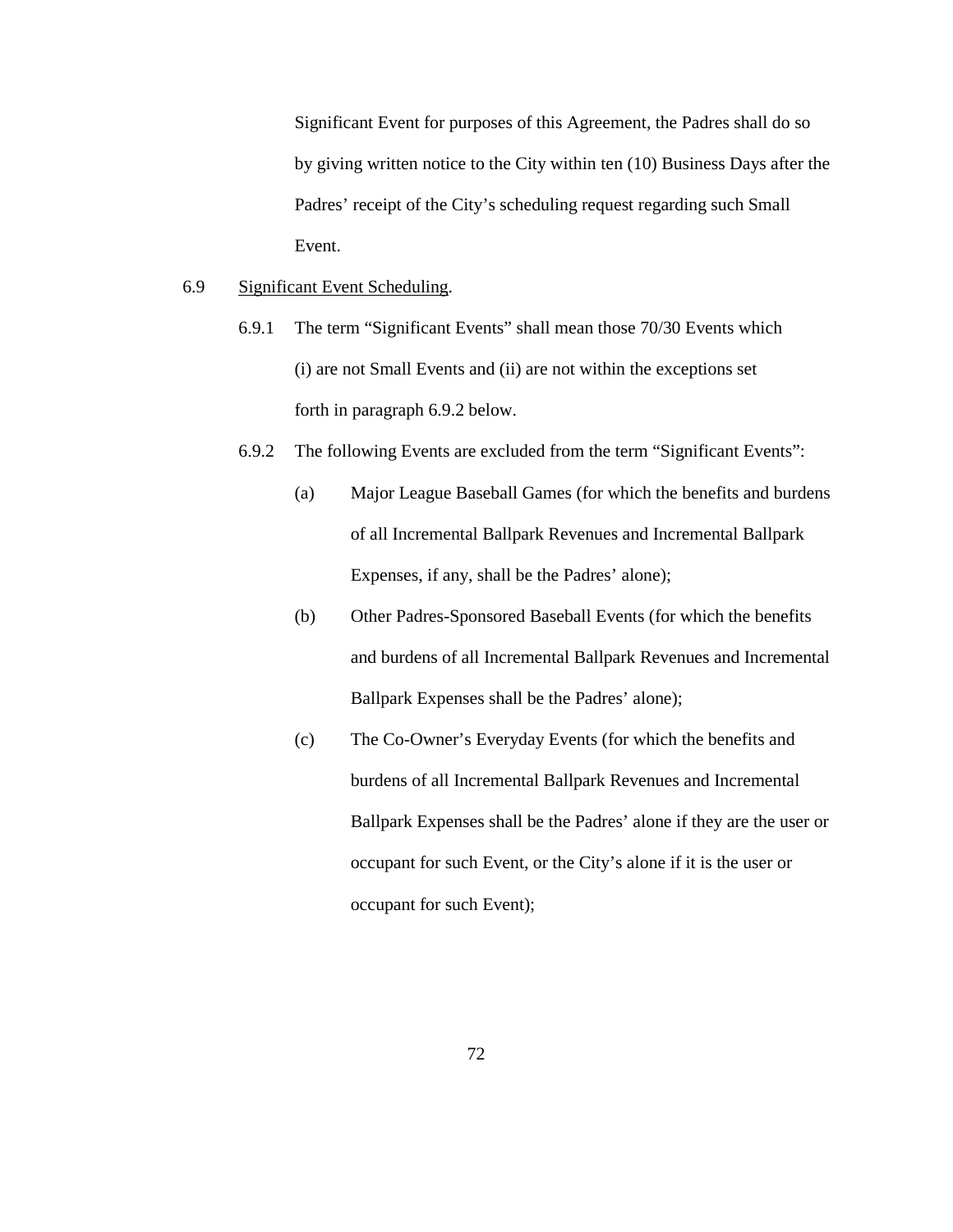- (d) Opt-Out Events described in paragraph 6.9.6 below (for which the benefits and burdens of all Incremental Ballpark Revenues and Incremental Ballpark Expenses shall be the City's alone if the Padres opt out).
- 6.9.3 At any time throughout the Term, the City may propose in writing to the Padres as managers of the master calendar that Significant Events be scheduled at the Ballpark Property. At any time throughout the Term, the Padres may propose in writing to the City that Significant Events be scheduled at the Ballpark Property.
- 6.9.4 The parties shall meet regularly throughout the Term, with such frequency as they may mutually and reasonably agree, to discuss the anticipated mechanics and consequences, including without limitation (i) the master calendar and all pending proposals for the scheduling of Significant Events at the Ballpark Property, (ii) whether novelties shall be sold at such Significant Events and to cooperate in designating locations for novelty vendors, and (iii) the advertising opportunities presented by such Significant Events, if any, and cooperation in obtaining title sponsors and temporary advertising for such Significant Events, provided that such title sponsorship or temporary advertising does not conflict with exclusive advertising arrangements entered into by the Padres for the Ballpark Property.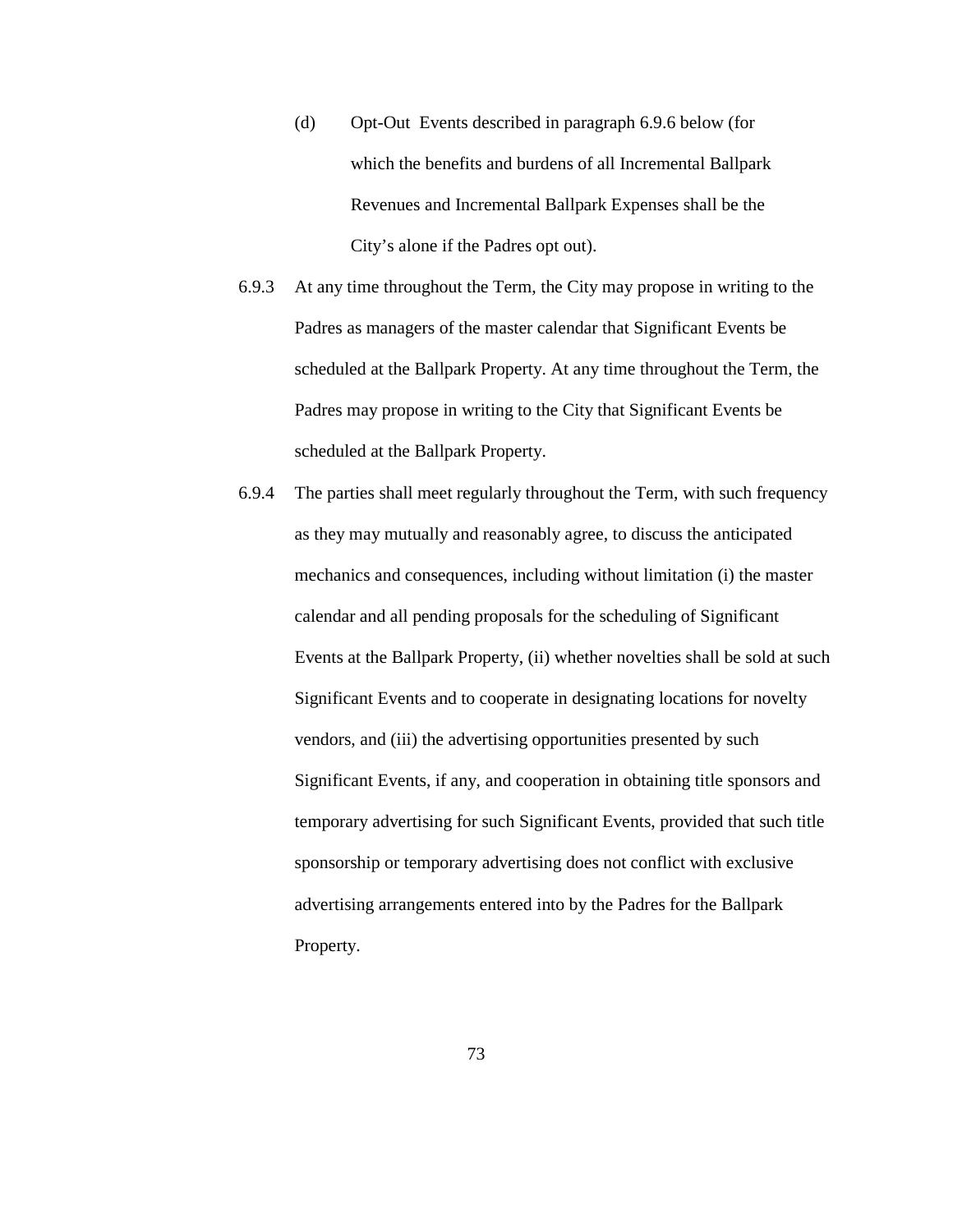- 6.9.5 At each such meeting or in advance thereof, the Padres shall provide to the City a written good-faith estimate of the Incremental Ballpark Expenses which the Padres anticipate may be incurred for each proposed Significant Event; provided, however, that the Padres shall be allowed at least ten (10) Business Days after its receipt or delivery of each written proposal for a Significant Event in which to prepare an estimate for such Significant Event. In addition, at each such meeting or in advance thereof, each party shall provide to the other a written good-faith estimate of the Incremental Ballpark Revenues which such party anticipates may be realized as a result of every Significant Event proposed by such party; provided, however, that each party shall be allowed at least ten (10) Business Days after its receipt or delivery of each written proposal for a Significant Event in which to prepare an estimate for its proposed Significant Events. The foregoing estimates shall not limit in any way the right of either party to receive its share of actual Incremental Ballpark Revenues, or the responsibility of either party for its share of actual Incremental Ballpark Expenses, as set forth in Section 6.11 below.
- 6.9.6 Based upon the written good-faith estimates of Incremental Ballpark Revenues and Incremental Ballpark Expenses referred to in paragraph 6.9.5, upon any other factor which the Padres may wish to consider (including its own judgment as to the experience, reputation or financial capability of any proposed user of the Ballpark Property),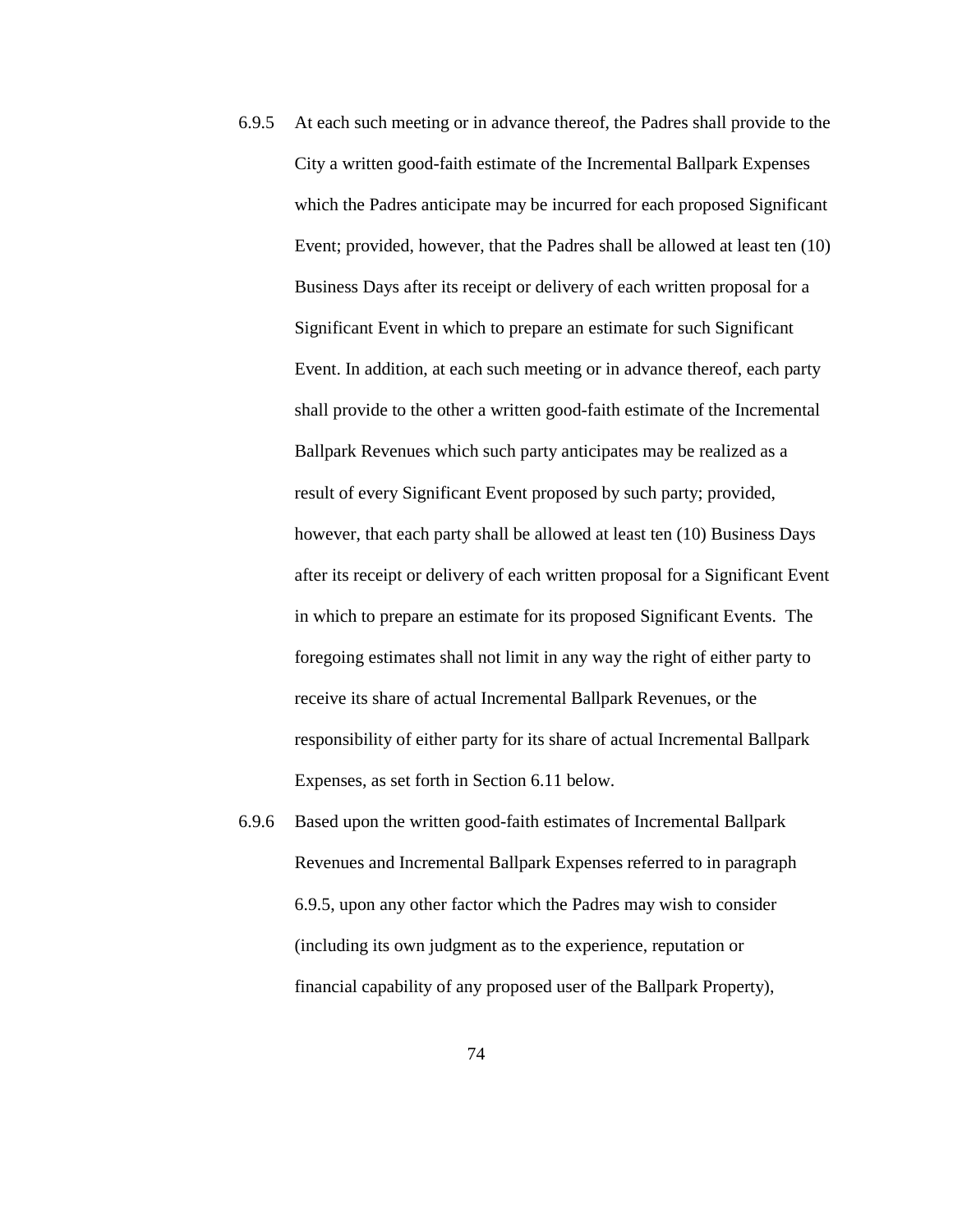and in its sole and absolute discretion, the Padres may "opt out" from participating in a City proposed Significant Event and the resulting Incremental Ballpark Revenues and Incremental Ballpark Expenses related to such Significant Event (through the mechanism of the Allocation by Formula as set forth in Section 6.10 below), by giving written notice to the City specifying the particular City proposed Significant Event (an "Opt-Out Event") which the Padres wants to remove from the Allocation by Formula, within ten (10) Business Days after the Padres receipt or delivery of the written estimates for such Significant Event referred to in paragraph 6.9.5 above.

- 6.9.7 [Reserved]
- 6.10 Allocation by Formula.
	- 6.10.1 [Reserved]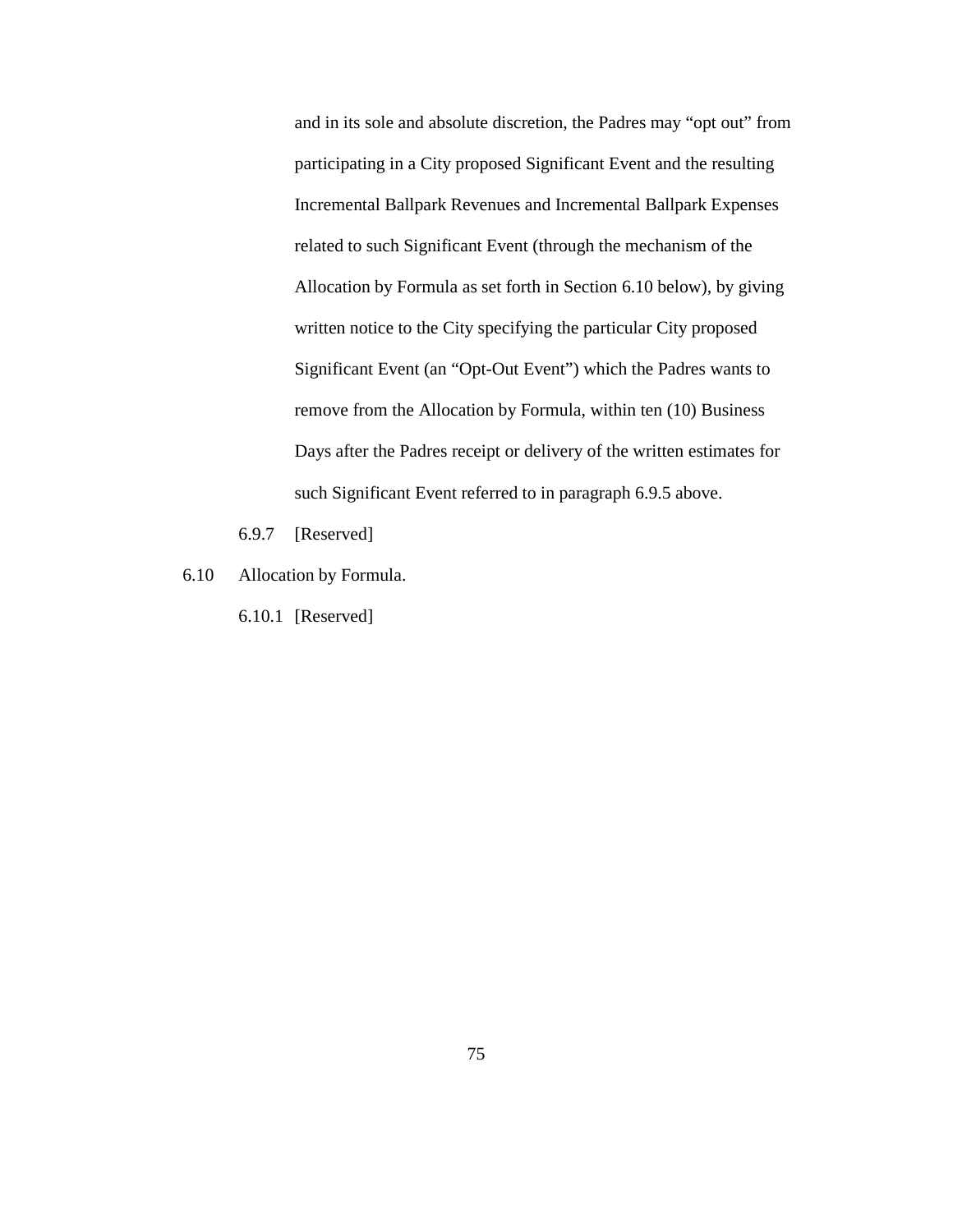6.10.2 [Reserved]

6.10.3 For each Fiscal Year during the Term:

- (c) subject to adjustment pursuant to Paragraph 6.11.4 and Section 6.13, the "Net Incremental Revenue" (where Incremental Ballpark Revenues exceed Incremental Ballpark Expenses) from Significant Events for that Fiscal Year shall be allocated thirty percent (30%) to the City, and seventy percent (70%) to the Padres;
- (d) the "Net Incremental Loss" (where Incremental Ballpark Revenues are less than Incremental Ballpark Expenses) from Significant Events for that Fiscal Year shall be allocated thirty percent (30%) to the City, and seventy percent (70%) to the Padres, provided, that, such allocation of loss to the City shall not relieve the Padres of its obligation to make the Minimum Annual Payment pursuant to Paragraph 6.11.4(a);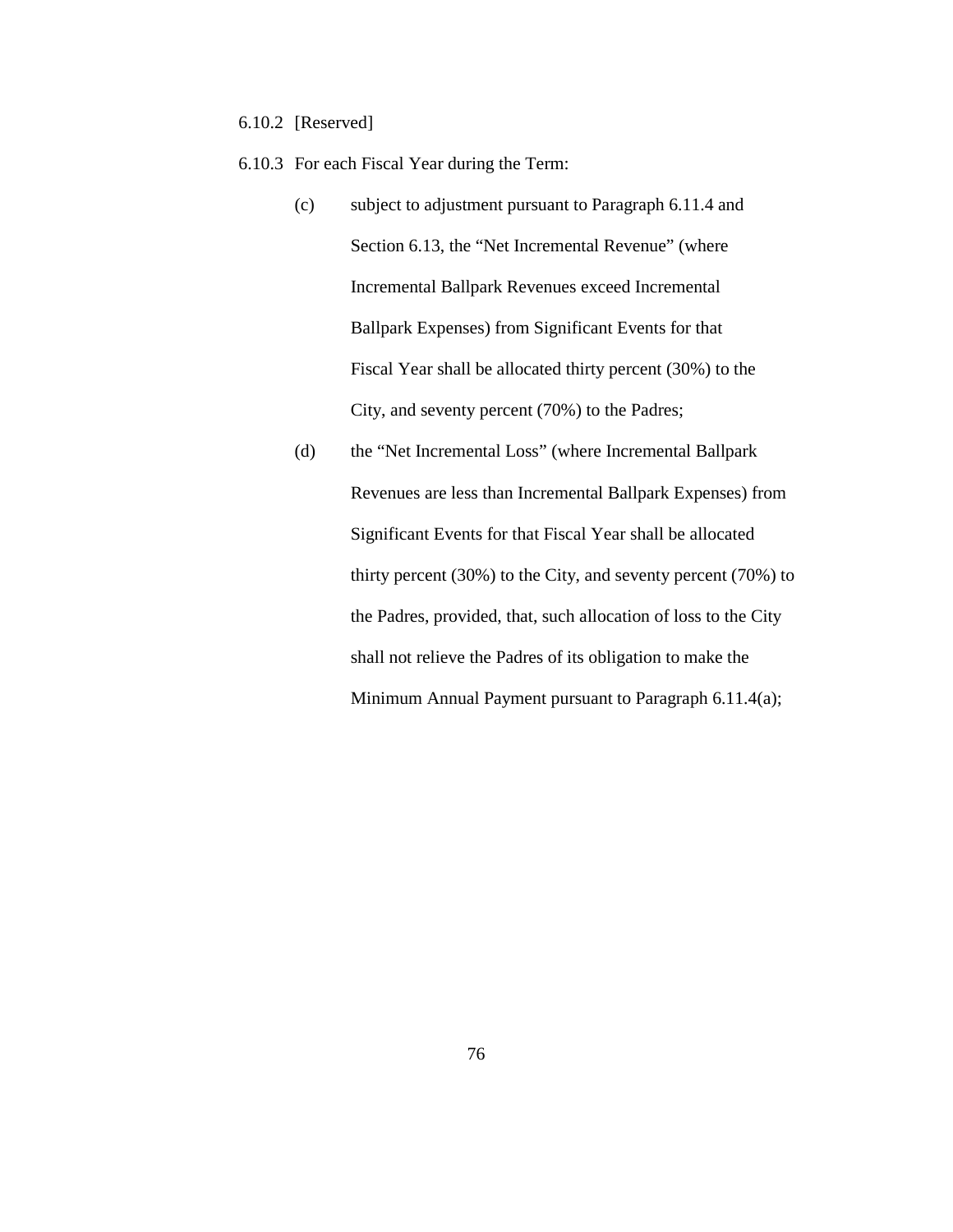- (e) subject to adjustment pursuant to Paragraph 6.11.4 and Section 6.13, the Net Incremental Revenue from Small Events for that Fiscal Year shall be allocated thirty percent (30%) to the City, and seventy percent (70%) to the Padres; and
- (f) the Net Incremental Loss from Small Events for that Fiscal Year shall be allocated one hundred percent (100%) to the Padres, and the City shall bear no portion thereof.

#### 6.11 Accounting and Payments for Events.

- 6.11.1 For each Significant Event, (i) within ten (10) Business Days after the conclusion of the Event, the Padres shall calculate the Net Incremental Revenue or Net Incremental Loss for such Event and shall report to the City the results of such calculation, and (ii) on April 30 and November 30 of each year, the Padres shall pay to the City the amount of the City's allocated share of any such Net Incremental Revenue accrued since the prior payment (subject to adjustment at the end of each Fiscal Year pursuant to Section 6.13 below).
- 6.11.2 For Small Events, (i) within ten (10) Business Days after the end of each month during the Term, the Padres shall calculate the Net Incremental Revenue or Net Incremental Loss for the aggregate of all Small Events held during the preceding month (even though the City is to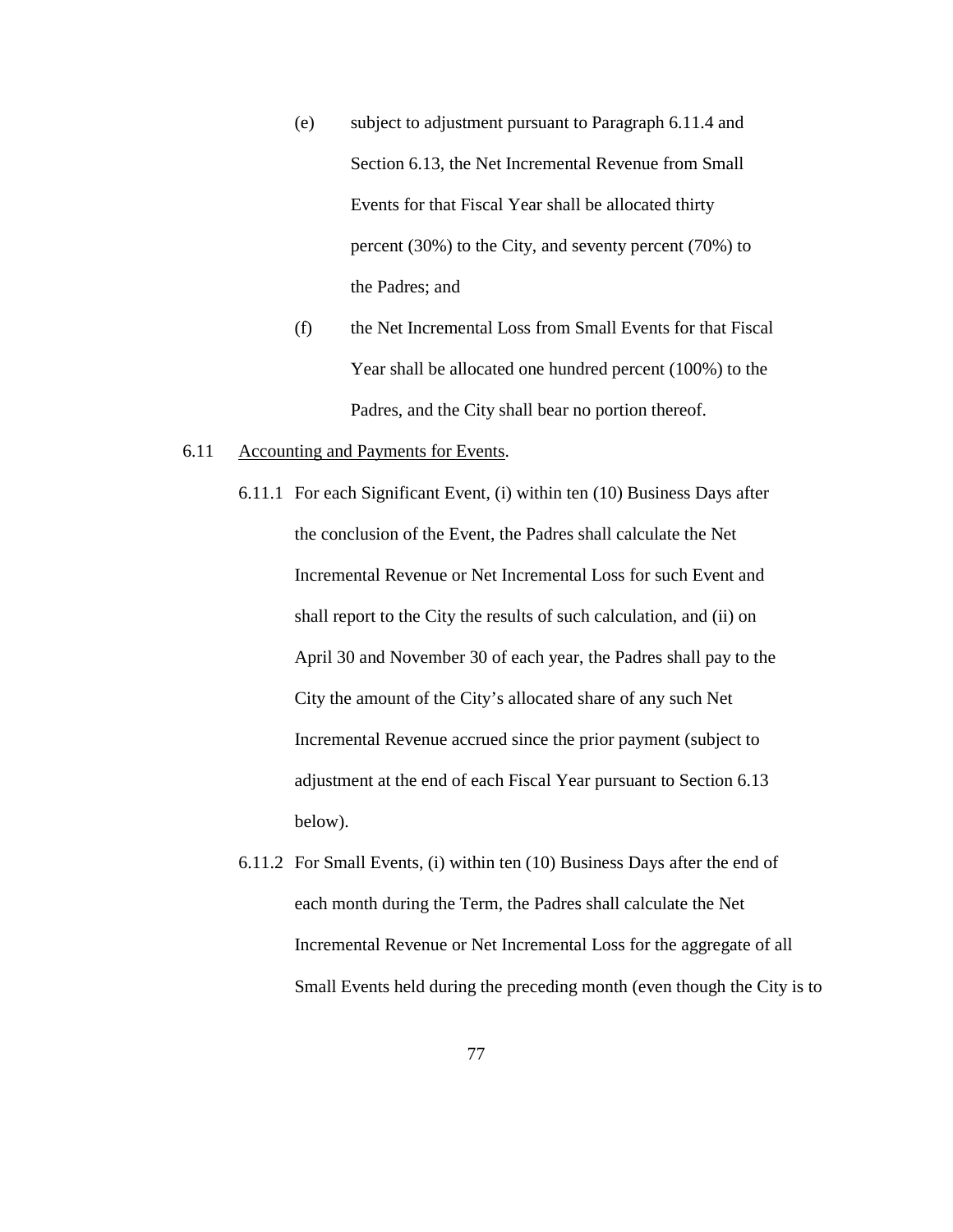bear no share of Net Incremental Losses from Small Events) and shall report to the City the results of such calculation, and (ii) within twenty (20) Business Days after the end of such month, the Padres shall pay to the City the amount of the City's allocated share of any such Net Incremental Revenue, or shall bear alone the Net Incremental Losses from Small Events (subject to adjustment at the end of each Fiscal Year pursuant to Section 6.13 below).

- 6.11.3 For each Co-Owner's Everyday Event, Incremental Ballpark Expenses, if any, shall be billed to the party responsible for hosting such Co-Owner's Everyday Event on a current basis, and shall be paid by the City or the Padres, as the case may be, within twenty (20) Business Days after such party's receipt of the billing.
- 6.11.4 Beginning in the 2013 Fiscal Year:
	- (a) In no event shall the aggregate amount of Net Incremental Revenue payments made by the Padres to the City pursuant to Paragraphs 6.11.1 and 6.11.2 in any Fiscal Year be less than \$300,000 (adjusted upward at the end of the 2013 Fiscal Year, and at the end of every subsequent Fiscal Year thereafter during the Term, but never downward, by the amount of the percentage increase, if any, in the CPI for such period that includes January 1 of the Fiscal Year for which the adjustment is then being made) (the "Minimum Annual Payment").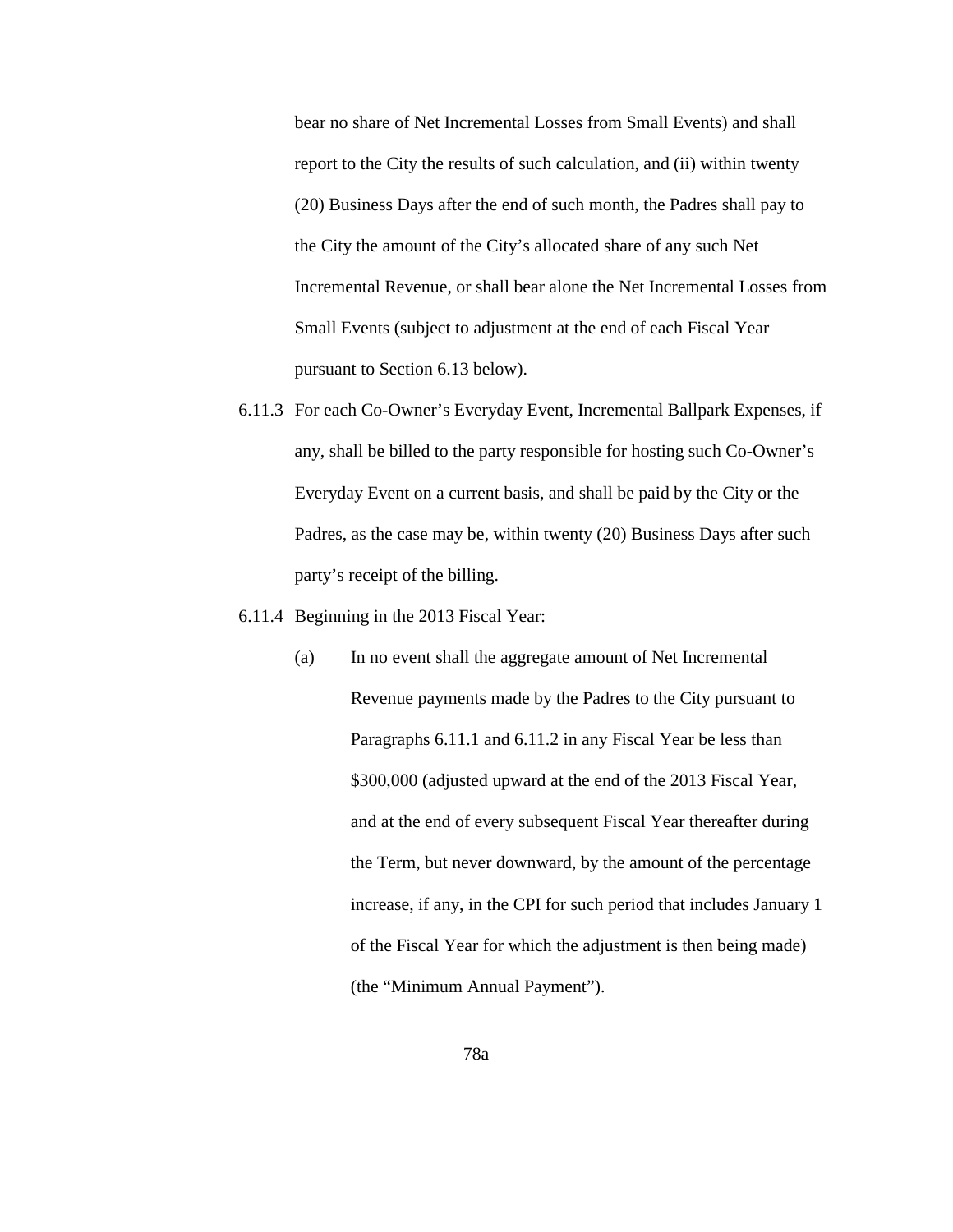(b) during each Fiscal Year beginning in 2013, and subject to the payment of the Minimum Annual Payment in each such Fiscal Year, the Padres shall be entitled to offset the amount of its Event Capital Expenditure Credit (as determined through and including the end of the immediately prior Fiscal Year) against the amount of Net Incremental Revenue otherwise payable by the Padres to the City pursuant to Paragraphs 6.11.1 and 6.11.2. If the Padres offset any Net Incremental Revenue payments pursuant to this Paragraph 6.11.4(b), the Padres will provide the City with the reports contemplated by Sections 6.11.1(i) and 6.11.2(i) for each such Event, including a calculation of the amount of Event Capital Expenditure Credit used in connection with such offset, which reports will be subject to reconciliation at the end of each such Fiscal Year pursuant to Section 6.13 below.

6.12 Padres Assistance and Event Accounting and Payments with City Events. The Padres will provide reasonable and good faith assistance to the City in its conduct of City Events. Such assistance shall include the following activities:

6.12.1 In such ways as the City may reasonably request from time to time, the Padres shall cooperate with programs adopted by the City to maximize its net revenues from City Events; provided, however, that such programs shall not obligate the Padres to incur any additional unreimbursed costs or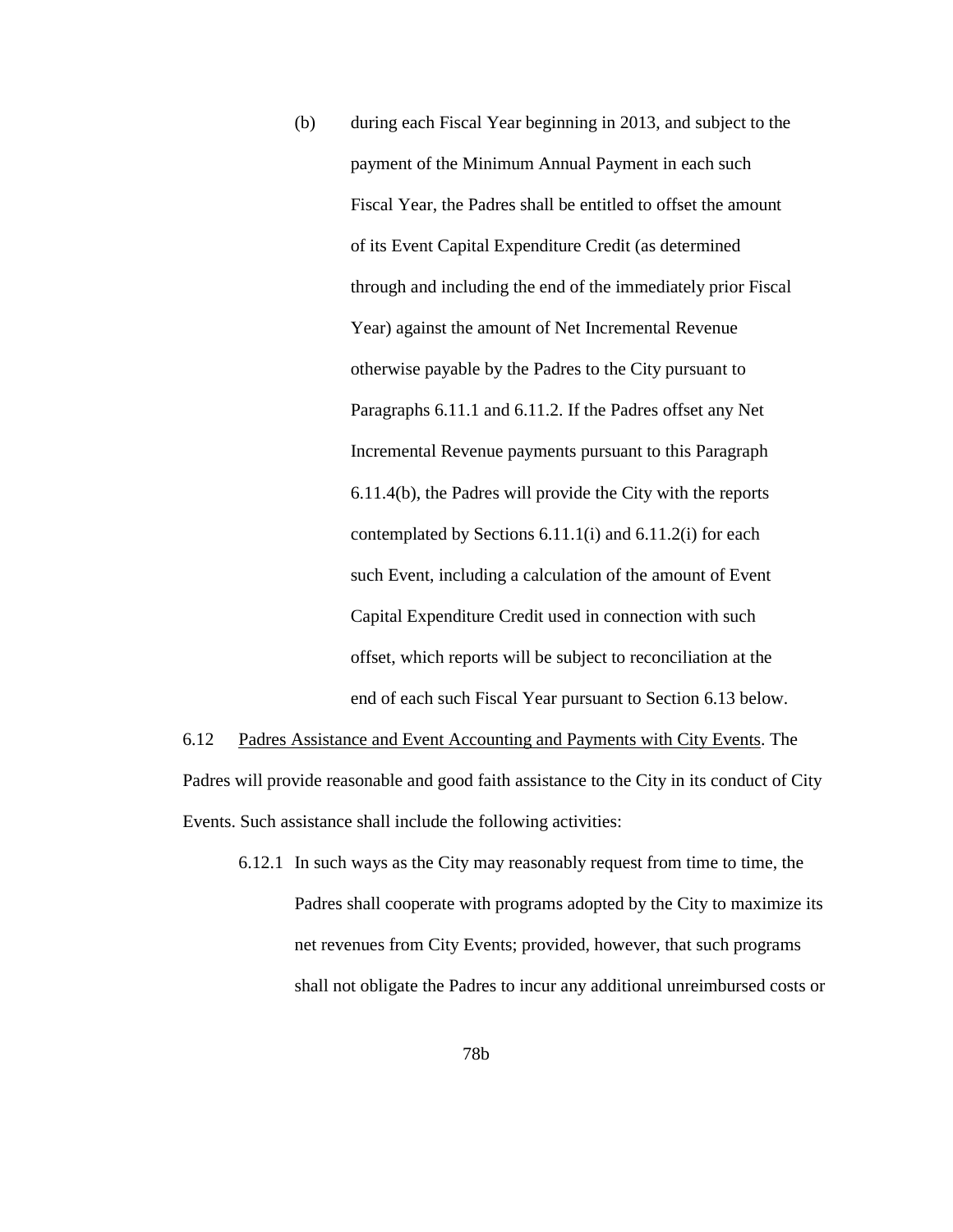expenses, in excess of those which the Padres are obligated to incur as manager of the Ballpark Property pursuant to this Agreement.

6.12.2 The Padres shall use commercially reasonable efforts to sell admission tickets to the Private Suites and Premium Seats for all City Events, and shall comply with all reasonable directions from the City with respect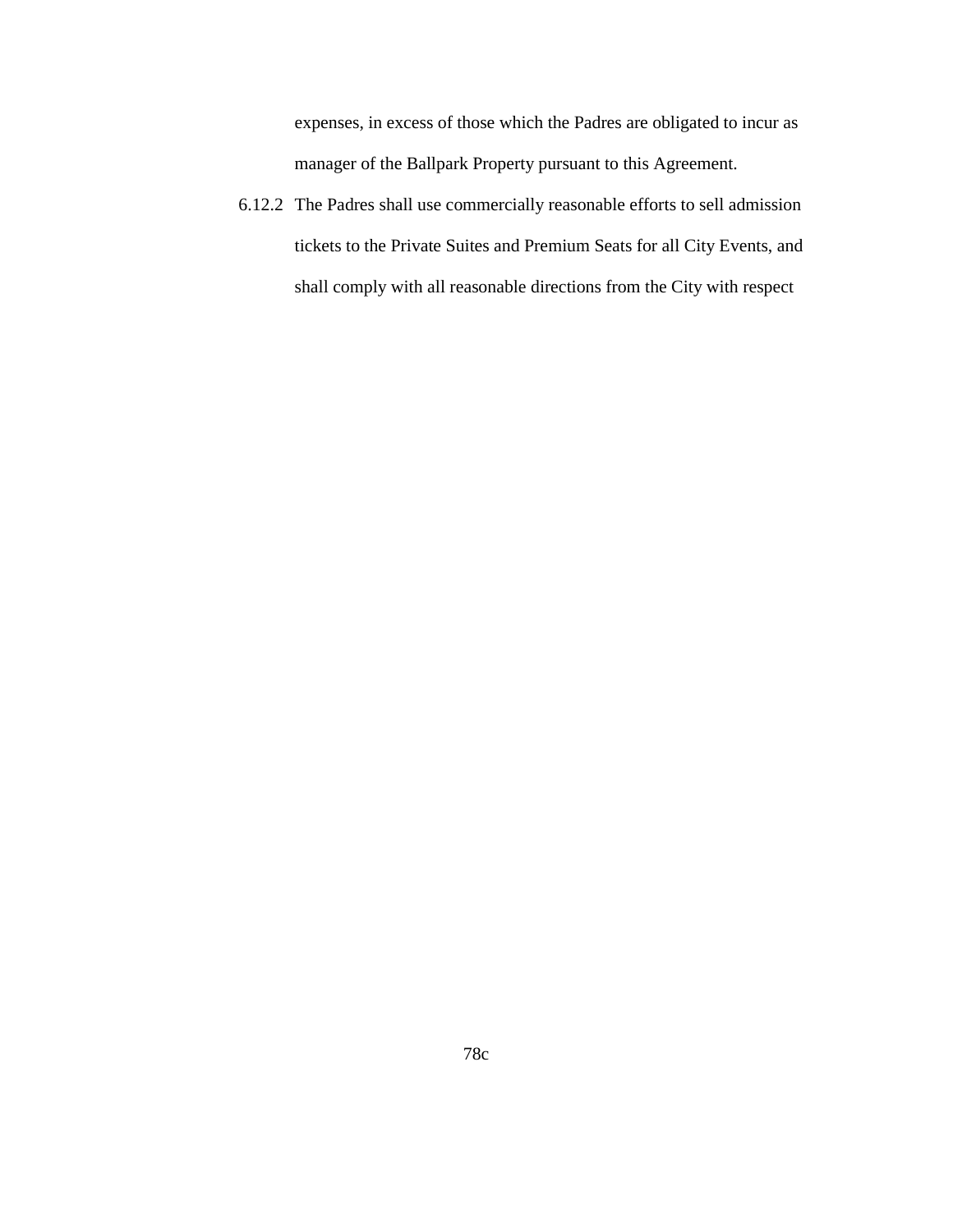thereto; provided, however, that such reasonable directions shall not obligate the Padres to incur any additional unreimbursed costs or expenses, in excess of those which the Padres are obligated to incur as manager of the Ballpark Property pursuant to this Agreement.

- 6.12.3 The Incremental Ballpark Revenues referred to in this Article 6 include, but are not limited to:
	- (a) all Admission Ticket Proceeds from Events; plus
	- (b) all concession commissions payable in connection with Events (except concession commissions payable from the sale of Padresrelated merchandise at Events, including City Events, which concession commissions shall be retained by the Padres); and
	- (c) all Net Parking Revenues generated through use of the Public Parking Facilities for such Events.
- 6.12.4 The Incremental Ballpark Expenses referred to in this Article 6 include:
	- (a) all Incremental Ballpark Expenses that are known, and a good faith estimate of those Incremental Ballpark Expenses that are unknown, for such Events.
- 6.12.5 The reports to be made by the Padres to the City under this Article 6 (i) shall be in the form of a written statement setting forth in reasonable detail the calculation of the following amounts (as appropriate to the nature of the proceeds, commissions or payments being made), together with a certificate of the Chief Financial Officer or more senior executive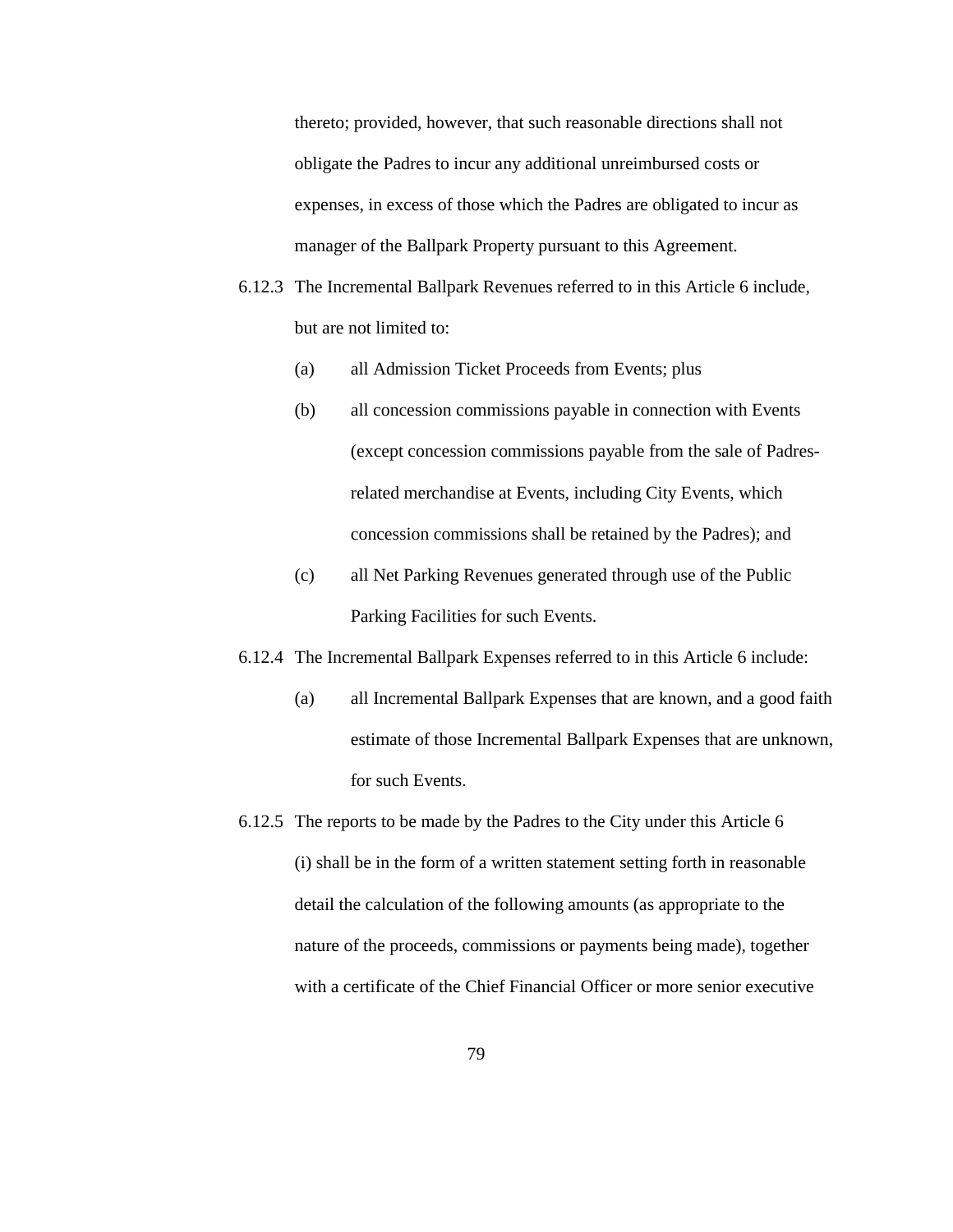of the Padres certifying that the information contained in such written statement is true and accurate, and (ii) to the extent applicable to the report in question, shall include the following information, unless otherwise agreed by the parties:

- (a) all Admission Ticket Proceeds from such Event;
- (b) all concession commissions payable in connection with such Event;
- (c) all concession commissions payable from the sale of Padres-related merchandise at such Event;
- (d) all parking revenues generated through use of the Public Parking Facilities for such Event;
- (e) any other Incremental Ballpark Revenues not specifically listed above;
- (f) all fees, operating expenses and other costs paid by the Padres to the parking operators under all applicable parking operator agreements and attributable to the parking revenues generated from such Event;
- (g) all Incremental Ballpark Expenses incurred for such Event; and
- (h) any and all other financial information requested by the City to the extent reasonably necessary or appropriate in order for the City to monitor and maintain the tax-exempt status of the Bonds, including a cumulative total of revenues and expenses necessary for the City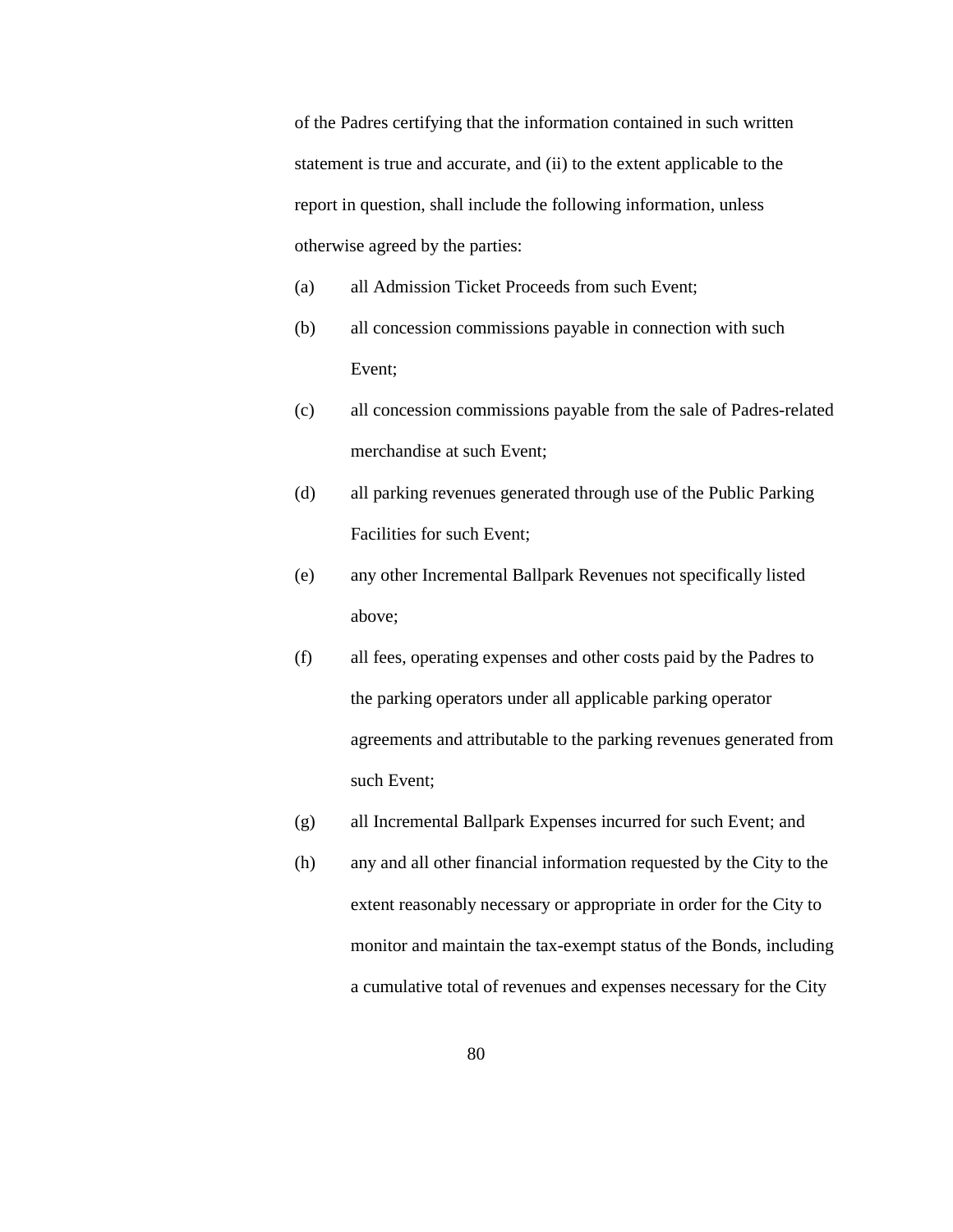to account for revenues and expenses to maintain tax-exempt status of the Bonds.

6.13 Reconciliation. Upon either party's reasonable determination that any report or other information submitted by the Padres to the City described in this Article 6 requires any reconciliation (based upon formal figures that become available at the end of a Fiscal Year or other accounting period or for any other reason), or that any updating or correction is required to any such report or other information (for any reason) such party may submit a revised statement to, or request a revised statement from, the other party. In addition, all reports and other information submitted by the Padres to the City described in this Article 6 shall be subject to the City's audit rights as set forth in Section 28.5.

### **ARTICLE 7**

# **MANAGEMENT, MAINTENANCE, REPAIRS**

# **AND IMPROVEMENTS**

# 7.1 Ballpark Management.

- 7.1.1 Subject to the provisions of this Agreement, the Padres shall be responsible for all Ballpark Management (including performing those Ballpark Management obligations set forth in this Article 7) unless such responsibility is terminated by the City pursuant to paragraph 7.1.6.
- 7.1.2 If, during the Term, the City determines that the Padres have, on two (2) occasions within any calendar year, failed to timely perform the Padres' Ballpark Management obligations set forth in Sections 7.3 through 7.13,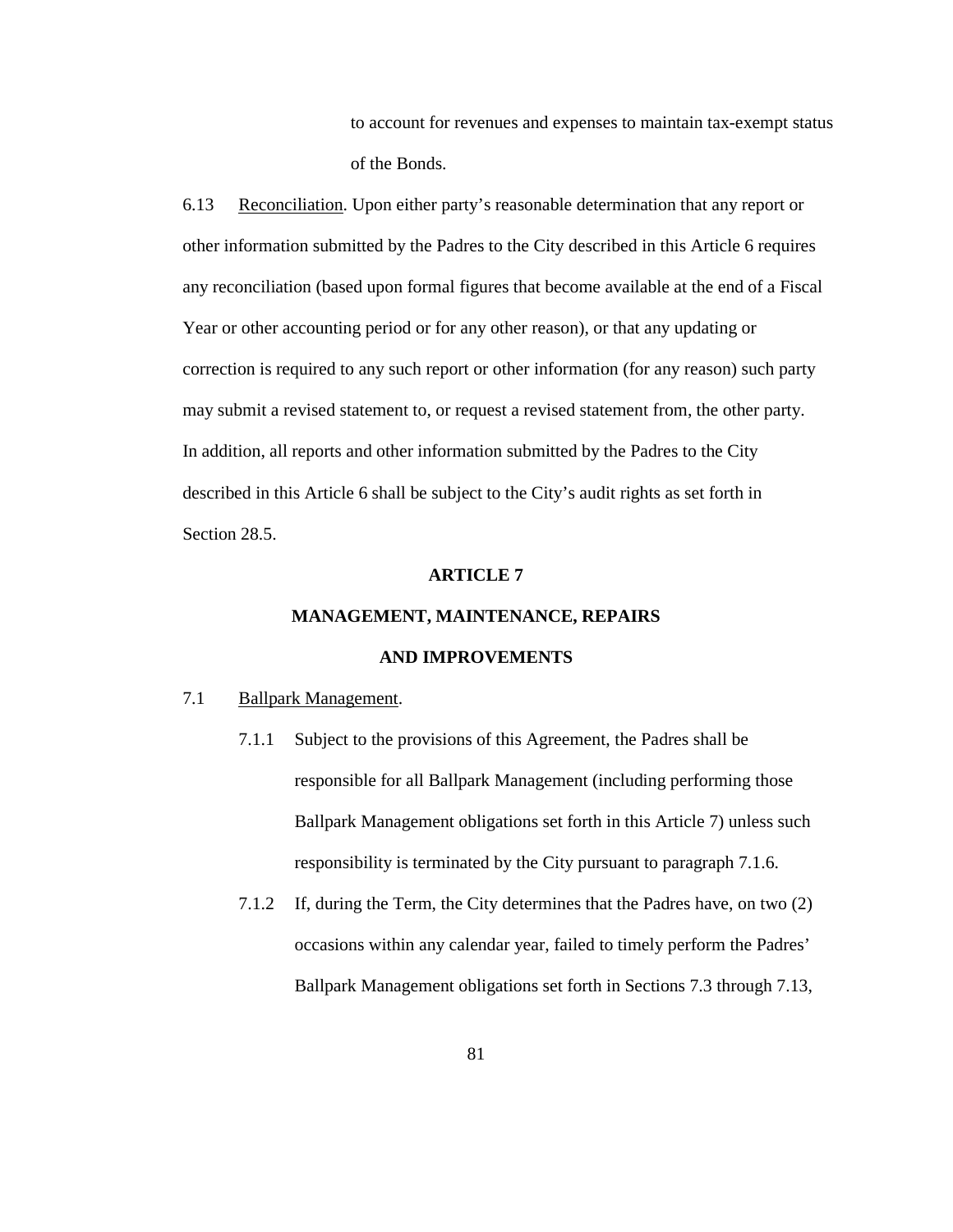7.15 through 7.16, 8.1, and 8.4 through 8.9 (the "Material Ballpark Management Obligations") in material respects, the City shall deliver written notice to the Padres specifying the two (2) material defaults which the City believes have occurred in the Padres' performance of Material Ballpark Management Obligations. Unless contesting such notice is expressly waived in writing by the Padres, the City's determination shall be contested via the arbitration process described in Section 28.1 below.

- 7.1.3 The Padres shall have the right to cure the two (2) alleged defaults in such a notice from the City, as follows:
	- (a) The Padres shall have the right to cure such alleged defaults in such a notice from the City at any time within thirty (30) calendar days after the Padres' receipt of such notice (subject to extension for Force Majeure);
	- (b) Provided, however, with respect to any default that cannot reasonably be cured within thirty (30) days, the Padres shall have one hundred eighty (180) calendar days after the Padres' receipt of the City's notice (subject to extension for Force Majeure) in which to effectuate the cure so long as the Padres commence such cure within thirty (30) days (subject to extension for Force Majeure) and diligently and continuously proceed in a reasonable manner to complete the same thereafter in order to effectuate such cure within such time period (subject to extension for Force Majeure); and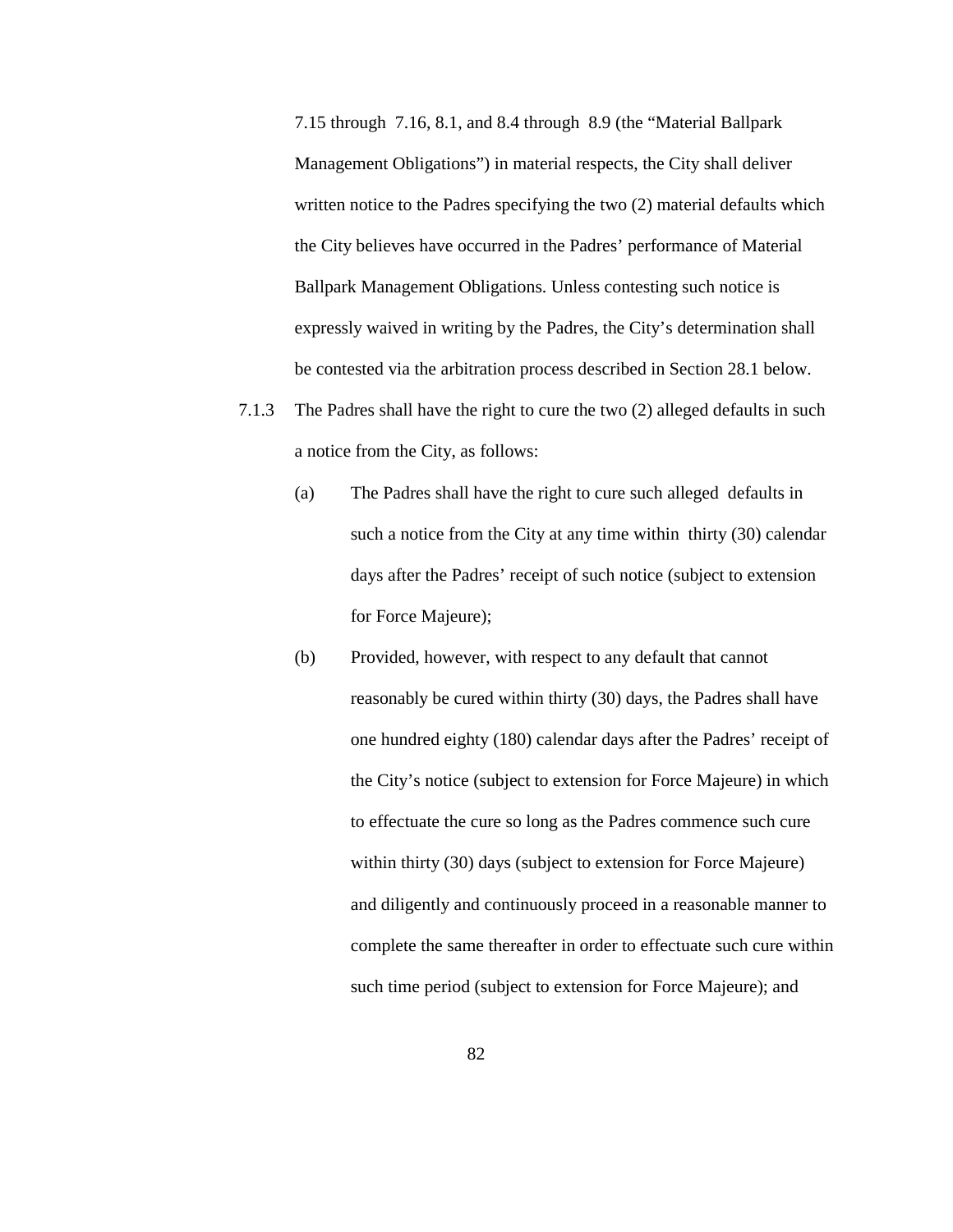- (c) Provided, further, that if a reasonably prudent manager of the Ballpark Property, acting in a commercially reasonable manner, could not reasonably cure the defaults within one hundred eighty (180) calendar days after the Padres' receipt of the City's notice (subject to extension for Force Majeure), then the Padres shall have such additional time as would reasonably be necessary for a reasonably prudent manager of the Ballpark to effectuate the cure, so long as the Padres commence such cure within thirty (30) days (subject to extension for Force Majeure) and diligently and continuously proceed in a reasonable manner to complete the same thereafter as soon as reasonably possible.
- 7.1.4 If the Padres cure the two (2) alleged defaults as aforesaid, the City cannot terminate the Padres' Ballpark Management responsibilities based upon them. If the defaults are material, however, the date on which they were committed remains relevant, because the City may include one or both of them in any future written notice to the Padres specifying two (2) material defaults which the City believes have occurred in the Padres' performance of Material Ballpark Management Obligations within any calendar year.
- 7.1.5 At any time after the City's delivery to the Padres of a notice specifying a material default to the Padres, either the City or the Padres may submit the matters stated in such notice to the binding arbitration process described in Section 28.1 below. The issues to be determined in such proceeding shall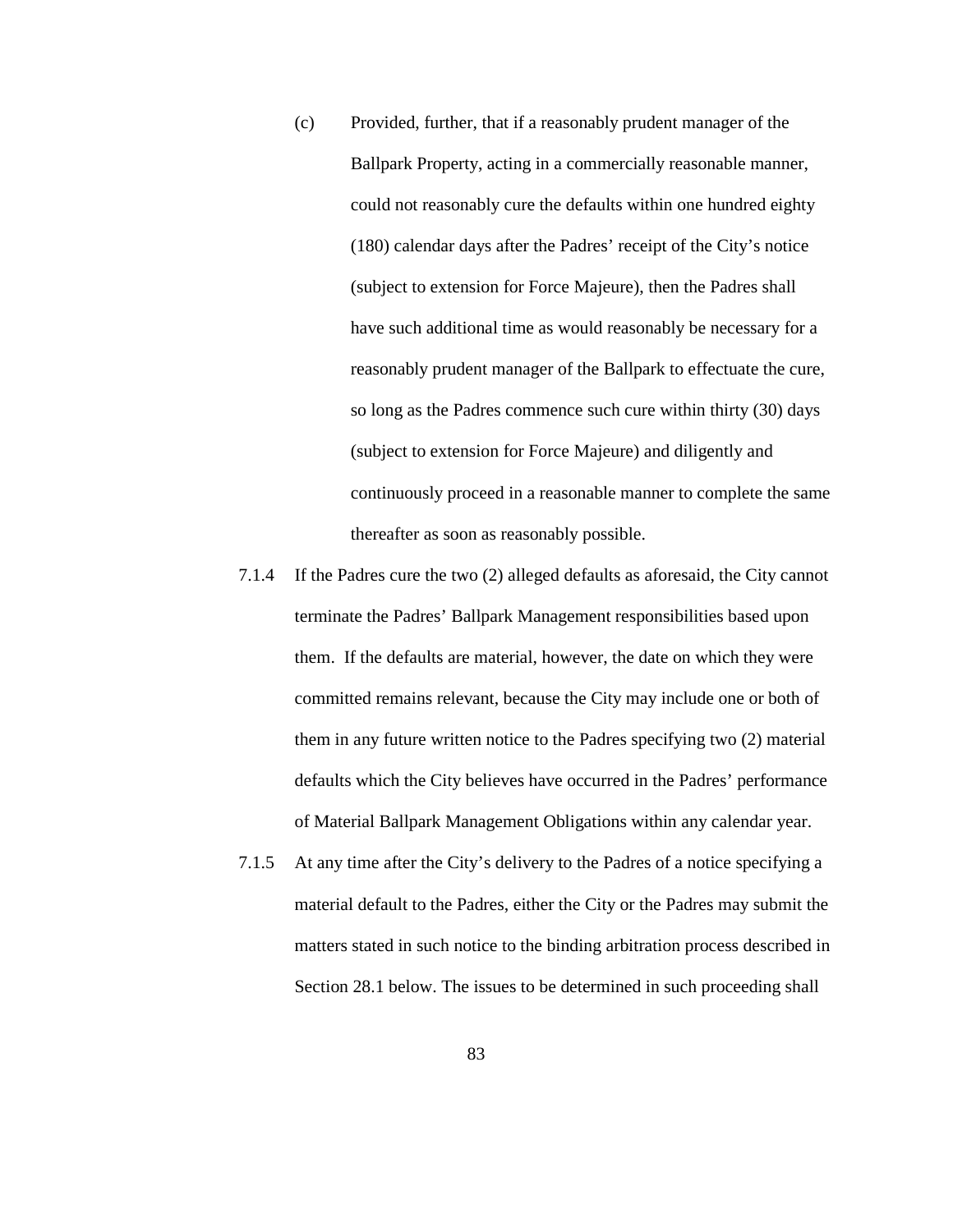be (i) whether the Padres have failed to timely perform the Padres' Material Ballpark Management Obligations on the two (2) occasions within any calendar year alleged in the City's notice, and (ii) if so, whether the Padres either have cured such defaults, or have commenced to cure such default and since then have diligently and continuously proceeded in a reasonable manner to complete the same, within the time and in the manner allowed by paragraph 7.1.3 above.

7.1.6 If the final decision rendered in the proceeding determines (i) that the Padres did fail to timely perform the Padres' Material Ballpark Management Obligations on the two (2) occasions within any calendar year as alleged in the City's notice, and (ii) that the Padres failed to cure such default, or to commence to cure such default and then diligently and continuously proceed in a reasonable manner to complete the same, within the time and in the manner allowed by paragraph 7.1.3 above, then and only then, the City shall have the right (exercisable by delivering written notice to the Padres) to terminate the Ballpark Management responsibilities of the Padres under this Agreement and in place of the Padres to retain a nationally recognized management company to manage the Ballpark Property. If the final decision rendered in the proceeding fails to make any of the foregoing determinations, then the City shall have no right to terminate the Ballpark Management responsibilities of the Padres under this Agreement; provided, however, that the arbiter's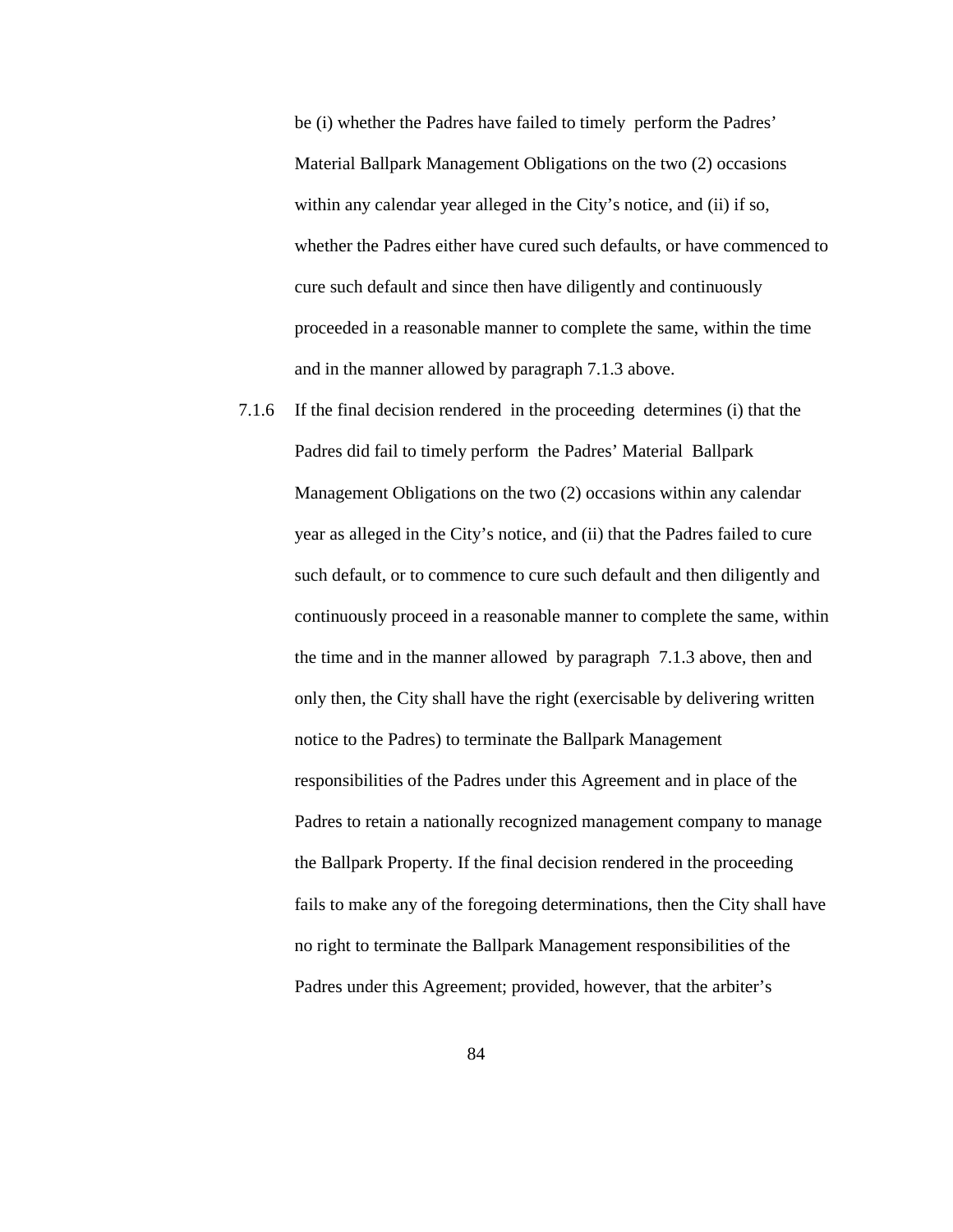determination on the issue described in clause (i) of paragraph 7.1.5 above shall not affect the City's other rights or remedies under this Agreement. In the event of any termination of the Padres' Ballpark Management Responsibilities in accordance with this paragraph 7.1.6, the City shall cause the replacement manager to provide to the Padres, as a continuing owner of a portion of the Ballpark Property with obligations hereunder to contribute to the costs of maintaining and operating the same, the following rights: (i) rights of inspection equivalent to those rights granted to the City as a non-manager owner under Section 7.20, (ii) rights to information equivalent to those rights granted to the City as a nonmanager owner under Section 28.5, (iii) rights to entry equivalent to those rights granted to the City as a non-manager owner under Article 21, and (iv) rights to effect emergency repairs equivalent to those rights granted to the City as a non-manager owner under paragraph 7.9.2.

7.1.7 If the date upon which any termination of the Padres Ballpark Management responsibilities under paragraph 7.1.6 would be effective falls within any Major League Baseball Season during the Term, the effective date of such termination shall be the date of the Team's final home game of such Major League Baseball Season. Any such termination of Ballpark Management responsibilities shall have no effect upon the Padres' tenancy, Rent and other rights and obligations hereunder, including the Padres' obligations, which shall remain in full force and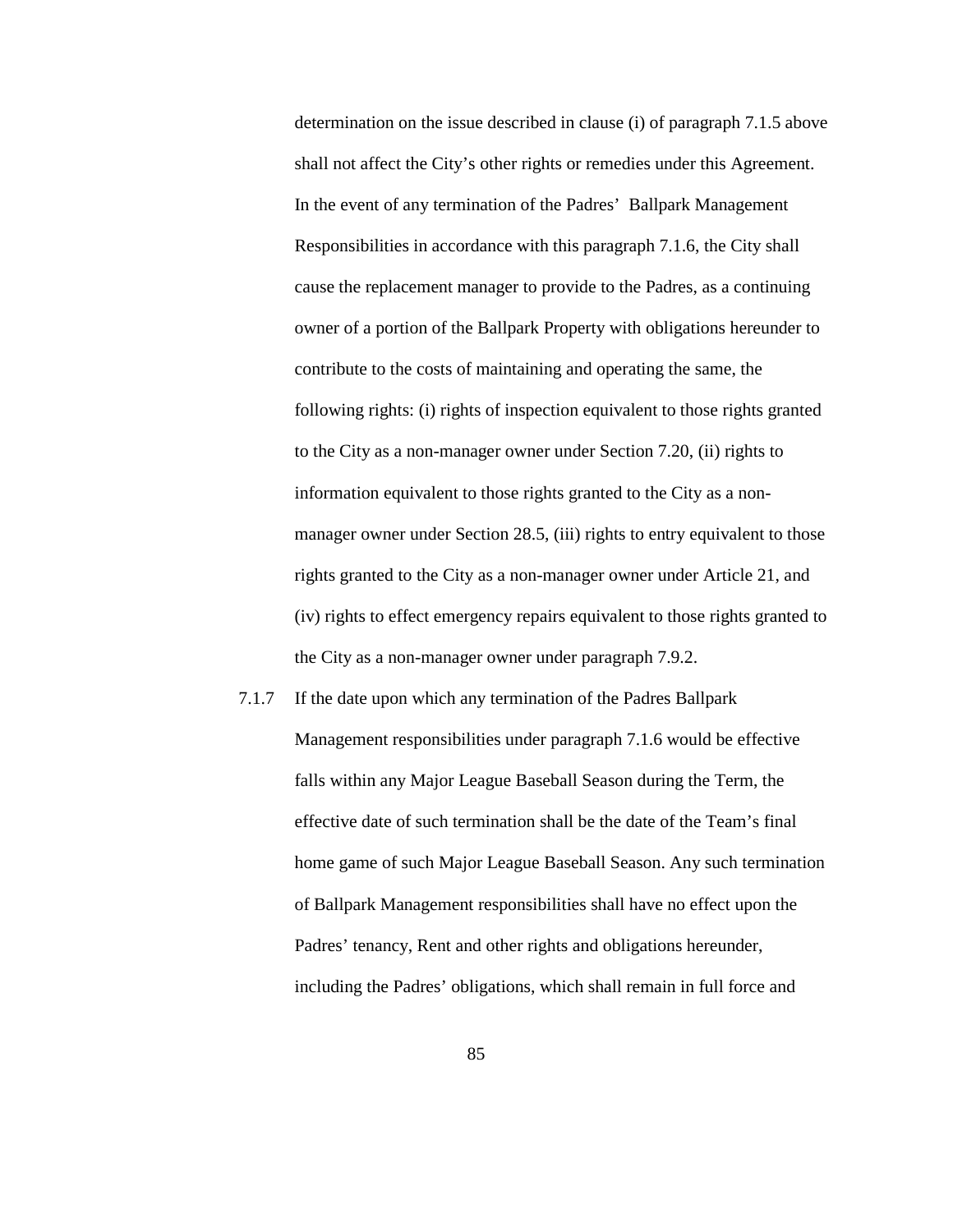effect throughout the Term, to pay their share of the costs of Maintenance, Repairs, Joint Ballpark Ownership Expenses, Capital Expenditures and Improvements to the Ballpark Property as and to the extent provided in this Agreement, including as a Joint Ballpark Ownership Expense the City's costs to hire and maintain a substitute manager.

### 7.2 Ballpark Management Contracts.

- 7.2.1 The Padres may engage other Persons to provide Ballpark Management services in accordance with the terms and conditions of this Agreement. Subject to the terms hereof (including Sections 15.2 and 16.1), the Padres may, at the Padres' option, establish or contract with a separate management company which is an Affiliate of the Padres, for the purpose of providing Ballpark Management services in accordance with the terms and conditions of this Agreement; provided, however, that the terms of any contract with such an Affiliate, taken as a whole, shall be no less favorable than could reasonably be obtained on an arms' length basis from an independent management company not an Affiliate of the Padres.
- 7.2.2 To ensure that a contract with an Affiliate of the Padres is "no less favorable" than could reasonably be obtained on an arms' length basis from an independent management company, upon written request by the City, the Padres shall obtain for the City, from a nationally recognized facility operator, a letter setting forth its conclusion to that effect. Any costs reasonably incurred for such a letter shall be a Joint Ballpark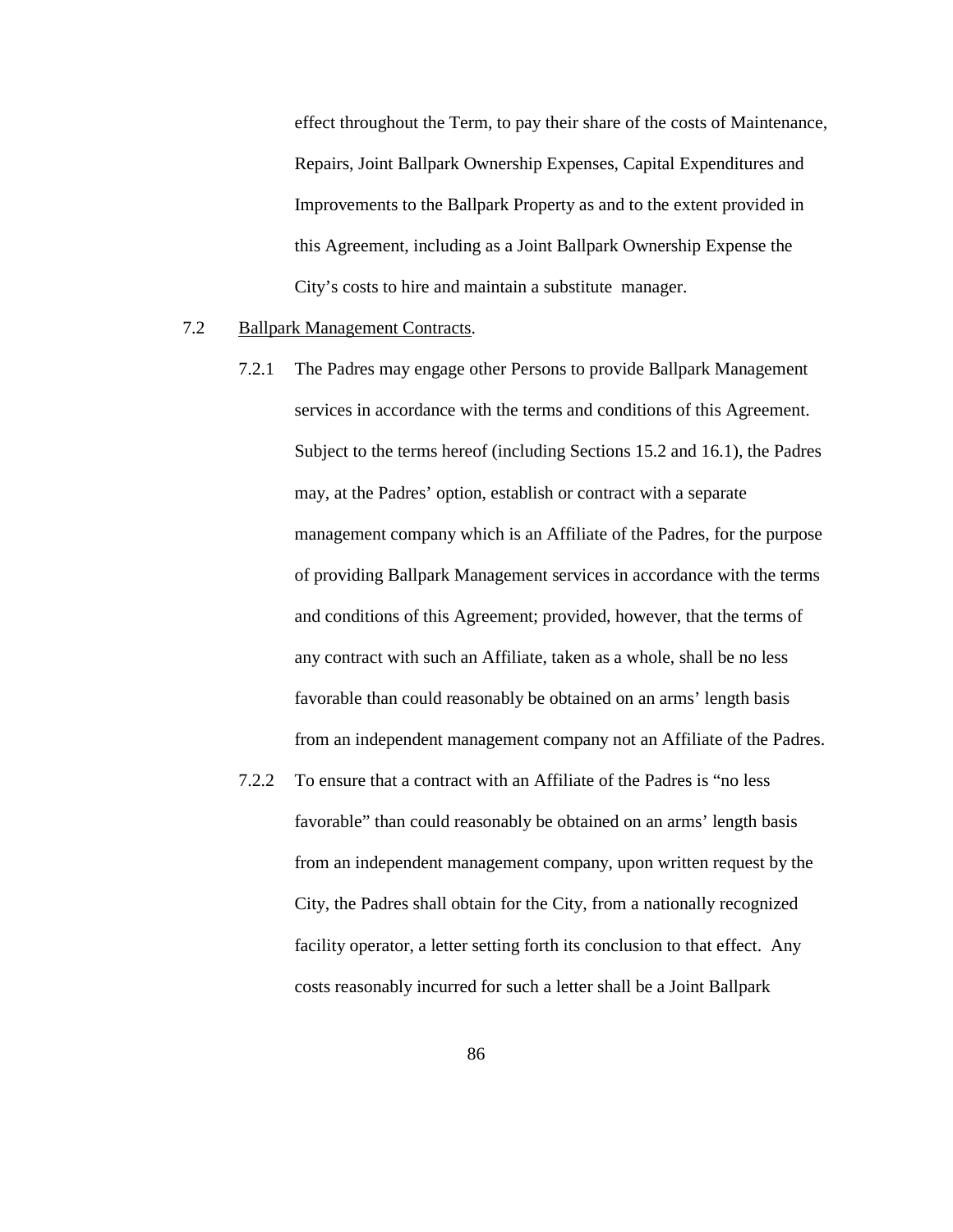Ownership Expense. If the City prefers a letter or report from a nationally recognized firm of certified public accountants, rather than a letter from a nationally recognized facility operator, the City may require the Padres to obtain it from a nationally recognized firm of certified public accountants mutually and reasonably approved by the parties. In that event, both the City and the Padres shall be bound by the conclusion reached in the letter or report, and any costs incurred for such letter or report shall be borne (i) solely by the City, if the conclusion reached is that the contract, taken as a whole, is "no less favorable" than could reasonably be obtained on an arms' length basis from an independent management company not an Affiliate of the Padres, or (ii) solely by the Padres, if the conclusion reached is that the contract, taken as a whole, is "less favorable" than could reasonably be obtained on an arms' length basis from an independent management company not an Affiliate of the Padres.

7.2.3 Any rights fees paid by third-party contractors for the acquisition of rights to provide Ballpark Management services shall be retained by the Padres.

7.3 Playing Field Maintenance and Repair. On a year-round basis, the Padres shall be responsible for performing and completing all day-to-day landscaping and Maintenance of the Playing Field and the other portions of the Ballpark Property and obtaining all supplies in connection with such day-to-day landscaping and Maintenance, including: (a) all necessary preparation and conditioning of the Playing Field before and during all Events, and (b) all landscaping and Maintenance (including sodding and seeding) as may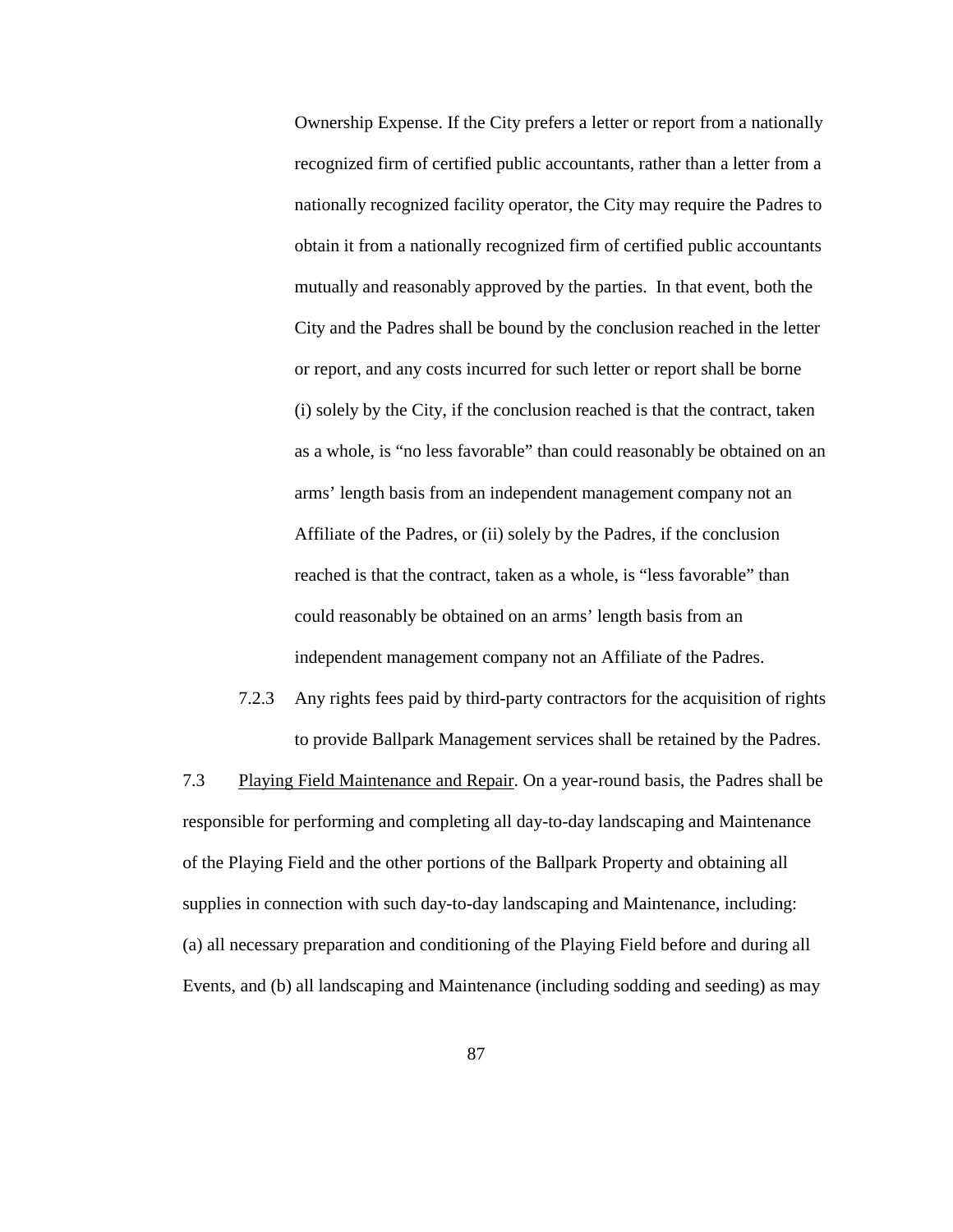be required in the Padres' reasonable judgment after all Events in order to restore the Playing Field to Major League Baseball condition appropriate for a First-Class Facility. The costs and expenses incurred for such year-round Maintenance shall constitute Joint Ballpark Ownership Expenses. Apart from routine Maintenance, if any damage is done to the Playing Field in the course of an Event, the costs and expenses incurred for the Repair of such damage shall constitute Incremental Ballpark Expenses.

7.4 Cleaning and Trash Removal. The Padres shall provide ongoing sweeping and trash removal services, and shall provide Maintenance (including cleaning) of the Ballpark Property after all Events, and at all other times, as necessary, during the Term, so as to Maintain the Ballpark Property in a safe and First-Class manner.

7.5 Utilities. The Padres shall be responsible for contracting with utility companies to provide all utilities to be consumed or used in or on the Ballpark Property or in connection therewith (including without limitation, gas, steam, electricity, water, sewer, telephone, cable and trash collection) during the Term. Any rights fees or other revenue which may be generated by arrangements for the provision of such utilities, if any, shall be retained by the Padres. The parties shall endeavor to avoid waste in the use of such utilities, in the interest of conserving resources. If there is any interruption in utility services affecting the Ballpark Property not caused by the City or its employees, agents or representatives, the City shall not be responsible for such interruption, but shall endeavor to actively assist the Padres in arranging, with the appropriate providers of such utilities, for the prompt and complete restoration of such service. The Padres shall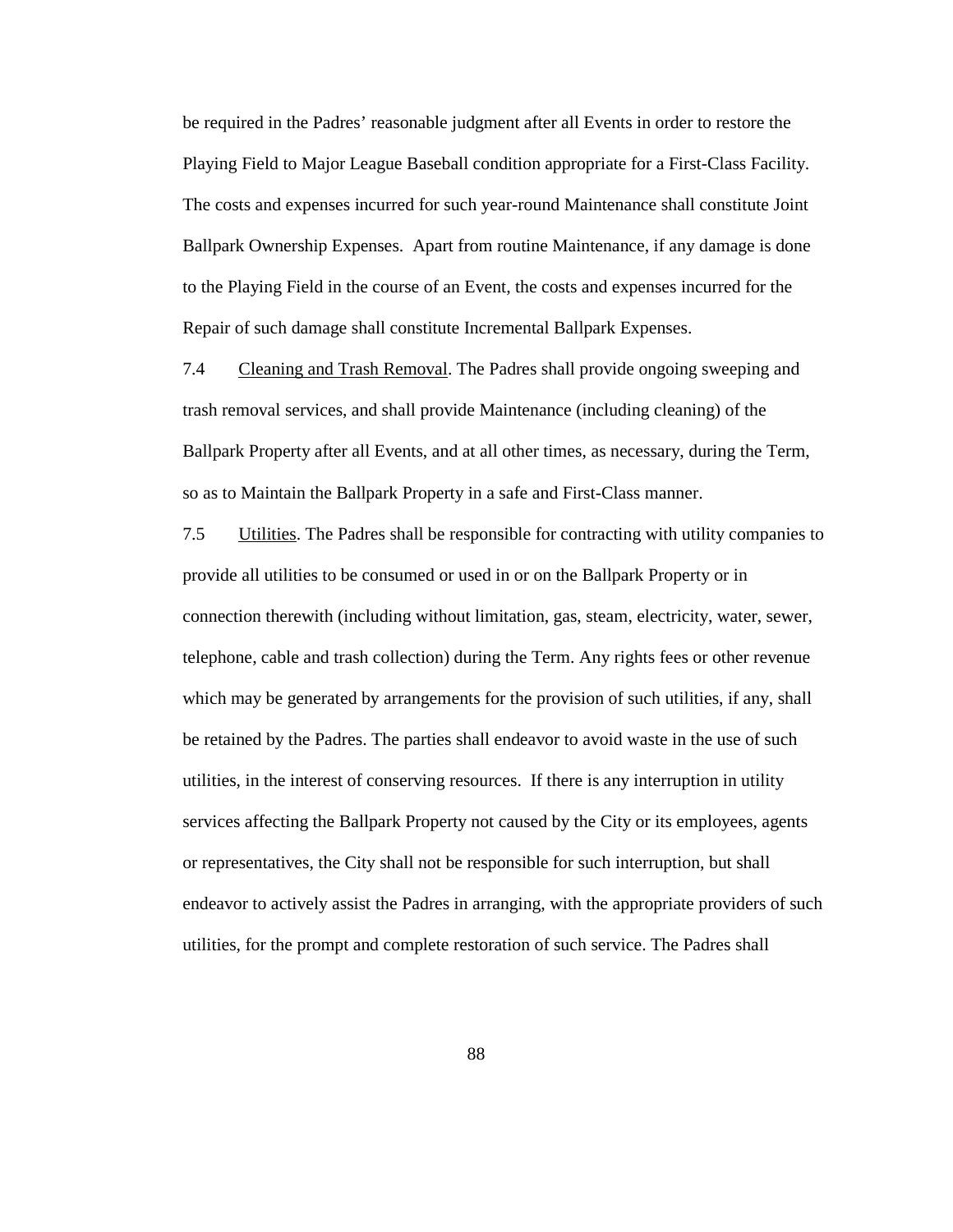provide, Maintain, Repair and regularly test the emergency electrical back-up systems for the Ballpark Property.

7.6 Game and Event Operations. On the dates of all Events that are open to the public and that use the Playing Field or seating areas within the Ballpark Property, beginning with the time of day by which an admission ticket to such Events is required in order for the public to enter any portion of the Ballpark Property:

- 7.6.1 Except for matters for which the City is responsible under paragraph 7.6.2 below, the Padres shall be responsible for: (a) providing and supervising all personnel within the Ballpark Structure, including ushers; (b) providing crowd control and management within the Ballpark Property; (c) providing and supervising first-aid personnel to operate the first-aid facilities of the Ballpark Property; (d) providing emergency medical assistance during such Events and cooperating with the City in respect thereof; and (e) providing all other services and materials necessary to fulfill the Padres' obligations under this Agreement.
- 7.6.2 The City shall be responsible for all usual and customary City operations in connection with all Events, including traffic and public safety personnel outside the Ballpark Structure in accordance with current practice at Qualcomm Stadium as of the Effective Date.
- 7.7 Security.
	- 7.7.1 The Padres shall provide such security guards and night watchmen as may reasonably be necessary in order to effectively provide twenty-four (24)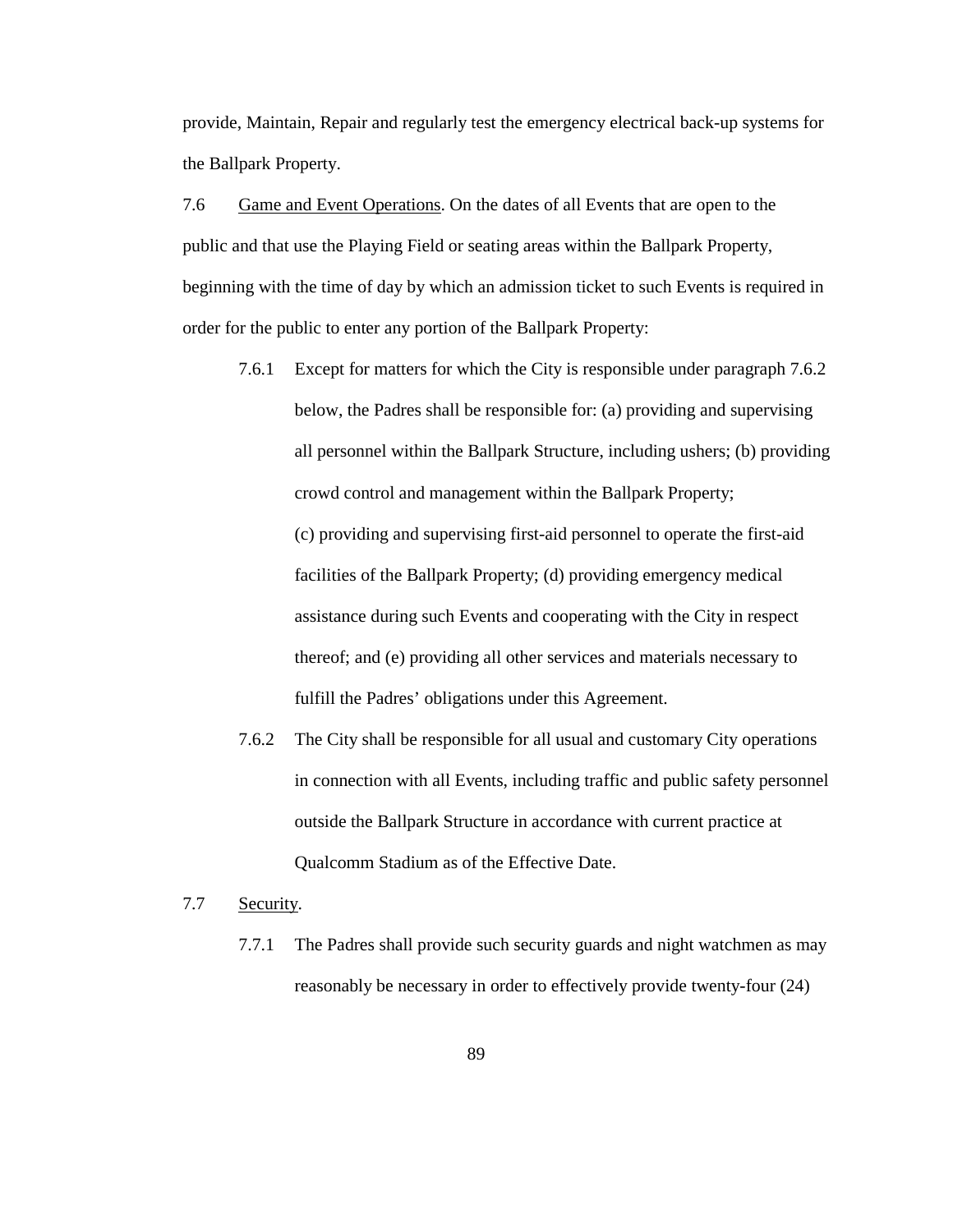hour per day, year-round, protection and security of the Ballpark Property and individuals on the Ballpark Property.

- 7.7.2 In connection with all Events, the City shall be responsible for the usual and customary City operations and personnel referred in paragraph 7.6.2. The City's traffic and public safety personnel shall not be stationed for work at Events within the Ballpark Structure, except in response to particular concerns about public safety as determined by the Chief of Police.
- 7.7.3 If either the City or the Padres requires more than "usual and customary" City operations or personnel in connection with any Event, and intends to have the Padres bear the cost or expense of such additional operations or personnel, the rates to be charged by the City for such operations or services shall be reasonably agreed to by the parties on a case-by-case basis.
- 7.7.4 It is the intent of the parties that normal police services provided with respect to the Outfield Park (e.g., when the Outfield Park is open to the public other than in connection with an Event) shall not be charged to the Padres or considered an Incremental Ballpark Expense.
- 7.8 Capital Expenditure Budget.
	- 7.8.1 The parties intend that, upon completion of construction of the Ballpark Property pursuant to the Design-Build Agreement, the Ballpark Property shall serve as a complete, functioning facility, and that subsequent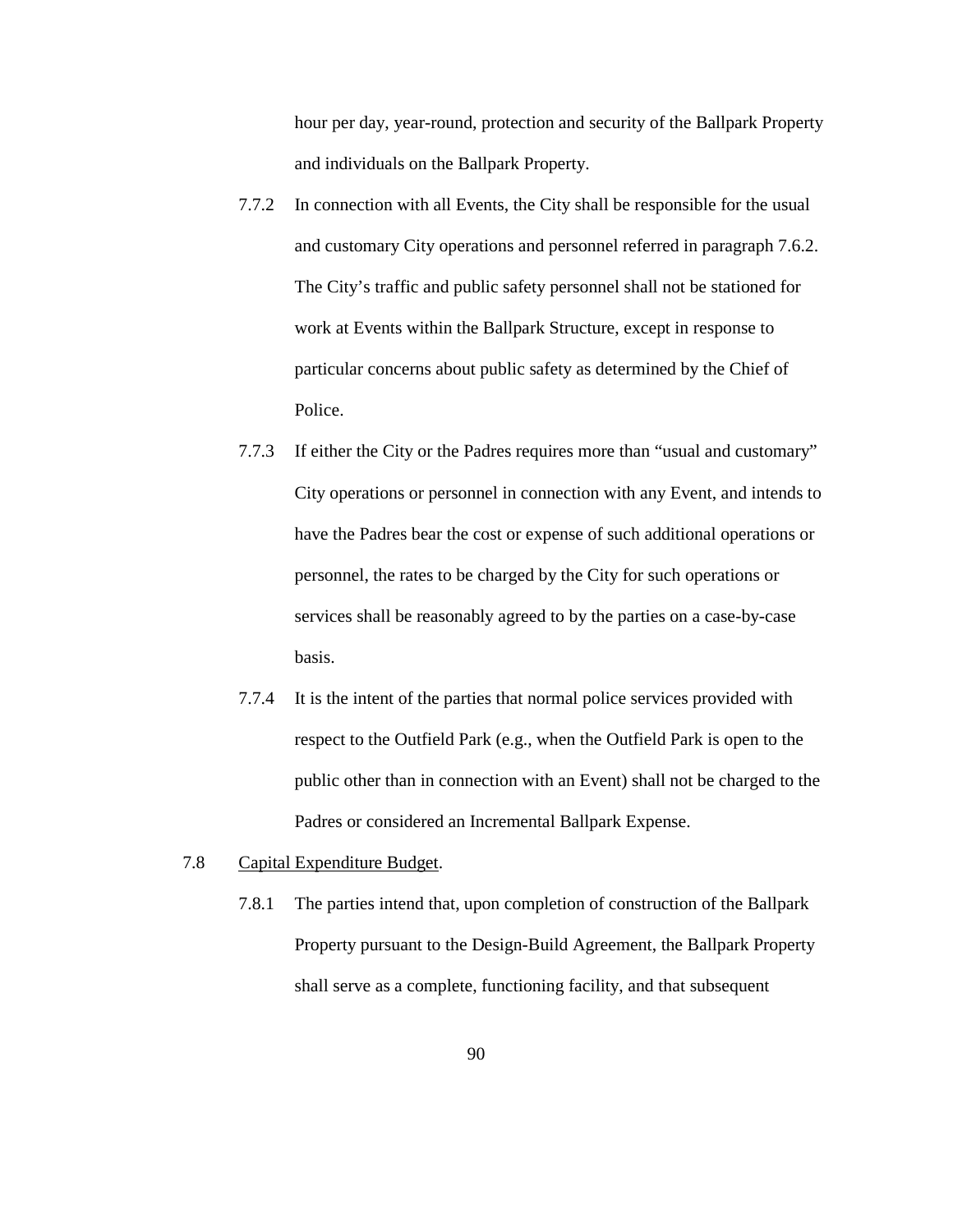Improvements thereto be made only pursuant to an Approved Capital Expenditure Budget mutually approved by the parties, except in response to emergencies as set forth in Section 7.9 below.

- 7.8.2 The Padres shall present a proposed Capital Expenditure Budget to the City on or before October 31 of each year during the Term, to allow the City to include it in the City's annual budget approval process for the following City's fiscal year. The Padres thereafter may present amendments to any previously Approved Capital Expenditure Budget to the City at any other time during the Term as well. Regarding the Improvements identified in a proposed Capital Expenditure Budget:
	- (a) Any such Improvements, whether interior or exterior, structural or non-structural, which would adversely change the essential aesthetic nature of the Ballpark Property or have a material adverse effect on the structure or systems of the Ballpark Property or change the essential nature of Ballpark Property and the purpose for which it was intended to be used, shall be permitted only with the prior written approval of the City.
	- (b) [Reserved]
	- (c) Any such Improvements, whether involving a Material Contract or not, and whether interior or exterior, structural or non-structural, shall appear in a proposed Capital Expenditure Budget and shall be deemed approved by the City, unless such improvements would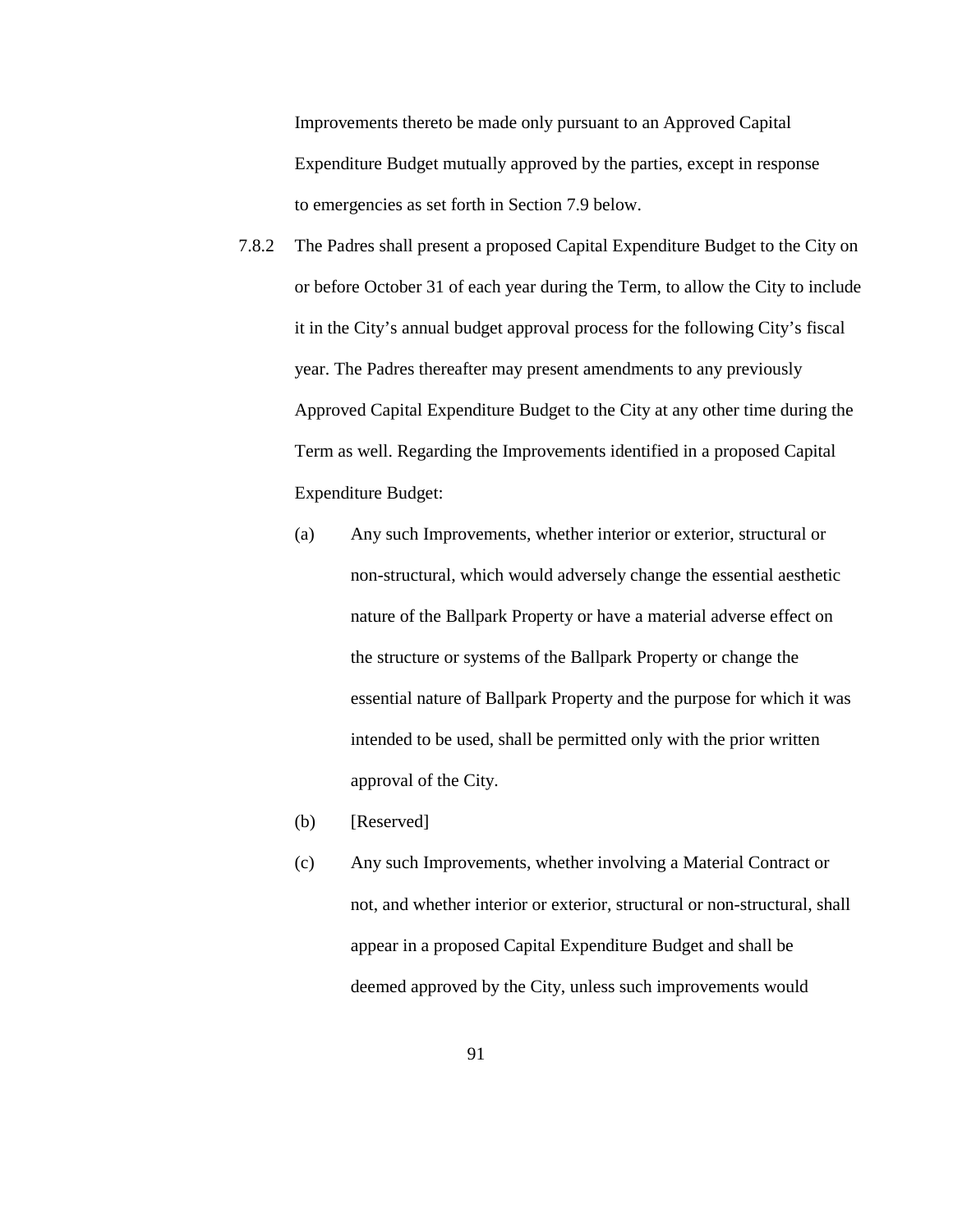adversely change the essential aesthetic nature of the Ballpark Property or have a material adverse effect on the structure or systems of the Ballpark Property or change the essential nature of Ballpark Property and the purpose for which it was intended to be used.

- 7.8.3 The Padres' proposed Capital Expenditure Budgets shall include:
	- (a) a description of the Improvements requiring the proposed Capital Expenditure;
	- (b) an estimate of the costs thereof; and
	- (c) a proposed schedule for the construction or installation of such Improvements.
- 7.8.4 Within thirty (30) days after the City's receipt of a proposed Capital Expenditure Budget from the Padres, the City shall respond to the Padres, in writing, with its conditional approval or disapproval of the proposal (except as to matters deemed approved). Other than for matters deemed approved pursuant to this Agreement, any such approval shall be conditioned upon approval by the City Council in its budget approval process. If the City disapproves, its response shall be accompanied by a statement of reasons for such disapproval. The City may condition its approval of any proposed Capital Expenditure Budget upon such additional matters as the City may deem necessary or appropriate, in its sole but good faith discretion, including, if applicable, (i) special forms of insurance appropriate to the construction, (ii) special approval rights for the City over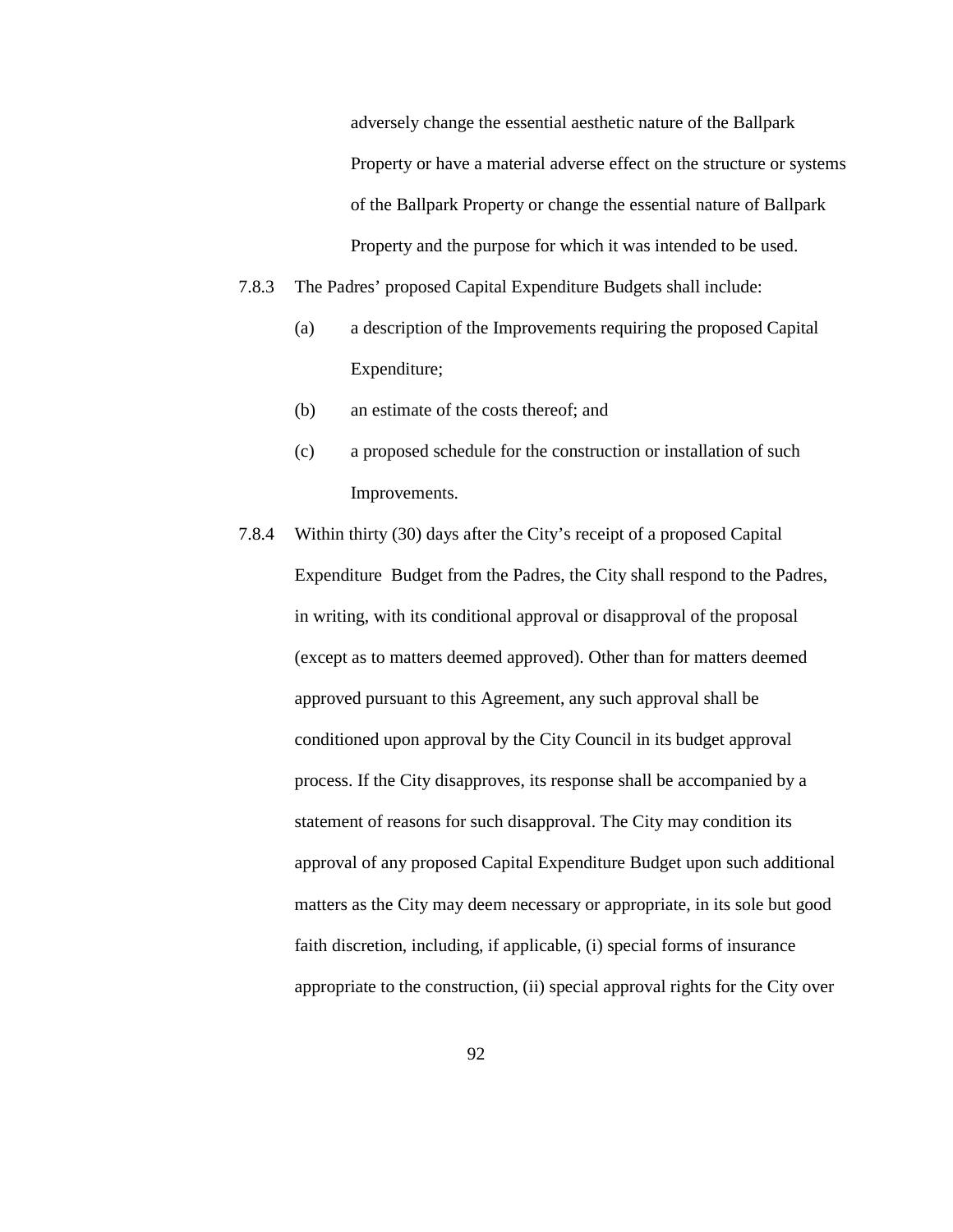particular contracts, (iii) special approval rights for the City over the engagement of key architectural, construction, design personnel and other Consultants for the Improvements, (iv) bonds or other credit assurances, (v) requirements for City review and approval of plans, specifications and permits, (vi) provisions protecting the City against obligations to remit payments or to bear liabilities not otherwise covered by this Agreement, and (vii) such other matters as may be related to the proposed activity of construction or installation of the Improvements. Upon approval of a Capital Expenditure Budget (including deemed approval), the Padres may request that the City Manager, and the City Manager shall, advance amounts not to exceed the amount then existing in the Capital Expenditure Reserve Fund, which the Padres may expend on any item in the Approved Capital Expenditure Budget in that City's fiscal year, without any requirement that the Padres obtain any further approvals from the City. The Padres shall, within ten (10) Business Days after the close of the City's fiscal year, submit to the City all documentation supporting the expenditures made from such advances.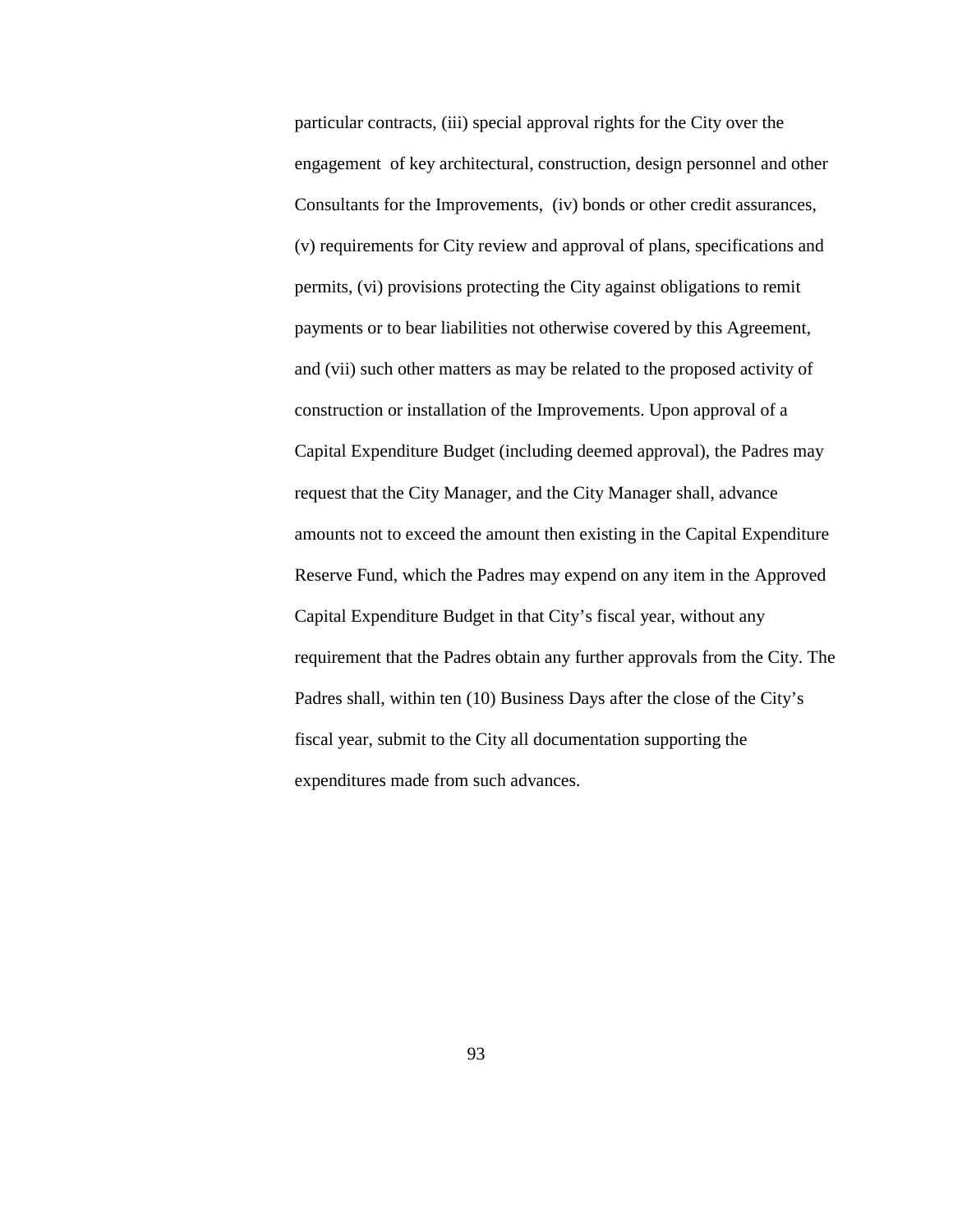- 7.8.5 Any proposed Capital Expenditure Budget requiring City approval may be approved or disapproved by the City in its sole and absolute discretion, with two exceptions, as to which the City agrees that its approval shall not be unreasonably withheld or delayed:
	- (a) In response to emergencies, addressed in Section 7.9 below; or
	- (b) For Improvements necessary in order to maintain the then-existing components of the Ballpark Property as a First-Class Facility.
- 7.8.6 After the completion of any work on Improvements involving a Material Contract, the Padres shall promptly provide to the City a copy of any "as-built" plans and specifications, or updates to previously provided plans and specifications, which have been provided by architectural, construction, design personnel or other Consultants to the Padres.
- 7.8.7 A proposed Capital Expenditure Budget which has received the requisite City approval or deemed approval pursuant to this Section 7.8 will be referred to in this Agreement as an "Approved Capital Expenditure Budget." For example, a proposed Capital Expenditure Budget which is deemed approved, because it meets the requirements of paragraph 7.8.2(c) above, shall thereby be deemed an Approved Capital Expenditure Budget.

94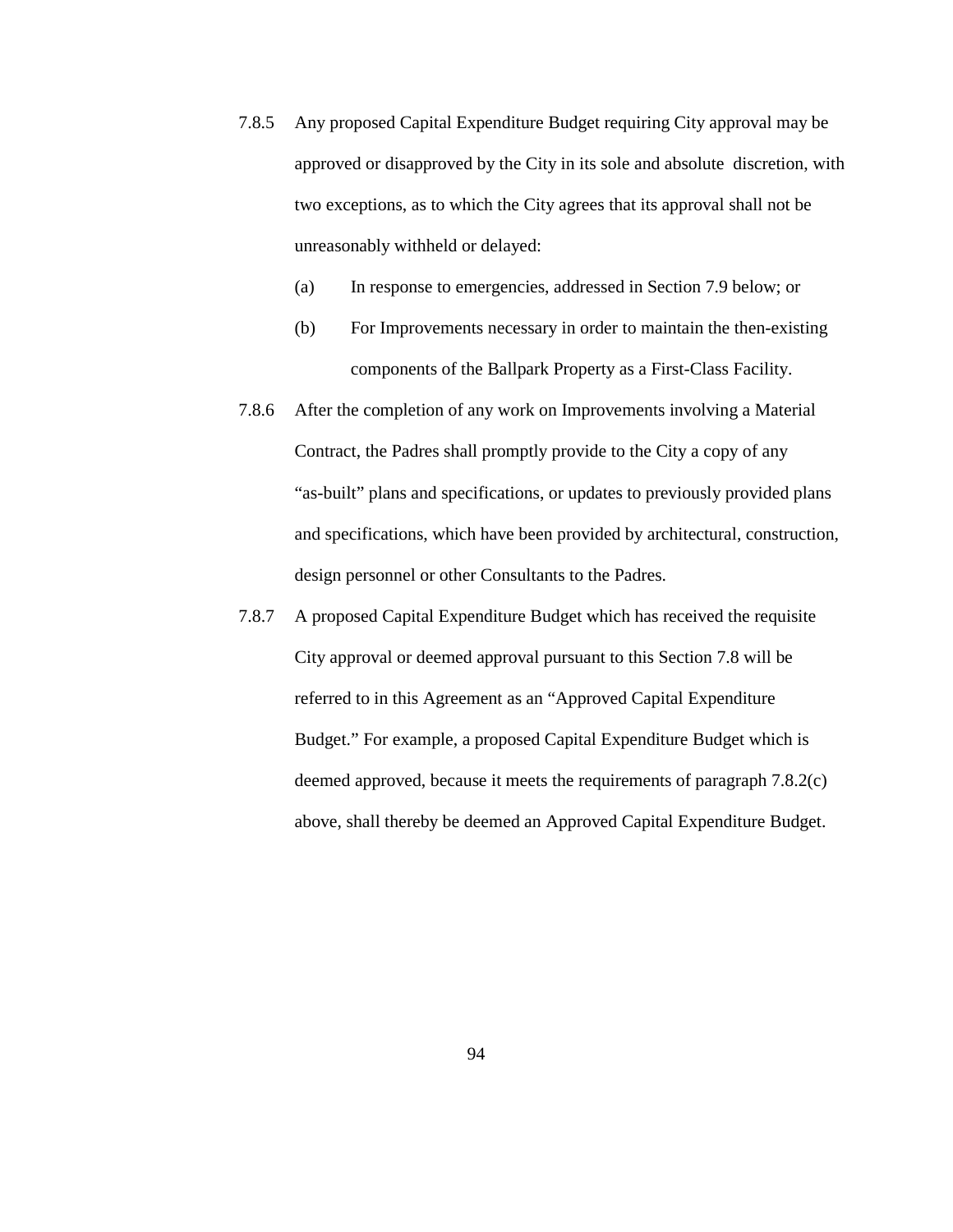- 7.8.8 A Capital Expenditure shall be considered an "Approved Capital Expenditure" if it:
	- (a) is authorized to be made in an Approved Capital Expenditure Budget; or
	- (b) meets the requirements of paragraph 7.8.2(c) above; or
	- (c) is made in response to emergencies, addressed in Section 7.9 below;

provided, however, that no Capital Expenditure shall qualify as an Approved Capital Expenditure, whether interior or exterior, structural or non-structural, to any area of the Ballpark Property, if such Capital Expenditure adversely changes the essential aesthetic nature of the Ballpark Property or has a material adverse effect on the structure or systems of the Ballpark Property or change the essential nature of Ballpark Property and the purpose for which it was intended to be used, without prior written approval by the City.

- 7.9 Emergency Maintenance, Repairs and Improvements.
	- 7.9.1 The Padres shall provide for all necessary emergency Maintenance, Repairs and Improvements which directly affect the public's safe access to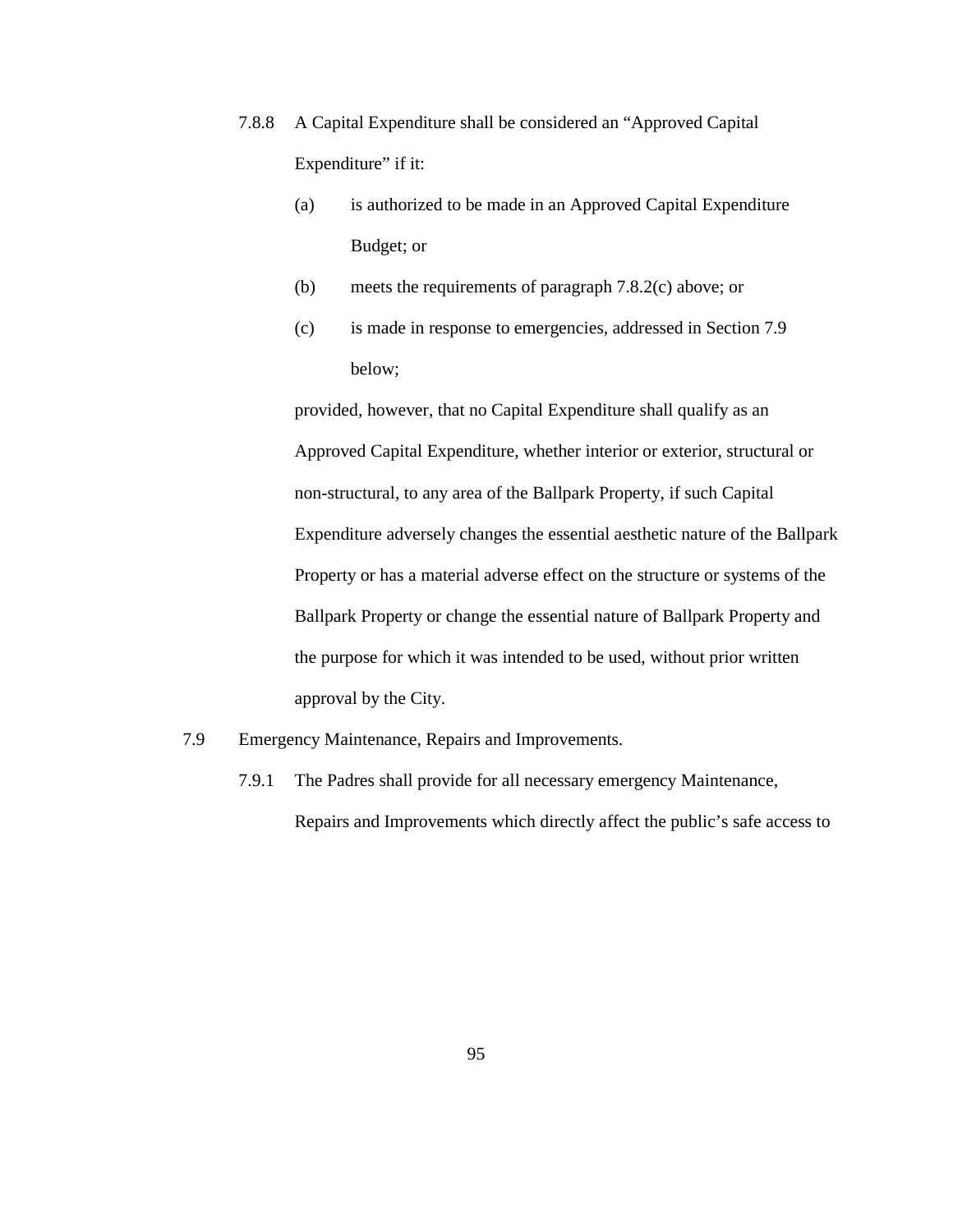or use of the Ballpark Property, including those that may involve Material Contracts.

7.9.2 In the event of an emergency requiring either Maintenance and Repair or an Improvement requiring a Capital Expenditure not identified in the applicable Approved Capital Expenditure Budget, the Padres shall promptly notify the City after the discovery of the emergency or need for such Maintenance, Repair or Improvement. If the Padres fail to timely effect the emergency Maintenance, Repair or Improvement, then the City shall promptly notify the Padres in writing of such failure, and the City may (in addition to any other rights which it may exercise hereunder), at its election, make the emergency Maintenance, Repair or Improvement at commercially-reasonable rates and advance the costs for doing so. The City shall thereupon promptly notify the Padres, in writing, of the nature of the work performed by the City (or its agents or Consultants) and the cost and expense incurred by the City in performing such work. The Padres shall promptly reimburse the City for the Padres' share of the cost and expense incurred by the City in making the emergency Maintenance, Repair or Improvement. In the case of emergency Maintenance or Repair, the City's cost and expense shall be considered a Joint Ballpark Ownership Expense, and the share to be reimbursed by the Padres shall be based upon the provisions of this Agreement defining the Padres' obligation for Joint Ballpark Ownership Expenses. In the case of an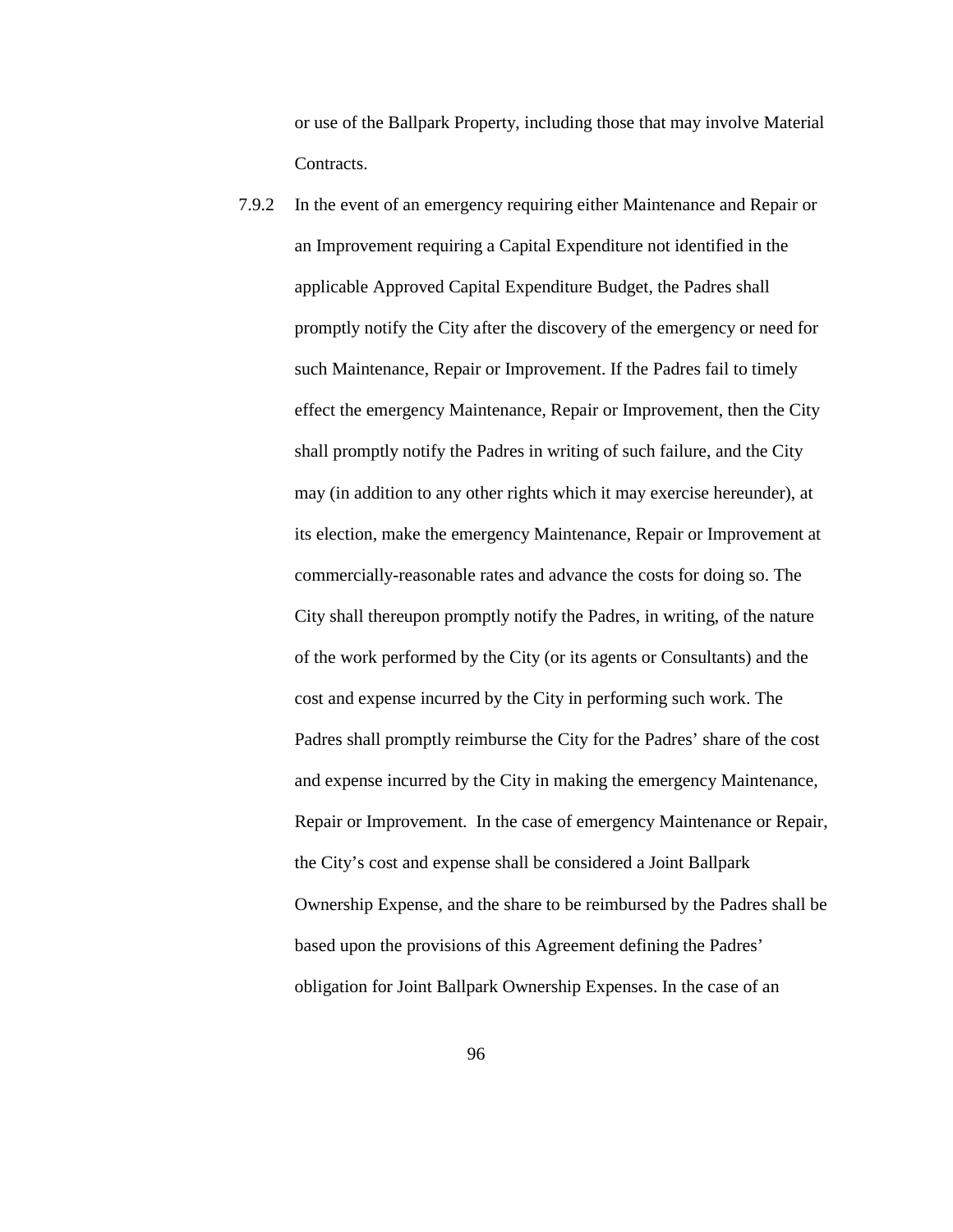emergency Improvement requiring a Capital Expenditure not identified in the applicable Approved Capital Expenditure Budget, the City's cost and expense shall be considered a Capital Expenditure, to be reimbursed first from the Capital Expenditure Reserve Fund, and only thereafter by the Padres.

7.10 Notice to City of Material Defects, Damage or Destruction. The Padres shall notify the City, by written notice, preceded by oral notice if written notice alone is not practicable, of material defects in, damage to or destruction of any part of the Ballpark Property, or material dangers or hazards on the Ballpark Property, promptly after the discovery of such conditions by the Padres.

- 7.11 Obligations Regarding Damaged Property.
	- 7.11.1 If any component of the Ballpark Property becomes Damaged Property due to the gross negligence or willful misconduct of the Padres or the Padres' partners, officers, employees, agents or contractors, then: (i) notwithstanding Section 7.9, the Padres shall promptly repair, restore or replace such Damaged Property at the Padres' sole cost and expense and the Padres shall be entitled to reimbursement for such costs and expenses from the proceeds of applicable insurance described in Article 17; and (ii) notwithstanding Article 8, such costs and expenses shall not be deemed Joint Ballpark Ownership Expenses.
	- 7.11.2 If any component of the Ballpark Property becomes Damaged Property due to the gross negligence or willful misconduct of the City or the City's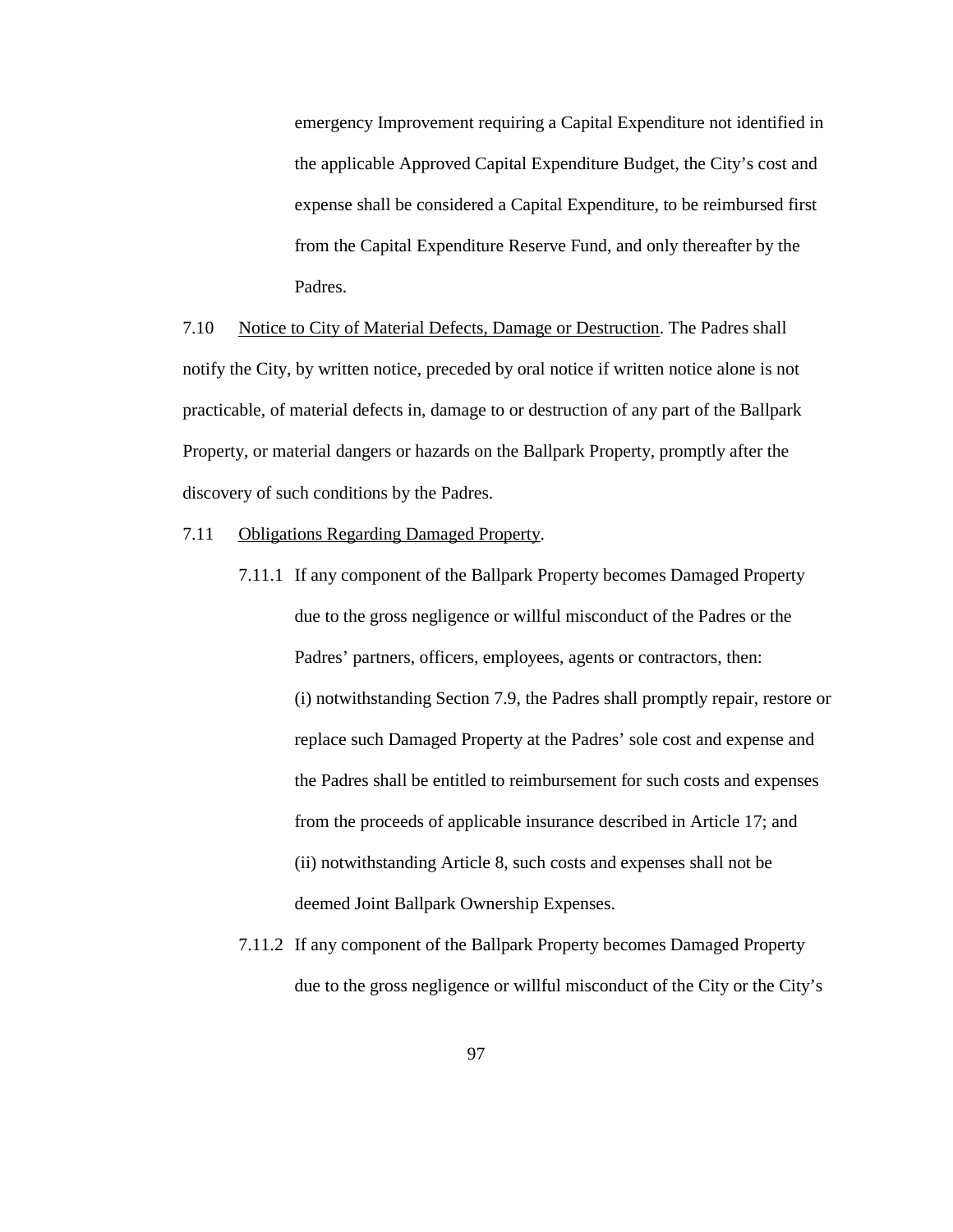officers, employees, agents or contractors, then: (i) the City shall promptly repair, restore or replace such Damaged Property at the City's sole cost and expense and the City shall be entitled to reimbursement for such costs and expenses from the proceeds of applicable insurance described in Article 17; and (ii) notwithstanding Article 8, such costs and expenses shall not be deemed Joint Ballpark Ownership Expenses.

7.12 Ownership of Improvements. Each Improvement made to the Ballpark Property, whether by the Padres pursuant to an Approved Capital Improvement Budget, or in response to an emergency pursuant to Section 7.9, or by the City in response to an emergency pursuant to Section 7.9, shall become part of the Ballpark Property and shall be owned as follows:

- 7.12.1 The Improvement shall become part of the City Property, and title thereto shall be held by the City, to the extent that the costs therefor were borne by the City; and
- 7.12.2 The Improvement shall become part of the Padres Property, and title thereto shall be held by the Padres (subject to Article 3 above), to the extent that the costs therefor were borne by the Padres.
- 7.13 Improvements to Offices.
	- 7.13.1 The Padres may make any interior Improvements to the Padres Offices (which costs and expenses shall be deemed a Joint Ballpark Ownership Expense or a Capital Expenditure for which reimbursement may be sought or advanced from the Capital Expenditure Reserve Fund), on the condition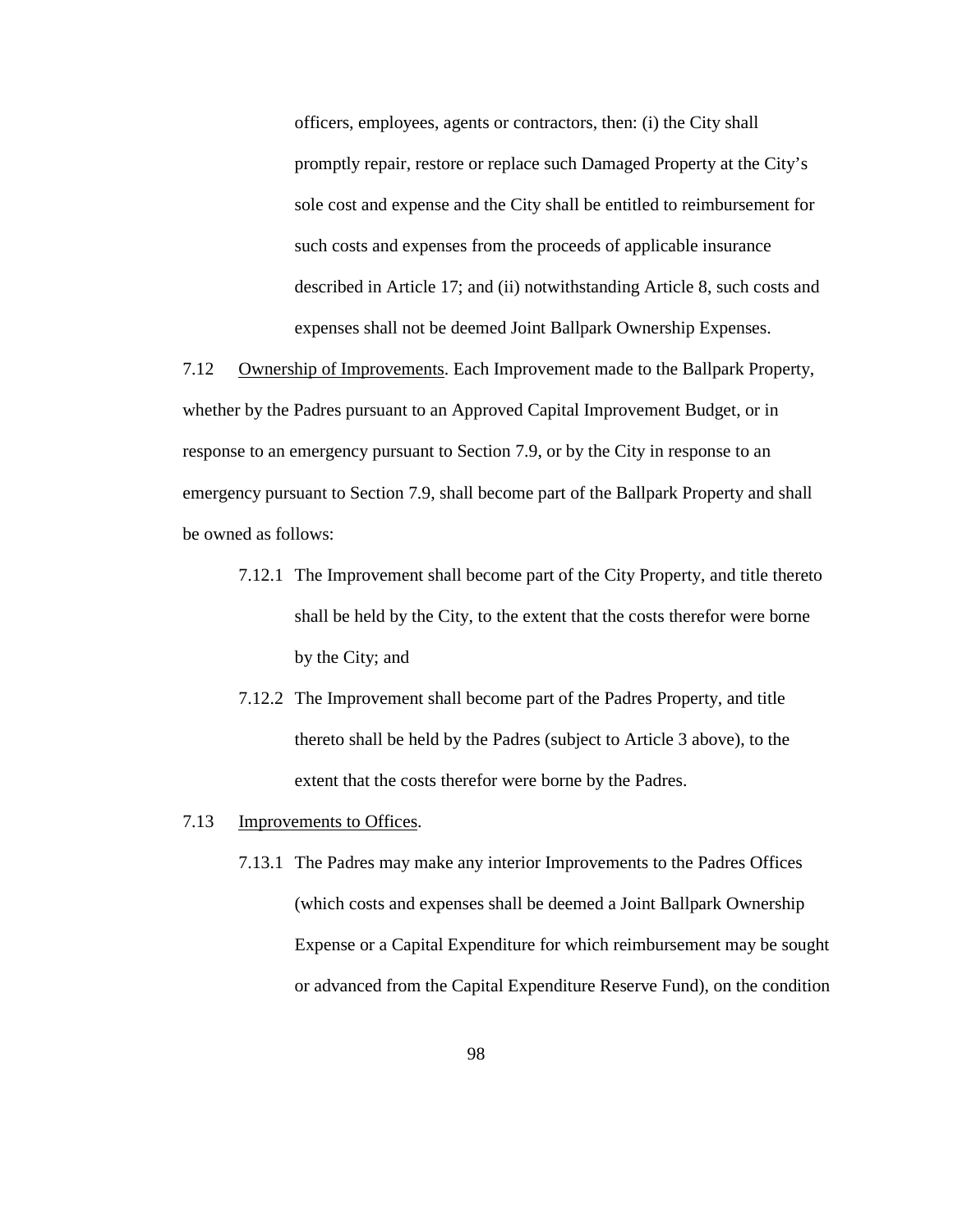that such Improvements do not adversely change the essential aesthetic nature of the Ballpark Property or have a material adverse effect on the structure or systems of the Ballpark Property or change the essential nature of Ballpark Property and the purpose for which it was intended to be used.

7.13.2 The City may make any interior Improvements to the City Offices (which costs and expenses shall be deemed a Joint Ballpark Ownership Expense or a Capital Expenditure for which reimbursement may be sought or advanced from the Capital Expenditure Reserve Fund), provided that such improvements have been included within an Approved Capital Expenditure Budget. The City shall have the right from time to time to propose such Improvements for inclusion in an Approved Capital Expenditure Budget, and the Padres shall consider such requests in good faith, it being understood that the Padres may not decline to include such Improvements in an Approved Capital Expenditure Budget if such Improvements (a) do not adversely change the essential aesthetic nature of the Ballpark Property or have a material adverse effect on the structure or systems of the Ballpark Property or change the essential nature of Ballpark Property and the purpose for which it was intended to be used and (b) do not mandate a finish standard that is greater than the finish standard for interior Improvements within the Padres Offices.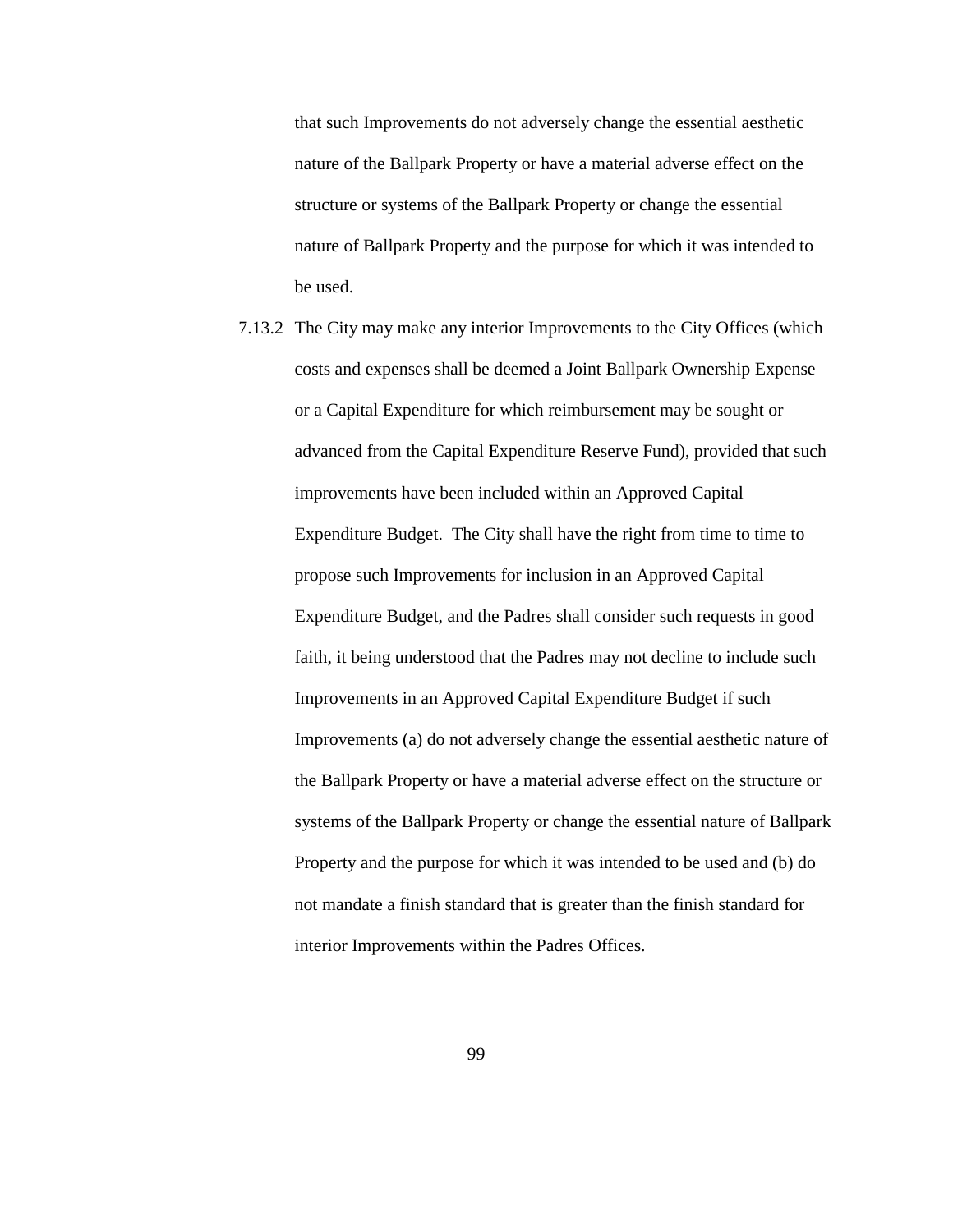7.14 No Material Adverse Effect from Improvements. If the City reasonably believes that the Padres' making of any of the Improvements described in Section 7.12 would have a Material Adverse Effect on the City, the parties shall meet, confer and reasonably restructure the transaction in such a manner that (i) the Improvements may be made without such a Material Adverse Effect on the City, and (ii) the restructuring does not result in the imposition of additional costs on either party.

#### 7.15 Unapproved Improvements.

7.15.1 If the Padres make an Improvement to any part of the Ballpark Property which requires approval under this Agreement, without obtaining all such required approvals from the City, the City shall have the right to determine whether such Improvements shall remain part of the Ballpark Property or be removed, and to notify the Padres in writing of such determination, within sixty (60) days after the date on which the City acquires actual knowledge of the construction or installation of the unauthorized Improvement. If the City fails to deliver any written notice of its determination to the Padres within the said sixty (60) day period, the City shall be deemed to have determined that such Improvements shall remain part of the Ballpark Property. If the City gives timely written notice to the Padres that the unauthorized Improvements shall be removed, the Padres, at their sole cost and expense, shall promptly cause such removal, and shall restore the Ballpark Property to its condition prior to any such Improvements.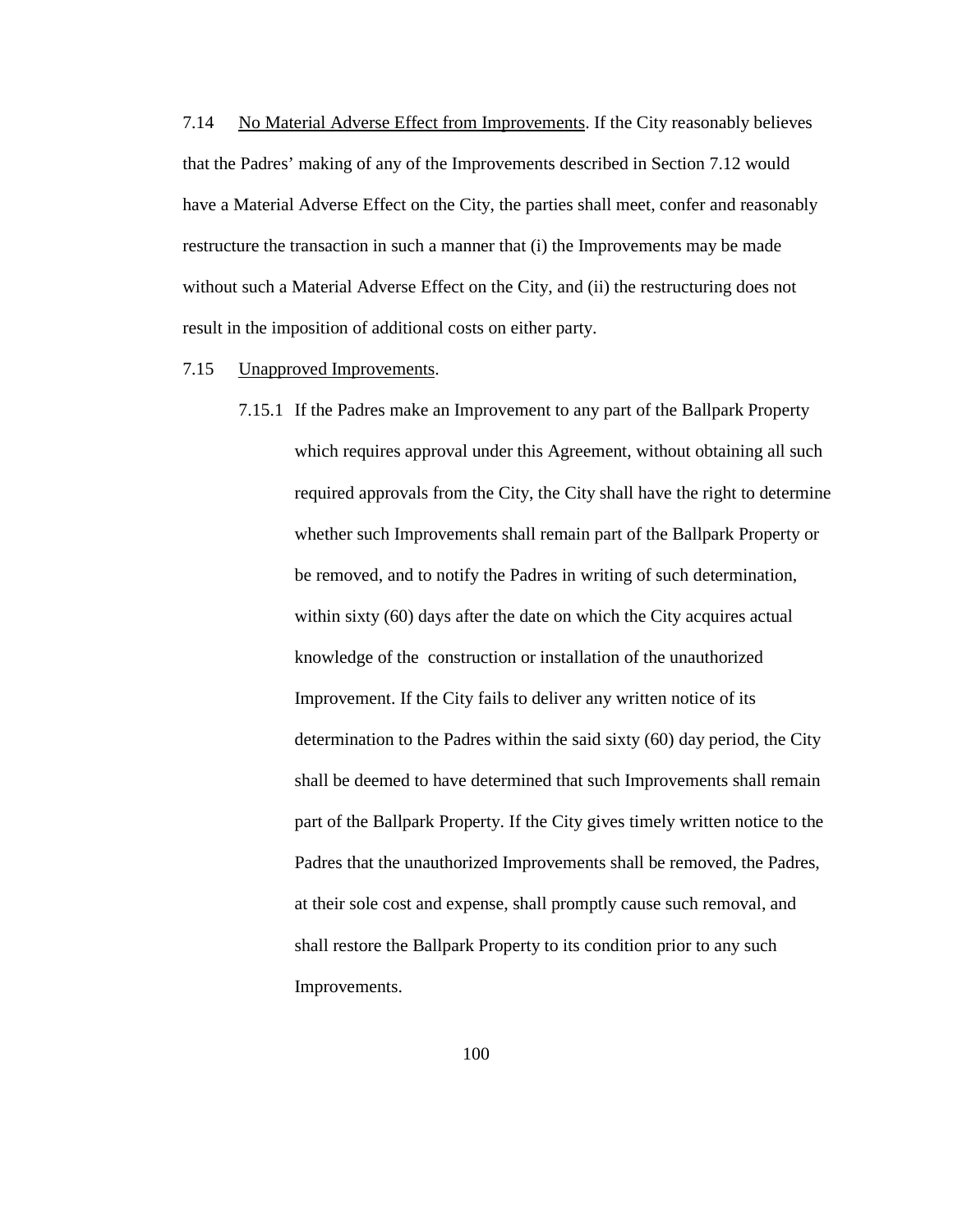- 7.15.2 If the Padres make an Improvement to any part of the Ballpark Property which did not require approval under this Agreement or could be made with deemed approval under this Agreement, and the result of such Improvement is that above-standard Maintenance or Repair costs are incurred, the Padres alone shall bear such above-standard Maintenance or Repair costs.
- 7.15.3 The Padres agree that they will not unreasonably separate contracts for Improvements so as to make them less-than-Material Contracts, thereby avoiding the approval requirements in this Agreement.
- 7.15.4 The City agrees that it will not unreasonably assert that an Improvement requires approval under this Agreement, by unreasonably aggregating contracts together, which the Padres in good faith believed to be less-than-Material Contracts.

#### 7.16 Condition of Improvements at End of Term

7.16.1 In consideration for the Padres' use and occupancy of the Ballpark Property, the Padres covenant that at the conclusion of the Term, the Padres shall ensure through an independent qualified third party maintenance and construction engineer reasonably approved by the City that all obligations regarding Maintenance, Repair and Improvements required to be performed by the Padres under this Agreement have been completed, that there are no deferred Maintenance items and that the Ballpark Property is fully functional for its intended use. If all such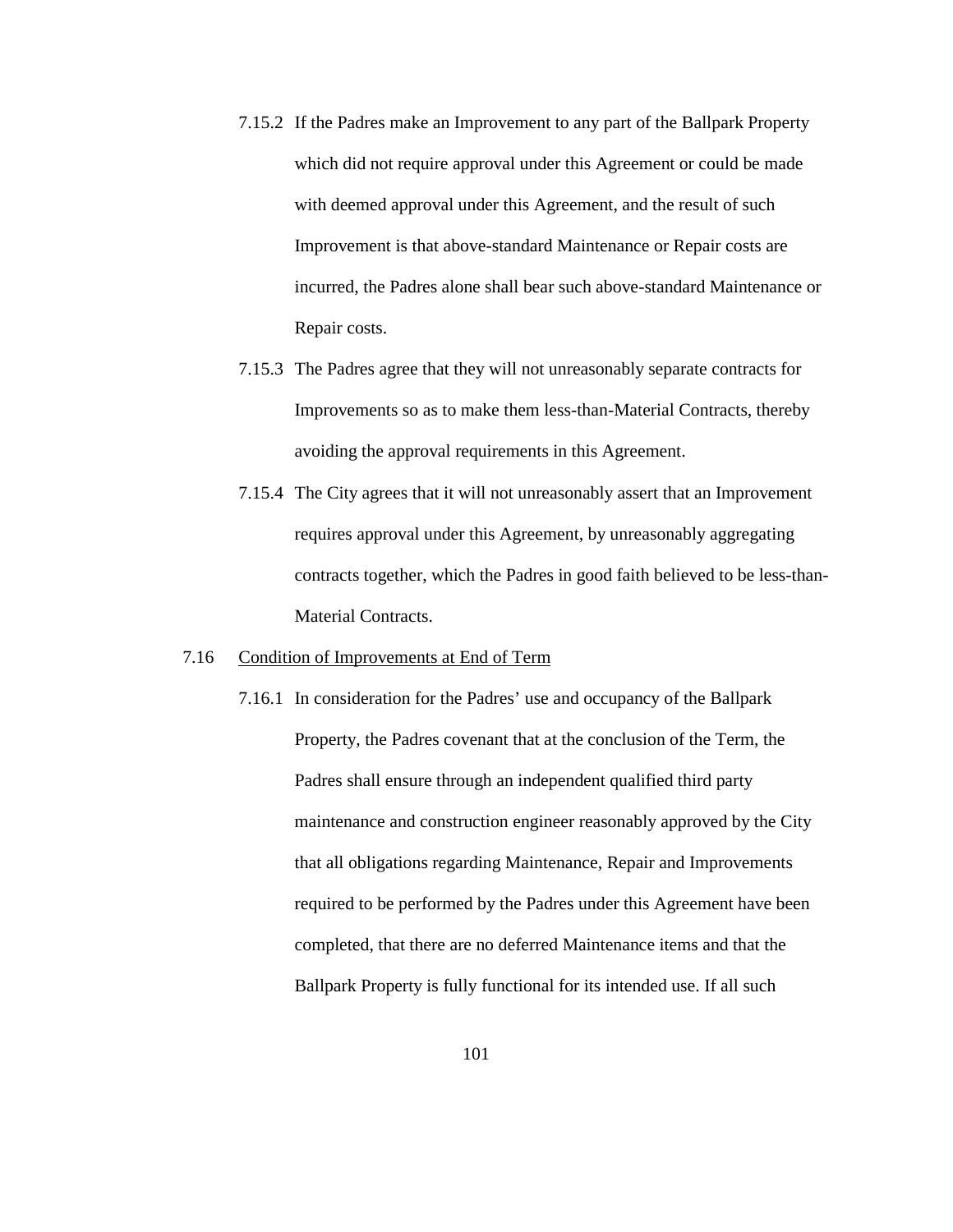obligations have not been completed at the conclusion of the Term, the City shall have the right to require the Padres to promptly complete such obligations, in addition to all other remedies and rights the City may have. If all such obligations have not been completed within three (3) months after the expiration of the Term, the City shall have the right to complete such obligations and charge the Padres for the cost thereof

## 7.17 Performance of Maintenance, Repairs and Improvements.

- 7.17.1 The Padres shall use reasonable efforts to cause all Maintenance, Repairs and Improvements, including those done in emergencies under Section 7.9, to be performed promptly (and, if set forth in an Approved Capital Expenditure Budget, within the schedule for completion thereof as set forth in such Approved Capital Expenditure Budget), diligently, and in a good and workmanlike manner, in such a manner as to not cause damage to any part of the Ballpark Property, and in accordance with all applicable Laws (including the procurement of any required governmental permits). The Padres shall be responsible for timely completion of: (i) the development of all plans, designs, schemes, drawings and programs for all Improvements, including those done in emergencies under Section 7.9, and (ii) the selection of required Consultants for all Improvements, including those done in emergencies under Section 7.9.
- 7.17.2 The Padres shall use reasonable efforts to plan, schedule and conduct all Maintenance, Repairs and Improvements so as to prevent or at least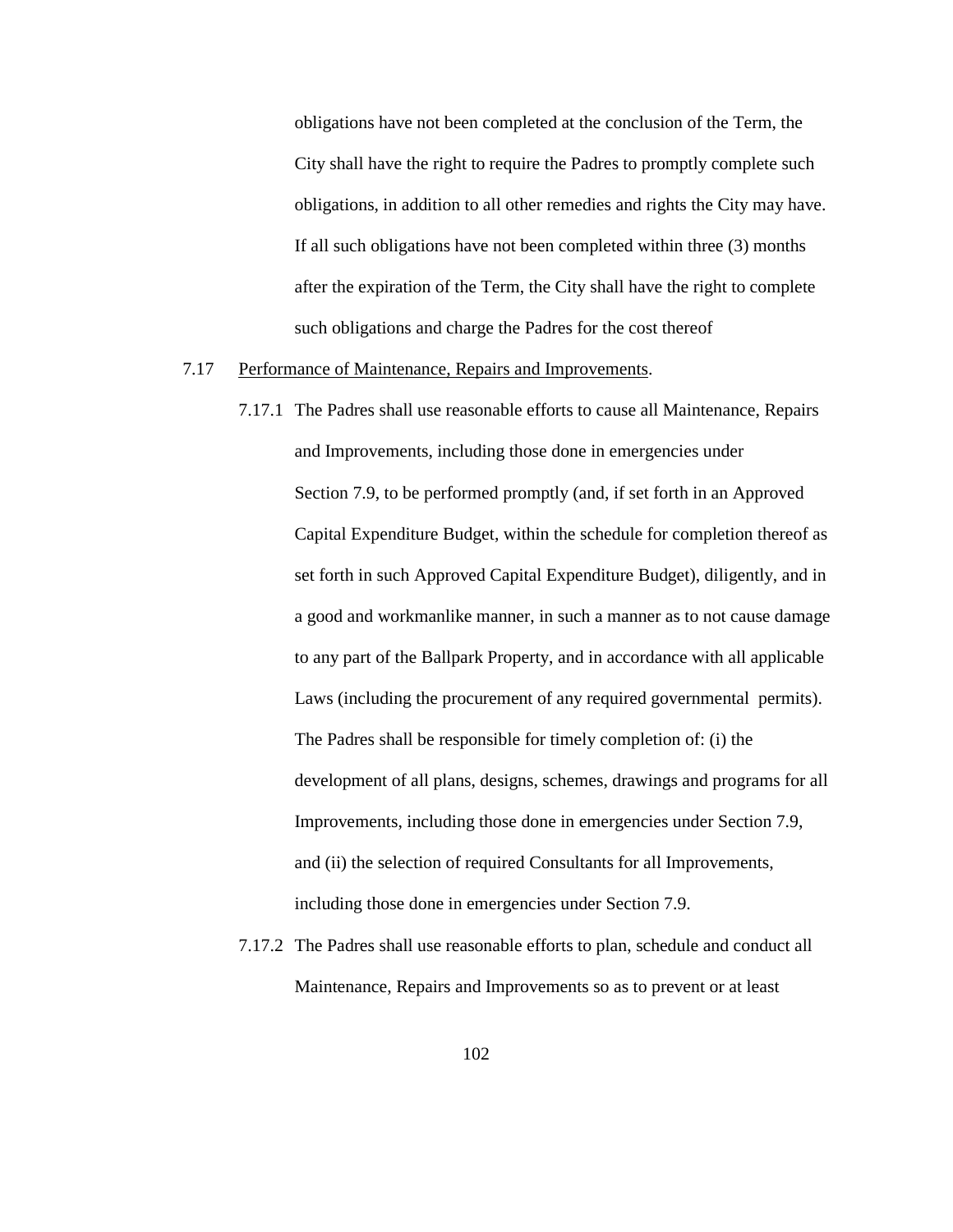minimize (i) inconvenience to any patrons, (ii) any reduction in seating capacity at the Ballpark Property, and (iii) interference with the City's or Padres' use and enjoyment of the Ballpark Property.

- 7.17.3 For any Improvement to be constructed or installed at the Ballpark Property under a Material Contract, the Padres shall provide written notice to the City at least ten (10) Business Days prior to commencing such construction or installation, or delivery of any construction materials for such Improvement to the Ballpark Property.
- 7.17.4 The Padres shall have the right to approve, and to execute in its name, all contracts that may be required in connection with any Maintenance, Repairs and Improvements; provided, however, that all Material Contracts for Maintenance, Repair or Improvement (including any change order that, on its own, would qualify as a Material Contract) shall require the prior written approval of the City which approval (a) shall not be unreasonably withheld or delayed and (b) shall be deemed to have been given by the City for a Material Contract for an Improvement (i) if Capital Expenditures with respect to the Improvement constitute Approved Capital Expenditures in accordance with paragraph 7.8. 8 of this Agreement or (ii) the costs of the Improvements are to be paid from an advance made by the City Manager pursuant to Section 7.8.4. If the City has not delivered a written disapproval to the Padres with respect to a Material Contract submitted to the City for approval, within ten (10)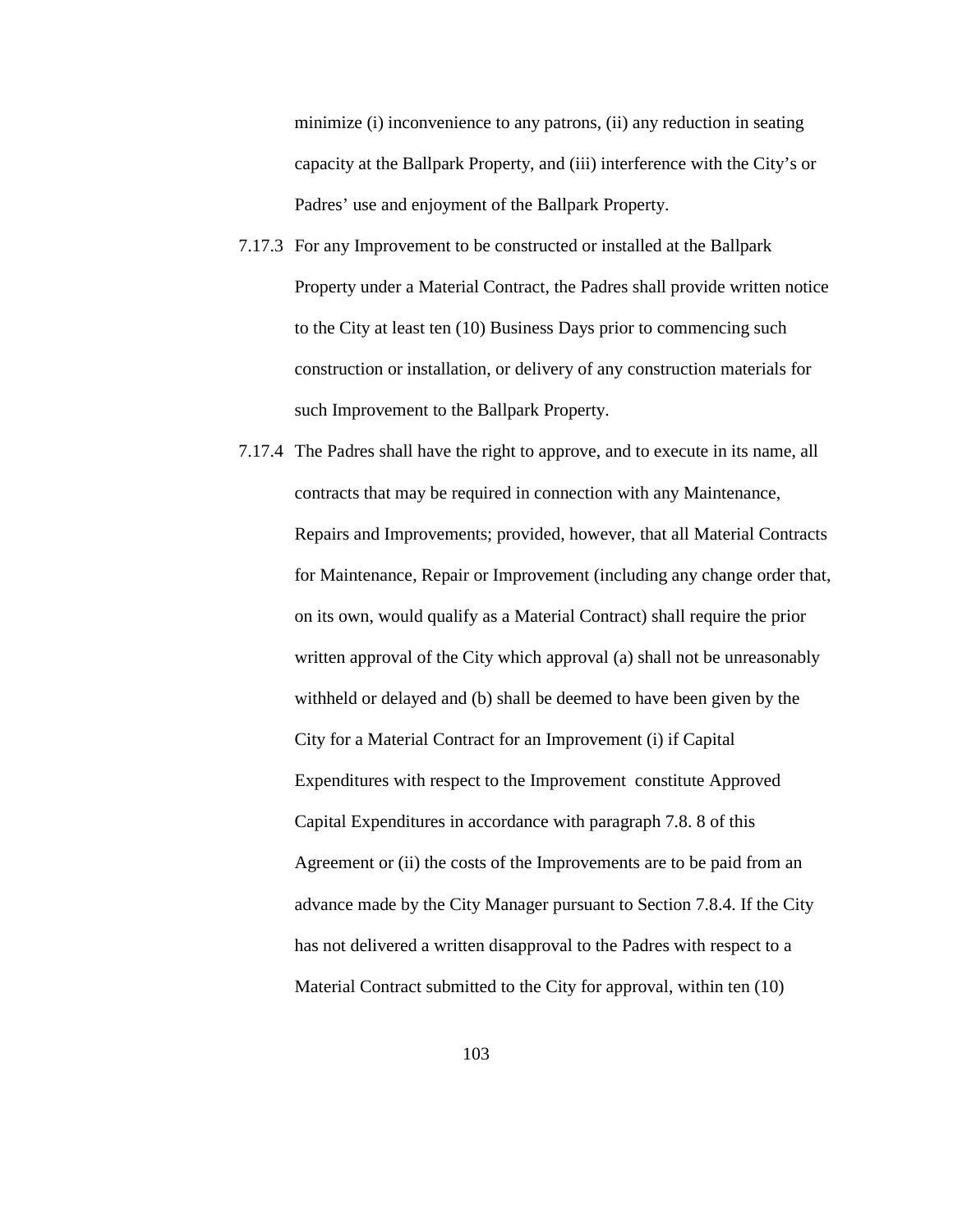Business Days after receipt thereof by the City, accompanied by a statement of reasons for such disapproval, such Material Contract shall be deemed to have received the prior written approval of the City. Notwithstanding the foregoing, this paragraph 7.17.4 shall not be deemed to require the Padres to obtain the City's written approval for bulk purchases of individual items, even if the contract for such bulk purchase is a Material Contract.

- 7.17.5 In connection with all Maintenance, Repairs and Improvements, the Padres shall use good-faith efforts to maximize the use of local contractors, subcontractors and workers, and shall:
	- (a) not discriminate against any employee or applicant for employment on any basis prohibited by law;
	- (b) provide equal opportunity in all employment practices;
	- (c) comply with the provisions of the City of San Diego equal employment opportunity program set forth in the City of San Diego's Municipal Code, Chapter II, Article 2, Division 27;
	- (d) submit to the City either a work force report or an equal employment opportunity plan, to the extent required by Section 22.2705 of the City of San Diego Municipal Code;
	- (e) permit the City's Equal Employment Opportunity Contractor Program staff to monitor and review compliance with the equal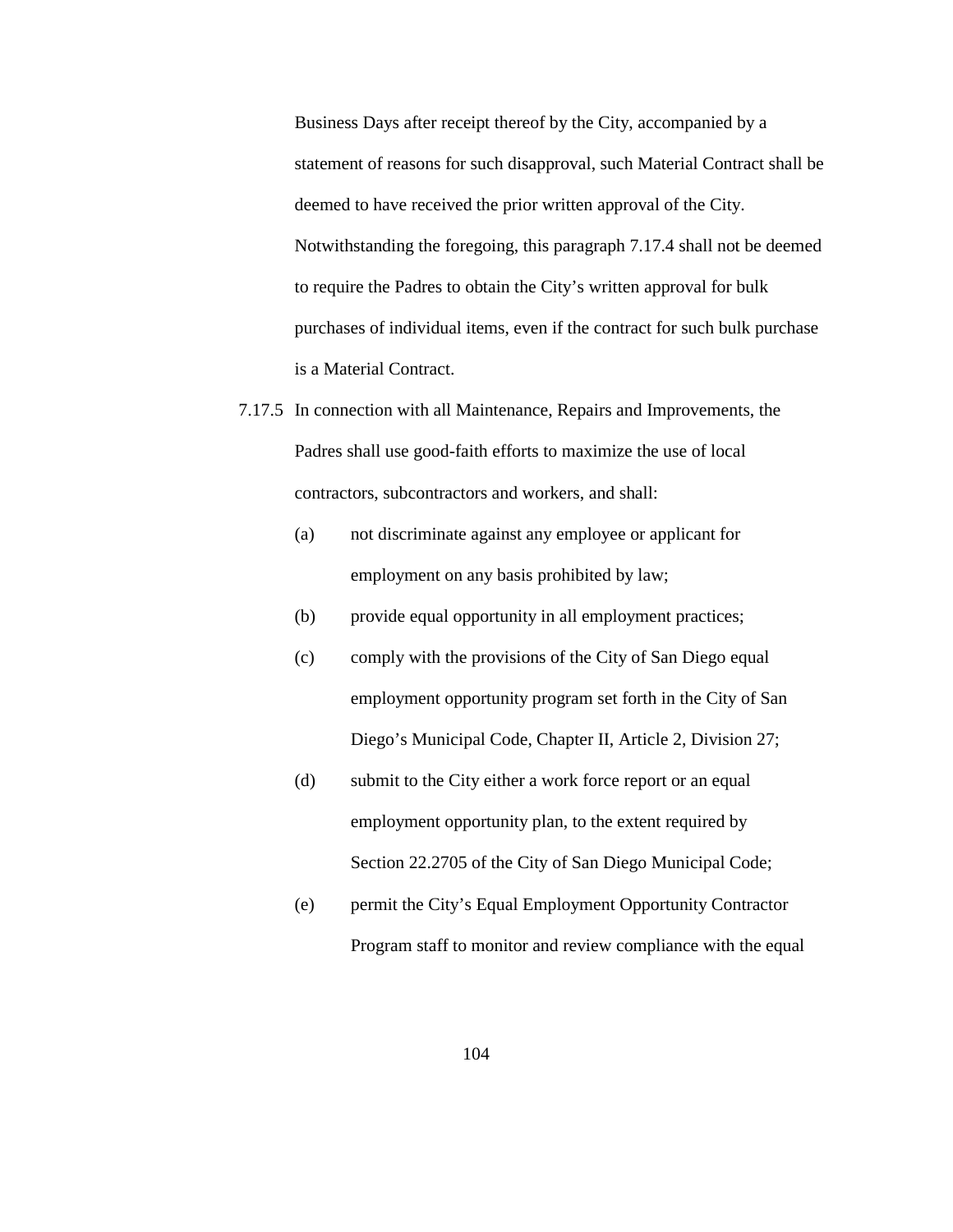opportunity employment provisions provided in this paragraph 7.17.4; and

(f) provide the City with all reports required by Law regarding compliance with this paragraph 7.17.4.

7.18 Limitation of Responsibility. Neither the making of any payment by the City under Sections 8.2 or 8.3, nor the disbursement of any payment to the Padres from the Capital Expenditure Reserve Fund, shall constitute or be interpreted as either (a) an approval or acceptance by the City of the work done through the date of such payment or disbursement, or (b) a representation or indemnity by the City to any party against any deficiency or defect in the work or against any breach of any contract. Inspections and approvals of the plans and specifications, the workmanship and materials used in any Maintenance, Repair or Improvement and the exercise of any other right of inspection, approval or inquiry granted to the City in this Agreement are acknowledged to be solely for the protection of the City's interest, and under no circumstances shall they be construed to impose any responsibility or liability of any nature whatsoever on the City to any Person. No payment by the City or disbursement from the Capital Expenditure Reserve Fund by the City shall constitute a representation by the City as to the nature of any Maintenance, Repair or Improvement, its construction or its intended use for the Padres or for any other Person, nor shall it constitute an indemnity by the City to the Padres or to any other Person against any deficiency or defect in any Maintenance, Repair or Improvement, or against any breach of contract.

7.19 Payment of Claims and Removal of Liens.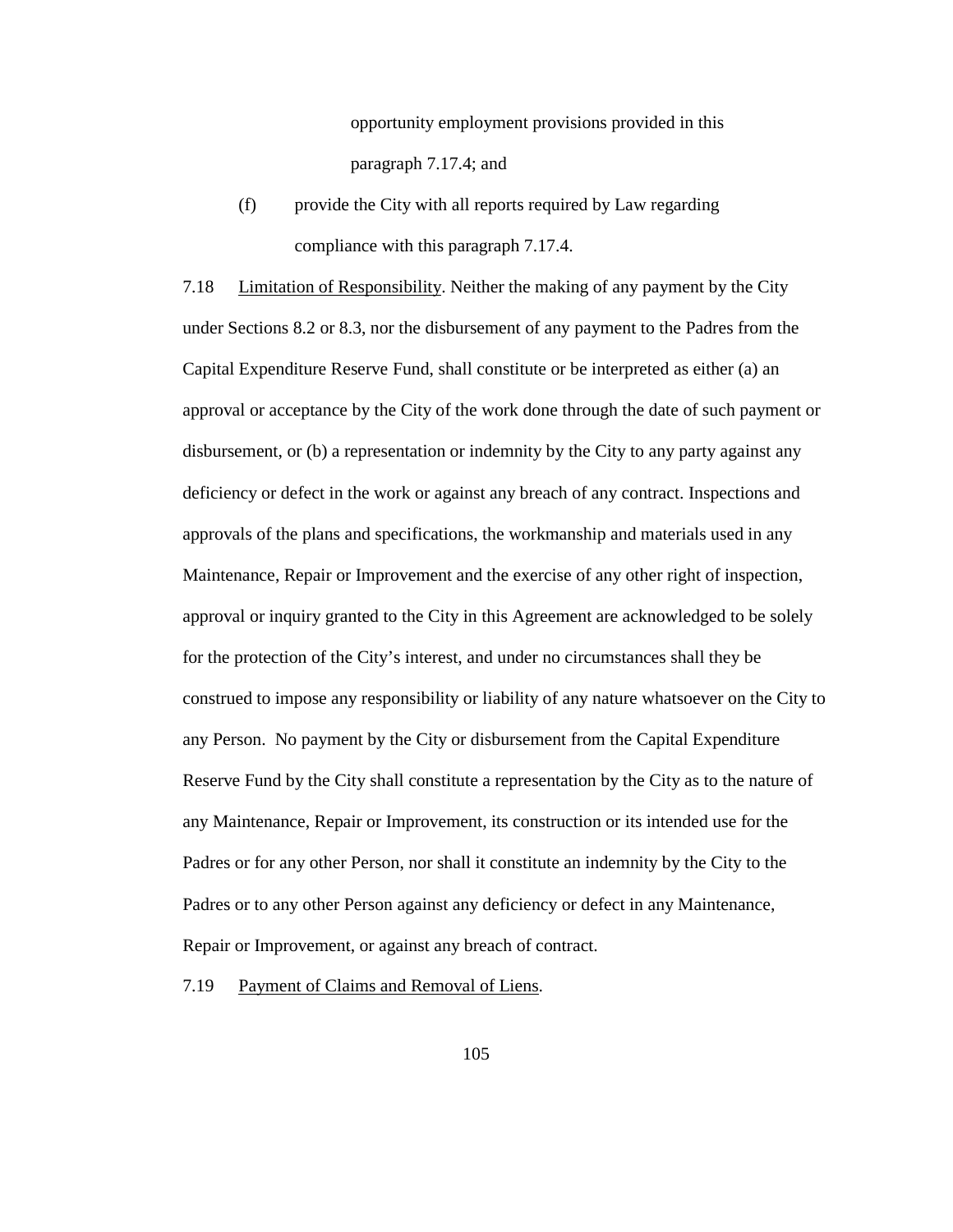- 7.19.1 The Padres shall cause all valid claims against the Padres, the City or the Ballpark Property for labor done and material and services furnished at the request of the Padres, for or in connection with any Maintenance, Repair or Improvement affecting the Ballpark Property, to be fully paid and discharged in a timely manner, and shall take all reasonable steps necessary to promptly remove all claims of Liens against the Ballpark Property or any rights or interests appurtenant to the Ballpark Property.
- 7.19.2 The Padres shall not suffer or permit any Liens to be enforced against the Ballpark Property by reason of (i) work done by the Padres or caused to be done by the Padres in or to the Ballpark Property, and (ii) materials or services furnished for or in connection with such work at the request of the Padres.
- 7.19.3 If any mechanic's or material supplier's Lien is filed· against the Ballpark Property on account of any (i) work done by the Padres or caused to be done by the Padres in or to the Ballpark Property, or (ii) materials or services furnished for or in connection with such work at the request of the Padres, then, within ten (10) days thereafter, the Padres shall immediately give the City written notice thereof and either: (A) promptly cause the same to be removed of record, or (B) post a bond in the amount of one hundred fifty percent (150%) of the amount of such Lien, in form and substance reasonably acceptable to the City, unless any foreclosure action to enforce such a Lien actually commences, in which case the Padres shall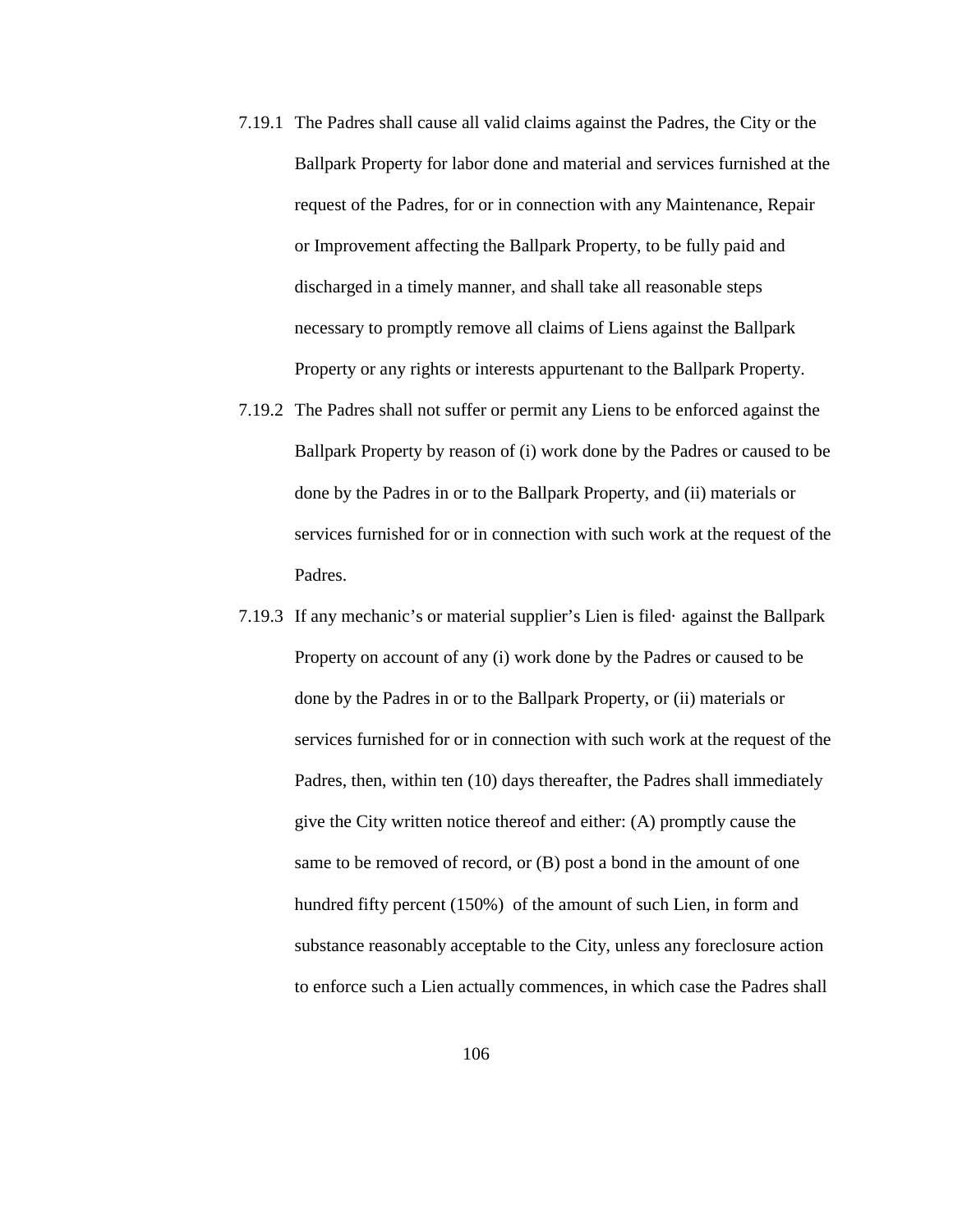cause such Lien to be removed of record or post such bond within five (5) Business Days after the commencement of such foreclosure action. The Padres shall indemnify and defend the City and hold it harmless from any costs, expenses or actions in connection with any such Liens. If the Padres fail to remove any Lien or pay any claim on the Ballpark Property or provide a bond or deposit as required by this Section, the City may pay such Lien or claim, or may contest the validity of the Lien or claim, and the Padres shall pay all costs and expenses of such contest, including the City's reasonable attorneys' fees, and reimburse the City for the amount of the City's payment of such Lien or claim. Expenses incurred by the Padres under this Section 7.19 shall be treated as Joint Ballpark Ownership Expenses (to the extent that the work on which the claim is based is properly characterized as Maintenance or Repair), or as Capital Expenditures (to the extent that the work on which the claim is based is properly characterized as an Improvement).

- 7.20 Inspection by the City.
	- 7.20.1 To ensure that the integrity of the design of the Ballpark Property is maintained, and ensure that the Ballpark Property and all Improvements are properly Maintained and Repaired as a First-Class Facility throughout the Term, the City shall have the right, at its sole cost and expense, to inspect the Ballpark Property and all Improvements, at least quarterly, at times reasonably agreed to by the parties. If any such time cannot be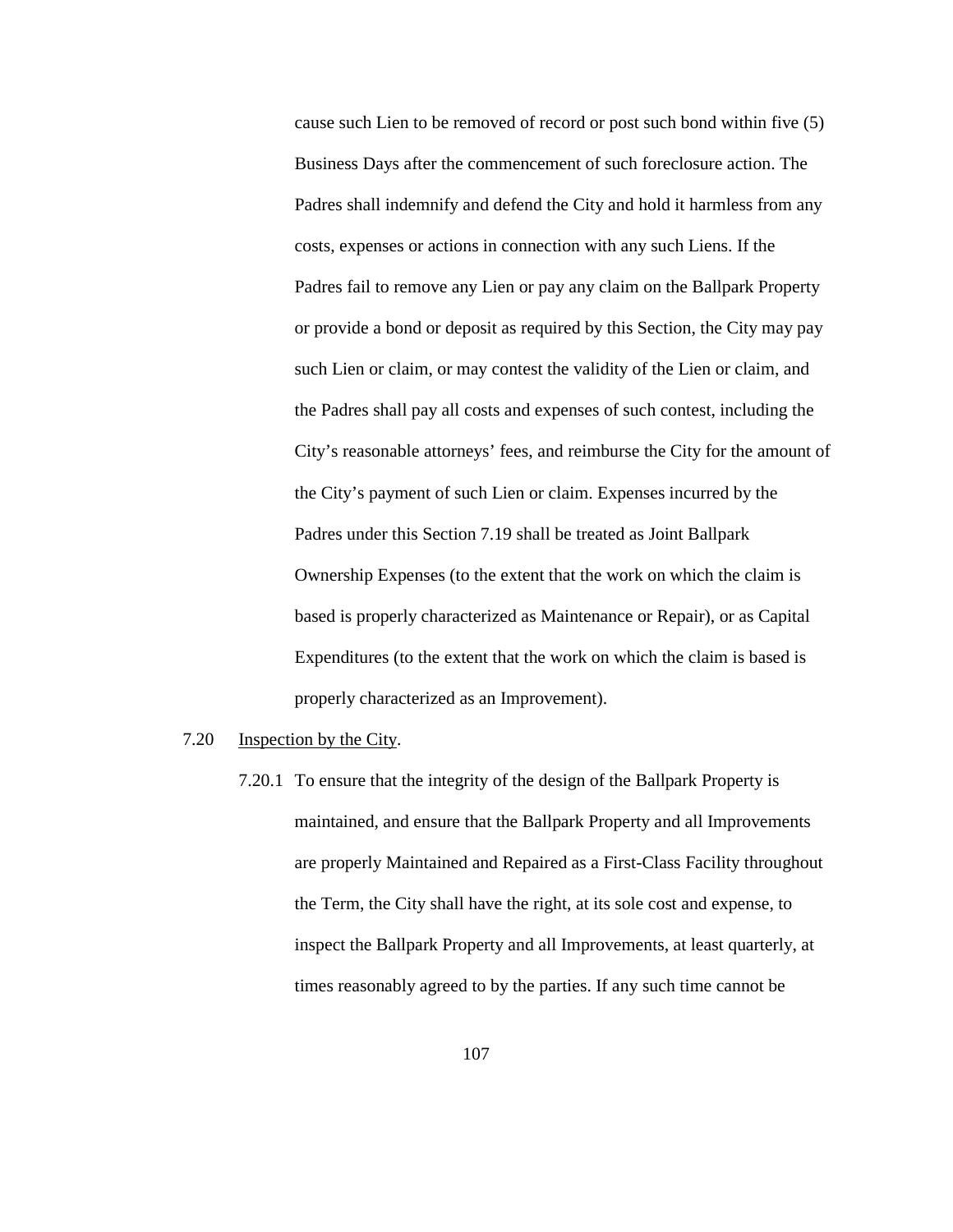agreed to by the parties, the City shall be entitled to inspect the Ballpark Property and all Improvements upon five (5) calendar days' prior written notice delivered to the Padres, and the Padres shall cooperate with and assist the City during the course of the inspection.

- 7.20.2 During any inspection conducted by the City pursuant to paragraph 7.20.1, the City shall have the right to inspect the entire Ballpark Property and all Improvements, and shall comply with all security provisions regarding access to the Ballpark Property and all Improvements in conducting such inspections. The Padres shall, as part of such security provisions, provide the City access to conduct inspections, and shall cooperate fully with the City in its conducting such inspections. In the course of any such inspection, the City may hire, at its sole cost and expense, mechanical, structural or electrical engineers, or other experts to assist in making a determination that the Ballpark Property and all Improvements have been Repaired, Maintained and Improved as a First-Class Facility. If the City provides its written consent, the Padres may retain in the Padres' name any engineers or experts designated by the City to assist in the inspection, and the City shall promptly reimburse the Padres for the cost of any such engineers or experts.
- 7.21 Operations and Maintenance Manuals.
	- 7.21.1 At least three (3) months prior to the Opening Date, or as soon thereafter as practicable, the Padres shall present to the City a preliminary draft of a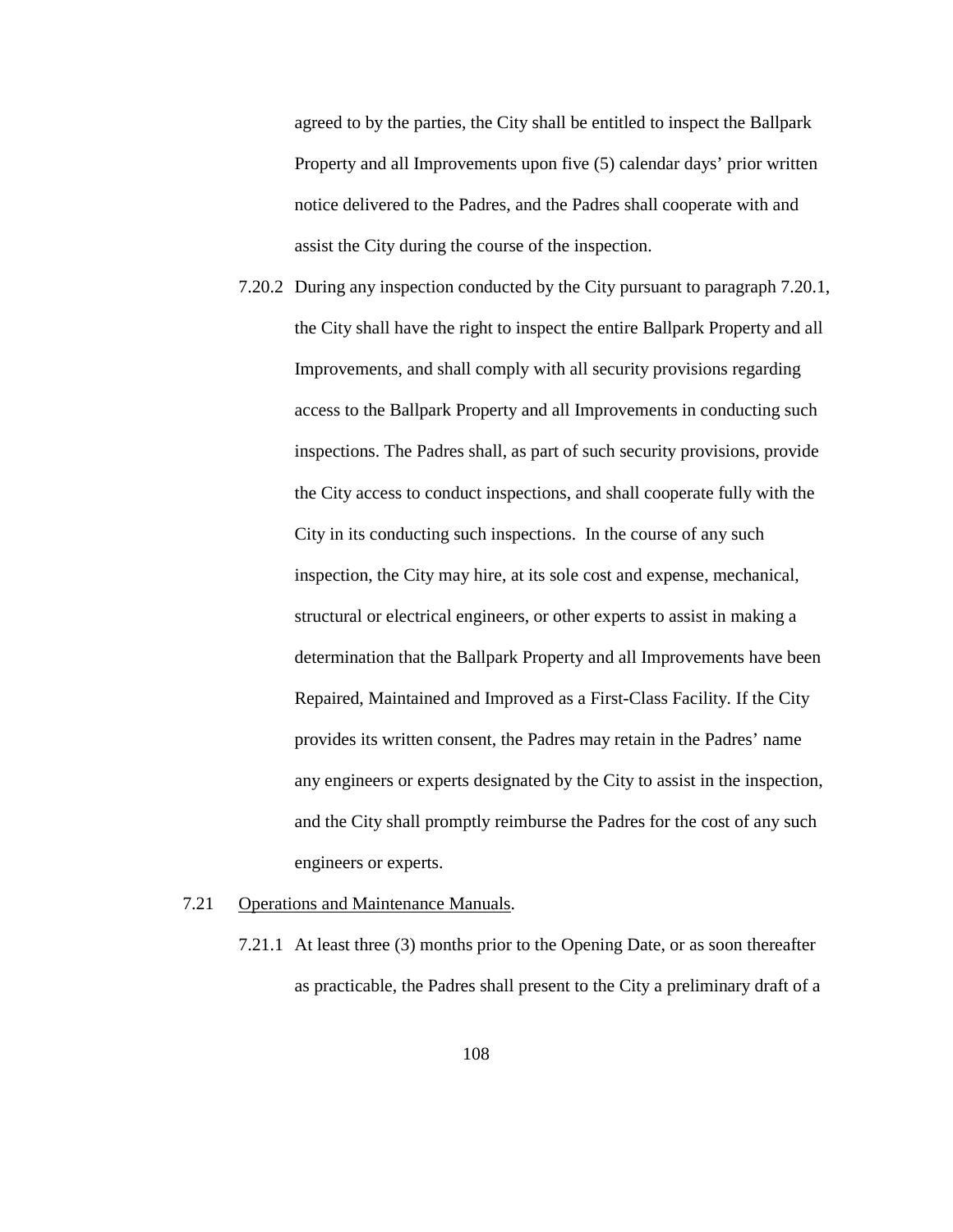Ballpark Operations Guidelines and Policy Manual (the "Operations Manual"), reflecting the Padres' proposed plan for implementing the proper operation of the Ballpark Property. The Padres shall solicit and obtain comments from the City to such preliminary draft. The Padres shall complete and deliver a final Operations Manual to the City no later than the last day of the first Major League Baseball Season during the Term.

7.21.2 No later than three (3) months prior to the Opening Date, or as soon thereafter as practicable, the Padres shall present to the City a preliminary draft of a Maintenance and Procedures Manual (the "Maintenance Manual") which details proposed policies and practices the Padres intend to use to monitor and Maintain the major mechanical and electrical equipment included within the Ballpark Property. The Padres shall solicit and obtain comments from the City to such preliminary draft. Thereafter, no later than the last day of the first Major League Baseball Season during the Term, the Padres shall complete and deliver a final Maintenance Manual to the City, detailing the routine and normal monitoring and Maintenance procedures adopted by the Padres for such major mechanical and electrical equipment.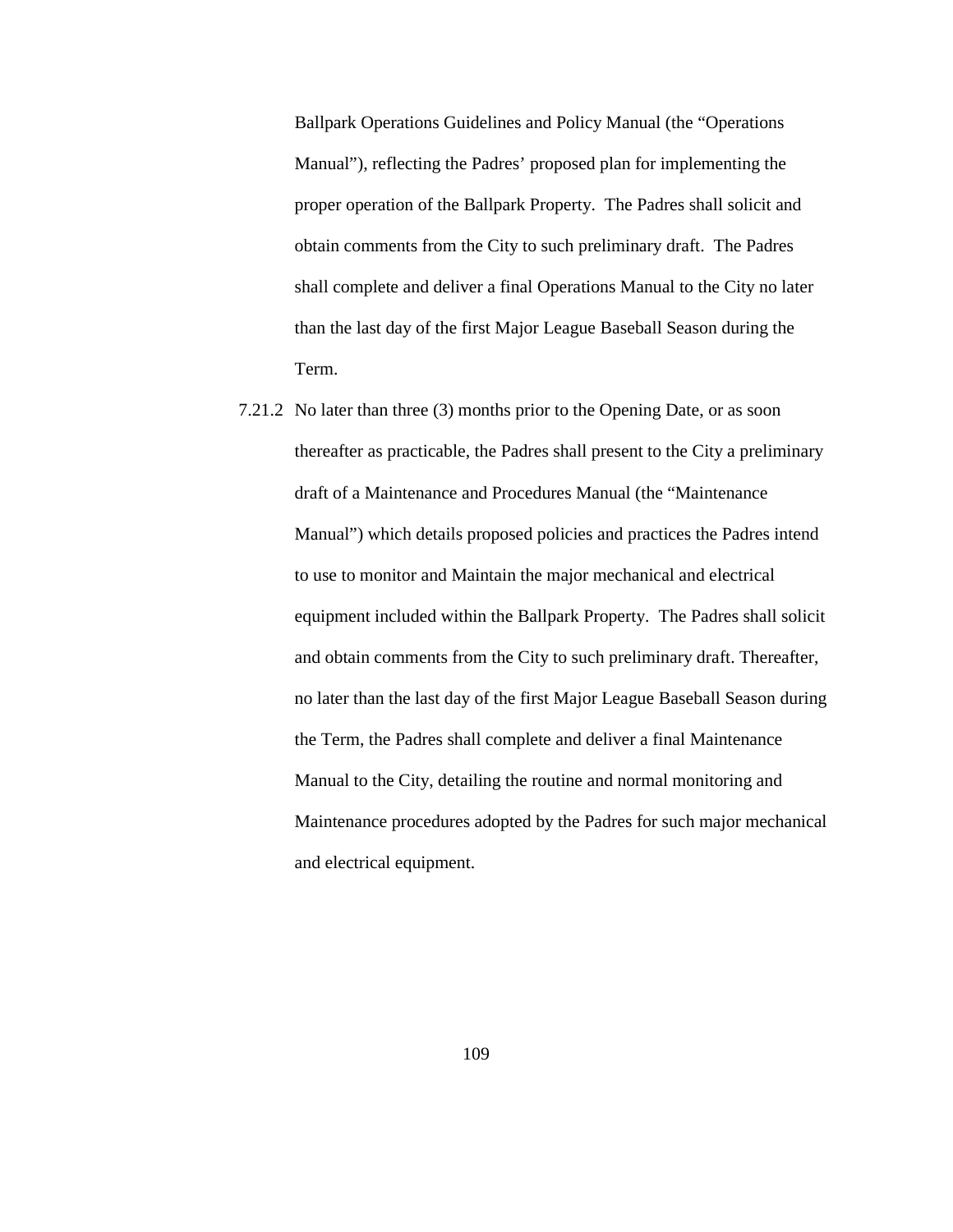7.22 Event Capital Expenditures. Beginning in Fiscal Year 2012 and for the remainder of the Term, 30% of the cost of all labor and materials reasonably required to manufacture, produce, install, construct or upgrade any equipment, structural components or integral parts of the Ballpark Property to be used predominantly in connection with 70/30 Events or City Events (the "Event Capital Expenditures") that are incurred by the Padres will, subject to the City approval set forth in this Section 7.22, be credited to the Padres for purposes of determining the "Event Capital Expenditure Credit," which amount will be increased each Fiscal Year by 30% of the Event Capital Expenditures incurred in such Fiscal Year and decreased by the amount of the Event Capital Expenditure Credit used by the Padres pursuant to Paragraph 6.11.4(b) in such Fiscal Year to offset the amount of Net Incremental Revenue otherwise payable by the Padres to the City pursuant to Paragraphs 6.11.1 and 6.11.2. For each such Fiscal Year, the amount of the Event Capital Expenditure Credit that the Padres reasonably determine to depreciate in such year (based on the lesser of the depreciation schedule of the underlying Event Capital Expenditures and the number of years remaining in the Term) may be used by the Padres pursuant to Paragraph 6.11.4(b) to offset the amount of Net Incremental Revenue otherwise payable by the Padres to the City pursuant to Paragraphs 6.11.1 and 6.11.2. The amount of the remaining and unused Event Capital Expenditure Credit will carry forward each Fiscal Year, subject to adjustment each Fiscal Year as set forth above, until the end of the Term. Before receiving Event Capital Expenditure Credit for any such amounts, the Padres shall present to the City a reasonably detailed statement of the Event Capital Expenditure, including its cost and a description of how such equipment,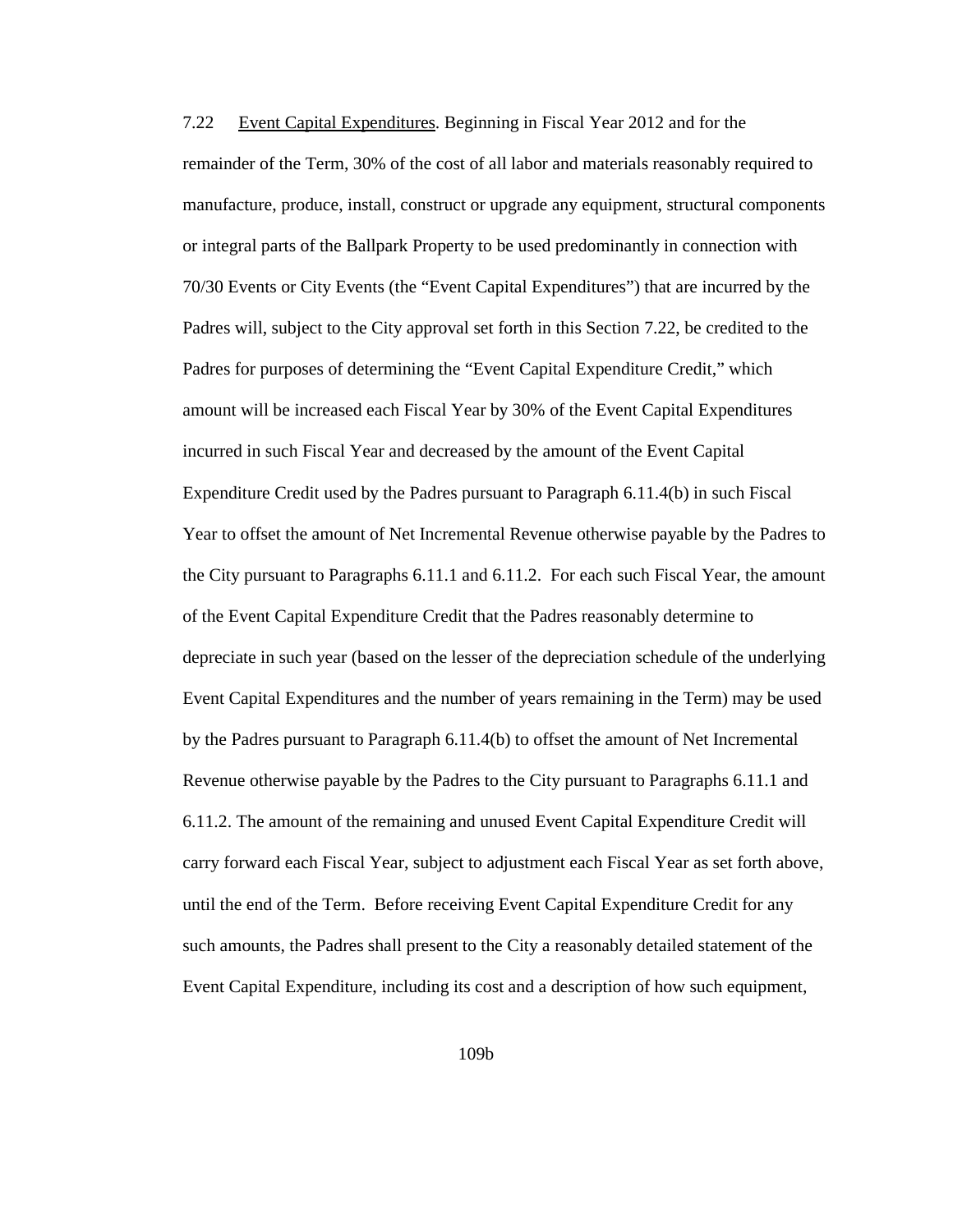structural component or integral part of the Ballpark Property will be used predominantly in connection with 70/30 Events or City Events. Within ten (10) business days after the City's receipt of such description, the City shall respond to the Padres, in writing, with its agreement or disagreement, not to be unreasonably withheld, that such description constitutes an Event Capital Expenditure as such term is defined in this Section 7.22. If the City does not respond within such ten (10) business day period it will deemed to have agreed that such amount constitutes a Capital Expenditure Credit. If the City disagrees, its response shall be accompanied by a statement of reasons for such disagreement.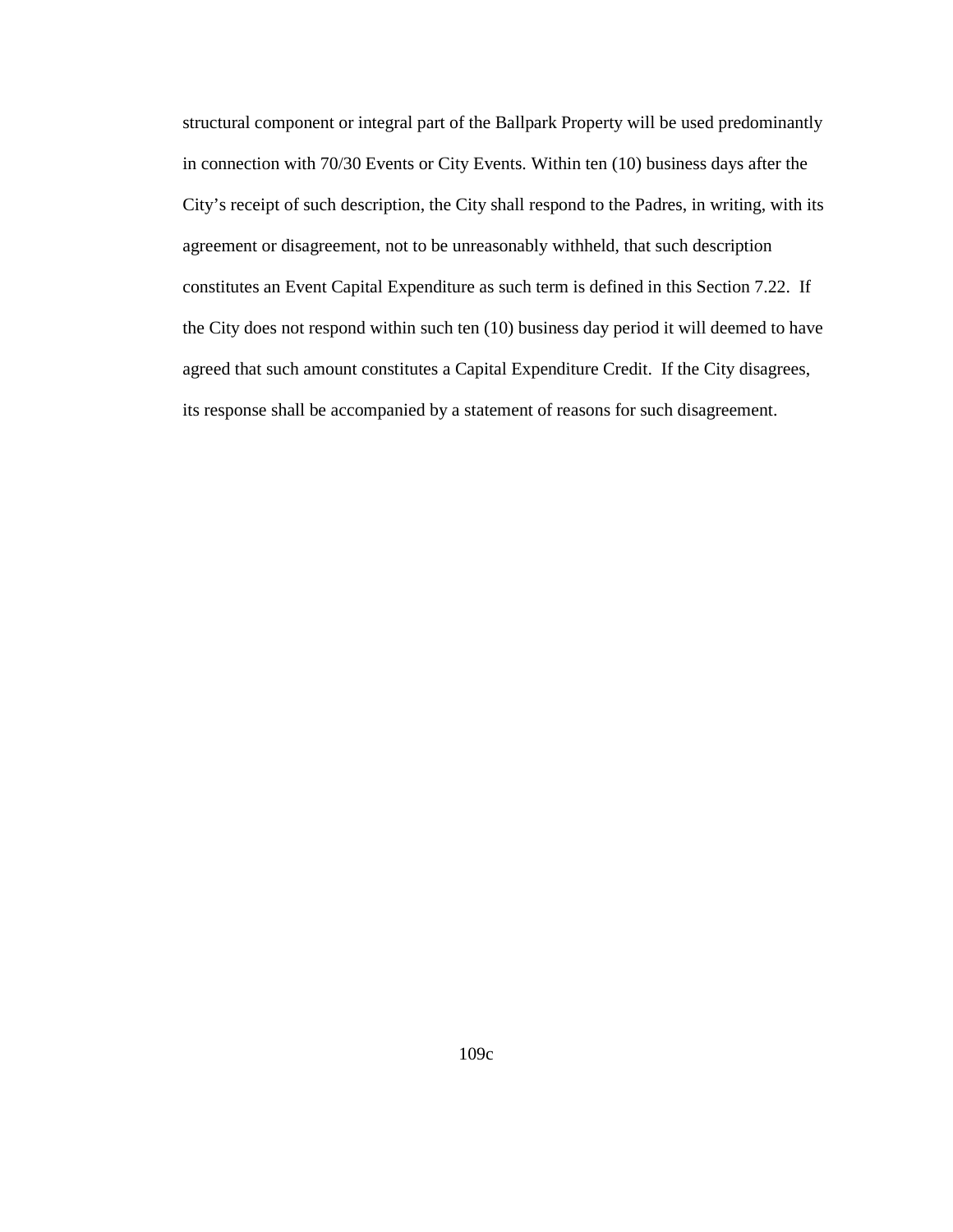## **ARTICLE 8**

# **OWNERSHIP AND OPERATING EXPENSES**

8.1 **Joint Ballpark Ownership Expenses.** Subject to the City's obligation to pay a share of Joint Ballpark Ownership Expenses and its other obligations under this Agreement, the Padres shall be responsible for the payment of the Joint Ballpark Ownership Expenses associated with the Maintenance, Repair, operation, use and ownership of the Ballpark Property, including all fixtures, equipment and systems included therein.

#### 8.2 City Share of Joint Ballpark Ownership Expenses.

- 8.2.1 On or before December 15 in the Fiscal Year preceding the Fiscal Year which, in the Padres' good-faith estimate, is expected to include the Commencement Date, and on or before December 15 in each Fiscal Year during the Term thereafter, the Padres shall deliver to the City the Padres' good-faith written estimate (each, a "Joint Expense Estimate") of: (i) the Joint Ballpark Ownership Expenses for the upcoming .Fiscal Year; and (ii) the City Share of Joint Ballpark Expenses for such Fiscal Year.
- 8.2.2 Pursuant and subject to the terms of Section 8.3 below, for each Fiscal Year, the City shall pay to the Padres the amount (the "City Share of Joint Ballpark Expenses") equal to the lesser of:
	- (a) seventy percent (70%) of the Joint Ballpark Ownership Expenses for such Fiscal Year (provided, however, that if the period from the Commencement Date to the end of the Fiscal Year which includes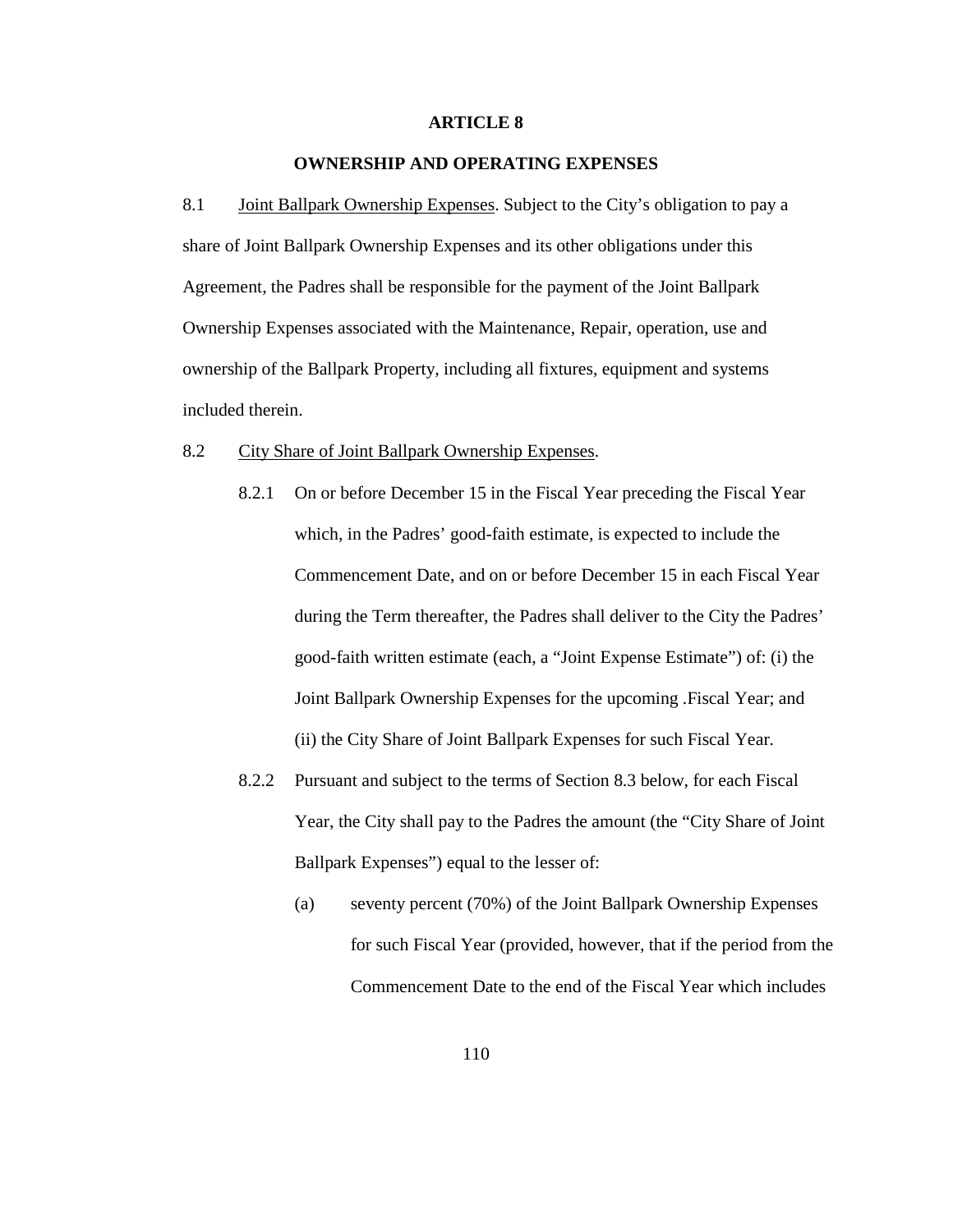the Commencement Date is less than 270 calendar days, then such percentage instead shall be forty percent (40%); or

- (b) the City's Joint Expense Cap for such Fiscal Year.
- 8.2.3 For purposes hereof, the "City Joint Expense Cap" has the following meaning:
	- (a) For the Fiscal Year that includes the Commencement Date, the City Joint Expense Cap shall be three million five hundred thousand dollars (\$3,500,000); and
	- (b) For each subsequent Fiscal Year during the Term, the City Joint Expense Cap in effect for the previous Fiscal Year shall be adjusted upward by the amount of the percentage increase, if any, in (i) the CPI for the period which includes January 1 in such Fiscal Year, over (ii) the CPI for the period which includes January 1 in the previous Fiscal Year. The City Joint Expense Cap shall not under any circumstances be adjusted downward.
- 8.3 Payment of City Share of Joint Ballpark Expenses.
	- 8.3.1 For the Fiscal Year that includes the Commencement Date, based on the Padres' Joint Expense Estimate for such Fiscal Year, the City shall pay to the Padres an amount equal to the estimate of the City Share of Joint Ballpark Expenses in two (2) equal installments, on July 1 of such Fiscal Year and November 1 of such Fiscal Year.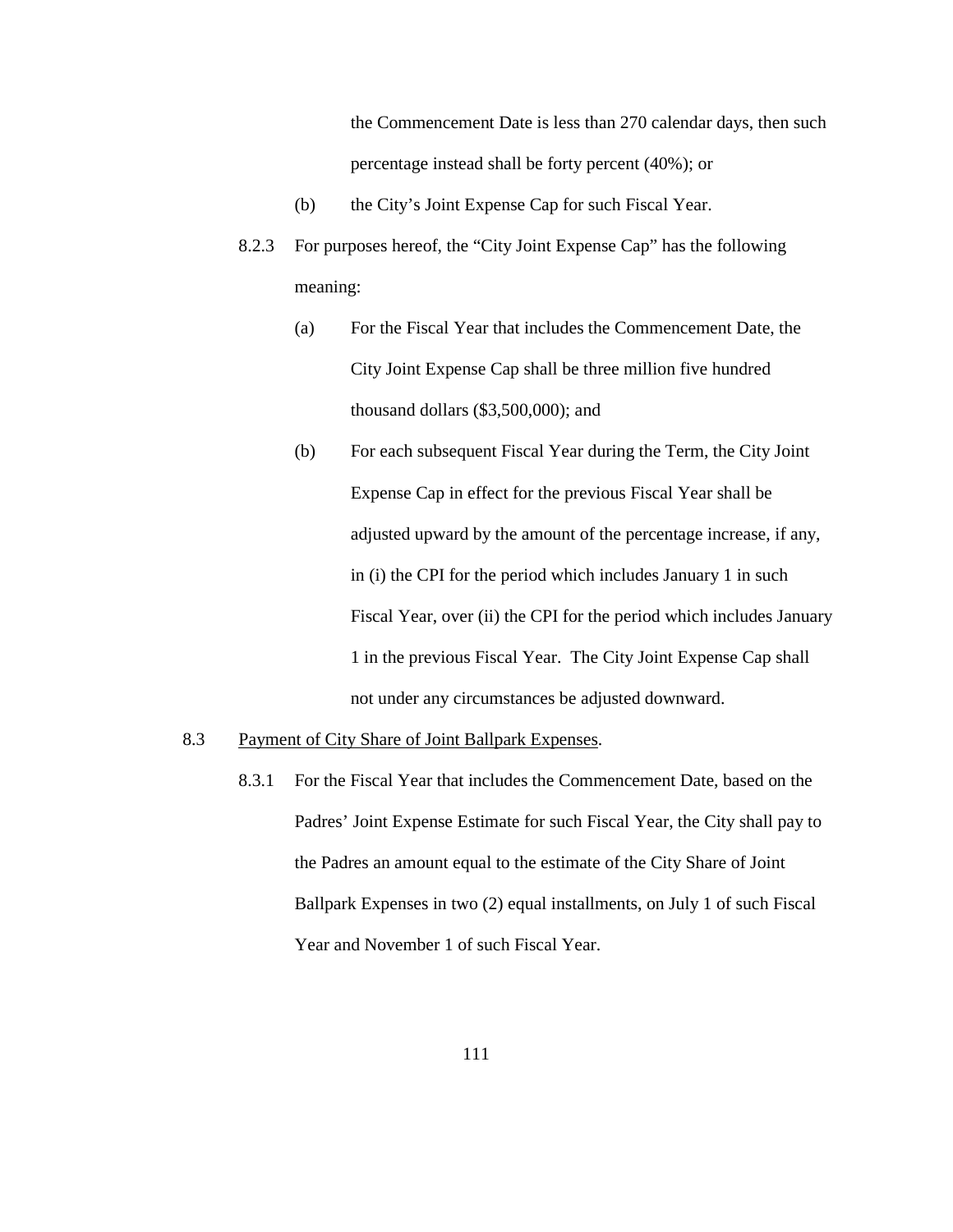- 8.3.2 For each subsequent Fiscal Year, based on the estimate of the City Share of Joint Ballpark Expenses set forth on the Padres' Joint Expense Estimate for each such Fiscal Year, the City shall pay to the Padres an amount equal to the estimate of the City Share of Joint Ballpark Expenses in two (2) equal installments, on February I of such Fiscal Year (or three (3) months after the start of the Padres' tax fiscal year) and August I of such Fiscal Year (or six  $(6)$  months after the first payment).
- 8.3.3 Within sixty (60) days after the end of each Fiscal Year, the Padres shall deliver to the City a final reconciliation (a "Reconciliation") of (i) all Joint Ballpark Ownership Expenses actually incurred during the preceding calendar year, and (ii) the amount of the City Share of Joint Ballpark Expenses for such calendar year, showing with reasonable specificity all computations relating thereto as may be reasonably requested by the City, together with a certificate of the Chief Financial Officer or more senior executive for the Padres certifying that the information contained in such Reconciliation is true and accurate. If, with respect to any Fiscal Year, the actual amount of the City Share of Joint Ballpark Expenses is less than the total amount of payments previously made by the City to the Padres pursuant to this Section 8.3 in respect of such Fiscal Year, then the Padres shall pay the City the amount of such difference within twenty (20) Business Days after the date on which the Padres deliver the relevant Reconciliation to the City. If, with respect to any Fiscal Year, the actual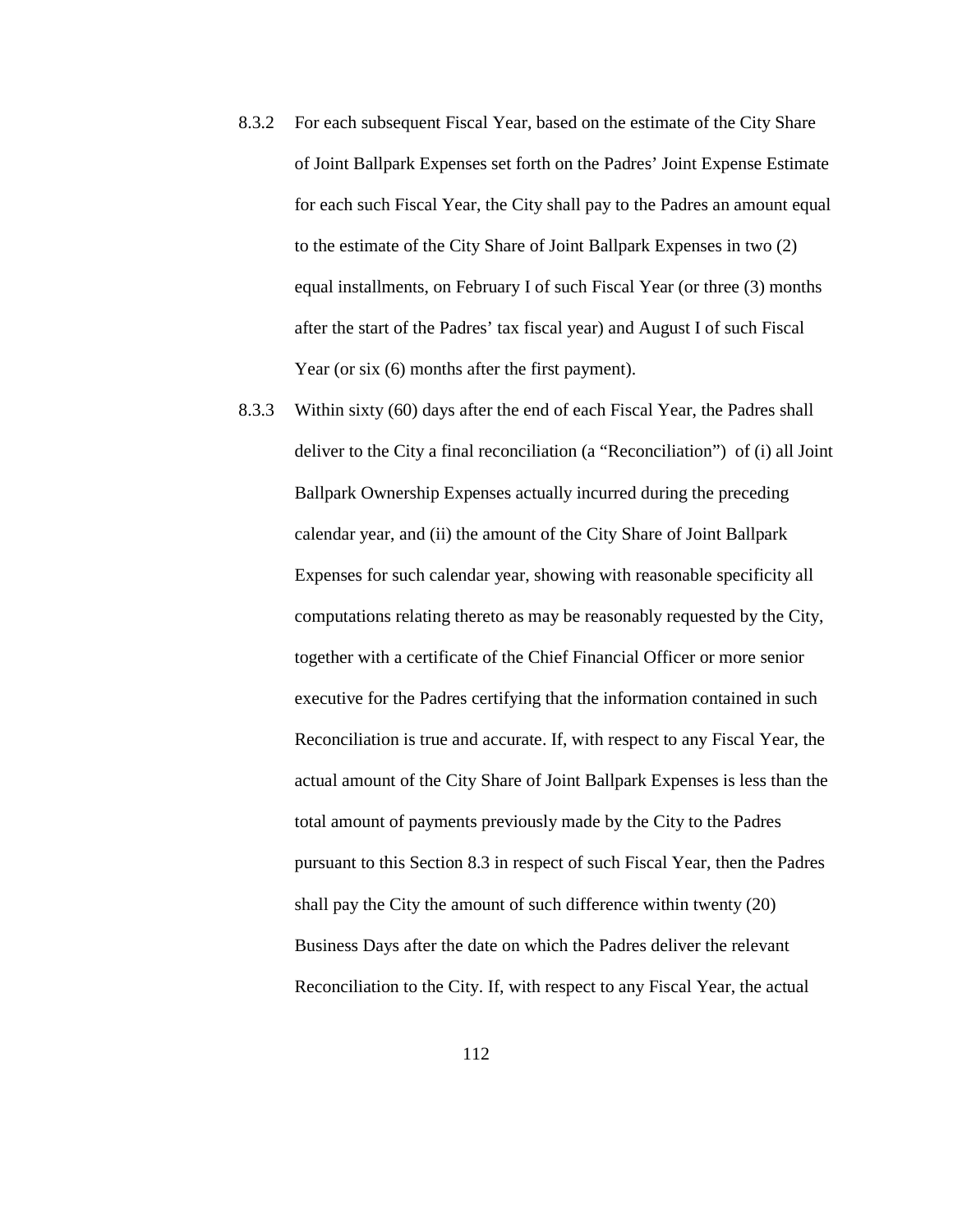amount of the City Share of Joint Ballpark Expenses is greater than the total amount of payments previously made by the City to the Padres pursuant to this Section 8.3 in respect of such Fiscal Year, then the City shall pay the Padres the amount of such difference within twenty (20) Business Days after receiving such Reconciliation and request for payment (provided that such payment shall not be required to the extent that it will cause the total payments made by the City to the Padres pursuant to this Section 8.3 for said Fiscal Year to exceed the City Joint Expense Cap for said Fiscal Year).

- 8.4 Incremental Ballpark Expenses.
	- 8.4.1 Notwithstanding any provision in this Agreement to the contrary: (i) the City shall be responsible for all Incremental Ballpark Expenses associated with all City Events; and (ii) and the Padres shall be responsible for all Incremental Ballpark Expenses associated with all Padres Games and Events.
	- 8.4.2 The City shall be responsible for all usual and customary City operations in connection with all Events, including traffic and public safety personnel outside the Ballpark Structure in accordance with current practice at Qualcomm Stadium as of the Effective Date.
- 8.5 Capital Expenditures.
	- 8.5.1 Subject to the provisions in this Article 8, Approved Capital Expenditures shall be paid for in the first instance with funds on deposit in the Capital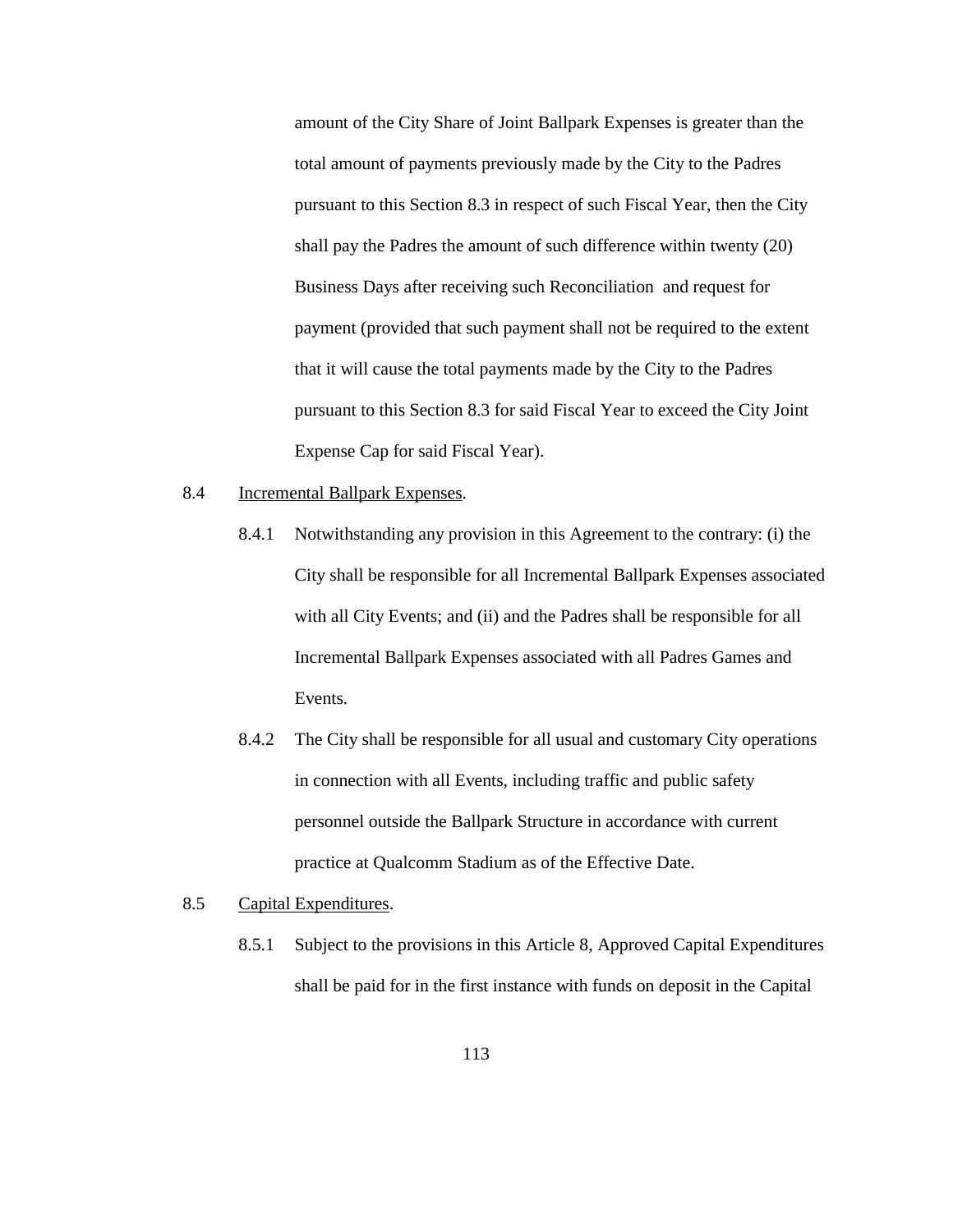Expenditure Reserve Fund; provided, however, that, except during the last twelve (12) months of the Term, the parties shall not effect any proposed withdrawal of funds from the Capital Expenditure Reserve Fund to the extent that, after giving effect to the proposed withdrawal, the balance in the Capital Expenditure Reserve Fund will be less than \$250,000. The Padres shall be responsible for the timely payment of (i) all Approved Capital Expenditures that cannot be paid out of the then-remaining balance in the Capital Expenditure Reserve Fund; and (ii) the cost of all Improvements to the Padres Offices.

8.5.2 Any Approved Capital Expenditures that are paid by the Padres, as evidenced by appropriate receipts or other evidence of payment requested by the City, shall be treated as an interest-free advance from the Padres to the Capital Expenditure Reserve Fund. Such loan shall be repaid to the Padres as soon as possible thereafter from future deposits into the Capital Expenditure Reserve Fund, if any, provided that no such repayment shall be made to the extent such repayment causes the balance in the Capital Expenditure Reserve Fund to drop below \$500,000, except at the expiration of the Term, when the Capital Expenditure Reserve Fund may drop to zero. To the extent the amount of any such loan remains unpaid and the Capital Expenditure Reserve Fund has dropped to zero at the expiration of the Term, the Padres right to repayment shall terminate and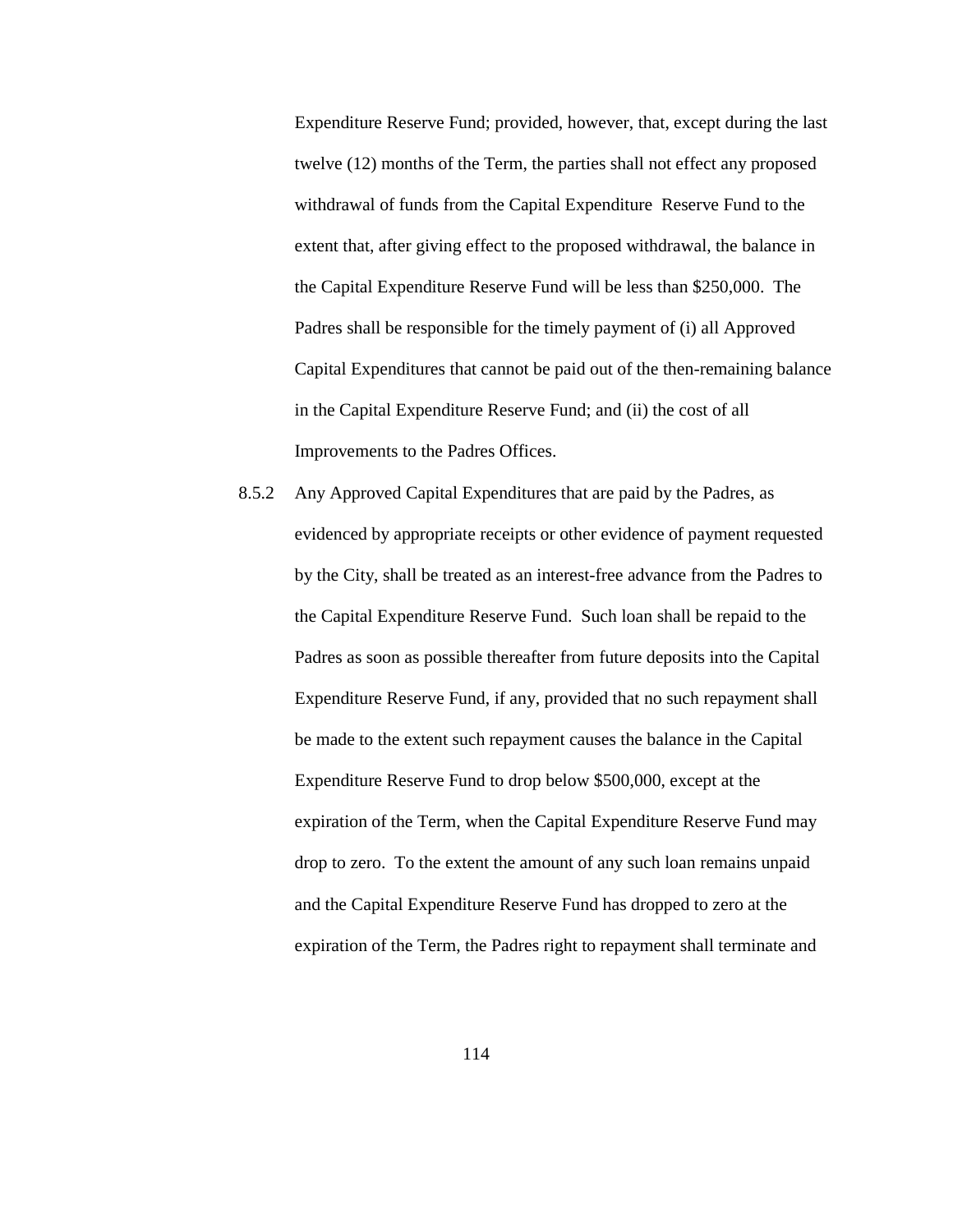the City shall be entitled to retain the benefit of any unpaid portion of the Padres' loan.

- 8.6 Capital Expenditure Reserve Fund.
	- 8.6.1 The City shall establish a system to account for, and shall maintain records of all funds deposited into or withdrawn from, the Capital Expenditure Reserve Fund, together with all interest and investment earnings on such funds.
	- 8.6.2 Interest income and investment earnings generated by the Capital Expenditure Reserve Fund shall constitute part of such fund.
	- 8.6.3 The Padres shall not grant or permit any Lien on its interest in and to the Capital Expenditure Reserve Fund or any sums contained therein or interest earned thereon.
	- 8.6.4 During the Term of this Agreement, all funds in the Capital Expenditure Reserve Fund shall belong to the City, subject to the terms of this Agreement. Upon the expiration of the Term or the earlier termination of this Agreement for any reason, and repayment of any interest-free advance from the Padres to the Capital Expenditure Reserve Fund pursuant to Section 8.5 above, all funds then remaining in the Capital Expenditure Reserve Fund shall belong to the City.
- 8.7 Deposits into the Capital Expenditure Reserve Fund; Padres Capital Expenditures.
	- 8.7.1 Beginning in Fiscal Year 2013 and in lieu of the Padres previous obligation to make a \$250,000 annual contribution to the Capital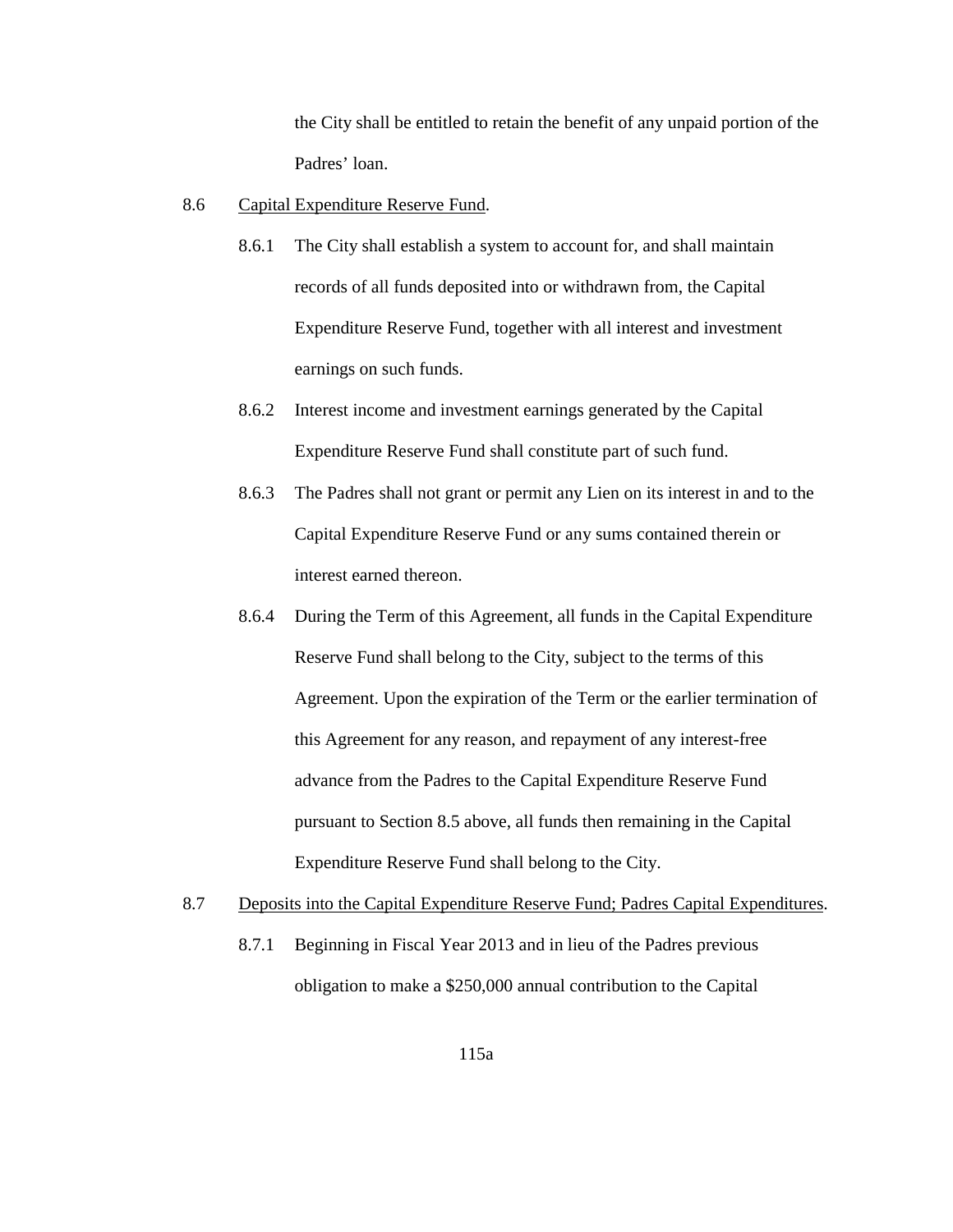Expenditure Reserve Fund, neither party shall have any obligation to make deposits into the Capital Expenditure Reserve Fund, but the Padres agree to make the level of Capital Expenditures described in this Paragraph 8.7.1. Beginning in Fiscal Year 2013, and for the remainder of the Term, the Padres shall make Capital Expenditures, on an average annual basis measured over such remainder of the Term, of not less than \$1,000,000 per year. For the avoidance of doubt, any Padres' Capital Expenditures incurred in 2013 or subsequent Fiscal Years for which amounts are advanced or reimbursed from the remaining balance in the Capital Expenditure Reserve Fund shall be credited to the Padres as a Capital Expenditure made by the Padres for all purposes under this Agreement, including this Paragraph 8.7.1.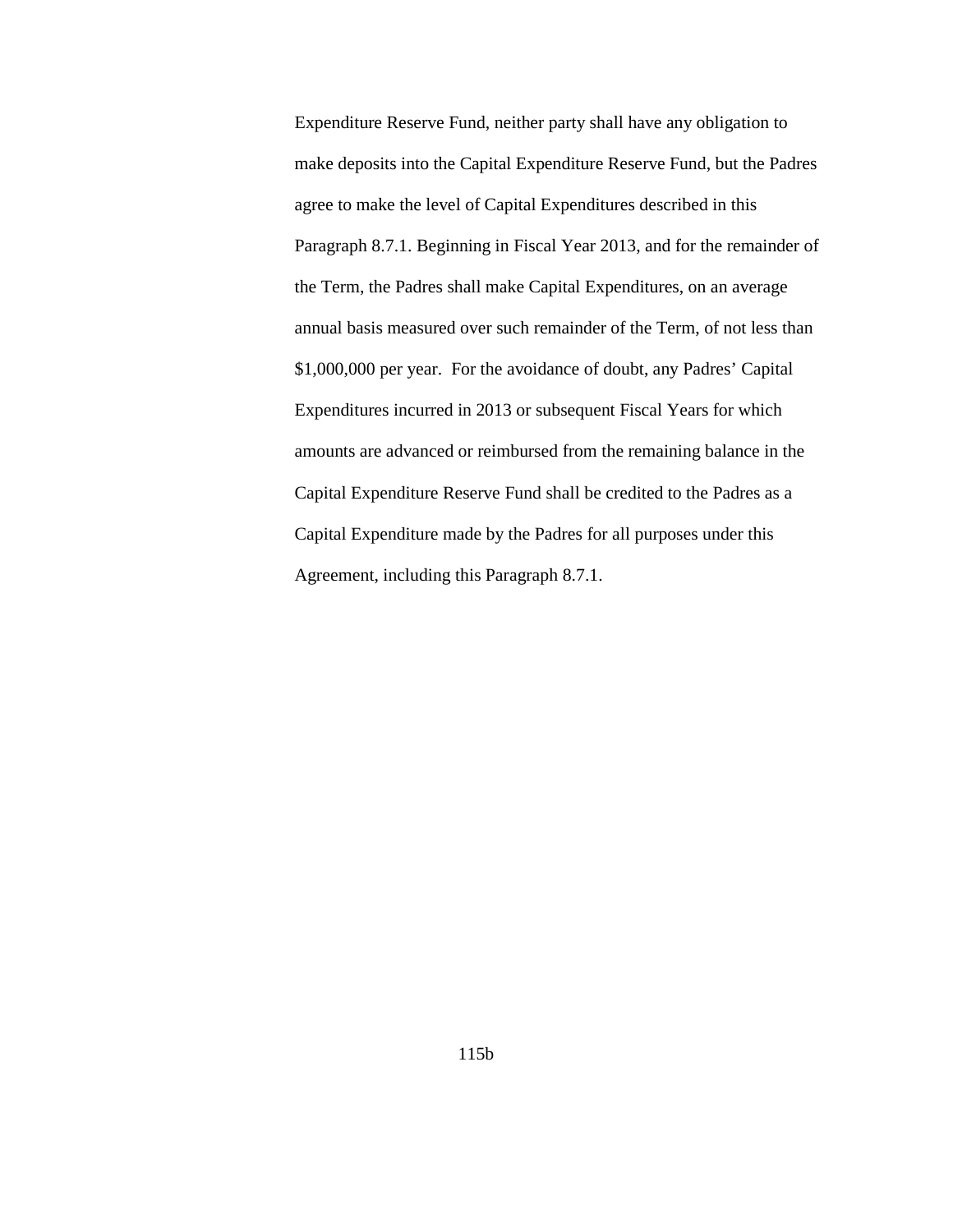8.7.2 The Padres shall reimburse the Capital Expenditure Reserve Fund for any amounts taken therefrom for any Capital Expenditures to the extent that the Padres receive funds from any third-party source (including insurance proceeds and recovery from third parties) to reimburse the Padres therefor.

8.8 Investment of Funds in the Capital Expenditure Reserve Fund. The City shall have the exclusive right to direct the investment of all funds in the Capital Expenditure Reserve Fund, on the condition that such funds may be invested only in those investments in which the City is permitted to invest its own funds pursuant to the laws of the State of California and the City's internal investment guidelines, subject to any additional investment restrictions set forth in any documents executed and delivered by the City, the Agency, CCDC or PFFA in connection with any public financing related to the City Property, including any Bond Indenture.

# 8.9 Disbursements from the Capital Expenditure Reserve Fund.

- 8.9.1 The Capital Expenditure Reserve Fund may be drawn only upon the signature of the designated signatory or signatories of the Padres and the City.
- 8.9.2 Subject to the provisions of this Agreement:
	- (a) the Padres shall be entitled to use funds from the Capital Expenditure Reserve Fund for the payment of Approved Capital Expenditures; and
	- (b) the Padres may, in their sole discretion, elect either (i) to perform any work requiring Capital Expenditure and seek reimbursement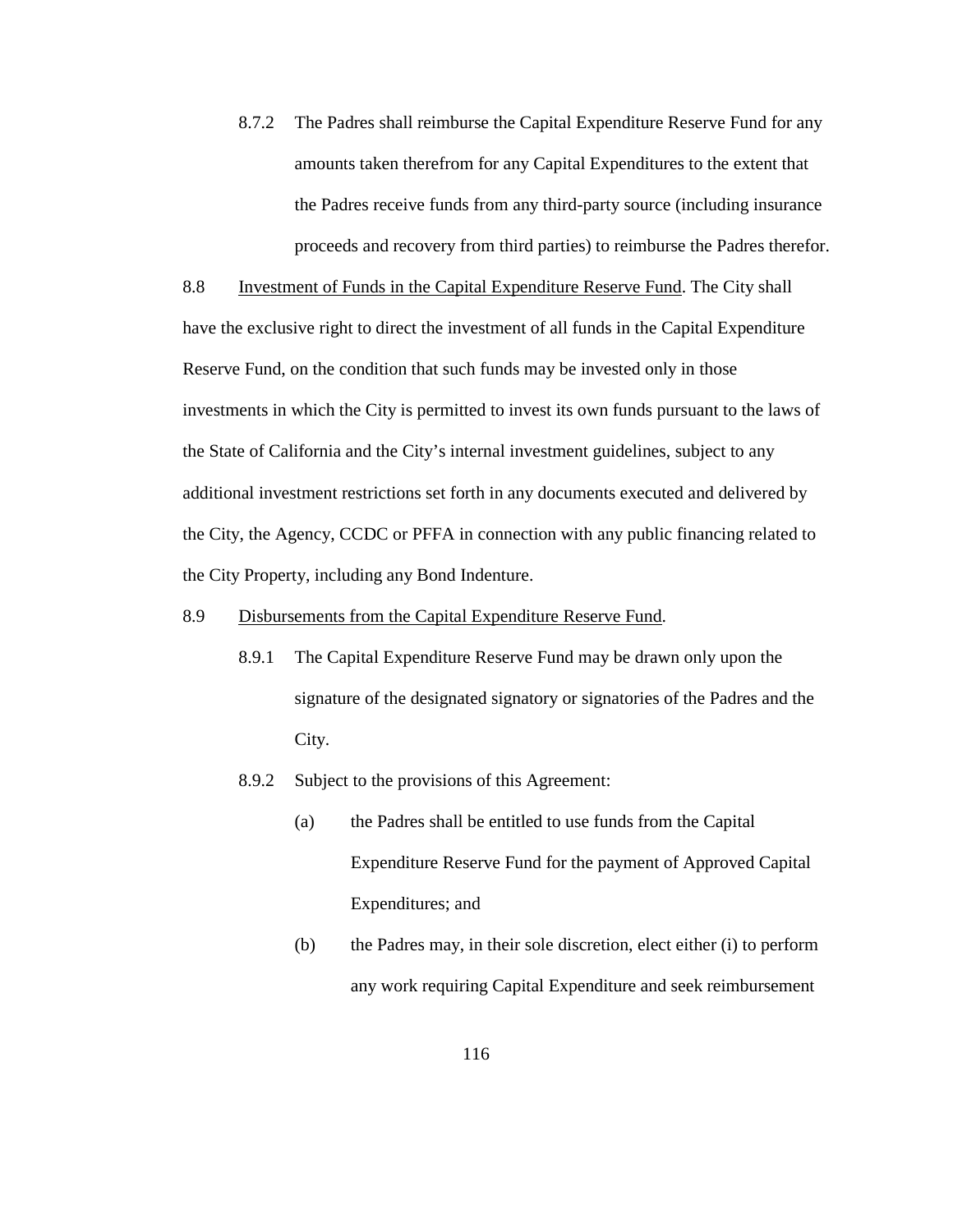from the Capital Expenditure Reserve Fund after completion, or (ii) to seek advances from the Capital Expenditure Reserve Fund to pay for such Capital Expenditures as the work progresses.

- 8.9.3 Except with respect to disbursements made to effect advances made under Section 7.8.4 and disbursements made pursuant to paragraph 8.9.10 below, no funds shall be disbursed from the Capital Expenditure Reserve Fund unless such disbursement is approved in writing by both the Padres and the City, which shall not be unreasonably withheld or delayed by either party. For each disbursement sought by the Padres, the Padres shall submit a written request for payment to the City (each, a "Request for Payment") that:
	- (a) contains a reasonably detailed itemization of the costs and expenses incurred in connection with each Approved Capital Expenditure that is the subject of such request for payment;
	- (b) includes any applicable schedules of values included in the relevant contract documents relating to any work for which such payment is requested;
	- (c) includes such documents and other data substantiating the Padres' right to payment as the City may reasonably require, including copies of requisitions or invoices from contractors, architects, material suppliers or other Persons;
	- (d) reflects applicable retainages;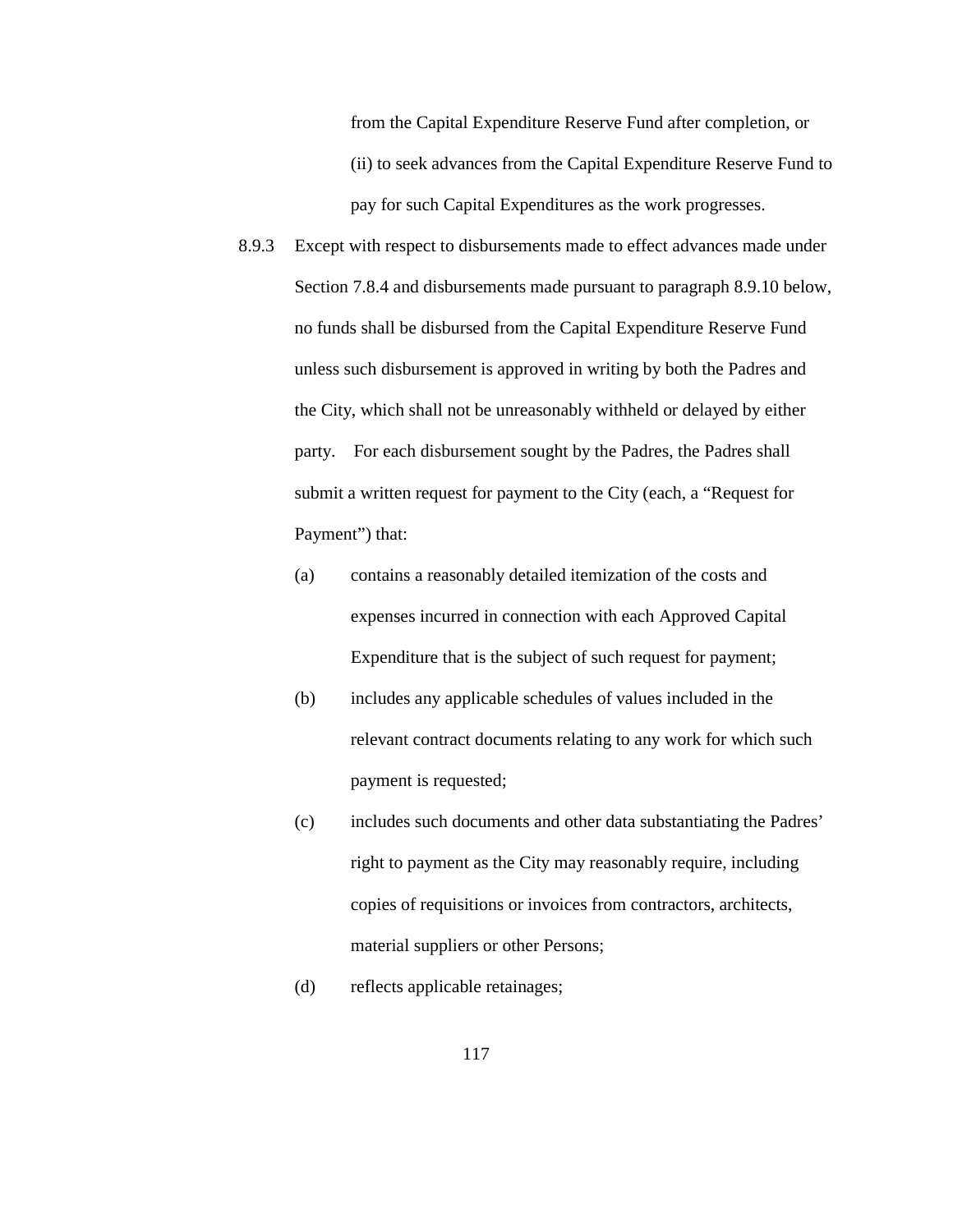- (e) contains a separately itemized statement of any allowances included in the request for payment with supporting data attached;
- (f) contains a certification of the Padres that the information contained in such request is true and accurate; and
- (g) contains a certification by the Padres that all work on the subject Approved Capital Expenditure for which payments have previously been made from the Capital Expenditure Reserve Fund is free and clear of all Liens in favor of any and all contractors, subcontractors, material suppliers, other Consultants or other Persons making a claim by reason of having provided labor, materials or equipment relating to such work.
- 8.9.4 The City may, but shall have no obligation to, verify the accuracy of any information contained in any Request for Payment or verify that such Request for Payment complies with the applicable contract documents.
- 8.9.5 Requests for Payment for Capital Expenditures made or to be made to Consultants or other third-parties providing work or incurring expenses that are the subject of such Request for Payment, shall not include requests for amounts the Padres do not intend to pay to the such Consultant or other third-parties, because of a dispute or any other reason.
- 8.9.6 Within twenty (20) Business Days after receipt of any Request for Payment, the City shall: (i) approve the Request for Payment and disburse funds from the Capital Expenditure Reserve Fund to the Padres for such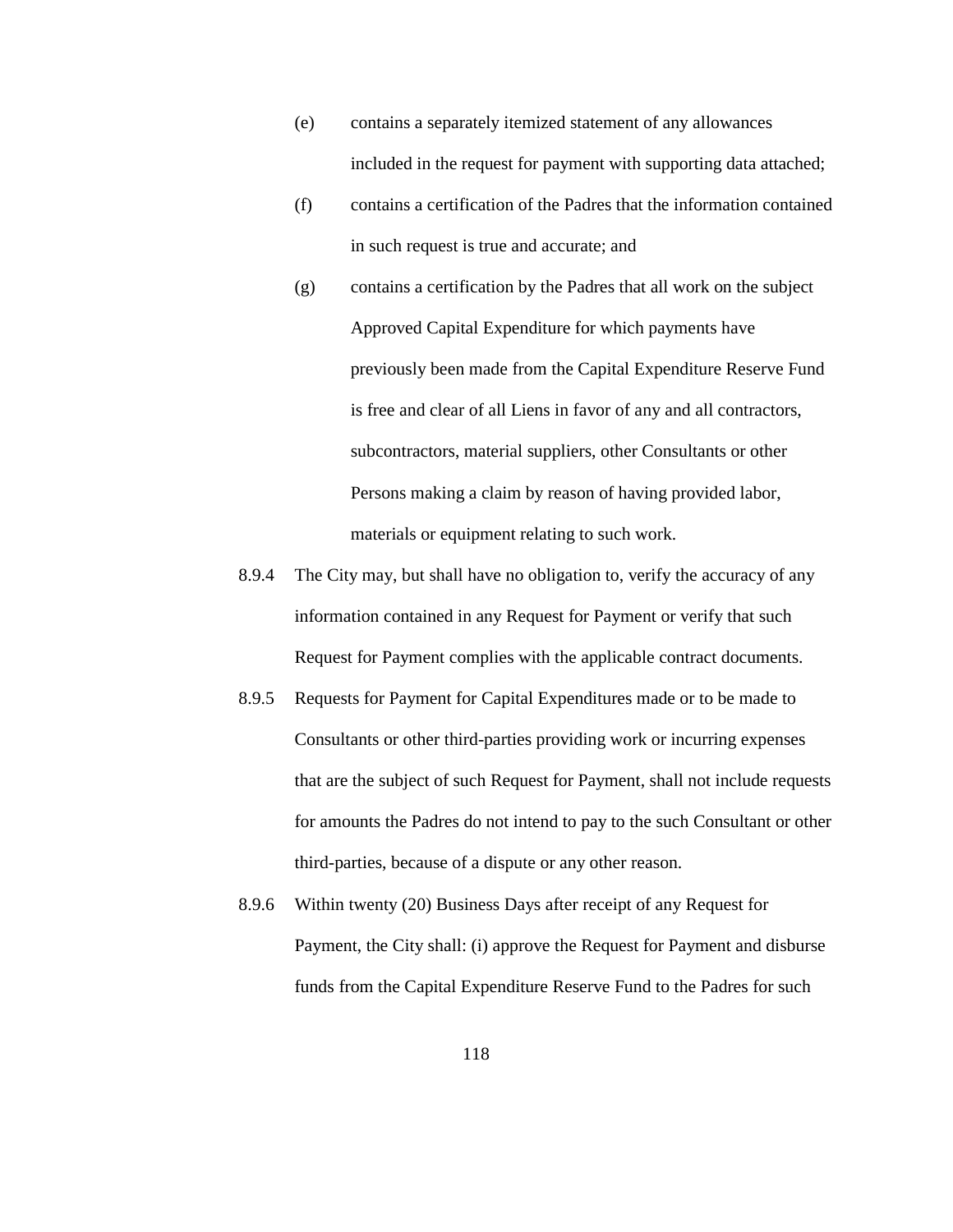amount as the City reasonably determines is properly due, and/or (ii) notify the Padres in writing of the City's reasons for withholding such approval with respect to any portion of such Request for Payment and not disbursing funds in respect thereof

- 8.9.7 The City's approval of any Request for Payment shall not be deemed a representation by the City that: (A) the City has made any investigation regarding the accuracy of the information contained in the Request for Payment or compliance with any applicable contract documents; (B) the City has inspected the quality or quantity of the work for which such Request for Payment is made; (C) the City has reviewed any construction means, methods, techniques, sequences or procedures in connection with any work that is the subject of such Request for Payment; (D) the City has reviewed requisitions from subcontractors or material suppliers or any other data to substantiate the applicant's right to payment; or (E) the City has ascertained how or for what purpose the applicant for payment has previously used funds disbursed from the Capital Expenditure Reserve Fund. Additionally, the City's approval of any Request for Payment shall not be deemed a waiver by the City with respect to any right set forth in this Agreement, in any contract between the Padres and any Consultant, or in any subcontract related thereto.
- 8.9.8 The City may withhold the approval of any Request for Payment if the Request for Payment fails to satisfy the requirements of this Section 8.9.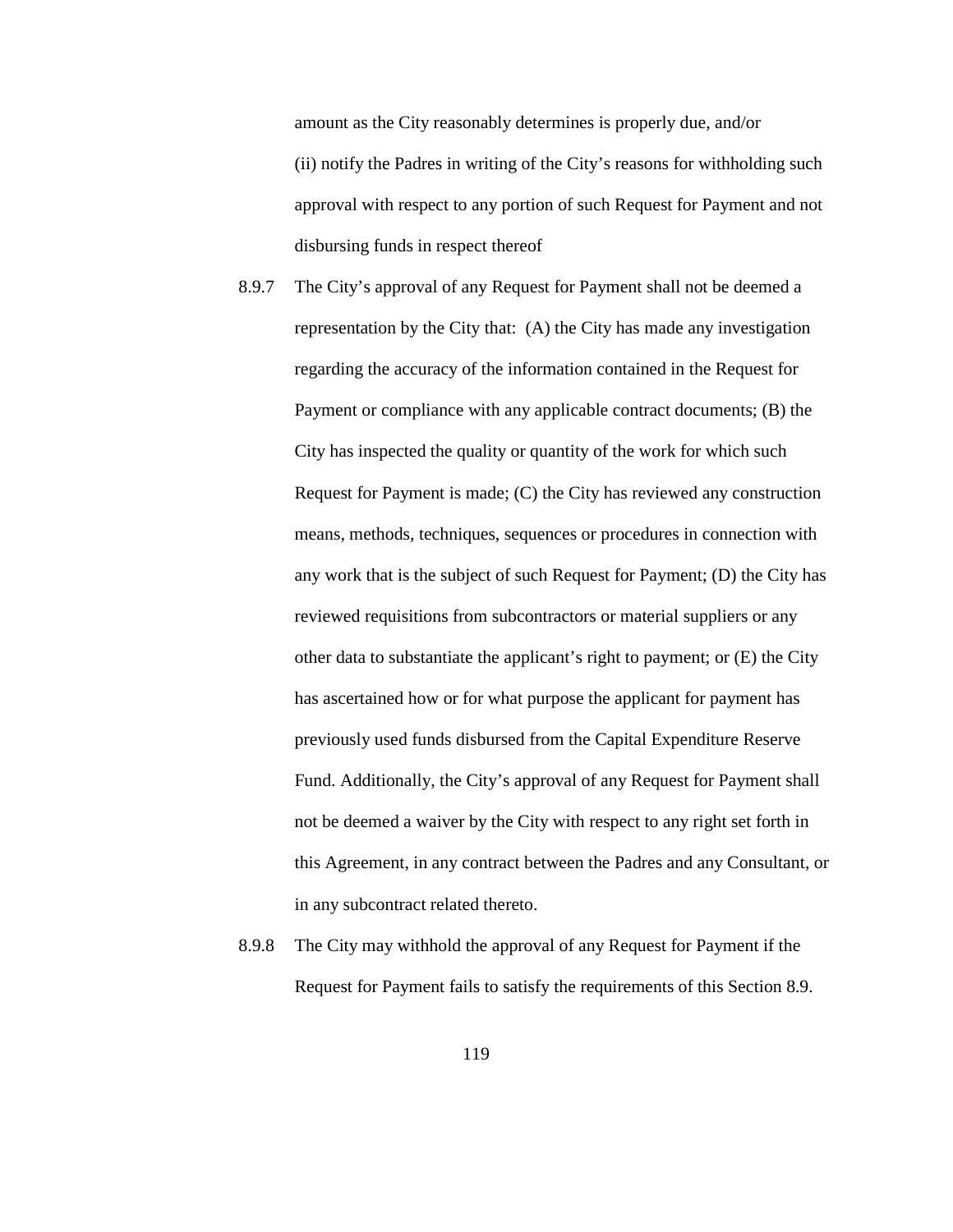- 8.9.9 If any work or materials related to any Approved Capital Expenditure does not conform in a material respect to the plans and specifications thereto previously approved by the City, or does not conform to sound building practices, or otherwise departs from any of the requirements of this Agreement, the City may require the work to be stopped, removed or corrected, as appropriate, and may withhold disbursements.
- 8.9.10 The Padres shall promptly pay the appropriate architects, contractors, construction managers or other Consultants or Persons who performed the work or provided the materials that were the subject of the approved Request for Payment.
- 8.9.11 The City shall be entitled to withdraw funds from the Capital Expenditure Reserve Fund to reimburse the City for Reimbursable Costs, but only after ten (I 0) Business Days' prior written notice to the Padres, and then only if the Padres do not respond in writing to the City within such ten (10) Business Day period, objecting to the City withdrawal, accompanied by a written statement of the Padres' reasons for the objection.
- 8.9.12 If the City withholds its approval of any Request for Payment, or if the Padres object to a City withdrawal of funds from the Capital Expenditure Reserve Fund, or if the parties are otherwise engaged in a dispute with one another under this Section 8.9, which after good faith efforts is not resolved, the dispute shall be resolved by the binding arbitration process described in Section 28.1 below.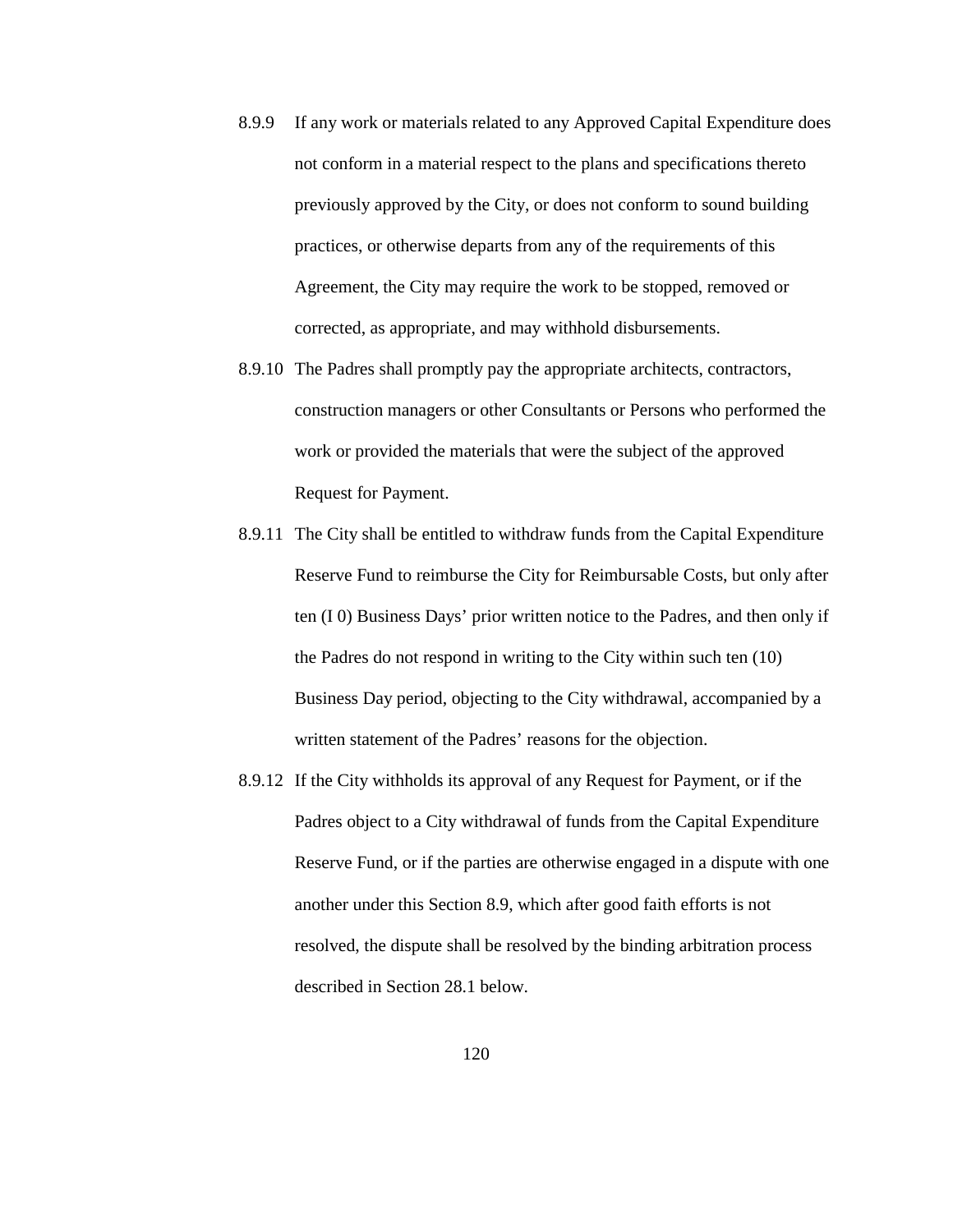#### **ARTICLE 9**

## **AFFORDABLE FAMILY BASEBALL PROGRAMS**

The Padres will make every reasonable effort to keep Major League Baseball an affordable family recreation activity at the Ballpark Property and will provide attractive and meaningful programs designed to keep Major League Baseball affordable for families in San Diego, including providing senior, military and children discount programs during each year of the Padres' occupancy of the Ballpark Property.

#### **ARTICLE 10**

#### **CONCESSIONS**

10.1 Padres' Rights. Subject to the provisions hereof, the Padres shall have the right and obligation to select concessionaires for the Ballpark Property, negotiate and enter into concession agreements for the Ballpark Property to provide concession services for all Events occurring during the Term. To the extent legally permitted, the Ballpark Property concessionaires selected by the Padres shall have the exclusive right to offer concession services within the Ballpark Property, including the walkways surrounding the admissions gates within the Ballpark Property. Subject to Sections 10.2 and 10.3, the Padres will determine the products sold by the concessionaire(s) and the prices and quality of all products sold by the concessionaire(s).

10.2 Concessionaire Agreements. Subject to the provisions of Sections 15.2 and 16.1, the Padres may enter into one or more concession agreements providing that: (a) the concessionaire(s) will provide comparable points of sale and service and will pay the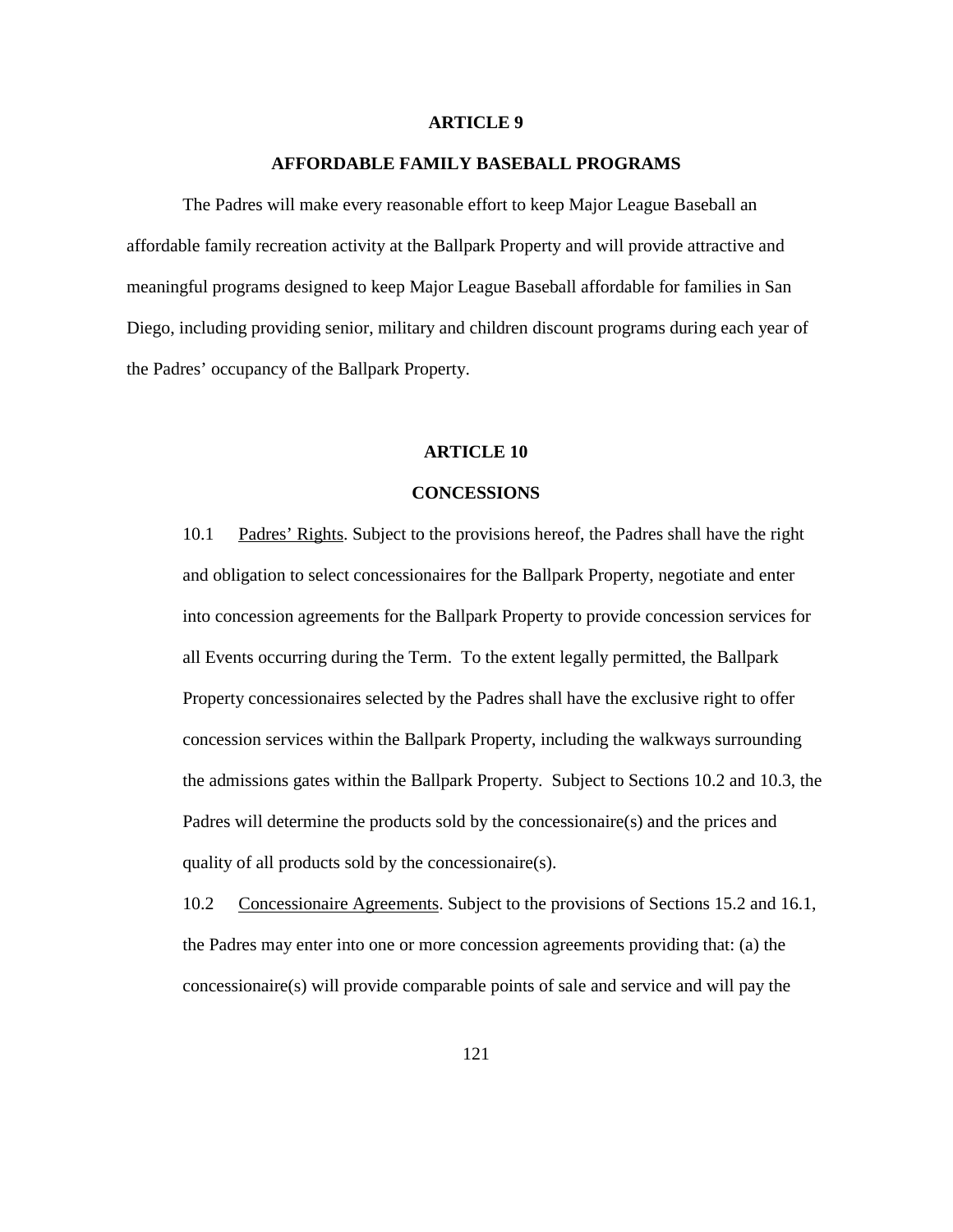same rate of commission under the same terms and conditions for City Events and Significant Events as for Padres' Games and Events; and (b) at the concessionaire(s) sole cost and expense, the concessionaire(s) will clean and maintain the concession areas. As used in the preceding sentence, the word "comparable" is not intended to mean simple numerical equality, but rather shall permit adjustments in number and location giving due regard to size of crowds, to the nature of Events and to other factors affecting concession sales and services.

- 10.3 City Events. Notwithstanding any other provision herein to the contrary:
	- 10.3.1 The City shall have the right, without the obligation to pay any fee, commission or other amount to the Padres or any other Person, to sell its novelties at any and all City Events, at prices determined by the City after consultation with the Padres; and
	- 10.3.2 Before the Padres approve any product for sale at any City Event or the price for any such product (other than the novelties to be sold by the City at City Events, which do not require Padres' approval {as set forth in paragraph 10.3.1), the Padres shall solicit and obtain the City's comments with respect thereto.
	- 10.3.3 The City and the Padres shall cooperatively determine the desirability of novelty vendors at City Events and the location(s) and manner of sale of novelties at each such City Event, with a view toward maximization of service and net revenue.
- 10.4 Concession Fees and Commissions.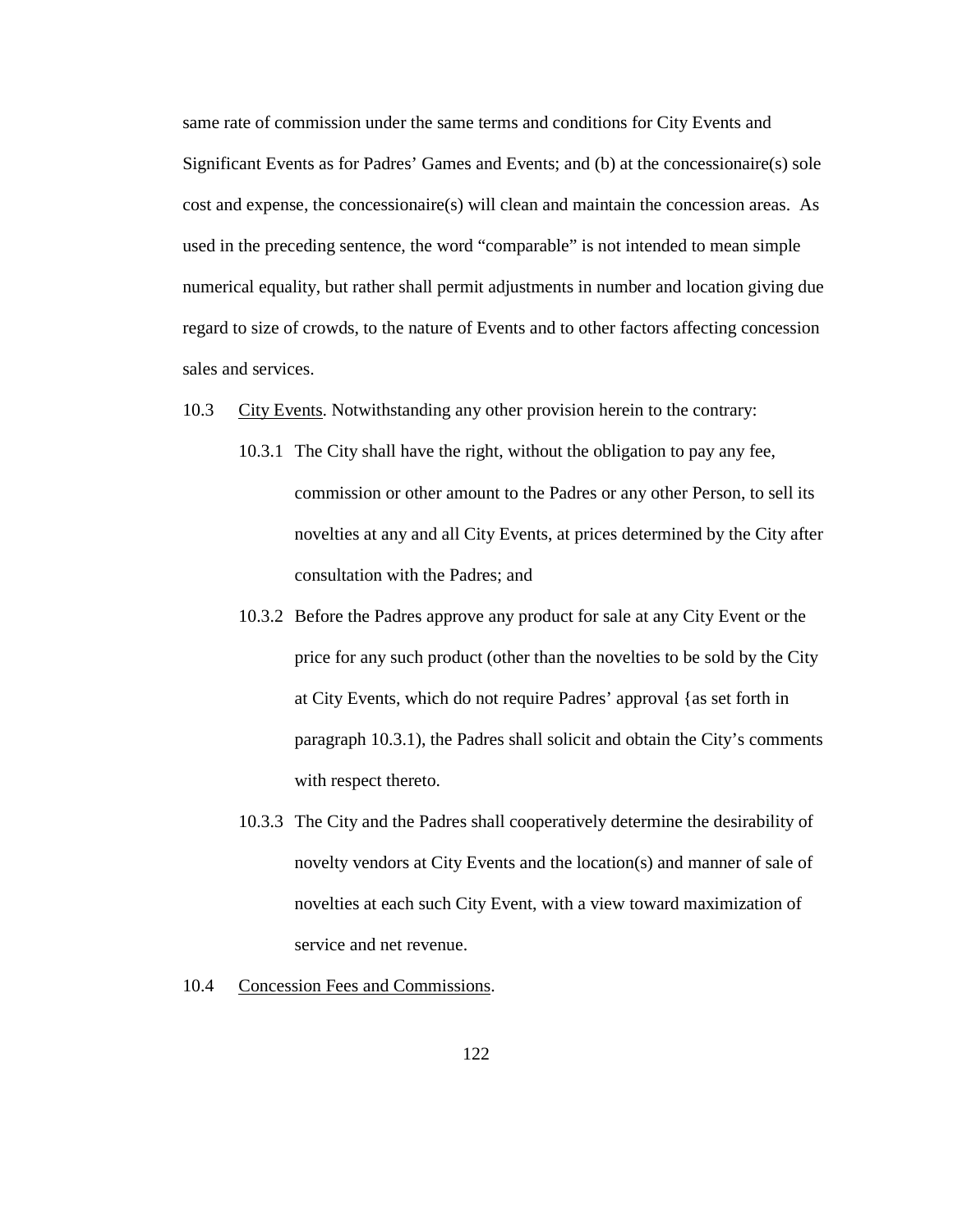- 10.4.1 Except as set forth in paragraph 10.4.2, all fees paid by any concessionaire for the right to sell any kind of food, beverage or novelties within the Ballpark Property during the Term shall be retained by the Padres.
- 10.4.2 All concession commissions payable in connection with concessions at Padres' Games and Events shall be retained by the Padres. All concession commissions payable in connection with concessions at City Events shall be remitted to the City in accordance with Section 6.12, but in no event shall the City's commissions on general concession sales and retail sales (but not including commissions with respect to restaurant and catering sales) be less with respect to any Padres Fiscal Year than the amount equal to the weighted average of thirty-five percent (35%) of the gross receipts (after deduction therefrom for taxes, credit card service charges and other deductions customary in the industry with respect to concession sales) with respect to all general concession and retail items sold by the concessionaire(s) at City Events in such Padres Fiscal Year.

10.5 Additional Improvements. If any concessionaire engaged by the Padres requires support facilities additional to those already encompassed in the Ballpark Property, then the Padres and such concessionaire shall be responsible for constructing, equipping, Maintaining and Repairing such support facilities, and such activities shall be subject to all the provisions hereof as if the Padres performed such Improvements, Repairs or other work except, and notwithstanding any provision herein, the concessionaire or the Padres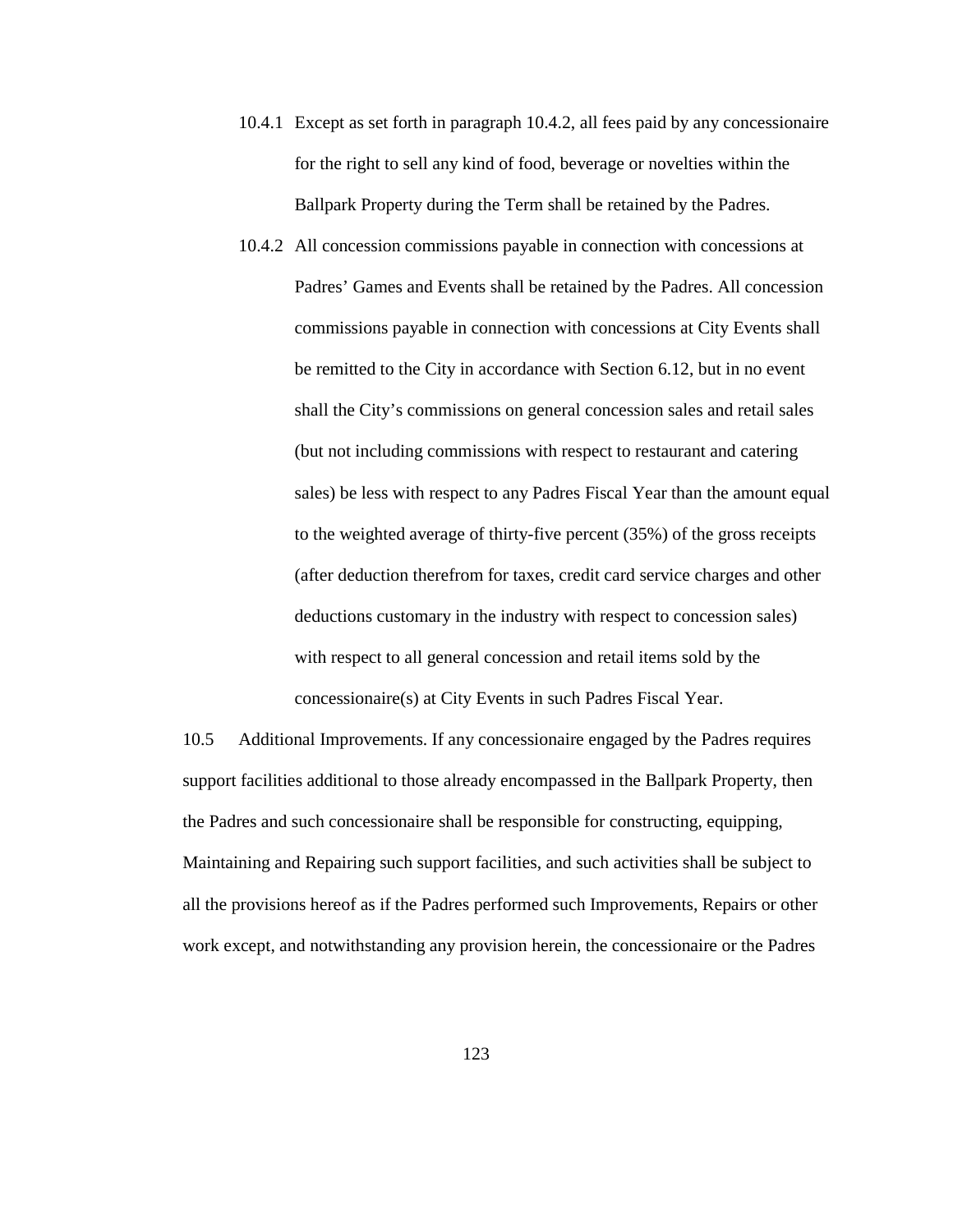shall be solely responsible for all costs and expenses of such construction, equipping, Maintaining and Repairing (and removing if necessary) such support facilities.

10.6 Environmental Responsibilities. The Padres shall require its concessionaires to adhere to the EHC Agreement and to otherwise encourage its concessionaires to demonstrate environmental awareness and compliance by managing their operations to include recycled and recyclable paper and plastic products and to not use any toxic cleaners in their operations and otherwise practice on-going environmental awareness.

## **ARTICLE 11**

## **ADVERTISING AND SIGNS**

#### 11.1 Advertising and Signs.

- 11.1.1 The Padres shall have the exclusive right to sell advertising within all parts of the Ballpark Property, including, subject to all applicable Laws, advertising outside the Ballpark Structure, and on the exterior of the Ballpark Structure and/or its systems. The parties acknowledge that interior-facing signage within the Ballpark Property, including interiorfacing signage within the Ballpark Structure, is exempt from the City's applicable sign ordinance.
- 11.1.2 All advertising sold or otherwise provided by the Padres for display on or within the Ballpark Property shall be displayed at all Events, unless the Padres and the relevant advertiser agree otherwise, and may not be covered or obstructed without the Padres' consent.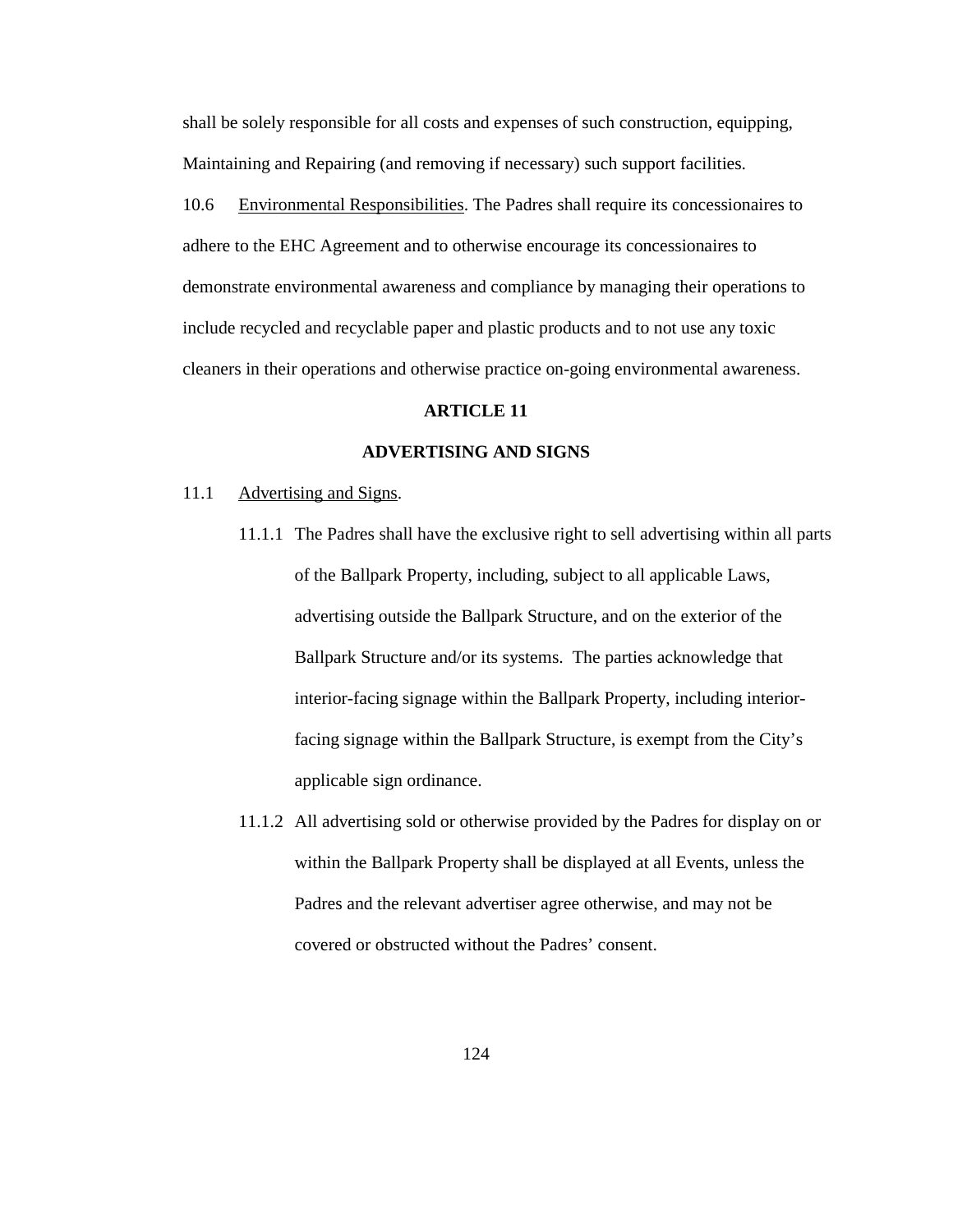- 11.1.3 Notwithstanding any provision herein, the Padres shall be solely responsible (and may not use funds from the Capital Expenditure Reserve Fund) for the installation, Maintenance, Repair or replacement of any signage installed by the Padres that is not included in the original program for the Ballpark Property approved by the City in writing.
- 11.2 Sponsors and Prohibited Competitors.
	- 11.2.1 No City Event shall have a "Prohibited Competitor'' as a title sponsor. For purposes of this Agreement, a "Prohibited Competitor" is (i) a competitor of any exclusive Ballpark Property advertiser or sponsor, or (ii) a competitor in an established product category for which an exclusive Ballpark Property advertiser or sponsor contract is contractually set to expire within one hundred eighty (180) calendar days after the date of the notice provided for in paragraph 11.2.2 and for which the Padres are actively seeking an extension of the then existing advertiser or sponsor or a replacement advertiser or sponsor.
	- 11.2.2 Not more than one year nor less than ninety (90) days before a proposed City Event, the City shall give written notice to the Padres of the identity of any proposed title sponsor of such Event. Within ten (10) Business Days after receipt of such notice, the Padres shall reply in writing to the City, stating whether the title sponsor proposed by the City is a Prohibited Competitor.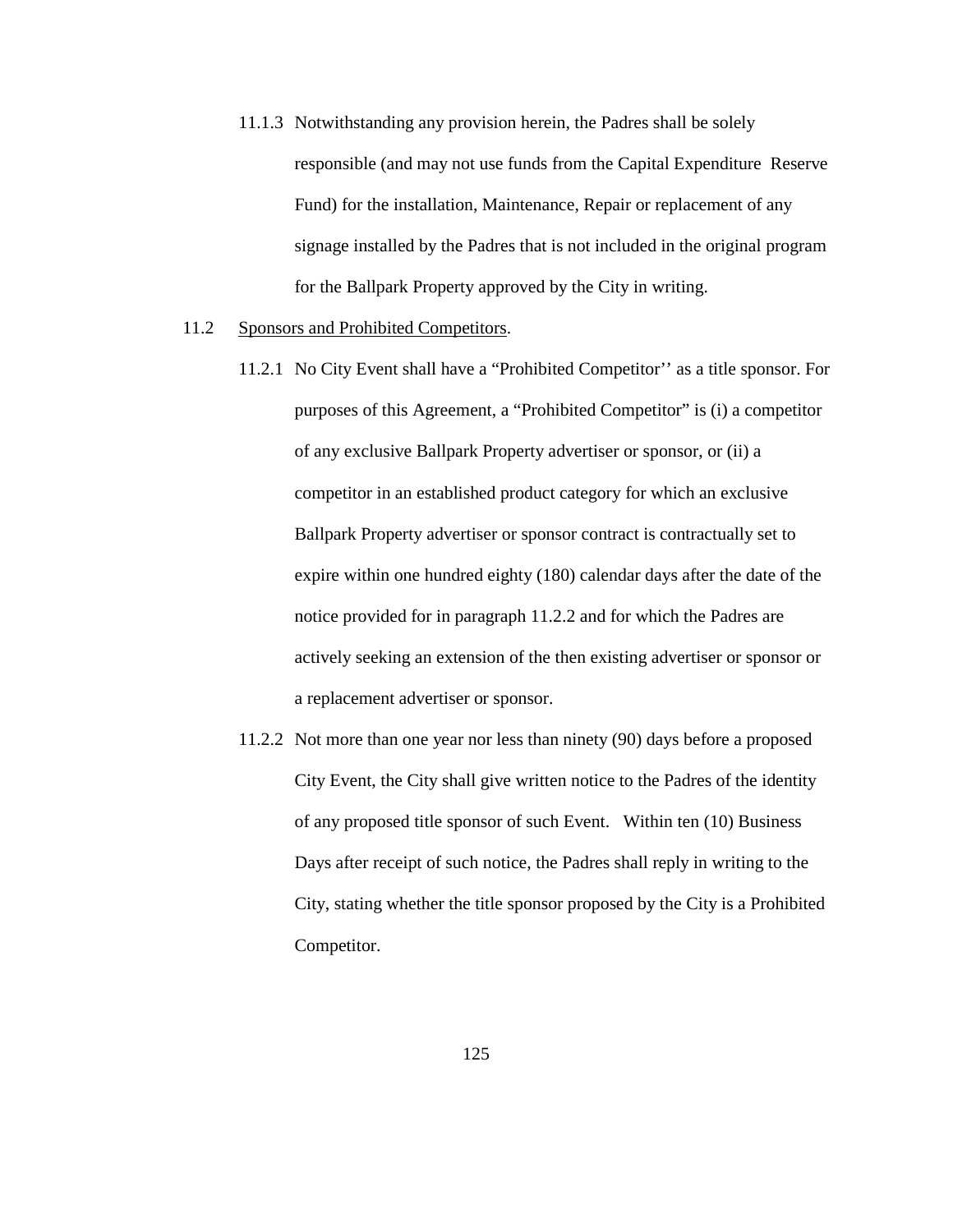- 11.2.3 On request by the City from time to time during the Term, the Padres will provide to the City a list of (i) all advertisers or sponsors holding exclusive rights related to the Ballpark Property, (ii) the product categories in which they hold such exclusive rights, and (iii) the expiration dates of the contracts under which they hold such exclusive rights. If such information is considered proprietary or confidential by the Padres, then it shall be handled by the parties in the manner set forth in Section 28.11 below.
- 11.2.4 No sponsor of a City Event shall remove or obstruct any advertising sold by the Padres for display on or within the Ballpark Property without the Padres' prior written consent.
- 11.2.5 Neither the City nor any sponsor of a City Event shall display temporary advertising signage of any type that conflicts with any of the Padres' advertising contracts for the Ballpark Property. The City shall afford the Padres the opportunity to review all proposed temporary advertising at City Events at least ten (10) Business Days prior to the date of any such City Event. Provided that the City gives proper notice pursuant to this paragraph and the Padres have not informed the City of a conflict prohibited by this paragraph, the City may sell temporary advertising meeting the requirements of this Section 11.2 for a City Event and may retain the revenue therefrom. The City will cause all such temporary advertising to be removed immediately after such City Event.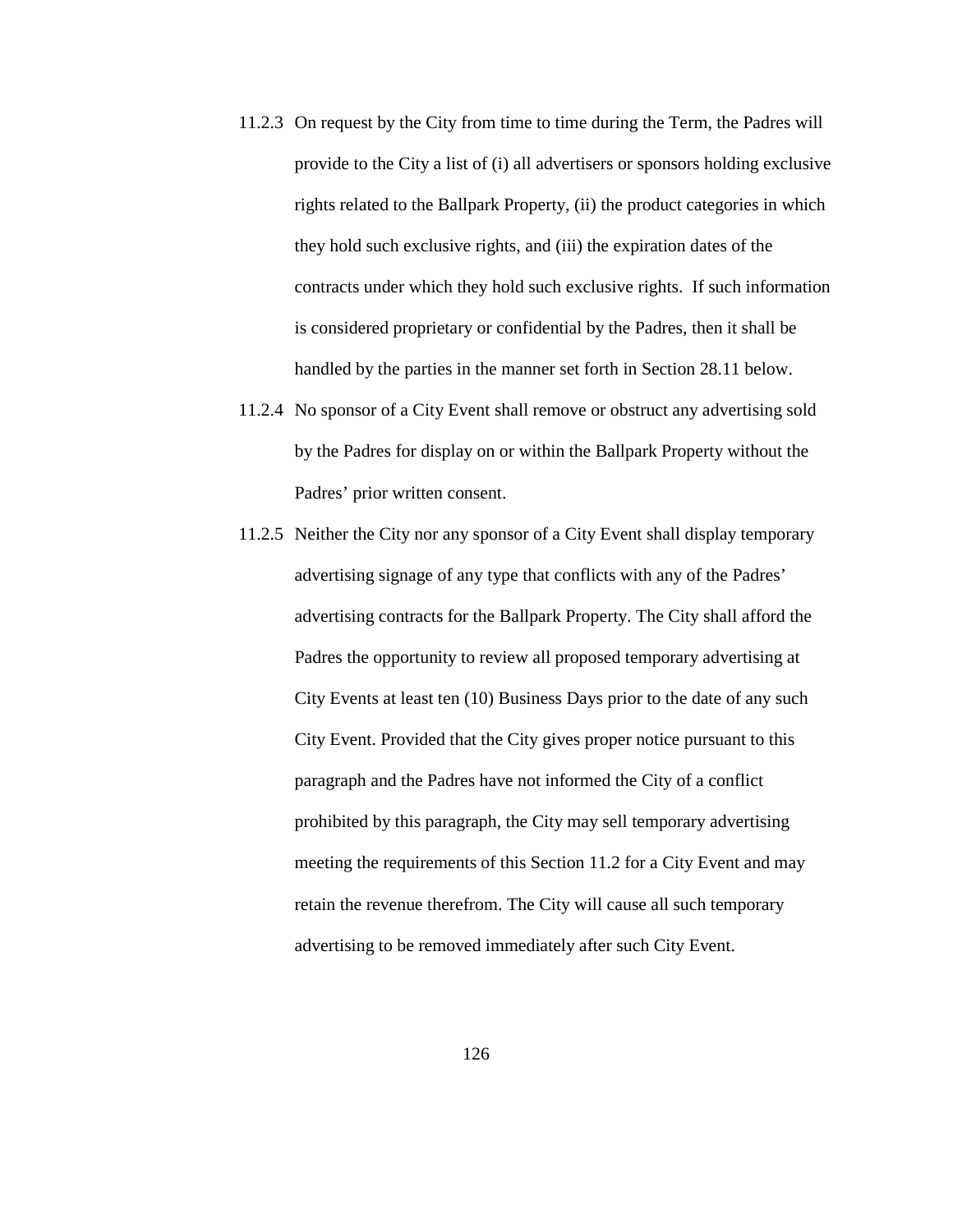11.2.6 The Padres shall have the right to apply the provisions of this Section 11.2 not just to City Events, but to all Events at the Ballpark Property (other than Civic Impact Events approved for the Ballpark Property in accordance with Section 6.6).

11.3 Other Advertising. The Padres may conduct, or permit to be conducted, at the Ballpark Property, any and all other forms of advertising, including any advertising to be worn or carried by the Padres' or any concessionaire's personnel, promotional events sponsored by advertisers, logos or other forms of advertising to be affixed to or included with cups, hats, t-shirts, and other concession items or giveaways, real time signage on television broadcasts, and any and all other forms of such advertising or promotion.

## **ARTICLE 12**

## **BROADCAST FEES**

12.1 Definition of Broadcast Fees. "Broadcast Fees" shall mean all rights and other fees and arrangements relating to the production and distribution of Events for commercial television, non-commercial television (by over-the-air, cable or otherwise) and internet access, including direct sales of advertising by the Padres or the City, as appropriate, radio broadcast or any other media fees and revenues, and any income attributable to such broadcasts (whether in or out of the local market).

12.2 Ownership of Broadcast Fees. All Broadcast Fees related to Padres' Games and Events shall be retained and exclusively controlled by the Padres. Broadcast Fees for all City Events shall be retained and exclusively controlled by the City.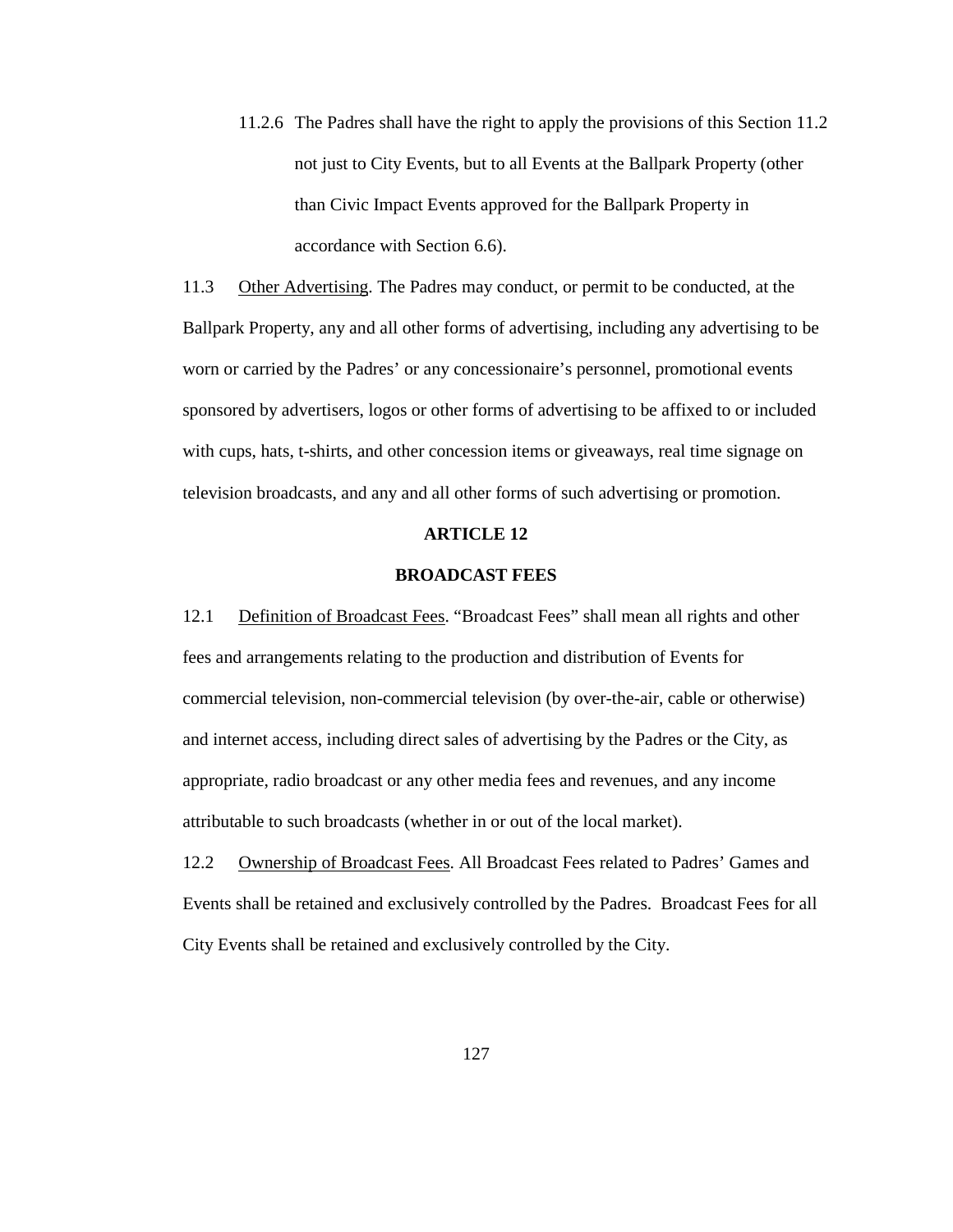## **ARTICLE 13**

# **EXCLUSIVE VENUE, NON-RELOCATION OF TEAM AND SALE OF FRANCHISE**

#### 13.1 Exclusive Venue.

- 13.1.1 Except as set forth in paragraph 13.1.2 and Articles 23 and 24, the Padres shall not allow any Major League Baseball Game in which the Team acts as the host team for its opponent (i.e., the Team takes the field in the first half of each inning and bats in the last half of each inning of such baseball game) (each, a "Home Game") to be played after the Opening Date and for the remainder of the Term in any facility other than the Ballpark Property without first obtaining the written approval of the City, which approval the City may withhold in its sole and absolute discretion. Except as otherwise provided herein, after the Opening Date and for the remainder of the Term the Padres shall play all of their Home Games at the Ballpark Property.
- 13.1.2 Notwithstanding paragraph 13.1.1, the Padres may, without the City's consent:
	- (a) during each Major League Baseball Season included in the Term, play up to three (3) Home Games outside the continental United States;
	- (b) play one home series not to exceed five (5) Major League Baseball Games in Asia during the period commencing on the first day of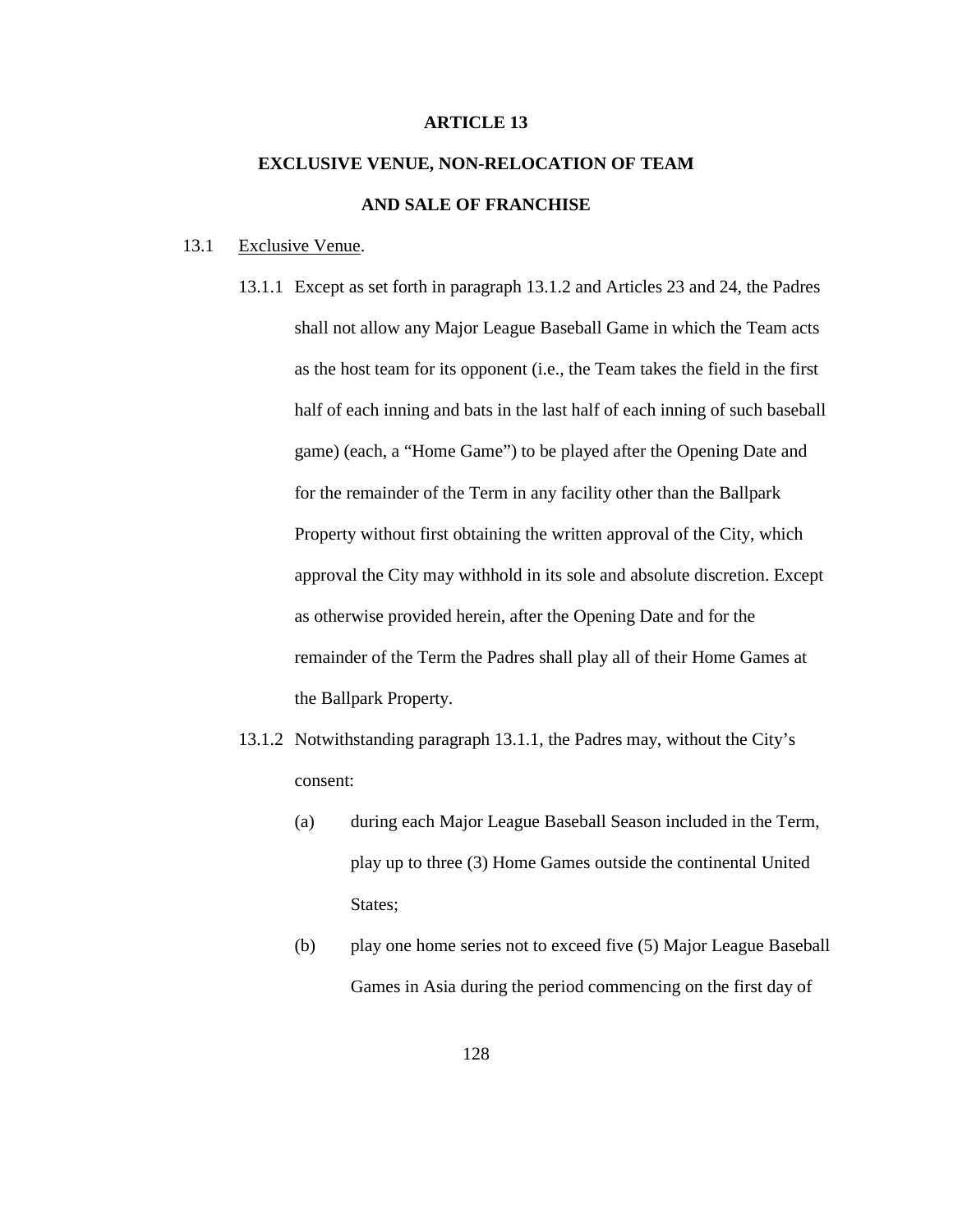the first Major League Baseball Season after the Commencement Date and ending three (3) years after that date, and during each successive three (3) year period thereafter; provided, however, that the Padres may not, without the City's prior written consent, play a home series in Asia in any Season immediately following a Season in which the Padres played a home series in Asia; and

(c) play Home Games at a facility other than the Ballpark Property if any Governmental Authority with jurisdiction over the Ballpark Property and its use prohibits such use on the basis of health or safety risks attendant to such use.

13.2 No Relocation of Team. During the period after the Opening Date and for the remainder of the Term, the Padres shall not relocate the Team (and shall not permit the Team to be relocated) to a location other than the City of San Diego, California.

13.3 Sale of Franchise. The Padres have the right to transfer ownership of the Padres' franchise during the Term to the extent permitted by Major League Baseball, without the City's consent; provided, however, that in connection with such sale, the new franchise owner must (i) concurrently acquire all of the Padres rights and obligations in, to and under the Franchise and this Agreement, and (ii) concurrently agree in writing, in form and substance reasonably acceptable to the City, to assume all of the Padres' obligations under this Agreement for the remainder of the Term.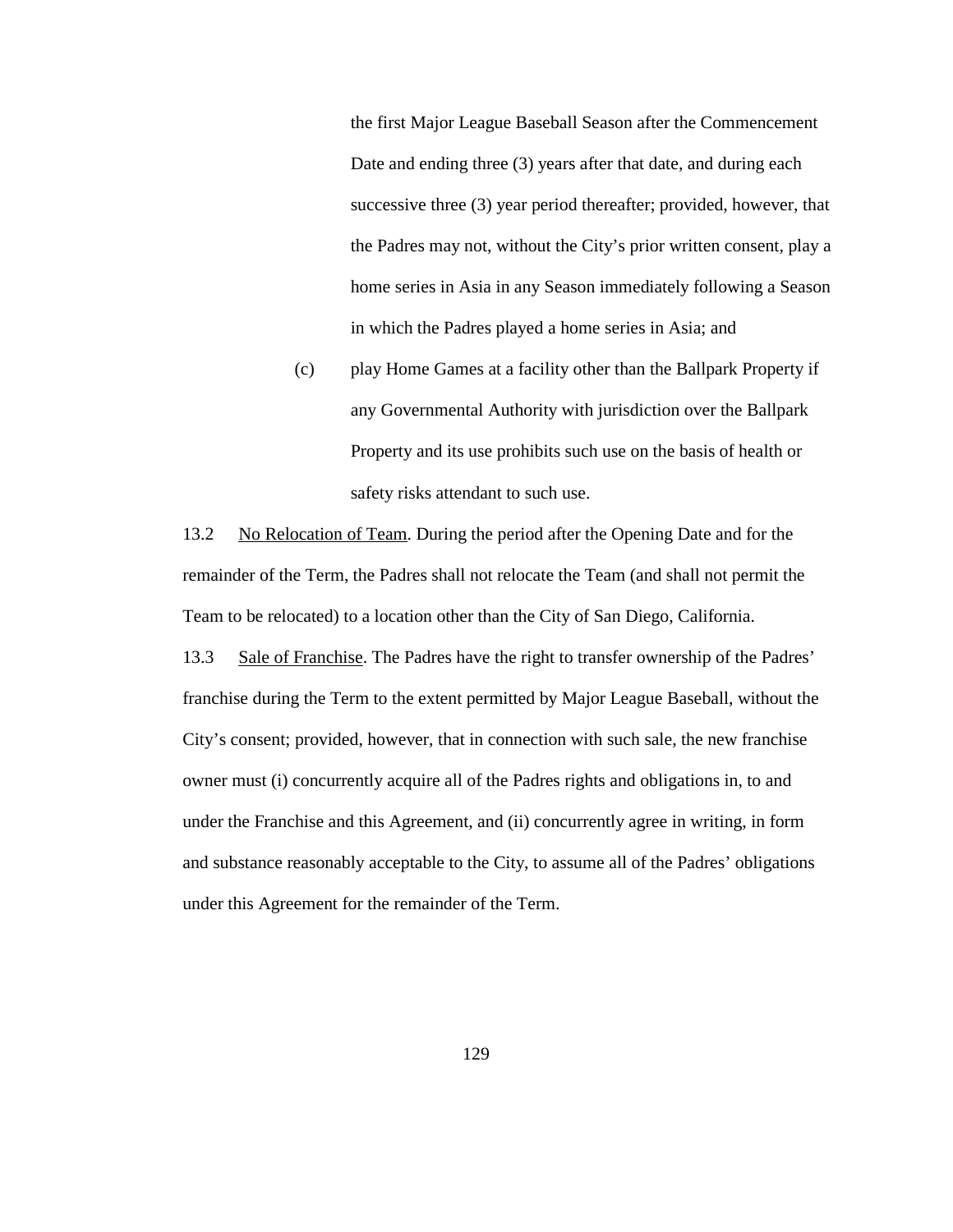#### **ARTICLE 14**

## **RIGHT OF FIRST REFUSAL AND EXCLUSIVE NEGOTIATION**

14.1 Right of First Refusal. If during the Term of this Agreement, the City proposes to make an offer to any third party (a "Transferee") to sell the City Property (or the City's interest in the Site Lease) or receives an offer from any Transferee to purchase the City Property (or the City's interest in the Site Lease), which offer the City intends to accept, prior to making or accepting such offer the City will deliver to the Padres a written offer (an "Offer") to sell the City Property (or the City's interest in the Site Lease) to the Padres on the same terms and conditions on which the City desires to sell the City Property (or the City's interest in the Site Lease) to such Transferee. The Padres must deliver to the City a written acceptance or rejection of an Offer within ninety (90) days after the Padres' receipt of such Offer. Failure to deliver to the City such acceptance or rejection within such ninety (90)-day period shall be deemed a rejection of the City's Offer and the City shall thereupon be entitled to proceed with its sale to the Transferee upon the terms and conditions of the Offer.

## 14.2 Exclusive Negotiation.

14.2.1 If during the Term of this Agreement, the Padres shall in good faith desire to purchase the City Property (or the City's interest in the Ballpark Facility Lease), the Padres shall deliver a written notice thereof to the City. If at any time during the Term of this Agreement, the City contemplates a sale of the City Property (or the City's interest in the Ballpark Facility Lease), the City shall deliver written notice thereof to the Padres. During the sixty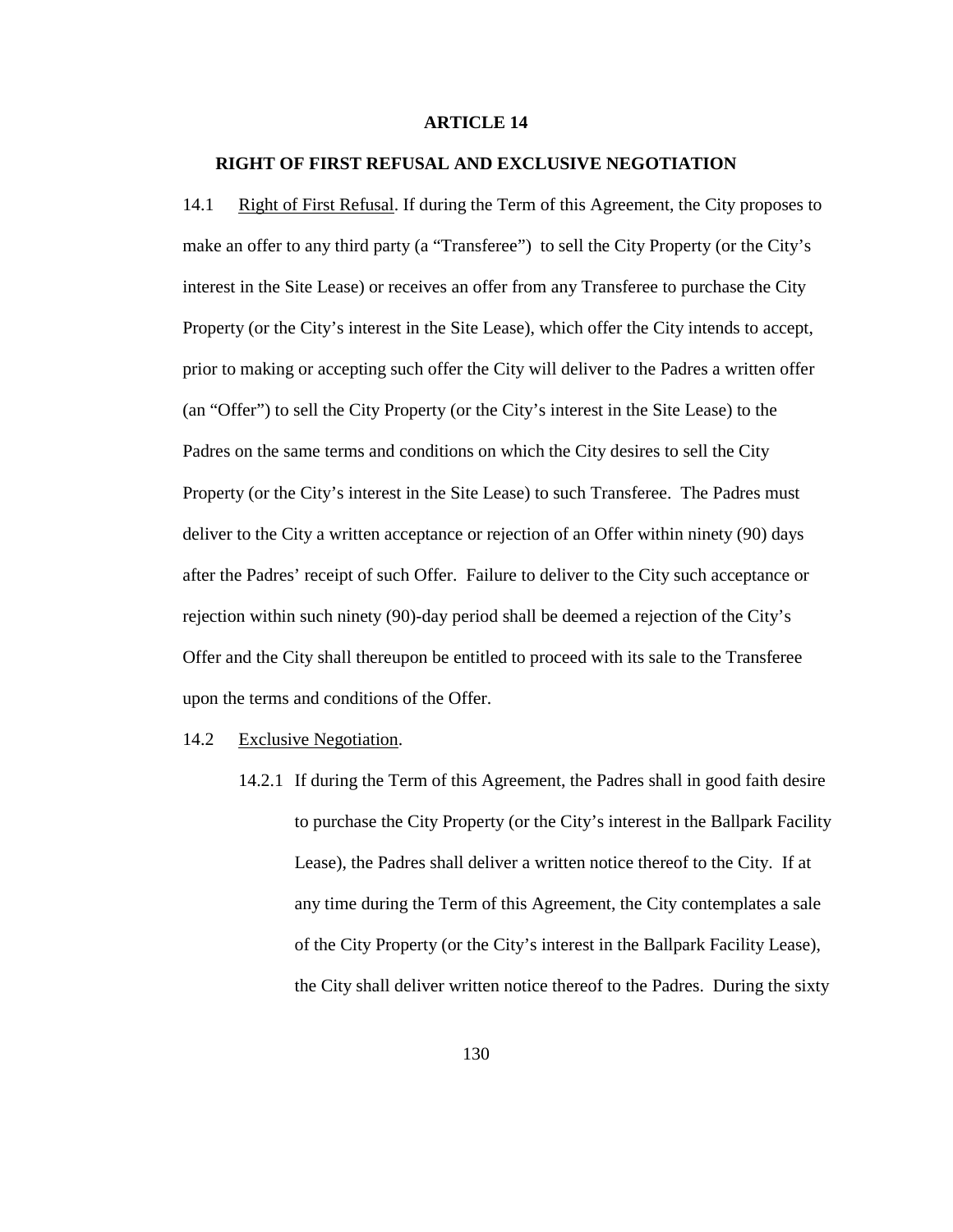(60)-day period following either: (i) the City's receipt of the Padres' written notice of the Padres' good-faith desire to purchase the City Property (or the City's interest in the Ballpark Facility Lease), or (ii) the Padres' receipt of the City's written notice that the City is contemplating a sale of the City Property (or the City's interest in the Ballpark Facility Lease), as appropriate, the City will negotiate exclusively and in good faith with the Padres to sell the City Property (or the City's interest in the Ballpark Facility Lease), subject to all requirements of applicable Law.

14.2.2 The Padres shall not deliver to the City any notice invoking the sixty (60) day exclusive negotiation period set forth in paragraph 14.2.1: (i) at any time after receiving an Offer under Section 14.1 until six (6) months after the date of the Offer or the City withdraws or changes the terms on which it proposes to sell the City Property (or the City's interest in the Site Lease) to the Transferee, whichever date shall first occur; or (ii) more than one (1) time in any six (6) month period.

### **ARTICLE 15**

#### **BONDS**

# 15.1 Bond Constraints.

15.1.1 Other than payments required to be made under this Agreement or expressly agreed to in writing by the City, the parties agree that they shall structure their affairs such that any payments made or to be made by the Padres to, or for the benefit of, the City shall not be considered used,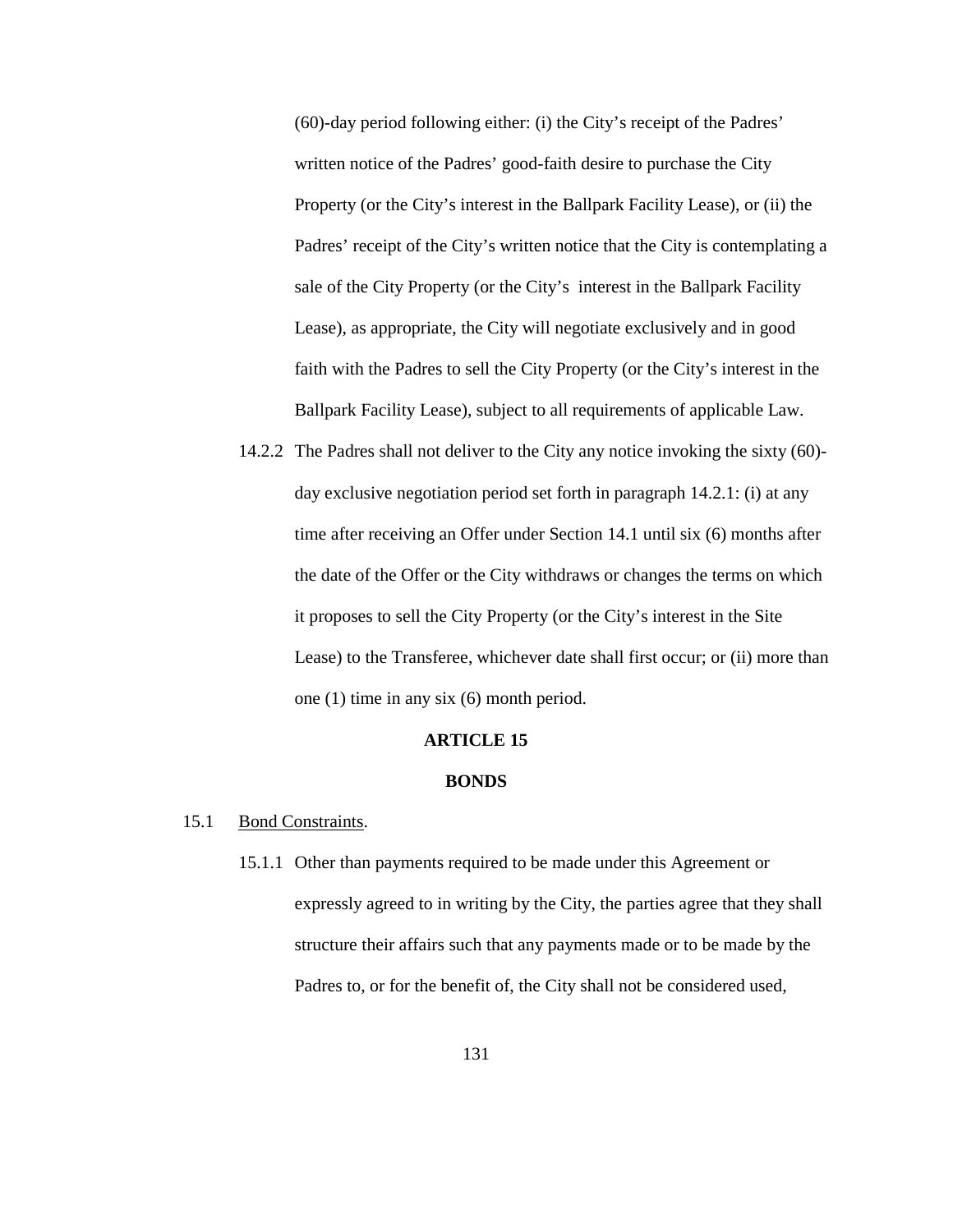directly or indirectly, to pay principal of, or interest on, the Bonds for purposes of the private security or payment test of Section 141(b)(2) of the Internal Revenue Code, where failing to meet the foregoing standard would have a Material Adverse Effect on the City, unless the City's prior written consent to such payment has been given. Such payments may include, but are not limited to:

- (a) Payments for the lease or purchase of property from the City or any related party of the City;
- (b) Payments for services provided by the City or any related party of the City, other than payments of generally applicable taxes; and
- (c) Payments to third parties that directly or indirectly benefit the City or any related party of the City.
- 15.1.2 If the City reasonably believes that the Padres' making of any of payment described in paragraph 15.1.1 would have a Material Adverse Effect on the City, the parties shall meet, confer and reasonably restructure the payment in such a manner that (i) such payment or an equivalent payment may be made without such a Material Adverse Effect on the City, and (ii) the restructuring does not result in the imposition of additional costs on either party.

15.2 Tax-Exempt Status of Bonds. The parties share a commitment to avoid adversely affecting the tax-exempt status of the Bonds under federal law, agree to comply with the covenants set forth in paragraph 15.1.2 in order to avoid any such adverse effect, and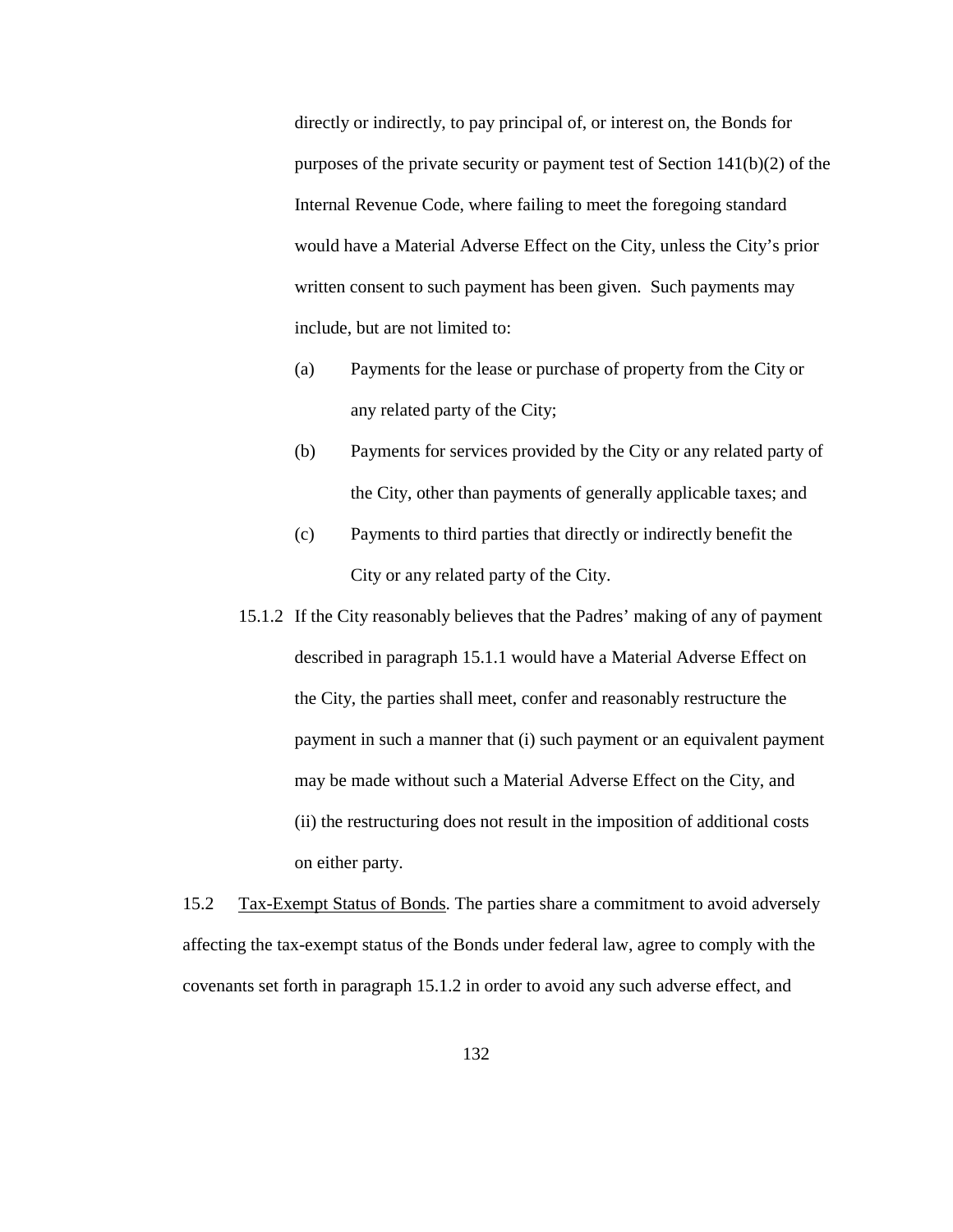agree that neither party shall take any action during the Term that reasonably could adversely affect the tax-exempt status of the Bonds under federal law.

# **ARTICLE 16**

# **ADDITIONAL CONDITIONS AND OBLIGATIONS**

### 16.1 Third-Party Agreements.

- 16.1.1 Subject to the terms hereof, the Padres may enter into agreements with third parties in respect of the operation of the Ballpark Property. All such agreements which are Material Contracts shall comply with the following provisions:
	- (a) shall be in writing;
	- (b) shall not extend beyond the Term;
	- (c) shall expressly state that upon a material default by the Padres under this Agreement, the City may:
		- (i) deliver written notice of termination to all parties to such agreement, in which case such agreement shall be deemed terminated as of the date set forth therefor in the City's notice; or
		- (ii) deliver written notice to all parties to such agreement that the City elects to have the Padres' rights and future obligations under such agreement assigned to the City, in which case such rights and obligations shall be deemed assigned to the City (without the need for obtaining any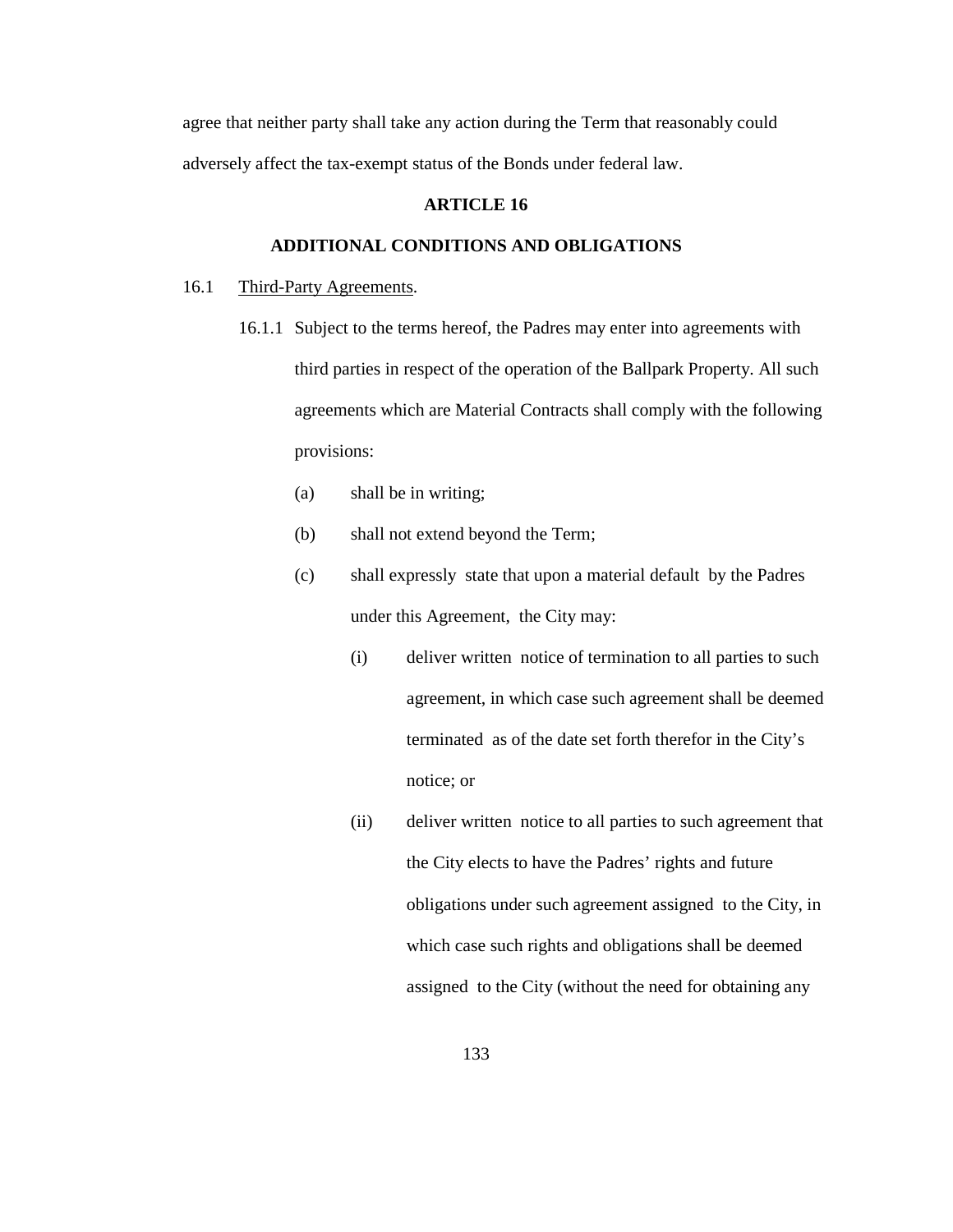party's consent thereto) effective as of the date set forth therefor in the City's notice, provided that, as of the effective date of the assignment to the City, the City assumes all of the Padres' obligations under such agreement; and shall further expressly state that upon any such assumption by the City, the Padres are released from all obligations with respect to the period after the effective date of the assumption; and

- (d) shall expressly state that the City is a third-party beneficiary under such agreement.
- 16.1.2 If the City requests a Bond Counsel Opinion in respect thereof, then, at the City's expense, the City shall cause its bond counsel to render a Bond Counsel Opinion with respect to any proposed Material Contract of the Padres within ten (10) Business Days after notification by the Padres to the City of such proposed Material Contract. If such Bond Counsel Opinion concludes that such proposed Material Contract will cause the Bonds not to qualify for tax-exempt status under federal law, then the Padres shall not enter into such Material Contract. If no such Bond Counsel Opinion is received by the City and delivered to the Padres within such ten (10) Business Day period, then this condition shall be deemed to have been satisfied, the Padres may enter into the Material Contract, and the City shall be estopped from claiming that the execution or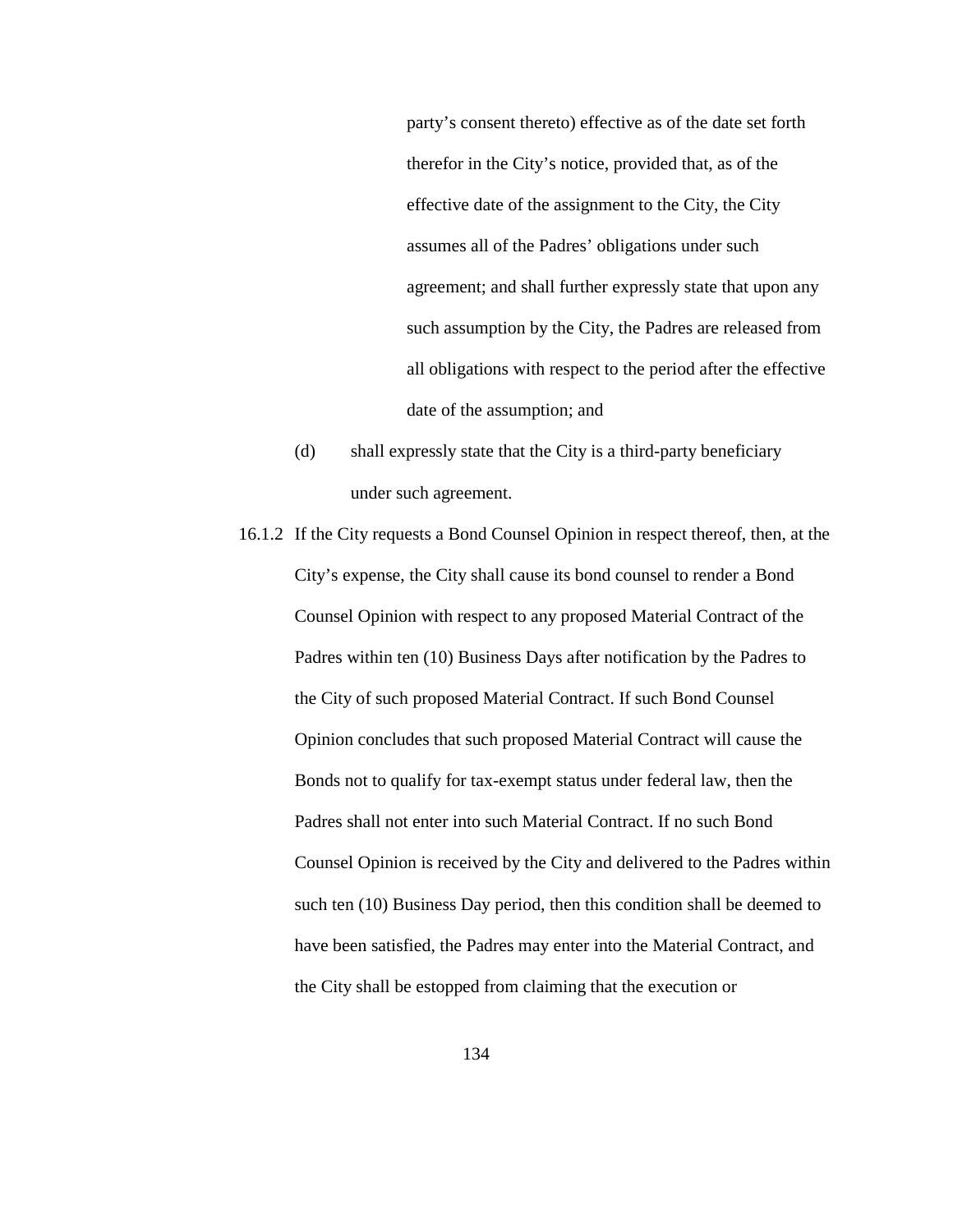performance of such Material Contract has a Material Adverse Effect on the City. While allowing the Padres to enter into the Material Contract in such circumstances, and sparing the Padres from any claim of default for doing so, the City does not thereby waive its right to meet, confer and reasonably restructure the transaction properly entered into by the Padres, as expressly provided in this Agreement.

16.2 Compliance With Laws. At all times during the Term, the Padres shall comply with all Laws applicable to the Padres' use of the Ballpark Property (including obtaining any and all licenses and permits necessary in connection therewith).

16.3 Maintenance of Good Standing in League. The Padres or the Padres' successors in interest shall be the owner of the Franchise, through which the Team is authorized to play Major League Baseball within the boundaries of the City, and the Padres or the Padres' successors in interest shall maintain the Franchise in good standing with the National League (or successor league in which the Padres are a member) and the Office of the Commissioner of Baseball.

16.4 Outfield Park CCRs. The parties together constitute the "Ballpark Owner" as that term is defined in the Outfield Park CCRs. Any other capitalized terms used in this Section 16.4 that are not defined in this Agreement shall have the meanings assigned to such terms in the Outfield Park CCRs executed in accordance with paragraph 2.7.5 of this Agreement. With respect to said Outfield Park CCRs: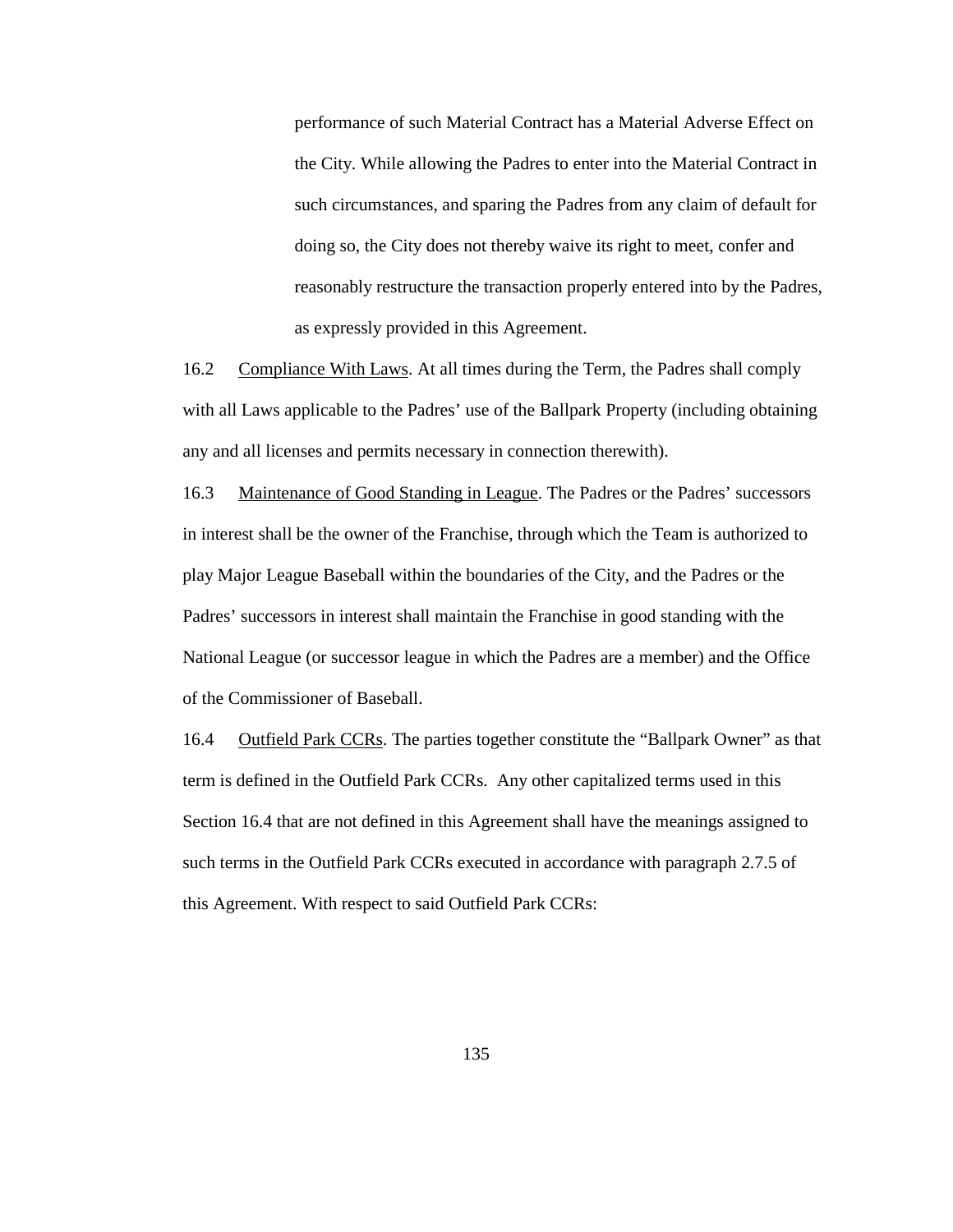- 16.4.1 The Padres are hereby granted the exclusive right during the Term to exercise the rights of the Ballpark Owner under said Outfield Park CCRs, including:
	- (a) the right to exercise the Ballpark Owner's easement rights under said Outfield Park CCRs; provided, however, that the City retains its own right to use such easements for Events, consistent with this Agreement;
	- (b) the right to hold Events in the Baseball Event Area of the Outfield Park; provided, however, that the City retains its own right to use the Non-Baseball Event Area for Events, consistent with this Agreement;
	- (c) the right to name the Ballpark Property, the Outfield Park, any portions thereof and any Improvements thereon, and to retain the proceeds from such Naming Rights, consistent with this Agreement;
	- (d) the right to designate the members of the Architectural Committee allocated to the Ballpark Owner;
	- (e) the right to adopt signage criteria for the entire Project Premises, as defined in the Outfield Park CCRs, and to disapprove of any signage involving a Prohibited Competitor; provided, however, that the foregoing shall not affect or impair the City's own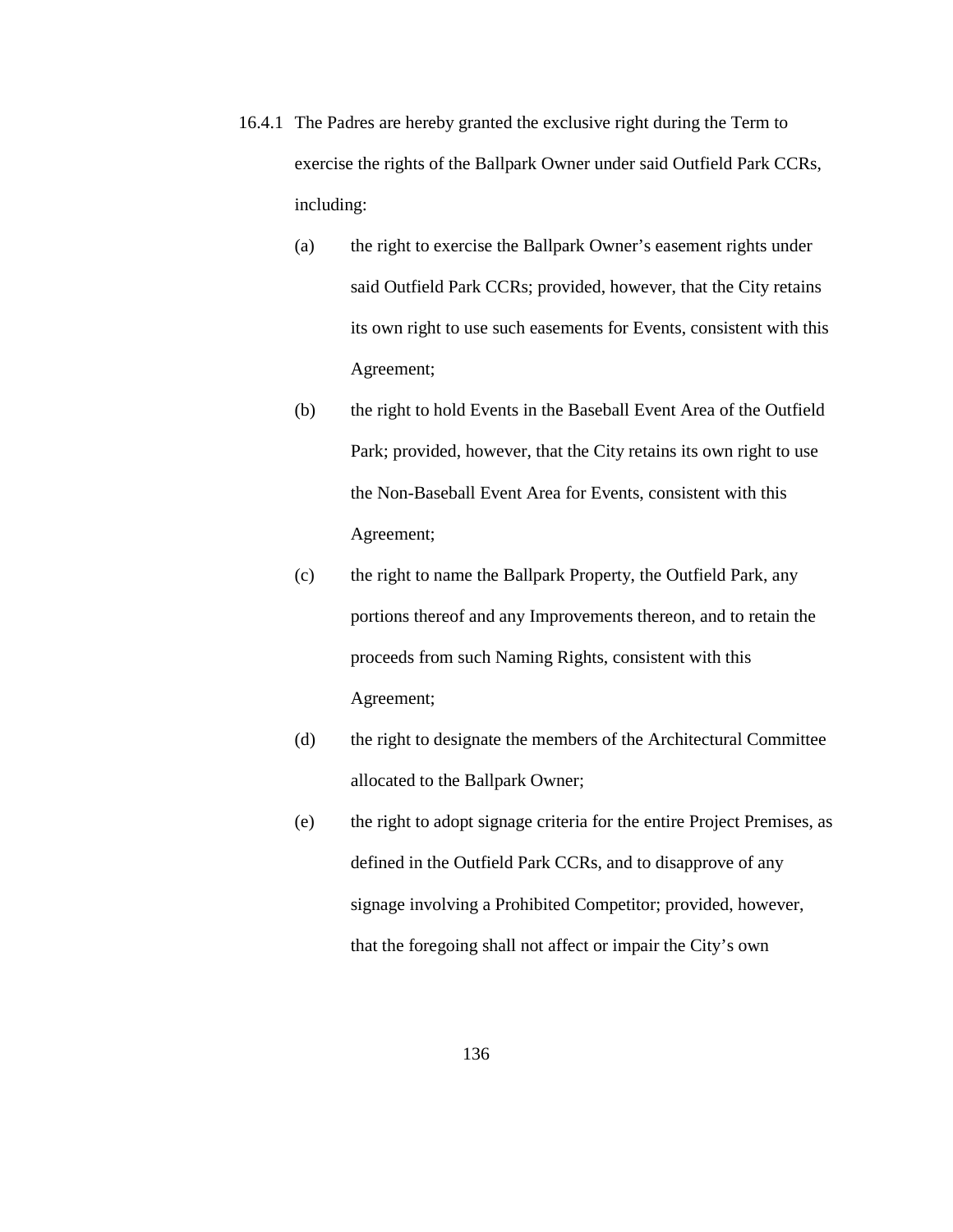enforcement of its Laws and ordinances related to signage, to the extent applicable to the signage at the Project Premises;

- (f) the right to vote the interests of the Ballpark Owner under Article 4 of the Outfield Park CCRs; and
- (g) plenary rights to perform all other acts permitted or required of the Ballpark Owner thereunder;

provided, however, that, except with the consent of the City, which shall not be unreasonably withheld, the Padres shall not exercise the rights of the Ballpark Owner under the Outfield Park CC&Rs, (i) so as to effect a modification or termination of the Outfield Park CC&Rs, (ii) in a manner which is not reasonably consistent with the provisions of this Agreement, or (iii) in a manner that would adversely change the aesthetic nature of the Ballpark Property or have a material adverse effect on the structure or systems of the Ballpark Property or change the essential nature of the Ballpark Property and the purpose for which it was intended to be used. Further, nothing in this Section 16.4.1 is intended to abrogate the right of the City to exercise its police powers. The Padres shall act reasonably and cooperatively to keep the City generally informed with respect to matters pertinent to the administration and implementation of the Outfield Park CCRs. Such steps shall include permitting the City to participate in meetings and discussions pertaining to the Outfield Park CCRs, to the extent reasonably requested by the City.

> 16.4.2 The Padres hereby assume all of the obligations of the Ballpark Owner under the Outfield Park CCRs; provided, however: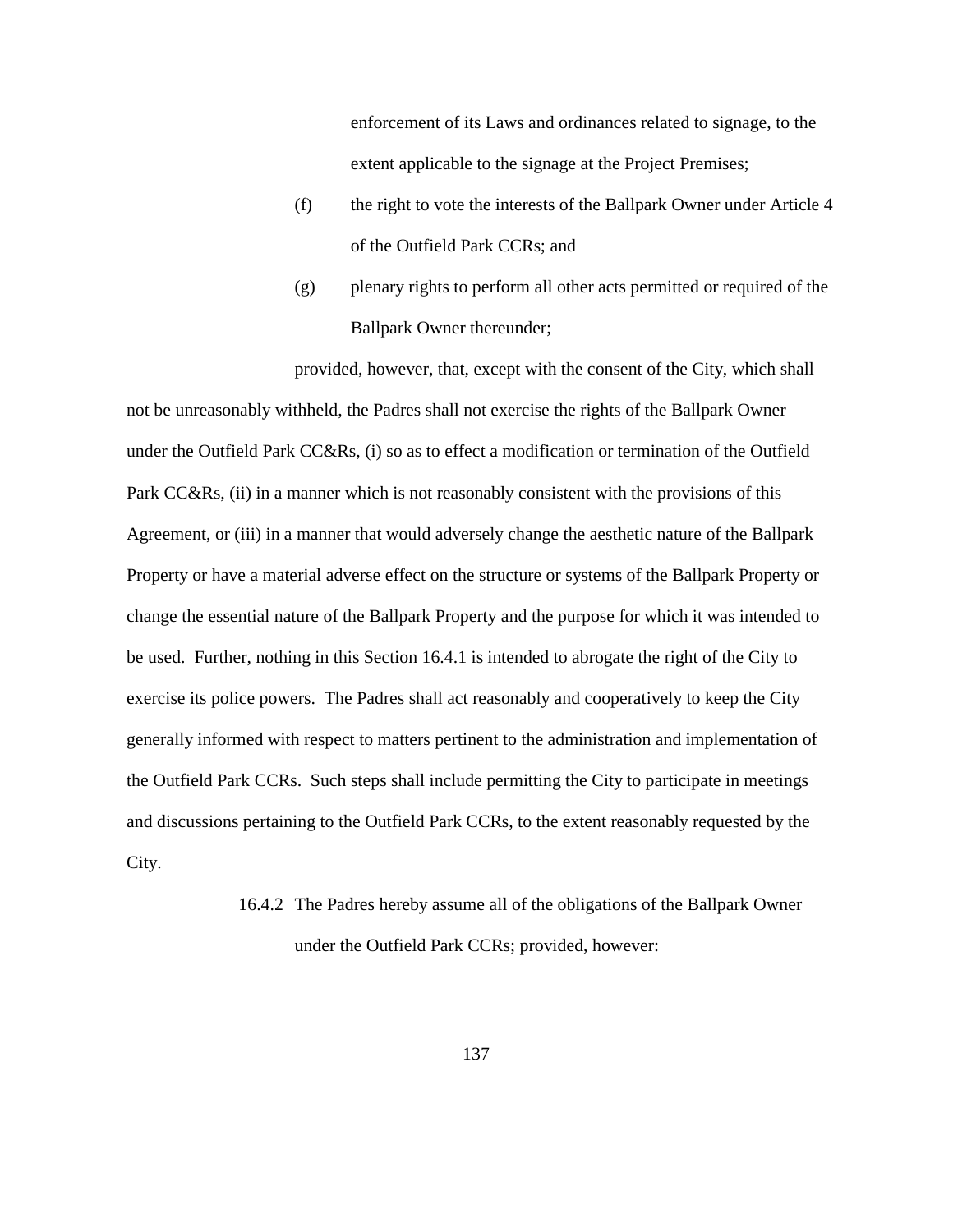- (a) as to the monetary obligations of the Ballpark Owner thereunder, including obligations to pay Common Maintenance Area Costs under the Outfield Park CCRs, that any payments made by the Padres in fulfillment of such obligations shall be considered either Joint Ballpark Operating Expenses or Incremental Ballpark Expenses or Capital Expenditures, as the facts of the matter warrant, and the ultimate responsibility for such monetary obligations shall be determined according to the provisions of this Agreement regarding the parties' respective responsibilities for Joint Ballpark Operating Expenses or Incremental Ballpark Expenses or Capital Expenditures, as the case may be;
- (b) as to the obligation to indemnify other parties to the Outfield Park CCRs in connection with Events, there shall be contribution and cross-indemnification rights between the parties to this Agreement for any payments made by the Padres in fulfillment of such indemnity obligations, consistent with the this Agreement, so that, for example, the ultimate responsibility in cases involving a party's own gross negligence or willful misconduct will be governed by the provisions of this Agreement, and the costs borne in other cases may be considered Incremental Ballpark Expenses, as the facts of the matter warrant.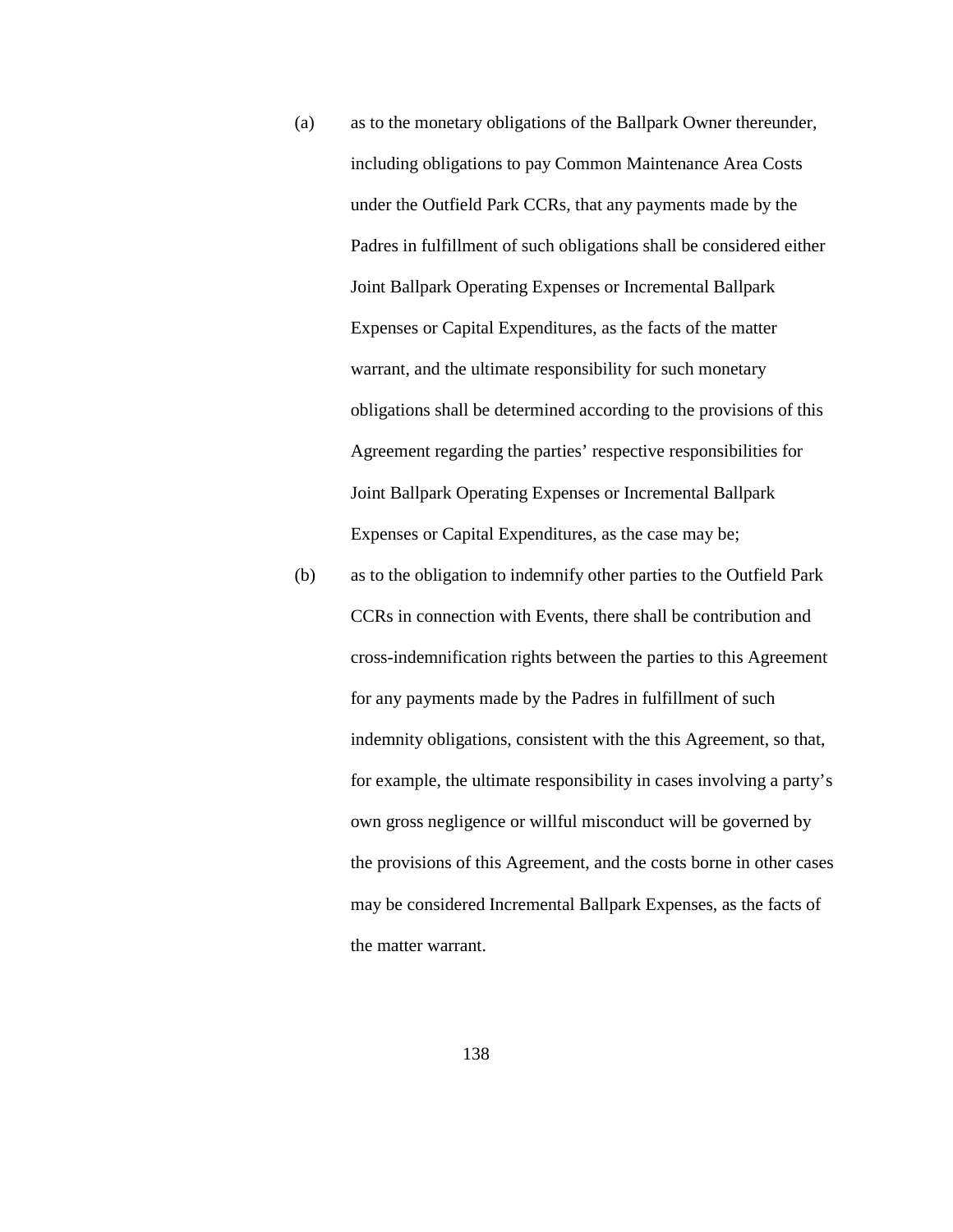- 16.4.3 Regarding the monetary obligations of the Ballpark Owner to pay assessments for Common Maintenance Area Costs under the Outfield Park CCRs, the parties are cognizant of the fact that an Affiliate of the Padres may own portions of the Outfield Park Retail Parcels under the Outfield Park CCRs. Accordingly:
	- (a) The payments made by any Affiliate of the Padres who owns any portion of the Outfield Park Retail Parcels under the Outfield Park CCRs shall be accounted for or credited as payments made by the Padres under this Agreement, toward either Joint Ballpark Operating Expenses, or Incremental Ballpark Expenses or Capital Expenditures, as the case may be, but only to the extent that such payments would properly have been permitted in such category, had they been made by the Padres themselves under this Agreement; and
	- (b) The foregoing payments from the owner of portions of the Outfield Park Retail Parcels under the Outfield Park CCRs shall continue to be accounted for or credited in the foregoing manner only so long as an Affiliate of the Padres is the owner of such portions of the Outfield Park Retail Parcels.

139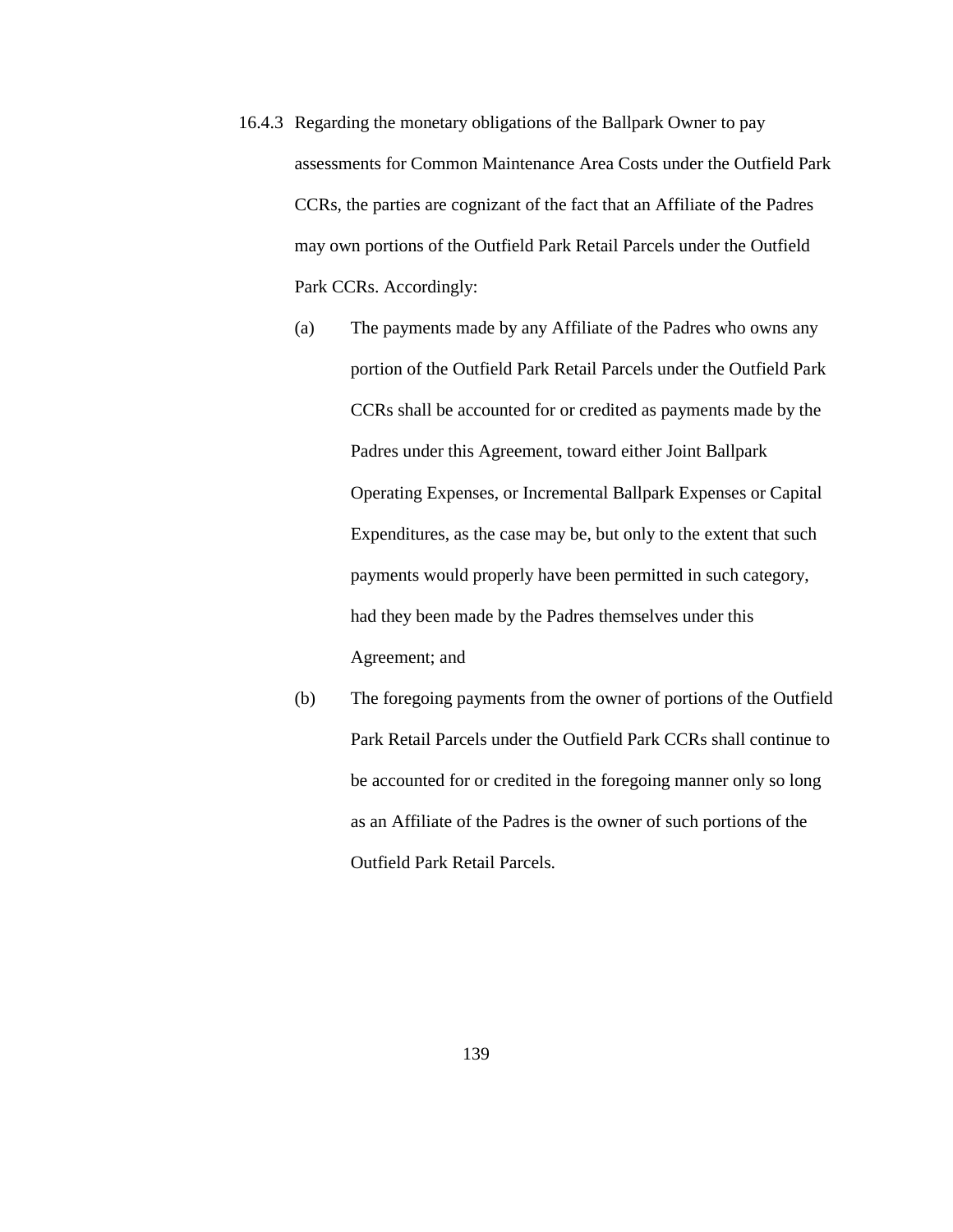### **ARTICLE 17**

# **INSURANCE AND SUBROGATION**

17.1 Term of Insurance. As manager of the Ballpark Property, at or prior to the Commencement Date, the Padres shall obtain (or cause to be obtained), and shall thereafter maintain (or cause to be maintained) in full force and effect throughout the Term, the insurance set forth in this Article 17. The City shall have the right to require that such insurance be obtained prior to the Commencement Date, or the Padres may elect to obtain such insurance prior to the Commencement Date, in order to assure that there is no lapse in insurance coverage between: (a) the insurance the Padres and the Padres' Affiliates are required to provide and maintain pursuant to the Design-Build Agreement, and (b) the insurance the Padres are required to provide and maintain pursuant to this Agreement; and in either case, notwithstanding any other provision of this Agreement to the contrary, the costs of obtaining such insurance shall constitute a Joint Ballpark Ownership Expense, even though incurred before the Commencement Date.

17.2 Types of Insurance. In accordance with Section 17.1, the Padres shall obtain and maintain throughout the Term sufficient insurance to satisfy the requirements of the Bond Documents, including the Ballpark Facility Lease and the Indenture and the following specific requirements:

17.2.1 Commercial general liability insurance covering the Ballpark Property and the operations with respect thereto, with broad form property damage coverage for personal injury, bodily injury, death, property damage,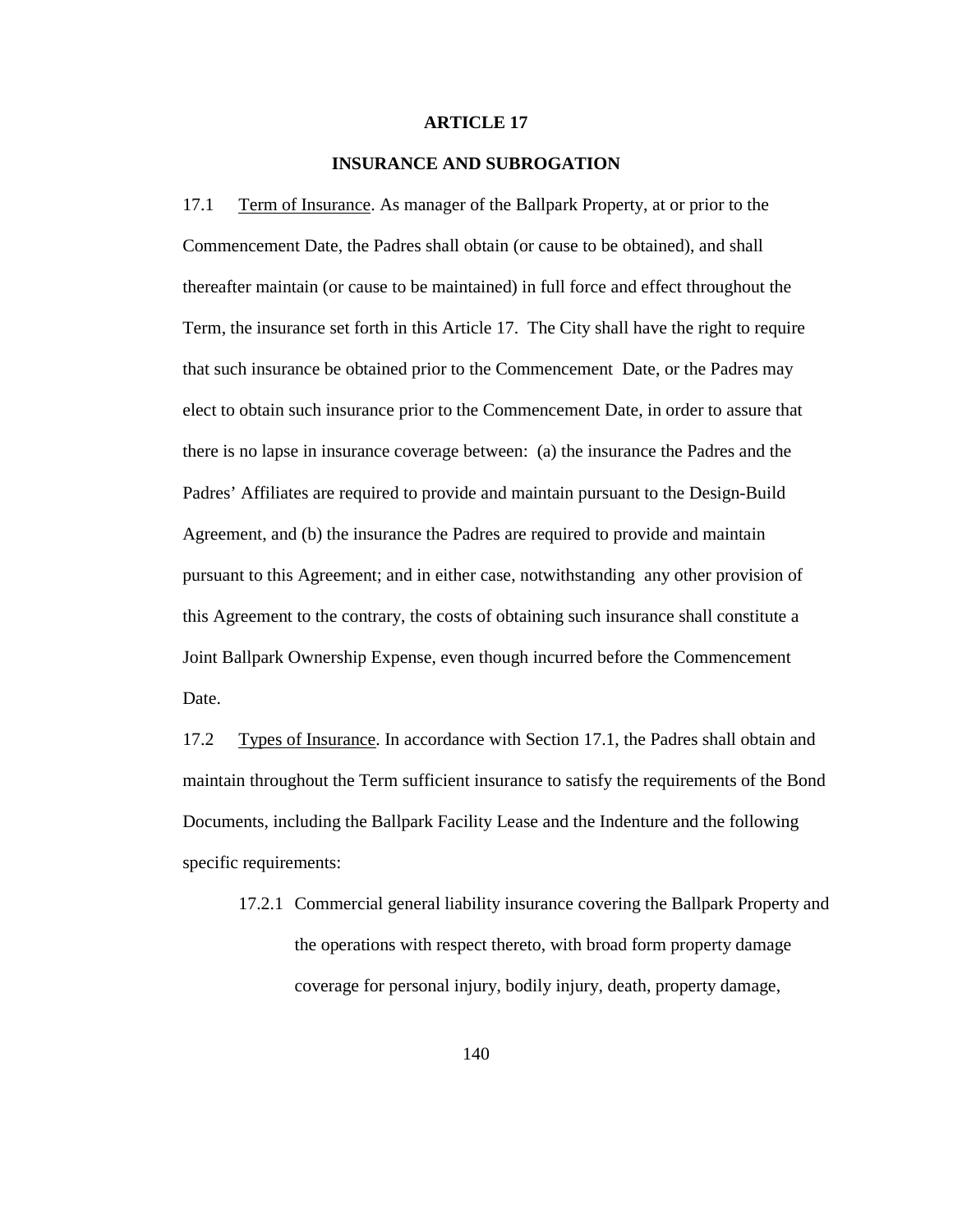products/completed operations, premises, operations, elevators, broad form contractual liability (including coverage for tort liability of another Person to pay for bodily injury, death and property damage to a third Person) and fire legal liability, providing coverage with a combined single limit of \$1,000,000 per occurrence.

- 17.2.2 Excess liabilit insurance on an "occurrence" form providing a combined bodily injury and property damage limit of \$50,000,000 per occurrence, subject to annual aggregate of \$50,000,000.
- 17.2.3 Comprehensive business automobile insurance for bodily injury and property damage providing coverage to a combined single limit of \$1,000,000 per occurrence covering all of the Padres owned, hired and non-owned automobiles.
- 17.2.4 Property insurance upon the City Property in the name of the City, PFFA, the Trustee (to the extent required by the Indenture), and upon the Padres Property in the name of the Padres with the City, PFFA, and the Trustee (to the extent required by the Indenture), named as a loss payees, as their interests may appear, which:
	- (a) shall include coverage for:
		- (i) all HVAC, scoreboard and electrical systems and equipment, boilers, and all other personal property, fixtures, computers, machinery and equipment located on the Ballpark Land;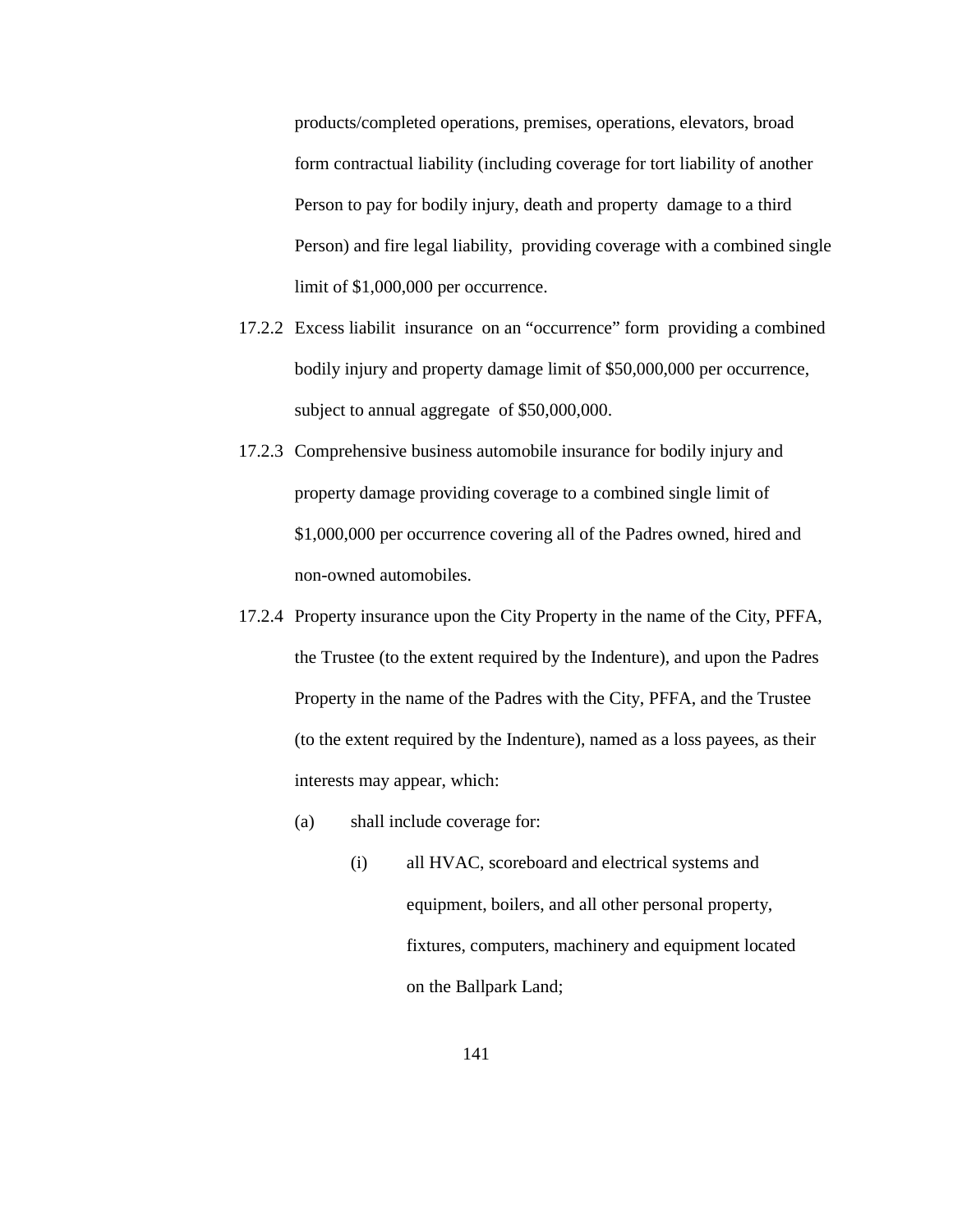- (ii) all materials and supplies of any nature that are located on the Ballpark Land and all materials and supplies of any nature to be used on the Ballpark Land, whether located on the Ballpark Land, in transit, or temporarily stored elsewhere;
- (b) shall be on an "all-risk of loss" form (and shall include coverage for earthquakes consistent with the requirements of the Design-Build Agreement, and notwithstanding anything to the contrary in the Bond Documents, fire, lightning, and flood damage) with extended coverage endorsement covering the risk of vandalism and malicious mischief, sprinkler system leakage and boiler loss (it being understood, however, that unavailability of earthquake insurance shall be considered an event of Force Majeure for so long as it is unavailable);

### (c) shall be for an amount at least equal to the greater of:

(i) the full replacement cost of the Ballpark Property without deduction for depreciation, which amount shall be determined at reasonable intervals at the request of the City by appraisal or evaluation conducted by the insurer or other appraiser, engineer or other Person mutually acceptable to the City, the insurer and the Padres; or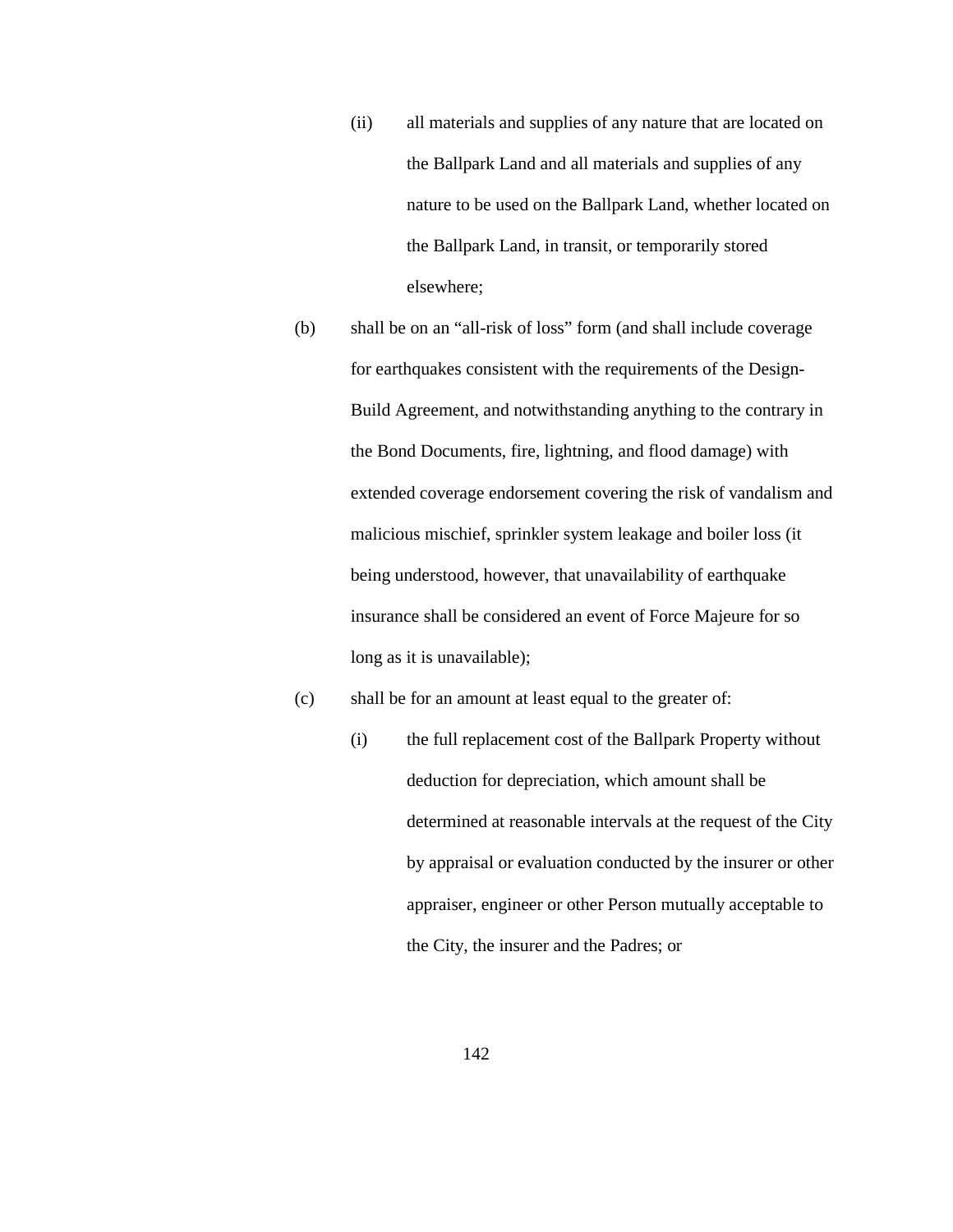- (ii) the then-current principal amount of outstanding Bonds; and
- (d) unless otherwise approved in writing by the City (which approval shall not be unreasonably withheld or delayed), may contain deductibles not exceeding the lesser of:
	- (i) the maximum amount of the deductibles (if any) permitted by the Bond Documents (so long as any Bonds remain outstanding); or
	- (ii) \$250,000 (adjusted upward at the end of the fifth Fiscal Year included in the Term, and on every fifth Fiscal Year thereafter during the Term, but never downward, by the amount of the percentage increase, if any, in the CPI for the period which includes January 1 of the Fiscal Year for which the adjustment is then being made over the CPI for the period which includes January 1 of the Fiscal Year five (5) years earlier).
- 17.2.5 To the extent required by the State of California, workers compensation insurance covering all employees of the Padres, with a minimum of \$1,000,000 of employer's liability coverage.
- 17.2.6 Use and occupancy insurance to the extent required in Section 6.03(a)(ii) of the Ballpark Facility Lease.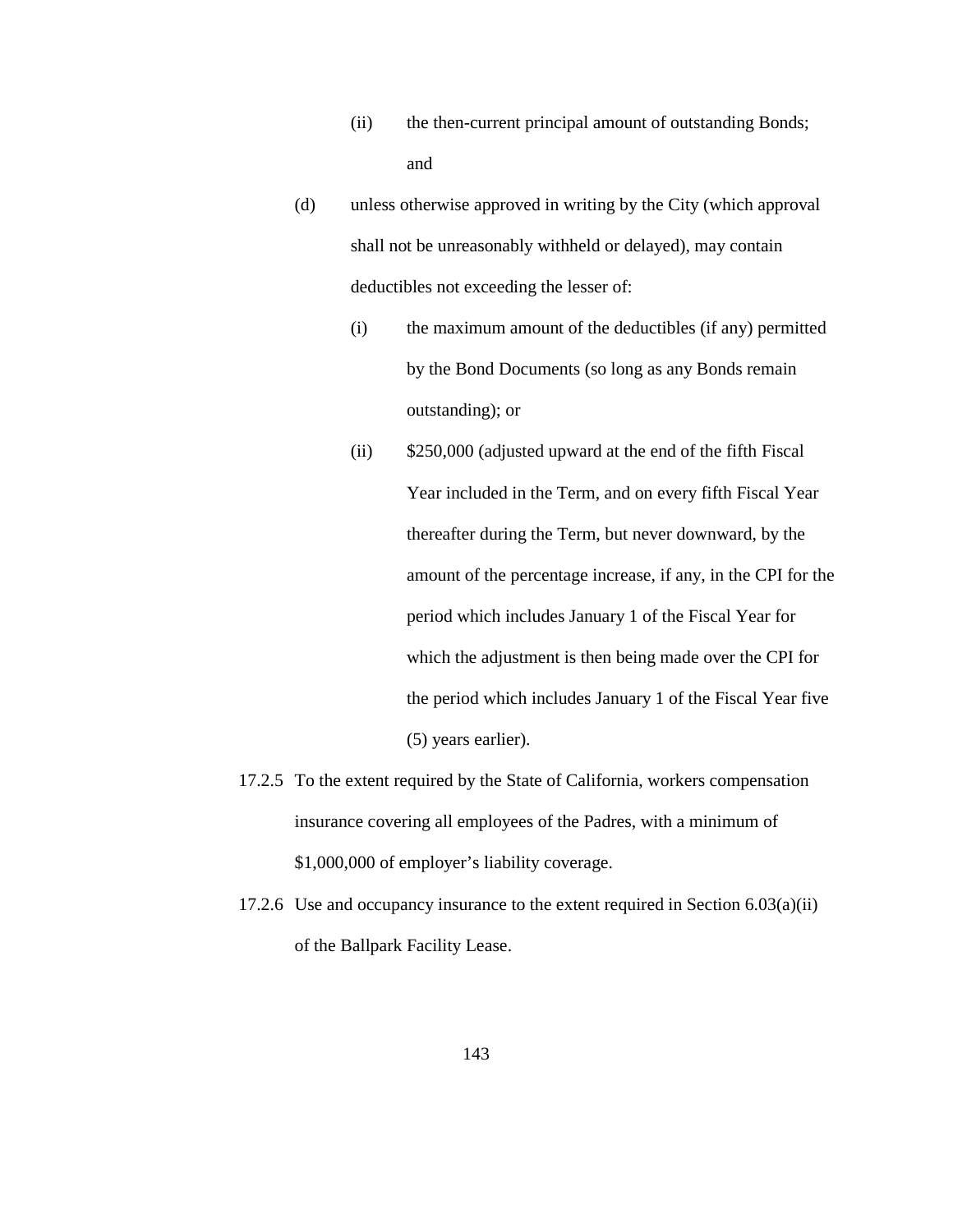- 17.2.7 Such other insurance as the Padres determine appropriate in the exercise of the Padres' reasonable business judgment. The Padres shall promptly notify the City of any such additional insurance and permit the City to review the policies therefor.
- 17.3 Additional Insurance Specifications.
	- 17.3.1 All forms of insurance required by this Article 17 (including all exclusions in such policies) shall be normal and customary for a First-Class Facility or other comparable large public or private facilities, unless otherwise mutually agreed by the parties, which agreement shall not be unreasonably withheld or delayed.
	- 17.3.2 All insurance required by this Article 17 shall be carried only by responsible insurance companies that have been given at least an "A-VII" rating by AM BEST, that are licensed to do business in the State of California.
	- 17.3.3 All policies of insurance required by this Article 17 (other than workers' compensation insurance policies) shall name the City, the Agency, CCDC, PFFA, the Trustee (to the extent required by the Indenture), and their respective officers, directors, employees, attorneys, agents and representatives as additional insureds, as their interests may appear.
	- 17.3.4 All policies of insurance required by this Article 17 shall expressly provide, and endorsements shall be submitted to the City to the effect that: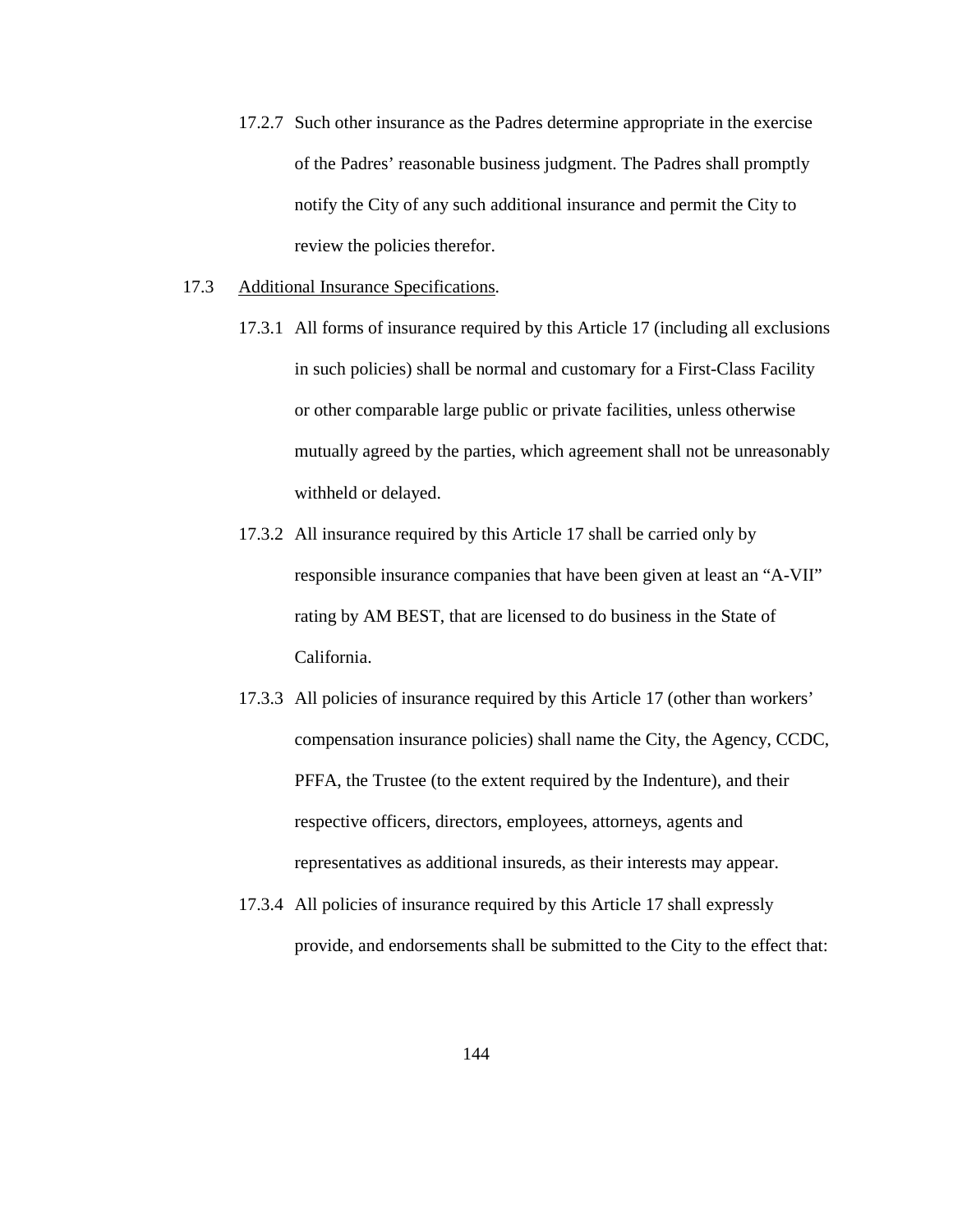- (a) such policies are primary and non-contributing to any insurance that may be carried by the City, the Agency, CCDC, and PFFA;
- (b) such policies cannot be canceled, non-renewed or materially changed except after thirty (30) calendar days prior written notice by certified mail from the insurer to the City; and
- (c) all deductibles on any policy of insurance required to be provided by the Padres under this Article 17 are the responsibility of the Padres.
- 17.3.5 All insurance required by this Article 17 may be provided by a "blanket" or "umbrella" insurance policy, to the extent available to the parties, provided that (i) the policy or a certificate for the policy specifies amount of the total insurance allocated to the Ballpark Property, (ii) such amount allocated to the Ballpark Property shall not be subject to reduction on account of claims made with respect to other properties, and (iii) the policy shall otherwise comply with all requirements of this Article 17.
- 17.3.6 Consideration shall be given by both parties to obtaining insurance through the pooled coverages available to the City, as well as through other programs available to the parties as mutually agreed to from time to time. In particular, the City agrees that to the extent requested by the Padres, the City shall cooperate in arranging for the insurance coverages described in Section 17.2.4 to be procured through City pooled insurance arrangements.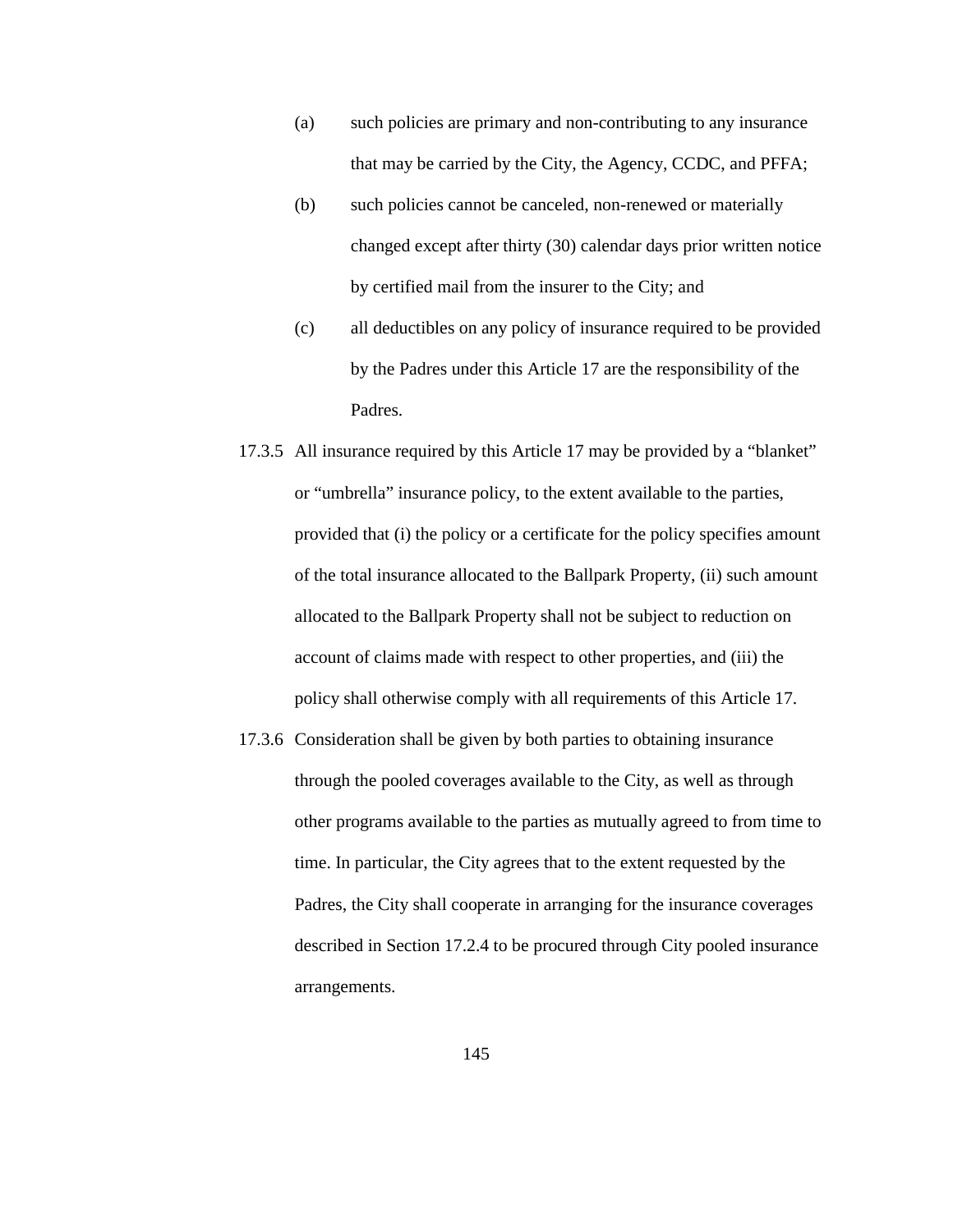## 17.4 Underlying Insurance.

- 17.4.1 In connection with any Capital Expenditure or Improvement to the Ballpark Property requiring mutual approval by the parties, either party may require, as a condition to its approval that appropriate insurance coverages and indemnifications be obtained from the contractors and design professionals who will be performing work on that particular Capital Expenditure or Improvement. Coverage in an amount not less than customarily provided, pursuant to generally applicable City standards, shall be considered appropriate hereunder. The City shall inform the Padres on or before the Commencement Date of the City standards for such insurance and shall promptly notify the Padres of any changes in such City standards.
- 17.4.2 Except as provided in paragraph 17.4.1 above, the Padres shall be responsible for requiring such insurance and indemnifications (if any) as the Padres deem appropriate from contractors, design professionals, subcontractors, concessionaires, users of the Ballpark Property for Events other than Major League Baseball Games, and other third parties performing services related to the use, operation or management of the Ballpark Property in order to protect the interests of the City, the Agency, CCDC, PFFA, the Trustee (to the extent required by the Indenture), and their respective officers, directors, employees, attorneys, agents and representatives.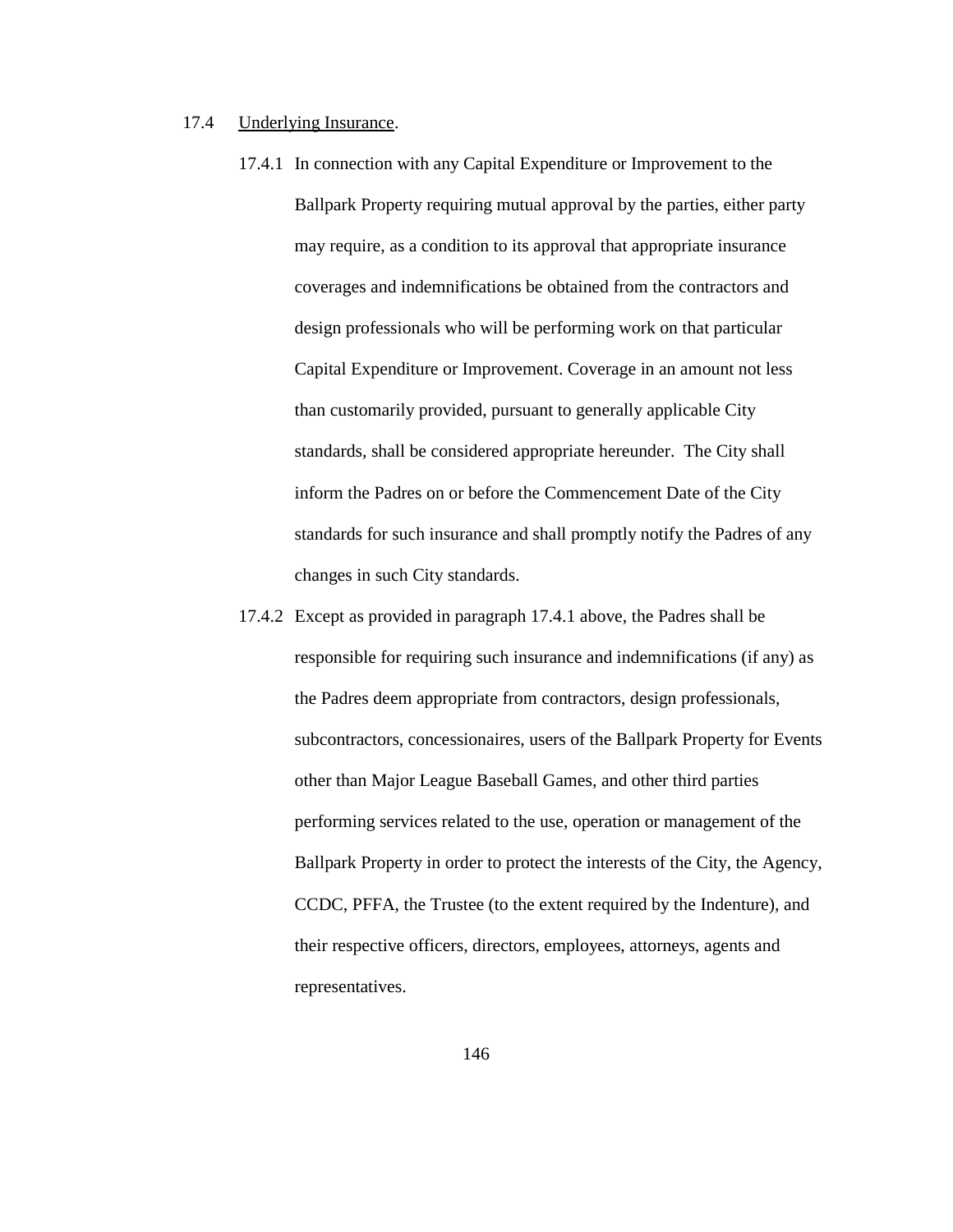17.4.3 From time to time during the Term, the parties' risk managers or insurance brokers may meet to consider recommending to the parties a comprehensive program for insurance and indemnifications to be obtained from contractors, design professionals, subcontractors, concessionaires, users of the Ballpark Property for Events other than Major League Baseball Games, and other third parties performing services related to the use, operation or management of the Ballpark Property. The parties agree to act in good faith and to exercise reasonable business judgment in deciding whether to adopt such a program or to amend such a program previously adopted. If the parties do agree to adopt such a program, or to amend a program previously adopted, the Padres shall be responsible for carrying out its terms, and paragraph 17.4.2 above shall be deemed amended to that extent.

17.5 Evidence of Insurance. A certified copy of the all policies of insurance required under this Article 17, or certificates evidencing the existence thereof, in such form as the City may reasonably request (provided that such form is reasonably obtainable from the insurer), shall be delivered to the City by the Padres upon the Commencement Date or such other date as such insurance coverage is required hereunder.

17.6 Annual Review. The insurance policies required hereunder shall be reviewed by the City and the Padres annually during the Term, and with respect to each existing policy not less than thirty (30) days prior to its respective termination date, in order to determine the adequacy of the coverage amounts relative to the requirements hereunder.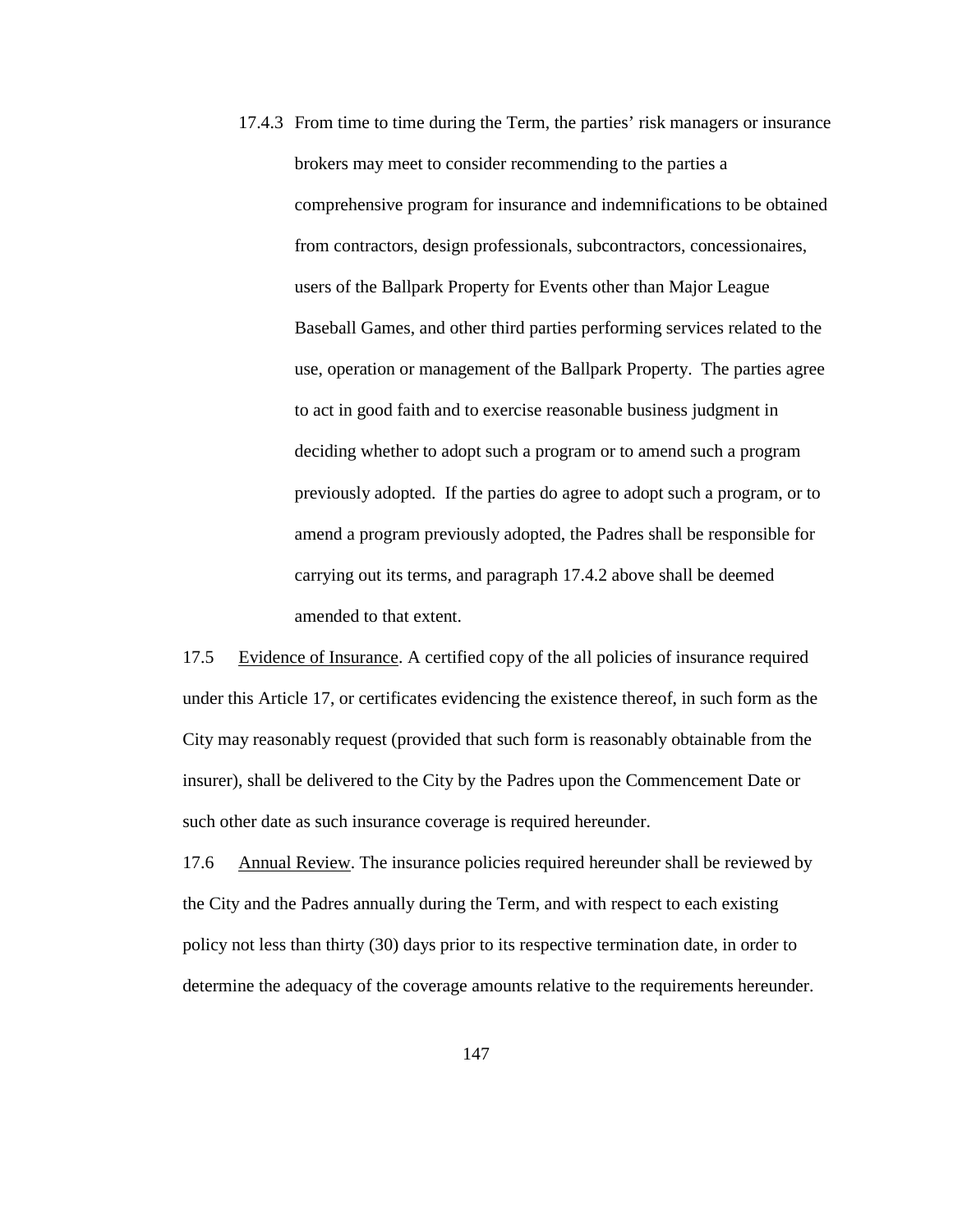17.7 Waiver of Subrogation. All insurance policies required to be provided hereunder shall be endorsed to provide that any release from liability of, or waiver of claim for, recovery from any party entered into in writing by the insured thereunder prior to any loss or damage shall not affect the validity of said policy or the right of the insured to recover thereunder. Such insurance policies shall further provide that the insurer waives all rights of subrogation which such insurer might have against the Padres, the City, the Agency, CCDC, PFFA, the Trustee (to the extent required by the Indenture), and their respective officers, directors, employees, attorneys, agents and representatives. Without limiting any release or waiver of liability or recovery contained in any other provision of this Agreement, but rather in confirmation and furtherance thereof, each of the parties hereto waives all claims for recovery from the other party for any loss or damage to any of its property or damages as a result of liability or other loss of the types covered in this Article 17, insured under valid and collectible insurance policies to the extent of any recovery collectible under such insurance policies.

17.8 City's Governmental Immunity. The parties recognize and acknowledge that: (a) the City is a California governmental entity within the scope and purview of certain laws granting governmental immunity to the City, and (b) the City has not taken steps, by resolution or otherwise, to waive any such governmental immunity.

17.9 Acknowledgements of Bond Covenants and Application of Insurance Proceeds. So long as any Bonds remain outstanding, the proceeds of any claims made under the insurance policies required by Section 17.2 or Section 17.4 shall be disbursed or otherwise applied in accordance with Section 23.3.1 of this Agreement.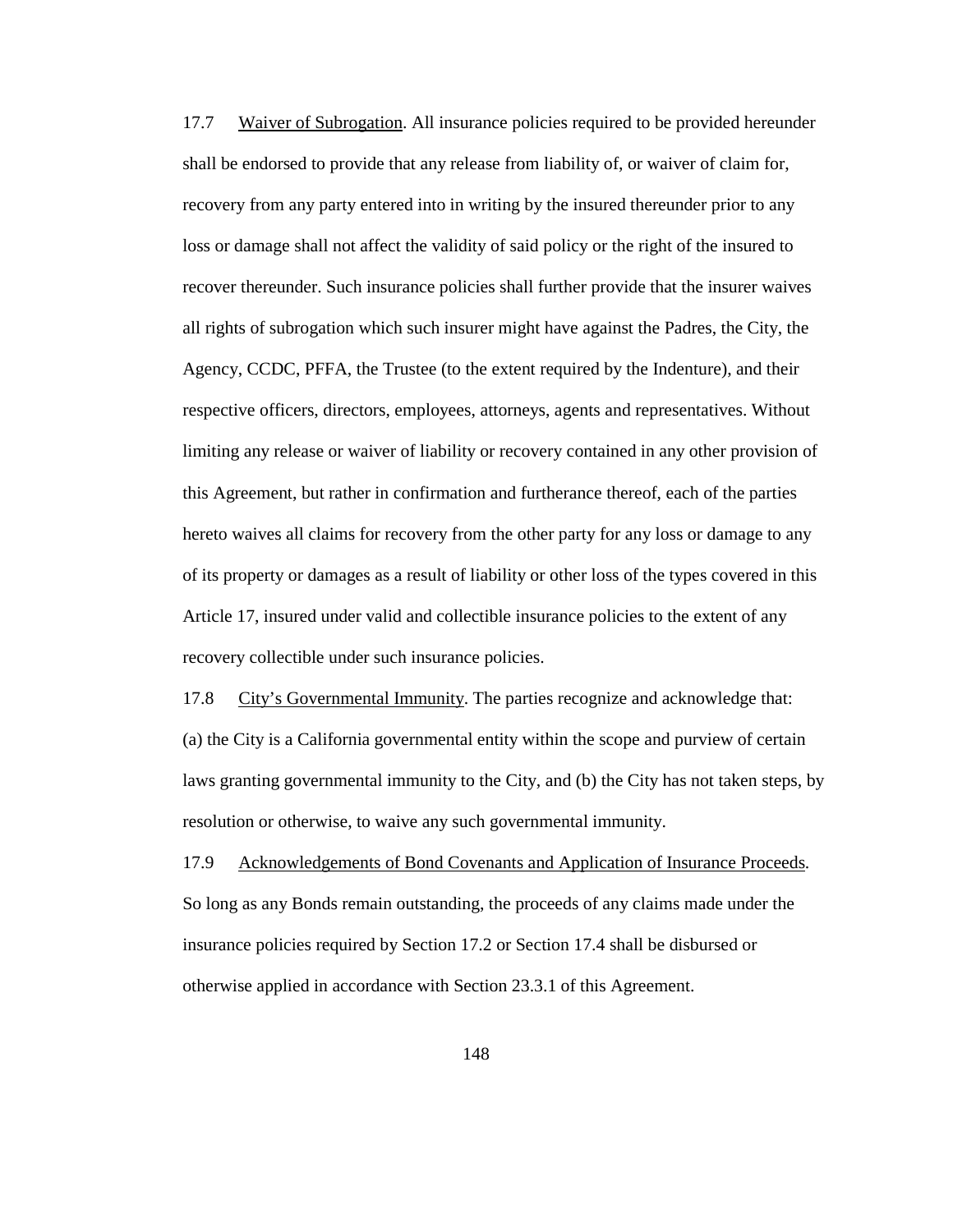## **ARTICLE 18**

# **INDEMNIFICATION**

18.1 Indemnification by the Padres. The Padres hereby agree to indemnify, defend and hold harmless the City, the Agency, CCDC, PFFA, the Trustee (to the extent required by the Indenture), and their respective directors, officers, employees, agents, attorneys, consultants, financial advisors and representatives, and underwriters and their agents and their attorneys (collectively, the "City Parties"), from and against any and all liabilities, claims, demands, obligations, losses, actions and causes of action whatsoever, including reasonable attorneys' fees and expenses, arbitration or court costs, and costs and expenses incurred in investigating, preparing or defending against any arbitration, litigation, claim, action, suit, proceeding or demand of any kind or character (collectively, "Losses"), arising out of, related to, or in connection with: (a) the failure of the Padres to perform the Padres' obligations (including their Ballpark Management obligations) under this Agreement; (b) the Padres' breach of any of the representations or warranties of the Padres set forth in this Agreement; or (c) any negligence or willful misconduct on the part of the Padres, or the Padres' partners, officers, employees, agents, attorneys, consultants, financial advisors or representatives (collectively, the "Padres Parties"); provided, however, that the Padres' duty to indemnify, defend and hold the City Parties harmless shall not be applicable to matters covered by the City's indemnity of the Padres Parties as set forth in Section 18.2 below.

18.2 Indemnification by the City. The City hereby agrees to indemnify, defend and hold the Padres Parties harmless from and against any and all Losses arising out of,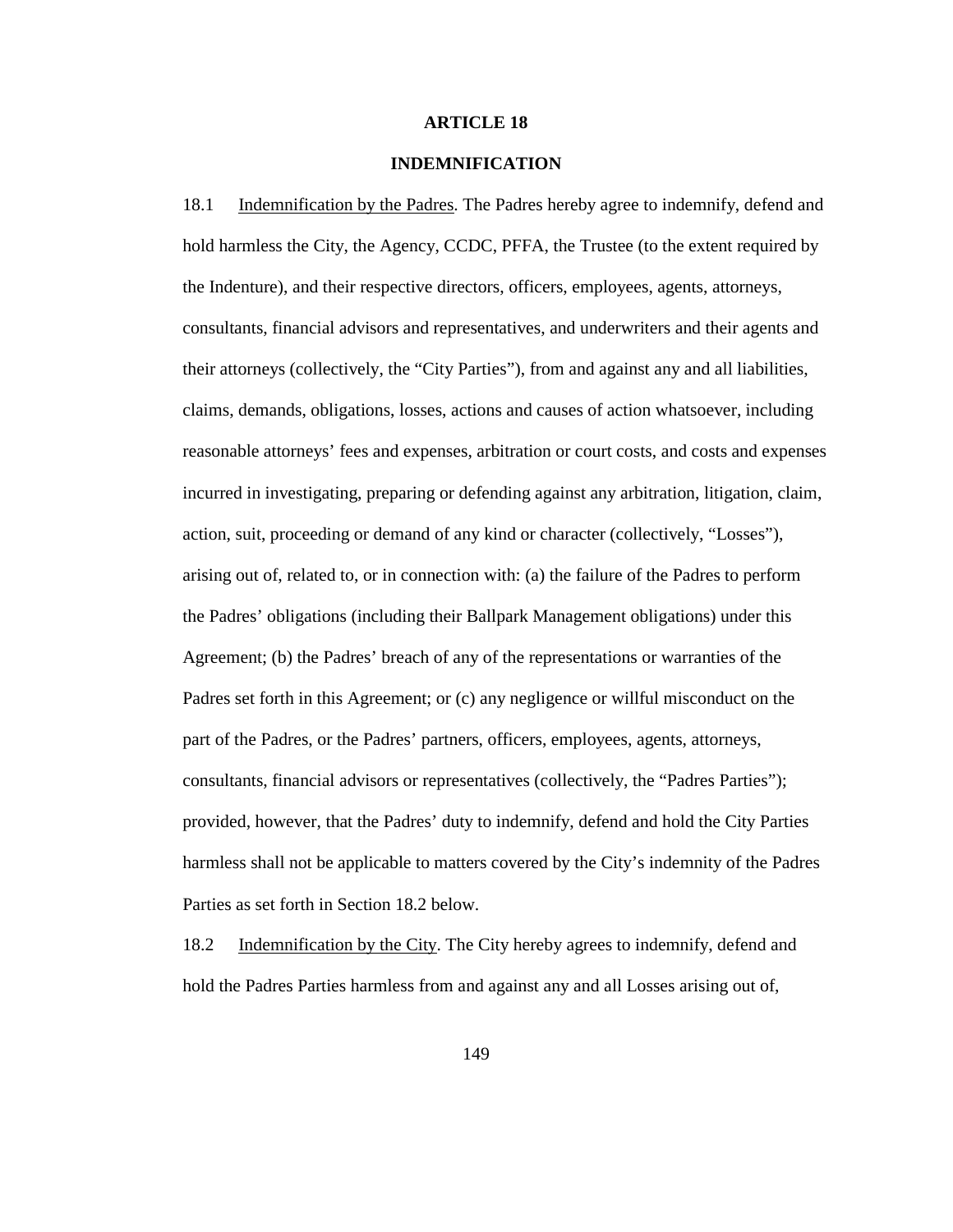related to, or in connection with: (a) the failure of the City to perform the City's obligations under this Agreement; (b) the City's breach of any of the representations or warranties of the City set forth in this Agreement; or (c) any negligence or willful misconduct on the part of the City Parties; provided, however, that the City's duty to indemnify, defend and hold the Padres Parties harmless shall not be applicable to matters covered by the Padres' indemnity of the City Parties as set forth in Section 18.1 above. 18.3 Procedures for Indemnification. Any party eligible for indemnification under Sections 18.1 or 18.2 (each, the "Indemnified Party") shall give notice to the party obligated under such Section (each, an "Indemnifying Party") to indemnify such Indemnified Party each time that the Indemnified Party becomes aware of any fact or circumstance which would reasonably be expected to give rise to an obligation to indemnify under such Section 18.1 or 18.2, which notice shall be accompanied by a copy of any claim made which may result in such obligation to indemnify. If such notice is not given within thirty (30) days after the Indemnified Party becomes aware of any such fact or circumstance, the Indemnified Party shall not be entitled to recover from the Indemnifying Party the amount of any Losses which would not have been incurred by the Indemnified Party, but for the Indemnified Party's failure to provide such notice in a timely manner. The Indemnifying Party shall have the right and obligation to assume the defense or settlement of any such claim in respect of which it is obligated to provide indemnity hereunder, provided that the Indemnifying Party shall not settle or compromise any such claim without the Indemnified Party's prior written consent thereto (which shall not be unreasonably withheld or delayed), unless the terms of such settlement or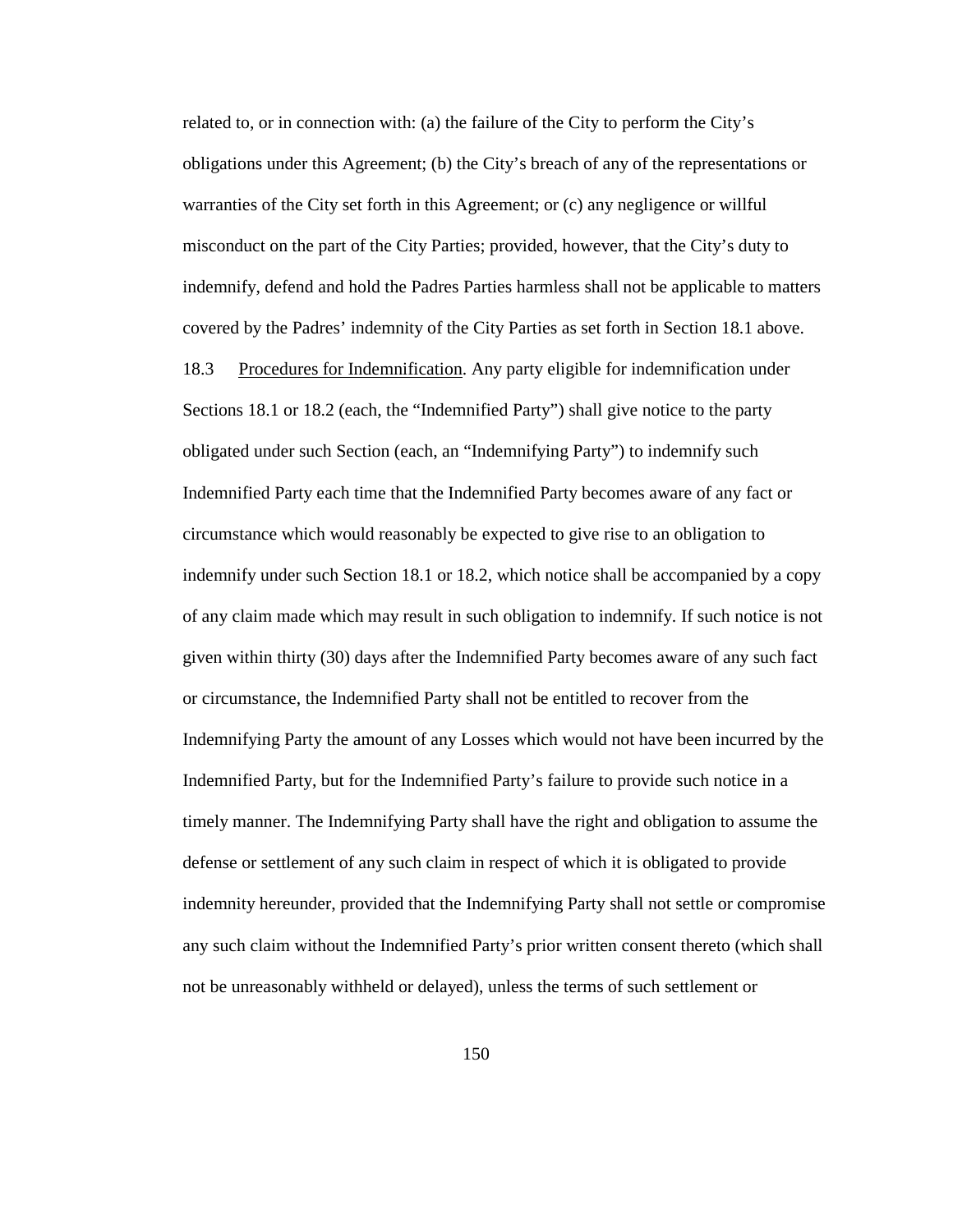compromise discharge and release the Indemnified Party from any and all liabilities and obligations thereunder. Notwithstanding the foregoing, the Indemnified Party at all times shall have the right, at its option and expense, to participate fully in the defense or settlement of such claim, and if the Indemnifying Party does not proceed diligently to commence to defend or settle such claim within thirty (30) days after its receipt of notice of the assertion or commencement thereof, then the Indemnified Party shall have the right, but not the obligation, to undertake the defense or settlement of such claim for the account and at the risk of the Indemnifying Party, and the Indemnifying Party shall be bound by any defense or settlement that the Indemnified Party may make to such claim, which is confirmed by a court after a hearing first noticed to the Indemnifying Party. The parties agree that, for the purpose of enforcing any right of indemnity hereunder, the Indemnified Party may join the Indemnifying Party in any third-party claim as to which such right of indemnity would or might apply. The parties shall cooperate fully in defending or settling any third-party claim.

18.4 Waivers for Insurance. The City on its own behalf and on behalf of the City Parties, and the Padres on their own behalf and on behalf of the Padres Parties, each hereby waives all rights of recovery against the other as an Indemnifying Party, to the extent that the waiving party has valid and collectible insurance covering the Losses sustained.

18.5 Survival. The obligations set forth in this Article 17 shall survive the expiration of the Term or earlier termination of this Agreement for any reason.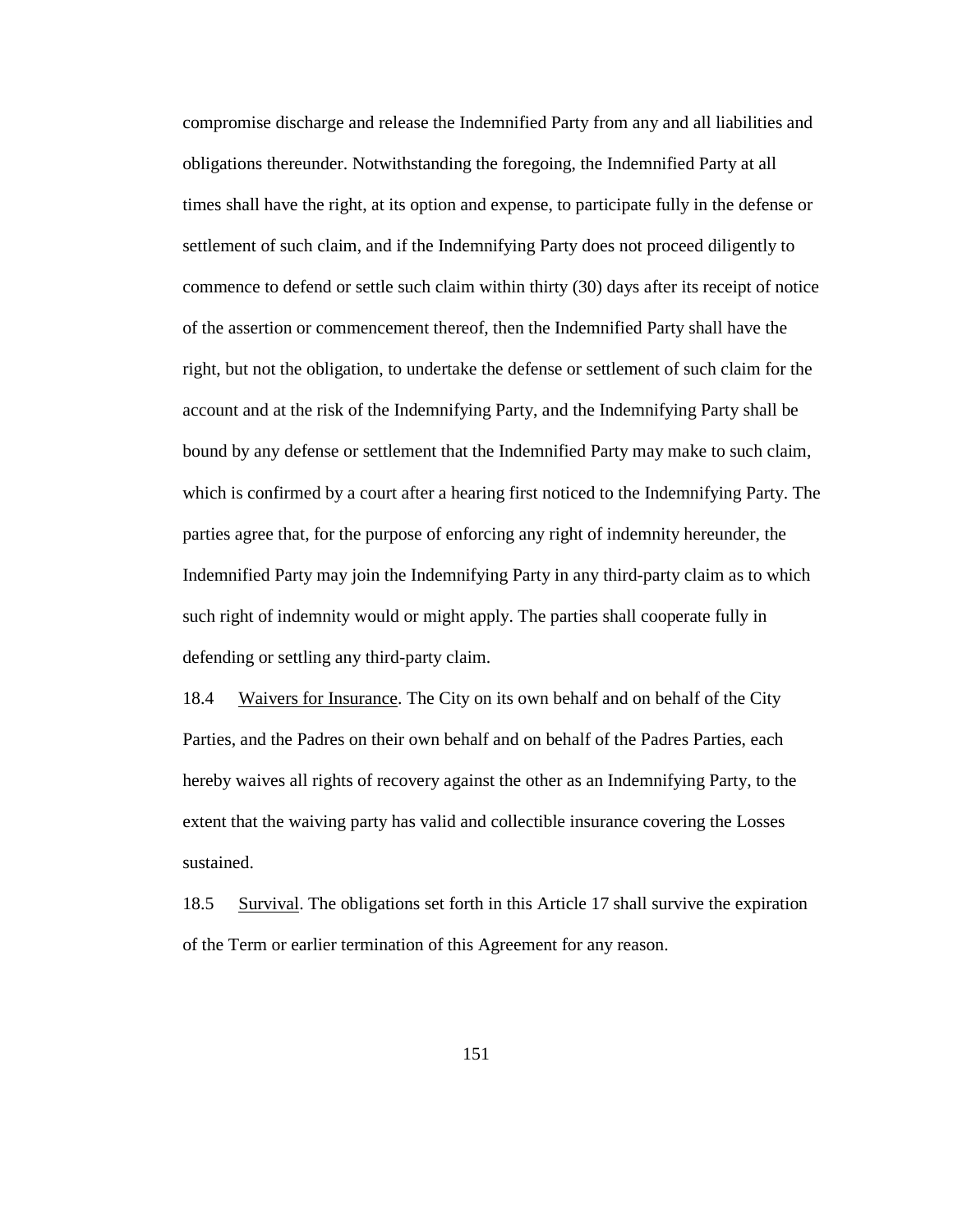#### **ARTICLE 19**

# **DEFAULT AND REMEDIES**

19.1 Default by the Padres. The occurrence of any one or more of the following events constitutes a default by the Padres under this Agreement (a "Padres Default"):

- 19.1.1 Failure by the Padres at any time to pay any sums payable by the Padres to the City hereunder if such failure continues for more than twenty (20) days after notice from the City that such payment is due.
- 19.1.2 Failure by the Padres to observe or perform any other covenant, agreement, condition or provision of this Agreement, if such failure continues for more than thirty (30) days after written notice of such failure is given to the Padres by the City; provided, however, that the Padres shall not be in default with respect to matters that cannot be reasonably cured within thirty (30) days, so long as the Padres have promptly commenced such cure and diligently proceed in a reasonable manner to complete the same thereafter.
- 19.1.3 The Padres admit in writing the Padres' inability to pay the Padres' debts as they mature, or make an assignment for the benefit of creditors, or apply for or consent to the appointment of a trustee or receiver for the Padres or for any item of Padres Property or any significant part of the Padres' other property.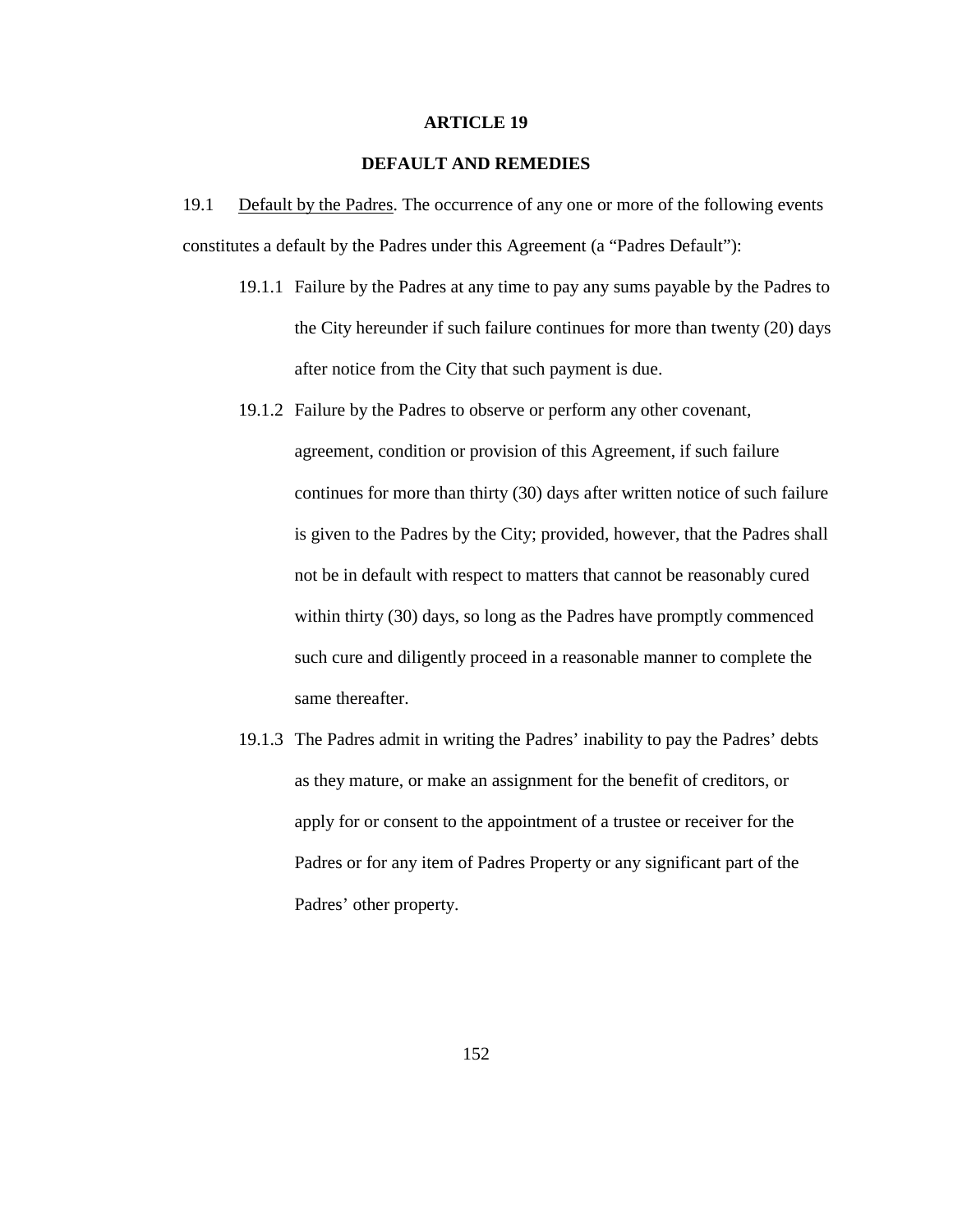- 19.1.4 A trustee or receiver is appointed for the Padres· or for any item of Padres Property or any significant part of the Padres' other property and is not discharged within ninety (90) days after such appointment.
- 19.1.5 Bankruptcy, reorganization, receivership, arrangement, insolvency or liquidation proceedings, or other proceedings for relief under any federal or state bankruptcy law, or similar law for the relief of debtors, are instituted by or against the Padres, and, if instituted against the Padres, are allowed against the Padres or are consented to by the Padres or are not dismissed within ninety (90) days after such institution.

19.2 City's Remedies. If a Padres Default occurs, in addition to any other rights or remedies the City may have at law or in equity (subject, however, to Section 19.3 below), the City shall have the following rights (also subject to Section 19.3 below), until such time as such Padres Default has been fully cured:

- 19.2.1 The City may enforce the provisions of this Agreement and may enforce and protect the rights of the City hereunder by a suit or suits in equity or at law for the specific performance of any covenant or agreement contained herein, or for the enforcement of any other appropriate legal or equitable remedy, including:
	- (a) recovery of monetary damages (including consequential damages) and all moneys due and not yet paid from the Padres under any of the provisions of this Agreement;
	- (b) all California statutory remedies; and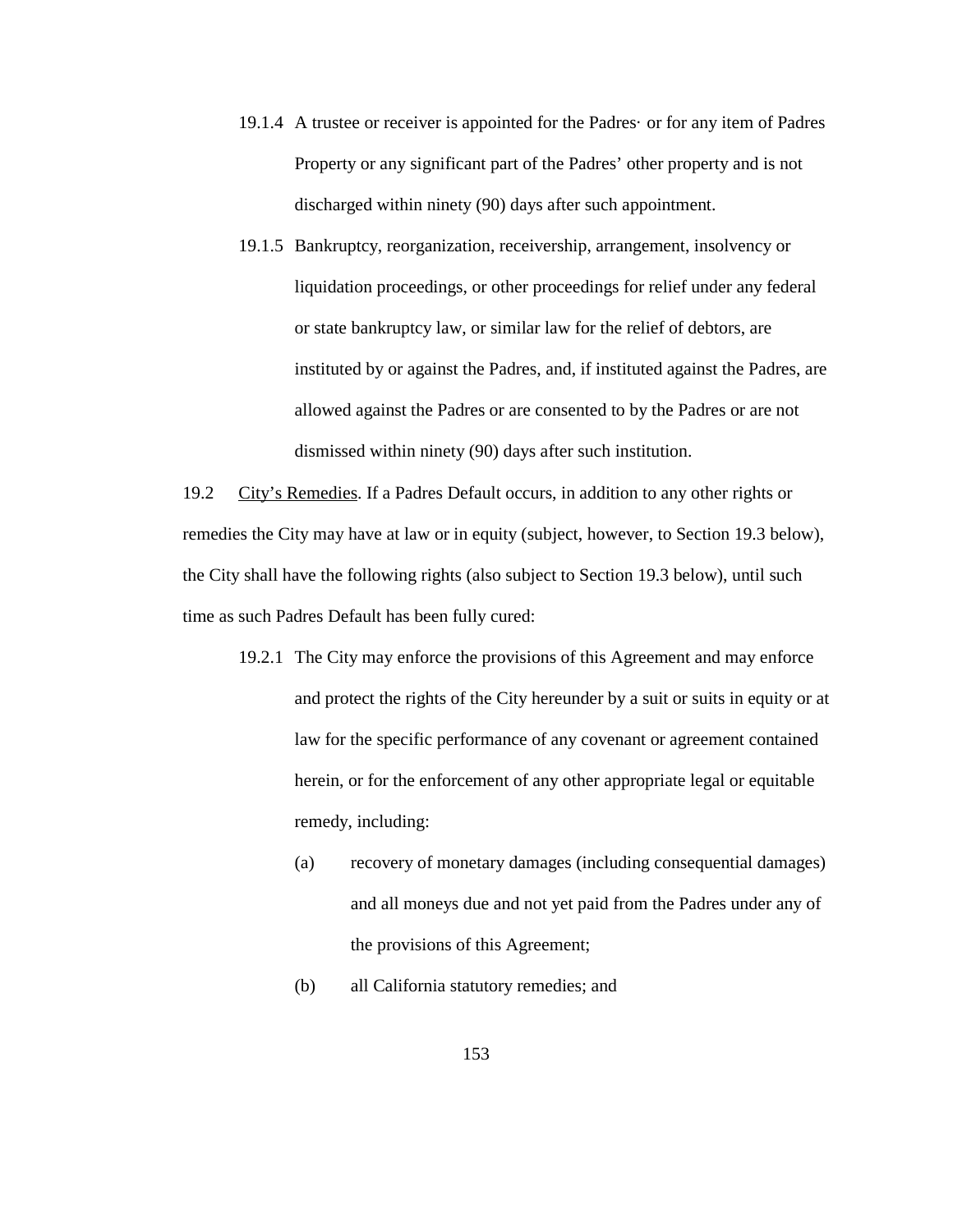- (c) any other relief or remedies to the extent permitted by law; by filing a cause of action or actions for such damages, equitable relief, of other appropriate remedies or relief from the Padres in any court of competent jurisdiction.
- 19.2.2 The Padres' right to repayment of any interest-free advance they have made to the Capital Expenditure Reserve Fund shall be tolled, while the City's rights with respect to such Fund shall proceed unabated, including:
	- (a) a right of offset in favor of the City, against any obligation the City otherwise might have to make deposits or payments into the Capital Expenditure Reserve Fund, as expressly provided in this Agreement;
	- (b) and a right held by the City, with priority over any comparable right held by the Padres, to disbursements of funds from the Capital Expenditure Reserve Fund, as reimbursement for expenses incurred from the Capital Expenditure Reserve Fund by the terms of this Agreement.
- 19.2.3 After the time when the City has given notice and any applicable cure period has expired, if any sums payable by the Padres shall remain due and payable, or after the time for performance by the Padres of any other term, covenant, provision or condition of this Agreement, or before the expiration of that time in the event of a bona fide emergency (in which case the City shall only be required to give such notice as is reasonable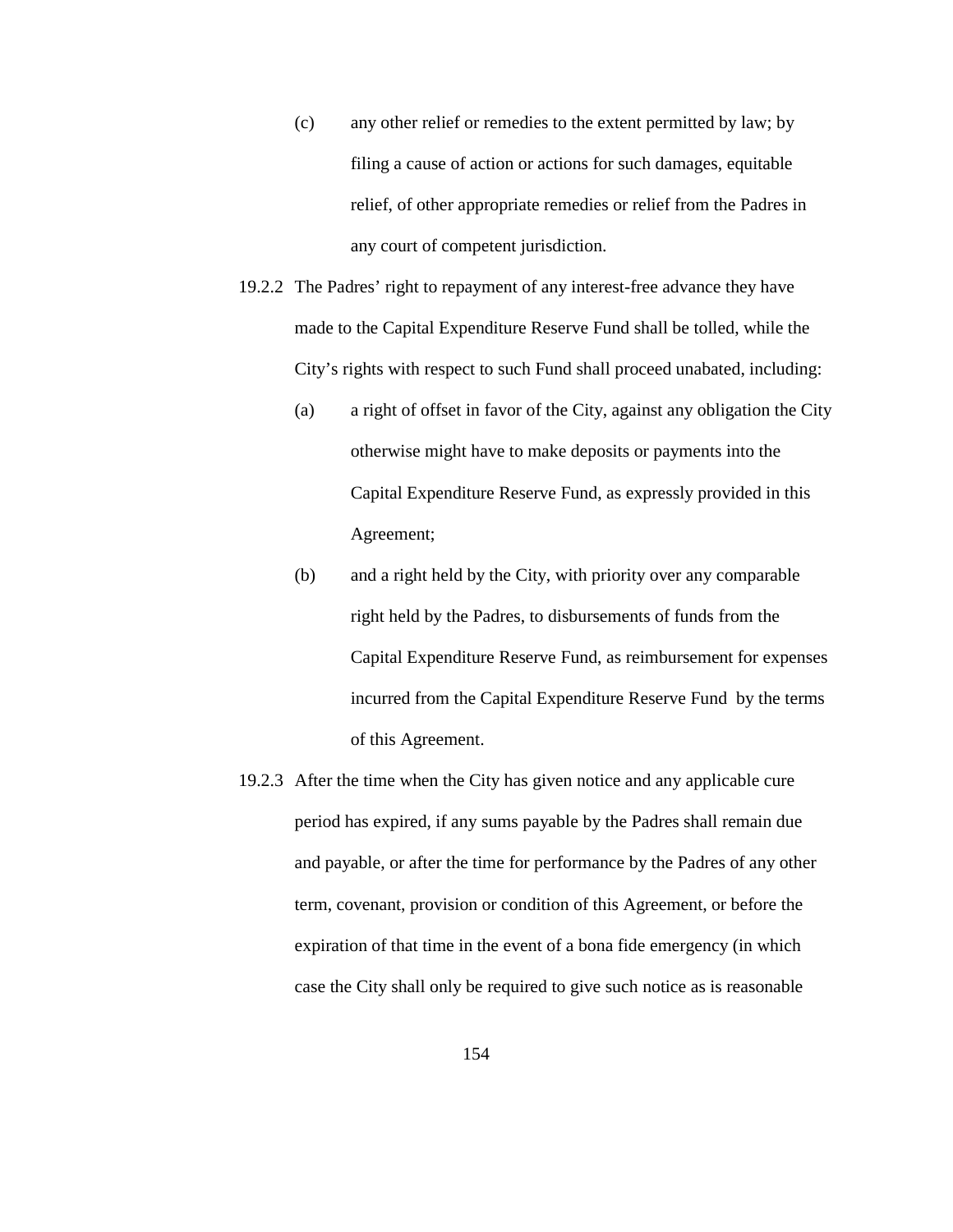and practical under the circumstances), the City may, at the City's election (but without obligation), make any payment required of the Padres under this Agreement, or perform or comply with any term, covenant, provision or condition imposed on the Padres under this Agreement, as the City deems advisable. The City shall be reimbursed for the amount so paid, plus the cost of such performance or compliance, plus interest on such sums at the Default Interest Rate (collectively, "Reimbursable Costs"), in the following manner, at the City's election:

- (a) Reimbursement may be obtained directly from the Padres. If the City delivers written notice to the Padres that the City desires reimbursement directly from the Padres, the Padres shall pay to the City the amount of all Reimbursable Costs set forth in such notice within thirty (30) days after the Padres' receipt of such notice.
- (b) If and only if the payment or cost of performance or compliance borne by the City, had such payment or cost been borne by the Padres instead, would properly have been reimbursable to the Padres from the Capital Expenditure Reserve Fund, then the City may, upon written notice to the Padres at any time or from time to time, obtain reimbursement of all Reimbursable Costs set forth in such notice directly from the Capital Expenditure Reserve Fund.
- (c) If and only if the payment or cost of performance or compliance borne by the City, had such payment or cost been borne by the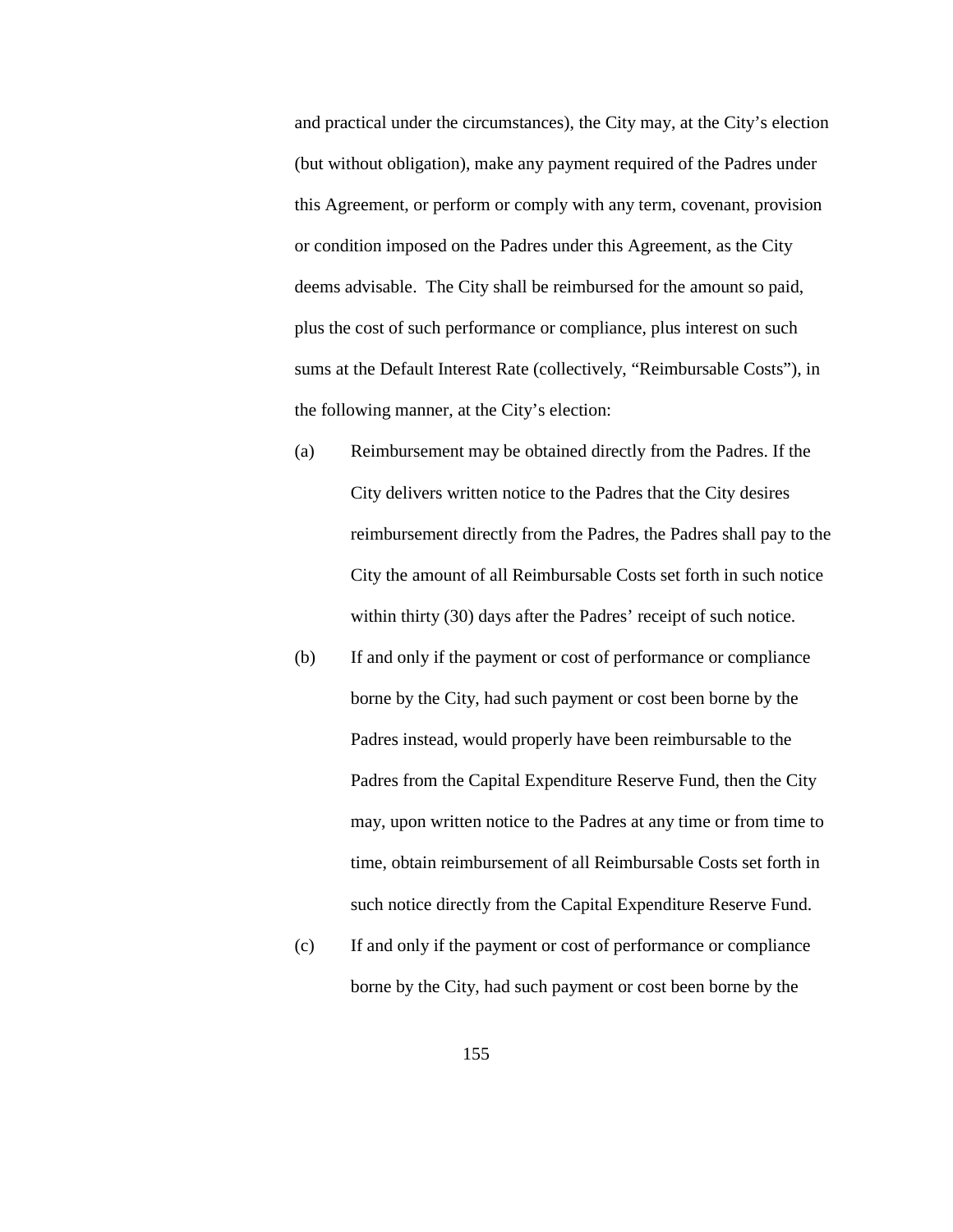Padres instead, would properly have been characterized as a Joint Ballpark Ownership Expense, then the City may, upon written notice to the Padres at any time or from time to time, obtain reimbursement of all Reimbursable Costs set forth in such notice by way of charge, set-off or application of the amount thereof against all or any sums which the City would otherwise have been obligated to pay toward Joint Ballpark Ownership Expenses.

- 19.2.4 No payment to the City of Reimbursable Costs or performance by the City of any obligation of the Padres hereunder shall constitute a waiver of default or of any remedy for default.
- 19.2.5 If any default by the Padres in violation of the terms of this Agreement results in a default by the City on any of its obligations under the Bonds, the City may, in addition to any other remedies it may have hereunder, recover from the Padres any consequential damages suffered by the City as a result of such default, including all sums which the City shall be held liable to pay to any city, state or federal taxing authority, or any holders of the Bonds, to the extent such sums exceed the amount which the City would have been liable to pay in the absence of such default by the Padres.
- 19.2.6 The Padres acknowledge that the City will be irreparably harmed by the Padres' breach of Sections 13.1, 13.2 or 13.3 and accordingly, the Padres acknowledge and agree that: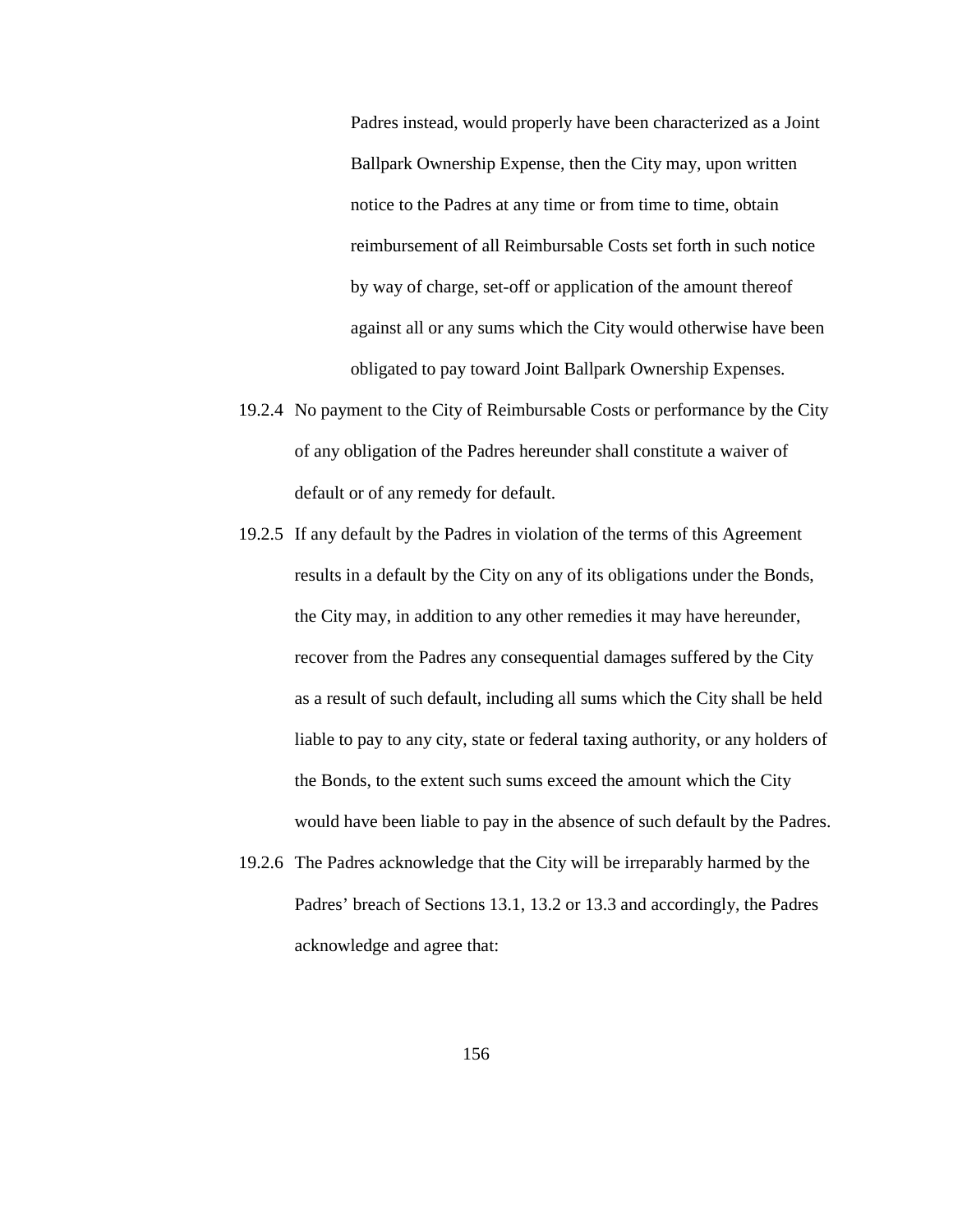- (a) the City does not have an adequate remedy at law for such breach; and
- (b) in the event of such breach, the City shall, without posting any bond, be entitled to seek and obtain an injunction from any court of competent jurisdiction, to enjoin any violation of Sections 13.1, 13.2 or 13.3.

# 19.3 City's Termination Rights and Limitations.

- 19.3.1 This Agreement sets forth the terms and conditions on which the Padres have (i) the right to and obligation to use and occupy the Usable City Property throughout the Term, and (ii) the right and obligation to manage the Ballpark Property as the sole and exclusive on-site manager of the Ballpark Property throughout the Term. The parties agree that the City may terminate the management relationship set forth in clause (ii) above (provided that the City complies with the requirements of Section 7.1 above in connection therewith, and retains a nationally-recognized management company to manage the Ballpark Property as required therein), separate and apart from its termination of the use and occupancy relationship set forth in clause (i) above.
- 19.3.2 In consideration for the Padres' substantial investment in the Padres Property, the City agrees that, notwithstanding any other provision in this Agreement to the contrary, the City's right and remedy of effecting any termination of the Padres' management rights under this Agreement shall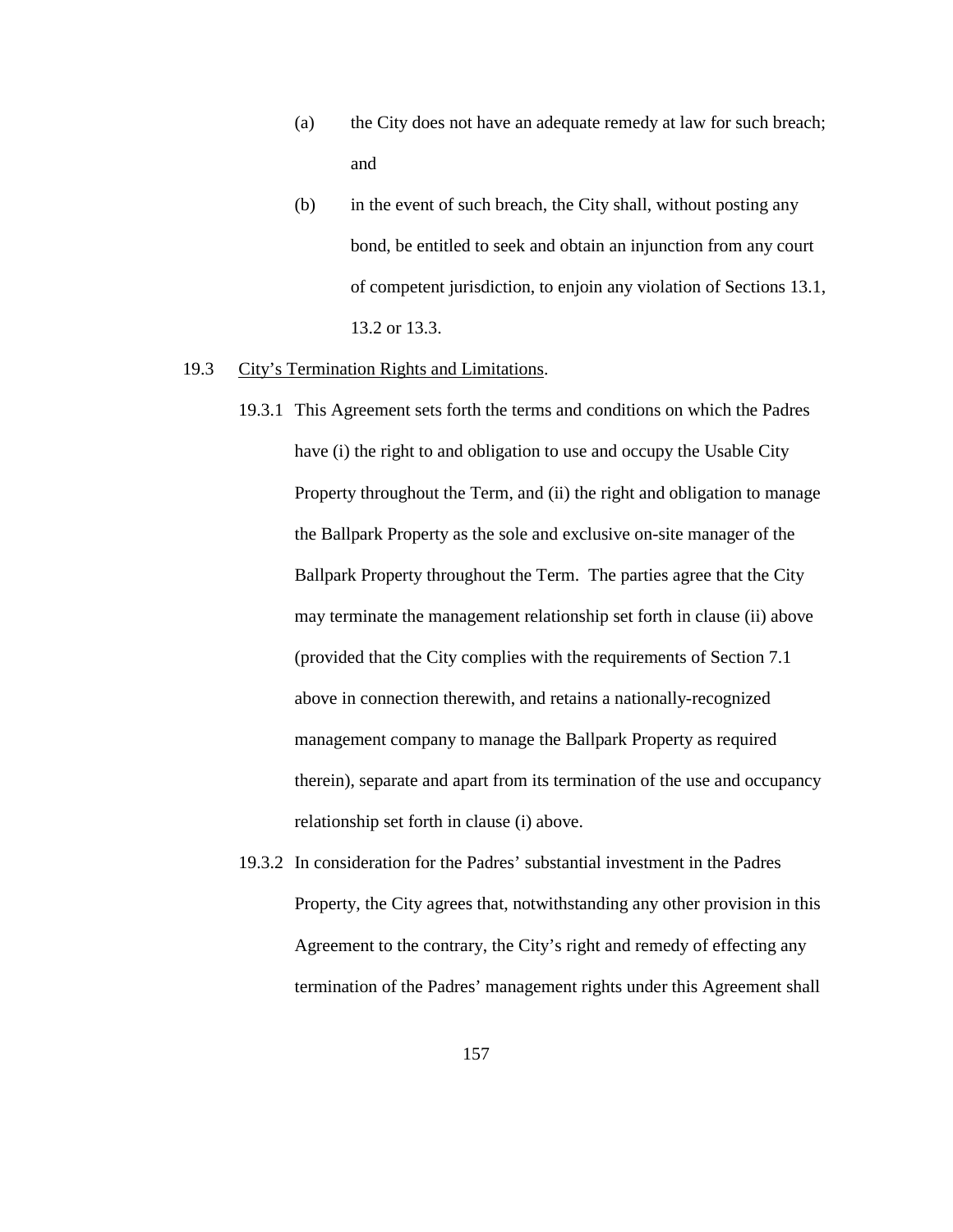arise only if the arbitrator(s), pursuant to the binding arbitration process described in Section 28.1 below, determined that the Padres have failed to timely perform the Padres' Material Ballpark Management Obligations twice within a single calendar year, and that the time provided in this Agreement to cure such defaults has expired without their being cured. The Padres' commission of defaults as to which such a finding is made will be referred to herein as a "Re-Entry Default."

- 19.3.3 Upon the commission of a Re-Entry Default by the Padres in performing the Padres' Ballpark Management obligations, the City may terminate the Padres' Ballpark Management obligations in accordance with paragraph 7.1.6. Termination of the Padres' Ballpark Management obligations pursuant to paragraph 7.I.6 shall not terminate this Agreement or relieve the Padres of any of their other obligations under this Agreement, including their obligation to use and occupy the Ballpark Property for the Term, and to bear the Padres' net share of the costs of all Repairs, Improvements, Maintenance and operations of the Ballpark Property, including the Padres' net share of the cost to employ and retain a replacement manager until the expiration or termination of this Agreement.
- 19.3.4 Upon the commission of a Re-Entry Default by the Padres in performing the Padres' Ballpark Management obligations and a termination of the Padres' Ballpark Management obligations as aforesaid, the City shall have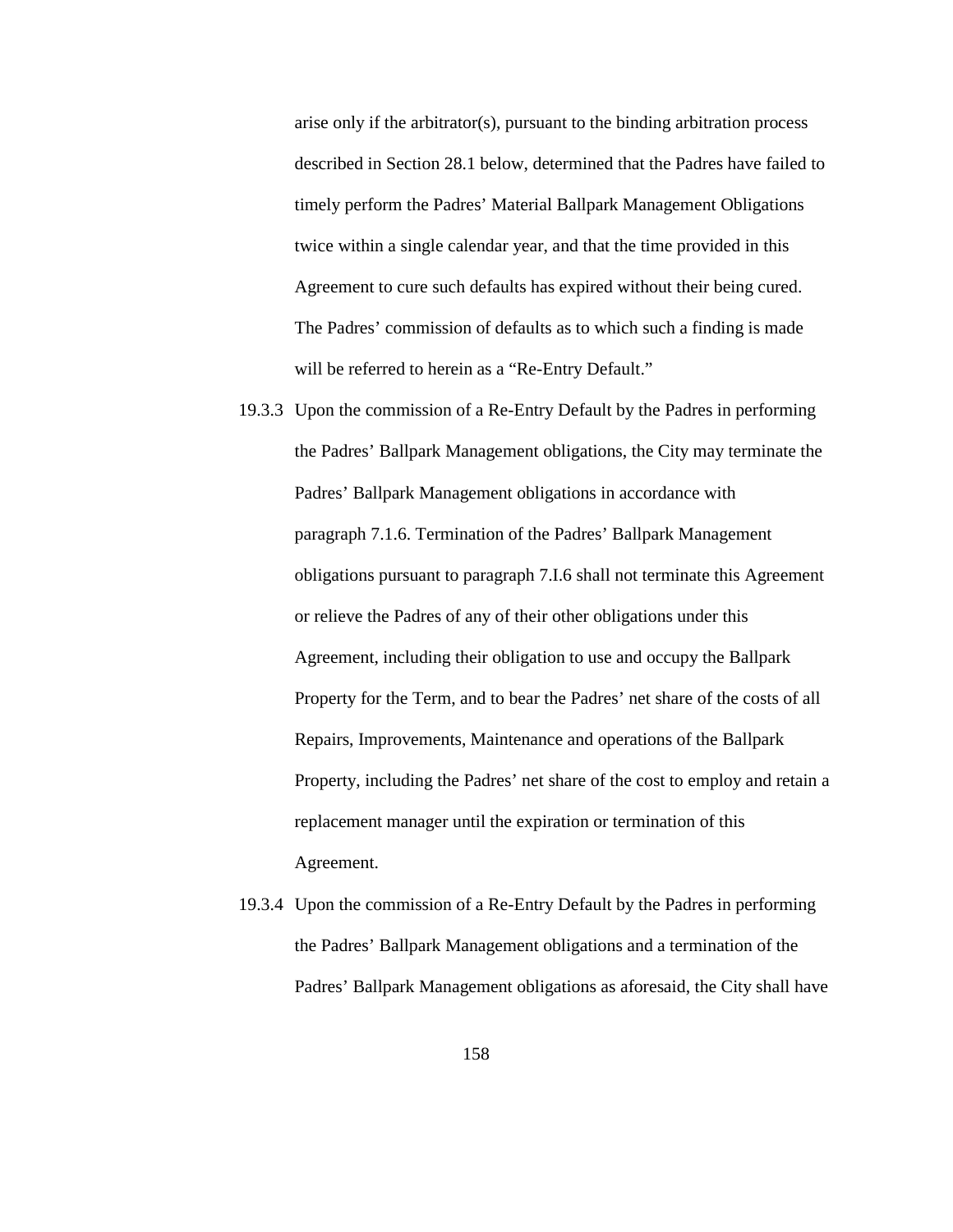the right either (i) to terminate any Material Contract entered into by the Padres for the performance of Maintenance, Repairs, Improvements, Ballpark Management, parking or concessions related to the Ballpark Property, or (ii) to cause the Padres to assign to the City, or a independent third party manager, the Padres' rights and obligations arising from and after the date of assignment under any such Material Contract entered into by the Padres for the performance of Maintenance, Repairs, Improvements, Ballpark Management, parking or concessions related to the Ballpark Property, provided that, as of the effective date of the assignment to the City, the City assumes all of the Padres' obligations under such Material Contract, and shall further expressly state that upon any such assumption by the City, and provided further that the Padres are released from all obligations with respect to the period after the effective date of the assumption. The foregoing rights of termination or assignment shall not, however, extend to any contracts for naming rights, advertising or sponsorships, the rights to which shall remain with the Padres, albeit subject to judicial process to a like extent as any other unpledged asset which may now or hereafter be owned by the Padres.

19.3.5 No termination of any or all of the Padres' rights under this Agreement shall deprive the City of any of its remedies or actions against the Padres for past or future rent or other sums due from the Padres hereunder, nor shall the bringing of any action for rent or other sums or other Padres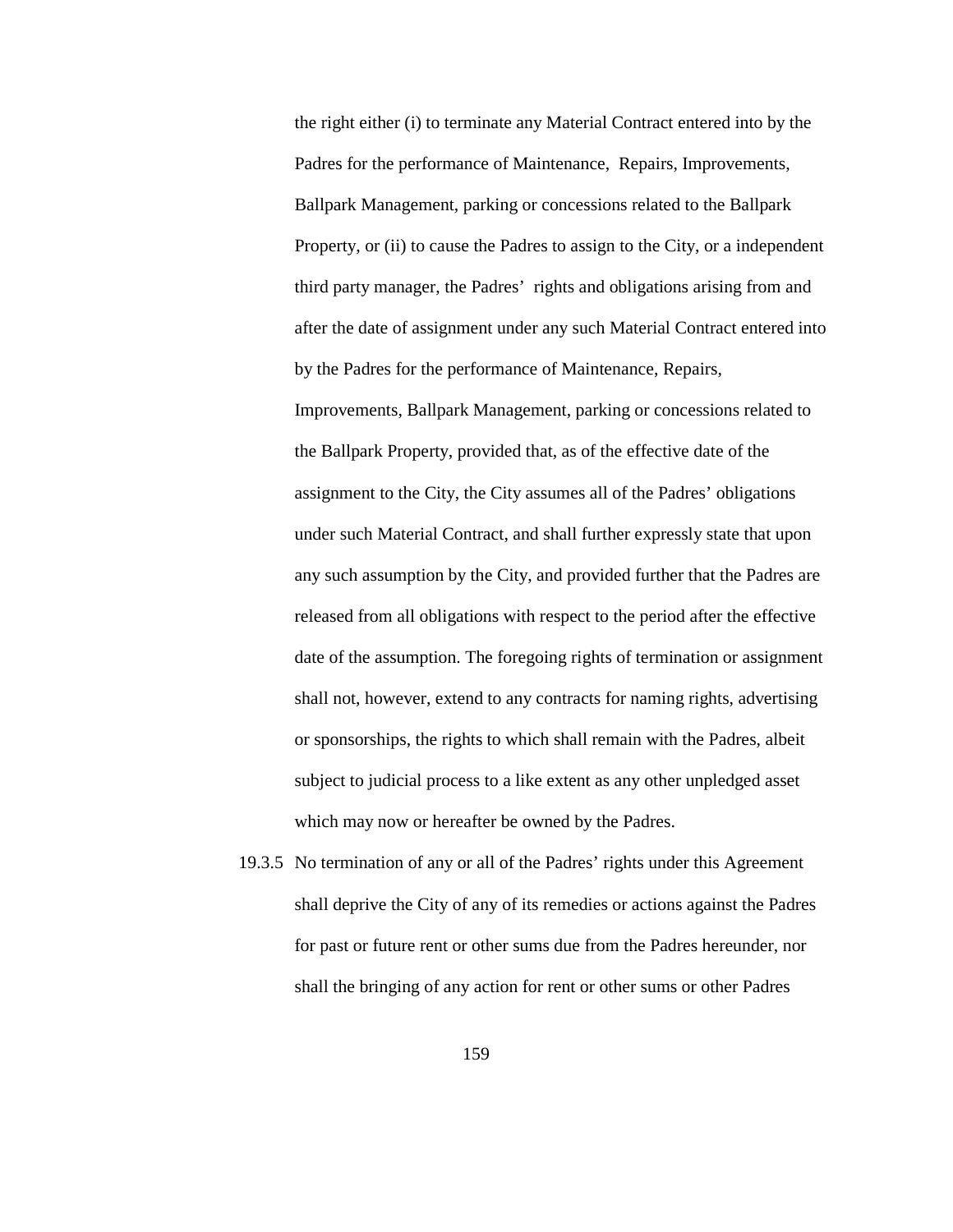Default be construed as a waiver of the right to obtain possession of the Ballpark Property.

- 19.3.6 The City may exercise any of its other remedies hereunder without exercise of its right to terminate hereunder. No action on the part of the City shall be deemed to be a termination of this Agreement unless expressly stated by the City to be intended to be a termination.
- 19.4 Default by City. The occurrence of any one or more of the following events constitutes a default by the City under this Agreement (a "City Default"):
	- 19.4.1 Failure by the City to pay any material sums payable by the City to or on behalf of the Padres hereunder if such failure continues for more than twenty (20) days after notice from the Padres that any such payment is past due.
	- 19.4.2 Failure of the City to observe or perform any other material covenant, agreement, condition or provision of this Agreement if such failure continues for more than thirty (30) days after notice of such failure is given to the City by the Padres; provided, however, that the City shall not be in default with respect to matters that cannot be reasonably cured within thirty (30) days, so long as the City has promptly commenced such cure and diligently proceeds in a reasonable manner to complete the same thereafter.

160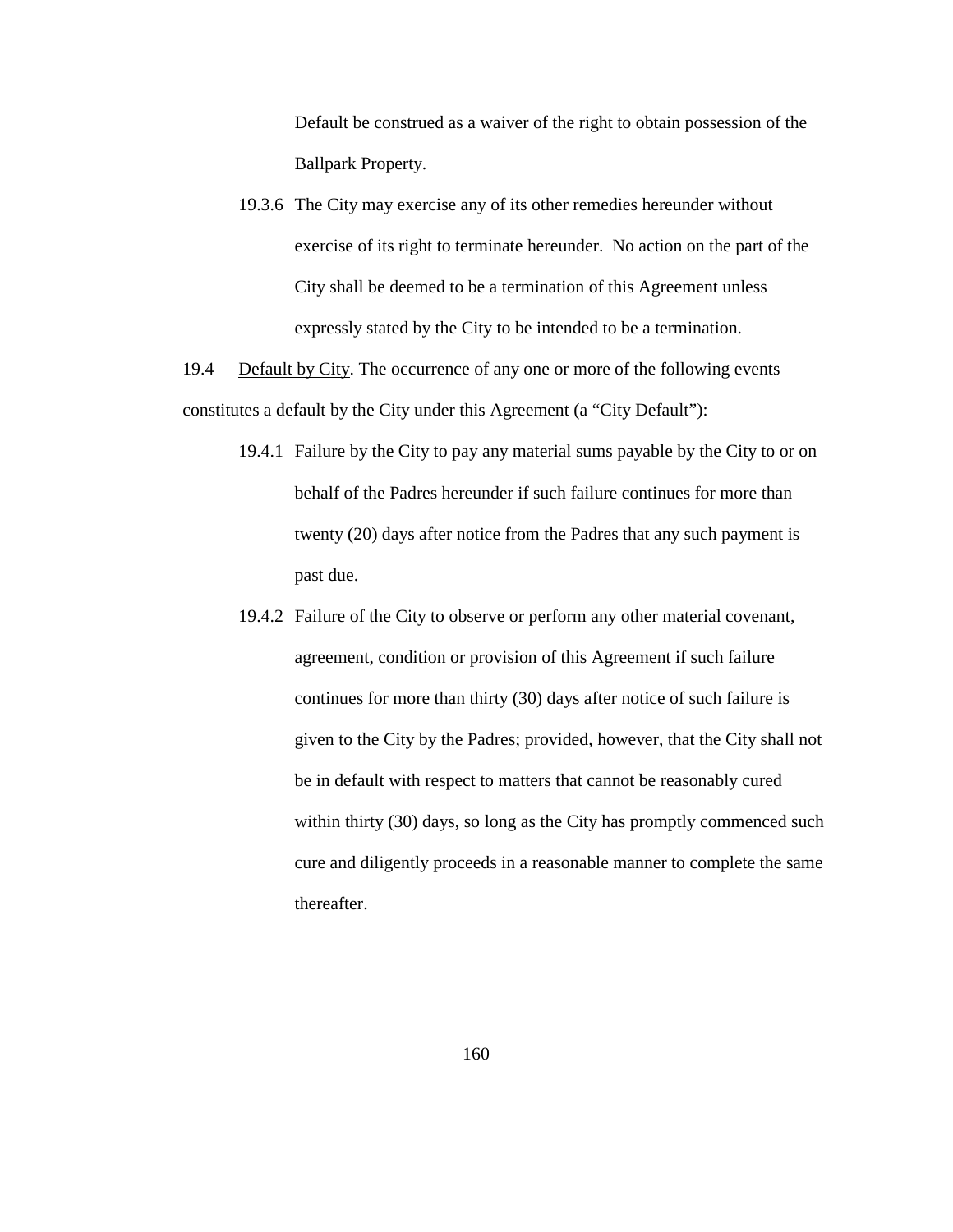- 19.4.3 A trustee or receiver is appointed for the City or for a significant part of its property and is not discharged within ninety (90) days after such appointment.
- 19.4.4 Bankruptcy, reorganization, receivership, arrangement, insolvency or liquidation proceedings, or other proceedings for relief under any federal or state bankruptcy law, or similar law for the relief of debtors, are instituted by or against the City, and, if instituted against the City, are allowed against it or are consented to by it or are not dismissed within ninety (90) days after such institution.

19.5 Padres' Remedies. If a City Default occurs, in addition to other rights or remedies the Padres may have at law or equity, the Padres shall have the following rights:

19.5.1 The Padres may enforce the provisions of this Agreement and may enforce and protect the rights of the Padres hereunder by a suit or suits in equity or at law for the specific performance of any covenant or agreement contained herein, or for the enforcement of any other appropriate legal or equitable remedy, including recovery of monetary damages (including consequential damages) and all moneys due or accrued or accruing and not yet paid from the City under any of the provisions of this Agreement, all California statutory remedies, or any other relief or remedies to the extent permitted by law, by filing a cause of action or actions for such damages, equitable relief, of other appropriate remedies or relief from the City in any court of competent jurisdiction.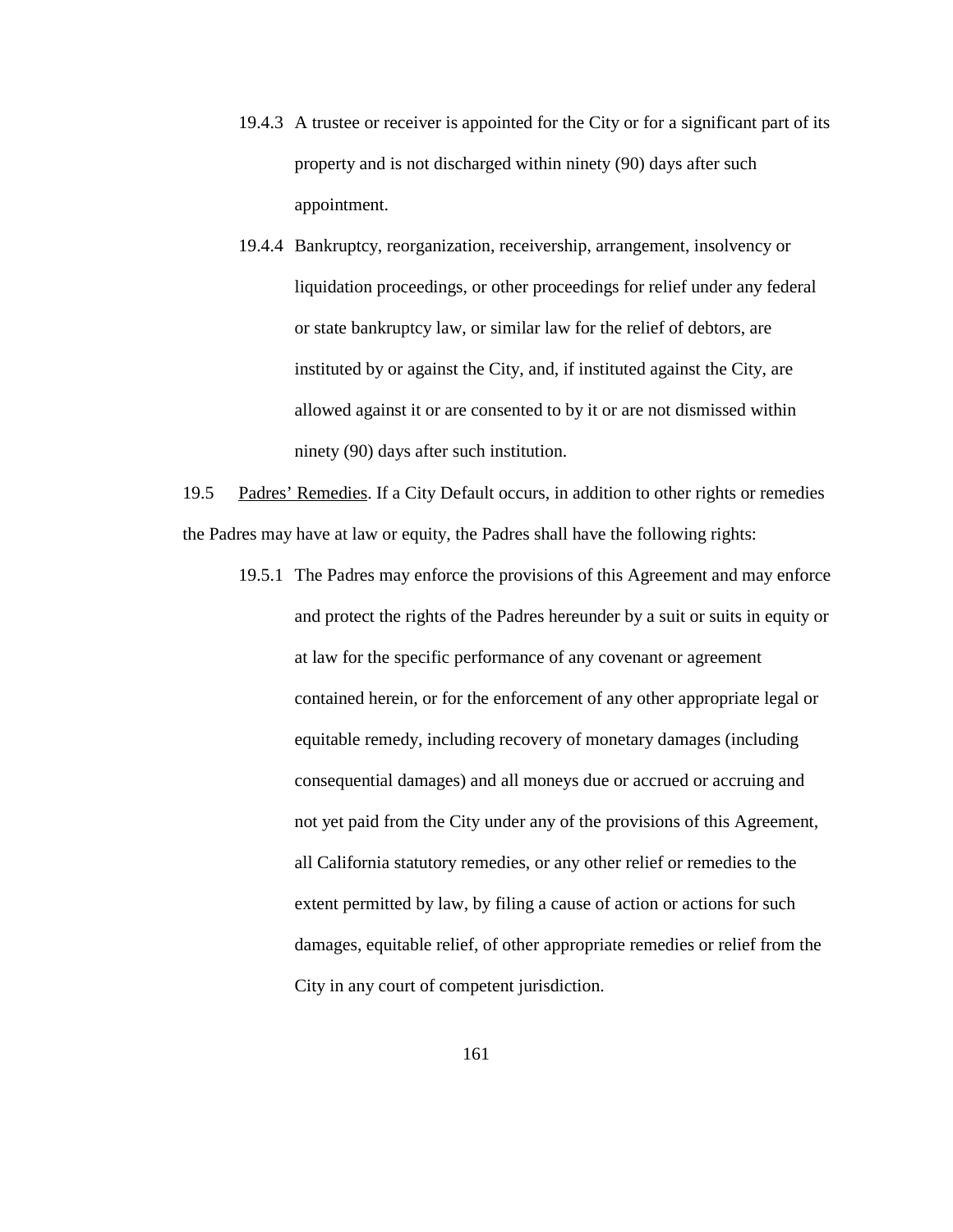- 19.5.2 After the time when the Padres have given notice and any applicable cure period has expired, if any sums payable by the City shall remain due and payable, or after the time for performance by the City of any other term, covenant, provision or condition of this Agreement (the result of which failure the Padres reasonably believe will have a Materially Adverse Effect), or before the expiration of that time in the event of a bona fide emergency (in which case the Padres shall only be required to give such notice as is reasonable and practical under the circumstances), the Padres may, at the Padres' election (but without obligation), make any payment required of the City under this Agreement, or perform or comply with any covenant or condition imposed on the City under this Agreement, as the Padres deem advisable. The Padres shall be reimbursed for all Reimbursable Costs. If the Padres deliver written notice to the City that the Padres desire reimbursement for Reimbursable Costs, then the City shall pay to the Padres the amount of all Reimbursable Costs set forth in such notice within thirty (30) days after the City's receipt of such notice.
- 19.5.3 No payment to the Padres of Reimbursable Costs, or performance by the Padres of any obligation of the City hereunder shall constitute a waiver of default or of any remedy for default.
- 19.5.4 No termination of any or all of the City's rights under this Agreement shall deprive the Padres of any of their remedies or actions against the City for sums due from the City hereunder.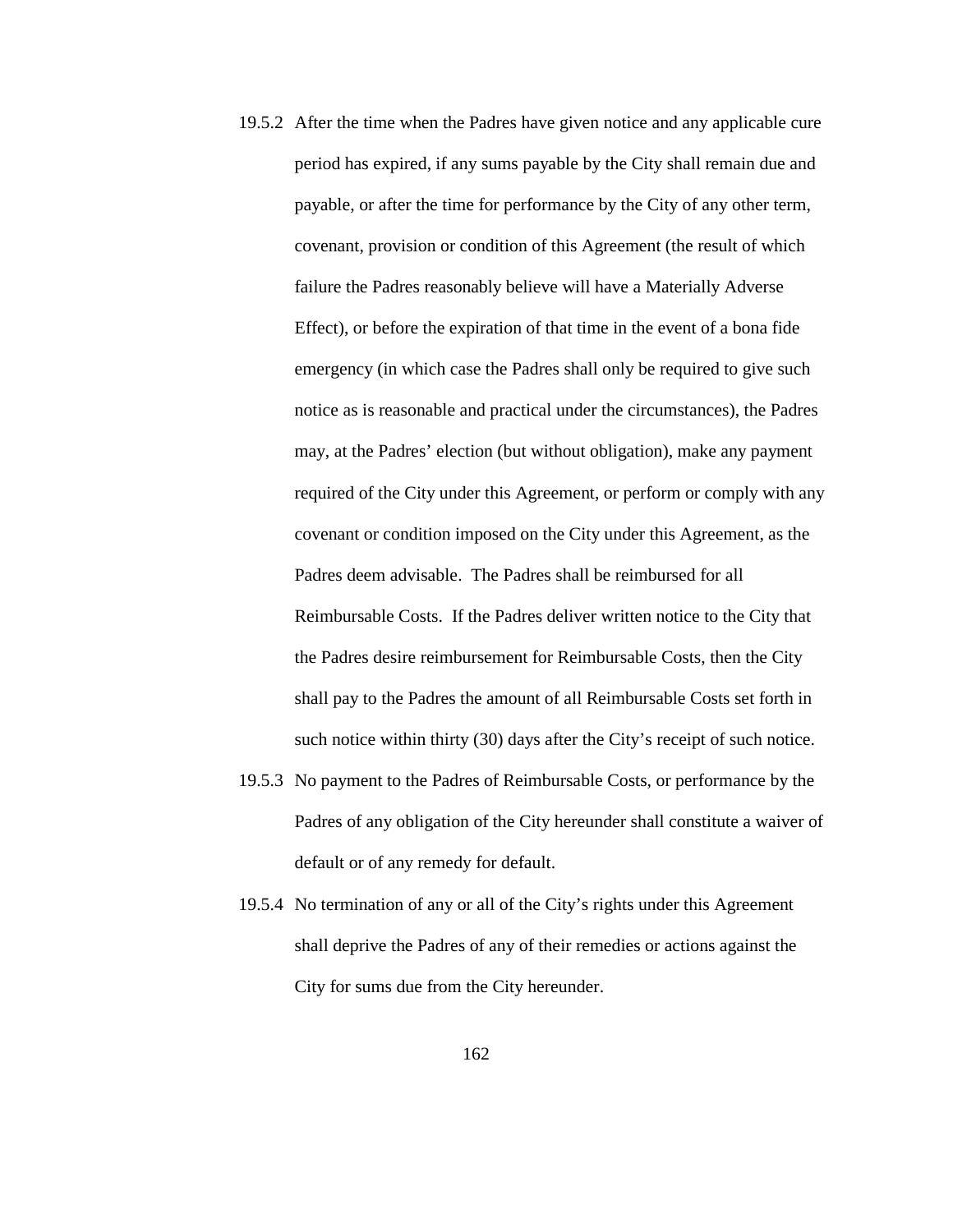19.5.5 Upon the occurrence of a second uncured material City Default of material covenants under this Agreement within a single calendar year, the Padres may at their discretion terminate this Agreement.

#### 19.6 Rights of Set-Off; Phase I Hotel Set-Off

- 19.6.1 Upon any breach of this Agreement by either the City or the Padres, the non-breaching party may set-off such damages as it reasonably determines was sustained, against such payments as the non-breaching party owes or will owe to the other party under this Agreement (including, without limitation, the City Share of Joint Ballpark Ownership Expenses, Incremental Ballpark Expenses associated with City Events and Rent payable by the Padres). Notwithstanding the foregoing, (a) the Padres shall have no set-off right against City Event and 70/30 Event revenues, (b) the City shall not have the right to effect a set-off as a consequence of a failure of the Padres to complete the Phase I Hotels except pursuant to Section 19.6.2, and (c) nothing in this Section 19.6.1 is intended to exculpate a party for damages suffered by the other party (including interest at the Default Rate) in the event that it affirmatively is determined by a court or arbiter, as provided herein, that the first party wrongfully effected a set-of funder this Section 19.6.1 or Section 19.6.2.
- 19.6.2 The parties further acknowledge and agree that under Section XXXI.A of the MOU, the Padres agreed to cause the development of certain hotel improvements within Phase I by March 31, 2002. By letter dated March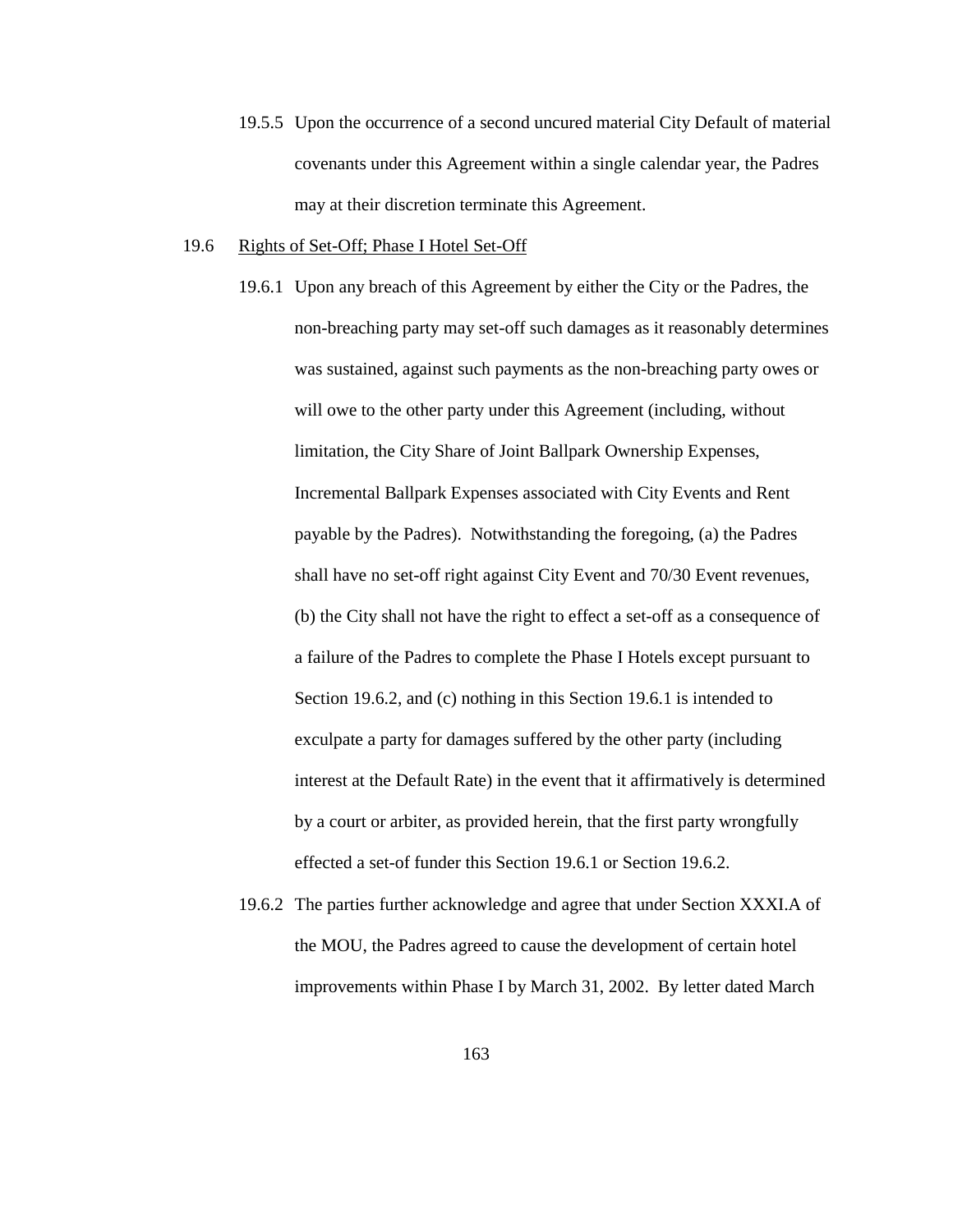30, 1999 from the Padres to the City contemplated by Section XXXI.A of the MOU, the Padres agreed that unless otherwise agreed by the City, these hotel improvements would consist of a 500-room "Ballpark" hotel (tentatively planned to be located on or about Parcel F of the map attached hereto as Exhibit K), a 200-room "AmeriSuites" (or similarly branded) hotel (tentatively planned to be located on or about Parcel G on the map attached hereto as Exhibit K) and a 150-room "Boutique" hotel (tentatively planned to be located on or about Parcel B on the map attached hereto as Exhibit K). These three hotel projects sometimes are referred to herein as the "Phase I Hotels." Under the terms of the MOU, the Padres' obligation to cause the development of the number of rooms planned for inclusion in the Phase I Hotels is subject to credit, in accordance with the MOU, for any hotel rooms developed in any Substitute Ancillary Development ("Hotel Credit"). In order to provide the City with enhanced assurance as to the performance by the Padres of these agreements, the parties agree as follows: if any of the Phase 1 Hotels is not complete (as evidenced by a certificate of occupancy) by the date (the "Phase I Hotel Setoff Trigger Date") which is six months after the Commencement Date, then the City shall be entitled to a setoff against the City's obligation hereunder to pay its City Share of Joint Ballpark Expenses for such Fiscal Year and any subsequent Fiscal Year in accordance with this paragraph 19.6.2. The setoff shall be calculated on a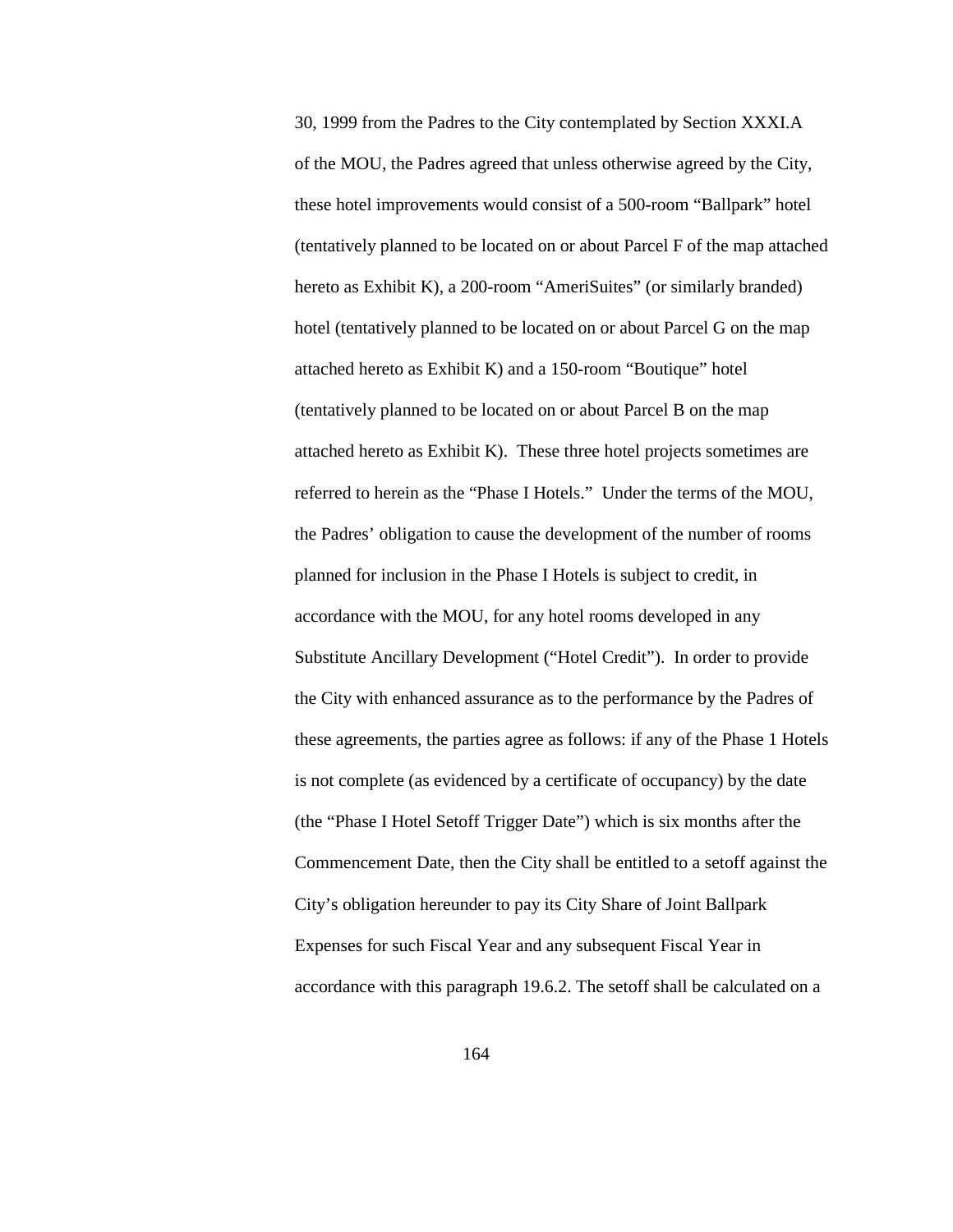hotel by hotel basis, and the amount of the setoff for each respective Phase I Hotel for a given Fiscal Year shall be the highest amount of Transient Occupancy Tax revenue projected for such Phase I Hotel for such Fiscal Year as set forth in Exhibit M attached hereto; provided, however, that:

- (a) no setoff shall be provided for a particular Phase I Hotel for any Fiscal Year if a certificate of occupancy has been issued for that Phase I Hotel prior to the start of said Fiscal Year;
- (b) the Transient Occupancy Tax projected on Exhibit M for any particular period shall be abated for purposes of this calculation on a prorata daily basis for the number of days in that Fiscal Year from and after the day, if any, in such Fiscal Year upon which a certificate of occupancy is issued for that Phase I Hotel;
- (c) for the Fiscal Year which contains the Phase I Hotel Setoff Trigger Date (and for any prior Fiscal Year, if applicable), the calculation of the setoff for each respective Phase I Hotel shall exclude any projected Transient Occupancy Tax attributable to any period prior to the Phase I Hotel Setoff Trigger Date;
- (d) if the Padres are entitled to a Hotel Credit for any particular Phase I Hotel in a Fiscal Year, the amount of the setoff for such Phase I Hotel, as calculated above, shall be reduced by the amount of Transient Occupancy Tax generated by any hotel rooms that constitute the Hotel Credit, but the amount of such reduction shall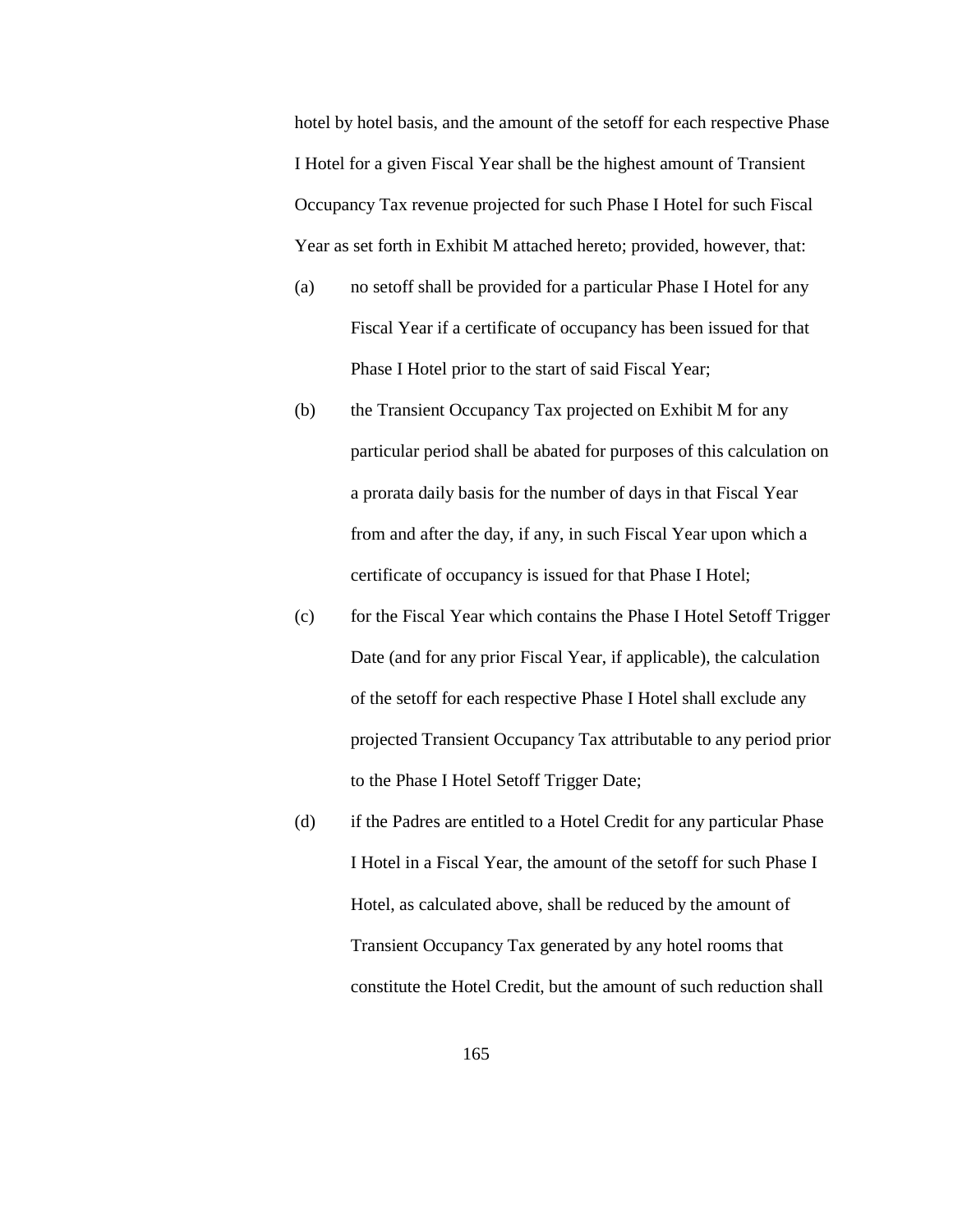be limited to the portion of said Transient Occupancy Tax generated during the portion of said Fiscal Year, if any, that precedes the issuance of a certificate of occupancy for said Phase I Hotel; and

(e) any setoff called for by this paragraph 19.6.2 shall be reduced to the extent necessary to assure that the setoff does not result in any Bonds becoming taxable for federal income tax purposes.

19.7 Remedies Not Exclusive. No right or remedy herein conferred upon, or reserved to the City or the Padres is intended to be exclusive of any other right or remedy, but each shall be cumulative and in addition to every other right or remedy given herein or now or hereafter existing at law, or in equity or by statute.

19.8 Default Interest. In the event that the City fails or the Padres fail to pay any payment required hereunder when due, then, without limiting any other rights of the other party, the failing party shall be liable for and shall pay to the other party, interest thereon at the Default Interest Rate.

#### **ARTICLE 20**

# **PROTECTION OF THE PADRES' RIGHTS**

The City covenants that if, and so long as, the Padres are not in material default of their material obligations under this Agreement beyond any applicable cure periods set forth in this Agreement, the Padres shall be entitled to utilize and exercise the Padres' rights under this Agreement during the Term without hindrance or interference by the City or by any other Person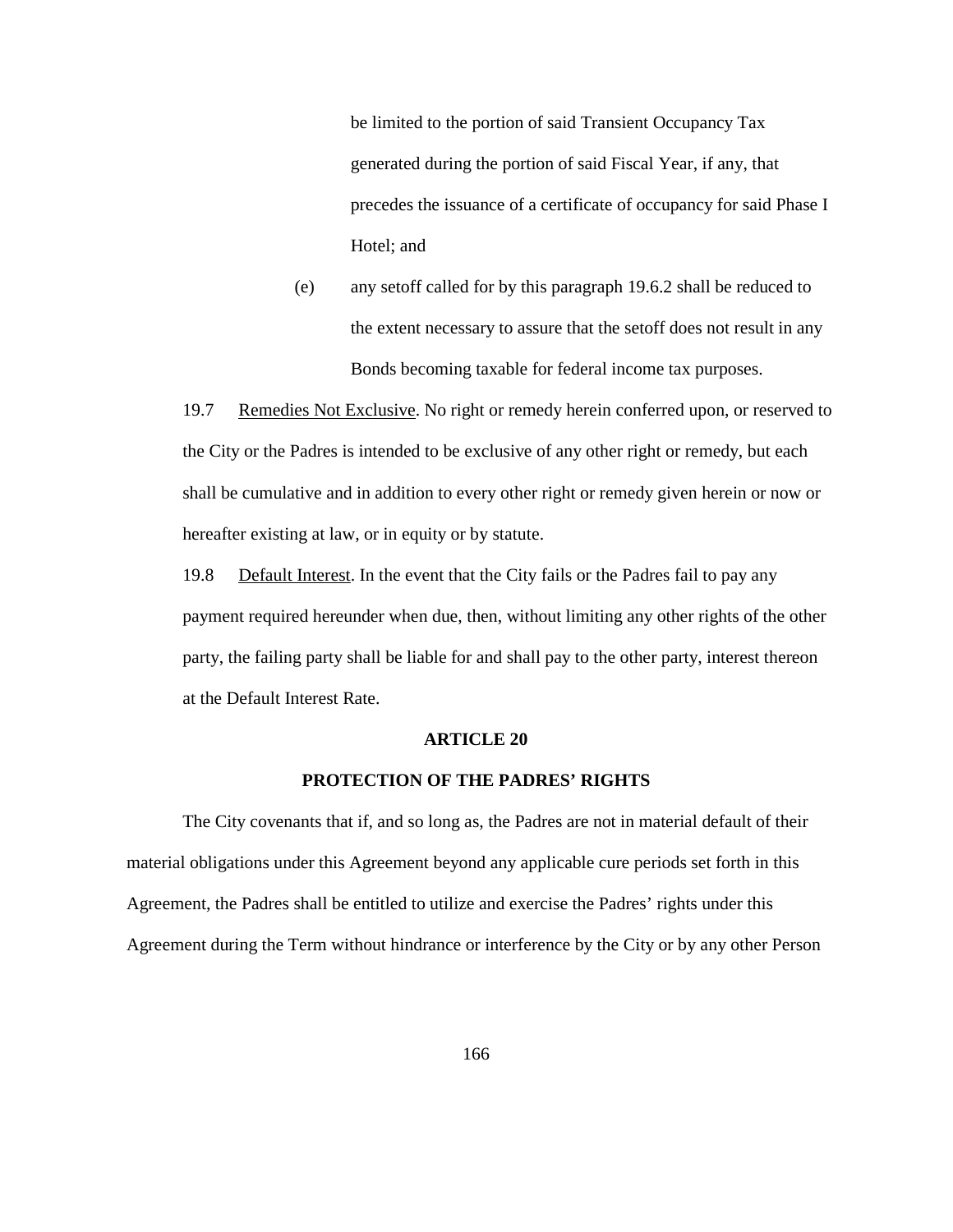lawfully claiming the same by, through, or under the City, subject to the covenants, agreements, terms, provisions and conditions of this Agreement and all Laws.

# **ARTICLE 21**

#### **RIGHT OF ENTRY**

Notwithstanding any other provision of this Agreement, the City and its agents and representatives, with notice to the Padres, shall have reasonable rights of access and entry into and upon the Ballpark Property during the Term for any valid purpose, provided any such entry does not unreasonably interfere with the Padres' operations. The City shall comply with all security provisions regarding access to the Ballpark Property. The Padres shall, as part of such security provisions, provide for City access and shall cooperate fully with the City in its entry into and upon the Ballpark Property.

### **ARTICLE 22**

# **SUBORDINATION AND ATTORNMENT**

22.1 Subordination. This Agreement is subject and subordinate to all Laws (including applicable licenses, permits and certificates of occupancy), and all provisions of the Ballpark Facility Lease and Site Lease, and to all covenants, conditions, declarations, encroachments, restrictions, reservations, rights, rights of way and easements of record as of the Effective Date. The Padres and the City shall subordinate this Agreement and their respective rights hereunder to the Outfield Park CCRs.

#### 22.2 Attornment.

22.2.1 The Padres agree that in the event the City transfers its ownership interest in the City Property, the Padres will pay to such transferor all Rent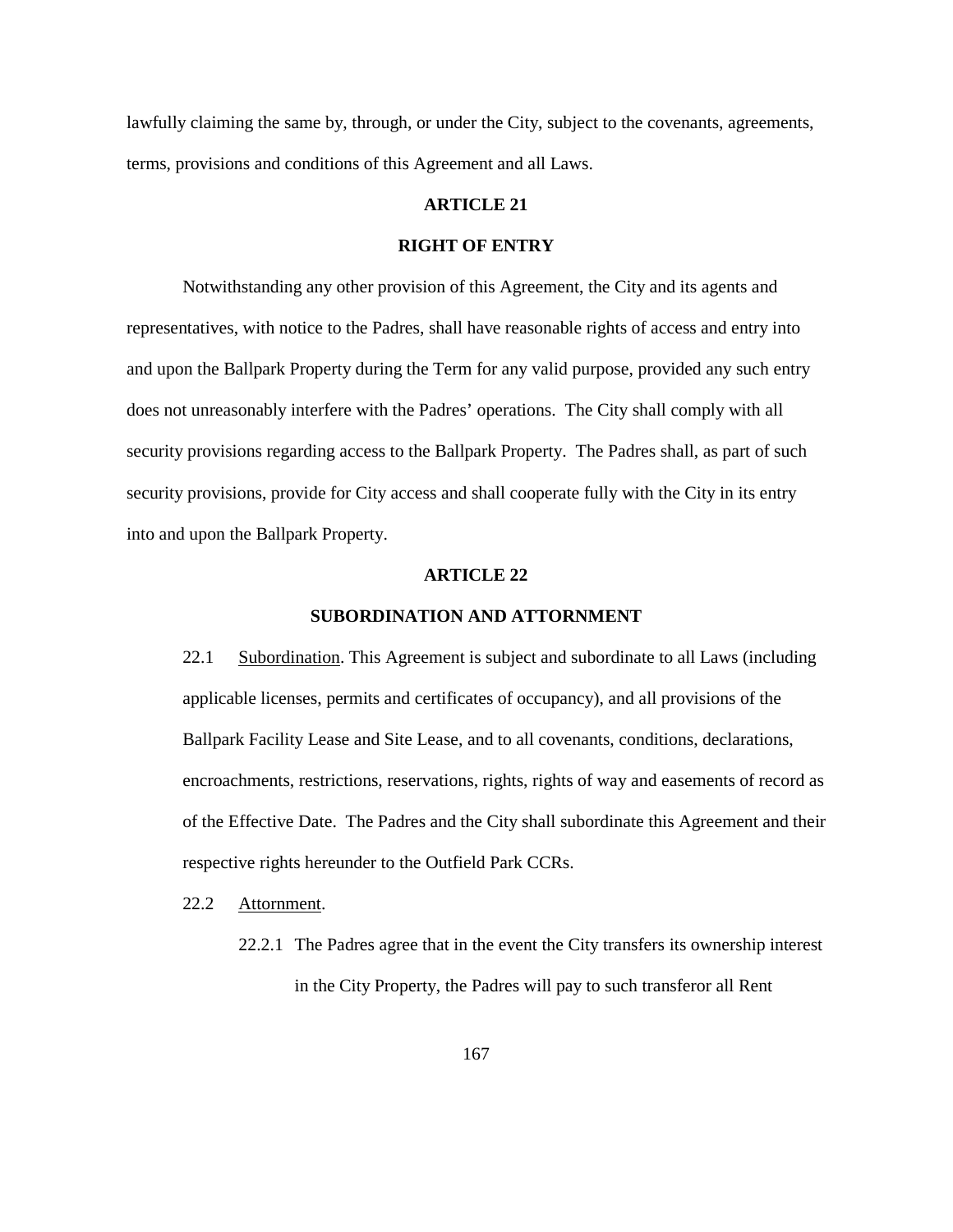subsequently payable hereunder. Further, the Padres agree that in the event the City transfers its interest in the City Property, then the Padres will attorn to such transferee and will recognize such purchaser or other transferee as the City under this Agreement, provided however that the City's obligations under paragraphs 7.6.2 and 8.4.2 and Section 28.7 shall continue to be obligations of the City for the remainder of the Term. Any attornment to a purchaser or transferee pursuant to this Section shall occur automatically, but the Padres shall on request by and without cost to the City or any purchaser or transferee execute, acknowledge and deliver any instruments evidencing such attornment; provided, however, that such attornment shall be not be effective unless and until such purchaser or transferee shall agree with the Padres in writing that the Padres' possession of the City Property and the rights and privileges under this Agreement shall not be impaired or disturbed on account of any such transfer.

22.2.2 The City agrees that it shall cause the Recognition and Attornment Agreements to be executed and delivered on or before the Effective Date.

# **ARTICLE 23**

# **UNTENANTABILITY**

23.1 Alternate Site. If the Ballpark Property is rendered unusable for its intended purpose ("Untenantable") in whole or in any material part (as defined in paragraph 24.1.1), then for the period of such Untenantability, the Padres shall be entitled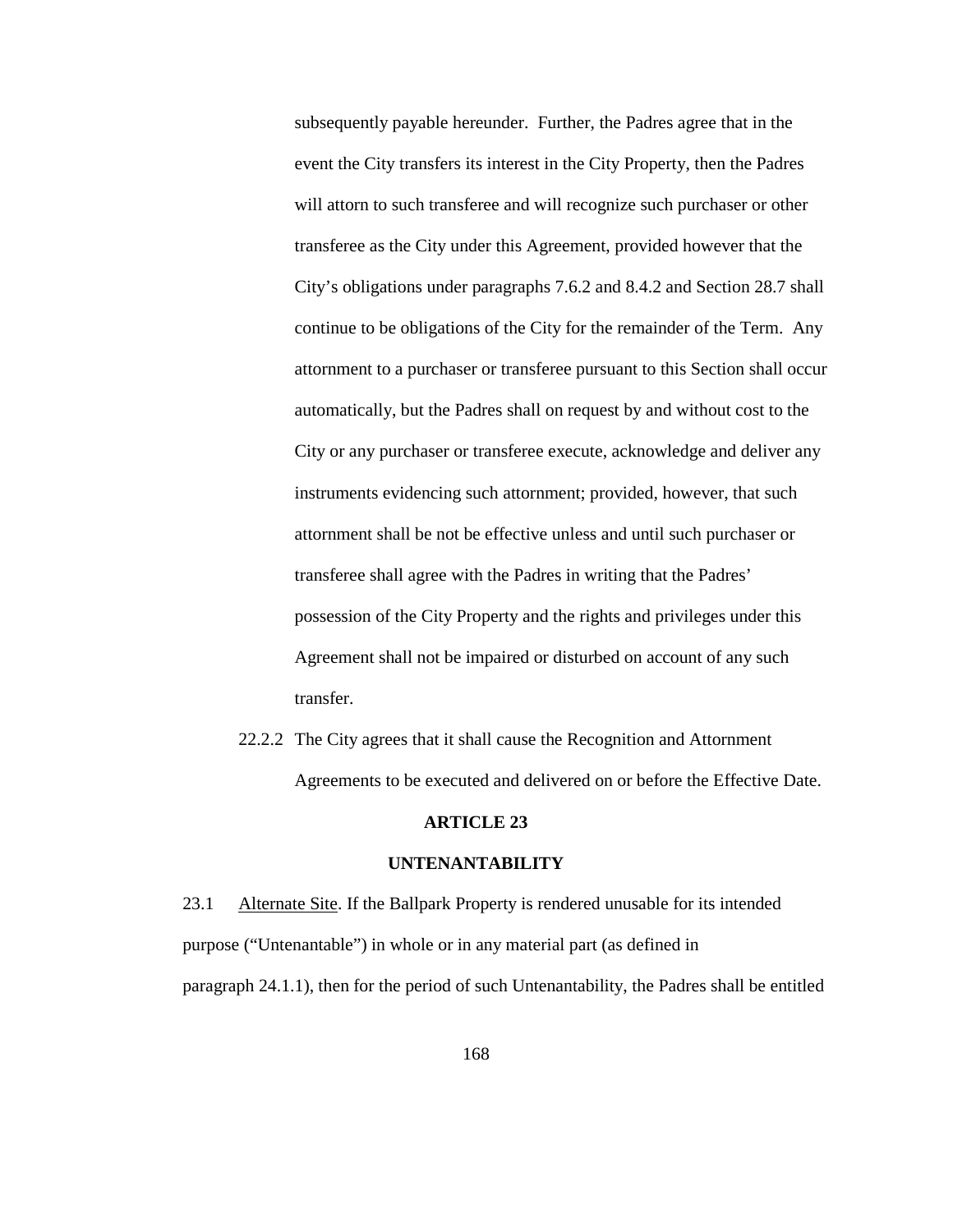to hold Horne Games at an alternate site located within the City and County of San Diego unless no alternate site mutually agreed upon by both parties to be reasonably acceptable is available within the City and County of San Diego, in which case such alternate site may be located outside the City and County of San Diego. Notwithstanding any provisions herein to the contrary, any such period of Untenantability shall not give the Padres any right to terminate this Agreement, unless: (a) the Ballpark Property is rendered Untenantable in whole or in any material part (as defined in paragraph  $23.1(a)$ ) within the last five (5) years of the Term and a new agreement or extension of this Agreement for at least an additional five (5) years has not been entered into with the Padres or their successors in interest; (b) the City in its sole discretion determines that there is no financially feasible plan to reconstruct the Ballpark Property to meet the standards of a First-Class Facility and to complete such reconstruction within three (3) years after the date the Ballpark Property is declared Untenantable; or (c) the City fails within six (6) months after the commencement of the period of Untenantability to commit to the reconstruction of the Ballpark Property to meet the standards of a First-Class Facility, or so commits but thereafter fails to continually and diligently pursue such reconstruction efforts.

23.2 Continuing Obligations. Any period of Untenantability shall not relieve the Padres of any of its necessary Ballpark Management obligations hereunder insofar as the same are reasonably and mutually agreed upon by the parties.

23.3 Rebuilding Obligations.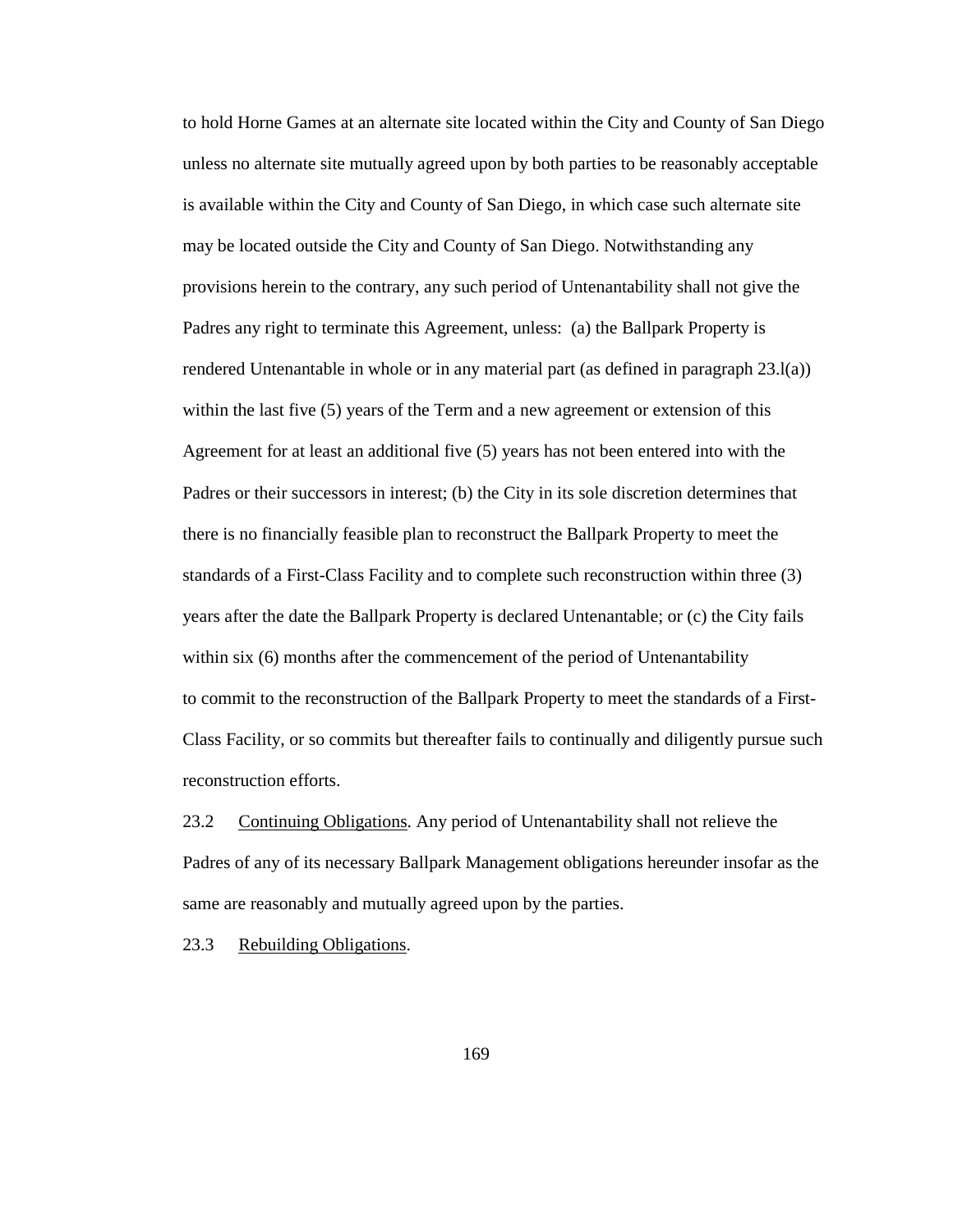23.3.1 If the Ballpark Property is damaged or destroyed by a casualty covered by any insurance policy required hereunder, and proceeds to replace the damaged or destroyed Ballpark Property are paid under such insurance policy after, such insurance proceeds as are paid under a policy required by the Bond Documents shall be administered by the Trustee in accordance with the terms of the Bond Documents. Proceeds from any other insurance policy shall be deposited into an account, jointly in the names of the City and the Padres, established for the payment of costs to repair such damage or destruction in accordance with the Lease and the Indenture (the "Restoration Account"). Net Proceeds of any insurance claim (other than claims under any business interruption insurance policy) payable to the City or the PFFA shall be applied pursuant to the Lease and the Indenture. The Padres shall rebuild all damaged or destroyed portions of the Ballpark Property, to the extent such insurance proceeds are made to the Padres sufficient to effectuate such rebuilding. To the extent such insurance proceeds made available to the Padres are insufficient to cover the costs of any repair, restoration or replacement of any Damaged Property, then such costs shall be allocated as may be mutually agreed by the parties at that time. In the event that the Bond Documents require the City to use the proceeds of insurance to rebuild or repair the City Property, the Padres shall use their proceeds to rebuild or repair Padres Property.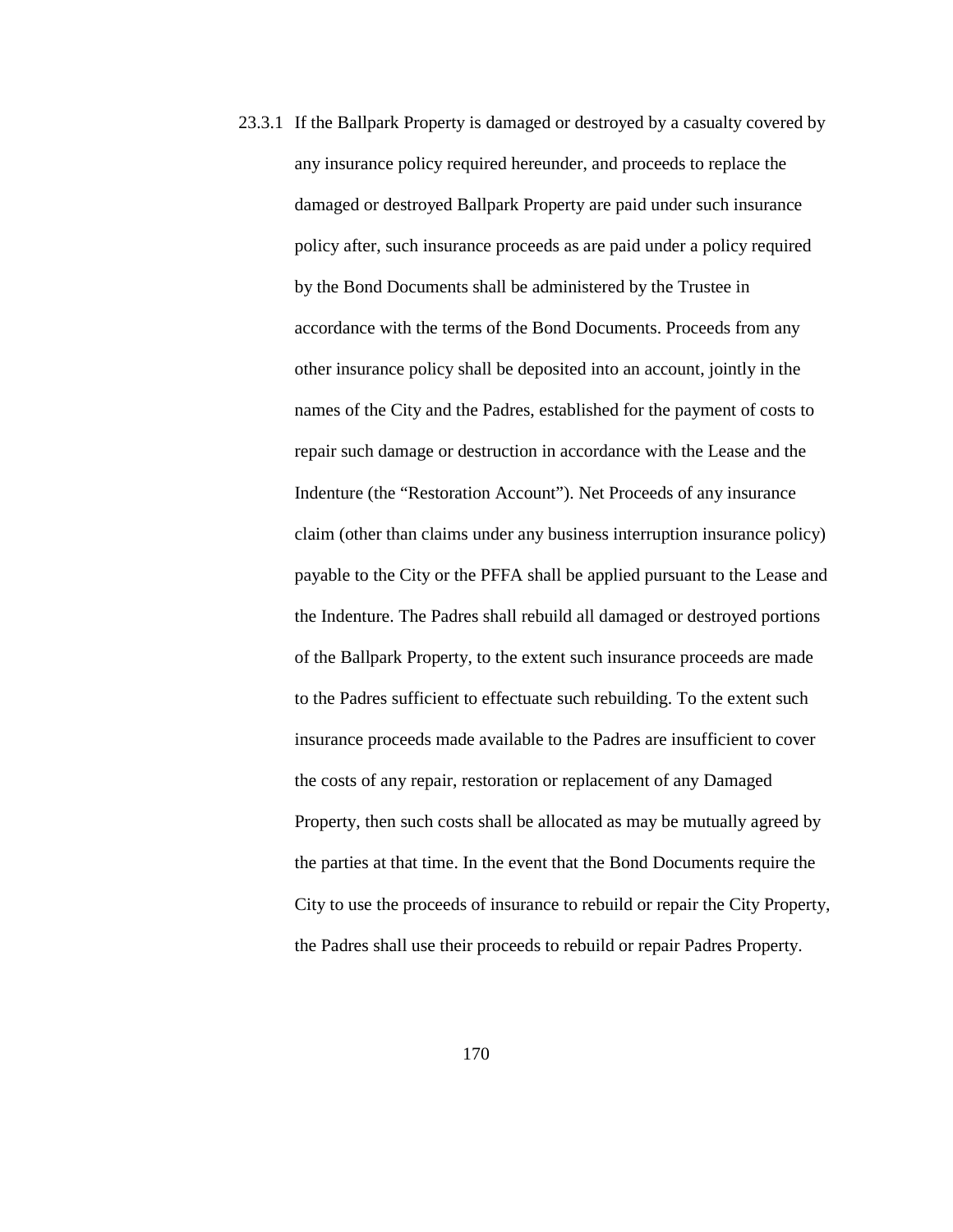23.3.2 To the extent the Ballpark Property is not rebuilt following damage or destruction thereof, all insurance proceeds in the Restoration Account shall be distributed in accordance with the Indenture.

#### **ARTICLE 24**

# **EMINENT DOMAIN**

### 24.1 Termination for Condemnation.

- 24.1.1 In the event that any material part of the Ballpark Property shall at any time during the Term be taken by exercise of the power of eminent domain ("Condemnation"), whether by formal condemnation proceedings or by purchase under threat of exercise of the power of eminent domain proceedings, this Agreement shall terminate on the date on which possession is required to be delivered to the condemning authority. As used herein, a "material part" shall mean any loss of Ballpark Property seating in excess of a number of seats having a face ticket price equal to 10% or more of the aggregate face ticket price of all seats in the Ballpark Property, or a loss of any material portion of the Ballpark Property.
- 24.1.2 Notwithstanding paragraph 24.1.1, the Padres may elect in the Padres' sole discretion to treat any loss as not a "material part" of the City Property, and this Agreement will not terminate upon such Condemnation. The Padres must make any such election in a writing delivered to the City within sixty (60) days after an award of immediate possession of the condemned portion of the City Property to the condemning authority. If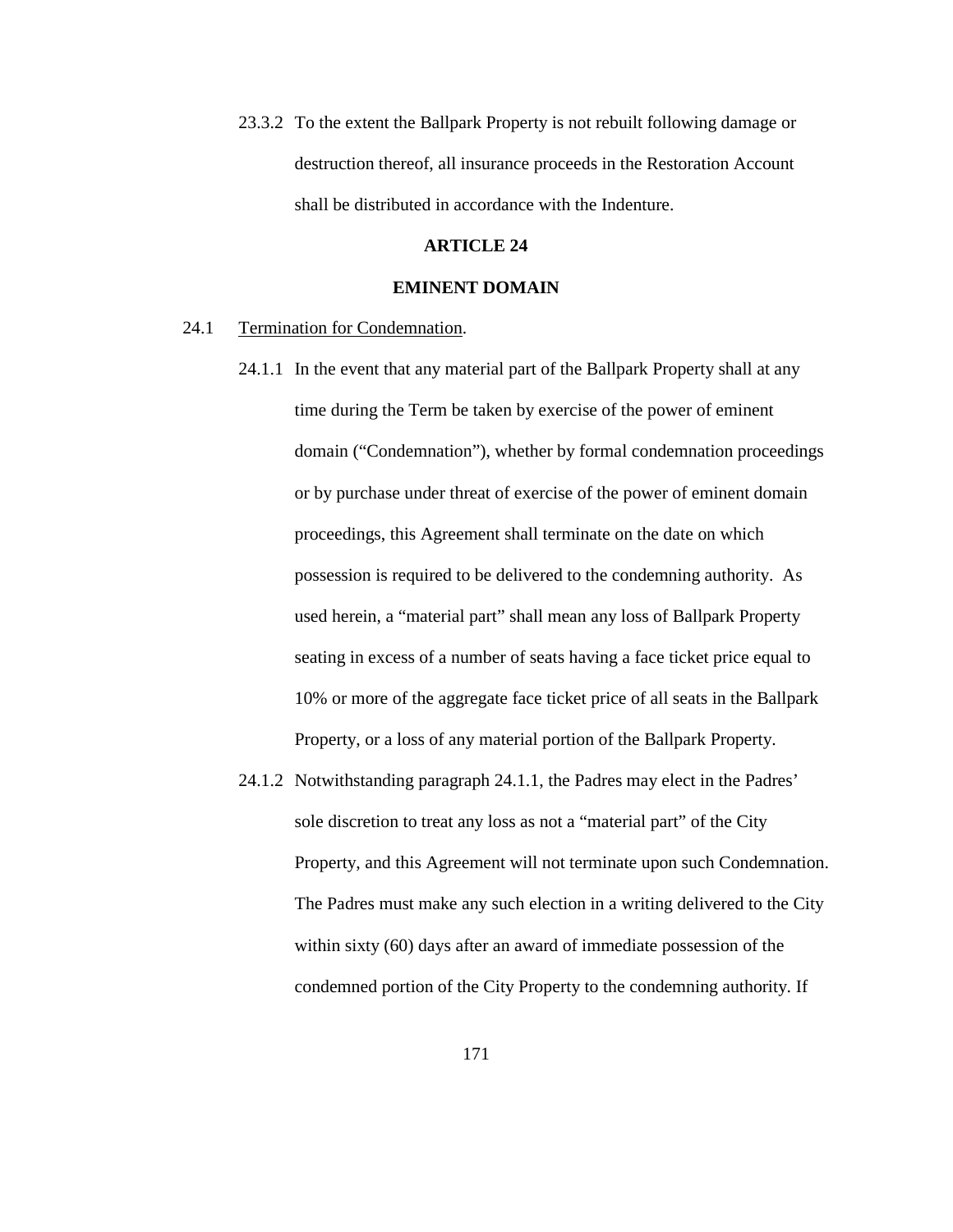this Agreement terminates pursuant to the provisions of paragraph 24.1.1, all rights, obligations and liabilities of the parties hereto shall end as of the effective date of such termination, without prejudice to any rights which have accrued prior to such termination.

24.2 Performance of Work. If there shall be a Condemnation and this Agreement shall not terminate as a result thereof in accordance with the provisions of Section 24.1, the Padres shall endeavor to perform any and all work necessary to restore the Ballpark Property to a complete architectural unit suitable for the Padres' use in as expeditious a manner as possible, with the costs of such restoration to be borne as agreed to by the City and the Padres; provided, however that the Padres shall have no obligation to perform such restoration unless and until an agreement regarding costs is reached.

24.3 Use of Condemnation Award or Settlement Proceeds. All proceeds of any condemnation award or settlement shall be applied as set forth in Article VI of the Indenture.

#### 24.4 Temporary Taking.

24.4.1 In the event of any temporary taking of the City Property or any portion thereof for public use, this Agreement shall not terminate by reason thereof, and the rights and obligations of the parties shall continue in full force and effect as provided herein except, that during any period of a temporary taking of the Ballpark Property or a material part thereof (as defined in paragraph 24.1.1): (i) the Padres shall be entitled to hold its Home Games at an alternate site located within the City and County of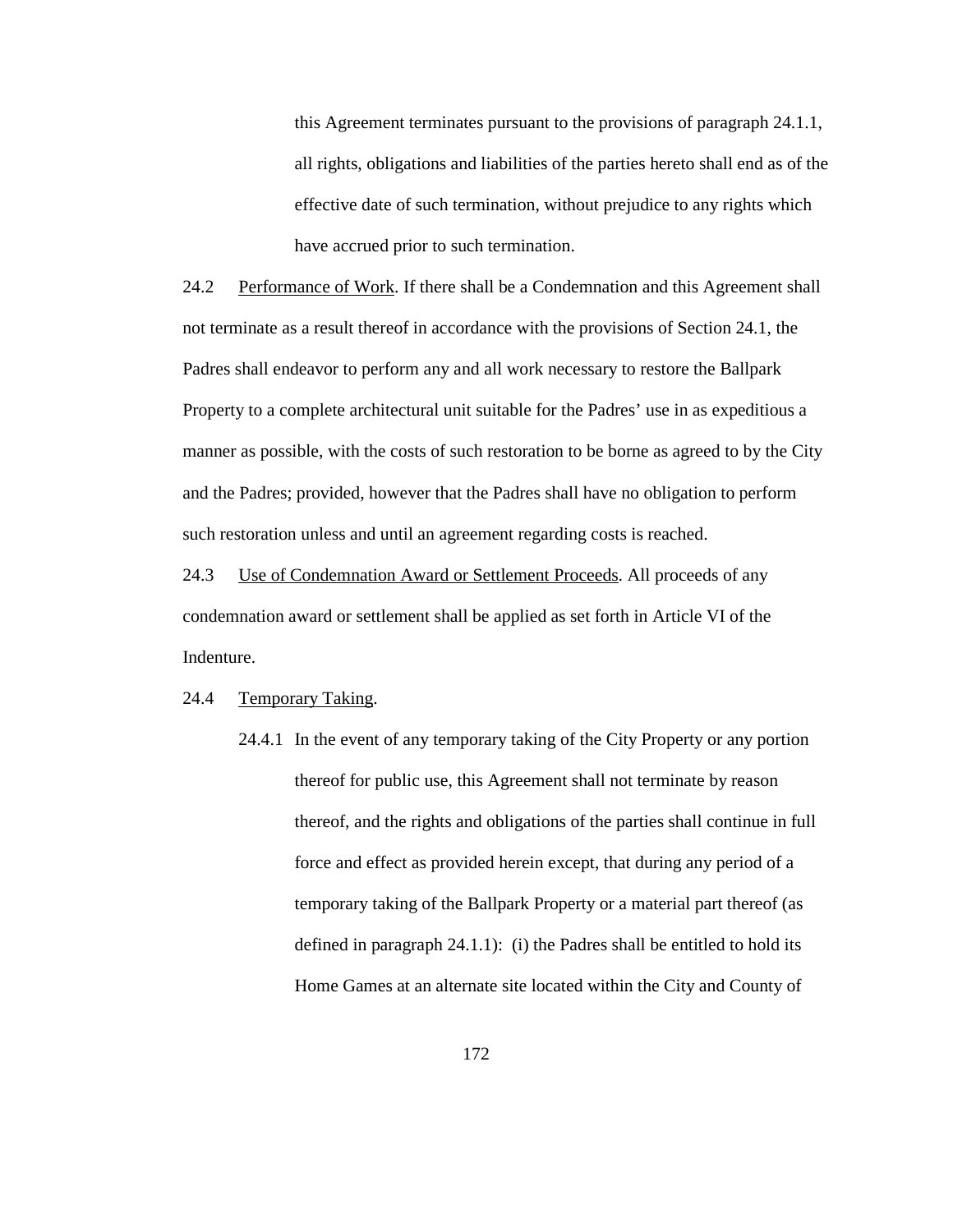San Diego unless no reasonably acceptable alternate site is available within the City and County of San Diego, in which case such alternate site may be located outside the City and County of San Diego, and (ii) the Padres shall be relieved of the Padres' Ballpark Management responsibilities (including costs) to the extent such management responsibilities are inconsistent with the terms of the taking.

24.4.2 The Padres shall be entitled to make a separate claim against the condemning body for an award of any damages sustained by it as a result of such temporary taking.

#### **ARTICLE 25**

# **SURRENDER AND ABANDONMENT**

25.1 Surrender. Upon the expiration of the Term or earlier termination of this Agreement for any reason, the Padres shall peaceably deliver up and surrender the Ballpark Property to the City in good order, Maintenance, and Repair, ordinary wear and tear excepted (to the extent consistent with maintaining a First-Class Facility). The Padres shall surrender to the City all keys for the Ballpark Property at the place then fixed for the receipt of notice by the City, and shall notify the City in writing of all combinations of locks, safes and vaults, if any. The Padres' obligations to observe and perform the covenants set forth in this Article 25 shall survive the expiration of the Term or earlier termination of this Agreement for any reason.

25.2 Abandonment. The Padres shall not vacate or abandon the Ballpark Property at any time during the Term. If the Padres so vacate or abandon the Ballpark Property or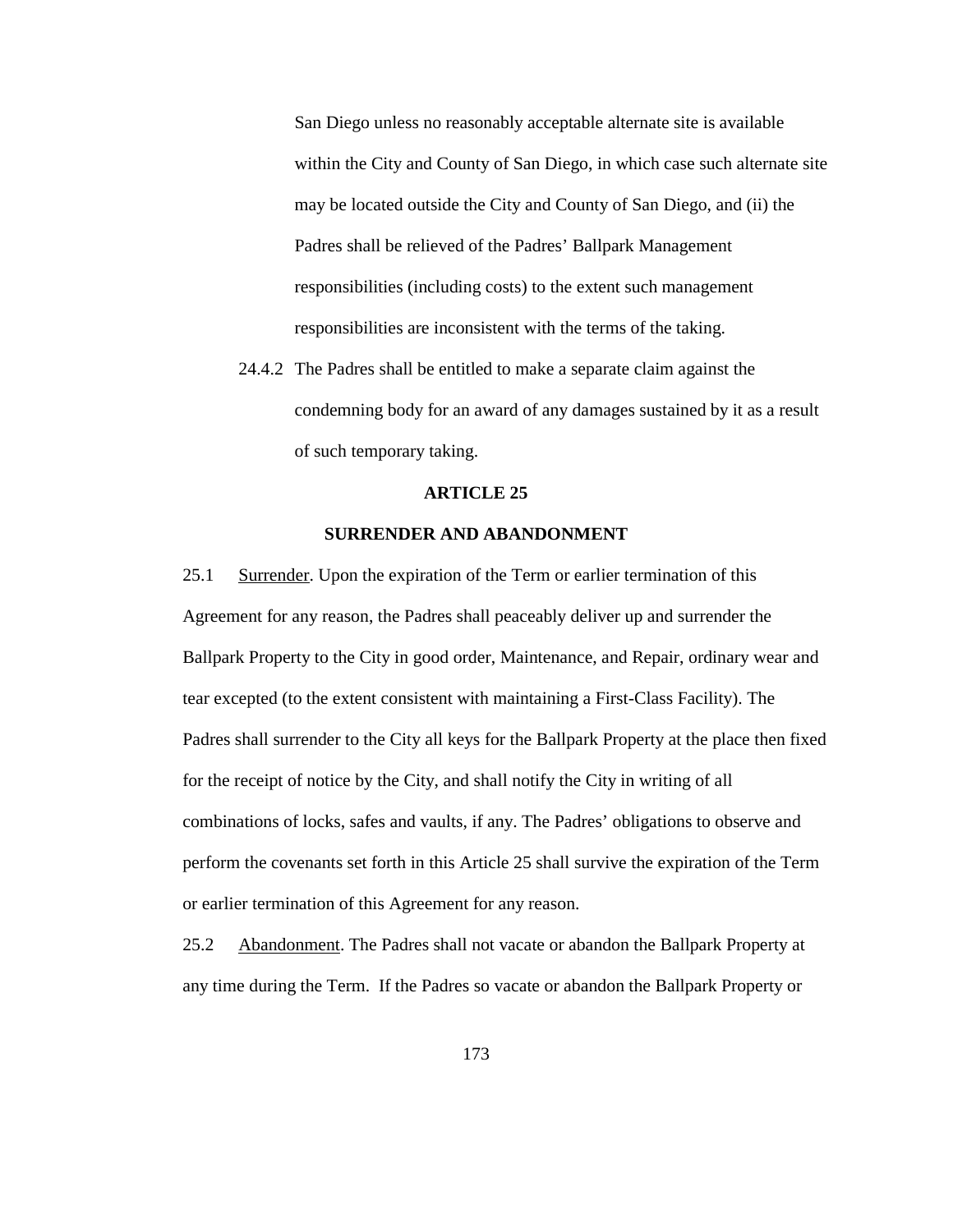are dispossessed of the Ballpark Property by process of law, then all remedies available to the parties shall be those provided in Article 19.

# **ARTICLE 26**

## **REPRESENTATIONS BY THE PADRES**

The Padres represent and warrant as follows, as of the date hereof:

26.1 Valid Existence. The Padres are a limited partnership duly organized, validly existing and in good standing under the laws of the State of Delaware, and are in good standing under the laws of the State of California. The Padres have full partnership power to own the Padres Property and conduct their business as presently conducted. 26.2 Power; No Limitation on Ability to Perform. The Padres have full partnership power and authority to execute and deliver this Agreement and to carry out and perform all of the terms and provisions of this Agreement, and all transactions contemplated hereby, to the extent required to be carried out or performed by the Padres. Assuming the Padres obtain the consent of the Office of the Commissioner of Major League Baseball, and the National League, if such consent is required, neither the Padres' partnership agreement or certificate of limited partnership, nor any rule, policy, constitution, by-law or agreement of the National League or the Office of the Commissioner of Baseball, nor any other agreement, applicable Law or other rule in any way prohibits, limits or otherwise affects the right or power of the Padres to enter into and perform all of the terms and provisions of this Agreement and all transactions contemplated hereby. Neither the Padres, any of its partners (general or limited), nor any owners of partnership interests in any of the Padres' partners (general or limited) are party to or bound by any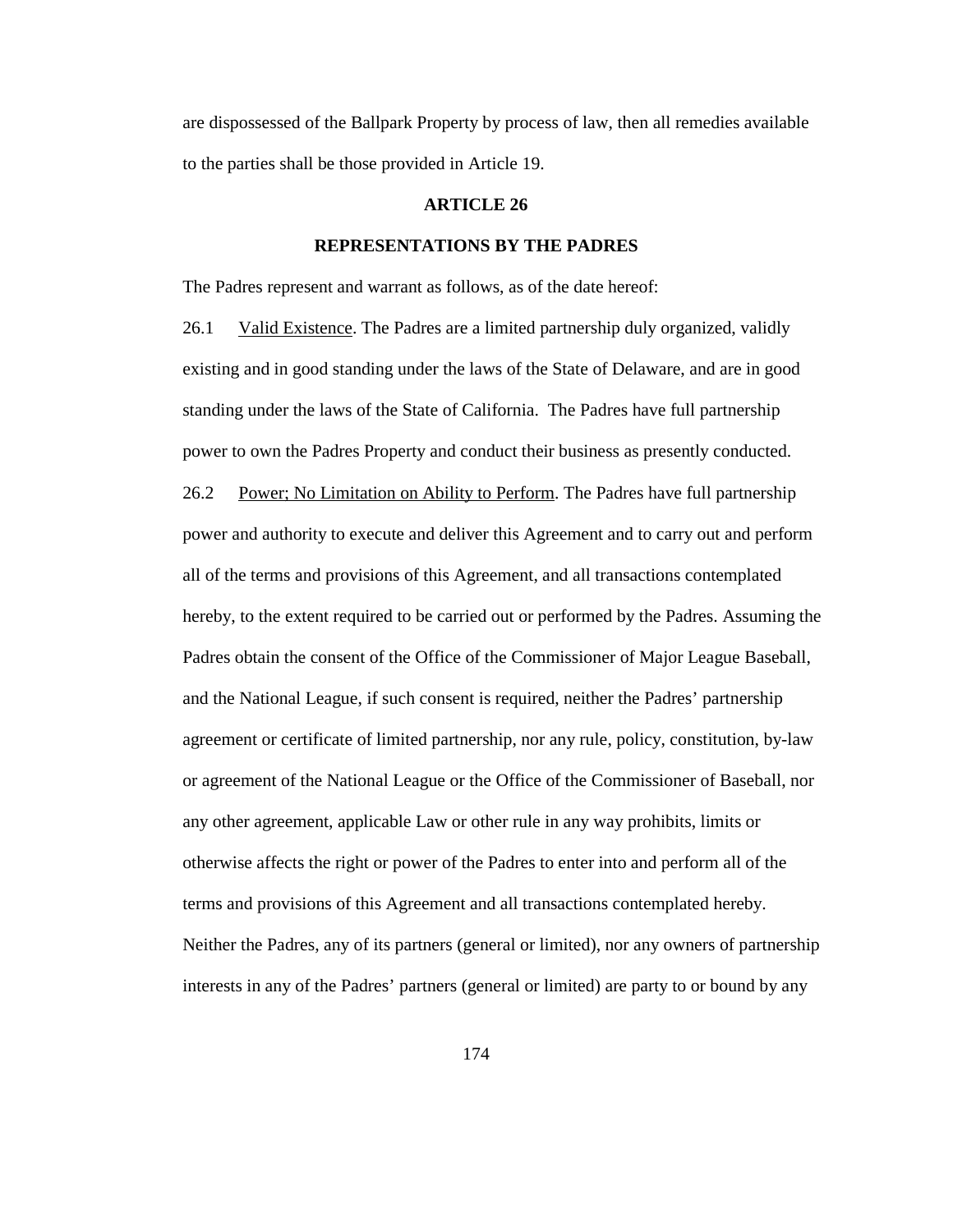contract, agreement, indenture, trust agreement, note, obligation or other instrument which could prohibit, limit or otherwise affect the same. No consent, authorization or approval of (except the approval(s) of the National League and the Office of the Commissioner of Baseball), or other action by, and no notice to or filing with, any governmental authority, regulatory body or any other person is required for the due execution, delivery and performance by the Padres of this Agreement or any of the transactions contemplated hereby.

26.3 Valid Execution. The execution and delivery of this Agreement by the Padres have been duly and validly authorized by all necessary action. This Agreement will be a legal, valid and binding obligation of the Padres, enforceable against the Padres in accordance with its terms. Upon execution and delivery of this Agreement, the Padres shall provide to the City a written resolution of the Padres' partners authorizing the execution of this Agreement. Promptly after the execution of this Agreement, the Padres shall seek the written approval from the National League and the Office of the Commissioner of Baseball approving the execution, delivery and performance by the Padres of this Agreement and the transactions contemplated hereby.

26.4 Defaults. The execution, delivery and performance of this Agreement (a) do not and will not violate or result in a violation of, contravene or conflict with, or constitute a default under (i) any agreement, document or instrument to which the Padres is a party or by which the Padres' assets may be bound or affected, (ii) any Law applicable to the Padres, or (iii) the partnership agreement or certificate of limited partnership of the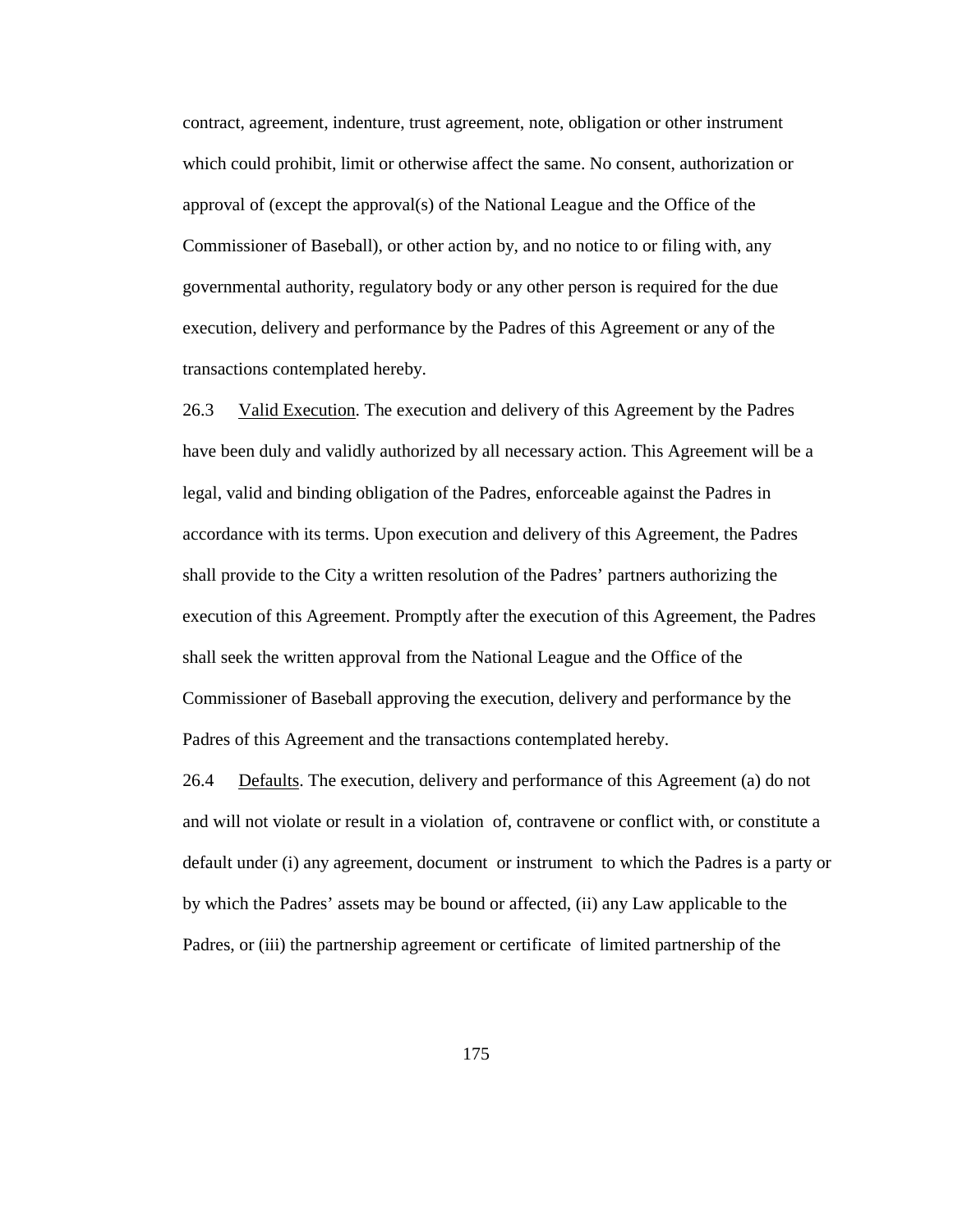Padres, and (b) do not and will not result in the creation or imposition of any Lien upon the assets of the Padres.

26.5 Team Ownership. The Padres own the Team as of the date hereof.

26.6 Compliance With Laws. The Padres are in compliance with all Laws applicable to the Padres' use of the Ballpark Property.

26.7 Maintenance of Good Standing in League. The Padres are the owner of the Franchise, through which the Team is authorized to play Major League Baseball within the boundaries of the City, and the Padres and the Franchise are in good standing with the National League and the Office of the Commissioner of Baseball.

# **ARTICLE 27**

# **REPRESENTATIONS BY THE CITY**

The City represents and warrants as follows, as of the date hereof:

27.1 Valid Existence. The City is a corporate body and a political subdivision of the State of California.

27.2 Power; No Limitation on Ability to Perform. The City has the power and authority to execute and deliver this Agreement and to carry out and perform all of the terms and provisions of this Agreement, and all transactions contemplated hereby, to the extent required to be carried out or performed by the City. The City is not bound by any contract, agreement, indenture, trust agreement, note, obligation or other instrument which could prohibit, limit or otherwise affect the same.

27.3 Valid Execution. The execution and delivery of this Agreement by the City has been duly and validly authorized by all necessary action. This Agreement will be a legal,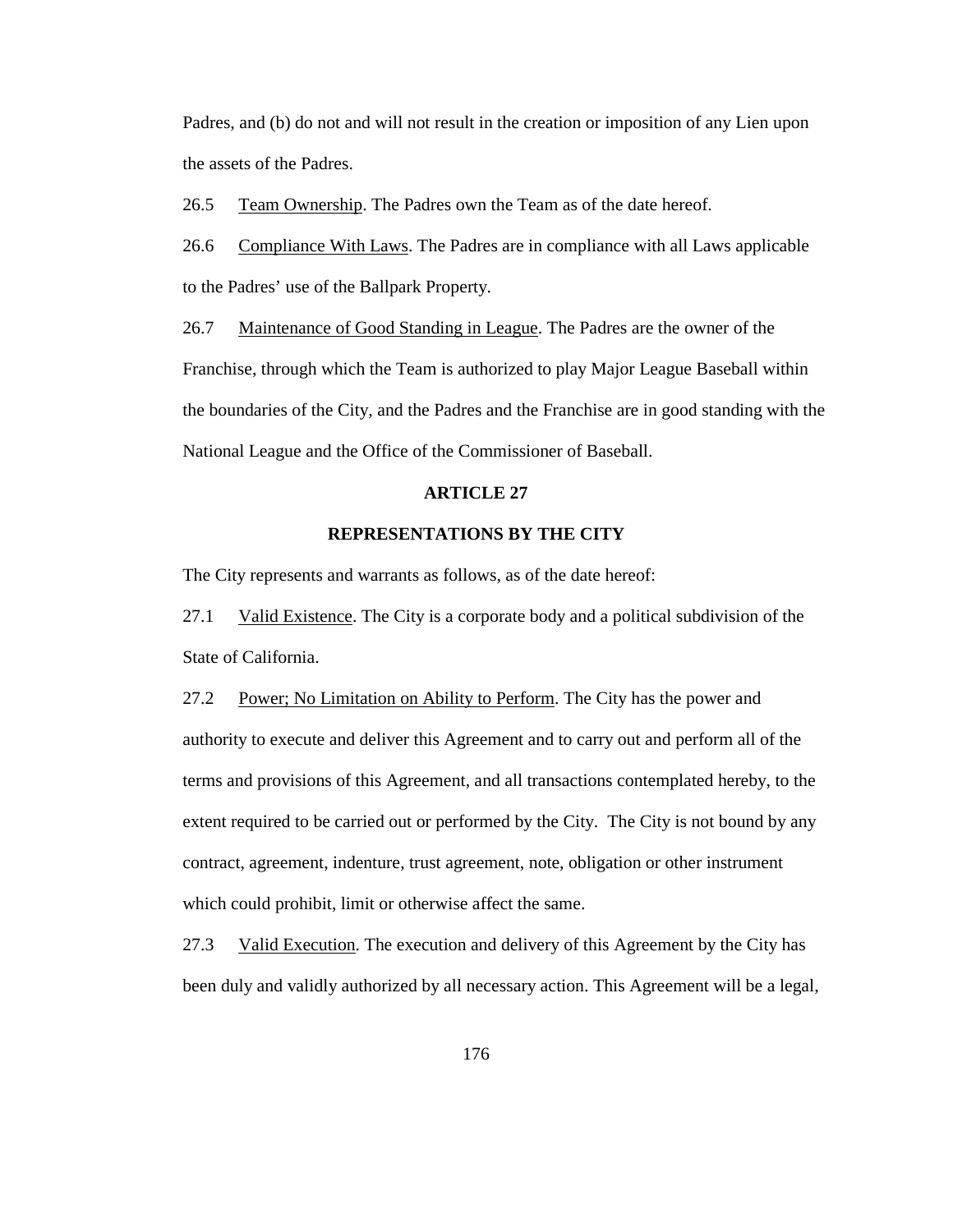valid and binding obligation of the City, enforceable against the City in accordance with its terms. Upon execution hereof, the City shall provide to the Padres an ordinance or resolution of the City, as applicable, authorizing the execution and delivery of this Agreement and the transactions contemplated hereby.

27.4 Defaults. The execution, delivery and performance of this Agreement (a) do not and will not violate or result in a violation of, contravene or conflict with, or constitute a default under (i) any agreement, document or instrument to which the City is a party or by which the City's assets may be bound or affected, or (ii) any Law applicable to the City, and (b) do not and will not result in the creation or imposition of any Lien upon the assets of the City.

## **ARTICLE 28**

# **MISCELLANEOUS**

# 28.1 Arbitration.

28.1.1 Notwithstanding any other provision to the contrary in this Agreement, the arbitration procedures set forth in this Section 28.1 shall be the binding means for resolving disputes between the Padres and the City regarding (i) whether any Repair is necessary to maintain the Repair Standard, (ii) whether any proposed repair is unnecessary to maintain the Repair Standard, (iii) whether a proposed Repair is a Capital Expenditure, (iv) the matters related to Ballpark Management described in Section 7.1, (v) disbursements from the Capital Expenditure Reserve Fund described under Section 8.9, (vi) matters related to termination under Section 19.3,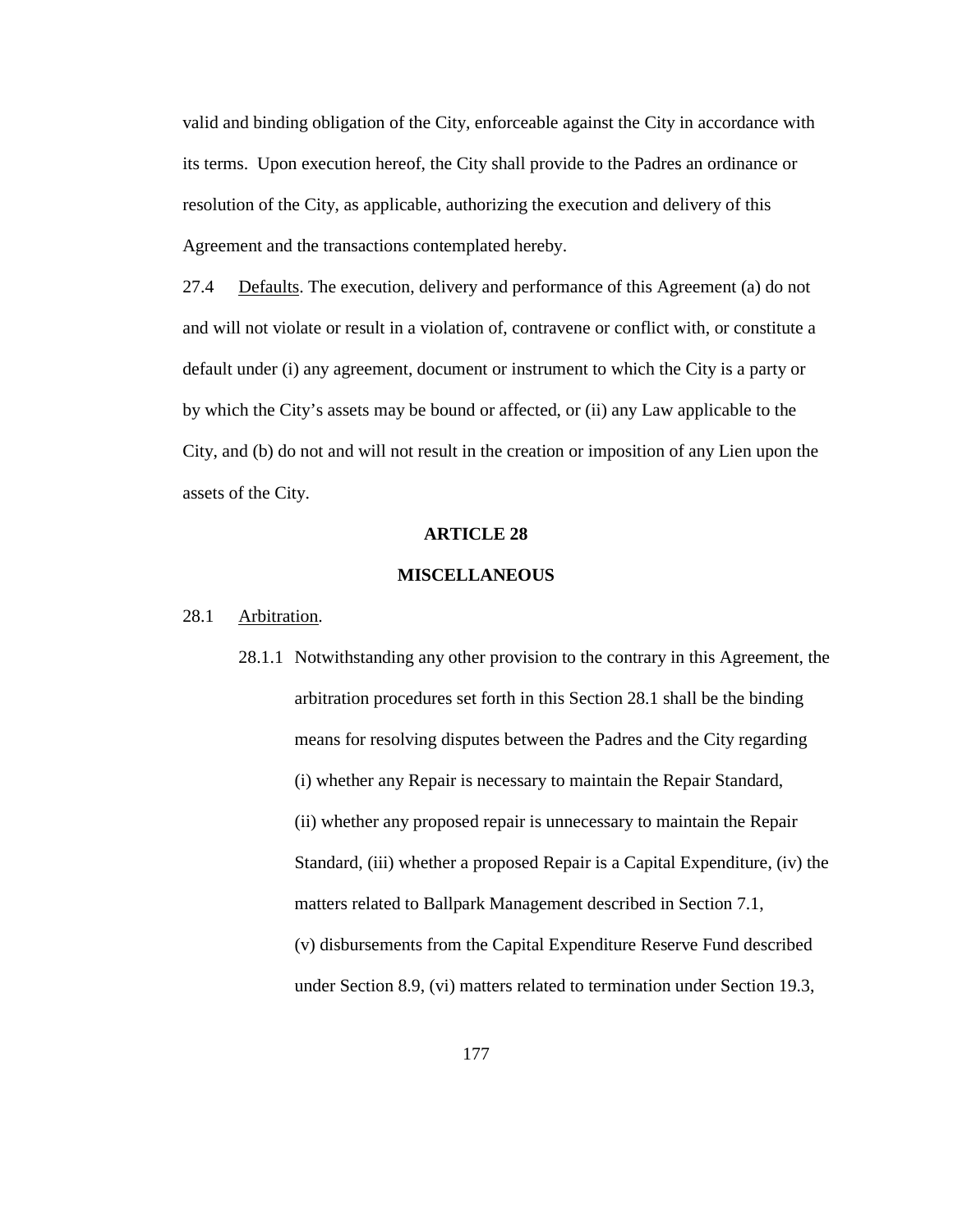and (vii) any other matter that is expressly made subject to the binding arbitration process described in this Section 28.1 (each a "Dispute").

- 28.1.2 If either the City or the Padres submit a Dispute to binding arbitration in accordance with Section 7.1 or Section 8.9, then such arbitration shall be limited to resolving the Dispute and any procedural or evidentiary issues that may arise in attempting to resolve the Dispute.
- 28.1.3 Upon the occurrence of a Dispute, either the City or the Padres may commence arbitration proceedings set forth in this Section 28.1 by written demand to the other party with a copy to the American Arbitration Association ("AAA"). AAA shall provide to the parties, within fifteen (15) days after such demand, a list containing five (5) potential qualified and available arbiters. To be qualified, an arbiter must have at least ten (10) years of substantial experience in professional sports facilities management or real estate development and finance matters, as appropriate, and have no prior business or professional relationship with the City or the Padres. To be available, an arbiter must generally be available to conduct the arbitration within the fifteen (15)-day period following selection of the arbiter. The parties, beginning with the Padres, shall each strike from such list one name in turn until only one (1) name remains. If it is one party's tum and that party does not strike a name within three (3) Business Days, then that tum is forfeited, and the other party shall be permitted to: (A) strike a name on behalf of the forfeiting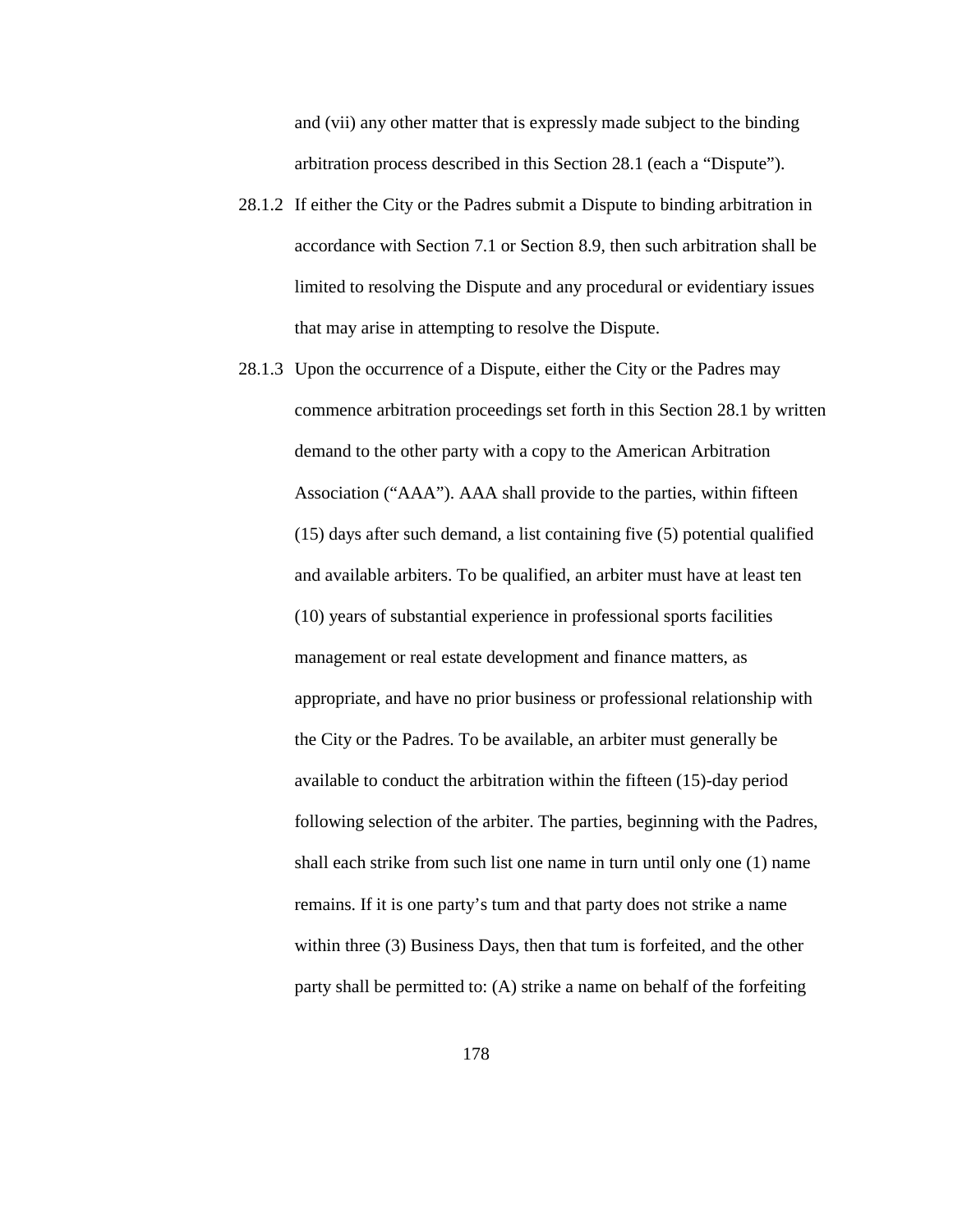party, and (B) strike a name on its own behalf pursuant to its regular turn. When only one (1) name remains, the remaining individual shall be the single arbiter.

- 28.1.4 In respect of any arbitration conducted pursuant to this Section 28.1:
	- (a) the arbitration shall occur in San Diego, California;
	- (b) the arbitration shall be governed by the laws of the State of California and shall be conducted in accordance with the Commercial Arbitration Rules of AAA;
	- (c) the arbiter shall not discuss the arbitration or any part thereof with any of the parties ex parte;
	- (d) the prevailing party shall be entitled to arbitration costs and reasonable attorneys' fees incurred by such party in connection with such arbitration proceedings. The "prevailing party" shall be the party whose major arguments or positions taken in the proceeding could fairly be said to have prevailed over the other party's major arguments or positions on major disputed issues, in the final decision of the arbiter;
	- (e) the arbitration shall be commenced within thirty (30) days after the selection of the arbiter;
	- (f) the arbiter shall express its decision in a writing delivered to both parties, within ten (10) days after the close of the presentation of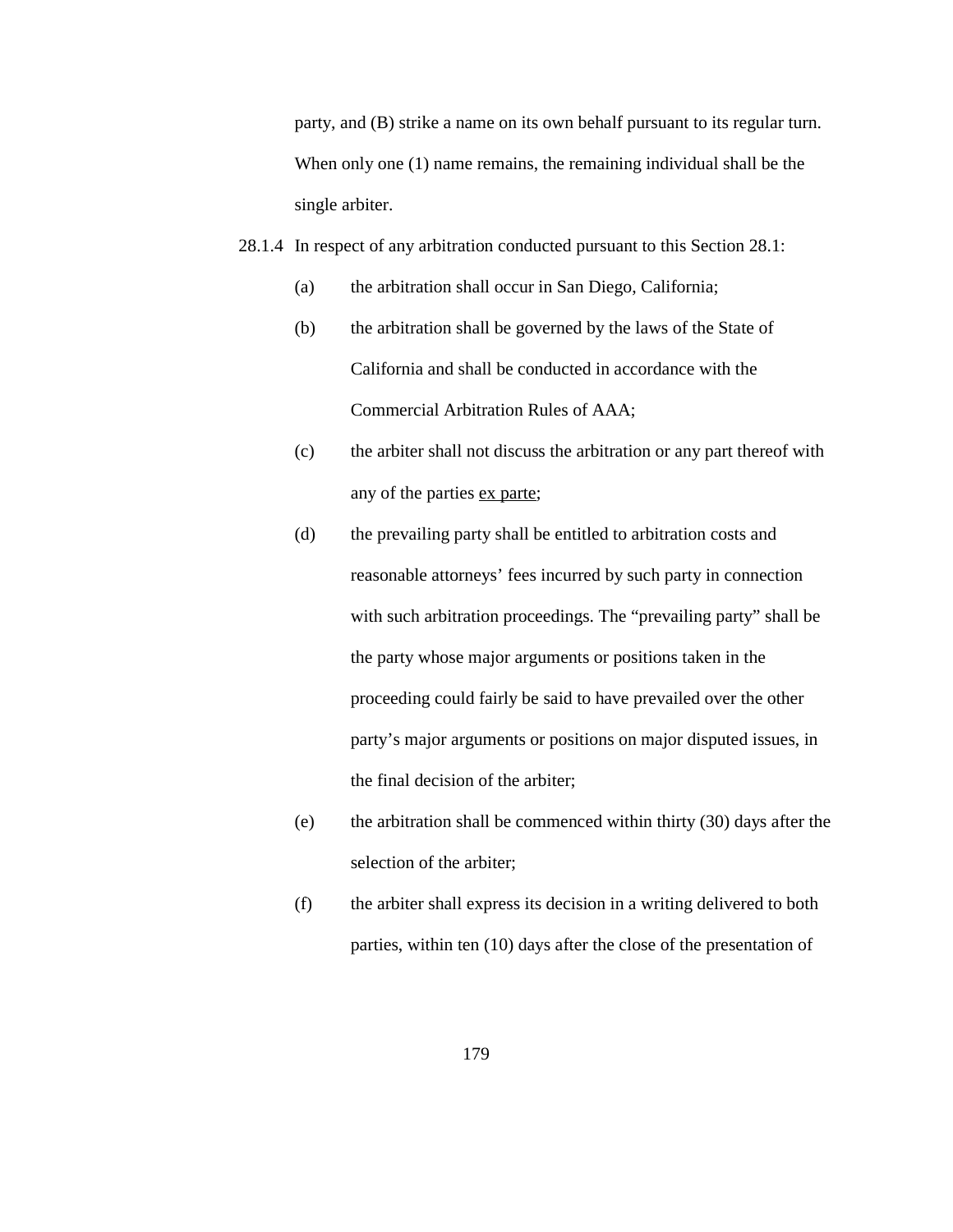evidence by both parties to the arbitration, which writing shall explain the reasons for the decision; and

- (g) there shall be no right to appeal from the final decision of the arbiter in any arbitration conducted hereunder, except on those grounds as may be set forth under applicable California law.
- 28.1.5 Judgment upon any decision rendered by an arbiter pursuant to an arbitration under this Section 28.1 may be entered in any court having jurisdiction pursuant to Section 28.27 and enforced in the manner judgments of said court are normally enforced.
- 28.2 No Smoking Ballpark. The Ballpark shall be operated as a "No Smoking" Ballpark" in accordance with applicable City ordinances.
- 28.3 Fireworks.
	- 28.3.1 For Major League Baseball Games and Padres-Sponsored Baseball Events, the Padres shall be permitted to utilize the Ballpark Property for fireworks and other pyrotechnic (i.e.: concussion) displays, subject to the following limitations:
		- (a) No more than three 30-minute and ten 10-minute fireworks and other pyrotechnic displays shall occur during any single Major League Baseball Season;
		- (b) Fireworks and other pyrotechnic displays may occur only on Opening Day, the last day of the Major League Baseball Season, Friday and Saturday evenings, Memorial Day, Independence Day,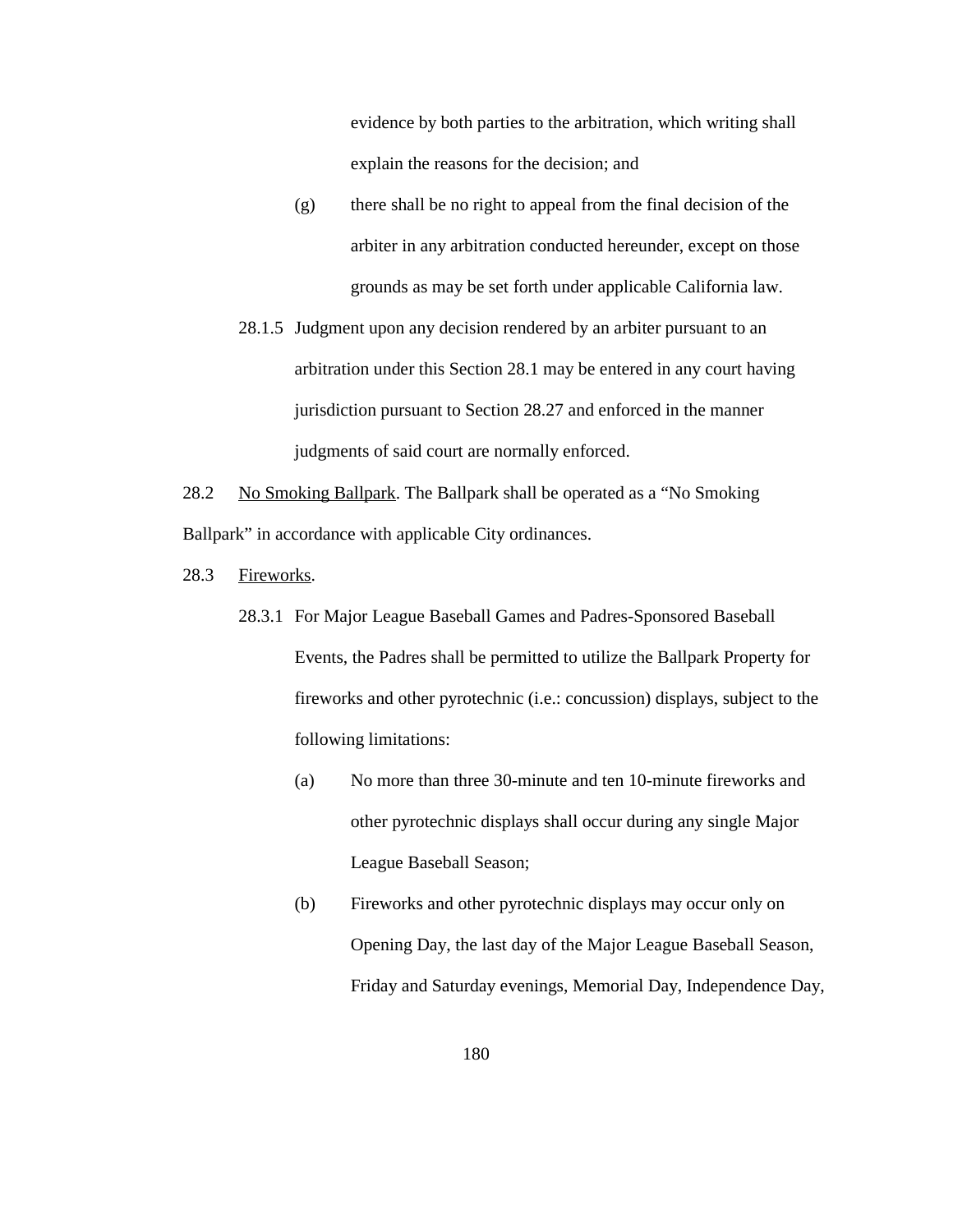Labor Day, one Mexican national holiday, playoff games, World Series games and All-Star games;

- (c) Theatrical fireworks displays of no more than thirty (30) seconds' duration will be allowed following home-team victories and home runs at each baseball event; and
- (d) All fireworks and other pyrotechnic displays must comply with all applicable City ordinances and Laws.
- 28.3.2 For non-Padres Games and Events, fireworks and other pyrotechnic displays shall require the consent of both parties and shall be subject to applicable City ordinances and Laws.
- 28.4 [Intentionally omitted]
- 28.5 Audit Rights.
	- 28.5.1 Throughout the Term of this Agreement, at the City's cost and expense (except as otherwise set forth below in this Section 28.5), the City shall have the right, at the Padres Offices at the Ballpark Property or at some other location agreed upon by the parties, upon reasonable notice, to review and audit all books, records and data of the Padres and their Affiliates, and all books, records and data of contractors and subcontractors to which the Padres themselves have access, which relate to any computation or report contemplated by this Agreement or are otherwise pertinent to this Agreement. Such books, records and data shall be retained by the Padres for at least three (3) years after the end of the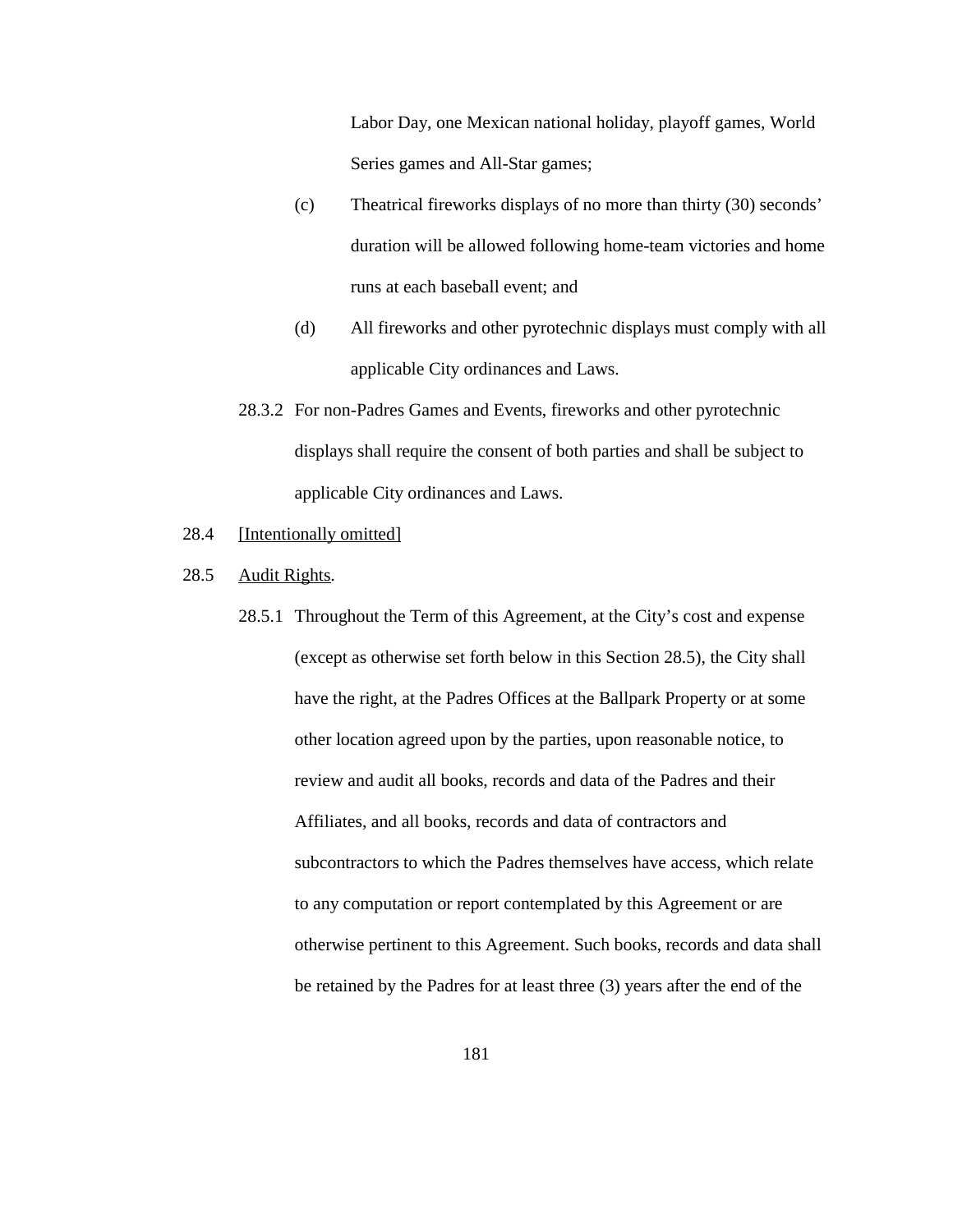Fiscal Year to which they relate, including the last Fiscal Year of the Term of this Agreement.

- 28.5.2 Such a City review or audit may be performed by the City's internal staff or by advisors or an independent certified public accounting firm. The results from such a City review or audit shall be definitive and binding on both the City and the Padres (an "Audit"), provided that the Padres shall have the right to appeal any determination of the City's internal audit review to the City Council, in which case the City Council's determination shall be binding.
- 28.5.3 Any review or audit related to this Agreement must be conducted in such a manner as to preserve all proprietary and confidential information, in all books, records and data of the Padres, their contractors and subcontractors, to the maximum extent permitted by Law, as more particularly provided in Section 28.12 below.
- 28.5.4 If, as a result of an Audit, or mutual agreement between the parties, or decision by a court of competent jurisdiction, a determination is made that the amount set forth in any Reconciliation or in any certificate delivered to the City under this Agreement is erroneous and that such error resulted in an overpayment by the City to the Padres or an underpayment by the Padres to the City, then:
	- (a) the Padres shall promptly (and in any event within thirty (30) Business Days after the determination) remit payment to the City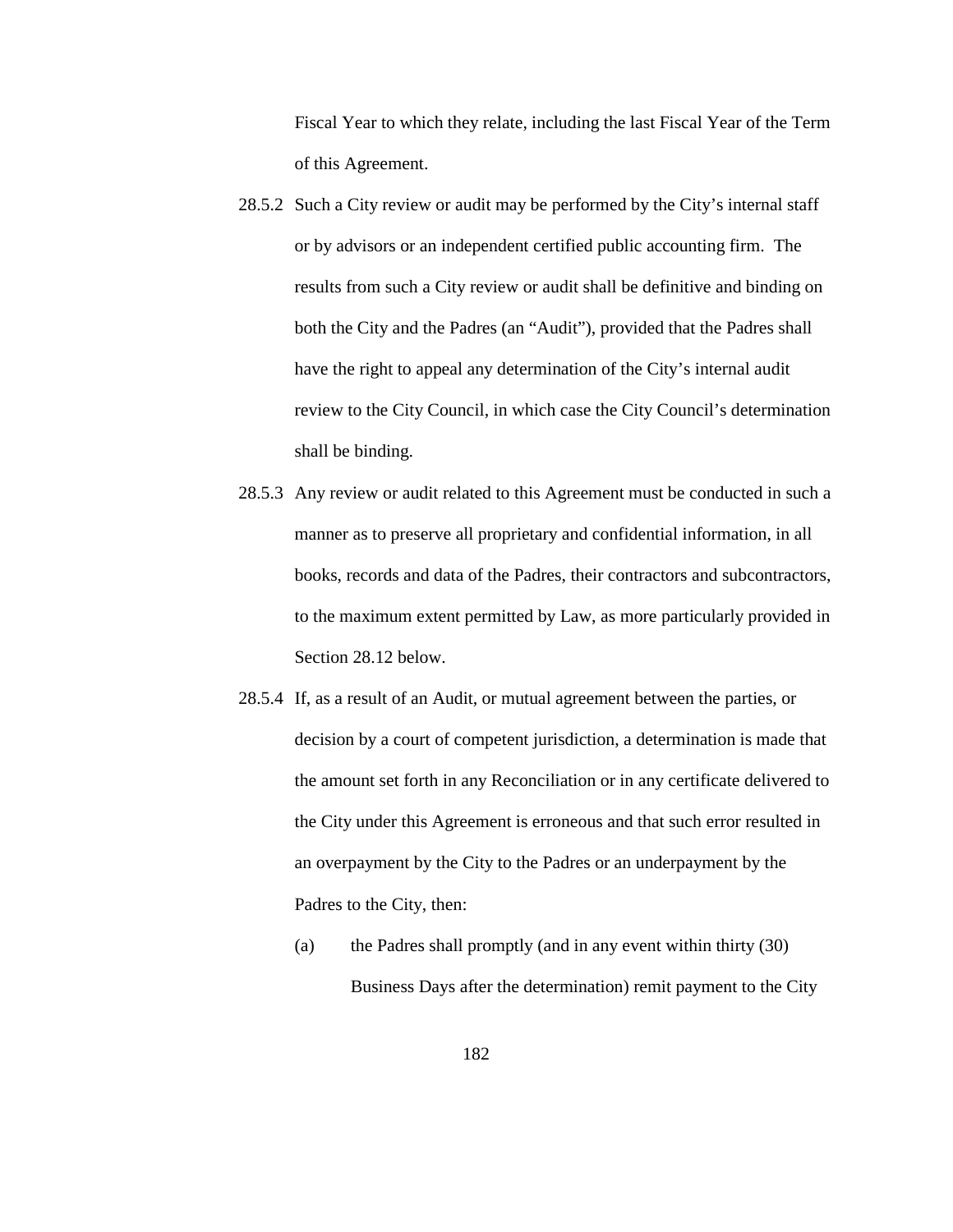of the amount so overpaid or underpaid, plus interest thereon at the Default Interest Rate; and

(b) if the amount so overpaid or underpaid (i) is at least \$50,000 (adjusted upward at the end of the fifth Fiscal Year included in the Term, and on every fifth Fiscal Year thereafter during the Term, but never downward, by the amount of the percentage increase, if any, in the CPI for the period which includes January 1 of the Fiscal Year for which the adjustment is then being made over the CPI for the period which includes January 1 of the Fiscal Year five (5) years earlier), (ii) constitutes more than twice the amount of the out-of-pocket costs incurred by the City in reviewing the Padres' books and records and assuring such errors are corrected (the "City Audit Costs"), and (iii) constitutes more than five percent (5%) of the amount actually payable, then in such a case, the Padres shall also promptly reimburse to the City all City Audit Costs incurred in connection with the determination of the amount so overpaid or underpaid.

28.6 Naming Rights. The Padres shall have the exclusive right to solicit for and enter into agreements granting Persons rights to have a name or names associated with all or any portion of the Ballpark Property ("Naming Rights"), on the condition that: (a) the Padres' right to so solicit and enter into any such agreement, and the Naming Rights granted to any Person shall not extend beyond the Term; (b) the City may elect that any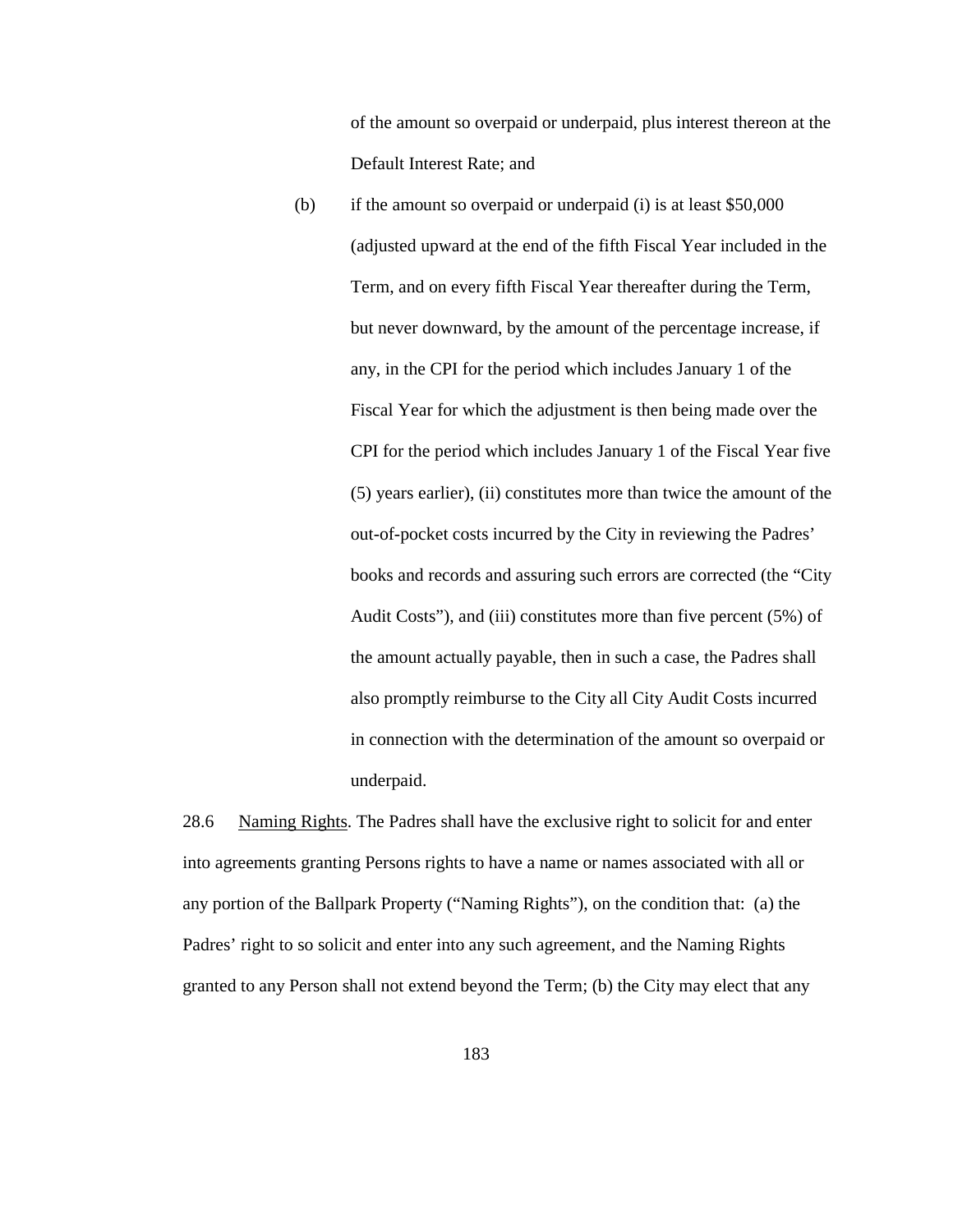such agreement or Naming Right is not terminable by the City upon default by the Padres under this Agreement; and (c) each name associated with all or any portion of the Ballpark Property shall be tasteful and not be a cause for embarrassment to the City. To confirm the City's approval as to tastefulness and non-embarrassment, prior to entering into any such agreement the Padres shall obtain the City's written consent to such name, which consent will not be unreasonably withheld or delayed. The Padres shall cause all such agreements and grants of Naming Rights to be subject to the terms and conditions of this Agreement and the City's rights with respect thereto under this Agreement. The Padres shall be entitled to retain all funds derived before or during the Term from the sale of Naming Rights.

28.7 Limitation on New Taxes. For the duration of the Term, if the City imposes, either directly or indirectly, any new or increased taxes, fees or assessments against the Padres with respect to the Ballpark Property (such as new or increased admission, ticket or entertainment taxes, sales taxes on admissions or tickets, parking taxes, transportation taxes or assessments, utility taxes, facility benefit assessments, possessory interest taxes or personal property taxes) above and beyond those already required to be paid under or already established by existing law as of August 4, 1998, then the Padres shall receive full credit for the amounts of such new or increased taxes, fees or assessments paid by the Padres against sums otherwise owed to the City under this Agreement or any Development Agreement or Disposition and Development Agreement between the City and the Padres, if any (or other consideration in the event such sums are not sufficient to offset the required credit). The previous sentence shall not apply to (a) any new or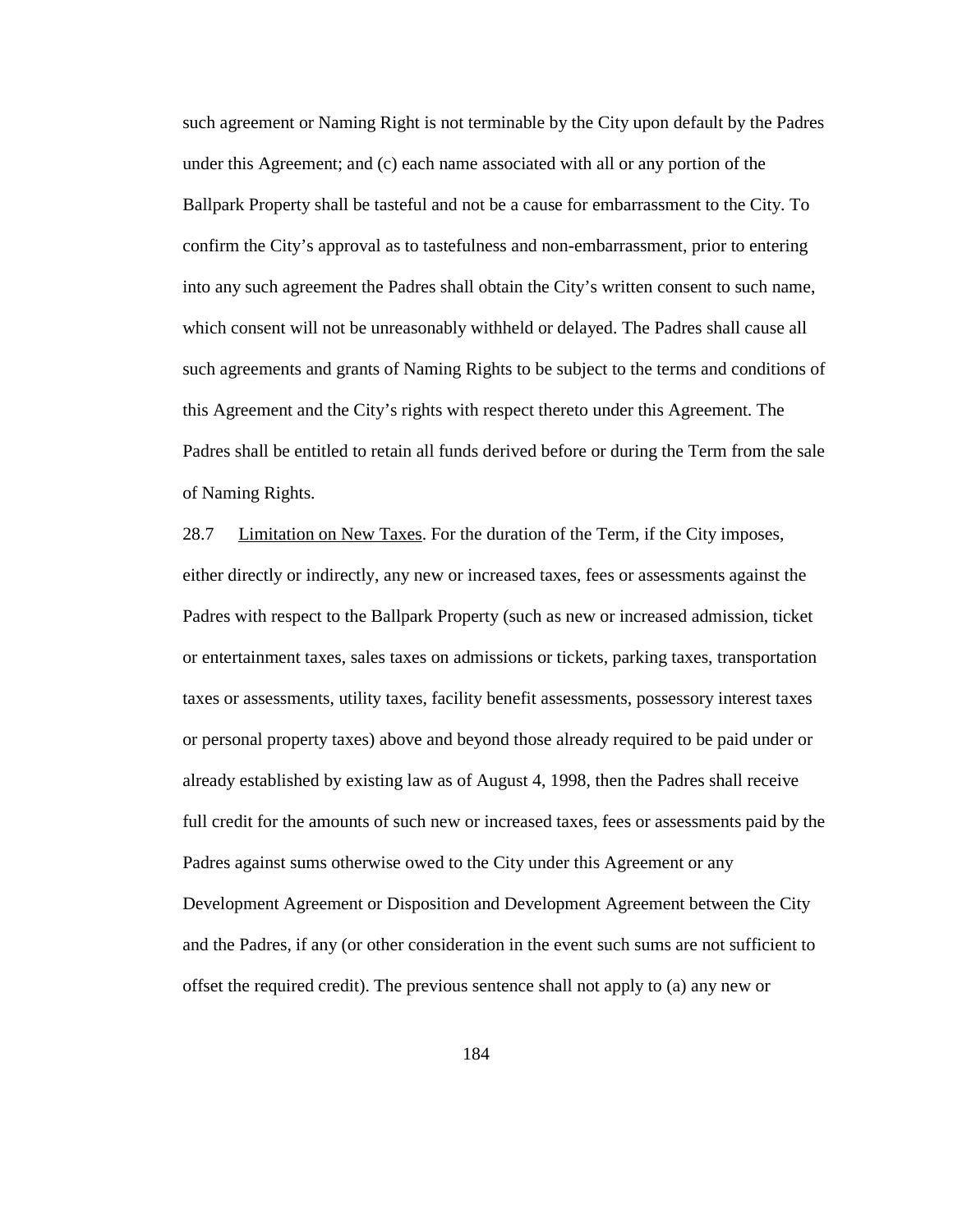increased taxes, fees or assessments already required to be paid under or already established by existing law as of August 4, 1998; (b) any assessments imposed pursuant to a favorable vote of taxpayers or property owners within an assessment district including the Ballpark Property, in which the Padres participate as a voter with respect to the Ballpark Property; and (c) any new or increased taxes, fees or assessments which are "generally applicable." In order to qualify as "generally applicable," a new or increased tax, fee or assessment (1) must apply City-wide; (2) must be payable by a substantial number of taxpayers in addition to the Padres; and (3) must not be an admission, ticket, entertainment or similar tax, fee or assessment.

28.8 Possessory Interest Taxes. The use and occupancy of the Ballpark Property may create possessory interests subject to taxation by the State of California. The City, Agency, CCDC and PFFA shall have no liability for such possessory interest taxes. All such possessory interest taxes shall be the sole responsibility of the Padres (and shall not be considered Joint Ballpark Ownership Expenses).

28.9 Drafting of Agreement. No ambiguity contained in this Agreement shall be construed against either the City or the Padres because the City and the Padres have jointly participated in the drafting of this Agreement and neither, considered alone, can be considered as its drafter.

28.10 Material Adverse Effect. The Padres will comply in all material respects with the Padres' covenants set forth in this Agreement regarding actions by the Padres which the City reasonably believes would have a Material Adverse Effect upon the City.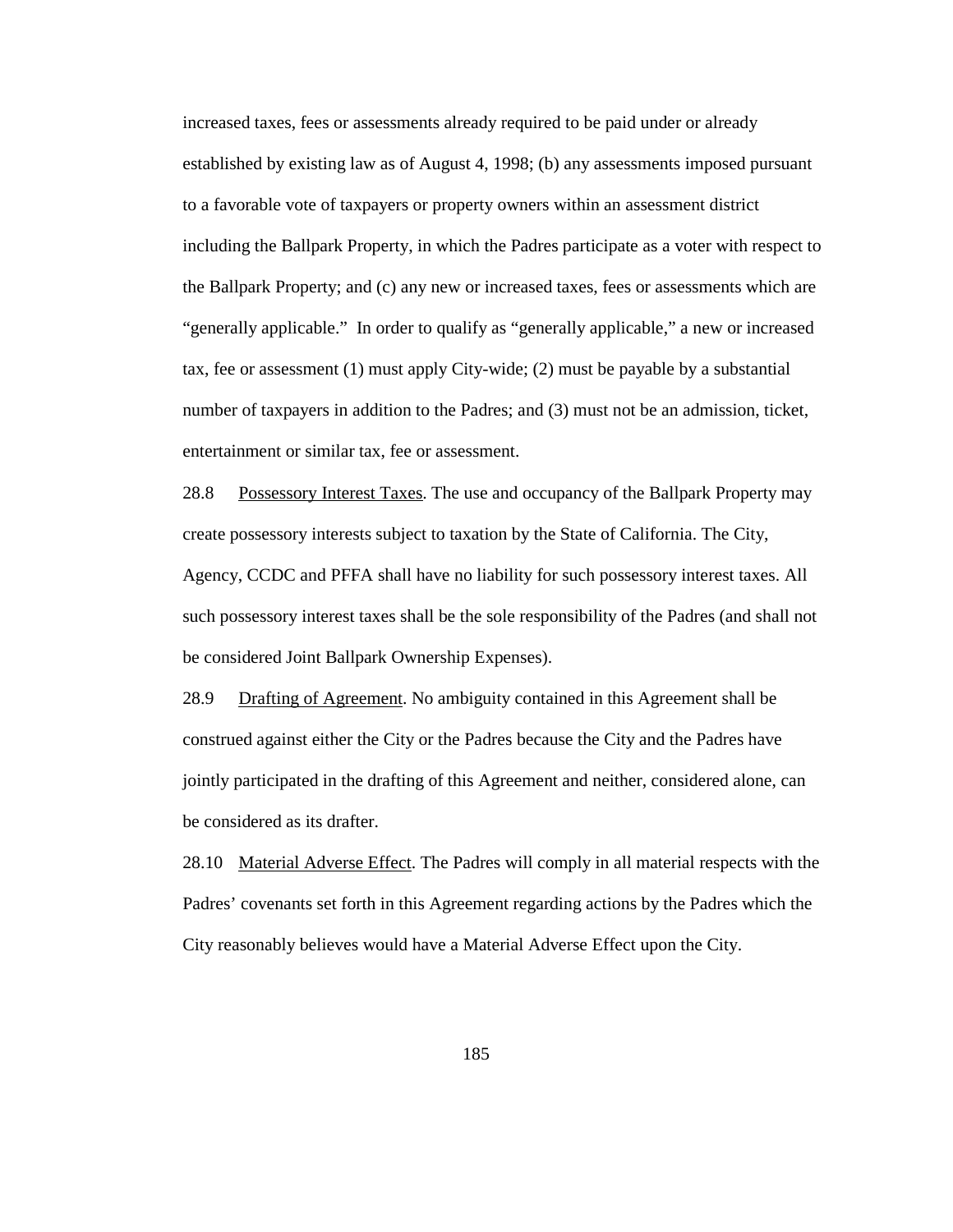28.11 Proprietary or Confidential Information. Unless specifically asserted by the Padres to the contrary, the City may assume that all books, records and data provided by the Padres to the City pursuant to this Agreement do not contain proprietary or confidential information, and, accordingly, that such books, records and data may be copied or excerpted by the City at its cost and expense (except as otherwise set forth below in this Agreement). If the Padres do assert, however, that specifically identified books, records or data provided by the Padres to the City contain proprietary or confidential information, then the City and the Padres shall mutually and reasonably agree on a procedure by which (i) the City may nevertheless review or audit all such information as may be pertinent to this Agreement, but (ii) by limitation upon the City's right to copy or excerpt such books, records or data, or in other ways reasonably approved by the parties and their counsel, the proprietary or confidential nature thereof may be preserved to the maximum extent permitted by Law.

28.12 No Waiver. No waiver by either the City or the Padres of any breach of obligations, agreements, or covenants herein shall be a waiver of any subsequent breach of any obligation, agreement or covenant, nor shall any forbearance by either the City or the Padres to seek a remedy for any breach by the other party be a waiver by such party of any rights or remedies with respect to such or any subsequent breach, nor shall any express waiver by either the City or the Padres be deemed to apply to any other existing or subsequent right to remedy any default by the other party, nor shall any waiver by either party of any default or breach by the other party in the performance of any of the covenants or obligations of such other party under this Agreement be deemed to have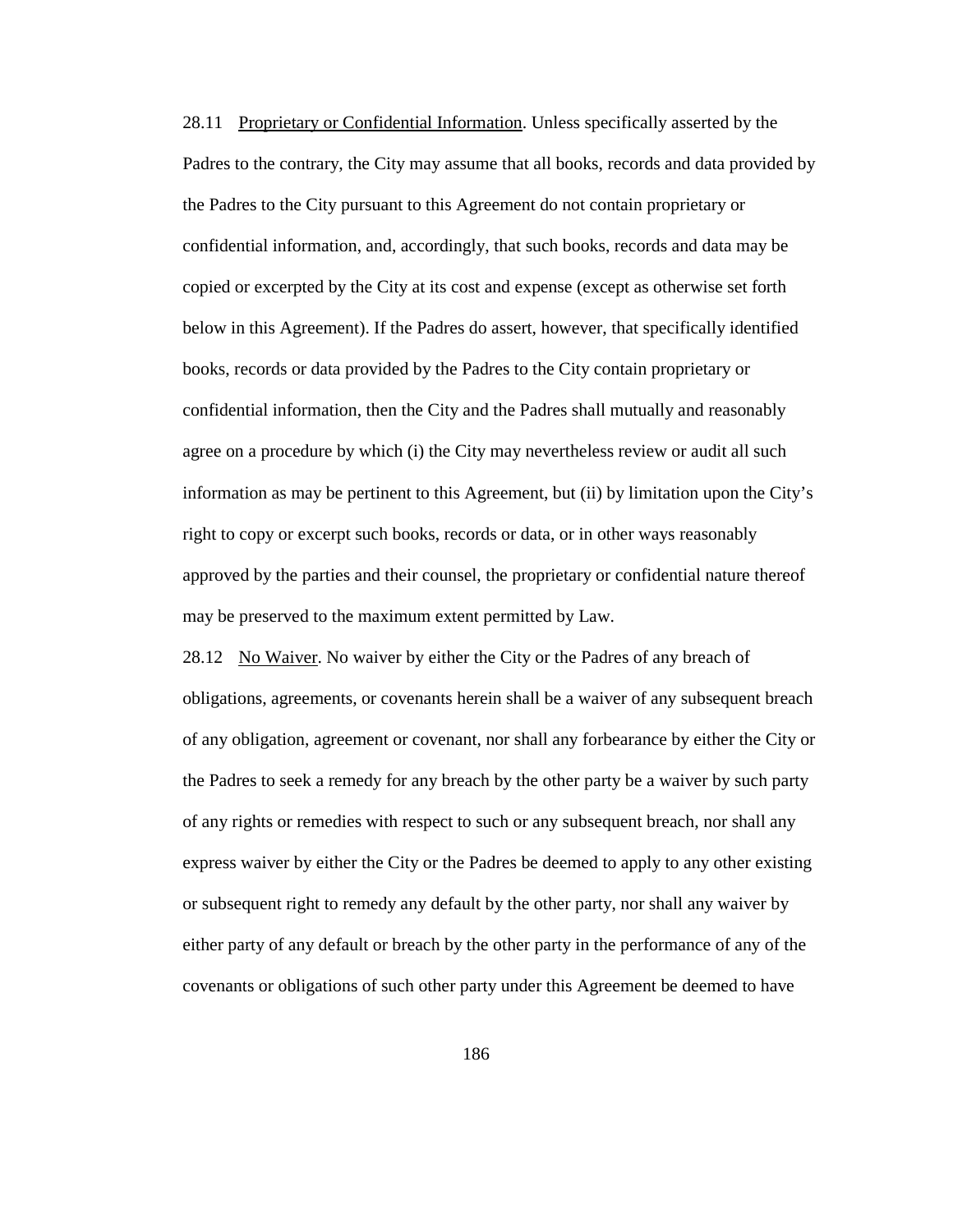been made by the party against which the waiver is sought to be charged unless contained in a writing executed by such party.

28.13 No Joint Venture. Nothing in this Agreement shall be construed as creating a joint venture or partnership between the City and the Padres. To the extent that the Padres perform Ballpark Management activities hereunder, the Padres shall be an independent contractor of the City.

28.14 Statement of Performance. Each party shall, within 10 days after the request therefor by the other party, deliver to the other party a statement certifying that this Agreement is in full force and effect, that this Agreement is unmodified, or if modified, stating any such modifications, that there are no defenses or offsets to the Agreement, or stating such defenses or offsets as are claimed, that there are no defaults hereunder, or specifying any defaults that are alleged, and specifying any further reasonable information about this Agreement, the City Property or the Padres Property that may reasonably be requested.

28.15 Notices. Any notice to be given to any party pursuant to any provision of this Agreement shall be in writing, shall be (i) hand delivered to such party, (ii) sent by telecopy to the telecopy number for such party listed below, (iii) sent by Federal Express or other nationally-recognized overnight courier service to the address of such party set forth below, or (iv) sent by or as an attachment to electronic mail (with acknowledgment of receipt) and, if hand delivered, shall be deemed received when delivered, if telecopied, shall be deemed received upon confirmation of receipt either telephonically or by facsimile, and if sent by Federal Express or other nationally-recognized overnight courier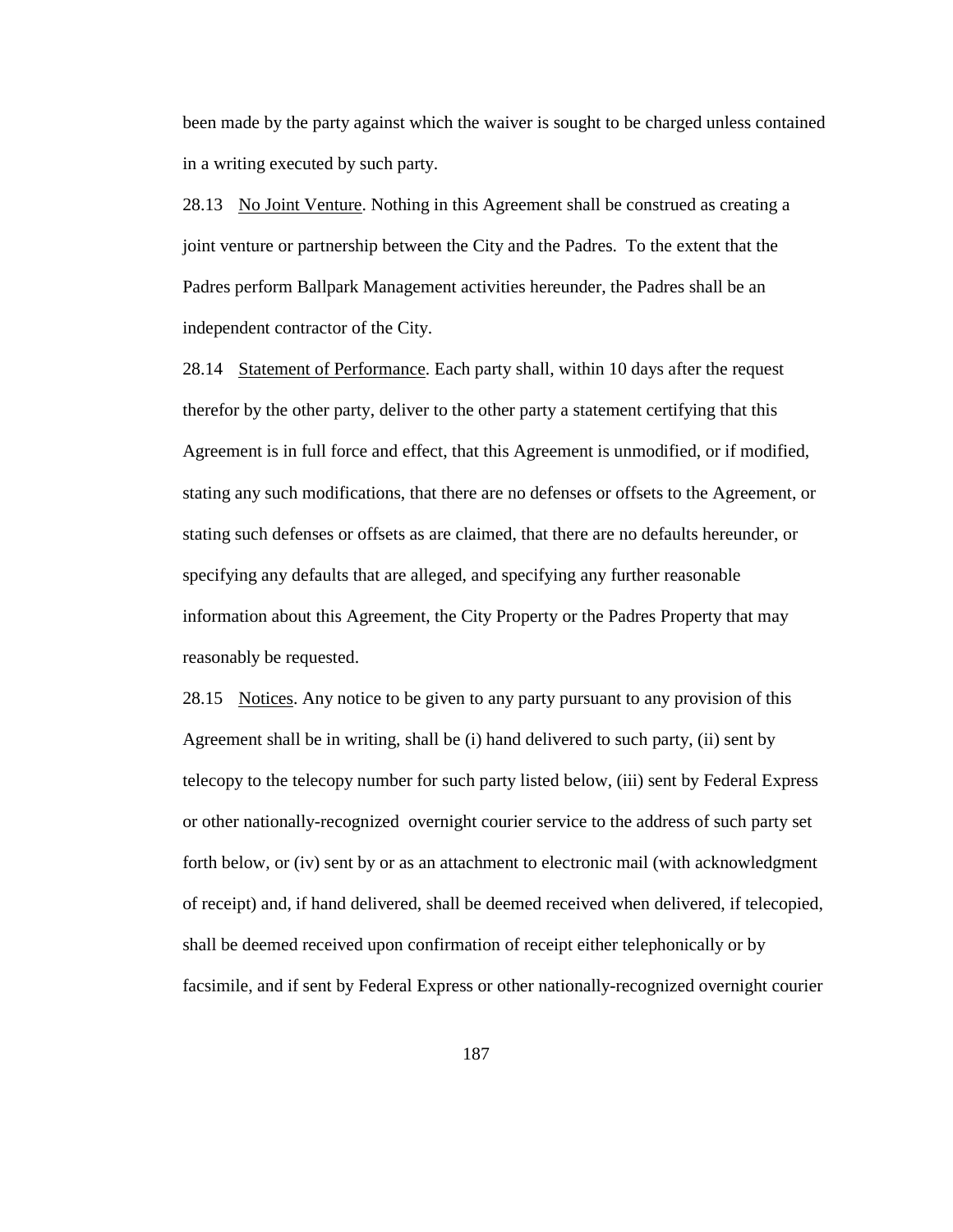service, shall be deemed received one Business Day after having been deposited with Federal Express or other nationally-recognized overnight courier service if designated for next day delivery, and if sent by or as attachment to electronic mail, shall be deemed received upon acknowledgment of receipt. Notices shall be addressed as follows:

| For the City:   | <b>City Manager</b><br>202 "C" Street, Mail Station 9A<br>San Diego, California 92101<br>Telecopy (<br>$\lambda$<br>e-mail:                                                                           |
|-----------------|-------------------------------------------------------------------------------------------------------------------------------------------------------------------------------------------------------|
|                 | with a copy to:                                                                                                                                                                                       |
|                 | <b>City Attorney</b><br>1200 Third Avenue, Suite 1620<br>San Diego, California 92101<br>Telecopy (<br>e-mail:                                                                                         |
| For the Padres: | President & Chief Executive Officer San Diego Padres<br>8880 Rio San Diego Drive, Suite 400<br>San Diego, California 92108<br>P.O. Box 122000<br>San Diego, California 92112<br>Telecopy (<br>e-mail: |
|                 | with a copy to: San Diego Padres                                                                                                                                                                      |
|                 | 8880 Rio San Diego Drive, Suite 400<br>San Diego, California 92108<br>P.O. Box 122000<br>San Diego, California 92112<br>Telecopy (<br>$\lambda$<br>e-mail:                                            |

Any party, by notice given as provided above, may change the address or telecopy number or e-mail address to which future notices shall be sent.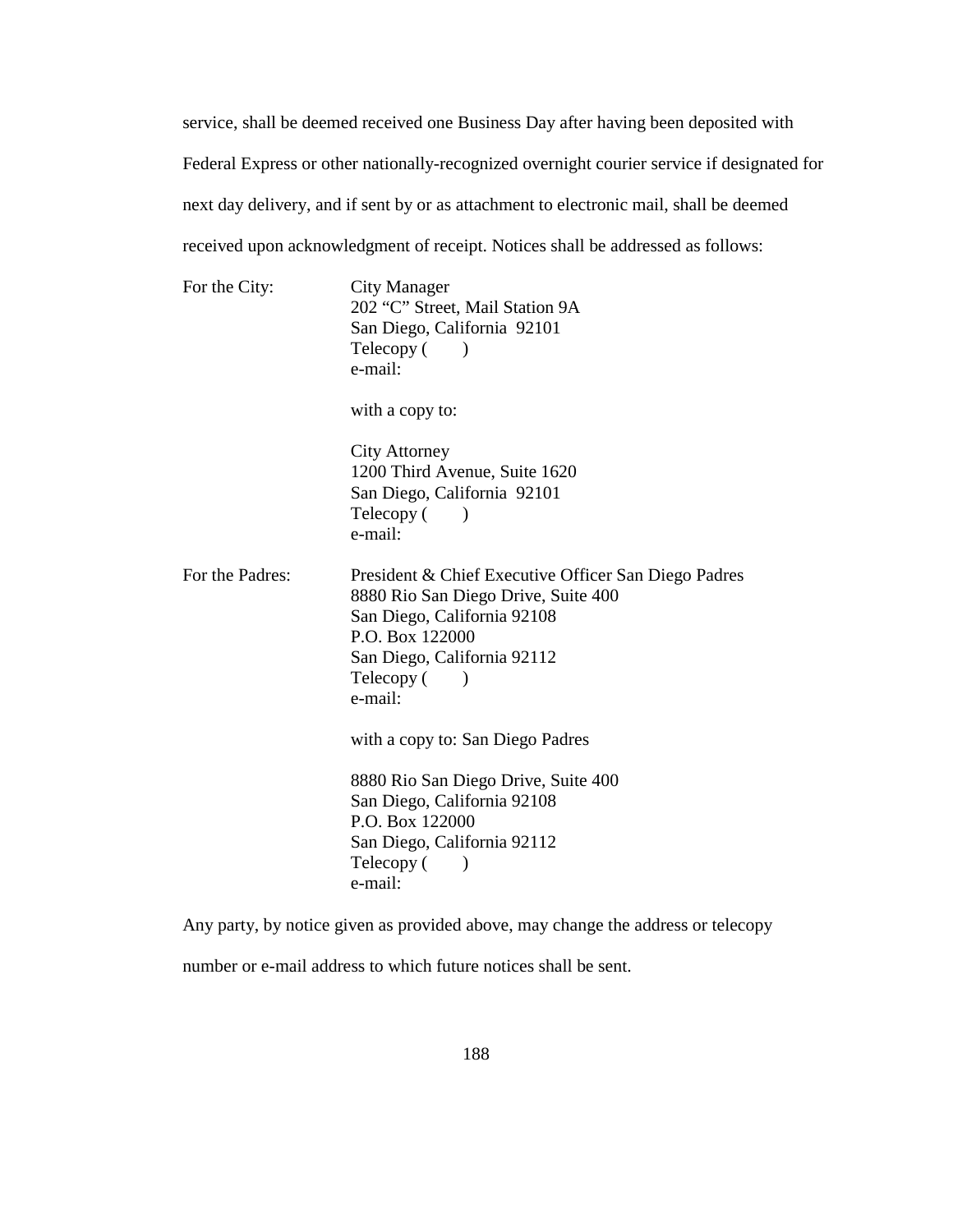28.16 Designated Agents. The City Manager shall designate a member of his staff to be the primary contact person for the Padres with respect to the Ballpark Property and who is authorized to deal with the Padres on all matters relating to this Agreement. The Padres shall designate an executive officer to be the primary contact for the City with respect to the Ballpark Property and who is authorized to deal with the City on all matters relating to this Agreement.

28.17 Assignment. The City shall consent in writing to an assignment of this Agreement to any Person who acquires the entire ownership interest in the Franchise now held by the Padres in accordance with applicable rules and regulations of the National League and the Office of the Commissioner of Baseball, and subject to the prior compliance with all the provisions of this Agreement, including the provisions of Article 12; provided, that such assignee has delivered to the City a written agreement, in form and content reasonably acceptable to the City, whereby such assignee assumes unconditionally all of the Padres' obligations hereunder for the balance of the Term and agrees to be bound hereby. Upon the effective date of any such assignment, provided the City has received from the assignee the written assumption of obligations referred to in the previous sentence in form and substance reasonably acceptable to the City, the Padres shall have no further liability hereunder for any obligations, acts or omissions relating to the period from the effective date of such assignment to the end of the Term. While the Padres are undertaking the management responsibilities set forth in this Agreement as a principal with an ownership interest in the Ballpark Property, and are providing access and services to licensees rather than leases or rentals to tenants of the Ballpark Property,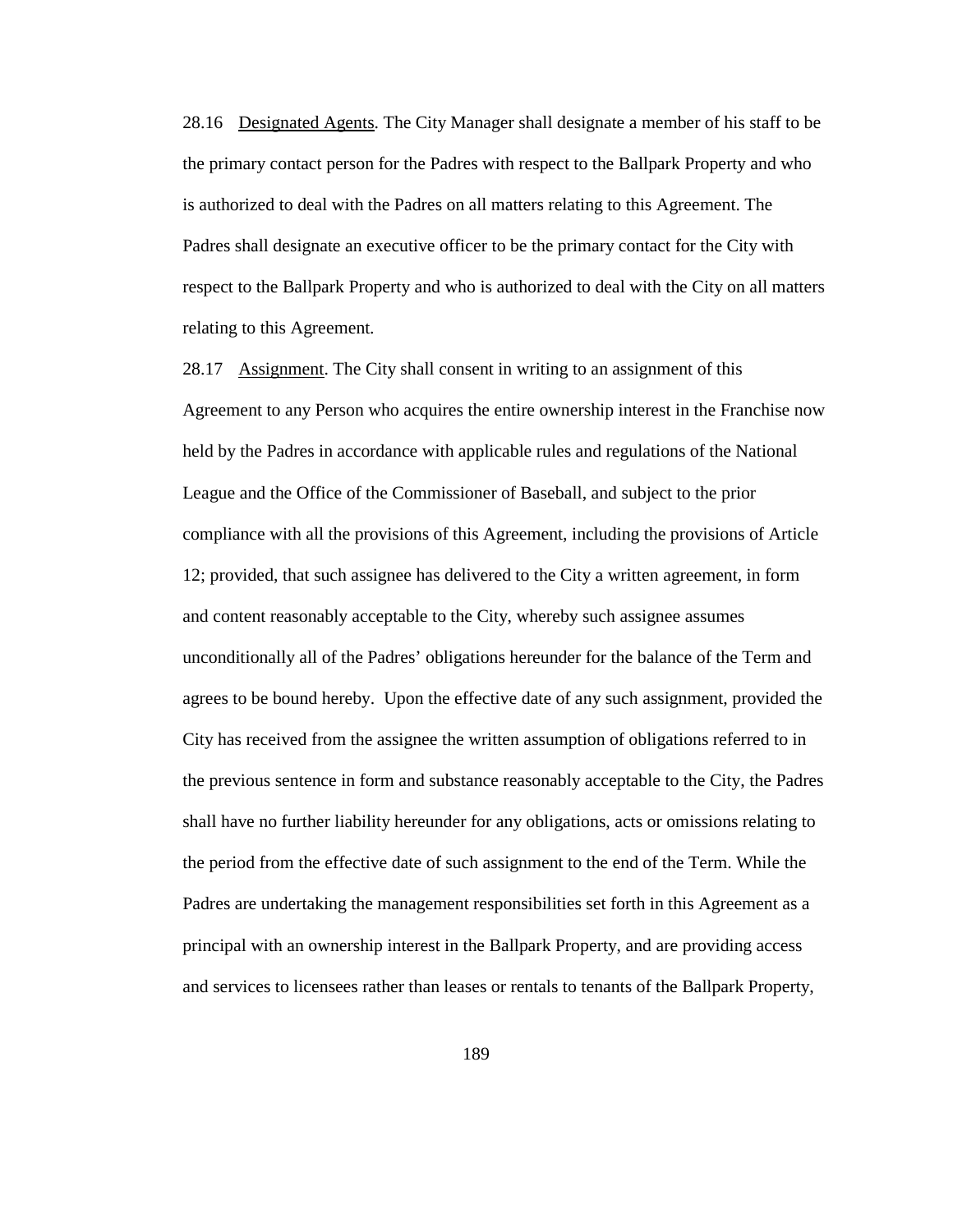nevertheless if either party concludes that any of the activities described in this Agreement should be performed by the holder of any real estate broker's license, the other party, upon request, shall cooperate in effecting an assignment to an appropriately licensed Affiliate, *nunc pro tunc*, and this Agreement shall remain in full force and effect. Except as provided in this Section 28.17, neither party shall assign its rights or obligations under this Agreement without the prior written consent of the other party. 28.18 Successors and Assigns. Subject to the provisions of Section 28.17, this Agreement shall be binding upon and inure to the benefit of the parties hereto and their respective successors and assigns.

28.19 Authorized City Representative. Any action to be taken by the City hereunder may be taken by the City Manager or his or her designee, unless the City Manager elects otherwise or applicable law requires otherwise.

28.20 No Third Party Beneficiaries. This Agreement shall not confer any rights or remedies upon any person other than the parties hereto, CCDC, the Agency and PFFA and their respective successors and permitted assigns.

28.21 Costs of Legal Proceedings. If any party institutes legal proceedings with respect to this Agreement, including any arbitration proceedings as set forth in Section 28.1, the prevailing party shall be entitled to court costs and reasonable attorneys' fees incurred by such party in connection with such proceedings. The "prevailing party" shall be the party whose major arguments or positions taken in the legal proceeding could fairly be said to have prevailed over the other party's major arguments or positions on major disputed issues, in the final decision of the arbitrator(s), court or appellate court.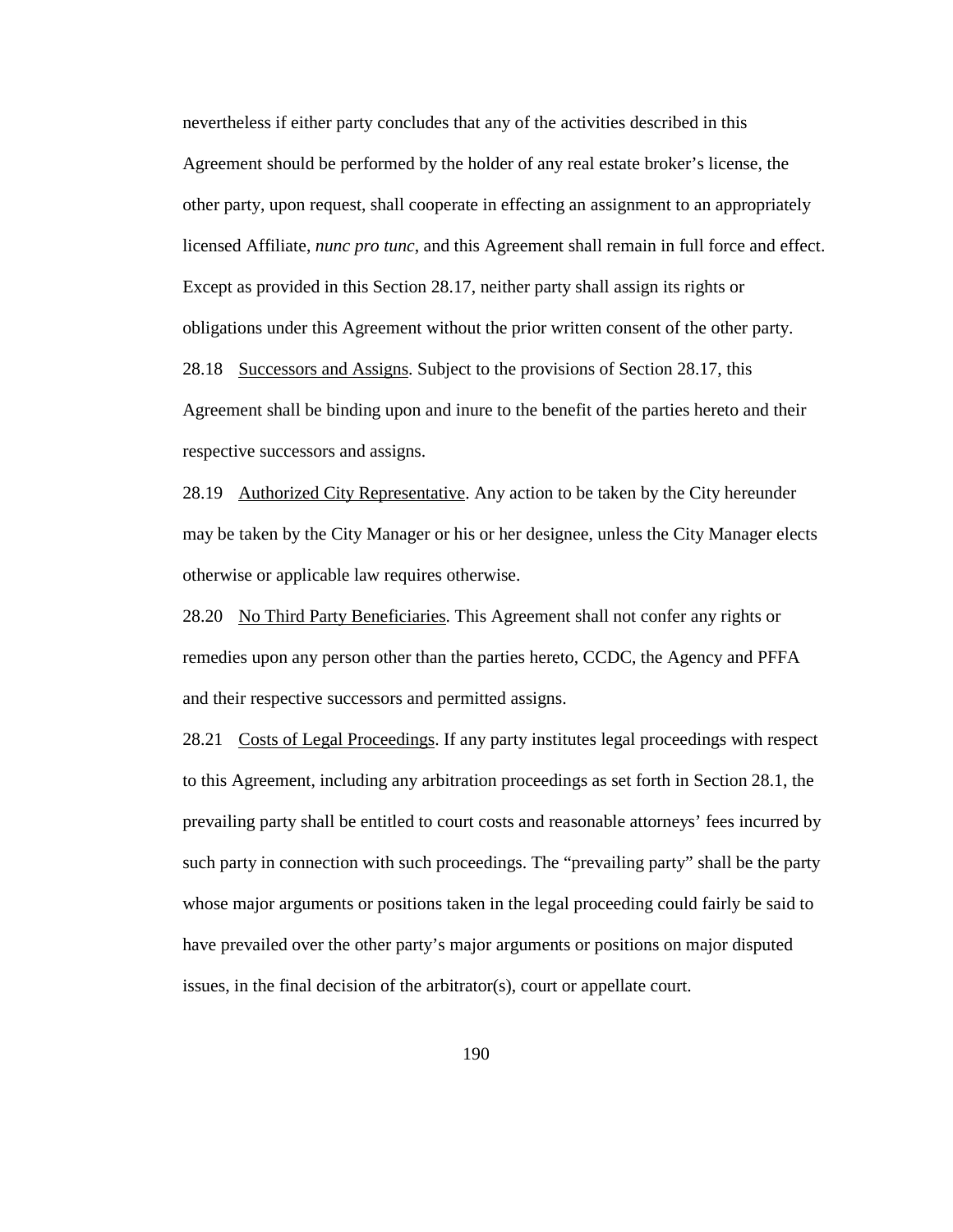28.22 Entire Agreement. This Agreement, together with the Exhibits attached hereto, represents the entire agreement between the parties hereto with respect to the specific subject matter hereof, and all prior agreements, understandings or negotiations shall be deemed merged herein. If any provision of this Agreement is found to be ambiguous, however, the MOU may be of assistance in the interpretation of that ambiguity. Without limiting the foregoing, this Agreement shall not be deemed to supersede provisions of the MOU that address subject matter not addressed herein. No representations, warranties, promises or agreements, express or implied, shall exist between the parties, except as stated herein.

28.23 Amendments. No amendments or modifications to this Agreement shall be made or deemed to have been made unless in writing executed and delivered by the party to be bound thereby.

28.24 Severability. If any term, provision, condition or covenant of this Agreement or the application thereof to any Person or circumstances shall be held to be invalid or unenforceable, then the remainder of this Agreement and the application of such term, provision, condition or covenant or to Persons or circumstances other than those as to whom or which it is held to be invalid or unenforceable, shall not be affected thereby, and each term, provision, condition and covenant of this Agreement shall be valid and enforceable to the fullest extent permitted by law.

28.25 Headings and Captions for Convenience. The headings and captions and contained in this Agreement are for convenience only and shall not be considered in interpreting the provisions hereof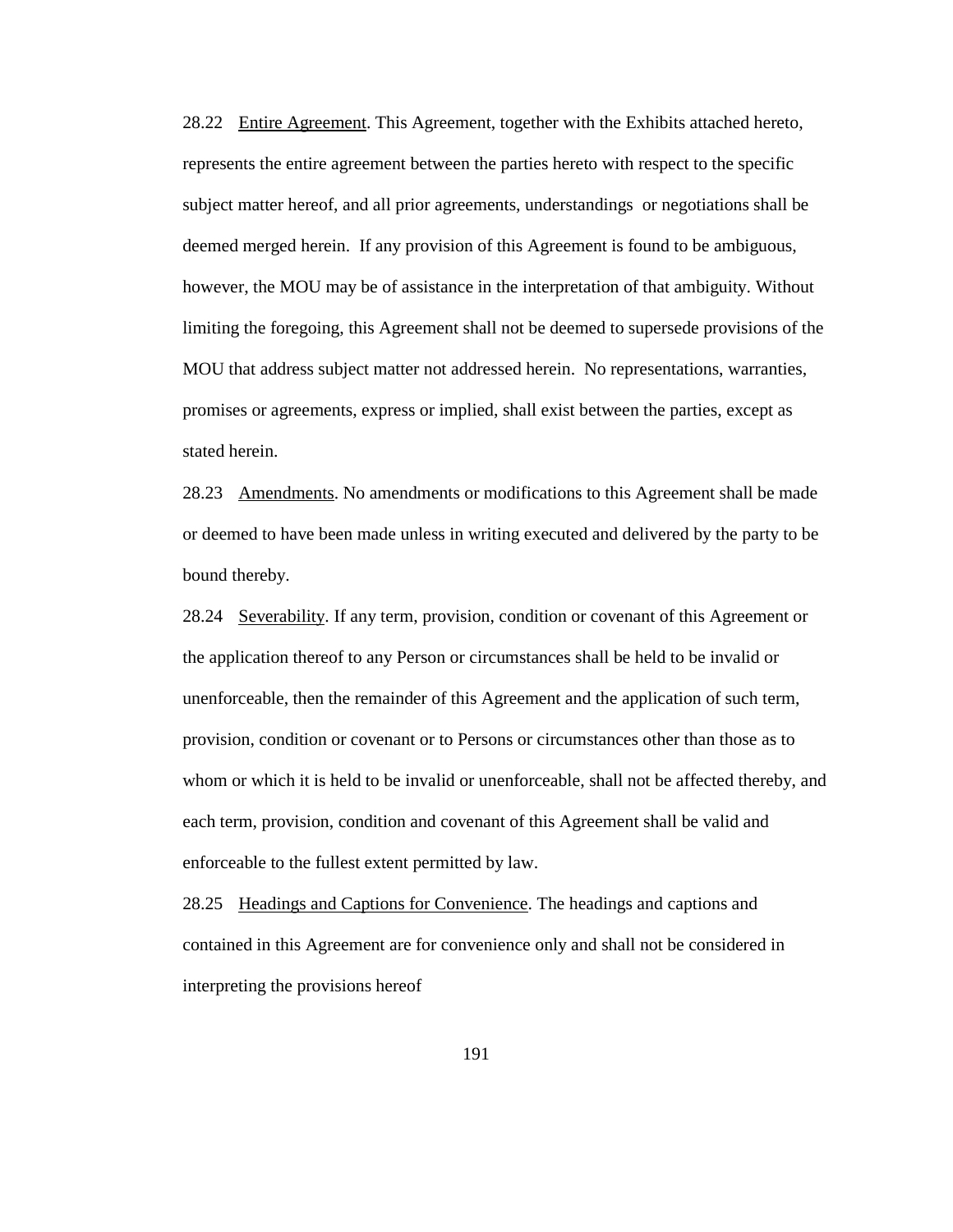28.26 Exhibits Incorporated. All exhibits referred to in this Agreement shall be deemed incorporated in this Agreement by reference.

28.27 Submission to Jurisdiction. ANY LEGAL ACTION OR PROCEEDING WITH RESPECT TO THIS AGREEMENT OR ANY DOCUMENT RELATED HERETO MAY BE BROUGHT IN THE COURTS OF THE STATE OF CALIFORNIA, COUNTY OF SAN DIEGO OR ANY COURT OF THE UNITED STATES OF AMERICA FOR THE SOUTHERN DISTRICT OF CALIFORNIA, AND, BY EXECUTION AND DELIVERY OF THIS AGREEMENT, EACH PARTY HEREBY ACCEPTS FOR ITSELF AND IN RESPECT OF ITS PROPERTY, GENERALLY AND UNCONDITIONALLY, THE JURISDICTION OF SUCH COURTS. THE PARTIES IRREVOCABLY WAIVE ANY OBJECTION, INCLUDING ANY OBJECTION TO THE LAYING OF VENUE OR BASED ON THE GROUNDS OF FORUM NON CONVENIENS, WHICH ANY OF THEM MAY NOW OR HEREAFTER HAVE TO THE BRINGING OF ANY SUCH ACTION OR PROCEEDING IN SUCH RESPECTIVE JURISDICTIONS. EACH PARTY IRREVOCABLY CONSENTS TO THE SERVICE OF PROCESS OF ANY OF SUCH COURTS IN ANY SUCH ACTION OR PROCEEDING BY THE MAILING OF COPIES THEREOF BY REGISTERED OR CERTIFIED MAIL, POSTAGE PREPAID, TO EACH OF THE OTHER PARTIES AT ITS ADDRESS PROVIDED HEREIN, SUCH SERVICE TO BECOME EFFECTIVE THIRTY (30) DAYS AFTER SUCH MAILING.

28.28 Further Assurances. Each party shall from time to time, at the request of any other party, execute and deliver to such other party such documents and instruments and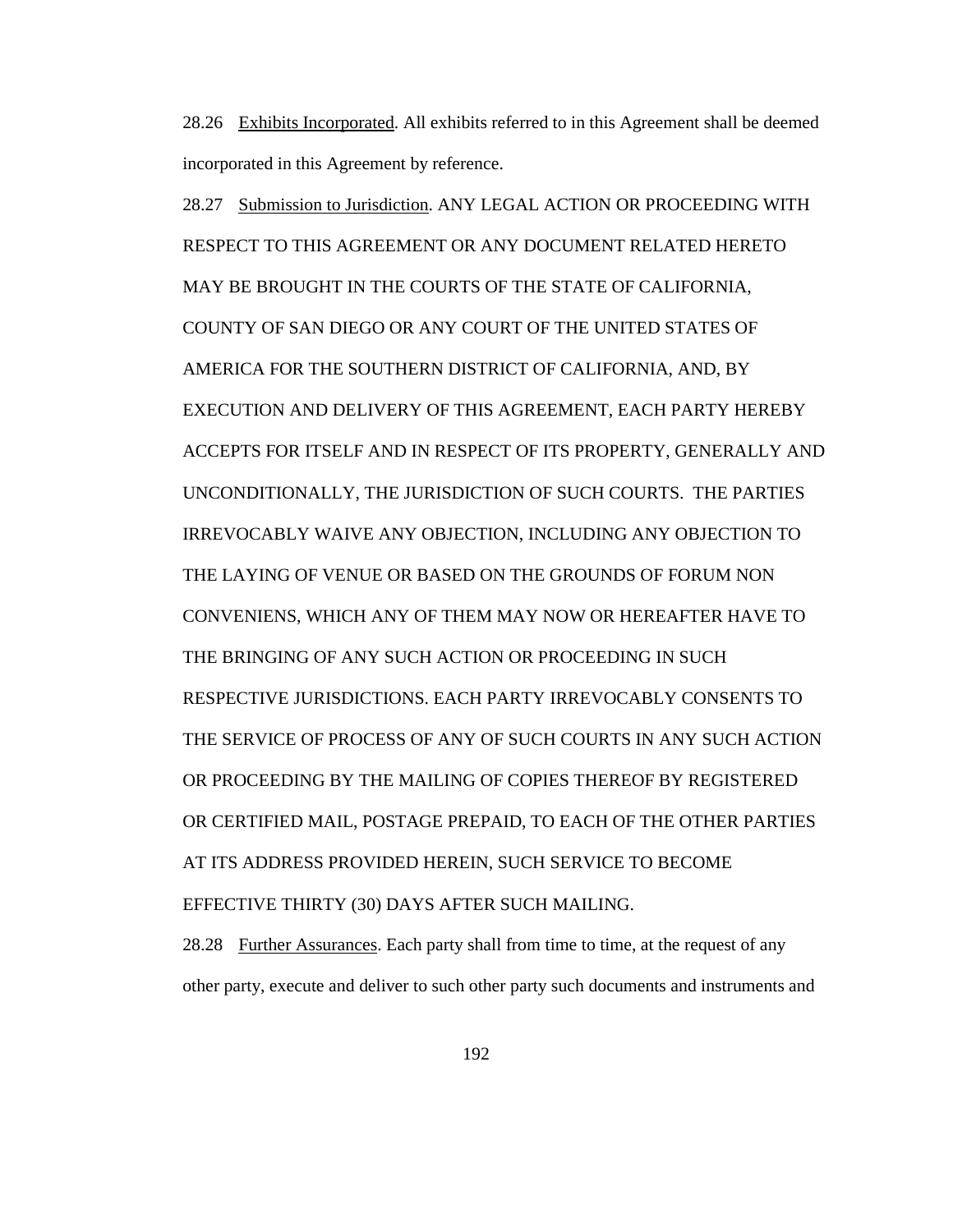take such other actions as such other party may reasonably request, in order to more effectively consummate the transactions contemplated hereby.

28.29 Governing Law. This Agreement shall be interpreted and enforced according to the laws of the State of California.

28.30 Time is of the Essence. Time is of the essence in respect of each and every covenant and each and every condition in this Agreement.

28.31 Counterparts and Facsimile Delivery. This Agreement may be executed in two counterparts, each of which shall be deemed an original, all of which together shall constitute one and the same instrument. Execution copies of this Agreement may be delivered by facsimile and the parties hereto agree to accept and be bound by facsimile signatures hereto. The signature of any party thereon, for purposes hereof, is to be considered as an original signature, and the document transmitted is to be considered to have the same binding effect as an original signature on an original document. At the request of any party, any facsimile or telecopy document shall be re-executed in original form by the parties who executed the facsimile or telecopy document. No party may raise the use of a facsimile machine or telecopier or the fact that any signature was transmitted through the use of a facsimile or telecopier machine as a defense to the enforcement of this Agreement or any amendment or other document executed in compliance with this Section. This Agreement shall not become effective unless executed by the City on or before February 4, 2000.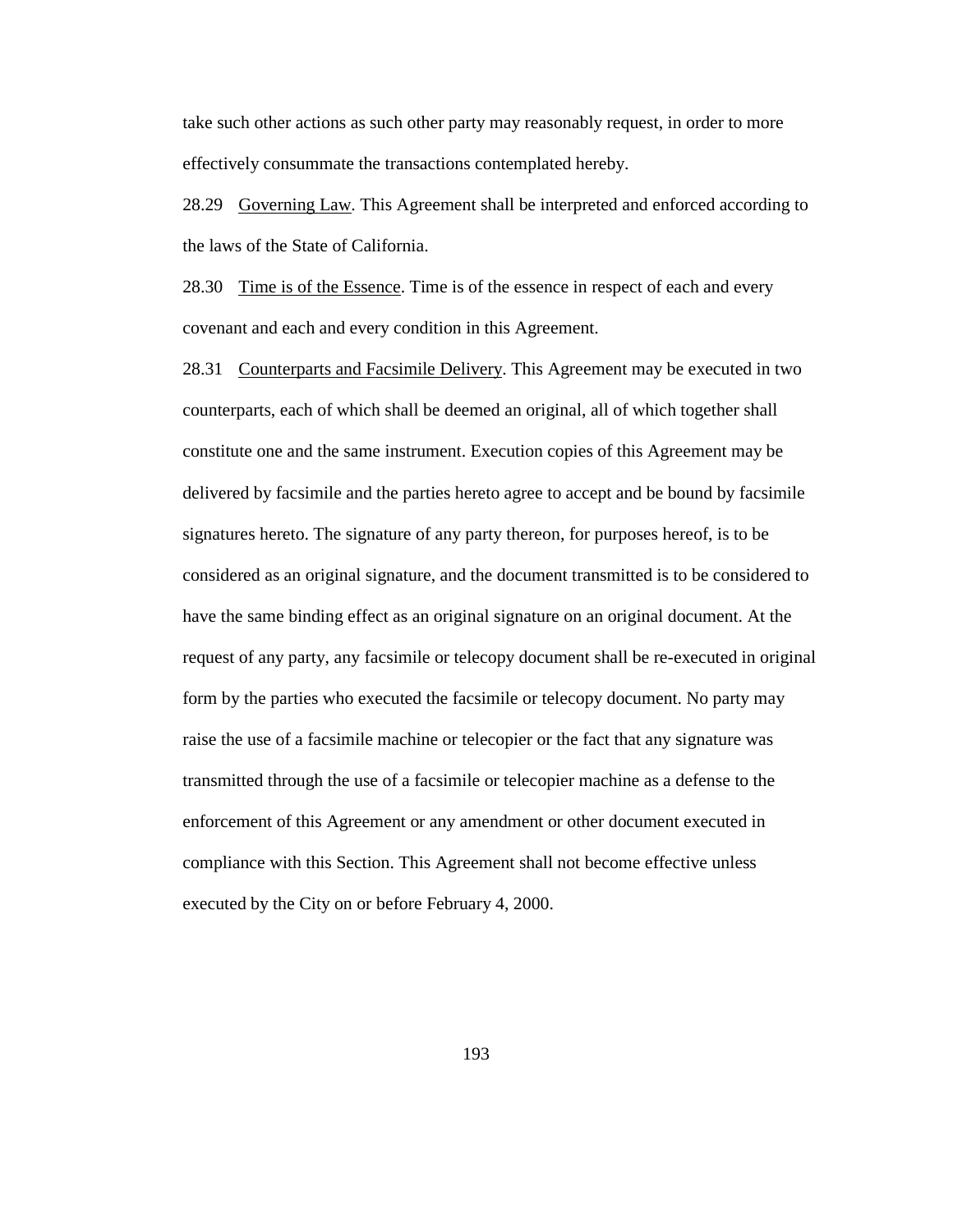**IN WITNESS WHEREOF**, the City and the Padres have executed this Agreement as of

the date first above written.

# THE CITY OF SAN DIEGO, CALIFORNIA

 $By:$ Name: M. Title:  $\mathfrak{C}$   $\lambda$ 

PADRES L.P., a Delaware limited partnership

By: eorporation R€  $\bf a$ By Name: Title: By: Name: Title:

I HEREBY APPROVE the form and legality of the foregoing Agreement, this day of February, 2000.

CASEY GWINN City Attorney By: Leslie F. Girard

Assistant City Attorney